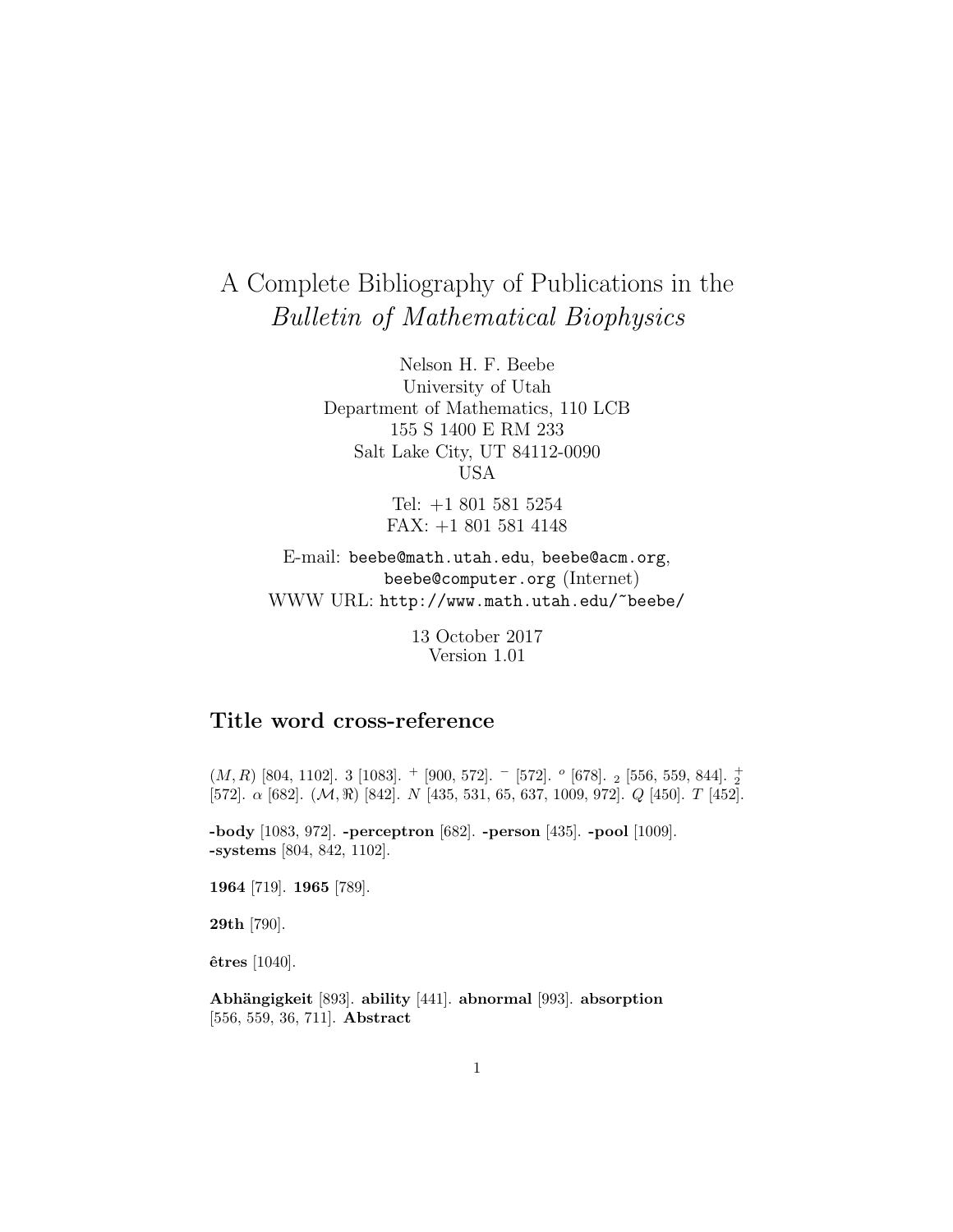[979, 805, 584, 598, 627, 852, 690, 703, 803, 823, 603, 644, 661]. **abstraction** [145]. **abstracts** [458]. **Academic** [795, 764]. **accessible** [861]. **accommodation** [126, 432]. **accommodative** [68]. **accompanying** [844]. **account** [741, 660]. **Accounting** [381]. **accumulation** [330]. **achieved** [433]. **acid** [679, 814, 480, 828]. **acids** [1032, 968, 1001]. **acoustic** [879]. **across** [655, 747, 1013, 1080, 1147, 1033, 549, 1118]. **action** [666, 672, 1135, 153, 273]. **actions** [189]. **activated** [1080]. **activation** [1029]. **Active** [1143, 493, 229, 357, 655, 768, 537, 442, 469, 576, 36, 1018, 951, 549]. **activities** [779, 939, 1051, 1087]. **activity** [48, 54, 59, 65, 343, 1009, 103, 1121, 657, 486]. **actomyosin** [311, 349]. **acts** [293]. **acuity** [462]. **adaptation** [1080, 632, 652, 765]. **added** [735]. **Addendum** [192]. **Addition** [267]. **adequate** [570, 646, 670]. **adjacent** [261]. **adjoining** [412, 440]. **adjustment** [320, 432]. **Adsorption** [707, 717, 81, 889, 683, 693, 728, 833]. **aerosol** [515]. **aesthetic** [67]. **aesthetics** [79, 88, 121, 127, 133]. **affected** [859]. **affective** [105]. **affinities** [1037]. **after** [974, 82]. **age** [959, 1017, 346, 947]. **age-dependent** [1017, 346]. **aggregates** [284, 23, 33, 28, 39]. **aggregation** [64]. **Aggressiveness** [1081]. **aging** [1010, 592]. **aid** [532]. **air** [237, 244, 1152]. **air-borne** [237, 244]. **airborne** [643]. **al´eatoire** [1045]. **algebra** [814, 266]. **algebraic** [803]. **alkaline** [245]. **allometric** [732, 406]. **allometry** [1063]. **along** [742]. **alpha** [761]. **alterations** [575, 644]. **alternate** [74, 907]. **alternating** [517, 223, 415]. **alternation** [428]. **altruistic** [571]. **alveolar** [1099]. **ameboid** [111, 182]. **America** [790]. **American** [579]. **amines** [677]. **amoeboid** [5, 99]. **amphetamine** [907]. **analogous** [747, 950]. **analyseurs** [675]. **Analysis** [455, 731, 767, 399, 531, 781, 815, 861, 1099, 686, 934, 883, 955, 998, 704, 1130, 954, 513, 669, 741, 278, 362, 904, 1008, 565, 587, 605, 183, 971, 84, 69, 348, 838, 240, 277, 678, 853, 865, 199, 878, 593, 606, 1070, 1086, 858]. **Analytical** [875, 1051, 1146, 1025]. **analyzed** [274]. **analyzer** [675]. **and/or** [766]. **aneurysm** [822]. **Angles** [856]. **animal** [246, 269, 327, 227, 232, 1159, 222]. **animals** [181, 95, 1027, 136]. **anisotropic** [886]. **anisotropy** [1046]. **Announcement** [430, 482, 956, 1148, 1161, 75, 749]. **Announcements** [600]. **anodal** [98]. **anti** [857]. **anti-multiplier** [857]. **antidiuresis** [841]. **Anxieties** [148]. **aorta** [715, 741, 751, 1043]. **aortic** [669, 741, 731, 982, 530, 592, 1008, 878]. **aperiodic** [725]. **apparatus** [364]. **apparent** [357, 768]. **appears** [863]. **Application** [1101, 1015, 61, 391, 418, 39, 660, 513, 844, 655, 1080, 1005, 57, 221, 393, 633, 1050, 819, 762, 443, 661, 1073]. **Applications** [961, 1017, 266, 612, 818, 1117, 149, 166, 607, 639, 642, 123]. **applied** [698, 766, 1012, 223, 662, 300]. **appreciable** [351]. **approach** [798, 1021, 605, 965, 1135, 191, 179, 434, 934, 160, 227, 232, 22, 74, 92, 93, 137, 206, 226, 257, 334, 454, 488, 520, 505, 696, 913, 973, 986, 546, 188, 1025]. **approaches** [496]. **Approximate** [331, 313, 325, 335, 251, 204, 336]. **Approximation** [624, 316, 380, 500, 1069]. **APS** [852]. **arational** [953].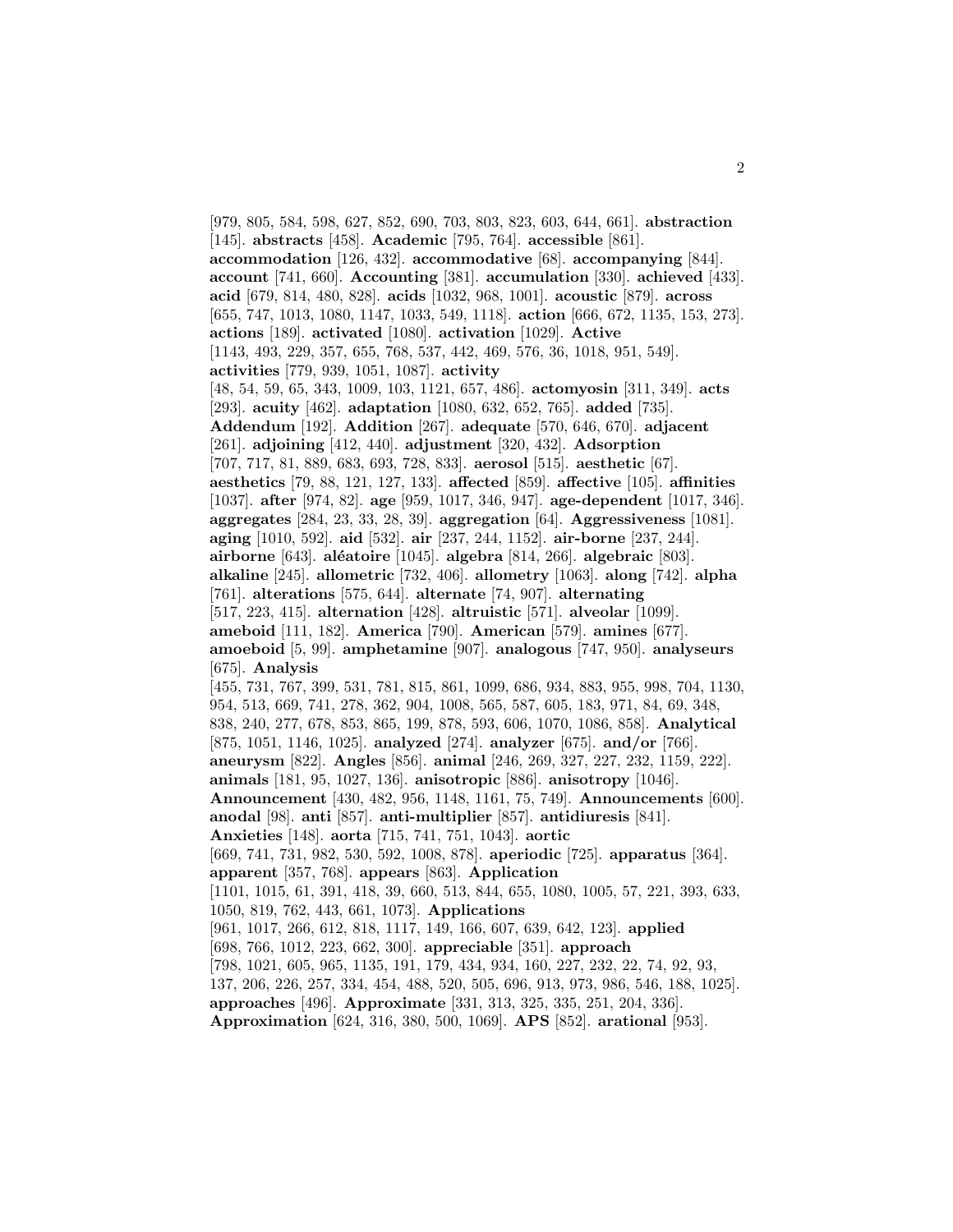**area** [463]. **arrangement** [134]. **arrangements** [302]. **arterial** [530, 612, 886, 887, 896, 917, 932, 1099, 884, 965, 305, 324, 379, 691, 944]. **artificial** [82]. **arts** [230]. **aspects** [1109, 542, 238, 239, 551, 713, 276, 196, 420, 32, 345, 519, 740, 800, 595, 803]. **assemblies** [621, 636, 563]. **associated** [464]. **associations** [514]. **assuming** [522]. **assumption** [995, 862, 1036, 358]. **Asymmetric** [28, 57]. **Asynchrony** [164]. **athletes** [893]. **atropine** [907]. **attacks** [1122]. **audible** [259, 446]. **audiogyral** [280]. **auditory** [178, 67]. **automata** [809]. **automation** [525, 619]. **Automobile** [626, 524, 519, 548, 547, 561, 645, 712, 684, 848, 849, 926, 1038, 1044]. **autopolyploids** [216, 228]. **auxin** [229]. **available** [1024]. **average** [1067]. **avoidance** [687, 686, 689, 960]. **Awards** [287, 310, 388]. **axial** [86, 985].

**axiomatic** [946]. **axon** [307]. **axons** [975].

**back** [872]. **bacteria** [341]. **bacterial** [441, 303]. **balance** [697]. **balanced** [906, 938]. **ballistocardiography** [472]. **balloon** [1023]. **bar** [907, 1027]. **based** [655, 243]. **Baserga** [723]. **bases** [423]. **Basic**

[361, 1108, 843, 844, 862, 886]. **basis** [230, 657, 706]. **be** [168]. **becomes** [863]. **beds** [1155]. **bees** [648]. **beetle** [396, 404]. **before** [863]. **behavior** [384, 425, 893, 445, 621, 636, 390, 993, 342, 1146, 1054, 277, 293, 219, 224, 264, 317, 444, 460, 533, 596, 601, 759, 772, 831, 913, 952, 953, 988, 1026, 659, 1136, 386, 774, 1055, 944]. **Behavioral** [805]. **beings** [1040]. **Beitrag** [479]. **beliefs** [272, 255]. **Bernstein** [30, 41]. **between** [89, 552, 24, 161, 404, 407, 1078, 1125, 1045, 938, 176, 52, 132, 298, 290, 583, 817, 799, 894, 953, 350, 656, 43]. **bias** [344, 258, 358, 359, 368, 490]. **biased** [473]. **bibliographical** [424]. **bidirectional** [807]. **bilateral** [251]. **Bimolecular** [891, 892, 836]. **binding** [746]. **binocular** [183]. **bio** [1031]. **bio-sociology** [1031]. **biochemical** [924, 1021, 403, 1030, 1126, 1160]. **Biochemistry** [116]. **biographical** [718]. **Biological**

[558, 569, 1010, 801, 732, 422, 570, 259, 376, 392, 447, 448, 446, 450, 979, 655, 1080, 1147, 805, 961, 796, 1033, 214, 217, 238, 239, 461, 514, 377, 970, 1146, 1054, 819, 818, 62, 112, 22, 205, 224, 402, 601, 868, 845, 972, 973, 1018, 987, 494, 507, 575, 662, 644, 690, 703, 716, 803, 634, 529, 528, 539, 914, 642, 458, 2, 58, 78, 492]. **biologies** [603]. **biologist** [1111]. **Biology**

[1089, 324, 1076, 482, 580, 590, 599, 609, 620, 664, 483, 730, 381, 823, 268, 305, 564, 572, 714, 94, 92, 93, 219, 254, 298, 373, 382, 387, 394, 408, 397, 426, 421, 436, 431, 467, 468, 481, 496, 504, 520, 505, 548, 534, 554, 584, 598, 627, 645, 667, 712, 684, 816, 848, 849, 895, 952, 926, 942, 988, 986, 1069, 1038, 1044, 864, 607, 635, 661, 593, 606, 423, 452, 660]. **biomass** [959]. **Biomathematics** [640]. **biomechanics** [594]. **biomedical** [676, 699]. **biometry** [580, 609, 650]. **Bionics** [802, 1020]. **Biophysical** [665, 149, 166]. **Biophysics**

[1114, 141, 111, 53, 45, 333, 372, 10, 15, 1, 29, 44, 49, 101, 304, 428, 526, 5, 11, 17, 22, 23, 33, 40, 51, 74, 79, 67, 88, 100, 121, 127, 133, 145, 144, 131, 132, 147, 154, 148, 168, 167, 226, 524, 547, 561, 184, 150, 872]. **biosociology**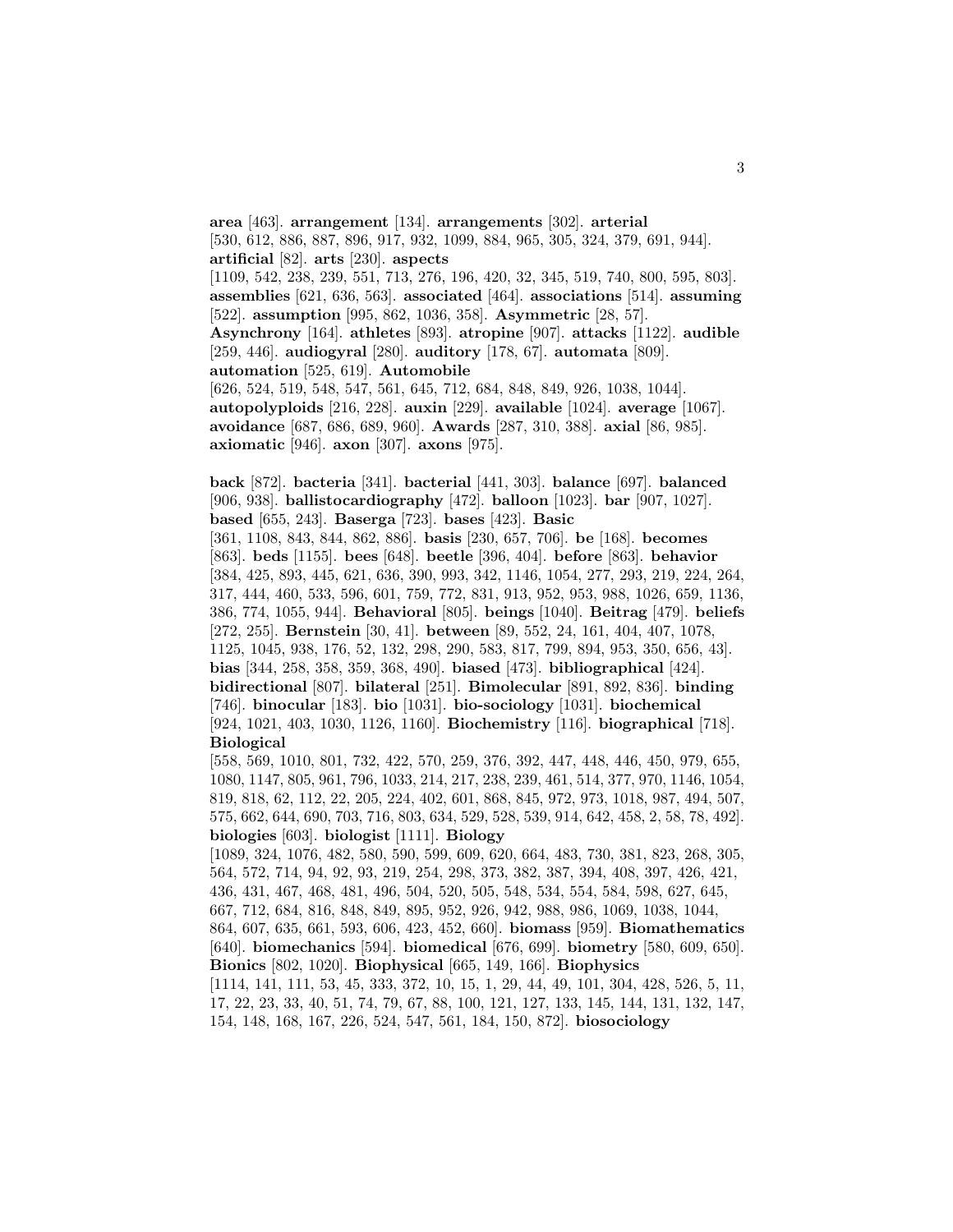[272, 444, 255]. **biosynthesis** [898]. **biotopological** [798]. **biotopology** [898, 497]. **bipolar** [652]. **birth** [483, 819]. **bisexual** [1117]. **Bistable** [840]. **Blair** [242]. **block** [1079]. **Blood** [343, 324, 722, 556, 559, 612, 1008, 886, 887, 896, 917, 932, 202, 965, 328, 305, 118, 487, 434, 881, 124, 204, 883, 131, 132, 177, 677, 885, 557, 122, 123, 140, 197, 1086, 1025]. **blood-brain-cerebrospinal** [883]. **blood-flow** [557]. **blood-glucose** [722]. **blood-tissue** [434, 124, 204, 122, 123, 140]. **bodies** [4, 20]. **body** [1083, 744, 551, 972, 1118, 119]. **bolus** [1025]. **bone** [1113]. **Book** [710, 709, 63]. **borne** [237, 244]. **boundary** [707, 717, 405, 439]. **bounded** [1125]. **boundedness** [647]. **brain** [783, 883, 1100, 1027, 885]. **brain-like** [783]. **brain-operated** [1027]. **branched** [372]. **branches** [156, 159, 856, 125, 128]. **branching** [977, 856, 1149, 343, 1107, 793, 808, 1017, 1117]. **breakdown** [450]. **breath** [1145]. **bromide** [61]. **bronchial** [856]. **buffer** [828]. **bulk** [919, 976].

```
Bulletin [872]. bumping [852]. burns [610].
```
**C** [1041]. **calcium** [1154]. **Calculation** [515, 1029, 1061, 612, 378]. **calculus** [104, 157, 175, 103]. **called** [9]. **Can** [193, 431, 307]. **canal** [858]. **cancer** [191, 220, 322, 137, 206]. **canonical** [628]. **capacities** [746]. **capacity** [289, 323]. **capillaries** [89, 1025]. **capillary** [320, 328, 366, 299, 354]. **capsomeres** [757]. **carbon** [278]. **carboxylase** [766]. **cardiac** [295, 360, 1143, 1157]. **cardio** [1034]. **cardio-pulmonary** [1034]. **cardiovascular** [726, 333, 880, 646, 670, 498, 611, 758]. **caries** [828, 829, 830]. **Carlo** [1062]. **Carolina** [640]. **carotid** [758]. **carrier** [330, 469]. **carriers** [1029]. **case** [768, 49, 251, 360, 337, 837, 212, 548, 972, 755, 336]. **Casson** [980, 1050]. **cat** [1023, 858]. **Catalytic** [892]. **catatonia** [363]. **cause** [193, 210]. **cavities** [23]. **Cell** [318, 876, 1116, 747, 889, 621, 636, 905, 974, 826, 605, 86, 1022, 1, 84, 69, 96, 827, 1078, 5, 3, 7, 18, 22, 27, 47, 100, 193, 210, 301, 150, 706, 113, 1071, 1067, 42, 563, 8, 19, 864]. **cell-cycle** [1116]. **cell-growth** [826]. **celled** [778, 997]. **cells** [259, 376, 392, 447, 448, 446, 450, 961, 71, 837, 838, 480, 788, 1068, 652, 50, 73, 77, 4, 20]. **Cellular** [922, 923, 86, 900, 243, 45, 108, 23, 33, 28, 39, 90, 784, 1067]. **center** [903, 1153]. **centers** [675]. **central** [141, 10, 9, 147, 154, 1134, 188]. **centres** [675]. **cerebral** [487]. **cerebrospinal** [883]. **certain** [581, 276, 880, 794, 597, 1026]. **Chain** [149, 166, 1137, 265, 1156]. **chains** [483, 1030, 797]. **chambered** [611]. **change** [912, 596]. **changes** [268, 428, 953, 575]. **changing** [320]. **channels** [263]. **characteristics** [564, 572, 246, 52, 485]. **characterization** [1095, 1070]. **charge** [1029, 1147, 899, 624]. **charged** [683, 693, 707, 717, 728, 833]. **charges** [50]. **chemical** [489, 523, 550, 1083, 843, 844, 414, 1135, 295, 360, 405, 412, 433, 439, 440, 941, 595, 642]. **chemiperistaltic** [1013]. **chemotherapy** [542, 551]. **chez** [1040]. **Chicago** [287, 310, 388]. **chloride** [36, 61, 119]. **chloride-bromide-deuterium** [61]. **chloroplast** [365]. **choice** [425]. **Chorioretinal** [1055, 1077]. **chromosome** [838]. **chromosome-number**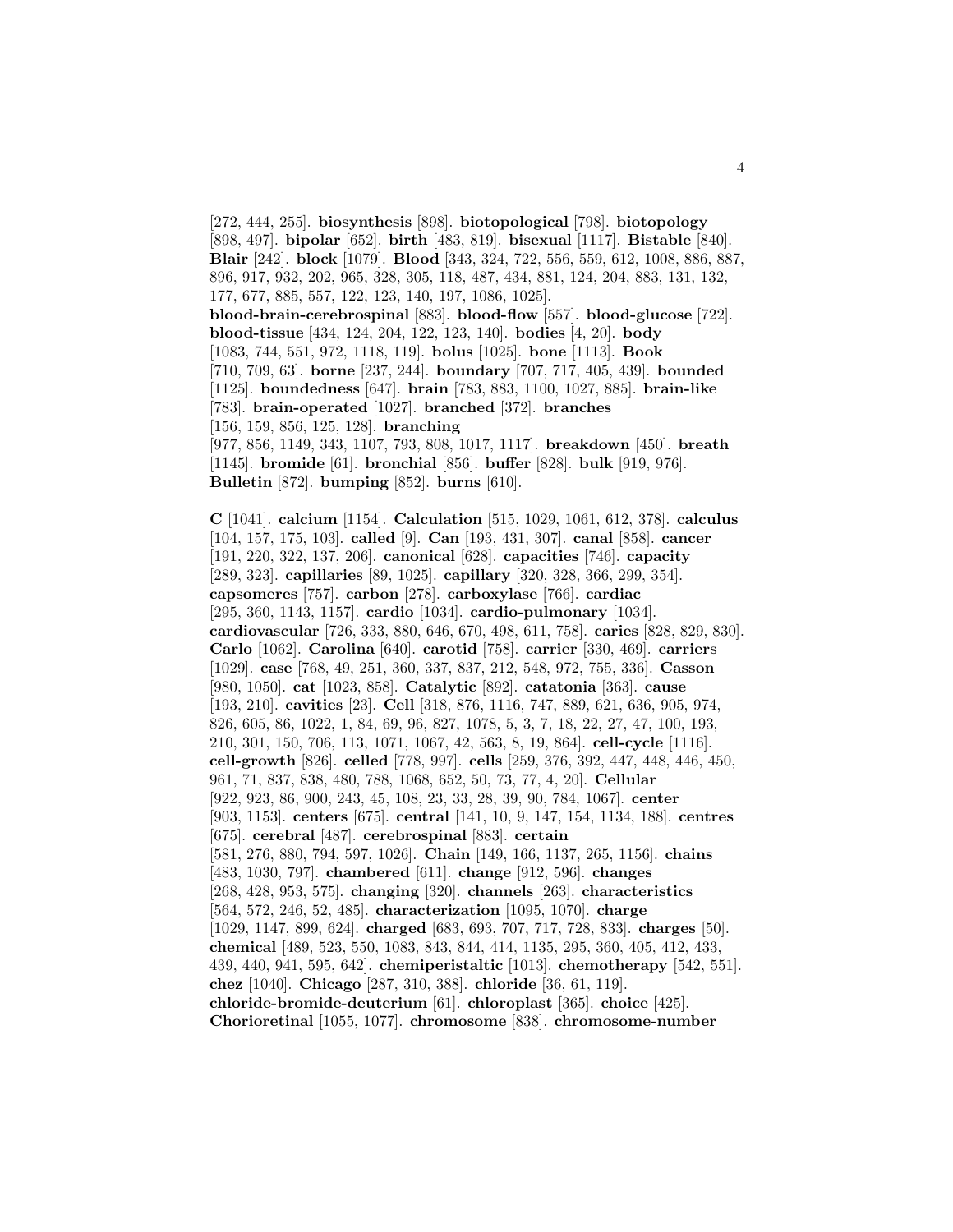[838]. **chromosomes** [42]. **chronic** [1110]. **Church** [635]. **Cilia** [1140, 875]. **cinetica** [629]. **circadian** [908]. **circles** [628]. **circuit** [54, 59, 36, 61, 80, 1122]. **circuits** [65]. **Circulation** [324, 305, 407, 881, 131, 132, 691, 738, 777, 124]. **circulatory** [343, 372, 725]. **circumferential** [873, 847]. **clamp** [1119]. **class** [793, 808, 1026]. **clicks** [256]. **climatic** [257]. **Clinical** [1128, 612]. **clocks** [908]. **closed** [1137, 782, 834]. **closely** [262]. **cloud** [422]. **CO** [559]. **coagulation** [202]. **codes** [679]. **coding** [753, 503, 518, 543, 589]. **coefficient** [235, 261]. **coefficients** [380, 393, 500, 282, 355]. **coenzyme** [229]. **coenzyme-like** [229]. **cold** [247]. **collateral** [738]. **collection** [1062]. **College** [640]. **collide** [378, 288]. **collision** [385]. **colloidal** [81, 64, 13, 395]. **colonial** [70]. **colonies** [484]. **colony** [130]. **Color** [692, 304, 428, 526, 678, 602, 526]. **color-matching** [678]. **colors** [428]. **combinations** [74, 67]. **combinatorial** [394, 476]. **combined** [858]. **Comments** [1004, 1041, 313, 325, 335, 955, 954, 518, 543, 720, 842]. **Committee** [457]. **common** [65, 522]. **Communication** [291, 893, 383, 263, 266, 356, 222]. **Comparaison** [820]. **Comparison** [1023, 689, 988, 475, 1139, 496, 14, 820]. **comparisons** [934]. **compartment** [974, 531, 815, 782, 834, 350, 1120]. **Compartmental** [724, 902]. **compartmentalization** [721]. **compartments** [1137, 680, 773, 1120]. **compatibility** [471]. **competition** [659, 404]. **competitive** [727]. **competitors** [935]. **complete** [962, 59, 946]. **completion** [383]. **complex** [905, 746, 549]. **complexed** [900]. **complexes** [891, 836]. **complexity** [928, 931, 945, 957]. **component** [1051]. **components** [614]. **composite** [1130]. **Compound** [437]. **compressibility** [376, 447]. **computation** [592, 292]. **Computed** [879]. **Computer** [991, 929, 676, 699, 830]. **Concentration** [1059, 56, 577, 85, 754, 405, 439, 500]. **concentrations** [331]. **concentric** [1074]. **concept** [443, 635, 984]. **concepts** [57, 138]. **Concerning** [866, 6, 955, 954, 1004, 1041, 56, 89, 844, 469, 536]. **condition** [327]. **conditioned** [248, 960]. **conditioning** [44, 49, 101, 194, 574]. **conditions** [877, 1030, 432, 557]. **Conduction** [975, 655, 766, 187, 195, 213, 30, 41, 978, 26, 34]. **conductivity** [901, 964]. **conductor** [491, 586]. **conductors** [502]. **cone** [692]. **Conference** [608, 1088]. **confocal** [1006]. **conformations** [968]. **congestive** [1093]. **Congress** [527, 663, 700, 1114, 1128]. **connectedness** [703]. **connective** [1028]. **Connectivity** [260, 992, 292]. **Consciousness** [277]. **consequence** [104]. **consequences** [295, 30, 41, 406, 627, 987]. **Conservation** [75, 959]. **conservative** [455, 399]. **consideration** [770]. **Considerations** [453, 897, 56, 89, 320, 896, 365, 330, 514, 478, 398, 40, 158, 290, 426, 927, 1019, 283, 807, 829]. **constancy** [526]. **constant** [523, 435, 194, 1096]. **constants** [1158, 767, 746, 1124]. **constriction** [69, 47, 8, 19]. **Contagion** [374, 332]. **content** [414, 931, 945, 437, 427, 642]. **continuous** [435, 1027, 733]. **contours** [462]. **contractility** [5, 810]. **Contribution** [216, 228, 143, 332, 374, 1107, 241, 293, 473, 561, 1082, 925, 15, 29, 353, 508,

5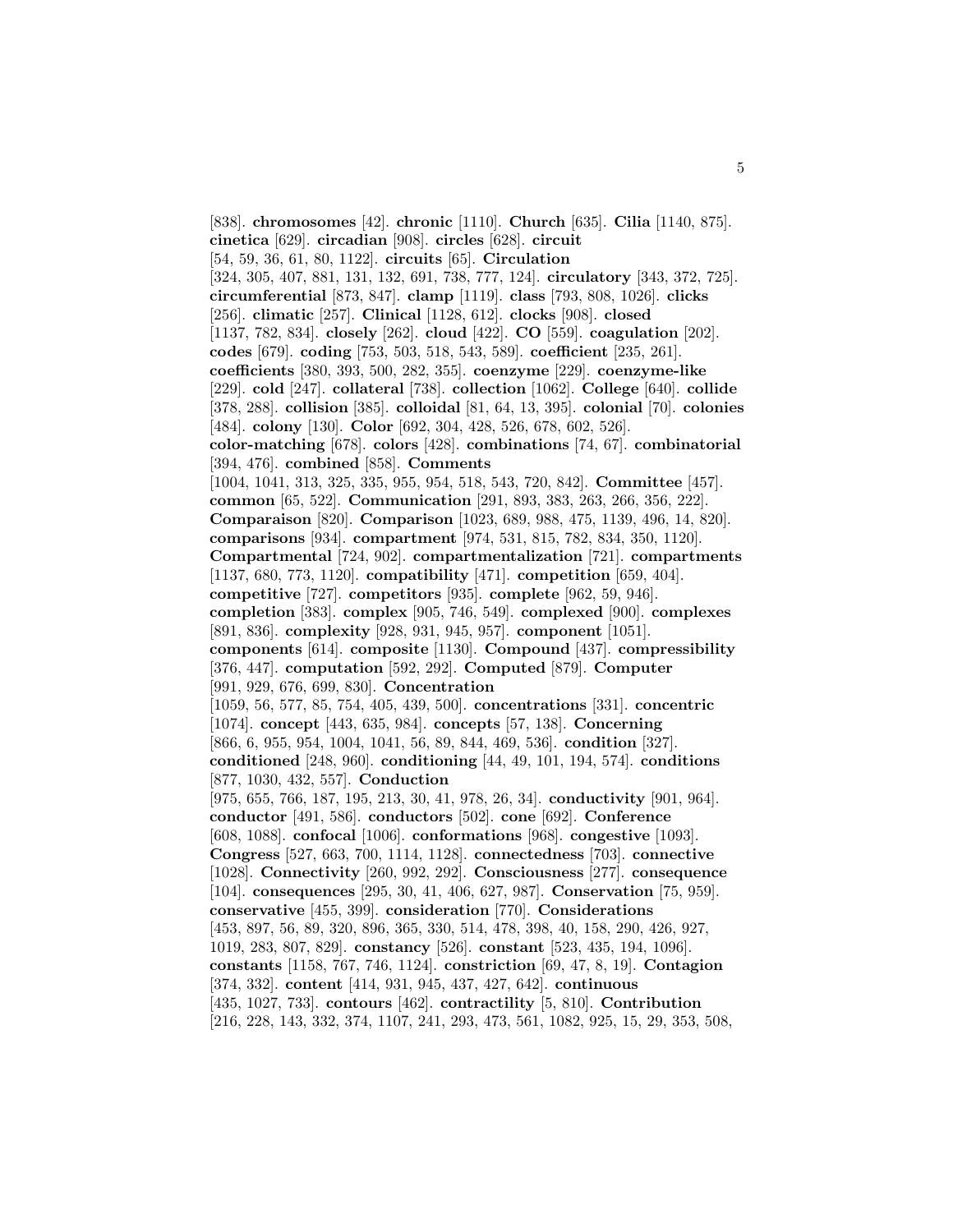121, 133, 373, 481, 548, 571, 952, 988, 150, 479, 1107]. **Contributions** [268, 333, 324, 372, 564, 10, 442, 469, 576, 23, 33, 28, 127, 426, 460, 534, 601, 1053, 1060, 1081, 163, 180, 1099, 305, 27, 79, 154, 547]. **contributors** [749]. **Control** [716, 810, 1004, 924, 1021, 916, 754, 824, 486, 222]. **controlled** [1106, 674]. **convection** [1145]. **Convective** [25, 1016]. **convergence** [756]. **converging** [792, 267]. **Cooperative** [728, 833]. **cornea** [1016, 948]. **corneal** [1091]. **coronary** [1002]. **correction** [1047, 436, 543]. **Correlation** [783]. **correlations** [52]. **cortical** [761]. **counter** [284]. **countercurrent** [400]. **counters** [1155]. **counts** [337, 336]. **couple** [1029]. **coupled** [766, 210]. **Course** [651, 1041, 1000, 1075, 631, 893, 596, 1039, 354]. **crime** [832, 824]. **criteria** [730, 493]. **critical** [463, 339]. **croissance** [918]. **Cross** [448, 392]. **Cross-section** [448, 392]. **crown** [156, 159]. **Crystalline** [209]. **cultural** [254, 296]. **cultures** [827]. **Cunningham** [31]. **current** [1119, 530, 637, 194, 502, 1143, 223, 415, 300, 491, 586, 615]. **currents** [1139]. **curvature** [1041, 1000, 1075]. **curve** [669, 577, 251, 535, 712]. **curves** [450, 741, 731, 1129, 1062, 1063, 315, 1058, 284]. **Cybernetic** [1020]. **Cybernetics** [222, 771]. **Cycle** [200, 1116, 567, 611]. **cycles** [198, 275]. **Cyclic** [1011, 1057]. **cylinder** [641]. **cylinders** [969, 711]. **cylindrical** [936]. **cytochemical** [433]. **cytochrome** [766, 1029]. **Cytokinetics** [890].

**d'activit´es** [1087]. **damage** [265]. **dans** [675]. **D'Arcy** [623]. **data** [530, 1101, 1023, 1014, 1009]. **day** [502]. **dead** [1047, 902, 522]. **death** [483]. **Decay** [826, 855, 998]. **December** [719]. **Decision** [425, 1111]. **decomposition** [1141]. **deep** [665]. **defect** [807]. **D´efinition** [1045, 537, 1045]. **Definitions** [493, 1090, 48]. **Deformation** [39, 82, 33]. **degree** [1079, 433]. **delay** [839]. **Delayed** [81, 813]. **delta** [449]. **demyelinated** [975]. **density** [1119, 959, 855, 532, 270, 659, 307]. **dental** [828, 829, 830]. **deoxyribonucleic** [968]. **dependence** [1080, 893, 839]. **dependent** [500, 674, 1017, 346]. **deplacant** [1045]. **deposition** [515]. **deprivation** [1150]. **depth** [55]. **Derivation** [846, 649, 588, 827, 910, 62, 535, 623, 350]. **derived** [1080, 385, 1023]. **description** [165, 174, 340, 881, 339]. **Design** [794, 1005, 714, 762, 570, 618, 646, 670, 623, 364]. **desoxyribonucleic** [480]. **detecting** [679]. **Determination** [746, 1124, 270, 282, 355, 1116, 1158, 592, 1036, 767, 1022, 380, 1015, 249, 1037]. **determinations** [782, 834, 261]. **determined** [139, 601]. **determining** [181]. **deuterium** [61]. **deux** [1138, 1045]. **Development** [735, 715, 751, 925, 484, 373, 943, 1039, 843, 830]. **developments** [254, 296]. **diagnosis** [1111]. **Diagnostic** [971, 1109]. **diagram** [129]. **diameters** [856]. **diastole** [669, 1144]. **diastolic** [612]. **difference** [138, 331, 378, 146]. **Different** [437, 484, 1078, 52]. **differential** [862, 861, 939, 754, 70, 541, 647, 146]. **differentiating** [199]. **differentiation** [778, 605]. **diffraction** [888]. **diffusing** [288]. **Diffusion**

[64, 234, 1125, 405, 412, 433, 439, 440, 271, 13, 81, 844, 1158, 1010, 855, 438,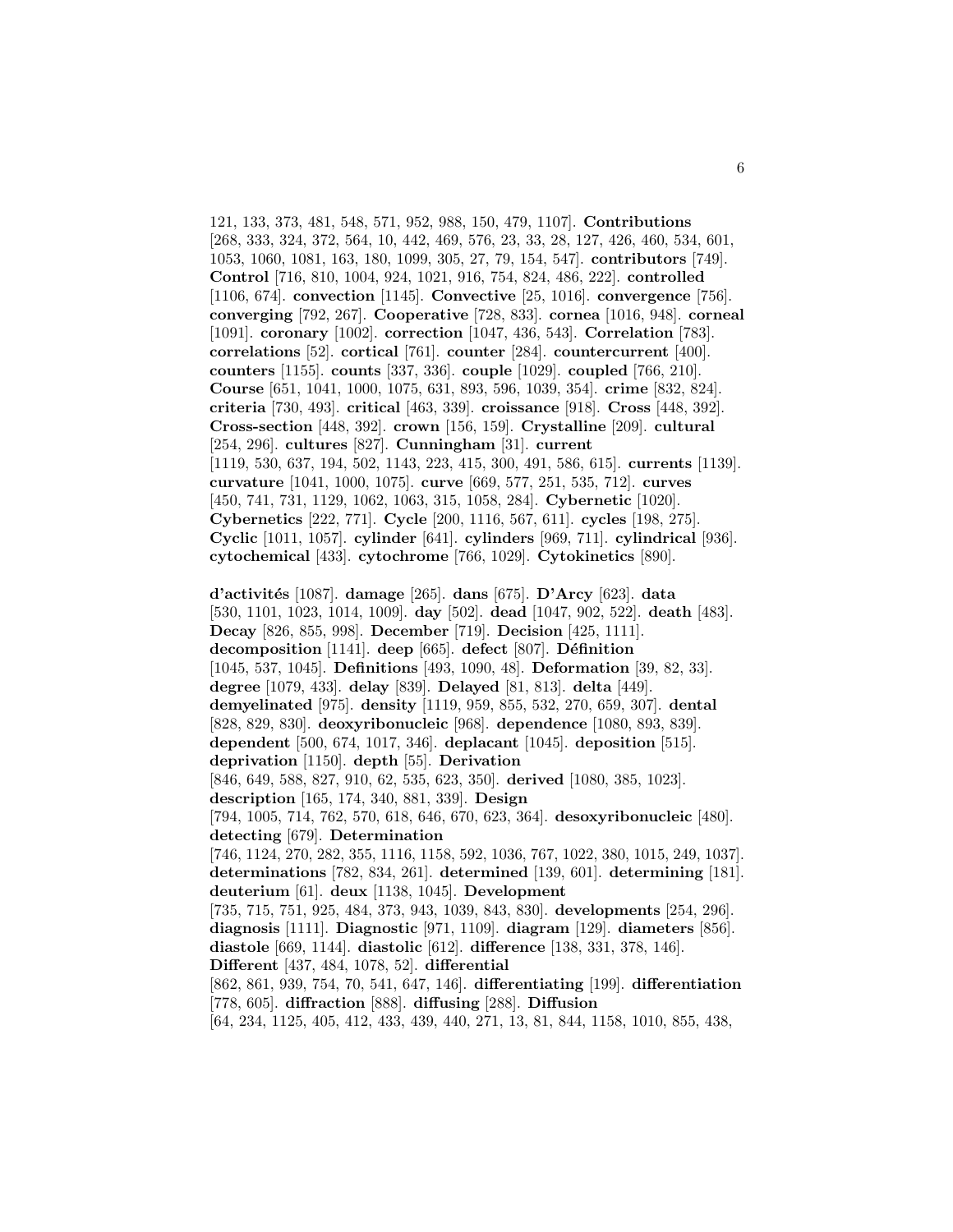1059, 243, 313, 325, 335, 312, 940, 1097, 1098, 919, 976, 745, 71, 400, 742, 743, 66, 316, 380, 643, 500, 624, 997, 1078, 261, 282, 285, 1152, 508, 218, 212, 211, 250, 1145, 355, 14, 16, 25, 151]. **diffusion-reaction** [940]. **digest** [424]. **digestion** [705]. **digraphs** [996, 931]. **Dilation** [532]. **Dilation-producing** [532]. **dilute** [395]. **dilution** [557, 197]. **Dimensional** [593, 606, 793, 808, 337, 969, 336]. **dimensionality** [987]. **dinner** [719]. **dioxide** [278]. **dipole** [1129, 1139, 961, 501]. **discharge** [319, 1057]. **discharges** [1133]. **Discrimination** [24, 247, 143, 21, 38, 15, 29, 44, 49, 101, 495, 236, 548, 626, 654, 55, 21]. **discs** [969]. **discussion** [1107, 593, 336]. **disorder** [398]. **disorders** [1132]. **dispersal** [509, 465, 510]. **dispersion** [1034, 838]. **dispersionless** [1068]. **dissipation** [887, 932]. **dissociable** [587]. **dissolution** [828]. **distance** [347, 1045, 258]. **distances** [38]. **Distefano** [1004]. **distensibility** [982, 592]. **distensible** [351, 132]. **distension** [1035, 1065, 1144]. **distinct** [262, 464]. **distributed** [692, 939, 337, 1151, 317, 336]. **distribution** [459, 744, 471, 886, 887, 896, 917, 932, 552, 911, 551, 60, 231, 383, 785, 415, 883, 938, 176, 262, 444, 969, 1071, 300, 341, 58, 733, 119]. **distributions** [200, 464]. **disturbance** [351]. **diuresis** [841]. **diving** [665]. **division** [318, 84, 69, 96, 3, 7, 18, 47, 100, 193, 210, 298, 301, 113, 42, 8, 19]. **DNA** [480, 837, 503, 518, 543, 589, 811, 888, 967]. **DNA-protein** [503]. **d'objectivation** [1087]. **doctoral** [287, 310, 388]. **domain** [921]. **dominance** [375, 246, 269, 327, 735]. **Donnan** [309, 329]. **d'organisations** [1087]. **dosage** [161]. **Dose** [839, 315]. **dose-effect** [315]. **Dose-rate** [839]. **double** [1129, 614, 501]. **double-dipole-layer** [1129]. **double-layer** [501]. **drag** [211]. **drive** [645]. **driving** [524, 519, 548, 547, 561, 626, 712, 684, 848, 849, 926, 1038, 1044]. **droite** [1045]. **droplets** [237, 244]. **Drosophila** [859]. **drug** [551, 1022, 162, 161, 478, 1037]. **drugs** [592, 576, 629]. **drum** [173]. **drying** [352, 364]. **Dual** [753]. **due** [83, 475]. **d'un** [1107]. **d'une** [918, 1045]. **duration** [517, 611]. **during** [669, 552, 343, 742, 84, 47, 1144, 42]. **dyes** [474]. **Dynamic** [1070, 91]. **Dynamical** [713, 1135, 1141]. **Dynamics** [135, 1104, 186, 1127, 129, 701, 819, 818, 422, 47, 286, 544, 498]. **each** [437, 858]. **ear** [170, 173]. **Eccentric** [586, 501]. **eclosion** [859]. **ecological** [1024]. **ecology** [470]. **editor** [915, 750]. **Effect** [1016, 911, 901, 964, 172, 1047, 1012, 315, 107, 479, 1022, 463, 574, 149, 415, 576, 257, 296, 1002, 1035, 1065, 246, 1018]. **Effects** [447, 884, 361, 1046, 738, 1144, 731, 384, 844, 453, 592, 886, 441, 801, 194, 970, 269, 160, 454, 907, 1027, 758, 998, 68, 376, 444]. **efficiency** [129, 469]. **egg** [82]. **egoistic** [571]. **Eighth** [1128]. **Einthoven** [962]. **Elastic** [994, 715, 741, 751, 530, 612, 981, 860, 279, 132, 193, 774, 775]. **elasticity** [530, 429]. **elastomeric** [371]. **elations** [148]. **electric** [761, 683, 693, 728, 833]. **Electrical** [637, 256, 50, 14, 73, 77].

**electrocardiographic** [562, 622, 787]. **electrocardiography** [502, 964, 806].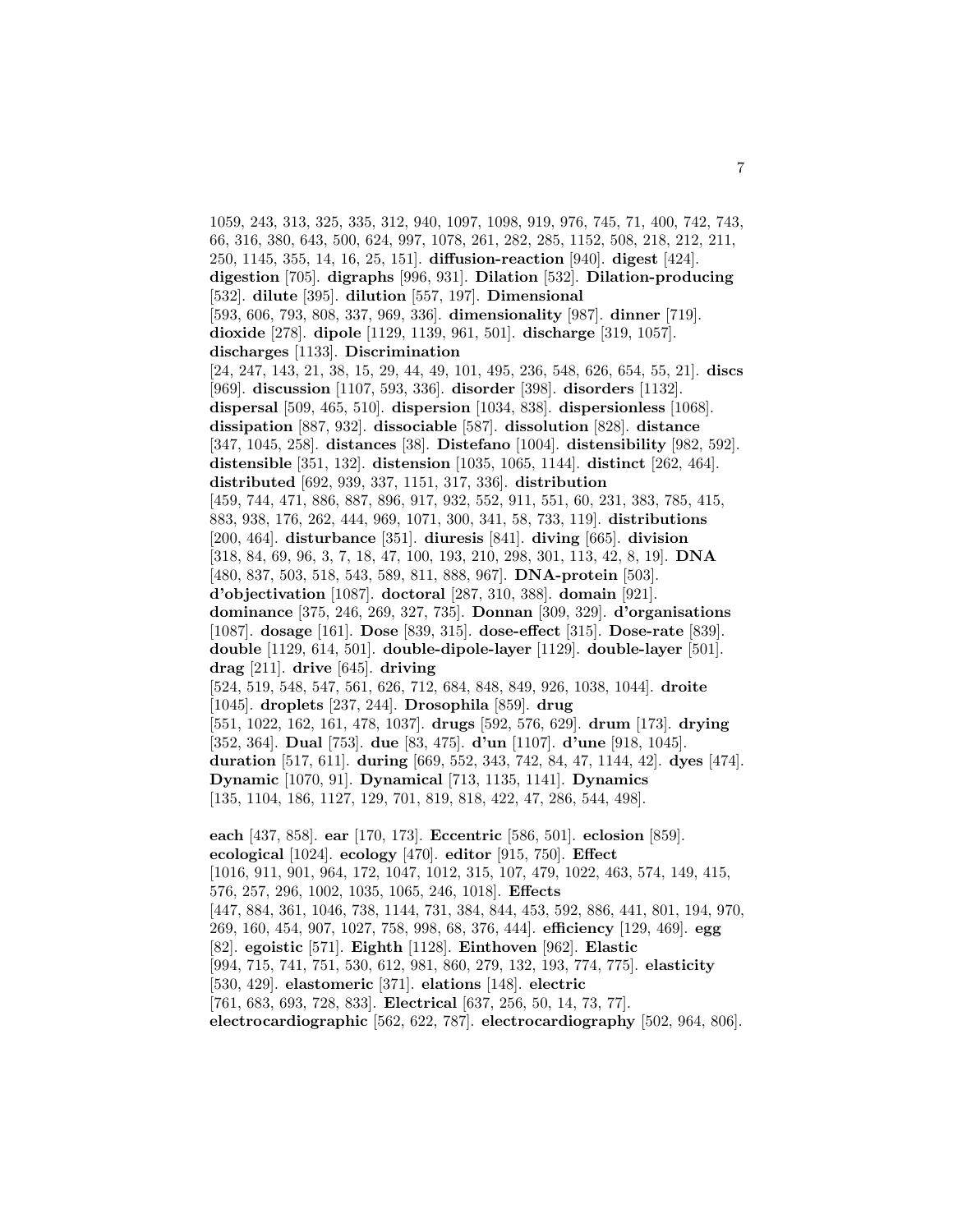**Electroencephalography** [1128]. **electrolyte** [624]. **electrolytes** [71, 285, 1049, 14, 50]. **electromagnetic** [1015]. **electromagnetophoresis** [937]. **electron** [655, 766, 747, 1029, 1080, 474, 572, 874]. **electronic** [564]. **electrophysiological** [897]. **electrophysiology** [843, 844]. **electroplethysmographic** [487]. **electroretinogram** [652]. **Elementary** [656, 682, 283]. **elements** [562, 566, 756, 58, 918, 918]. **ellipsoidal** [4, 20]. **Elongation** [8, 19, 69, 193, 4, 20]. **Elovich** [1080, 1147]. **embryogenesis** [1063]. **emotional** [958]. **emphasis** [268]. **empirically** [431]. **empty** [712]. **enamel** [828, 829, 830]. **Encephalitis** [83]. **enclosed** [371]. **endocrine** [451, 1121]. **endocrinological** [516]. **energetics** [1157]. **Energy** [1042, 1029, 887, 932, 1050, 242, 469, 617, 1093, 113, 1074]. **engineering** [651, 1008]. **entre** [1045]. **Entropy** [928, 931, 945, 957, 733, 957]. **entry** [161]. **environment** [454, 575]. **environmental** [296]. **environmentally** [644]. **Enzymatic** [653, 655, 825]. **Enzyme** [357, 385, 384, 1021, 655, 862, 565, 587, 97, 933, 627, 1085]. **enzymes** [766, 209]. **enzymic** [1106]. **epidemics** [146]. **epilepsies** [1132]. **epileptic** [1122]. **epimorphism** [570, 868]. **epsilon** [449]. **equation** [1080, 1147, 861, 313, 325, 335, 340, 940, 826, 108, 622, 378, 929, 588, 827, 62, 787, 70, 529, 528, 668, 671, 784, 723, 146]. **Equations** [744, 947, 843, 844, 401, 862, 886, 917, 855, 649, 760, 781, 1059, 248, 385, 939, 1135, 403, 754, 405, 412, 439, 440, 406, 1049, 122, 140, 541, 585, 647, 681, 119]. **equilibria** [1003, 1019, 1090]. **Equilibrium** [877, 85, 309, 459, 900, 746, 329, 62, 829]. **Equivalence** [115, 26]. **equivalent** [614, 1143, 736]. **Ernesto** [1066]. **Errata** [1065]. **Erratum** [447, 448, 776, 873]. **error** [679]. **error-detecting** [679]. **Errors** [49]. **Ertragsverlauf** [577]. **Erythrocyte** [886, 887, 896, 917, 932, 249]. **erythrocytes** [673]. **essais** [1040]. **establishability** [823, 720]. **estimating** [1074]. **Estimation** [982, 779, 487, 1084]. **estimations** [1043]. **´etages** [791]. **´etude** [1107, 791]. **Evaluation** [1014, 857, 888]. **event** [233]. **Events** [538, 893]. **evidence** [900, 1029]. **Evolution** [753, 196, 734]. **exact** [743, 292, 337]. **examinations** [430]. **exchange** [366, 434, 1125, 142, 204, 1155, 290, 350, 299, 354, 113]. **exchangers** [637]. **exchanges** [124, 122, 123, 140]. **excitable** [1139]. **excitation** [311, 349, 12, 98, 115, 126, 268, 319, 708, 295, 360, 242, 252, 155, 978, 1092, 68]. **exclusion** [727]. **excretional** [130]. **exercise** [592]. **exhibits** [1122]. **exists** [405, 439]. **expansion** [884]. **expansions** [393]. **expectations** [665]. **expenditure** [469, 617, 1074]. **experiment** [1158, 61]. **Experimental** [470, 1101, 181, 368]. **experimenter** [674]. **experiments** [455, 1119, 399, 531, 781, 815, 861, 377, 674, 941, 336]. **expiration** [904]. **explanation** [83, 946]. **exponential** [855, 315, 625, 998]. **expressed** [754]. **expression** [82, 812]. **expressions** [204]. **expulsion** [994]. **extension** [376, 392, 447, 448, 450, 31]. **extensions** [499]. **external** [344, 350]. **externally** [1012]. **extinct** [863]. **Extinction** [977]. **extra** [900]. **extra-cellular** [900]. **extracellular** [1013]. **extracorporal** [881].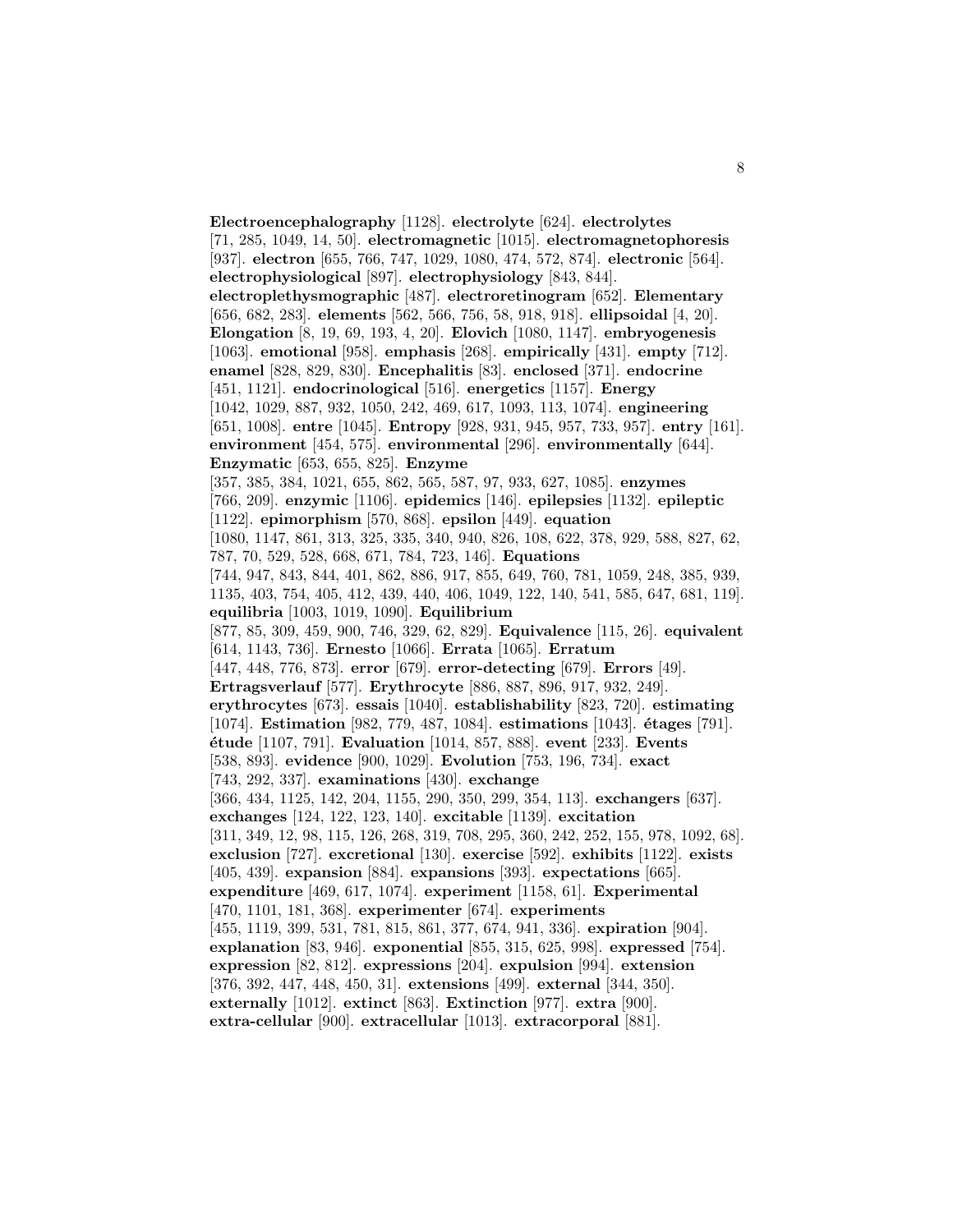**extraocular** [485]. **extremities** [158]. **eye** [846, 1061, 521, 774]. **eye-positioning** [846].

**F.** [954]. **facilitation** [253]. **facon** [1045]. **factor** [871, 126, 295, 360, 164, 223, 951]. **Factors** [462, 186, 857, 904, 269, 1009, 142, 257, 296, 601]. **failure** [1093]. **farmaci** [629]. **favorable** [863]. **features** [1122]. **Feedback** [513, 1004, 916, 990, 1030, 1121, 810, 1070]. **fellowship** [449]. **Fellowships** [599, 590, 620, 664]. **fertilized** [812]. **Fiber** [1144, 48, 54, 59, 65, 1143]. **fibers** [1041, 60, 213, 415, 1000, 1035, 1056, 1075, 1131, 1065]. **Fick** [243]. **field** [649, 760, 683, 693, 728, 833, 622, 787, 678]. **fields** [801, 761, 85, 1015, 16, 25]. **file** [745]. **filling** [1094]. **findings** [147]. **Finite** [851, 743]. **firing** [855]. **First** [1151, 1079, 1084, 791]. **fishes** [555, 470, 511]. **fit** [1129]. **fitness** [1024]. **fixation** [673]. **fixations** [633]. **fixed** [624, 405, 439, 521]. **flicker** [463]. **flour** [396, 404]. **flow** [875, 966, 1016, 151, 843, 844, 792, 886, 887, 896, 917, 932, 980, 965, 328, 1123, 343, 625, 742, 487, 985, 407, 641, 279, 469, 132, 677, 885, 557, 197, 1086, 775, 25, 944, 1025, 932]. **flowgraph** [1070]. **flowing** [351, 350]. **flows** [1096]. **fluid** [980, 371, 1050, 279, 883, 36, 61, 132, 869, 774]. **fluids** [37]. **flux** [549]. **flux-force** [549]. **fluxes** [1033, 637]. **FMN** [572]. **FMNH** [572]. **Foerster** [784, 723]. **Fokker** [668, 671]. **food** [555]. **force** [549, 31]. **Forced** [769, 904]. **forces** [66, 999, 211, 1103, 870, 858, 14]. **Forecasting** [1110]. **forget** [866]. **Form** [102, 187, 195, 120, 125, 128, 23, 33, 28, 32, 95, 110, 180, 70, 628]. **formal** [34]. **formalized** [755]. **formation** [331, 841, 563, 830, 23]. **forme** [1107]. **Forms** [176, 45, 86, 178]. **formula** [251]. **Formulation** [972, 565, 587, 937, 498]. **foundations** [417]. **Fourth** [1114]. **fraction** [1116, 900]. **fragment** [1014]. **fragmentation** [814]. **frameworks** [1070]. **free** [814]. **freedom** [488]. **Freese** [589]. **French** [918, 1107, 1138, 613, 675, 705, 820, 791, 1045, 1087, 1040, 424]. **frequencies** [259, 446, 428]. **frequency** [921, 463, 517, 415, 998, 879, 1064]. **frozen** [352, 364]. **function** [64, 453, 161, 176, 181, 618, 299]. **functions** [1062, 1009, 938, 678, 724, 914, 78]. **fundamental** [70, 122, 140, 529, 528]. **Further** [514, 27, 79, 154, 547, 800, 842, 518, 543, 604]. **fusion** [517].

**Galvanic** [53]. **game** [435, 420, 274]. **game-theoretical** [420]. **ganglion** [225]. **Garshin** [850]. **gas** [1047, 1036, 1097, 1098, 124, 142, 785, 1152]. **gases** [556, 559, 582, 204]. **gastrulation** [39]. **gate** [469]. **Gaussian** [471]. **gel** [1059, 729]. **gel-like** [1059]. **gels** [193]. **gene** [627]. **gene-one** [627]. **General** [871, 963, 1109, 666, 672, 531, 918, 295, 62, 36, 61, 92, 93, 387, 397, 481, 845, 927, 37, 815, 166, 593]. **g´en´erale** [918]. **generalization** [429, 243, 386, 723, 31]. **Generalizations** [1147, 469]. **generalized** [766, 965, 1135, 1017, 647]. **generating** [724]. **generation** [480]. **generator** [614, 1143]. **generators** [502, 491, 586, 615]. **genetic** [1024, 546, 595, 657, 688]. **genetics** [793, 808, 1017, 1117, 696, 737].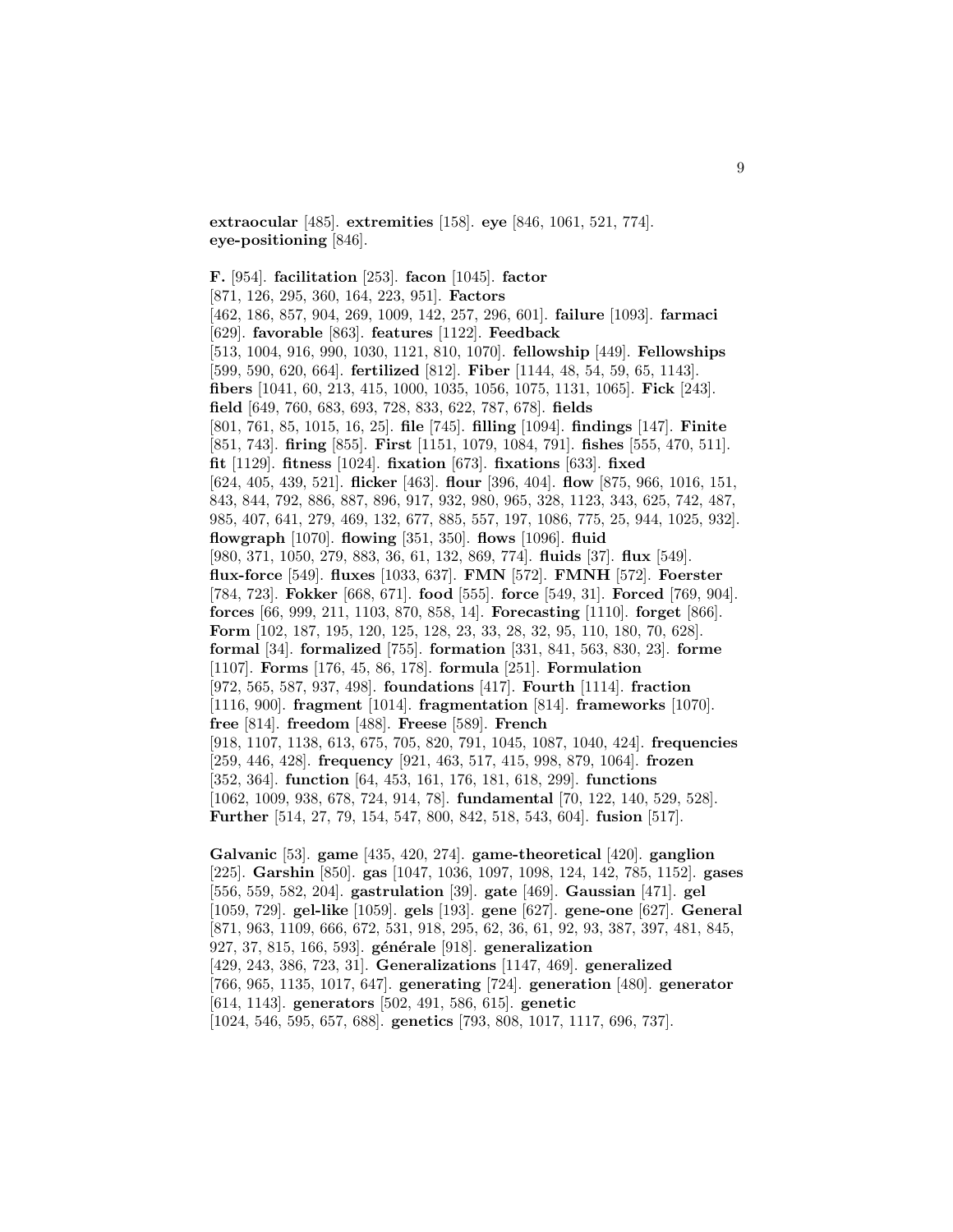**geometric** [862]. **Geometrical** [1131, 1041, 1000, 1075]. **geometrization** [421, 436, 467]. **German** [893, 479, 577, 638, 648]. **Gestalt** [6]. **Glucose** [567, 722, 1112, 983]. **glycolytic** [235]. **Gompertz** [1063]. **gossip** [274]. **govern** [142]. **governed** [889]. **gradient** [1099]. **gradual** [884]. **Graduate** [609, 650, 748, 568]. **Granduate** [580]. **graph** [1014, 928, 426, 496, 661]. **graph-theoretical** [496]. **graphical** [633, 957]. **graphs** [922, 906, 928, 931, 945, 957, 942, 639, 437, 427, 945]. **Green** [914, 78]. **Grenzfall** [638]. **grosser** [638]. **ground** [617]. **Group** [688, 993, 383, 215, 812]. **groups** [996, 389, 298, 597, 952, 988]. **growing** [947]. **Growth** [876, 102, 401, 441, 778, 826, 221, 108, 191, 220, 465, 510, 813, 918, 827, 130, 153, 938, 406, 11, 17, 303, 346, 864, 634, 150, 70, 1068, 585, 647, 681].

**half** [162]. **half-life** [162]. **Hamiltonian** [94]. **Harold** [789]. **health** [257, 1073]. **heart** [962, 295, 360, 1046, 691, 738, 1093, 1035, 1065, 1144, 475]. **hearts** [1094]. **heat** [744, 247]. **hedonistic** [290]. **hemodialysis** [545]. **hemoglobin** [844, 582]. **Henri** [987]. **herbicidal** [189]. **Heredity** [322]. **heterarchy** [139]. **heterogeneous** [1097, 1098, 919, 976, 1048]. **hierarchical** [291]. **Hill** [115]. **histograms** [837]. **historical** [373]. **history** [334, 345]. **hits** [262, 464]. **Hodgkin** [820]. **Holgate** [977]. **homeostasis** [1154]. **Homeostatic** [754, 419]. **homogeneous** [815]. **honey** [648]. **honeycomb** [648]. **Honigbiene** [648]. **honor** [719]. **Hooke** [429]. **hormone** [990]. **hormones** [453, 779]. **horopter** [35]. **host** [701]. **host-pathogen** [701]. **human** [846, 530, 592, 612, 989, 856, 993, 237, 244, 643, 1152, 1159, 1070, 1118, 774, 694, 475]. **humidity** [967]. **Huxley** [820]. **hybrid** [1070]. **hydration** [889]. **Hydrodynamics** [752, 1025]. **hydrostatic** [172]. **hydroxyapatite** [829]. **Hyman** [850]. **hypertrophied** [1094]. **hypertrophy** [1144]. **Hypothalamic** [990]. **hypothesis** [471, 887, 990, 385, 1050, 233, 627, 987, 589].

**ideal** [637]. **ideas** [103]. **identification** [921, 1058]. **ideologies** [286]. **ignition** [307, 281]. **II** [448, 392, 455, 1072, 523, 559, 672, 151, 174, 844, 409, 195, 887, 159, 173, 228, 636, 760, 217, 325, 940, 587, 1098, 21, 54, 551, 572, 693, 15, 1, 49, 175, 244, 404, 428, 269, 891, 360, 686, 685, 808, 931, 337, 412, 440, 125, 149, 469, 171, 208, 359, 28, 93, 132, 148, 224, 548, 596, 627, 799, 895, 927, 1018, 1081, 935, 507, 703, 604, 150, 123, 606, 539, 671, 784, 882, 652, 77, 949, 829]. **III** [450, 1105, 172, 416, 896, 238, 565, 605, 38, 59, 29, 101, 526, 327, 892, 124, 945, 433, 128, 576, 232, 368, 33, 894, 926, 1082, 1156, 803, 1052, 830]. **illness** [958, 1110]. **illusion** [280]. **im** [638]. **imbedded** [815]. **Imitative** [317, 342, 264, 444, 460, 533, 596, 601, 759, 772, 913, 386]. **immanent** [103]. **immunotaxonomy** [934]. **impedance** [58]. **impermeable** [96]. **implication** [402]. **implications** [1111, 841, 62, 941]. **implicit** [525]. **Important** [749]. **impulse** [1042]. **In-vivo** [1043]. **inaccessible** [815]. **inactivation** [97]. **incidence** [454]. **income** [444]. **Incompletely** [1108].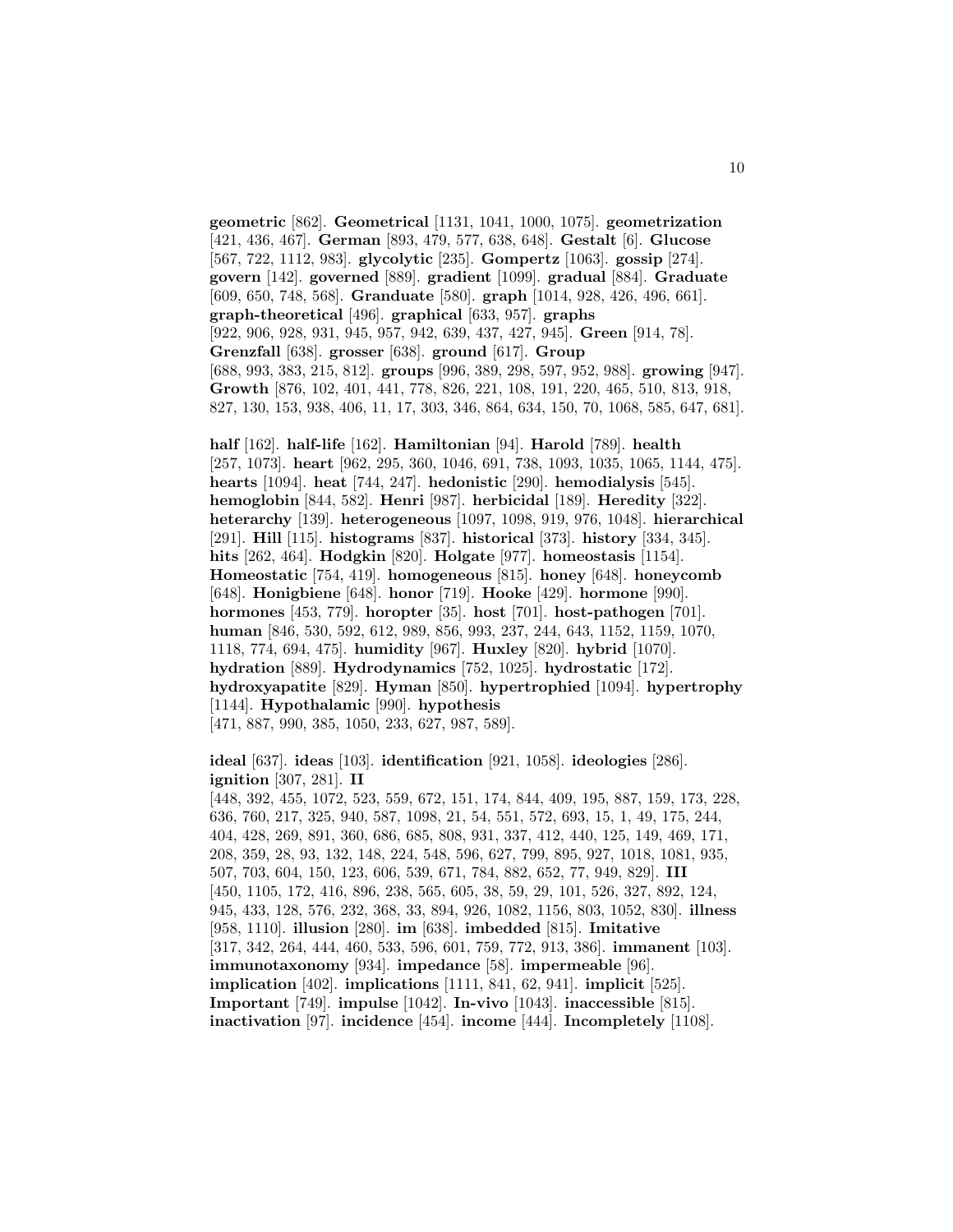**incompressible** [371, 279, 37]. **inconsistencies** [502]. **incorporating** [813]. **incorporation** [480]. **increase** [1061]. **increases** [577, 1077]. **increasing** [300]. **index** [221, 162, 928]. **indicator** [1034, 557, 197]. **indicator-dilution** [557]. **individual** [1041, 488, 544, 1000, 1035, 1065, 1056, 1075, 1131]. **individuals** [866, 176, 169, 171, 168, 298, 290, 560]. **induced** [875, 107, 428, 839, 575, 644]. **Induction** [605, 565]. **industrial** [631]. **inelastic** [385]. **inequality** [393]. **Inert** [1097, 1098, 124, 142, 204]. **inert-gas** [124]. **infinite** [743, 931]. **infinitely** [638]. **Influence** [705, 1033, 465, 295, 360, 560, 705]. **influences** [660]. **Information** [630, 374, 658, 382, 737, 642, 631, 651, 893, 414, 347, 332, 289, 323, 931, 945, 1040, 358, 359, 368, 391, 418, 443, 264, 410, 553, 578, 274, 540, 604, 437, 427, 660, 492]. **informations** [1040]. **Informationsverarbeitung** [893]. **inherent** [246]. **inheritance** [877]. **Inhibition** [385, 462, 1030, 251]. **initial** [1119]. **initially** [936]. **injectable** [861]. **injustice** [1031]. **Input** [284, 225, 251, 755]. **Input-output** [225, 251]. **inputs** [267, 1057]. **instantaneous** [982, 1043]. **Institute** [630, 568]. **insulin** [1112, 983]. **intact** [1046]. **Integral** [781, 340, 529, 528, 1086, 339]. **integral-equation** [340]. **Integro** [861]. **Integro-differential** [861]. **intense** [1061]. **interacting** [461, 1141]. **Interaction** [198, 556, 559, 1112, 453, 478, 566, 168, 72]. **Interactions** [825, 179, 130, 169, 171, 571]. **intercellular** [869]. **interchange** [89]. **interdisciplinary** [764]. **interest** [538, 168]. **interesting** [468]. **interface** [1080]. **interfaces** [747, 901, 964]. **interference** [43]. **intermediates** [250]. **intermittent** [794]. **internal** [242]. **International** [527, 663, 700, 1114, 1089, 1128, 1005, 1088, 1076, 458]. **Interpretation** [1009, 315, 920, 179, 276, 342, 377, 463, 495, 256, 154, 1102, 706, 521, 685]. **intersymbol** [660]. **interval** [1026]. **intervals** [241]. **intestinal** [995, 180]. **intra** [900]. **intra-vacuolar** [900]. **intraocular** [1127]. **intrapulmonary** [785]. **introduction** [1157]. **invariant** [796]. **invertase** [273]. **investigation** [875, 862, 339]. **Ion** [1013, 766, 747, 1080, 552, 330, 637, 331]. **iona** [833]. **Ionic** [999, 637]. **ionization** [270]. **ionizing** [905, 974, 271]. **ions** [655, 438, 745, 683, 693, 707, 717, 728, 234]. **irradiated** [905, 837]. **irradiation** [441, 974, 270]. **isohemagglutination** [633]. **isohemagglutinins** [673]. **isometric** [129]. **isotope** [480]. **isotropes** [675]. **isotropic** [675]. **issues** [872]. **Italian** [629]. **IV** [917, 531, 239, 65, 814, 957, 1038, 55]. **Ivlev** [763].

**joint** [989]. **Journal** [579, 698]. **journals** [75]. **judgments** [597]. **July** [789].

**Katchalsky** [1049]. **Kedem** [1049]. **Kernleiter** [46]. **kidney** [1051]. **kidney-ureter** [1051]. **kidneys** [857]. **kinds** [484]. **Kinematics** [989]. **Kinetic** [730, 1158, 655, 767, 66, 1015, 1136]. **Kinetics** [545, 480, 1105, 1083, 370, 1012, 862, 314, 531, 202, 214, 217, 238, 239, 326, 385, 97, 713, 1135, 245, 933, 1078, 983, 1151, 273, 864, 629, 828]. **knee** [989]. **know** [178]. **Kommunikation** [893].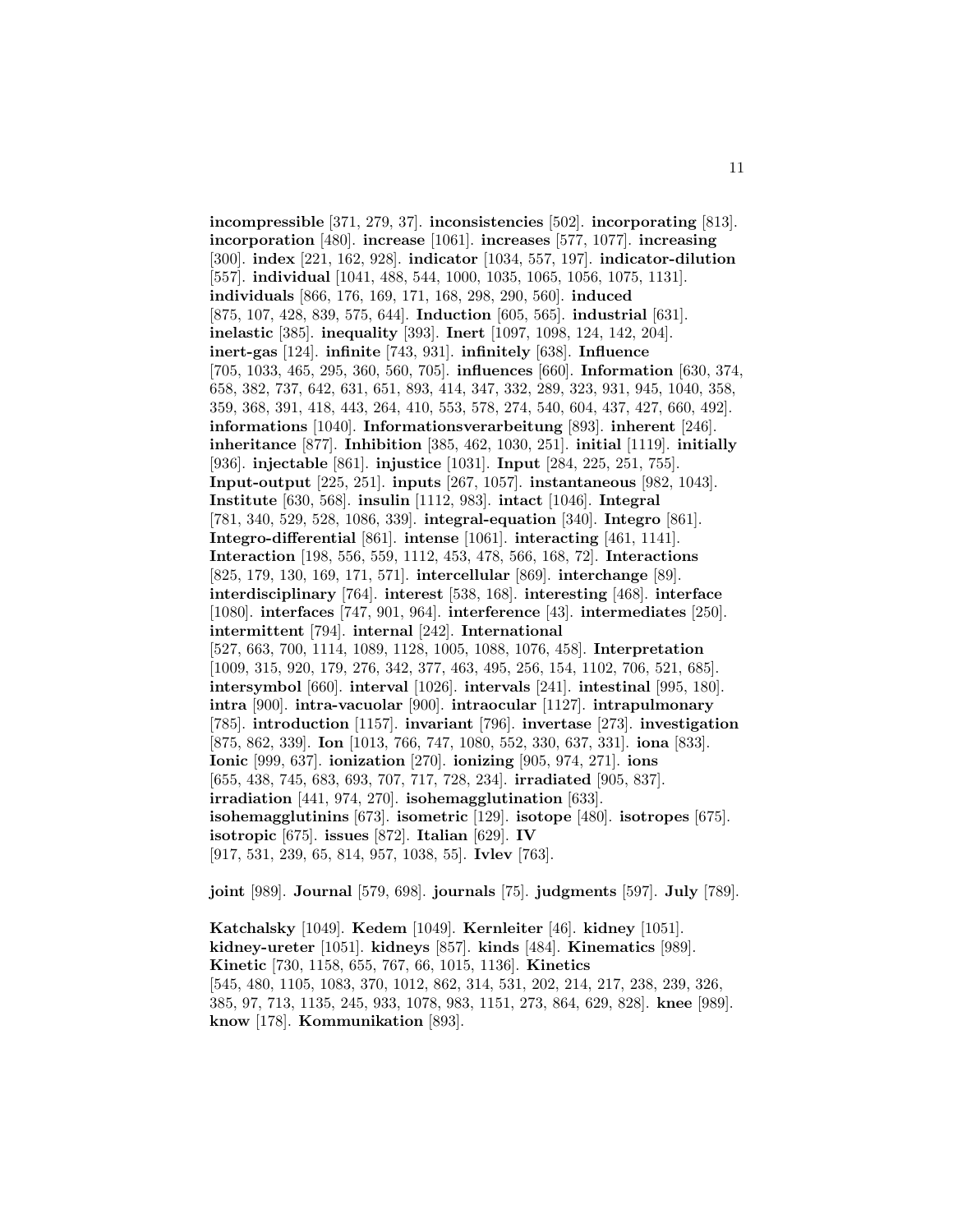**labeled** [1116, 350]. **labeling** [838]. **labor** [298]. **labyrinthine** [164]. **Lakhani** [977]. **laminar** [279]. **Landahl** [236]. **Landau** [850]. **Laplace** [1023, 498]. **large** [638, 997]. **latency** [588]. **law** [243, 910, 1068, 31, 429]. **laws** [1135, 702]. **layer** [1129, 1074, 501]. **layers** [614]. **lead** [562, 962]. **Leadership** [1060]. **leakage** [900]. **Learned** [984]. **learner** [591]. **learning** [991, 302, 143, 795, 574, 687, 689, 674, 685, 443, 535, 645, 832, 960]. **left** [1041, 982, 1043, 1006, 981, 1046, 1093, 821, 822, 882, 1052, 1000, 1035, 1065, 1075, 1144, 1074]. **Legendre** [393]. **lemmas** [48]. **length** [129, 638, 611, 1035, 1065]. **length-tension** [129]. **lengths** [38, 1094]. **lethargica** [83]. **Letter** [750, 719]. **level** [617]. **levels** [770]. **Lie** [993]. **Life** [410, 553, 578, 480, 162, 109, 387, 397, 512, 867, 935, 1156]. **light** [859, 147, 1061]. **like** [783, 229, 1059]. **likelihood** [1084]. **limit** [638]. **limitations** [665]. **limiting** [665, 289, 323]. **line** [863, 1045]. **Linear** [919, 483, 326, 403, 1137, 674, 756, 754, 87, 91, 294, 1085, 529, 528, 539, 1136, 541, 68, 836]. **linearly** [300]. **linegraph** [1070]. **linegraph-flowgraph** [1070]. **linguistics** [660]. **link** [289, 323]. **linkage** [216, 228]. **Linnaean** [851]. **liquid** [792, 747, 351, 393, 350, 775]. **liquid-solid** [747]. **Living** [361, 1004, 982, 592, 916, 398, 1040]. **locality** [492]. **localization** [357, 433]. **locomotion** [135, 185]. **Logic** [527, 663, 700, 240]. **Logical** [445, 466, 1005, 778, 104, 103, 145, 152, 525]. **logistic** [509]. **long** [994]. **Longitudinal** [742, 300]. **looking** [621, 636]. **Lotka** [573]. **lower** [136, 770]. **lung** [902, 1023, 237, 124, 1152, 618, 1145]. **lungs** [522].

**machine** [222]. **machines** [805, 923, 690, 703, 803]. **macromolecular** [655]. **macromolecules** [1028, 753]. **macroscopic** [937]. **magnetic** [801]. **maintenance** [1024]. **make** [431]. **malarial** [106, 118]. **mammalian** [625]. **mammals** [185]. **mammillary** [746, 1124]. **man** [278, 362, 982]. **mapping** [798]. **mappings** [658]. **March** [789]. **Markoff** [483]. **masking** [854]. **Mass** [1135, 390, 351, 293, 831, 1071]. **Mass-action** [1135]. **matching** [678]. **material** [711, 1130]. **materials** [883]. **maternal** [970]. **Mathematical** [558, 569, 872, 1089, 715, 751, 556, 559, 141, 53, 363, 451, 413, 45, 183, 324, 1, 304, 428, 526, 374, 785, 983, 1155, 169, 171, 5, 11, 17, 100, 145, 219, 224, 272, 298, 524, 645, 712, 848, 869, 926, 972, 1018, 1076, 1038, 1044, 607, 955, 184, 662, 498, 516, 878, 807, 411, 784, 954, 580, 590, 599, 609, 620, 664, 550, 1109, 542, 165, 174, 111, 925, 278, 362, 904, 621, 636, 1095, 565, 587, 1023, 920, 12, 551, 268, 305, 333, 372, 191, 10, 15, 29, 44]. **mathematical** [49, 69, 101, 118, 396, 404, 566, 1079, 332, 658, 105, 985, 484, 502, 793, 808, 30, 41, 252, 353, 859, 1154, 240, 293, 308, 736, 22, 23, 33, 28, 40, 51, 74, 79, 67, 88, 92, 93, 121, 127, 133, 144, 137, 131, 132, 147, 154, 148, 177, 168, 167, 230, 226, 257, 254, 334, 373, 387, 397, 444, 454, 481, 488, 511, 519, 548, 547, 584, 598, 561, 627, 684, 849, 913, 952, 988, 1002, 1031, 1133, 255, 853, 903, 1153, 150, 350, 299, 163, 593, 606, 76, 780]. **mathematical** [840, 386, 521, 774, 694, 828, 829, 830]. **mathematical-physical** [502]. **mathematics** [662]. **matrices** [190, 499]. **matrix**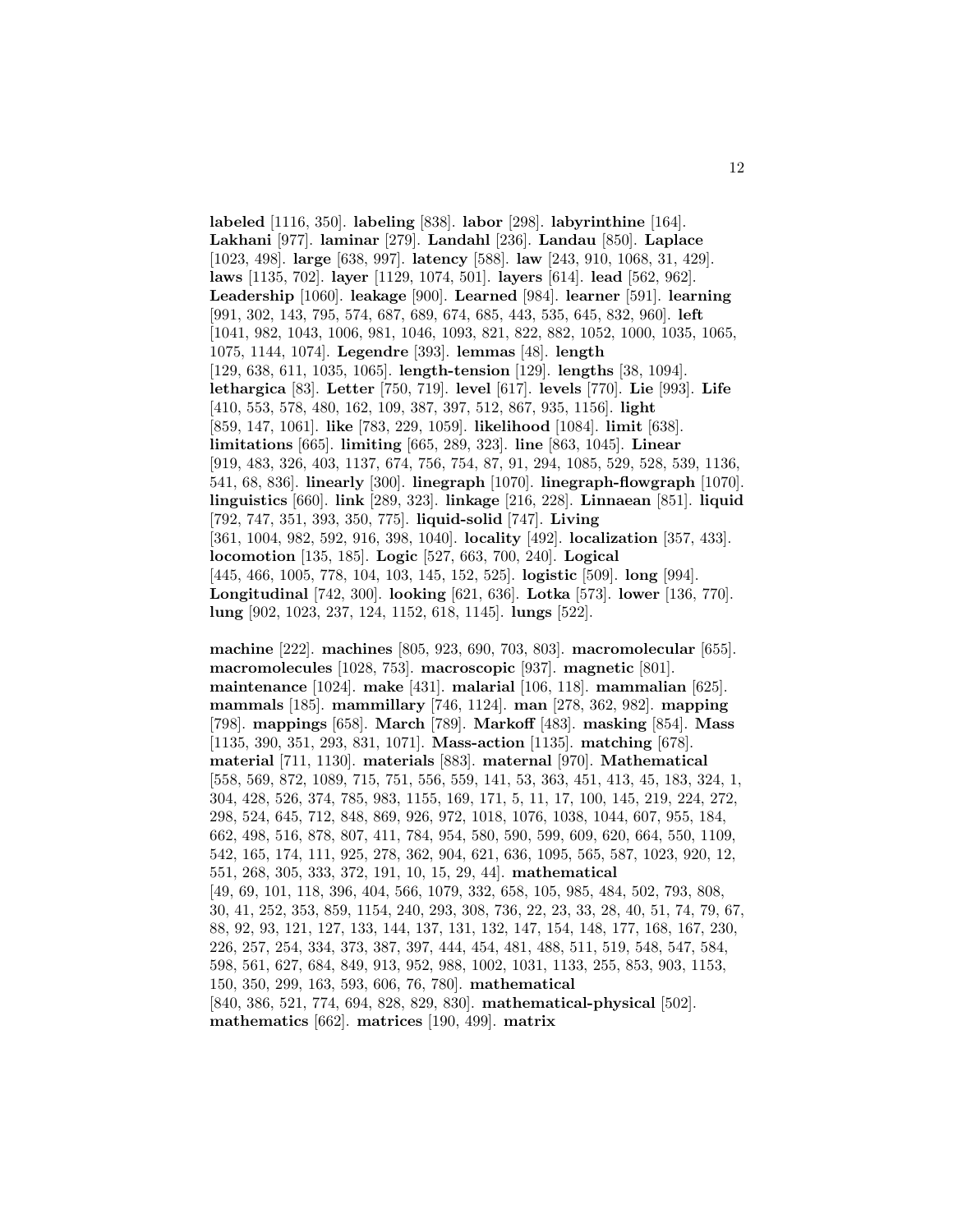[798, 581, 157, 175, 992, 266]. **Maximum** [1084, 692, 746, 113]. **may** [1029, 168]. **McCulloch** [247]. **mean** [827]. **meaning** [365]. **Measurement** [1155, 1029, 1033, 221, 365, 469, 197]. **measurements** [1116, 532]. **measures** [957]. **mechanical** [450, 186, 904, 156, 159, 696, 840, 858, 774]. **mechanics** [461, 514, 536, 4, 20]. **mechanism** [1004, 229, 357, 1021, 846, 187, 195, 419, 170, 173, 21, 38, 330, 400, 96, 231, 245, 280, 112, 469, 3, 7, 18, 152, 432, 729, 758, 1093, 55]. **mechanisms** [550, 924, 730, 138, 1126, 1160, 595, 978]. **media** [81, 64, 815, 1059, 13, 1113]. **mediation** [1127]. **mediators** [295, 360]. **Medical** [456, 1109, 1111]. **medicine** [482, 536]. **medium** [1048, 624, 1078, 261]. **Meeting** [790]. **meetings** [835]. **members** [735]. **membrane** [1129, 1119, 311, 349, 117, 151, 172, 1012, 413, 552, 1033, 745, 268, 96, 203, 331, 1125, 62, 999, 261, 300, 874, 321]. **membrane-bounded** [1125]. **membranes** [1139, 655, 1013, 438, 549]. **memory** [941]. **mental** [958, 144, 148, 1073]. **message** [1142]. **metabolic** [312, 565, 587, 1108, 250]. **metabolism** [320, 28, 567, 14, 50]. **metabolites** [89, 779]. **metabolizing** [165, 174, 340, 66, 201, 163, 339]. **metamorphosis** [1003]. **metaphase** [839]. **method** [592, 612, 316, 380, 378, 500, 624, 633, 405, 439, 1096, 1069, 540, 604, 292, 1086, 1087]. **Methode** [1087]. **Methodology** [527, 663, 700]. **Methods** [348, 1023, 502, 557, 1037]. **metric** [773]. **microbial** [1071]. **microphysical** [595]. **microscopy** [474]. **microstructures** [675]. **midcentury** [456]. **middle** [170, 173]. **migration** [985]. **mineral** [479]. **Mineralischer** [479]. **minimal** [887, 932, 1050, 594]. **minority** [597]. **mitoses** [1116]. **mitosis** [226]. **mitotic** [221, 369]. **Mixed** [374, 332, 1108, 567]. **mixed-cycle** [567]. **mixing** [1033, 725]. **mobile** [572, 564]. **mobiles** [1045]. **mobilities** [1015]. **mobility** [1029]. **mode** [161]. **Model** [722, 955, 847, 954, 715, 751, 1129, 1109, 1024, 924, 1106, 846, 916, 441, 902, 961, 855, 1101, 621, 636, 974, 565, 587, 761, 778, 745, 795, 330, 319, 1022, 396, 404, 574, 687, 697, 854, 1079, 813, 1107, 769, 985, 686, 880, 701, 948, 975, 613, 30, 41, 1151, 762, 908, 859, 1154, 695, 740, 800, 1133, 346, 960, 1057, 853, 611, 604, 998, 903, 1153, 704, 865, 878, 780, 1071, 386, 774, 522, 694, 1074, 1001, 830, 873]. **model-system** [565, 587]. **modèle** [1107, 613]. **modeles** [820]. **modeling** [965, 1111]. **Models** [930, 907, 1026, 1027, 513, 1139, 1011, 489, 523, 542, 871, 451, 413, 1023, 912, 566, 689, 674, 785, 820, 983, 1155, 359, 736, 283, 1085, 840, 784, 1073]. **modes** [1011]. **modification** [295, 360]. **modified** [934]. **modifier** [933]. **M¨oglichkeiten** [893]. **Molecular** [550, 1105, 864, 978, 40, 520, 554, 584, 598, 627]. **molecule** [811]. **molecules** [679, 378, 288]. **Monnier** [115]. **Monocular** [55]. **monographs** [506]. **monoids** [814]. **Monte** [1062]. **morphogenesis** [116]. **morphogens** [951]. **mortality** [668, 671]. **motion** [164, 821, 882, 1052, 37]. **motivated** [793, 808, 176, 290]. **motivation** [169, 171]. **motivational** [179]. **motor** [521]. **movement** [42]. **movements** [111, 45, 5, 99, 182]. **moving** [1045, 521]. **mucous** [875]. **multi** [815, 778, 793, 808, 1017]. **multi-celled** [778].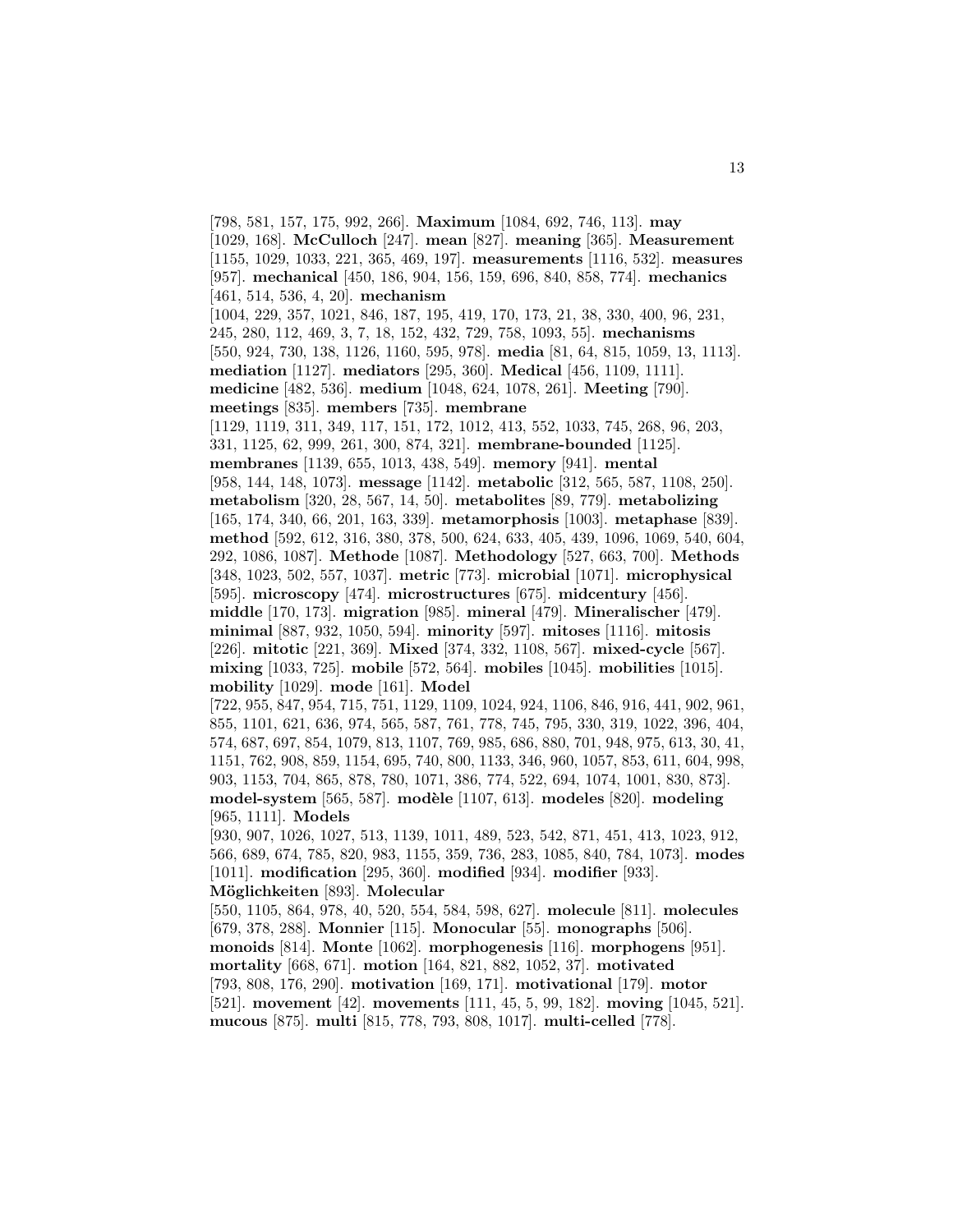**multi-compartment** [815]. **multi-dimensional** [793, 808]. **multi-type** [1017]. **multicellular** [1013]. **multicompartment** [861, 1136]. **multidimensional** [819]. **Multiflux** [539]. **Multiple** [1003, 779, 1111, 633]. **multiplication** [267]. **multiplier** [857]. **Multipole** [491, 501, 806, 586, 615]. **multistable** [1072]. **multitype** [1117]. **muscle** [731, 900, 1080, 981, 429, 129, 1143, 282, 485, 416]. **Muscular** [129]. **musculoskeletal** [1070]. **musical** [74, 67]. **mutant** [616, 341]. **mutation** [701, 863]. **mutations** [1095]. **mutual** [560]. **myelinated** [704, 865]. **myocardial** [1041, 1000, 1035, 1065, 1056, 1075, 1131]. **myocardium** [810, 1130].

14

**N¨ahrstoffe** [479]. **N¨ahrstoffkonzentration** [577]. **nasal** [244]. **National** [790]. **nature** [52, 512, 987]. **Nelson** [820]. **nematic** [369]. **nephron** [625, 742]. **Nerve** [30, 41, 1129, 187, 195, 413, 48, 54, 59, 65, 60, 213, 380, 1042, 415, 155, 355, 704, 865, 225, 300, 874, 978, 1092, 34]. **nerve-fiber** [48, 54, 59, 65]. **nerve-ganglion** [225]. **nerves** [295, 360]. **Nervous** [1121, 141, 115, 126, 10, 104, 103, 139, 9, 147, 154, 1002, 1134, 199, 188, 486]. **net** [1011, 247, 687, 854, 306, 307]. **Nets** [258, 490, 649, 760, 104, 114, 157, 175, 297, 139, 762, 794, 200, 207, 208, 241, 281, 473, 184, 215, 266, 275, 260, 292, 628, 190]. **network** [291]. **networks** [445, 466, 621, 636, 48, 54, 59, 65, 87, 91, 391, 418, 356]. **Neural** [138, 1011, 247, 621, 636, 649, 760, 1127, 21, 38, 114, 157, 175, 566, 687, 854, 762, 794, 1087, 241, 277, 152, 432, 1122, 960, 184, 215, 283, 55, 628, 190, 462, 636]. **neurobiophysical** [179, 276, 342, 695, 800]. **Neuroendocrine** [1004, 916]. **Neuron** [955, 954, 855, 613, 820, 87, 80, 91, 1133, 853, 998]. **neuronal** [289, 323, 1057]. **neuronales** [1087]. **neurone** [613, 820]. **neurons** [267, 284, 72, 755, 984]. **neurophysiological** [147, 740]. **Neurophysiology** [1128, 513]. **neutral** [508]. **never** [866]. **news** [866]. **Nicolas** [1115, 718]. **NMR** [900]. **Non** [68, 455, 900, 435, 399, 815, 126, 637, 85, 469, 988, 1049, 1141, 455]. **Non-accommodative** [68]. **non-carrier** [469]. **non-complexed** [900]. **non-conservative** [399, 455]. **non-constant-sum** [435]. **non-electrolytes** [1049]. **non-equilibrium** [900]. **non-homogeneous** [815]. **non-ideal** [637]. **non-interacting** [1141]. **Non-linear** [68]. **non-normal** [126]. **non-steady-state** [455]. **non-uniform** [85]. **non-violent** [988]. **nondimensional** [796]. **nonhomogeneity** [1046]. **noninstantaneous** [1033]. **Nonlinear** [312, 1043, 401, 212, 891]. **nonoriented** [942]. **nonperiodic** [1100, 1121]. **nonuniform** [785]. **nonuniformly** [317]. **normal** [993, 126, 1027, 1094]. **North** [640]. **Note** [915, 57, 390, 98, 108, 389, 235, 231, 329, 342, 377, 403, 517, 970, 1137, 393, 838, 51, 94, 212, 394, 654, 303, 476, 541, 2, 321, 253, 509, 370, 111, 977, 980, 247, 248, 340, 35, 71, 328, 625, 682, 114, 203, 245, 495, 510, 566, 643, 251, 910, 134, 223, 736, 52, 177, 205, 206, 211, 236, 264, 263, 467, 497, 488, 512, 504,

617, 667, 771, 772, 817, 849, 943, 1002, 1100, 1132, 1121, 870, 543, 603, 657,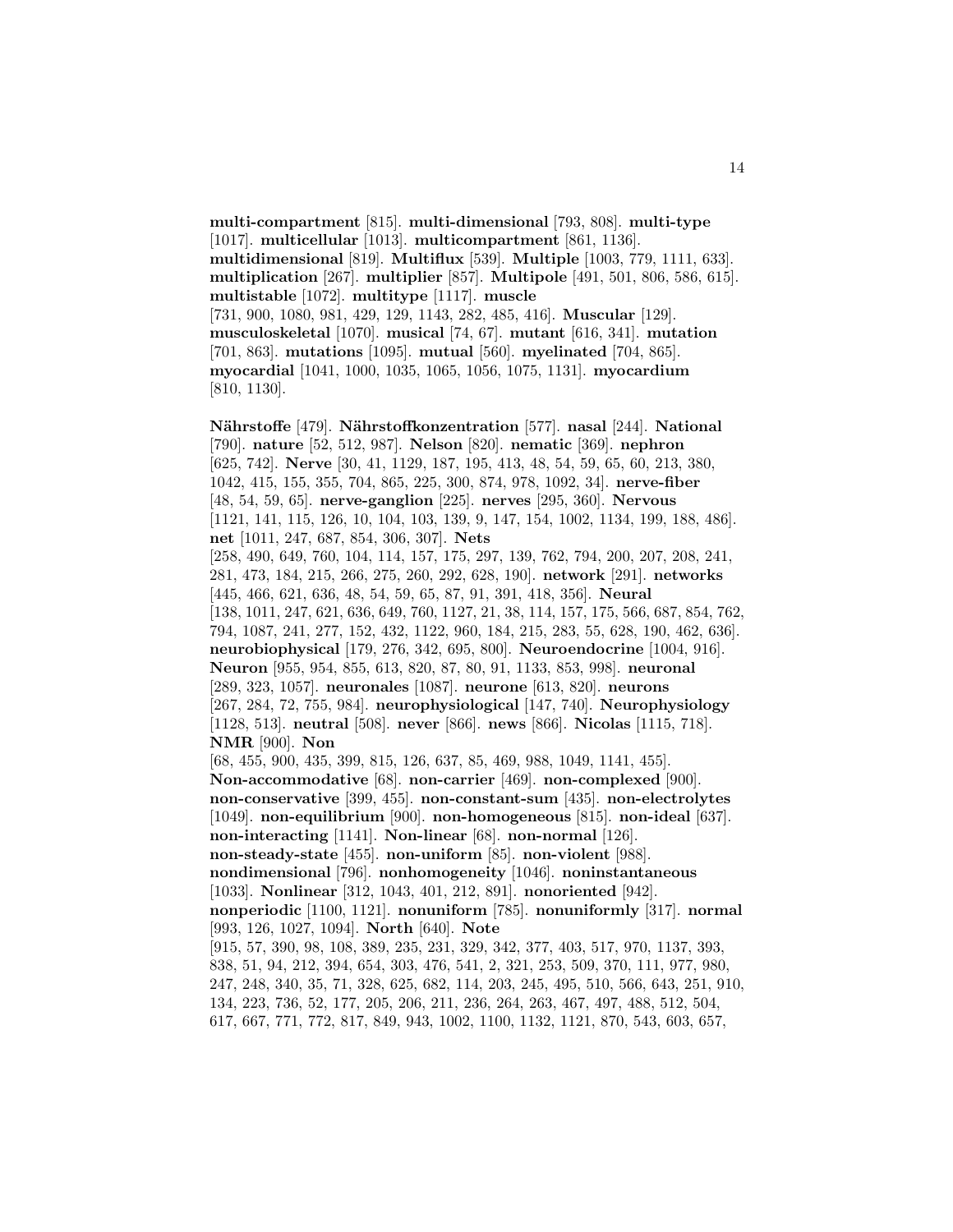804, 536, 155, 812, 275, 427, 423, 452, 1068, 824, 485, 486]. **notes** [653]. **notice** [789]. **notion** [525]. **nucleic** [679, 1032, 814]. **number** [906, 49, 1009, 838, 415, 601]. **numbers** [796]. **numerical** [1158]. **numero***}* [1112]. **nutrient** [577]. **nutrients** [479]. **nutrition** [470, 511]. **nutritional** [130].

**O** [556, 844]. **Obituary** [1115, 789]. **objectivation** [1087]. **oblique** [153]. **observation** [1077]. **Observations** [1157, 487, 80]. **obstructed** [857]. **obtained** [532, 319, 487]. **occur** [307]. **occurs** [412, 440]. **offers** [764]. **offspring** [911]. **Oklahoma** [748]. **Old** [579]. **one** [933, 295, 360, 337, 412, 440, 596, 627, 542]. **one-dimensional** [337]. **one-factor** [295, 360]. **One-organ** [542]. **only** [1053]. **Onsager** [243]. **onset** [828, 829, 830]. **open** [370, 1007, 294, 1085]. **operated** [1027]. **Operations** [790, 835]. **oppressed** [952, 988]. **optic** [187, 195]. **Optimal** [367, 409, 416, 912, 1149, 302, 714, 432, 623]. **optimum** [156, 159]. **order** [398, 1084, 1151]. **order-disorder** [398]. **orders** [852]. **organ** [542, 453, 130]. **organic** [474, 196, 23, 33, 28, 32, 110, 180]. **organism** [991, 191, 70]. **Organismic** [963, 1072, 1104, 868, 845, 927, 1159, 943, 1069, 1053, 1060, 1039, 1081, 1082, 1150]. **organisms** [778, 997, 353, 52, 786, 845]. **organization** [1028, 57, 788]. **organizations** [1087]. **organizing** [608, 658]. **organs** [658]. **orientation** [353]. **oriented** [383]. **origin** [761, 109, 512]. **orthotropic** [860]. **Oscillating** [1007]. **oscillations** [1030, 1137, 769, 1100, 1121]. **oscillator** [762]. **osmotic** [889, 210]. **other** [794, 1003]. **Ouchterlony** [934]. **our** [749, 987]. **Out-of-print** [872]. **Outline** [118, 157, 227, 232, 92, 93, 137, 334, 454, 845, 986, 255]. **Outlines** [338]. **output** [251, 176, 284, 1093, 225, 755]. **oxidase** [766, 1029]. **oxidation** [655, 1029, 1012]. **oxidation-reduction** [655]. **oxide** [61]. **Oxygen** [997, 1016, 56, 362, 1101, 1099]. **oxygenation** [881]. **oxygenator** [881].

**P.** [1041]. **packed** [262]. **pairs** [996]. **Pan** [579]. **panmictic** [877]. **paper** [977]. **paradigm** [907]. **paradox** [809, 525]. **parallel** [25]. **parameter** [1096]. **parameters** [1116, 796, 1058, 1015, 356, 1131]. **parasites** [106, 118]. **Parasitism** [435, 420]. **part** [625, 173, 120, 125, 128, 149, 166, 784]. **partial** [995, 359]. **Particle** [643]. **particles** [985, 337, 508, 336]. **particular** [268, 84, 396, 404, 643, 360]. **particulate** [766]. **particulates** [643]. **parties** [601]. **partly** [861]. **parts** [1051]. **passages** [244]. **Passing** [548]. **patches** [1024]. **Path** [674]. **Path-dependent** [674]. **pathogen** [701]. **pathological** [1133, 706]. **pathways** [155]. **patient** [592]. **pattern** [396, 404]. **patterns** [641, 1057, 888]. **or** [766]. **perceived** [38]. **perception** [187, 195, 692, 462, 178, 74, 67, 88, 121, 770, 55, 602, 909, 949]. **perceptron** [682]. **perfect** [591]. **performance** [665]. **perfusion** [995, 1097, 1098]. **Periodic** [72, 725, 775, 968, 363, 326, 403]. **Periodicities** [294, 381, 205, 201, 869, 972, 973, 1018, 2]. **Periodicity** [647, 112]. **periods** [241]. **peripheral** [741]. **Peristaltic** [966]. **permeability**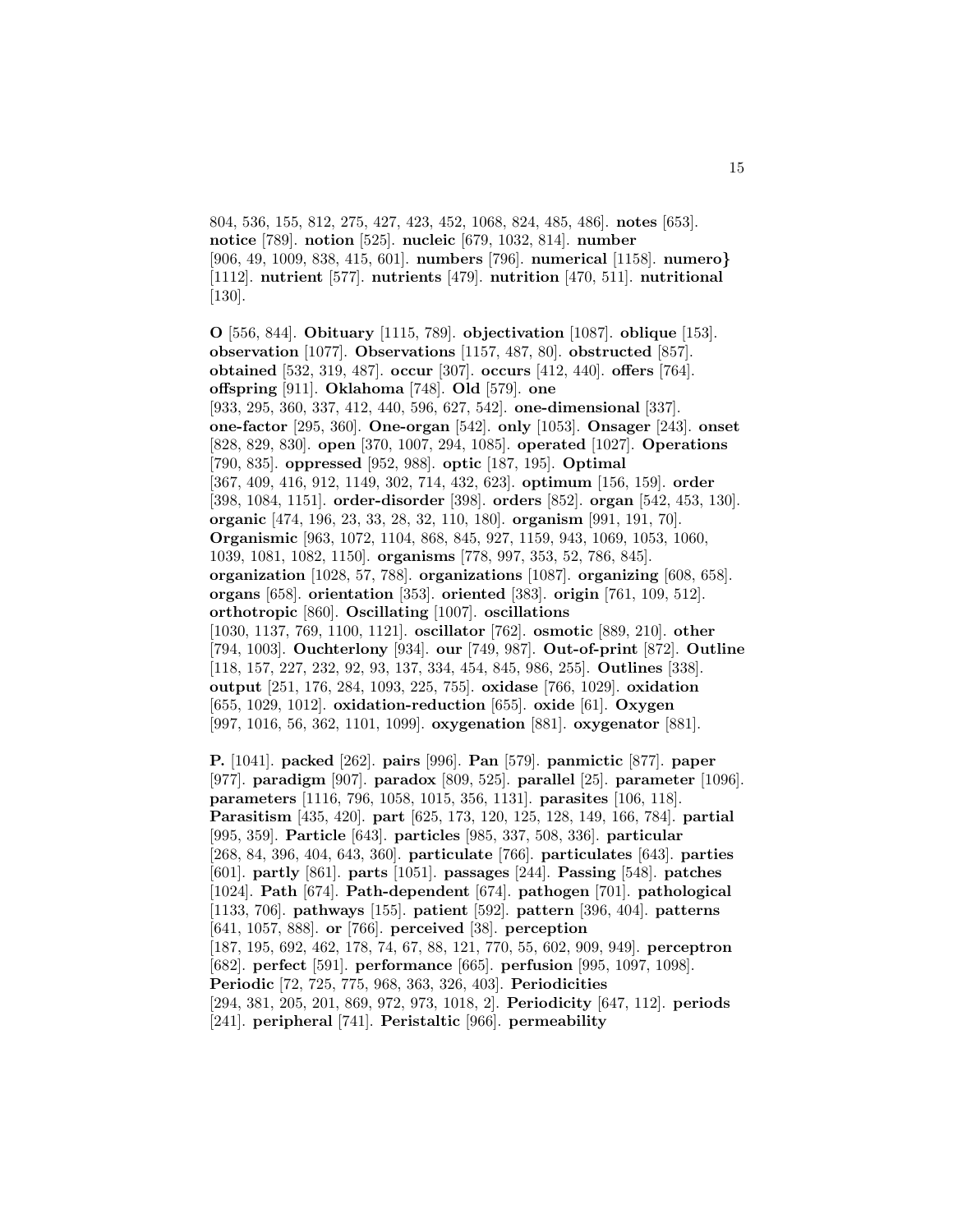[117, 151, 172, 1048, 268, 203, 380, 249, 261, 282, 355, 321]. **perseveration** [495]. **persistence** [344]. **person** [435]. **perspectives** [482]. **pertaining** [502]. **perturbation** [781]. **perturbation-tracer** [781]. **perturbed** [1096]. **pH** [844]. **phage** [441]. **phase** [369, 707, 717, 393, 1152, 395]. **phases** [725]. **Phenomena** [558, 569, 253, 413, 268, 366, 854, 999, 281, 144, 148, 1003, 72]. **phenomenon** [1010, 1079]. **Philosophy** [527, 663, 700]. **phosphatases** [245]. **phosphorylation** [1029]. **Photochemistry** [632, 765]. **photoreception** [338]. **photosensitivity** [136]. **Physical** [196, 715, 751, 472, 502, 164]. **physicochemical** [319]. **Physicomathematical** [32, 697, 110]. **Physics** [816, 895, 94, 553, 578, 986, 635]. **Physiological** [1041, 1000, 1075, 513, 612, 1058, 134, 142, 869, 896]. **pigeons** [1026]. **pigments** [899]. **piston** [170]. **Pitts** [247]. **pituitary** [419]. **Planck** [668, 671]. **plane** [392, 448]. **planktophage** [555]. **plantes** [1107]. **plants** [229, 1107, 95]. **plasma** [983]. **plasticity** [9]. **plateaux** [471]. **plates** [934]. **PLM** [1062]. **PLM-curves** [1062]. **Poincar´e** [987]. **Point** [1088, 1150, 113, 437, 423]. **point-bases** [423]. **Poiseuille** [980]. **Poiseuille-type** [980]. **polarity** [22, 27, 73, 77]. **polarons** [1029]. **political** [601]. **polymer** [1014]. **Polymorphism** [1003, 1024]. **polynomial** [393]. **polysomic** [877]. **Polytechnic** [568]. **pool** [1009]. **Population** [465, 374, 459, 1024, 866, 471, 877, 911, 396, 404, 510, 332, 813, 918, 1017, 1117, 358, 359, 368, 346, 812, 659, 585, 499]. **populations** [509, 959, 970, 819, 818, 317, 303, 1071, 1067, 947]. **pore** [743]. **pores** [508]. **positioning** [846]. **positive** [294]. **possibilities** [893, 679]. **Possibility** [874]. **possible** [229, 57, 106, 369, 49, 269, 112, 226, 210, 402, 426, 432, 454, 488, 520, 695, 740, 832, 869, 953, 942, 941, 642, 395]. **possibly** [1003]. **Post** [590, 599, 620, 664, 287, 310, 388]. **Post-** [599, 620, 664]. **Post-and** [590]. **post-doctoral** [287, 310, 388]. **Postdoctoral** [449, 477]. **postulate** [655, 870]. **Potential** [415, 552, 855, 365, 914, 78]. **potentials** [637, 707, 717, 50, 475]. **potentiation** [478]. **Pourquoi** [1138]. **powdered** [828]. **power** [910, 852]. **practical** [844]. **pre** [251]. **pre-inhibition** [251]. **precursors** [779]. **predator** [1156]. **predator-prey** [1156]. **predicates** [786]. **predictions** [431]. **Predoctoral** [599, 590, 620, 664]. **prejudices** [272, 255]. **preliminary** [56, 48]. **preload** [1056]. **premiers** [791]. **prescribed** [945]. **presence** [151, 843, 844, 1158]. **present** [502]. **present-day** [502]. **preserving** [991]. **pressing** [907, 1026, 1027]. **Pressure** [641, 669, 741, 731, 172, 1043, 889, 1008, 1091, 305, 324, 371, 407, 132, 611, 878]. **pressure-volume** [1043]. **pressures** [612, 210, 1094]. **pressurevolume** [1023]. **prey** [1156]. **primary** [125, 128, 595, 657]. **primordial** [426]. **principle** [573, 714, 594, 646, 670, 727, 113, 94]. **principles** [387, 397, 481, 607]. **print** [872]. **privileged** [1087]. **privilégiées** [1087]. **Probabilistic** [1111, 434, 160, 227, 241, 232, 154, 206]. **probabilities** [977, 685, 818]. **Probability** [905, 464, 288, 698, 466, 855, 638, 378, 863, 262, 553, 578]. **problem**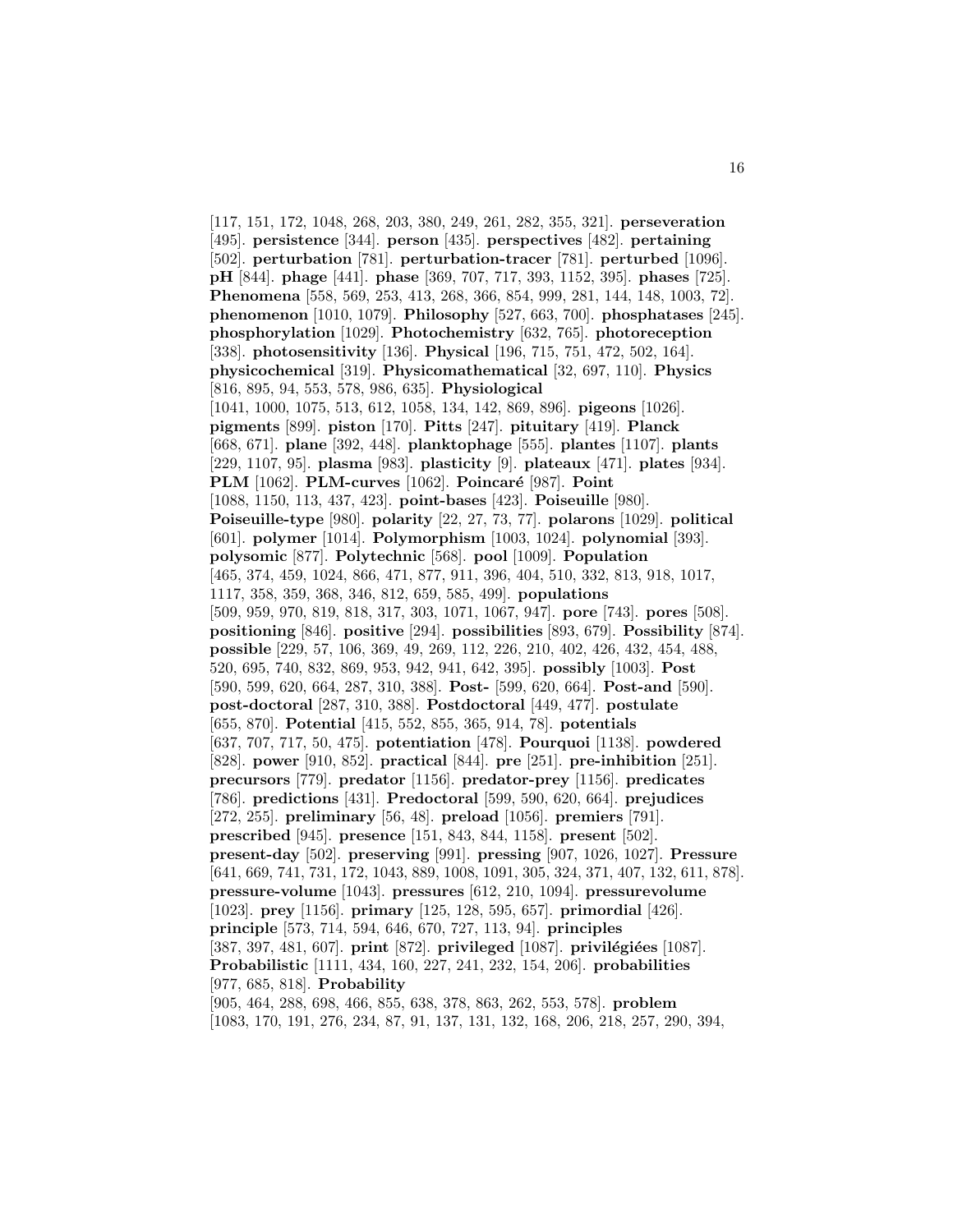454, 468, 570, 667, 503, 518, 543, 589, 275, 476, 723]. **problems** [243, 316, 297, 434, 500, 819, 818, 793, 808, 32, 88, 546, 662, 1020, 1142, 225, 539, 914, 78]. **procedure** [767, 181, 1070]. **procedures** [433, 368]. **Proceedings** [662]. **process** [489, 1109, 1083, 747, 899, 565, 587, 881, 819, 1117, 265]. **processe** [166]. **Processes** [1088, 483, 977, 565, 587, 1111, 793, 808, 1017, 149]. **processing** [893, 658]. **produced** [210, 1103, 1057, 1061]. **producing** [532]. **products** [996, 271]. **Professor** [719]. **profile** [1016]. **profiles** [1144]. **program** [676, 699]. **programs** [764]. **prolate** [1006]. **Prolegomena** [286]. **propagation** [351, 371, 293, 878, 1113]. **Properties** [940, 715, 741, 751, 923, 981, 403, 992, 1078, 680, 773, 604, 386, 760]. **prophase** [837]. **prophase-trapping** [837]. **Proposals** [1021, 963]. **proposed** [917, 729]. **propositions** [656]. **protein** [898, 814, 518, 543, 589, 503]. **proteins** [889]. **protoplasm** [57]. **protoplasmic** [76]. **protrusions** [76]. **proximal** [625]. **psychoanalytic** [920]. **psychoneuroses** [454]. **psychophysical** [15, 29, 236, 548, 626, 654]. **psychophysics** [702]. **psychoses** [105, 167]. **pulmonary** [1047, 1034]. **pulsatile** [1123]. **pulsations** [90]. **Pulse** [860, 936, 878]. **pulses** [944]. **punishment** [832]. **pyruvate** [766].

**quadruped** [158]. **quadrupedal** [135]. **qualitative** [1104]. **Quantitative** [1139, 565, 587, 881, 605, 345, 740]. **quantities** [732]. **Quantum** [1092, 1021, 1106, 564, 572, 696, 546, 657, 536]. **quantum-mechanical** [696]. **quantum-theoretic** [1021, 546, 657]. **quasi** [500, 897]. **quasi-stationarity** [897]. **quasi-steady-state** [500]. **quasiergodic** [638]. **quasiergodischen** [638].

**R.** [723]. **Radial** [976]. **Radiation** [361, 974, 839, 265]. **radiation-induced** [839]. **radiations** [905, 160, 271]. **radicals** [564]. **radioactive** [629, 711]. **radioattivi** [629]. **radiobiological** [666, 672]. **Radiobiology** [361, 234]. **radiogenetics** [233]. **radiotracers** [782, 834]. **ramification** [1107]. **Random**

[344, 509, 465, 510, 297, 383, 200, 207, 208, 281, 306, 473, 275, 260, 292, 307, 734]. **Randomization** [241]. **randomized** [755]. **randomly** [337, 1045, 336]. **Rapoport** [251]. **Rashevsky**

[1115, 115, 718, 925, 6, 108, 719, 870, 386, 423, 452, 26]. **rate** [523, 1158, 990, 767, 1124, 82, 782, 834, 839, 1026]. **rates** [779, 653, 1155, 296, 373]. **rather** [900, 889]. **ratings** [67]. **rational** [953]. **rationale** [961, 472]. **rats** [1026]. **ray** [888]. **Re** [823, 720, 888]. **Re-establishability** [823, 720]. **re-evaluation** [888]. **reabsorbing** [641]. **reacting** [1059]. **reaction** [489, 550, 1124, 940, 653, 933, 1085]. **reactions** [489, 523, 843, 844, 924, 1106, 655, 1007, 326, 414, 653, 825, 1084, 405, 412, 433, 439, 440, 210, 521]. **read** [719]. **readers** [749]. **realizability** [635]. **realization** [636]. **realizations** [1102]. **reappraisal** [816]. **receptor** [1037]. **receptors** [164]. **reciprocity** [490]. **recirculating** [921]. **recombination**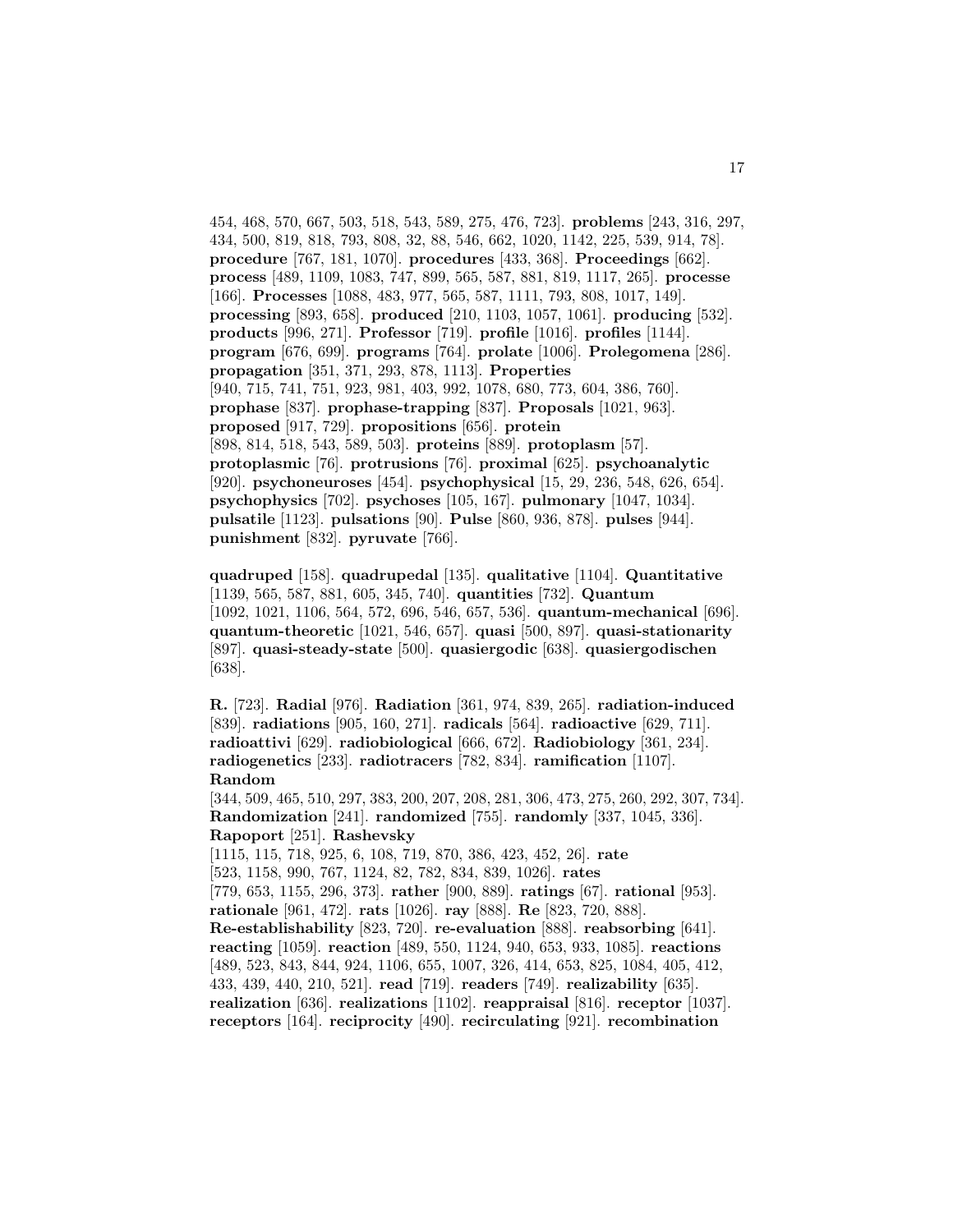[234, 271]. **recombinations** [688]. **Reconstruction** [814]. **recovery** [149]. **rectification** [1129, 223]. **reduce** [1009]. **reducing** [365]. **reduction** [655, 1022]. **reference** [229, 326, 106, 84, 396, 404, 643, 124, 5, 67, 432, 832, 1100]. **Reflections** [305, 324]. **reflex** [248]. **Reflexes** [675, 675]. **refractory** [241]. **regeneration** [570]. **region** [412, 440]. **Regional** [748, 568, 515, 1155]. **regression** [1111]. **regulation** [722, 990, 22, 27]. **reinforcement** [1027, 43]. **reinterpretation** [147]. **relapsing** [363]. **related** [316, 797, 852, 1142, 840]. **relating** [365]. **Relation** [1094, 369, 572, 162, 735, 128, 635, 755, 132]. **Relational** [1103, 714, 534, 627, 1003, 1019, 1069, 870, 494, 507, 575, 603, 661]. **relations** [425, 375, 246, 269, 327, 407, 583, 817, 799, 894, 549, 656]. **Relationship** [552, 1043, 962, 161, 450]. **relationships** [938]. **relative** [1099, 732, 928, 967]. **relativity** [1031]. **Relaxation** [1037]. **relevant** [794]. **Remark** [468, 755, 942, 1039, 1150]. **Remarks** [955, 408, 511, 519, 554, 696, 684, 1031, 1134, 1049, 42]. **removal** [118, 237, 244, 643]. **renal** [453, 752]. **renewal** [706]. **repetitive** [1133]. **replication** [804, 842]. **represent** [245]. **Representation** [492, 550, 280, 786, 516, 688, 501, 615]. **representations** [979, 475, 491, 586]. **represented** [403]. **reproducing** [809, 525, 619]. **reproduction** [946, 497, 1142]. **request** [579]. **Research** [790, 506, 835, 456, 1073]. **reserpine** [1027]. **reservoir** [530, 612, 743]. **resistance** [741, 988]. **resolution** [809]. **resonance** [379]. **Resonances** [259, 446, 376, 392, 447, 448, 450]. **resources** [659]. **Respiration** [1048, 278, 362, 1]. **respiratory** [515, 556, 559, 237, 244, 643, 903, 1153]. **Response** [306, 53, 60, 161, 194, 685, 794, 1096, 1026, 485, 944]. **responses** [49, 813, 256]. **rest** [343]. **Restricted** [818]. **resulting** [855, 50]. **results** [862, 661]. **retaining** [453]. **retinal** [610]. **Retrieval** [630]. **return** [82]. **reversibility** [805, 644, 703]. **reversible** [953]. **reversibly** [1059]. **Review** [710, 709]. **reviews** [63]. **Reward** [832]. **rhythm** [761, 859]. **riboflavin** [564]. **ribonucleic** [1001]. **Riccati** [1135]. **ring** [812]. **Riots** [952, 988]. **risks** [276]. **road** [712]. **Roberge** [954]. **Roginsky** [1147]. **role** [84, 643, 242, 544, 869, 595]. **root** [1008]. **roots** [581]. **Rosen** [809, 696]. **rotations** [858]. **rote** [535]. **rubber** [936]. **rumor** [308]. **Rushton** [26].

**S.** [723]. **saline** [1091]. **saltatory** [213]. **sampling** [995]. **sarcomere** [1094]. **satisfaction** [176, 181]. **saturation** [124]. **schedule** [1027]. **schedules** [1022, 1026]. **schizophrenia** [800]. **schizophrenias** [695, 740]. **scholarly** [75]. **Science** [527, 663, 700, 651]. **sciences** [662, 411, 458]. **Scientific** [579]. **Scientist** [457]. **scientists** [676, 699]. **scopolamine** [907]. **score** [327]. **se** [1045]. **search** [387, 397, 481]. **secondary** [128]. **secreted** [779]. **secretion** [1004, 916]. **secretory** [779]. **section** [392, 448]. **security** [457]. **segregation** [771]. **selection** [970]. **Self**

[619, 1142, 711, 608, 991, 809, 658, 946, 22, 27, 525, 812]. **Self-absorption** [711]. **self-fertilized** [812]. **self-organizing** [608, 658]. **self-preserving**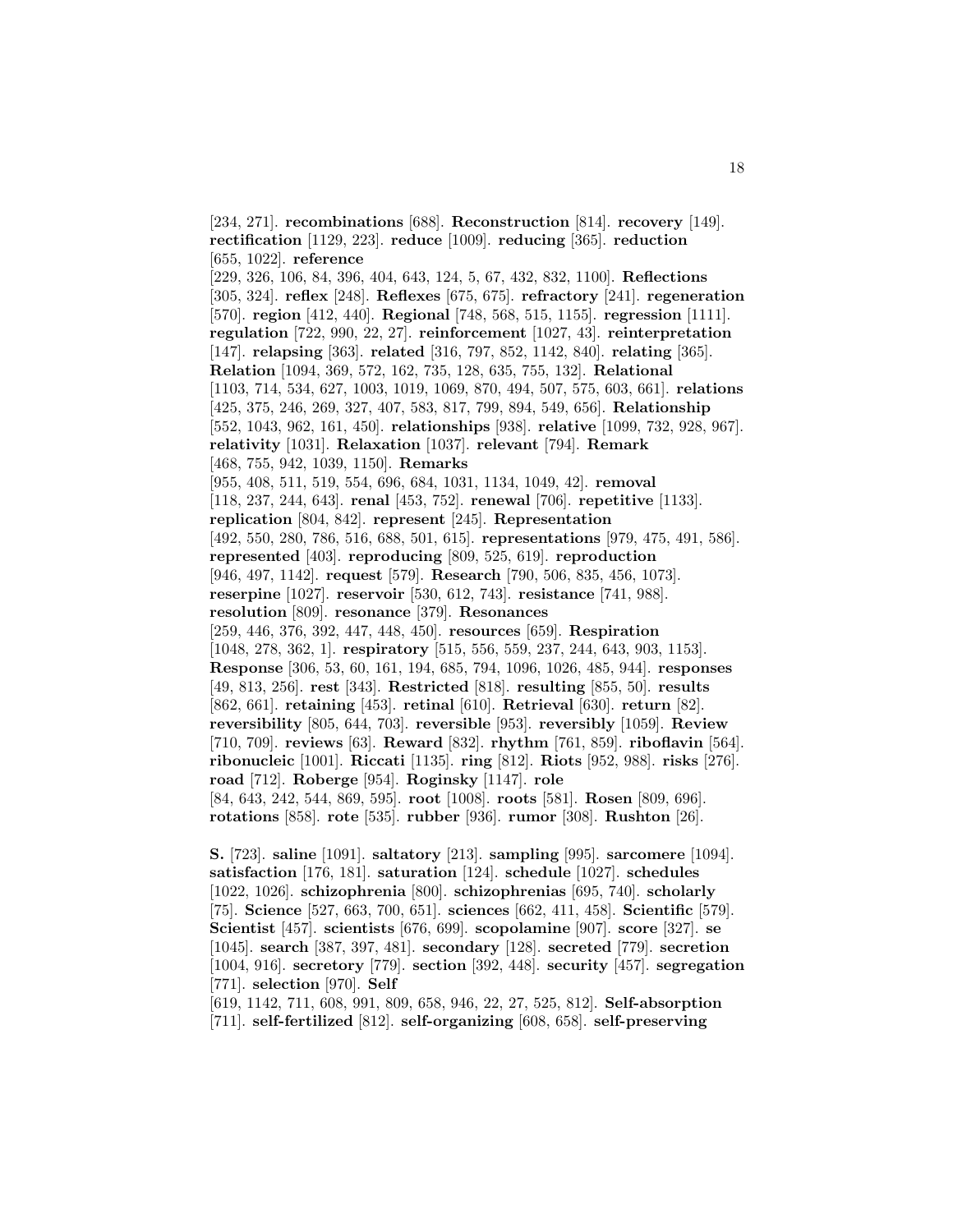[991]. **self-regulation** [22, 27]. **Self-reproducing** [619, 809, 525]. **Self-reproduction** [1142, 946]. **semicircular** [858]. **semiconduction** [1029]. **sense** [1105]. **sensitive** [270]. **sensitivity** [692, 160]. **sensoriels** [791]. **sensory** [791, 1150]. **separate** [522]. **separated** [24]. **septal** [807]. **sequence** [1014]. **sequences** [814, 51]. **sequential** [805, 923, 565, 690, 703, 803]. **Sergeevich** [763]. **serial** [1142]. **Service** [1040]. **services** [1040]. **Session** [748, 568]. **set** [550, 1105, 934, 754, 496, 505]. **set-theoretical** [496, 505]. **sets** [1105, 797, 616, 583, 817, 799, 868, 845, 894, 943, 927, 1069, 1053, 1060, 1039, 1081, 1082, 1159, 1150, 656]. **several** [475]. **Sex** [1159]. **sexes** [1138, 1053]. **shape** [1041, 1107, 712, 1000, 1075, 811]. **shaped** [33, 39]. **shapes** [84, 85, 150]. **shear** [1123]. **sheath** [415]. **shell** [33, 39]. **shell-shaped** [39]. **Short** [631]. **showing** [998]. **shunting** [807]. **sickness** [164]. **sides** [331]. **sigma** [449]. **signed** [906]. **significance** [1041, 1000, 1075]. **similar** [1003, 1132]. **similarities** [796]. **similarity** [138, 732]. **Simple** [739, 425, 54, 59, 686, 689, 256, 62, 762, 80, 284, 225]. **Simplification** [917]. **Simplified** [119, 975]. **simulated** [1051]. **simulation** [1062, 991, 1152, 830]. **Simultaneous** [401, 1145, 405, 412, 433, 439, 440, 261]. **single** [876, 692, 745, 997, 233, 293, 1145, 1120, 1068, 858]. **single-celled** [997]. **single-compartment** [1120]. **singularity** [475]. **sinus** [758]. **sites** [683, 693, 707, 717, 728, 833]. **situation** [687, 686, 689]. **situations** [302, 597]. **size** [107, 757]. **skeletal** [129]. **sketch** [718]. **skin** [53]. **sleep** [705]. **slightly** [1096]. **small** [655, 389]. **smallest** [307]. **smooth** [731]. **social** [302, 912, 389, 269, 930, 484, 219, 224, 263, 298, 544, 597, 601, 845, 952, 988, 411]. **societies** [246, 269, 327, 1159]. **Society** [790, 735, 560, 953]. **socio** [358, 359, 368]. **socio-structural** [358, 359, 368]. **sociology** [227, 232, 168, 387, 397, 667, 816, 895, 986, 1031]. **sodium** [453, 697]. **sol** [729]. **sol-gel** [729]. **solar** [1077]. **solid** [730, 747]. **solubility** [828, 829, 830]. **solute** [1033]. **solution** [1083, 844, 582, 313, 325, 335, 940, 743, 316, 929, 723]. **Solutions** [826, 1051, 1146, 647, 395]. **solving** [405, 439]. **Some** [1109, 542, 56, 89, 665, 186, 320, 243, 365, 551, 305, 330, 324, 1030, 653, 1126, 1160, 1009, 793, 808, 130, 398, 30, 41, 80, 406, 420, 40, 88, 158, 226, 301, 345, 408, 402, 426, 511, 519, 554, 696, 740, 941, 987, 1019, 1031, 1134, 1049, 518, 543, 661, 720, 1102, 283, 42, 499, 37, 395, 715, 731, 751, 612, 57, 302, 214, 217, 238, 239, 245, 297, 434, 819, 818, 62, 405, 439, 32, 144, 148, 167, 254, 454, 627, 800, 973, 1122, 680, 773, 184, 215, 516, 136, 642, 269, 295, 927]. **Some** [803, 829]. **sommeil** [705]. **sources** [242]. **Southern** [748, 568]. **space** [459, 1047, 1013, 902, 987, 522]. **spaced** [574]. **spaces** [522]. **span** [480]. **spastic** [83]. **spatial** [1028, 280]. **spatially** [317]. **Special** [49, 326, 124, 67, 1100]. **specialists** [631]. **species** [461, 404, 934, 867]. **specific** [779, 939, 728, 833, 1051, 1009]. **specification** [984]. **specificity** [1021]. **Spects** [361]. **speech** [909, 949]. **sphere** [1125, 31]. **spheres** [711]. **spherical** [186, 1078, 757, 586]. **spheroids** [1006]. **spindle** [1080, 369]. **spontaneous** [319, 1133, 486]. **sporadic** [1121]. **Sportlern** [893]. **sporulation** [106]. **Spread**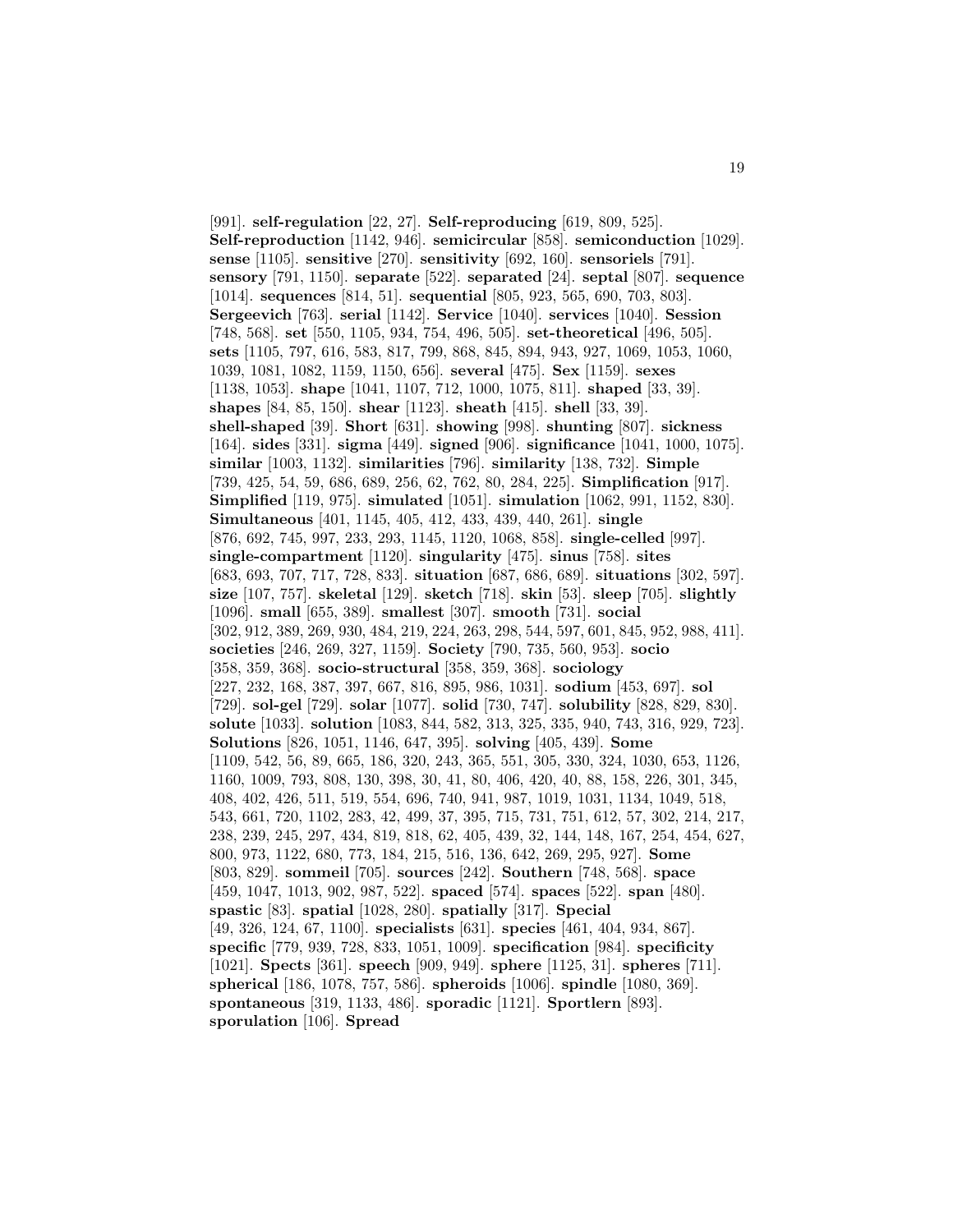[374, 358, 359, 368, 866, 389, 347, 332, 308, 332, 374]. **Stability** [923, 853, 955, 954, 1090, 163]. **stage** [509]. **stages** [791]. **staining** [433]. **State** [640, 748, 455, 1139, 370, 730, 552, 399, 214, 217, 238, 239, 48, 54, 59, 65, 389, 743, 933, 500, 1108, 969]. **states** [207, 208, 294, 437]. **static** [87]. **stationarity** [897]. **Statistical** [506, 58, 461, 514, 104, 348, 256, 188, 341, 1073]. **Statistics** [748, 568, 287, 310, 388, 477, 417]. **Steady** [743, 933, 207, 208, 455, 1139, 370, 552, 399, 214, 217, 238, 239, 48, 54, 59, 65, 500, 279, 1108, 294, 969]. **Steady-state** [743, 1139, 399, 48, 54, 59, 65, 969]. **Stear** [1004]. **Steigen** [577]. **stenosis** [884]. **Stevens** [910]. **stimulation** [708, 223, 415, 521]. **stimuli** [24, 517, 51, 654, 755, 43]. **Stimulus** [1096, 194, 241]. **Stimulus-response** [1096]. **Stochastic** [489, 523, 1088, 1152, 1085, 513, 1083, 674, 685, 701, 1084, 346, 706, 1120, 668, 671]. **Stoke** [31]. **stop** [742]. **storing** [540, 604]. **straight** [1045, 712]. **strains** [532]. **Strandedness** [967, 1032]. **stratagem** [814]. **strategic** [893]. **Strategischen** [893]. **stream** [995, 118]. **Streaming** [16]. **strength** [120, 125, 128]. **stress** [958, 1002, 1144]. **stressed** [936]. **stresses** [532, 318, 1046, 193]. **striated** [129]. **stroma** [1091]. **Strong** [703]. **Structural** [1091, 356, 358, 359, 368, 575]. **Structure** [1136, 384, 996, 425, 959, 369, 1149, 396, 404, 246, 269, 327, 735, 930, 957, 158, 215, 299, 947, 1001]. **Structures** [375, 783, 851, 1103, 852, 642]. **struggle** [867, 935, 1156]. **studied** [723]. **Studies** [384, 12, 572, 44, 49, 101, 407, 674, 685, 110, 444, 386, 722, 556, 559, 995, 948, 1108, 794, 800]. **study** [287, 310, 388, 477, 1112, 191, 1107, 353, 508, 604, 791]. **sub** [194, 68]. **sub-threshold** [194, 68]. **subject** [674]. **submissiveness** [1081]. **subnormal** [337, 336]. **substance** [1059, 1051, 350]. **substances** [229, 1155]. **substrate** [933]. **subsystems** [1141]. **successifs** [1040]. **successive** [1040]. **successively** [735]. **succinoxidase** [314]. **Suggested** [181, 265, 368]. **Suggestion** [520, 257, 913, 973, 895]. **Suggestions** [67, 167, 254, 1133, 226, 301]. **sum** [435]. **Summer** [748, 568]. **supercategores** [1072]. **supercategories** [963, 1104, 979]. **support** [441]. **supports** [156, 159]. **surface** [961, 84, 163, 475]. **surfaces** [747, 1147]. **surrounding** [1078, 1125]. **survey** [456]. **survival** [471, 905, 974, 911]. **suspended** [985]. **sustained** [1030]. **swelling** [1091, 318]. **symbiosis** [435, 420]. **symbols** [437]. **symmetry** [1036]. **sympathomimetic** [677]. **symposia** [662]. **Symposium** [558, 569, 802, 1089, 361, 1076, 1005]. **synapse** [65]. **synchronization** [826]. **synchronized** [1067]. **synchronous** [106]. **synthesis** [565, 587, 895]. **Syracuse** [764]. **System** [992, 141, 367, 409, 530, 612, 726, 916, 990, 905, 746, 1124, 939, 565, 587, 305, 333, 324, 379, 10, 643, 1051, 708, 880, 1034, 883, 859, 9, 147, 154, 646, 670, 1121, 1134, 1141, 567, 810, 706, 188, 1085, 1120, 541, 485, 492, 694]. **Syst`emes** [1040]. **systemic** [530, 612]. **Systems** [1008, 361, 513, 455, 608, 1004, 963, 1072, 1104, 370, 384, 165, 174, 367, 409, 416, 979, 451, 805, 922, 923, 916, 1005, 1007, 921, 399, 531, 746, 815, 861, 214, 217,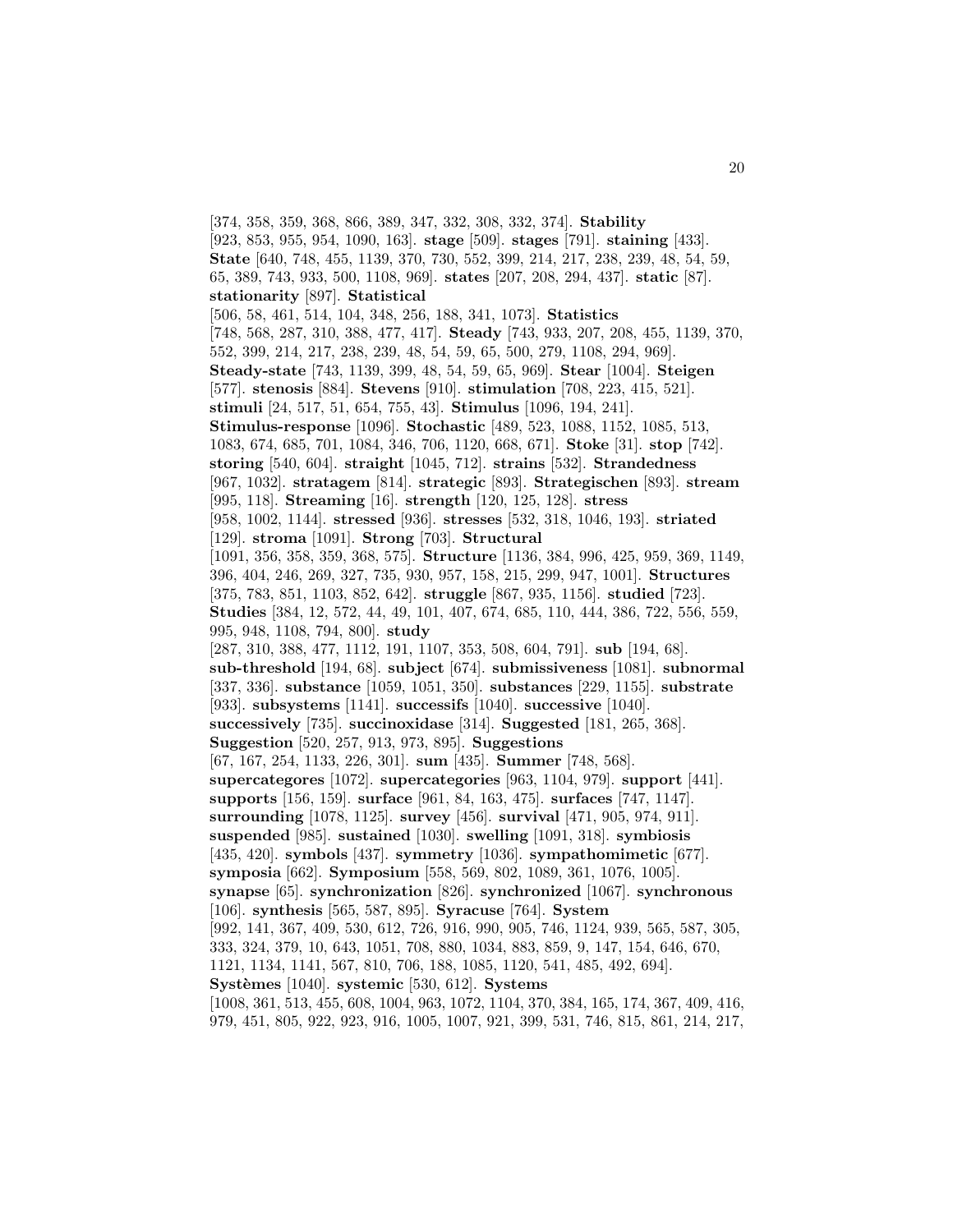238, 239, 326, 312, 340, 920, 343, 372, 637, 66, 377, 403, 658, 782, 834, 891, 892, 836, 1146, 1054, 1009, 701, 398, 1108, 405, 412, 439, 440, 576, 1096, 897, 1040, 294, 201, 753, 680, 773, 494, 507, 595, 575, 644, 690, 703, 716, 803, 804, 842, 950, 951, 1102, 516, 724, 163, 199, 225, 529, 528, 539, 1136, 784, 58, 339, 486, 944]. **systems-mathematical** [920]. **systole** [611]. **systolic** [612].

**taking** [741]. **Target** [453, 666, 672]. **Target-organ** [453]. **targets** [262, 464]. **task** [383, 535]. **task-oriented** [383]. **Temperature** [1080, 969, 1061, 1077]. **Temporal** [788, 396, 404, 1087, 51]. **temporally** [24]. **temporelles** [1087]. **tension** [1016, 129, 84, 163, 847, 873]. **Tensor** [996, 562]. **termolecular** [1083]. **terms** [1009, 786]. **tertiary** [1001]. **test** [194]. **tests** [1047, 1040]. **their** [818, 128, 149, 166, 695, 607, 661, 1102]. **them** [1103]. **theorem** [756, 423]. **Theorems** [734, 267, 402, 37]. **theoretic** [1021, 546, 657]. **Theoretical** [478, 706, 89, 924, 365, 625, 245, 934, 948, 406, 420, 496, 505, 941, 770, 199, 1157]. **Theorie** [479, 918]. **Theories** [558, 569, 115, 252, 26]. **Theory** [1119, 1012, 958, 796, 1127, 221, 60, 428, 374, 182, 90, 197, 352, 364, 529, 528, 539, 376, 392, 447, 448, 450, 651, 963, 550, 1105, 666, 672, 117, 151, 172, 798, 562, 925, 530, 612, 655, 766, 747, 900, 889, 363, 862, 726, 1028, 673, 216, 228, 649, 760, 1091, 390, 143, 920, 6, 12, 48, 54, 59, 65, 107, 126, 1014, 369, 479, 66, 118, 332, 393, 918, 105, 653, 295, 360, 633, 841, 674, 685, 124, 204, 30, 41, 166, 242, 285, 223, 442, 469, 576, 36, 61, 87, 91, 806]. **theory** [169, 171, 241, 293, 308, 391, 418, 443, 473, 28, 27, 67, 99, 110, 177, 236, 263, 301, 382, 410, 460, 488, 511, 553, 571, 578, 601, 869, 845, 913, 972, 973, 1018, 1002, 1053, 1060, 1081, 1082, 274, 494, 507, 575, 623, 639, 661, 716, 136, 299, 557, 163, 180, 188, 737, 122, 123, 140, 739, 76, 113, 1120, 668, 671, 660, 822, 610, 1092, 34, 46, 68, 338, 321, 73, 77, 499, 909, 949, 828, 829, 830, 489]. **therapeutic** [162]. **there** [1053]. **thermal** [1146, 1054, 1055, 694]. **thermodynamic** [900, 238, 239]. **thermodynamics** [370]. **thesis** [635]. **thick** [775]. **thick-walled** [775]. **thin** [186]. **thin-walled** [186]. **thinking** [145, 152, 411]. **third** [267]. **Thompson** [623]. **Thoroughly** [374, 332]. **those** [572, 412, 440]. **Three** [969, 987, 336, 935]. **Three-dimensional** [969, 336]. **three-dimensionality** [987]. **threshold** [253, 413, 268, 194, 1126, 1160, 756, 306, 998, 68]. **thrombosis** [1002]. **thymidine** [838]. **thyroid** [1004, 419, 916, 990]. **thyroid-pituitary** [419]. **thyroxin** [754]. **Time** [210, 425, 981, 161, 347, 306, 480, 354, 596]. **time-varying** [981]. **times** [60, 383, 1118]. **Tissue** [220, 677, 56, 89, 320, 1028, 1101, 761, 1097, 1098, 919, 976, 1048, 221, 434, 124, 204, 299, 199, 122, 123, 140]. **tissues** [134, 5, 480, 352, 364]. **tones** [74, 67]. **tonometry** [948]. **Topological** [414, 452, 394, 408, 426, 431, 468, 496, 504, 680, 423]. **Topology** [387, 397, 57, 993, 139, 410, 402]. **total** [535]. **traccianti** [629]. **traced** [1051]. **tracer** [455, 399, 531, 781, 815, 861, 939, 1058, 377, 1009, 469]. **tracers** [629]. **tracking** [712]. **tract** [515, 237, 244, 643, 180]. **traineeship** [580, 609].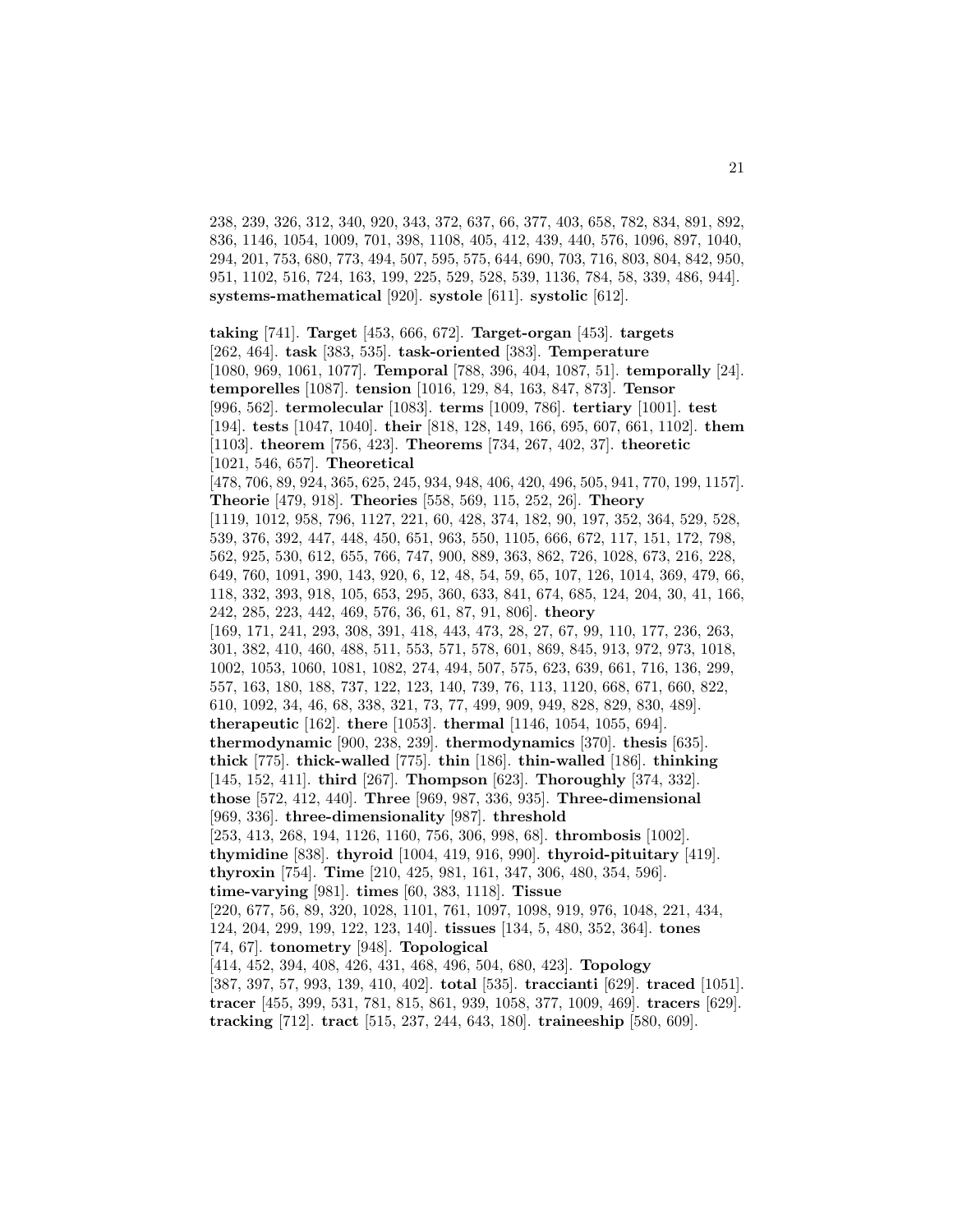**traineeships** [650]. **Training** [676, 699, 640]. **Traitement** [1040]. **Transfer** [1118, 899, 782, 834, 941, 1142, 1001]. **transfer-rate** [782, 834]. **transform** [1023, 498]. **transformation** [729, 452]. **transformations** [426, 623]. **transfusions** [739]. **Transient** [366, 1054, 659, 944, 509, 1146]. **transition** [818]. **transitions** [393, 395]. **transitivity** [358, 359]. **Transmission** [761, 311, 349, 213]. **Transport** [582, 229, 357, 655, 766, 747, 1013, 1080, 1147, 1101, 768, 537, 1058, 1137, 1140, 412, 440, 442, 469, 576, 1018, 951, 493, 549, 529, 528, 539]. **transverse** [400]. **trapping** [837]. **treatment** [861, 331, 484, 337, 695, 336, 1040]. **Tree** [156, 159, 856, 1149]. **trees** [120, 125, 128, 153]. **tri** [86]. **tri-axial** [86]. **trials** [49, 574]. **triangle** [962]. **Trucco** [1066]. **truncated** [1058]. **trunk** [156, 120]. **trunks** [156, 159, 380, 355]. **tryptophan** [572]. **tube** [792, 351, 371, 985, 994, 860, 279, 132, 775]. **tubes** [966, 328, 936]. **tubule** [752]. **tumor** [1022]. **tunneling** [874]. **Turing** [951]. **Two** [684, 1090, 1142, 1024, 871, 170, 974, 126, 331, 378, 1138, 782, 834, 689, 256, 1045, 223, 176, 169, 171, 267, 168, 298, 290, 654, 1053, 951, 611, 72, 288, 522, 867]. **two-chambered** [611]. **two-factor** [126, 223, 951]. **Tyler** [723]. **type** [1021, 980, 692, 581, 637, 1017, 469, 431].

**ultracentrifuge** [929]. **ultrafiltration** [545]. **uncertainty** [535]. **undamped** [1100]. **underlie** [621, 636]. **unendlich** [638]. **unequal** [522]. **unicellular** [938]. **unidirectional** [1137]. **unified** [986]. **uniform** [614, 85, 873, 847]. **unimolecular** [489, 523]. **Union** [579]. **unit** [1064]. **unitaires** [1087]. **unitary** [963, 1087]. **units** [203]. **universals** [178]. **University** [287, 310, 388, 748, 764]. **unreliability** [597]. **uphill** [617]. **upon** [194, 454]. **uptake** [204]. **ureter** [1051]. **ureters** [857]. **urethra** [780, 840, 873, 847]. **urine** [841]. **use** [676, 699, 592, 474, 782, 834, 948, 942, 498, 723, 499]. **used** [502]. **uses** [651]. **using** [530, 612, 862, 692, 1014]. **uterine** [322]. **utilization** [555].

**V** [781, 932, 1044]. **vacuolar** [900]. **vacuum** [352]. **Validity** [204]. **value** [307]. **values** [139]. **variability** [160]. **variable** [210, 1026, 163]. **variance** [337, 336]. **Variation** [611]. **variational** [795, 667]. **variations** [741]. **various** [428, 938, 359]. **varying** [981, 557]. **vascular** [367, 409, 1149, 1155]. **vascularization** [869]. **velocities** [860, 936]. **velocity** [371, 213]. **venous** [777]. **ventilation** [522]. **ventricle** [1041, 1006, 1093, 821, 882, 1052, 1000, 1035, 1065, 1075, 1144, 1074]. **Ventricular** [807, 982, 1043, 981, 1046, 879, 822]. **Verhaltens** [893]. **verifiable** [431]. **vessel** [350]. **vessels** [177]. **VI** [204]. **vibrations** [177]. **Victor** [763]. **view** [1150, 113]. **VII** [815]. **VIII** [861]. **violent** [988]. **Virginia** [568]. **virus** [757]. **visco** [715, 741, 751]. **visco-elastic** [715, 741, 751]. **viscoelastic** [1023]. **viscosity** [376, 447]. **viscous** [792, 351, 371, 279, 132, 775, 4, 20, 37]. **viscus** [186]. **vision** [183, 304, 428, 526, 391, 418]. **visual**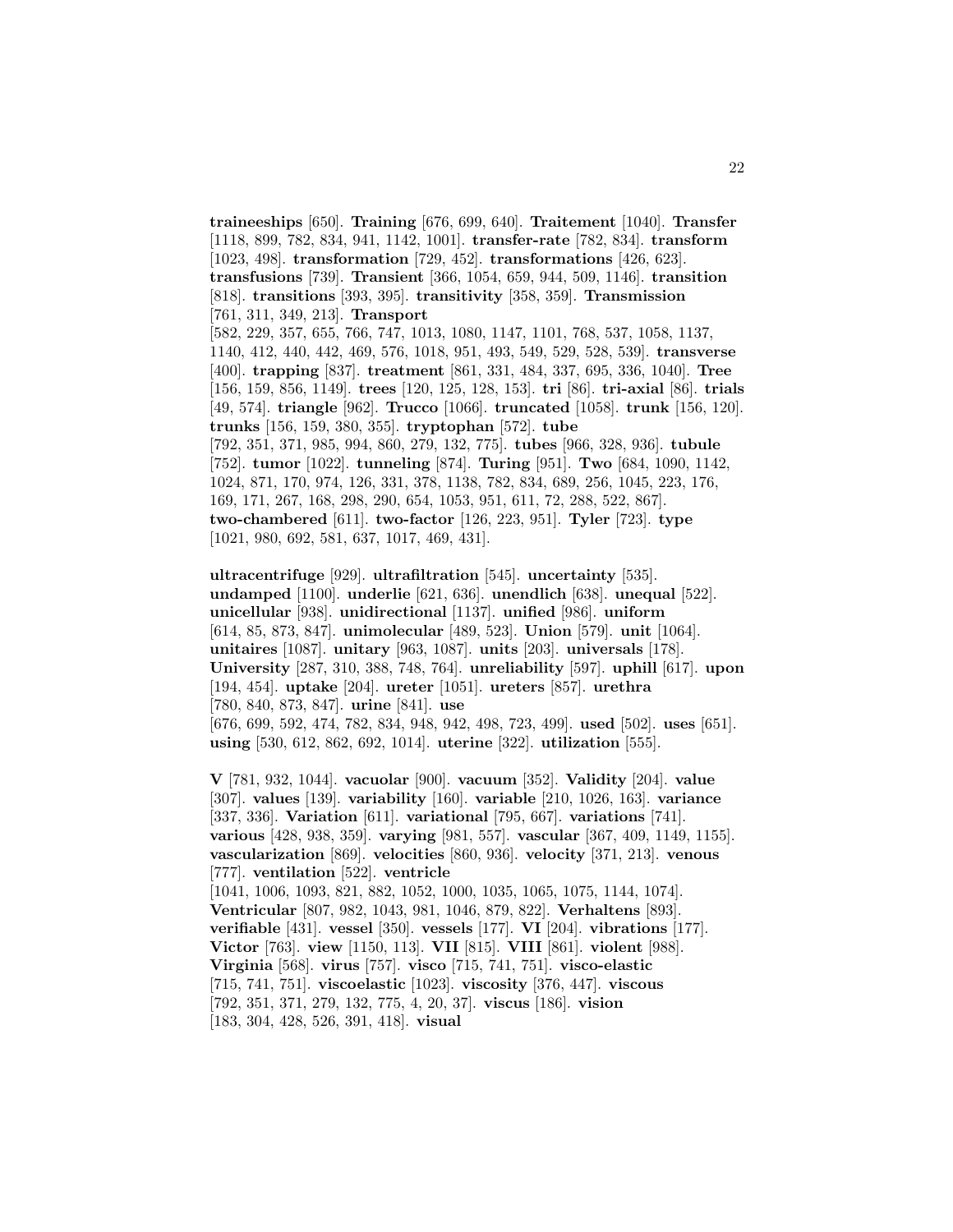[899, 462, 178, 79, 88, 121, 127, 133, 432, 632, 652, 765]. **Visually** [38]. **vitro***}* [746]. **vivants** [1040]. **vivo** [731, 1043, 1155]. **voltage** [1119, 844, 1012]. **voltage-clamp** [1119]. **Volterra** [573]. **volume** [982, 1043, 502, 270, 1067, 491, 586]. **volumes** [872, 1096]. **Voukydi** [1041].

**Wabenzelle** [648]. **Wahrscheinlichkeit** [638]. **walk** [83, 344]. **walking** [617]. **Wall** [1123, 371, 878]. **walled** [186, 775]. **walls** [641, 177]. **washout** [1047, 1036, 1145]. **wasps** [484]. **water** [151, 453, 889, 1013, 1033, 203, 841, 119]. **water-flow** [151]. **Wave** [1113, 392, 448]. **waves** [783, 1013, 305, 324, 371, 1100]. **wealth** [231]. **Weber** [46]. **weights** [21]. **Weissenberger** [955]. **Wenckebach** [1079]. **Wettl¨aufen** [893]. **which** [1029, 779, 1009, 142, 405, 412, 439, 440, 168, 1122, 307]. **White** [789]. **who** [866]. **whole** [556, 559]. **wide** [1105]. **will** [378, 288]. **Windkessel** [769]. **winds** [153]. **Wirkung** [479]. **within** [744, 1051, 883]. **Without** [1097, 628]. **word** [638]. **world** [835]. **Wortes** [638]. **Wortlänge** [638]. **Wurmserg** [633].

**X** [888]. **X-ray** [888]. **XIV** [662].

**yield** [577].

**Zeldovich** [1147]. **zero** [637]. **zur** [479].

# **References**

# **Landahl:1939:MBC**

[1] H. D. Landahl. Mathematical biophysics of cell respiration II. Bulletin of Mathematical Biophysics, 1(1):1–17, March 1939. CODEN BM-BIAO. ISSN 0007-4985 (print), 2376-8398 (electronic). URL http:// link.springer.com/article/10.1007/BF02478008.

# **Weinberg:1939:NBP**

[2] Alvin M. Weinberg. Note on biological periodicities. Bulletin of Mathematical Biophysics, 1(1):19–22, March 1939. CODEN BMBIAO. ISSN 0007-4985 (print), 2376-8398 (electronic). URL http://link.springer. com/article/10.1007/BF02478009.

#### **Rashevsky:1939:MCDa**

[3] N. Rashevsky. The mechanism of cell division. Bulletin of Mathematical Biophysics, 1(1):23–30, March 1939. CODEN BMBIAO. ISSN 0007- 4985 (print), 2376-8398 (electronic). URL http://link.springer.com/ article/10.1007/BF02478010.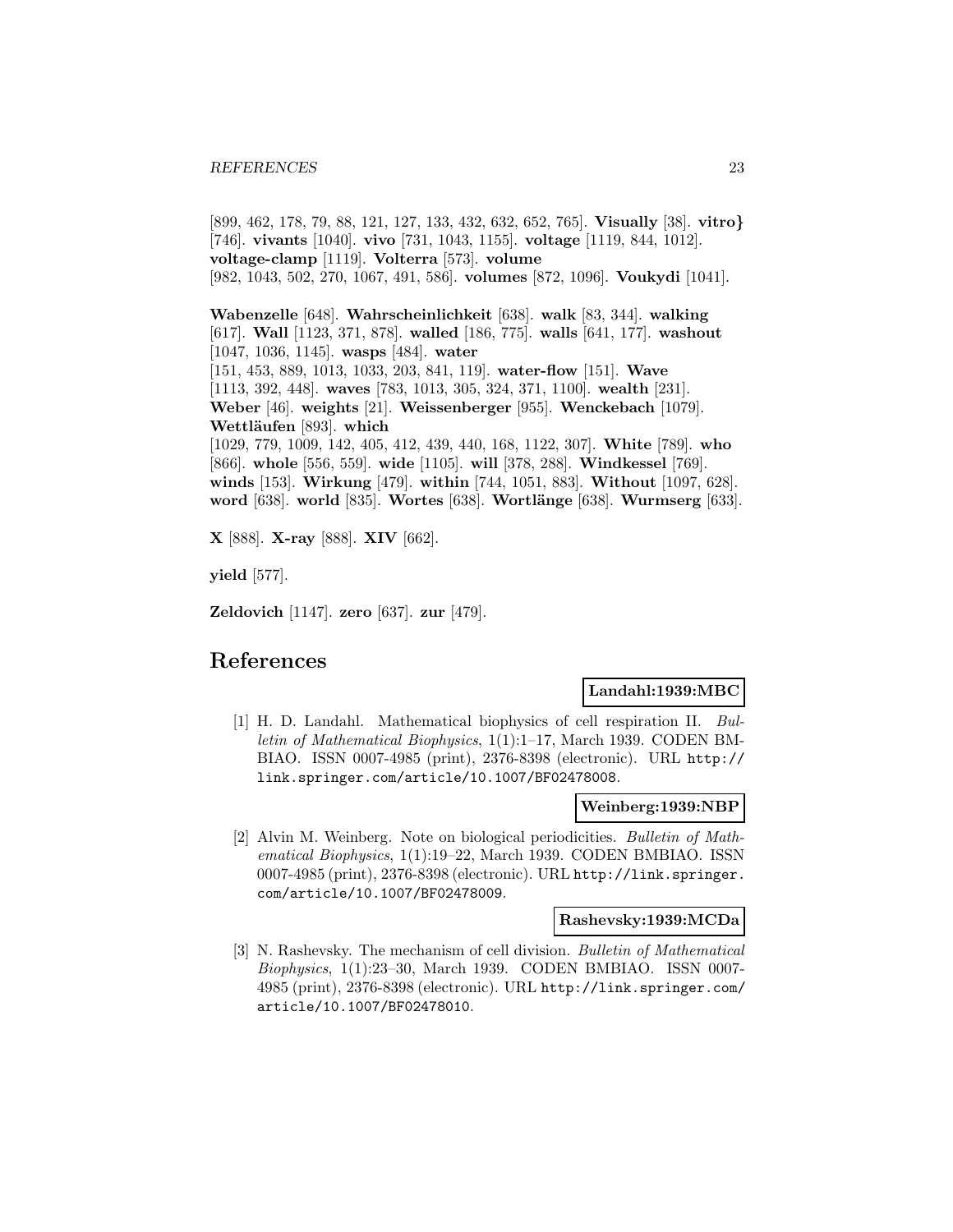# **Young:1939:MVBa**

[4] Gale Young. On the mechanics of viscous bodies and elongation in ellipsoidal cells. Bulletin of Mathematical Biophysics, 1(1):31–46, March 1939. CODEN BMBIAO. ISSN 0007-4985 (print), 2376-8398 (electronic). URL http://link.springer.com/article/10.1007/BF02478011.

# **Rashevsky:1939:MBC**

[5] N. Rashevsky. Mathematical biophysics of the cell with reference to the contractility of tissues and amoeboid movements. Bulletin of Mathematical Biophysics, 1(1):47–62, March 1939. CODEN BMBIAO. ISSN 0007-4985 (print), 2376-8398 (electronic). URL http://link.springer. com/article/10.1007/BF02478012.

# **Householder:1939:CRT**

[6] A. S. Householder. Concerning Rashevsky's theory of the "Gestalt". Bulletin of Mathematical Biophysics, 1(1):63–73, March 1939. CODEN BMBIAO. ISSN 0007-4985 (print), 2376-8398 (electronic). URL http:/ /link.springer.com/article/10.1007/BF02478013.

# **Rashevsky:1939:MCDb**

[7] N. Rashevsky. The mechanism of cell division. Bulletin of Mathematical Biophysics, 1(2):ii, June 1939. CODEN BMBIAO. ISSN 0007- 4985 (print), 2376-8398 (electronic). URL http://link.springer. com/article/10.1007/BF02478105; http://link.springer.com/ content/pdf/10.1007/BF02478105.pdf.

# **Young:1939:ECCa**

[8] Gale Young. Elongation and constriction in cell division. Bulletin of Mathematical Biophysics, 1(2):75–91, June 1939. CODEN BMBIAO. ISSN 0007-4985 (print), 2376-8398 (electronic). URL http://link. springer.com/article/10.1007/BF02478106.

#### **Rashevsky:1939:CPC**

[9] N. Rashevsky. On the so called plasticity of the central nervous system. Bulletin of Mathematical Biophysics, 1(2):93–94, June 1939. CODEN BMBIAO. ISSN 0007-4985 (print), 2376-8398 (electronic). URL http:/ /link.springer.com/article/10.1007/BF02478107.

# **Landahl:1939:CMBa**

[10] H. D. Landahl. Contributions to the mathematical biophysics of the central nervous system. Bulletin of Mathematical Biophysics, 1(2): 95–118, June 1939. CODEN BMBIAO. ISSN 0007-4985 (print),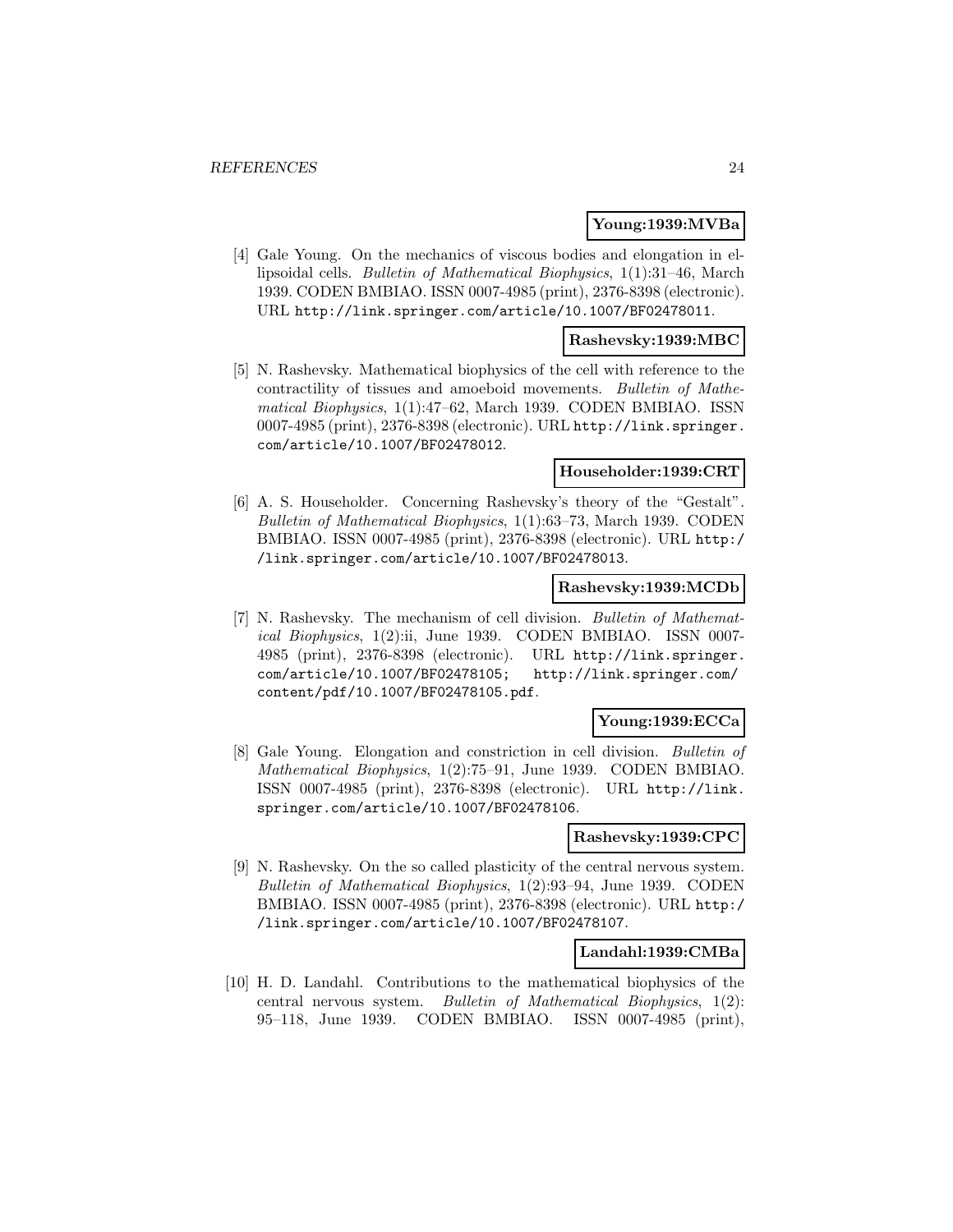2376-8398 (electronic). URL http://link.springer.com/article/10. 1007/BF02478108.

# **Rashevsky:1939:MBGa**

[11] N. Rashevsky. Mathematical biophysics of growth. Bulletin of Mathematical Biophysics, 1(3):119–127, September 1939. CODEN BMBIAO. ISSN 0007-4985 (print), 2376-8398 (electronic). URL http://link.springer. com/article/10.1007/BF02478180.

# **Householder:1939:SMT**

[12] A. S. Householder. Studies in the mathematical theory of excitation. Bulletin of Mathematical Biophysics, 1(3):129–141, September 1939. CO-DEN BMBIAO. ISSN 0007-4985 (print), 2376-8398 (electronic). URL http://link.springer.com/article/10.1007/BF02478181.

#### **Reiner:1939:DCM**

[13] John M. Reiner. Diffusion in colloidal media. Bulletin of Mathematical Biophysics, 1(3):143–149, September 1939. CODEN BMBIAO. ISSN 0007-4985 (print), 2376-8398 (electronic). URL http://link.springer. com/article/10.1007/BF02478182.

# **Williamson:1939:CED**

[14] Robert R. Williamson. A comparison of electrical and diffusion forces in the metabolism of electrolytes. Bulletin of Mathematical Biophysics, 1(4):151–157, December 1939. CODEN BMBIAO. ISSN 0007-4985 (print), 2376-8398 (electronic). URL http://link.springer.com/ article/10.1007/BF02481791.

# **Landahl:1939:CMBb**

[15] H. D. Landahl. A contribution to the mathematical biophysics of psychophysical discrimination II. Bulletin of Mathematical Biophysics, 1(4): 159–176, December 1939. CODEN BMBIAO. ISSN 0007-4985 (print), 2376-8398 (electronic). URL http://link.springer.com/article/10. 1007/BF02481792.

# **Young:1939:SDF**

[16] Gale Young. Streaming in diffusion fields. Bulletin of Mathematical Biophysics, 1(4):177–184, December 1939. CODEN BMBIAO. ISSN 0007-4985 (print), 2376-8398 (electronic). URL http://link.springer. com/article/10.1007/BF02481793.

# **Rashevsky:1939:MBGb**

[17] N. Rashevsky. Mathematical biophysics of growth. Bulletin of Mathematical Biophysics, 1(4):185, December 1939. CODEN BMBIAO. ISSN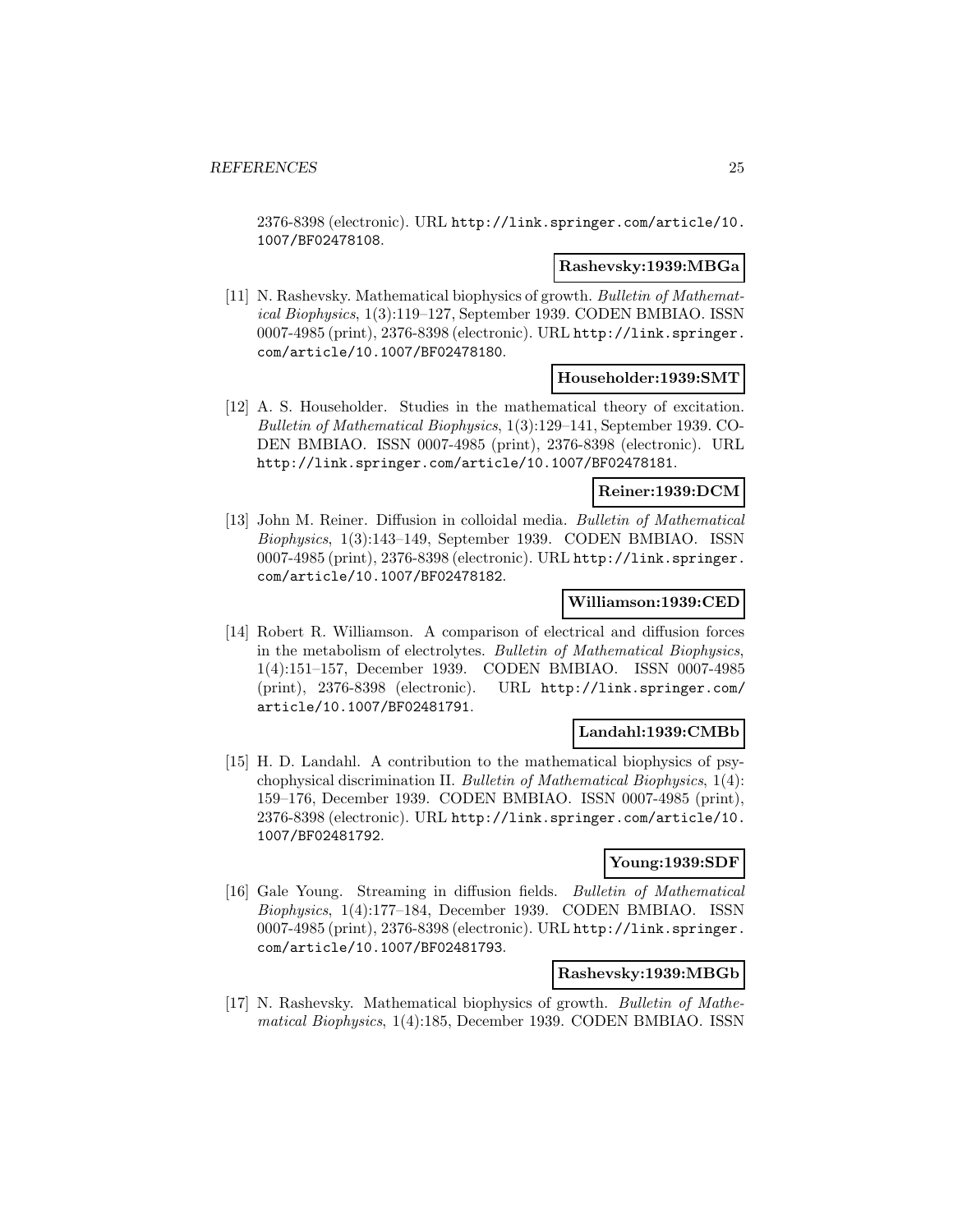0007-4985 (print), 2376-8398 (electronic). URL http://link.springer. com/article/10.1007/BF02481797; http://link.springer.com/ content/pdf/10.1007/BF02481797.pdf.

# **Rashevsky:1939:MCDc**

[18] N. Rashevsky. The mechanism of cell division. Bulletin of Mathematical Biophysics, 1(4):185, December 1939. CODEN BMBIAO. ISSN 0007-4985 (print), 2376-8398 (electronic). URL http://link.springer. com/article/10.1007/BF02481794; http://link.springer.com/ content/pdf/10.1007/BF02481794.pdf.

# **Young:1939:ECCb**

[19] Gale Young. Elongation and constriction in cell division. Bulletin of Mathematical Biophysics, 1(4):185, December 1939. CO-DEN BMBIAO. ISSN 0007-4985 (print), 2376-8398 (electronic). URL http://link.springer.com/article/10.1007/BF02481796; http://link.springer.com/content/pdf/10.1007/BF02481796.pdf.

# **Young:1939:MVBb**

[20] Gale Young. On the mechanics of viscous bodies and elongation in ellipsoidal cells. Bulletin of Mathematical Biophysics, 1(4):185, December 1939. CODEN BMBIAO. ISSN 0007-4985 (print), 2376-8398 (electronic). URL http://link.springer.com/article/10.1007/BF02481795; http://link.springer.com/content/pdf/10.1007/BF02481795.pdf.

# **Householder:1940:NMDa**

[21] A. S. Householder. A neural mechanism for discrimination: II. Discrimination of weights. Bulletin of Mathematical Biophysics, 2(1):1–13, March 1940. CODEN BMBIAO. ISSN 0007-4985 (print), 2376-8398 (electronic). URL http://link.springer.com/article/10.1007/BF02478027.

# **Rashevsky:1940:AMB**

[22] N. Rashevsky. An approach to the mathematical biophysics of biological self-regulation and of cell polarity. Bulletin of Mathematical Biophysics, 2(1):15–25, March 1940. CODEN BMBIAO. ISSN 0007-4985 (print), 2376-8398 (electronic). URL http://link.springer.com/article/10. 1007/BF02478028.

# **Rashevsky:1940:CMBa**

[23] N. Rashevsky. Contributions to the mathematical biophysics of organic form I. Formation of cavities in cellular aggregates. Bulletin of Mathematical Biophysics, 2(1):27–36, March 1940. CODEN BMBIAO. ISSN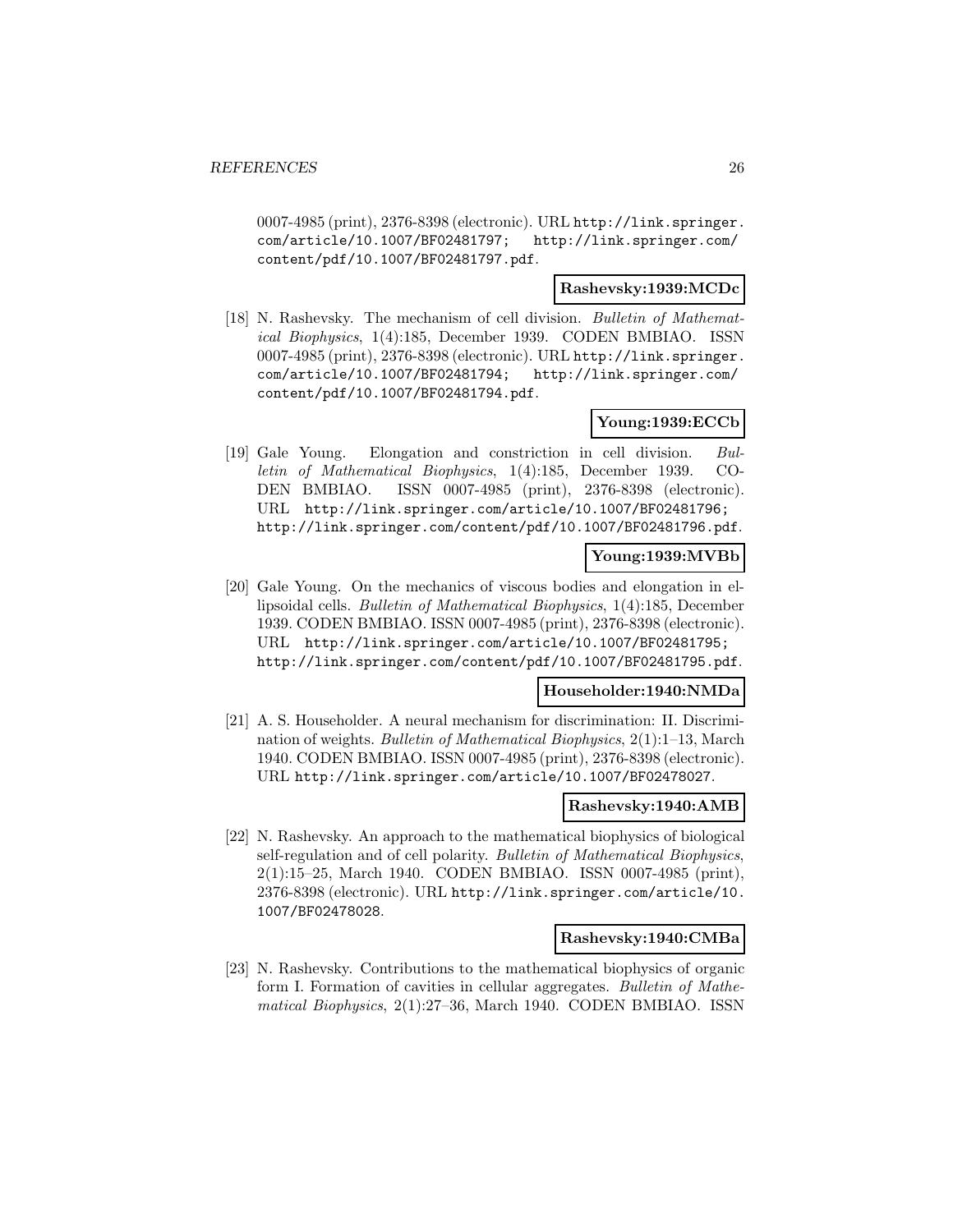0007-4985 (print), 2376-8398 (electronic). URL http://link.springer. com/article/10.1007/BF02478029.

# **Landahl:1940:DBT**

[24] H. D. Landahl. Discrimination between temporally separated stimuli. Bulletin of Mathematical Biophysics, 2(1):37–47, March 1940. CODEN BMBIAO. ISSN 0007-4985 (print), 2376-8398 (electronic). URL http:/ /link.springer.com/article/10.1007/BF02478030.

# **Young:1940:CDP**

[25] Gale Young. Convective diffusion in parallel flow fields. Bulletin of Mathematical Biophysics, 2(1):49–59, March 1940. CODEN BMBIAO. ISSN 0007-4985 (print), 2376-8398 (electronic). URL http://link.springer. com/article/10.1007/BF02478031.

# **Weinberg:1940:ECT**

[26] Alvin M. Weinberg. The equivalence of the conduction theories of Rashevsky and Rushton. Bulletin of Mathematical Biophysics, 2(2): 61–64, June 1940. CODEN BMBIAO. ISSN 0007-4985 (print), 2376-8398 (electronic). URL http://link.springer.com/article/10. 1007/BF02478169.

# **Rashevsky:1940:FCT**

[27] N. Rashevsky. Further contributions to the theory of cell polarity and self-regulation. Bulletin of Mathematical Biophysics, 2(2):65–67, June 1940. CODEN BMBIAO. ISSN 0007-4985 (print), 2376-8398 (electronic). URL http://link.springer.com/article/10.1007/BF02478170.

# **Rashevsky:1940:CMT**

[28] N. Rashevsky. Contributions to the mathematical theory of organic form. II asymmetric metabolism of cellular aggregates. Bulletin of Mathematical Biophysics, 2(2):69–72, June 1940. CODEN BMBIAO. ISSN 0007- 4985 (print), 2376-8398 (electronic). URL http://link.springer.com/ article/10.1007/BF02478171.

# **Landahl:1940:CMB**

[29] H. D. Landahl. A contribution to the mathematical biophysics of psychophysical discrimination III. Bulletin of Mathematical Biophysics, 2 (2):73–87, June 1940. CODEN BMBIAO. ISSN 0007-4985 (print), 2376-8398 (electronic). URL http://link.springer.com/article/10. 1007/BF02478172.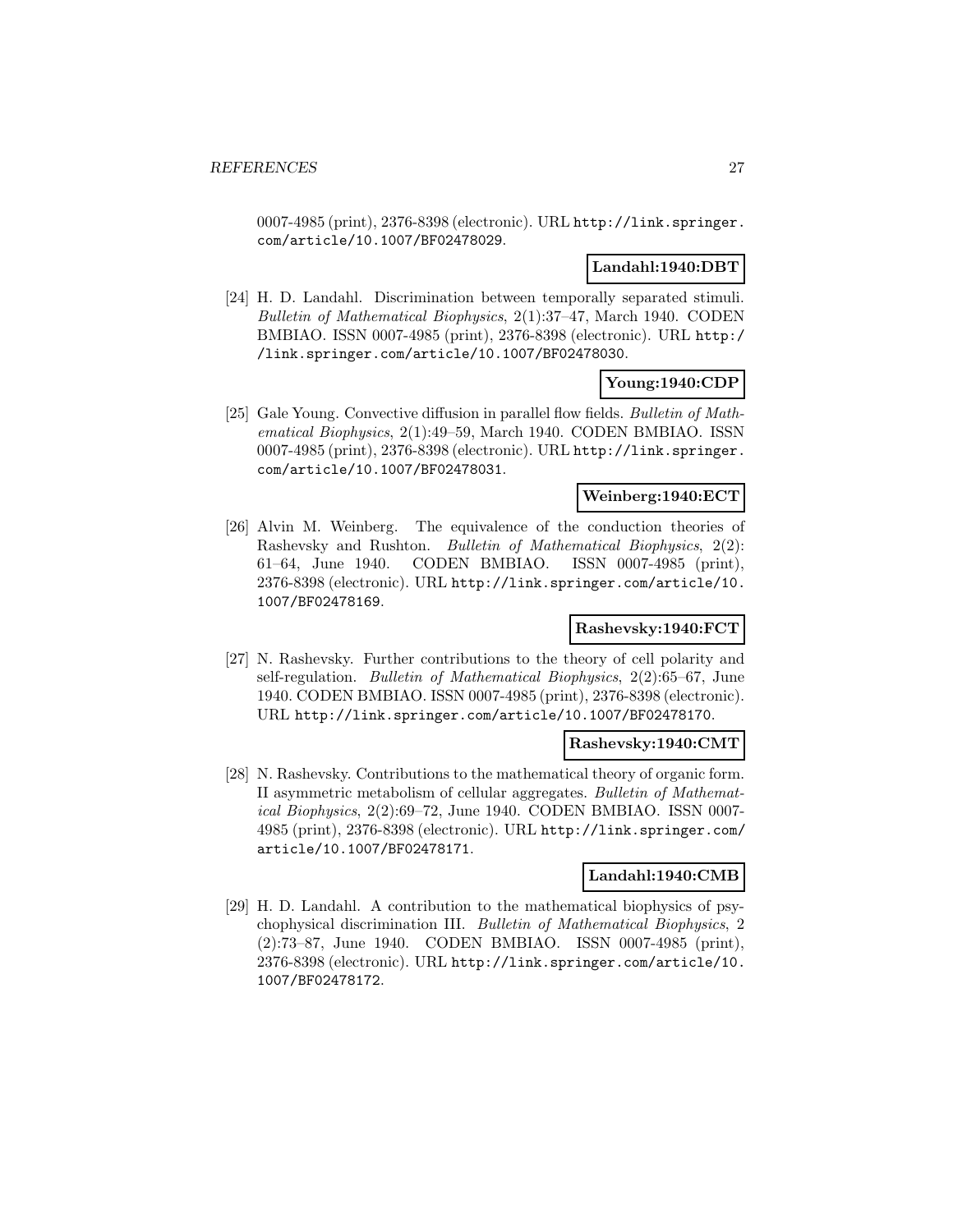#### **Offner:1940:NCTa**

[30] Franklin Offner, Alvin Weinberg, and Gale Young. Nerve conduction theory: Some mathematical consequences of Bernstein's model. Bulletin of Mathematical Biophysics, 2(2):89–103, June 1940. CODEN BM-BIAO. ISSN 0007-4985 (print), 2376-8398 (electronic). URL http:// link.springer.com/article/10.1007/BF02478173.

# **Young:1940:GCE**

[31] Gale Young. A generalization of Cunningham's extension of Stoke's law for the force on a sphere. Bulletin of Mathematical Biophysics, 2(3): 105–108, September 1940. CODEN BMBIAO. ISSN 0007-4985 (print), 2376-8398 (electronic). URL http://link.springer.com/article/10. 1007/BF02478174.

#### **Rashevsky:1940:PAS**

[32] N. Rashevsky. Physicomathematical aspects of some problems of organic form. Bulletin of Mathematical Biophysics, 2(3):109–121, September 1940. CODEN BMBIAO. ISSN 0007-4985 (print), 2376-8398 (electronic). URL http://link.springer.com/article/10.1007/BF02478175.

#### **Rashevsky:1940:CMBb**

[33] N. Rashevsky. Contributions to the mathematical biophysics of organic form III. Deformation of shell shaped cellular aggregates. Bulletin of Mathematical Biophysics, 2(3):123–126, September 1940. CODEN BM-BIAO. ISSN 0007-4985 (print), 2376-8398 (electronic). URL http:// link.springer.com/article/10.1007/BF02478176.

# **Weinberg:1940:FTN**

[34] Alvin M. Weinberg. On the formal theory of nerve conduction. Bulletin of Mathematical Biophysics, 2(3):127–133, September 1940. CODEN BMBIAO. ISSN 0007-4985 (print), 2376-8398 (electronic). URL http:/ /link.springer.com/article/10.1007/BF02478177.

#### **Householder:1940:NH**

[35] Alston S. Householder. A note on the horopter. Bulletin of Mathematical Biophysics, 2(3):135–140, September 1940. CODEN BMBIAO. ISSN 0007-4985 (print), 2376-8398 (electronic). URL http://link.springer. com/article/10.1007/BF02478178.

# **Peters:1940:GFC**

[36] H. C. Peters. The general fluid circuit theory of active chloride absorption. Bulletin of Mathematical Biophysics, 2(3):141–143, September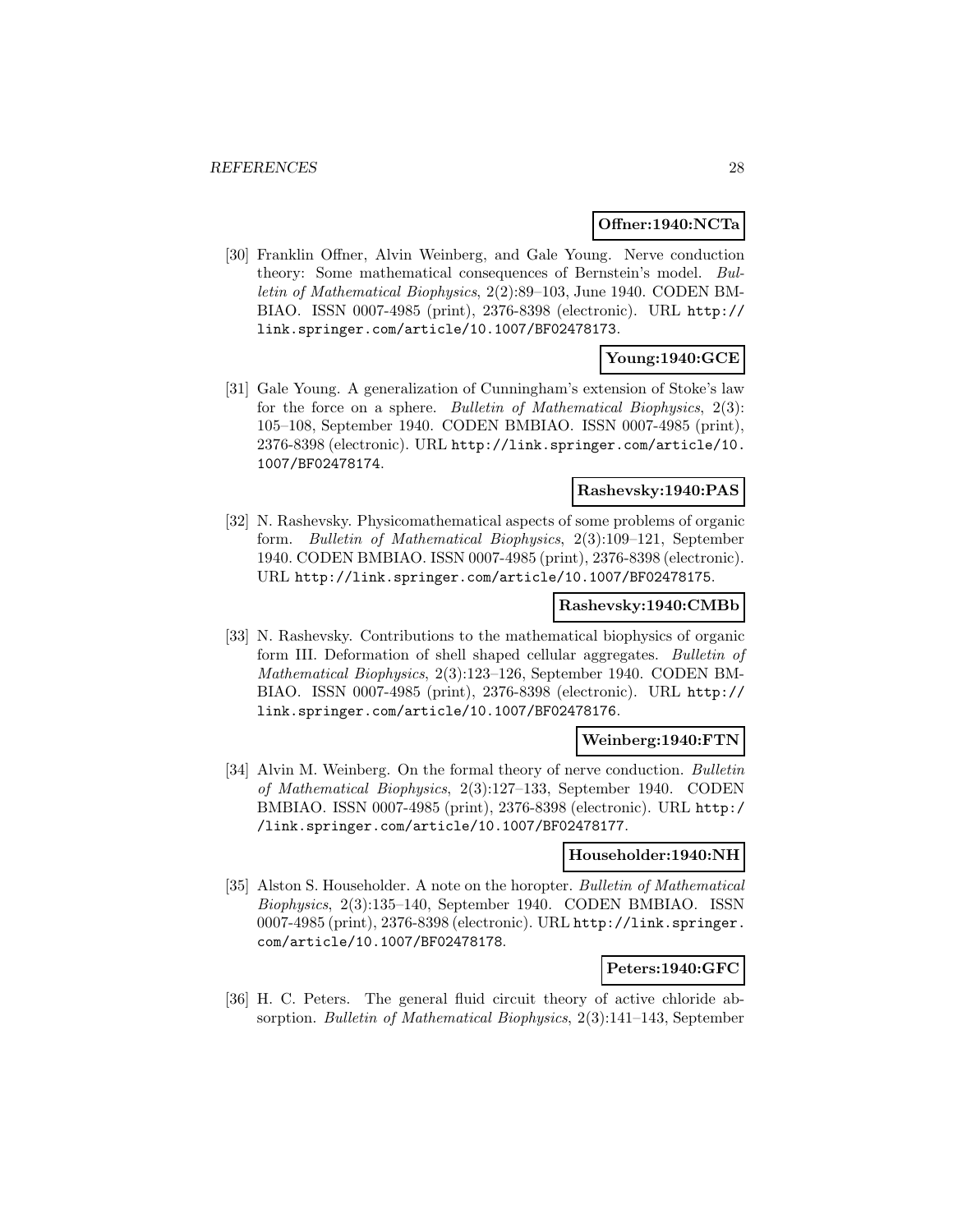1940. CODEN BMBIAO. ISSN 0007-4985 (print), 2376-8398 (electronic). URL http://link.springer.com/article/10.1007/BF02478179.

# **Young:1940:SGT**

[37] Gale Young. Some general theorems on the motion of incompressible viscous fluids. Bulletin of Mathematical Biophysics, 2(4):145–155, December 1940. CODEN BMBIAO. ISSN 0007-4985 (print), 2376-8398 (electronic). URL http://link.springer.com/article/10.1007/BF02478266.

# **Householder:1940:NMDb**

[38] Alston S. Householder. A neural mechanism for discrimination III: Visually perceived lengths and distances. Bulletin of Mathematical Biophysics, 2(4):157–167, December 1940. CODEN BMBIAO. ISSN 0007- 4985 (print), 2376-8398 (electronic). URL http://link.springer.com/ article/10.1007/BF02478267.

# **Rashevsky:1940:DSS**

[39] N. Rashevsky. Deformation of shell-shaped cellular aggregates: Application to gastrulation. Bulletin of Mathematical Biophysics, 2(4): 169–175, December 1940. CODEN BMBIAO. ISSN 0007-4985 (print), 2376-8398 (electronic). URL http://link.springer.com/article/10. 1007/BF02478268.

# **Rashevsky:1940:SCM**

[40] N. Rashevsky. Some considerations on mathematical molecular biophysics. Bulletin of Mathematical Biophysics, 2(4):177–181, December 1940. CODEN BMBIAO. ISSN 0007-4985 (print), 2376-8398 (electronic). URL http://link.springer.com/article/10.1007/BF02478269.

# **Offner:1940:NCTb**

[41] F. Offner, A. Weinberg, and G. Young. Nerve conduction theory: Some mathematical consequences of Bernstein's model. Bulletin of Mathematical Biophysics, 2(4):183, December 1940. CODEN BMBIAO. ISSN 0007-4985 (print), 2376-8398 (electronic). URL http://link.springer. com/article/10.1007/BF02478270; http://link.springer.com/ content/pdf/10.1007/BF02478270.pdf.

# **Vsky:1941:SRM**

[42] N. Rash. Vsky. Some remarks on the movement of chromosomes during cell division. Bulletin of Mathematical Biophysics, 3(1):1–3, March 1941. CODEN BMBIAO. ISSN 0007-4985 (print), 2376-8398 (electronic). URL http://link.springer.com/article/10.1007/BF02478101.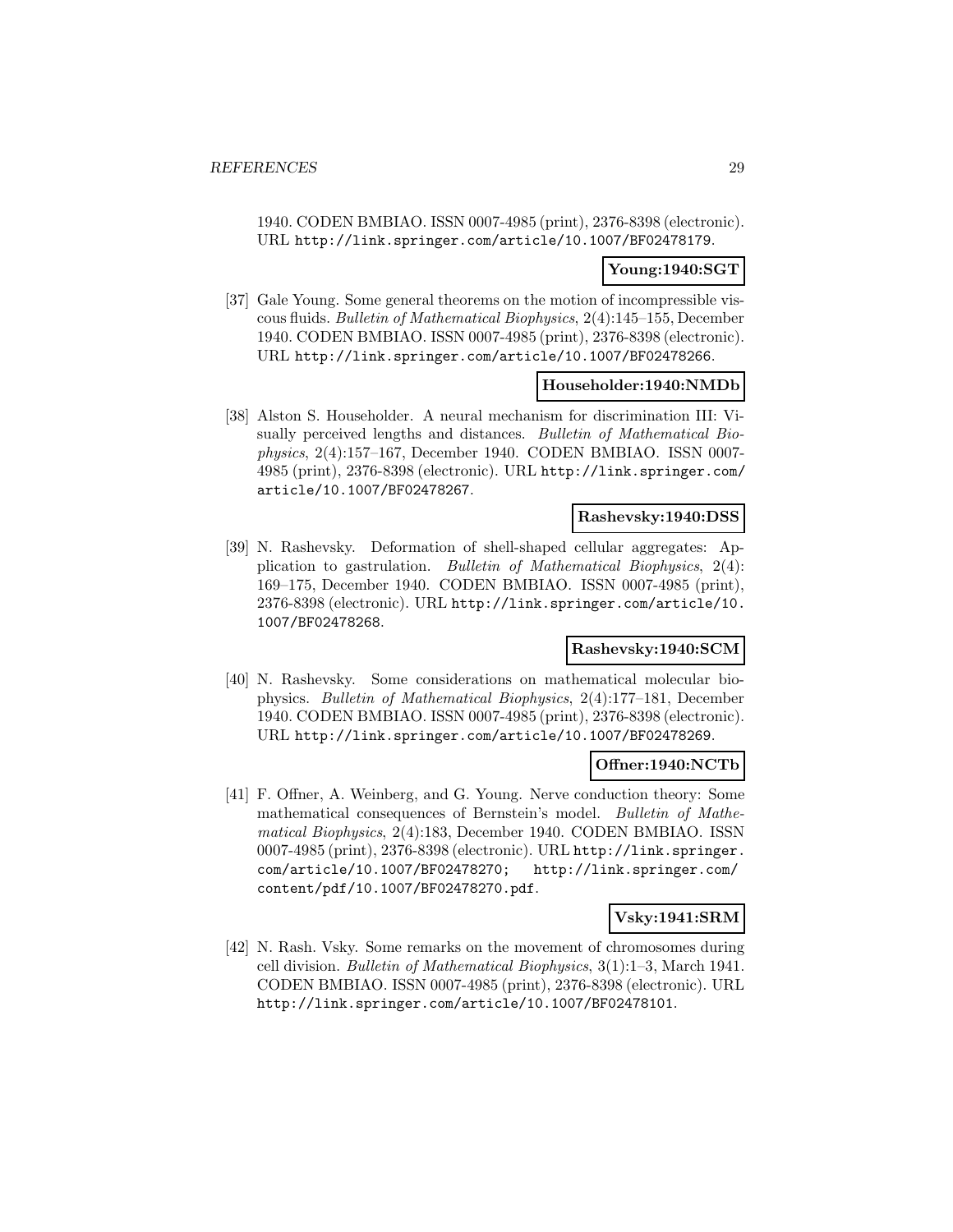# **Young:1941:RIB**

[43] Gale Young. On reinforcement and interference between stimuli. Bulletin of Mathematical Biophysics, 3(1):5–12, March 1941. CODEN BM-BIAO. ISSN 0007-4985 (print), 2376-8398 (electronic). URL http:// link.springer.com/article/10.1007/BF02478102.

# **Landahl:1941:SMBa**

[44] H. D. Landahl. Studies in the mathematical biophysics of discrimination and conditioning. I. Bulletin of Mathematical Biophysics, 3 (1):13–26, March 1941. CODEN BMBIAO. ISSN 0007-4985 (print), 2376-8398 (electronic). URL http://link.springer.com/article/10. 1007/BF02478103.

#### **Householder:1941:MBC**

[45] Alston S. Householder. Mathematical biophysics of cellular forms and movements. Bulletin of Mathematical Biophysics, 3(1):27–38, March 1941. CODEN BMBIAO. ISSN 0007-4985 (print), 2376-8398 (electronic). URL http://link.springer.com/article/10.1007/BF02478104.

# **Weinberg:1941:WTK**

[46] Alvin M. Weinberg. Weber's theory of the Kernleiter. Bulletin of Mathematical Biophysics, 3(2):39–55, June 1941. CODEN BMBIAO. ISSN 0007-4985 (print), 2376-8398 (electronic). URL http://link.springer. com/article/10.1007/BF02478218.

# **Rashevsky:1941:DCC**

[47] N. Rashevsky. The dynamics of cell constriction during division. Bulletin of Mathematical Biophysics, 3(2):57–62, June 1941. CODEN BM-BIAO. ISSN 0007-4985 (print), 2376-8398 (electronic). URL http:// link.springer.com/article/10.1007/BF02478219.

#### **Householder:1941:TSSa**

[48] Alston S. Householder. A theory of steady-state activity in nerve-fiber networks: I. Definitions and preliminary lemmas. Bulletin of Mathematical Biophysics, 3(2):63–69, June 1941. CODEN BMBIAO. ISSN 0007-4985 (print), 2376-8398 (electronic). URL http://link.springer. com/article/10.1007/BF02478220.

# **Landahl:1941:SMBb**

[49] H. D. Landahl. Studies in the mathematical biophysics of discrimination and conditioning II: Special case: Errors, trials, and number of possible responses. Bulletin of Mathematical Biophysics, 3(2):71–77, June 1941.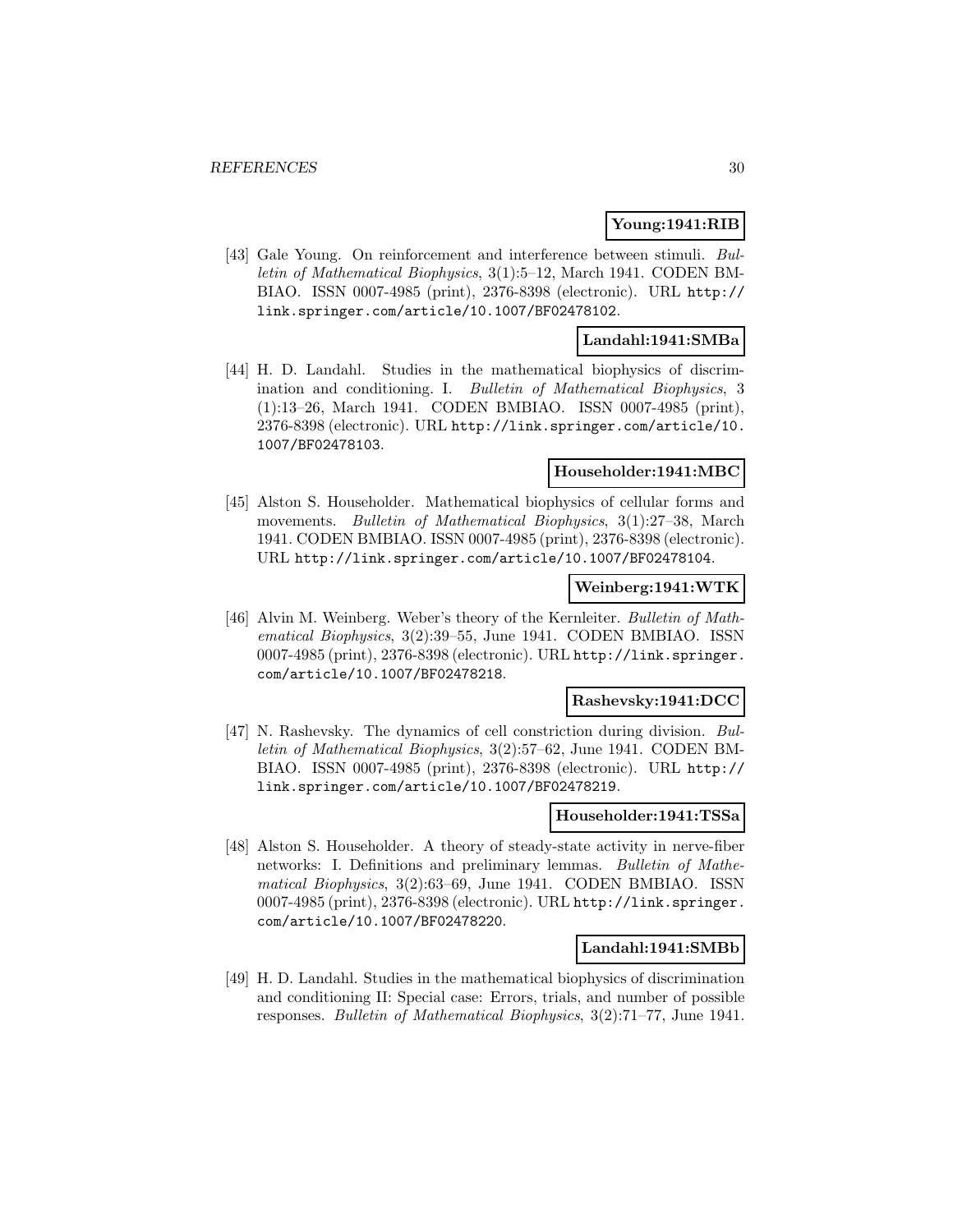CODEN BMBIAO. ISSN 0007-4985 (print), 2376-8398 (electronic). URL http://link.springer.com/article/10.1007/BF02478221.

#### **Williamson:1941:ECP**

[50] Robert R. Williamson. Electrical charges and potentials in cells resulting from metabolism of electrolytes. Bulletin of Mathematical Biophysics, 3 (3):79–87, September 1941. CODEN BMBIAO. ISSN 0007-4985 (print), 2376-8398 (electronic). URL http://link.springer.com/article/10. 1007/BF02478164.

#### **Rashevsky:1941:NMB**

[51] N. Rashevsky. Note on the mathematical biophysics of temporal sequences of stimuli. Bulletin of Mathematical Biophysics, 3(3):89– 92, September 1941. CODEN BMBIAO. ISSN 0007-4985 (print), 2376-8398 (electronic). URL http://link.springer.com/article/10. 1007/BF02478165.

# **Rashevsky:1941:NNC**

[52] N. Rashevsky. A note on the nature of correlations between different characteristics of organisms. Bulletin of Mathematical Biophysics, 3(3): 93–95, September 1941. CODEN BMBIAO. ISSN 0007-4985 (print), 2376-8398 (electronic). URL http://link.springer.com/article/10. 1007/BF02478166.

# **Coombs:1941:MBG**

[53] Clyde H. Coombs. Mathematical biophysics of the Galvanic skin response. Bulletin of Mathematical Biophysics, 3(3):97–103, September 1941. CODEN BMBIAO. ISSN 0007-4985 (print), 2376-8398 (electronic). URL http://link.springer.com/article/10.1007/BF02478167.

#### **Householder:1941:TSSb**

[54] Alston S. Householder. A theory of steady-state activity in nervefiber networks II: The simple circuit. Bulletin of Mathematical Biophysics, 3(3):105–112, September 1941. CODEN BMBIAO. ISSN 0007- 4985 (print), 2376-8398 (electronic). URL http://link.springer.com/ article/10.1007/BF02478168.

#### **Stanton:1941:NMD**

[55] Henry E. Stanton. A neural mechanism for discrimination IV: Monocular depth perception. Bulletin of Mathematical Biophysics, 3(4):113– 120, December 1941. CODEN BMBIAO. ISSN 0007-4985 (print), 2376-8398 (electronic). URL http://link.springer.com/article/10. 1007/BF02477929.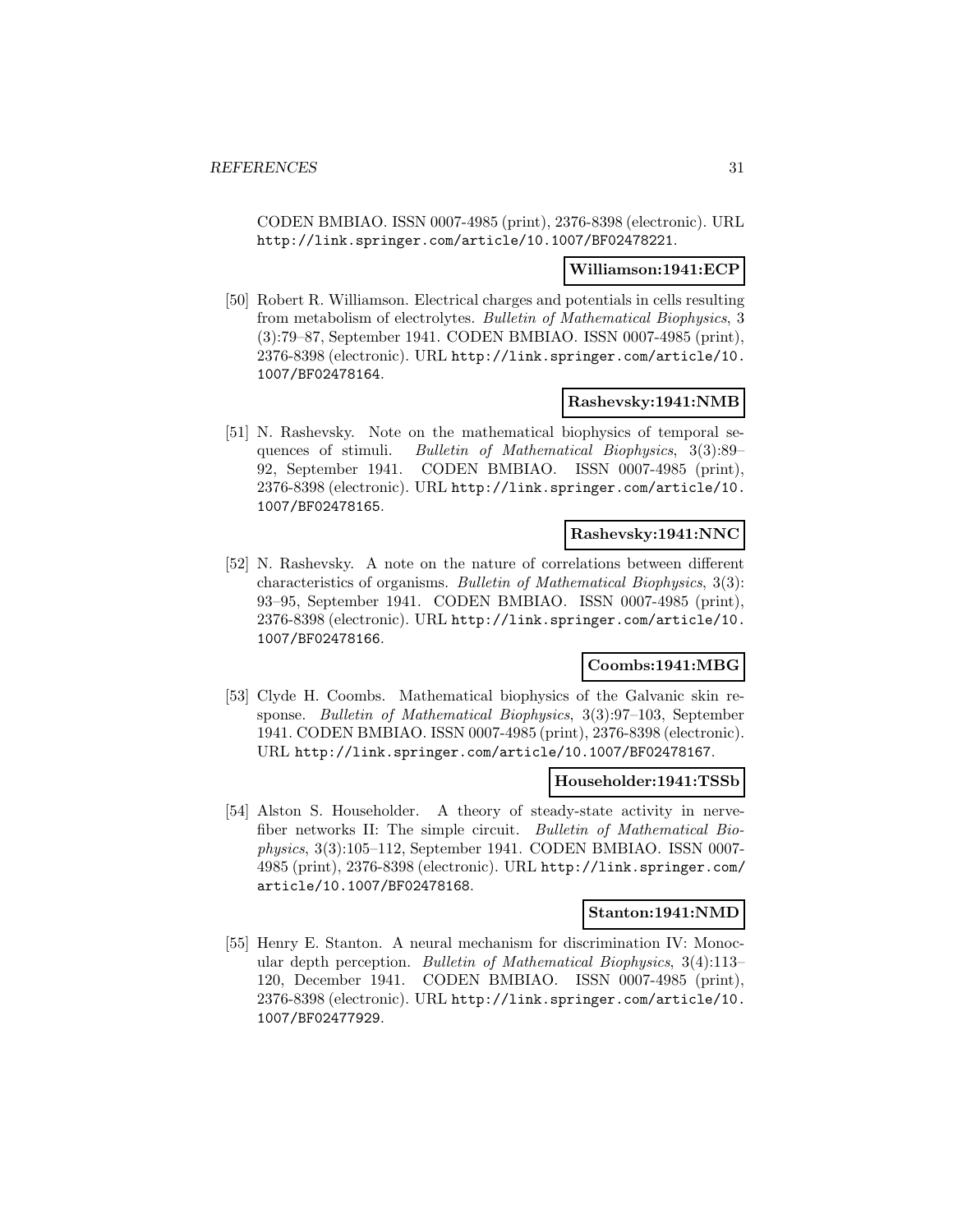# **Bloch:1941:SPC**

[56] Ingram Bloch. Some preliminary considerations concerning concentration of oxygen in tissue. Bulletin of Mathematical Biophysics, 3(4): 121–126, December 1941. CODEN BMBIAO. ISSN 0007-4985 (print), 2376-8398 (electronic). URL http://link.springer.com/article/10. 1007/BF02477930.

# **Gause:1941:NPA**

[57] G. F. Gause. Note on a possible application of some concepts of topology to asymmetric organization of protoplasm. Bulletin of Mathematical Biophysics, 3(4):127–128, December 1941. CODEN BMBIAO. ISSN 0007-4985 (print), 2376-8398 (electronic). URL http://link.springer. com/article/10.1007/BF02477931.

# **Weinberg:1941:SDI**

[58] A. M. Weinberg and A. S. Householder. Statistical distribution of impedance elements in biological systems. Bulletin of Mathematical Biophysics, 3(4):129–135, December 1941. CODEN BMBIAO. ISSN 0007- 4985 (print), 2376-8398 (electronic). URL http://link.springer.com/ article/10.1007/BF02477932.

# **Householder:1941:TSSc**

[59] Alston S. Householder. A theory of steady-state activity in nerve-fiber networks III: The simple circuit in complete activity. Bulletin of Mathematical Biophysics, 3(4):137–140, December 1941. CODEN BMBIAO. ISSN 0007-4985 (print), 2376-8398 (electronic). URL http://link. springer.com/article/10.1007/BF02477933.

# **Landahl:1941:TDR**

[60] H. D. Landahl. Theory of the distribution of response times in nerve fibers. Bulletin of Mathematical Biophysics, 3(4):141–147, December 1941. CODEN BMBIAO. ISSN 0007-4985 (print), 2376-8398 (electronic). URL http://link.springer.com/article/10.1007/BF02477934.

# **Peters:1941:AGF**

[61] H. C. Peters. Application of the general fluid circuit theory to the chloride-bromide-deuterium oxide experiment. Bulletin of Mathematical Biophysics, 3(4):149–152, December 1941. CODEN BMBIAO. ISSN 0007-4985 (print), 2376-8398 (electronic). URL http://link.springer. com/article/10.1007/BF02477935.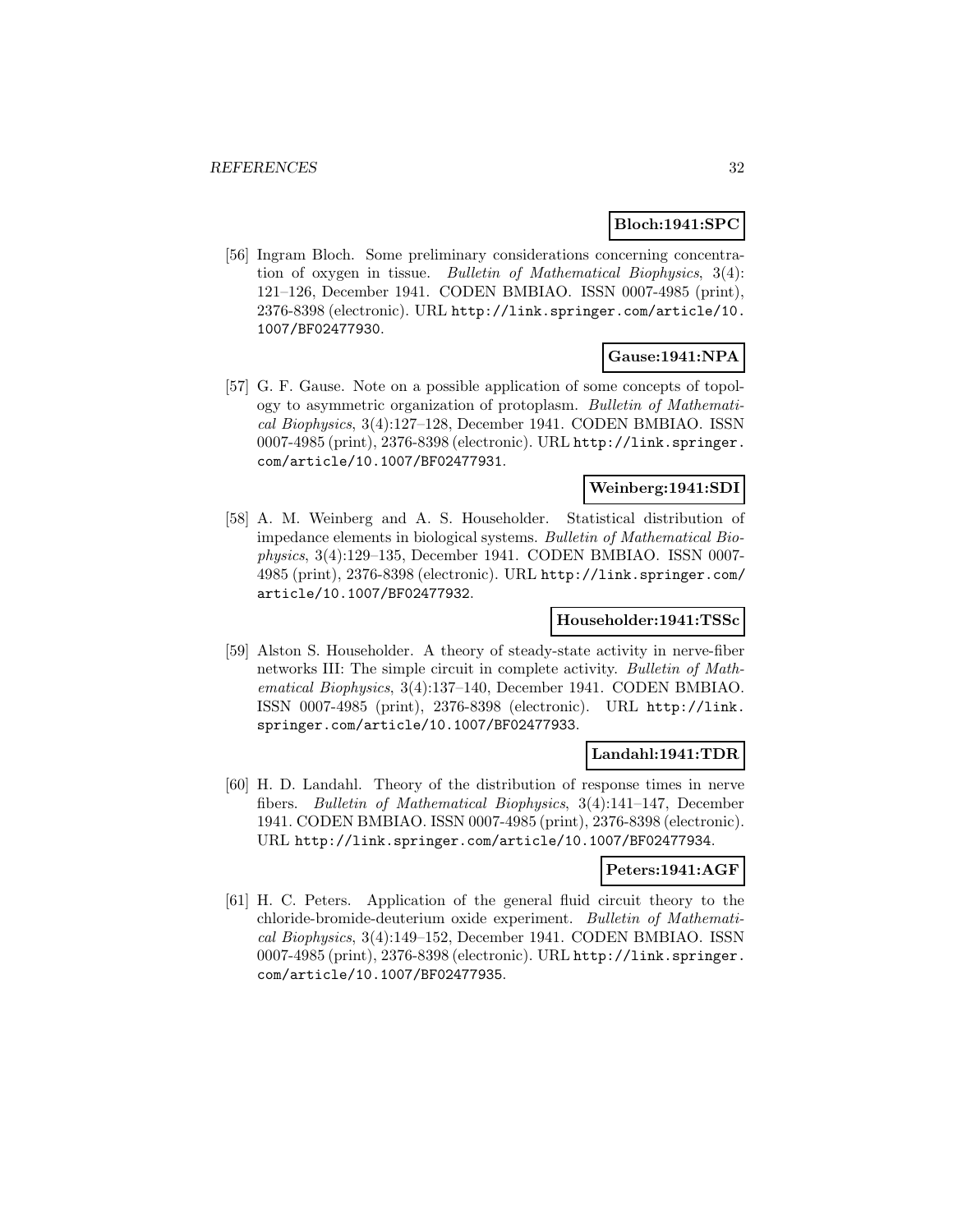#### **Morales:1941:GME**

[62] Manuel F. Morales and Nathan W. Shock. The general membrane equilibrium equation: Its simple derivation and some of its biological implications. Bulletin of Mathematical Biophysics, 3(4):153–160, December 1941. CODEN BMBIAO. ISSN 0007-4985 (print), 2376-8398 (electronic). URL http://link.springer.com/article/10.1007/BF02477936.

# **Weinberg:1941:BR**

[63] Alvin M. Weinberg. Book reviews. Bulletin of Mathematical Biophysics, 3(4):161–162, December 1941. CODEN BMBIAO. ISSN 0007- 4985 (print), 2376-8398 (electronic). URL http://link.springer.com/ article/10.1007/BF02477937.

# **Branson:1942:DFA**

[64] Herman Branson. Diffusion as a function of aggregation in colloidal media. Bulletin of Mathematical Biophysics, 4(1):1–6, March 1942. CODEN BMBIAO. ISSN 0007-4985 (print), 2376-8398 (electronic). URL http:/ /link.springer.com/article/10.1007/BF02477349.

# **Householder:1942:TSS**

[65] Alston S. Householder. A theory of steady-state activity in nerve-fiber networks: IV. N circuits with a common synapse. Bulletin of Mathematical Biophysics, 4(1):7–14, March 1942. CODEN BMBIAO. ISSN 0007-4985 (print), 2376-8398 (electronic). URL http://link.springer. com/article/10.1007/BF02477350.

# **Landahl:1942:KTD**

[66] H. D. Landahl. A kinetic theory of diffusion forces in metabolizing systems. Bulletin of Mathematical Biophysics, 4(1):15–26, March 1942. CO-DEN BMBIAO. ISSN 0007-4985 (print), 2376-8398 (electronic). URL http://link.springer.com/article/10.1007/BF02477351.

# **Rashevsky:1942:SMB**

[67] N. Rashevsky. Suggestions for a mathematical biophysics of auditory perception with special reference to the theory of aesthetic ratings of combinations of musical tones. Bulletin of Mathematical Biophysics, 4 (1):27–32, March 1942. CODEN BMBIAO. ISSN 0007-4985 (print), 2376-8398 (electronic). URL http://link.springer.com/article/10. 1007/BF02477352.

# **Weinberg:1942:NLE**

[68] Alvin M. Weinberg. Non-linear excitation theory: Non-accommodative, sub-threshold effects. Bulletin of Mathematical Biophysics, 4(1):33–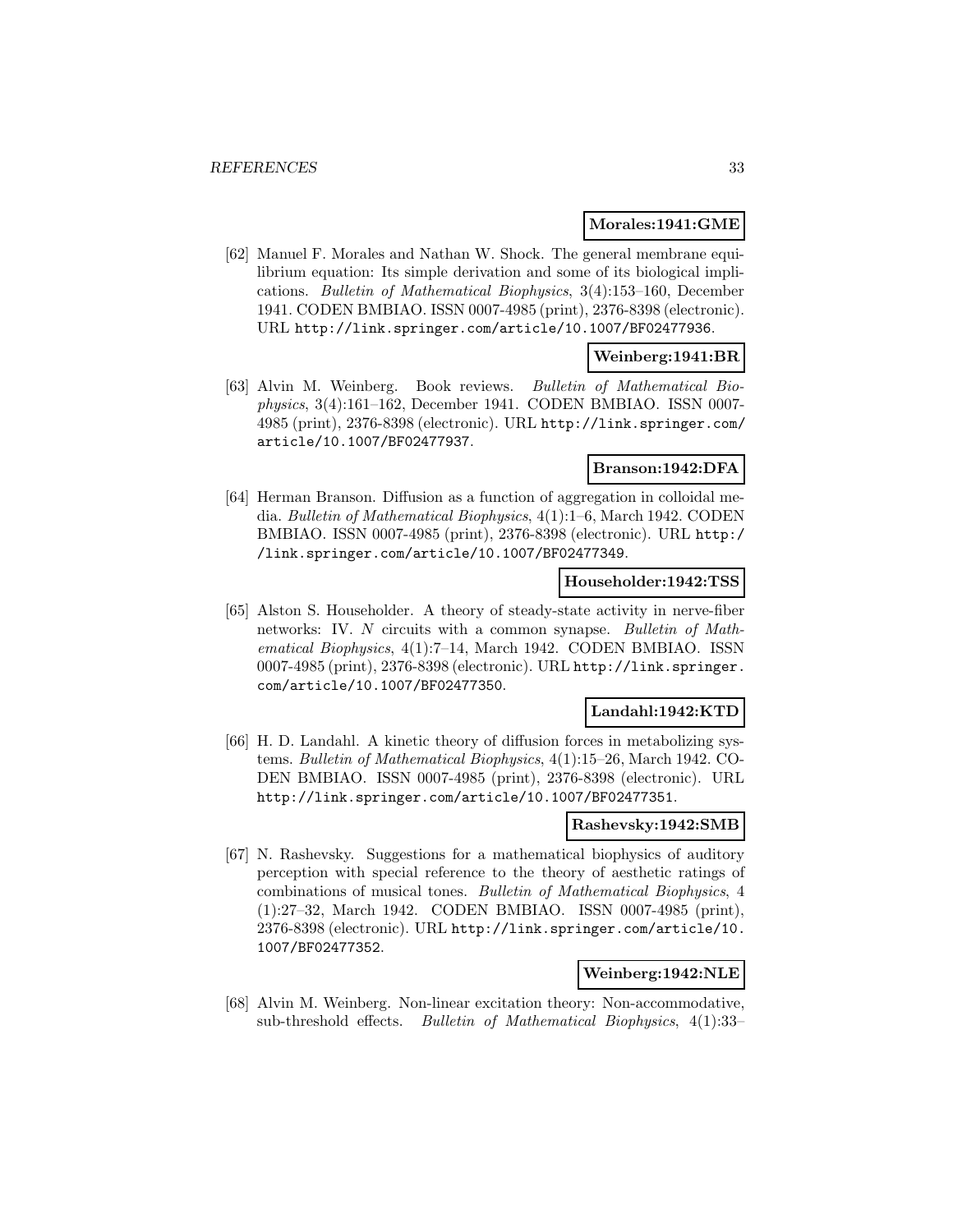44, March 1942. CODEN BMBIAO. ISSN 0007-4985 (print), 2376-8398 (electronic). URL http://link.springer.com/article/10. 1007/BF02477353.

# **Landahl:1942:MAE**

[69] H. D. Landahl. A mathematical analysis of elongation and constriction in cell division. Bulletin of Mathematical Biophysics, 4(2):45–62, June 1942. CODEN BMBIAO. ISSN 0007-4985 (print), 2376-8398 (electronic). URL http://link.springer.com/article/10.1007/BF02477309.

# **Shock:1942:FFD**

[70] Nathan W. Shock and Manuel F. Morales. A fundamental form for the differential equation of colonial and organism growth. Bulletin of Mathematical Biophysics, 4(2):63–71, June 1942. CODEN BMBIAO. ISSN 0007-4985 (print), 2376-8398 (electronic). URL http://link.springer. com/article/10.1007/BF02477310.

#### **Householder:1942:NDE**

[71] Alston S. Householder and Robert R. Williamson. A note on the diffusion of electrolytes in cells. Bulletin of Mathematical Biophysics, 4 (2):73–76, June 1942. CODEN BMBIAO. ISSN 0007-4985 (print), 2376-8398 (electronic). URL http://link.springer.com/article/10. 1007/BF02477311.

# **Sacher:1942:PPI**

[72] George Sacher. Periodic phenomena in the interaction of two neurons. Bulletin of Mathematical Biophysics, 4(2):77–81, June 1942. CODEN BMBIAO. ISSN 0007-4985 (print), 2376-8398 (electronic). URL http:/ /link.springer.com/article/10.1007/BF02477312.

# **Williamson:1942:TEPa**

[73] Robert R. Williamson and Ingram Bloch. A theory of electrical polarity in cells. Bulletin of Mathematical Biophysics, 4(2):83–88, June 1942. CODEN BMBIAO. ISSN 0007-4985 (print), 2376-8398 (electronic). URL http://link.springer.com/article/10.1007/BF02477313.

# **Rashevsky:1942:AAM**

[74] N. Rashevsky. An alternate approach to the mathematical biophysics of perception of combinations of musical tones. Bulletin of Mathematical Biophysics, 4(2):89–90, June 1942. CODEN BMBIAO. ISSN 0007- 4985 (print), 2376-8398 (electronic). URL http://link.springer.com/ article/10.1007/BF02477314.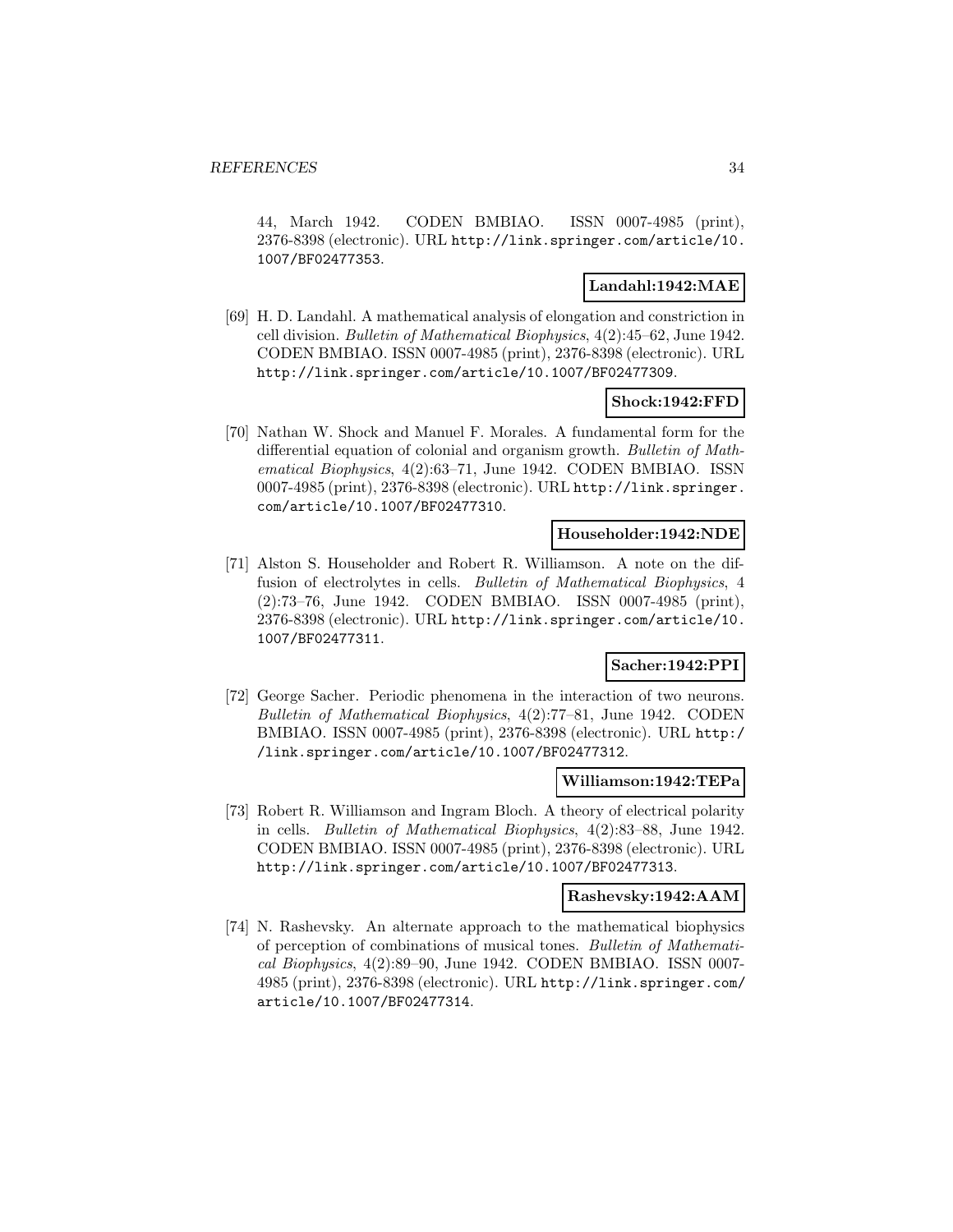#### **Anonymous:1942:CSJ**

[75] Anonymous. Conservation of scholarly journals an announcement. Bulletin of Mathematical Biophysics, 4(2):91, June 1942. CODEN BM-BIAO. ISSN 0007-4985 (print), 2376-8398 (electronic). URL http:// link.springer.com/article/10.1007/BF02477315.

# **Stanton:1942:MTP**

[76] Henry E. Stanton. A mathematical theory of protoplasmic protrusions. I. Bulletin of Mathematical Biophysics, 4(3):93–100, September 1942. CODEN BMBIAO. ISSN 0007-4985 (print), 2376-8398 (electronic). URL http://link.springer.com/article/10.1007/BF02477938.

#### **Williamson:1942:TEPb**

[77] Robert R. Williamson. A theory of electrical polarity in cells: II. Bulletin of Mathematical Biophysics, 4(3):101–105, September 1942. CODEN BMBIAO. ISSN 0007-4985 (print), 2376-8398 (electronic). URL http:/ /link.springer.com/article/10.1007/BF02477939.

# **Weinberg:1942:GFB**

[78] Alvin M. Weinberg. Green's functions in biological potential problems. Bulletin of Mathematical Biophysics, 4(3):107–115, September 1942. CO-DEN BMBIAO. ISSN 0007-4985 (print), 2376-8398 (electronic). URL http://link.springer.com/article/10.1007/BF02477940.

# **Rashevsky:1942:FCM**

[79] N. Rashevsky. Further contributions to the mathematical biophysics of visual aesthetics. Bulletin of Mathematical Biophysics, 4(3):117– 120, September 1942. CODEN BMBIAO. ISSN 0007-4985 (print), 2376-8398 (electronic). URL http://link.springer.com/article/10. 1007/BF02477941.

# **Pitts:1942:SOS**

[80] Walter Pitts. Some observations on the simple neuron circuit. Bulletin of Mathematical Biophysics, 4(3):121–129, September 1942. CODEN BMBIAO. ISSN 0007-4985 (print), 2376-8398 (electronic). URL http:/ /link.springer.com/article/10.1007/BF02477942.

#### **Branson:1942:DAD**

[81] Herman Branson. Delayed adsorption and diffusion in colloidal media. Bulletin of Mathematical Biophysics, 4(3):131–137, September 1942. CO-DEN BMBIAO. ISSN 0007-4985 (print), 2376-8398 (electronic). URL http://link.springer.com/article/10.1007/BF02477943.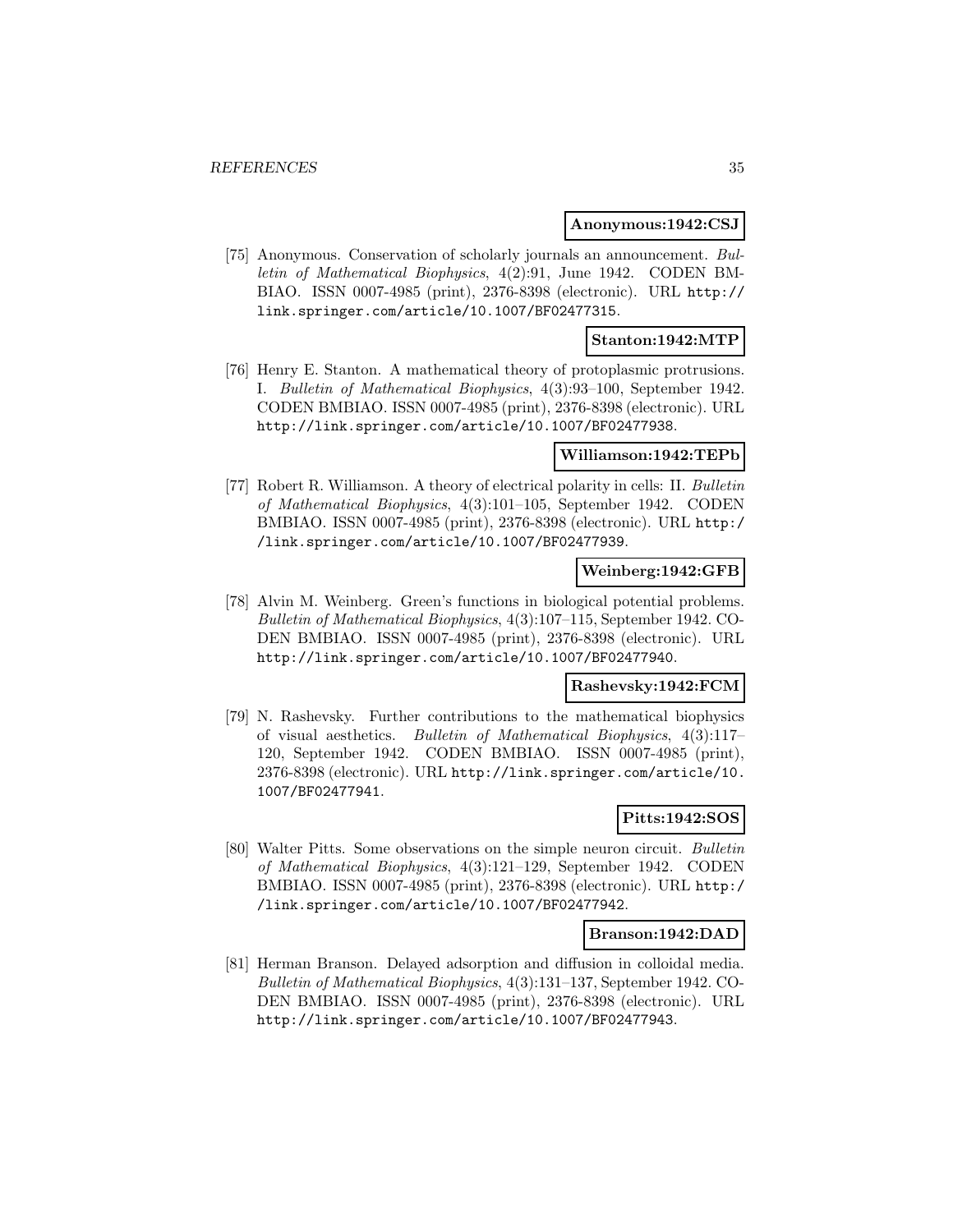#### **Landahl:1942:ERR**

[82] H. D. Landahl. An expression for the rate of return of an egg after artificial deformation. Bulletin of Mathematical Biophysics, 4(3): 139–147, September 1942. CODEN BMBIAO. ISSN 0007-4985 (print), 2376-8398 (electronic). URL http://link.springer.com/article/10. 1007/BF02477944.

# **Hirsh:1942:ESW**

[83] Frederick R. Hirsh, Jr. An explanation of spastic walk due to Encephalitis lethargica. Bulletin of Mathematical Biophysics, 4(3):149– 150, September 1942. CODEN BMBIAO. ISSN 0007-4985 (print), 2376-8398 (electronic). URL http://link.springer.com/article/10. 1007/BF02477945.

# **Landahl:1942:ASC**

[84] H. D. Landahl. An analysis of the shapes of a cell during division with particular reference to the role of surface tension. Bulletin of Mathematical Biophysics, 4(4):151–154, December 1942. CODEN BMBIAO. ISSN 0007-4985 (print), 2376-8398 (electronic). URL http://link.springer. com/article/10.1007/BF02478109.

# **Landahl:1942:ESN**

[85] H. D. Landahl. Equilibrium shapes in non-uniform fields of concentration. Bulletin of Mathematical Biophysics, 4(4):155–158, December 1942. CODEN BMBIAO. ISSN 0007-4985 (print), 2376-8398 (electronic). URL http://link.springer.com/article/10.1007/BF02478110.

# **Householder:1942:CFT**

[86] Alston S. Householder. Cellular forms: The tri-axial cell. I. Bulletin of Mathematical Biophysics, 4(4):159–168, December 1942. CODEN BM-BIAO. ISSN 0007-4985 (print), 2376-8398 (electronic). URL http:// link.springer.com/article/10.1007/BF02478111.

# **Pitts:1942:LTN**

[87] Walter Pitts. The linear theory of neuron networks: The static problem. Bulletin of Mathematical Biophysics, 4(4):169–175, December 1942. CO-DEN BMBIAO. ISSN 0007-4985 (print), 2376-8398 (electronic). URL http://link.springer.com/article/10.1007/BF02478112.

# **Rashevsky:1942:SPM**

[88] N. Rashevsky. Some problems in mathematical biophysics of visual perception and aesthetics. Bulletin of Mathematical Biophysics, 4(4):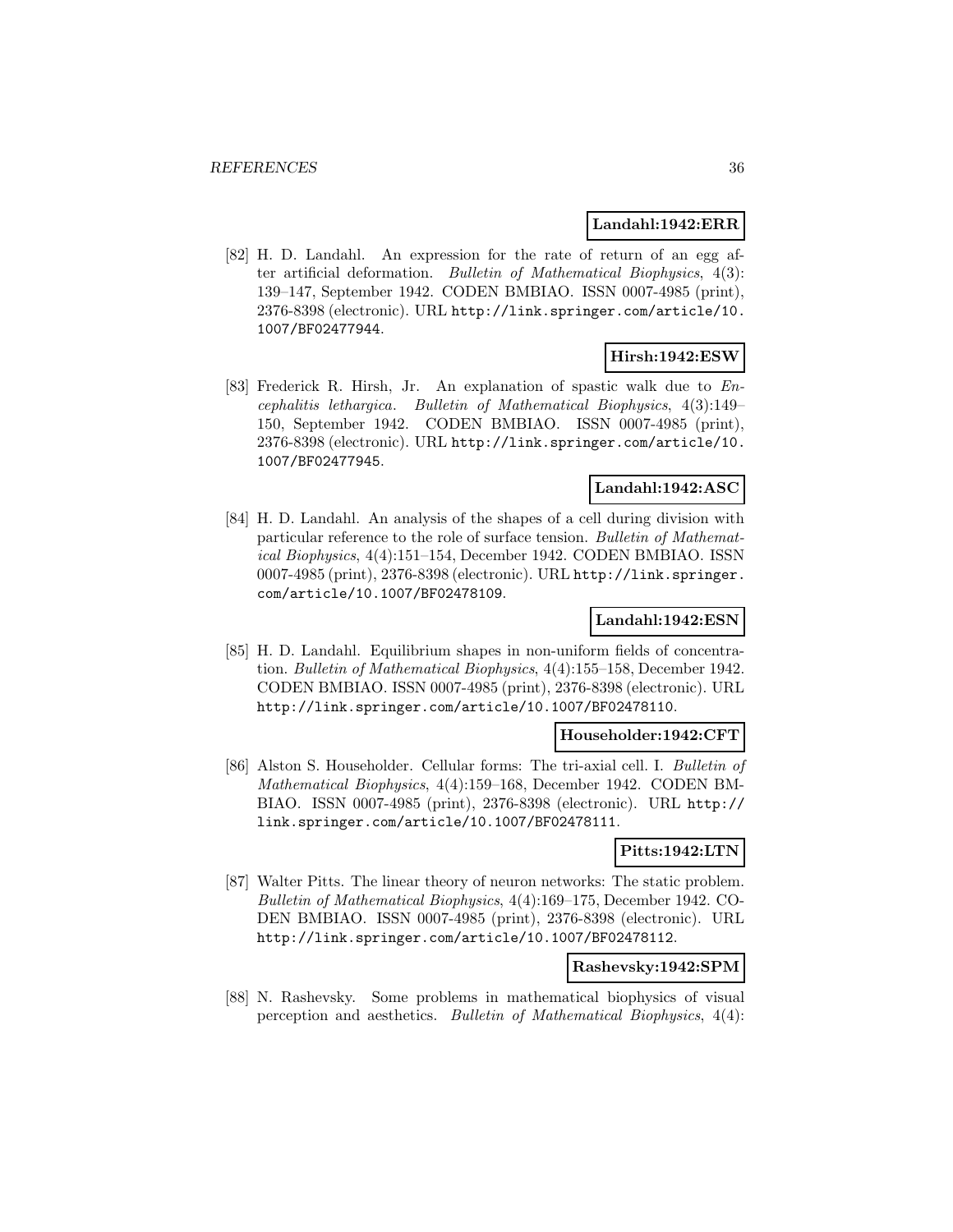177–191, December 1942. CODEN BMBIAO. ISSN 0007-4985 (print), 2376-8398 (electronic). URL http://link.springer.com/article/10. 1007/BF02478113.

## **Bloch:1943:STC**

[89] Ingram Bloch. Some theoretical considerations concerning the interchange of metabolites between capillaries and tissue. Bulletin of Mathematical Biophysics, 5(1):1–14, March 1943. CODEN BMBIAO. ISSN 0007-4985 (print), 2376-8398 (electronic). URL http://link.springer. com/article/10.1007/BF02478114.

## **Stanton:1943:TCP**

[90] Henry E. Stanton. Theory of cellular pulsations. Bulletin of Mathematical Biophysics, 5(1):15–21, March 1943. CODEN BMBIAO. ISSN 0007- 4985 (print), 2376-8398 (electronic). URL http://link.springer.com/ article/10.1007/BF02478115.

## **Pitts:1943:LTN**

[91] Walter Pitts. The linear theory of neuron networks: The dynamic problem. Bulletin of Mathematical Biophysics, 5(1):23–31, March 1943. CO-DEN BMBIAO. ISSN 0007-4985 (print), 2376-8398 (electronic). URL http://link.springer.com/article/10.1007/BF02478116.

### **Rashevsky:1943:ONMa**

[92] N. Rashevsky. Outline of a new mathematical approach to general biology: I. Bulletin of Mathematical Biophysics, 5(1):33–47, March 1943. CODEN BMBIAO. ISSN 0007-4985 (print), 2376-8398 (electronic). URL http://link.springer.com/article/10.1007/BF02478117.

#### **Rashevsky:1943:ONMb**

[93] N. Rashevsky. Outline of a new mathematical approach to general biology: II. Bulletin of Mathematical Biophysics, 5(2):49–64, June 1943. CODEN BMBIAO. ISSN 0007-4985 (print), 2376-8398 (electronic). URL http://link.springer.com/article/10.1007/BF02478014.

#### **Rashevsky:1943:NHP**

[94] N. Rashevsky. Note on the Hamiltonian Principle in biology and in physics. Bulletin of Mathematical Biophysics, 5(2):65–68, June 1943. CODEN BMBIAO. ISSN 0007-4985 (print), 2376-8398 (electronic). URL http://link.springer.com/article/10.1007/BF02478015.

### **Rashevsky:1943:FPA**

[95] N. Rashevsky. On the form of plants and animals. Bulletin of Mathematical Biophysics, 5(2):69–73, June 1943. CODEN BMBIAO. ISSN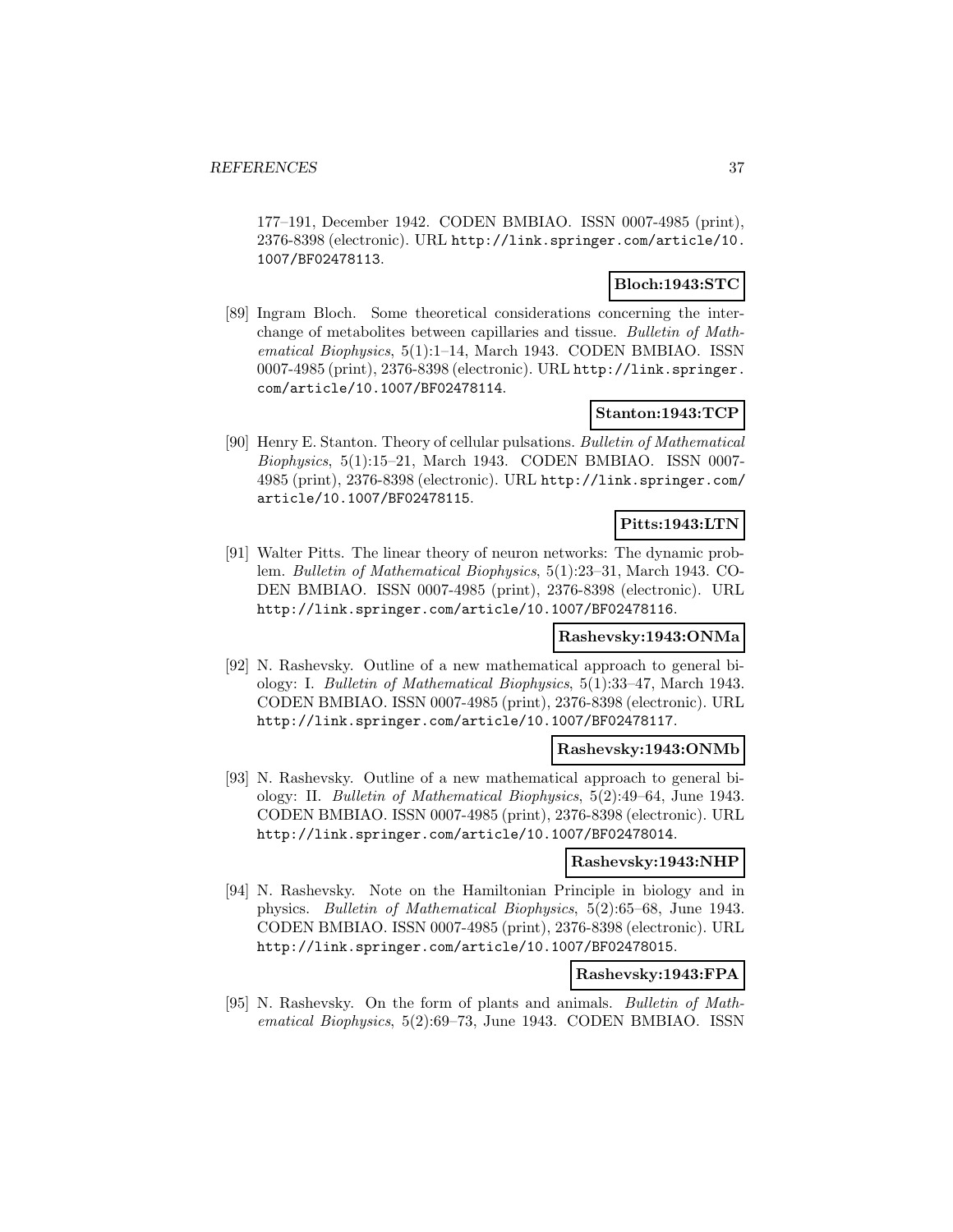0007-4985 (print), 2376-8398 (electronic). URL http://link.springer. com/article/10.1007/BF02478016.

## **Landahl:1943:MDC**

[96] H. D. Landahl. A mechanism of division of a cell with an impermeable membrane. Bulletin of Mathematical Biophysics, 5(2):75–81, June 1943. CODEN BMBIAO. ISSN 0007-4985 (print), 2376-8398 (electronic). URL http://link.springer.com/article/10.1007/BF02478017.

### **Householder:1943:KEI**

[97] Alston S. Householder and George Gomori. The kinetics of enzyme inactivation. Bulletin of Mathematical Biophysics, 5(3):83–90, September 1943. CODEN BMBIAO. ISSN 0007-4985 (print), 2376-8398 (electronic). URL http://link.springer.com/article/10.1007/BF02478330.

### **Householder:1943:NAE**

[98] Alston S. Householder. Note on anodal excitation. Bulletin of Mathematical Biophysics, 5(3):91–94, September 1943. CODEN BMBIAO. ISSN 0007-4985 (print), 2376-8398 (electronic). URL http://link.springer. com/article/10.1007/BF02478331.

#### **Rashevsky:1943:TAM**

[99] N. Rashevsky. On the theory of amoeboid movements. Bulletin of Mathematical Biophysics, 5(3):95–98, September 1943. CODEN BMBIAO. ISSN 0007-4985 (print), 2376-8398 (electronic). URL http://link. springer.com/article/10.1007/BF02478332.

#### **Rashevsky:1943:MBC**

[100] N. Rashevsky. Mathematical biophysics of cell division. Bulletin of Mathematical Biophysics, 5(3):99–102, September 1943. CODEN BM-BIAO. ISSN 0007-4985 (print), 2376-8398 (electronic). URL http:// link.springer.com/article/10.1007/BF02478333.

### **Landahl:1943:SMB**

[101] H. D. Landahl. Studies in the mathematical biophysics of discrimination and conditioning: III. Bulletin of Mathematical Biophysics, 5(3): 103–110, September 1943. CODEN BMBIAO. ISSN 0007-4985 (print), 2376-8398 (electronic). URL http://link.springer.com/article/10. 1007/BF02478334.

### **vonBonin:1943:GF**

[102] Gerhardt von Bonin. On growth and form. Bulletin of Mathematical Biophysics, 5(3):111–114, September 1943. CODEN BMBIAO. ISSN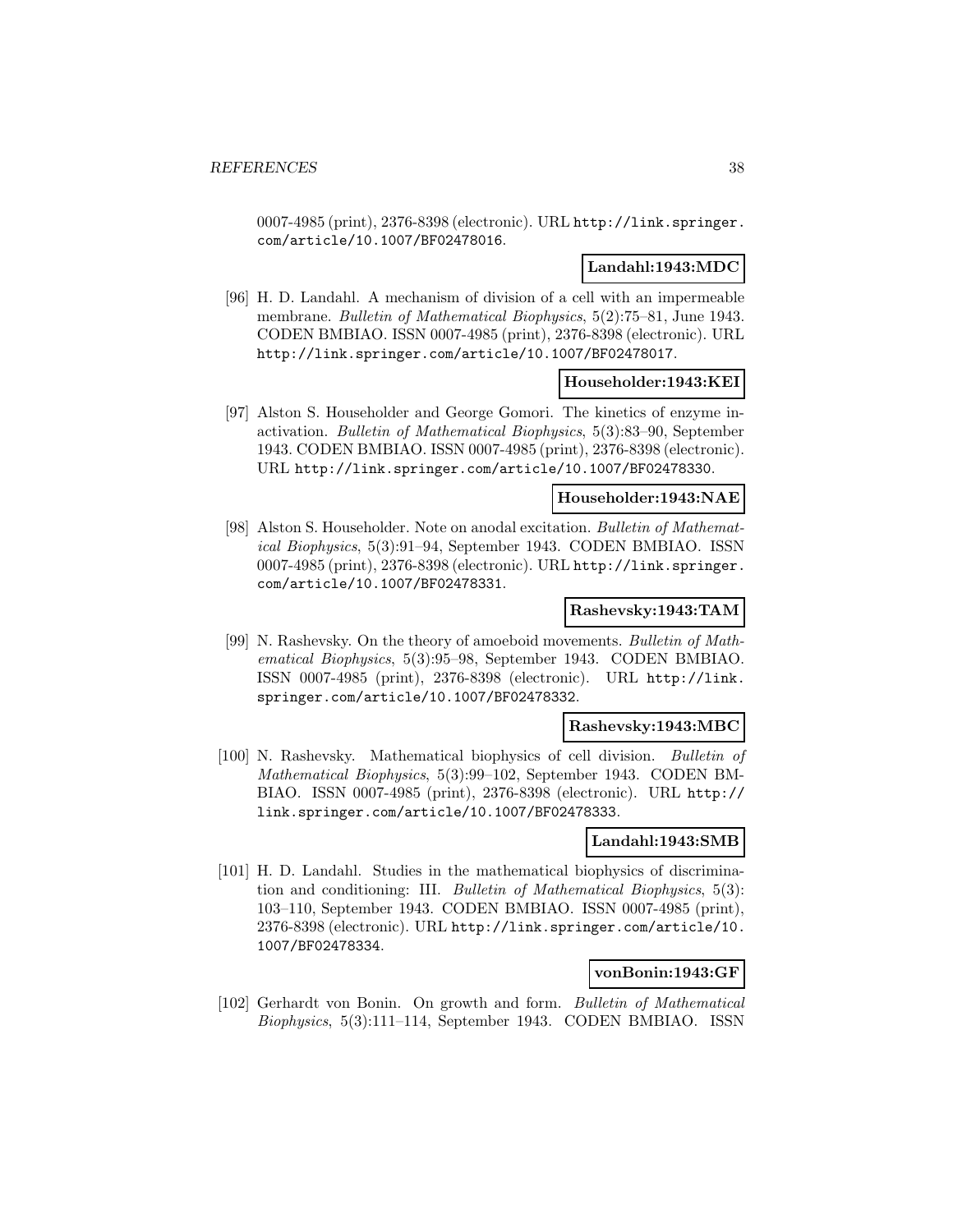0007-4985 (print), 2376-8398 (electronic). URL http://link.springer. com/article/10.1007/BF02478335.

### **McCulloch:1943:LCI**

[103] Warren S. McCulloch and Walter Pitts. A logical calculus of the ideas immanent in nervous activity. Bulletin of Mathematical Biophysics, 5(4): 115–133, December 1943. CODEN BMBIAO. ISSN 0007-4985 (print), 2376-8398 (electronic). URL http://link.springer.com/article/10. 1007/BF02478259.

### **Landahl:1943:SCL**

[104] H. D. Landahl, W. S. McCulloch, and Walter Pitts. A statistical consequence of the logical calculus of nervous nets. Bulletin of Mathematical Biophysics, 5(4):135–137, December 1943. CODEN BMBIAO. ISSN 0007-4985 (print), 2376-8398 (electronic). URL http://link.springer. com/article/10.1007/BF02478260.

### **Lettvin:1943:MTA**

[105] Jerome Y. Lettvin and Walter Pitts. A mathematical theory of the affective psychoses. Bulletin of Mathematical Biophysics, 5(4):139– 148, December 1943. CODEN BMBIAO. ISSN 0007-4985 (print), 2376-8398 (electronic). URL http://link.springer.com/article/10. 1007/BF02478261.

#### **Householder:1943:SSP**

[106] Alston S. Householder. On synchronous sporulation with possible reference to malarial parasites. Bulletin of Mathematical Biophysics, 5(4): 149–154, December 1943. CODEN BMBIAO. ISSN 0007-4985 (print), 2376-8398 (electronic). URL http://link.springer.com/article/10. 1007/BF02478262.

#### **Householder:1943:TIS**

[107] Alston S. Householder. A theory of the induced size effect. Bulletin of Mathematical Biophysics, 5(4):155–160, December 1943. CODEN BM-BIAO. ISSN 0007-4985 (print), 2376-8398 (electronic). URL http:// link.springer.com/article/10.1007/BF02478263.

#### **Householder:1943:NRE**

[108] Alston S. Householder. Note on Rashevsky's equation for cellular growth. Bulletin of Mathematical Biophysics, 5(4):161–163, December 1943. CO-DEN BMBIAO. ISSN 0007-4985 (print), 2376-8398 (electronic). URL http://link.springer.com/article/10.1007/BF02478264.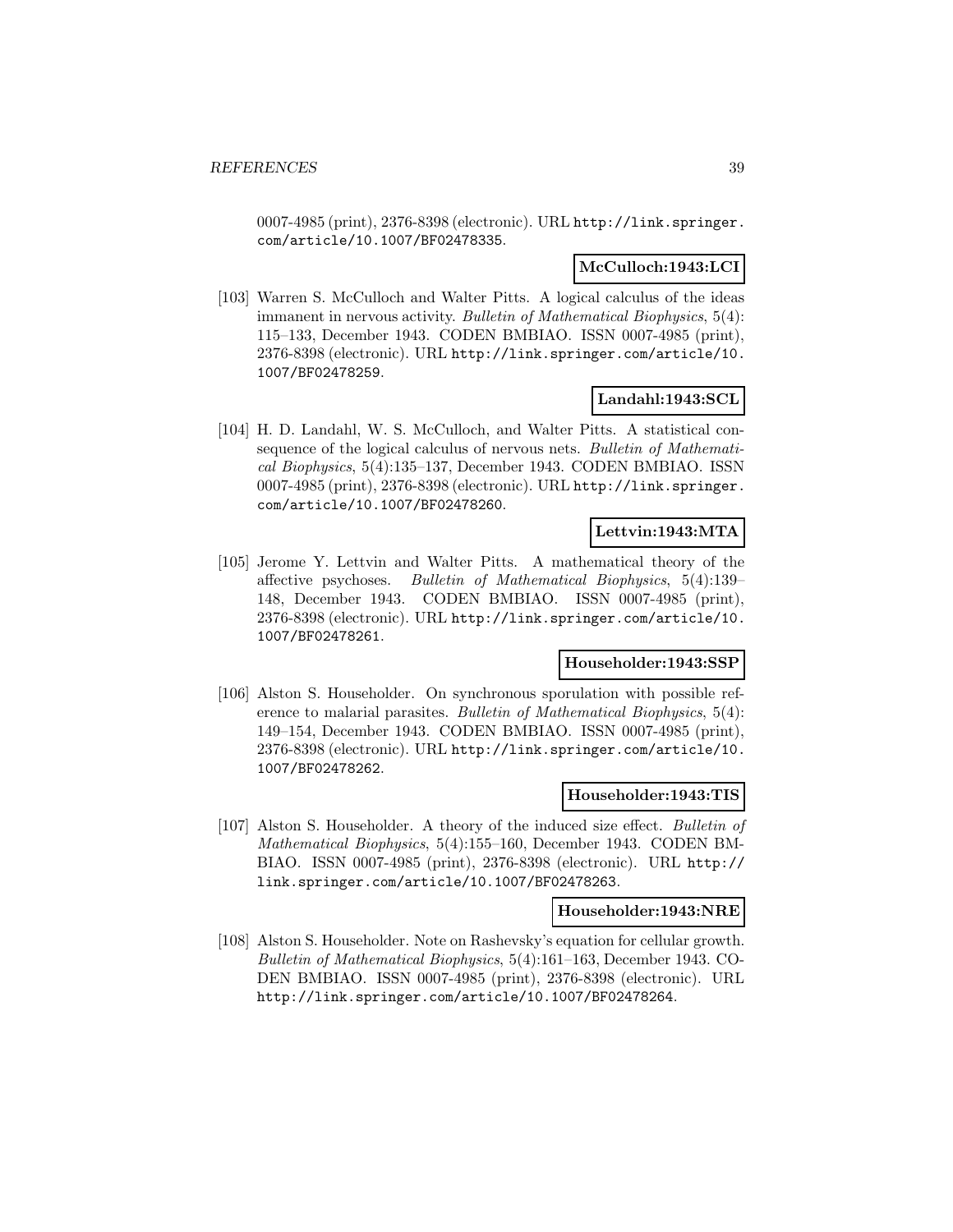### **Rashevsky:1943:OL**

[109] N. Rashevsky. On the origin of life. Bulletin of Mathematical Biophysics, 5(4):165–169, December 1943. CODEN BMBIAO. ISSN 0007- 4985 (print), 2376-8398 (electronic). URL http://link.springer.com/ article/10.1007/BF02478265.

## **Rashevsky:1944:SPT**

[110] N. Rashevsky. Studies in the physicomathematical theory of organic form. Bulletin of Mathematical Biophysics, 6(1):1–59, March 1944. CO-DEN BMBIAO. ISSN 0007-4985 (print), 2376-8398 (electronic). URL http://link.springer.com/article/10.1007/BF02478284.

#### **Buchsbaum:1944:NMB**

[111] Ralph Buchsbaum, N. Rashevsky, and Henry E. Stanton. A note on the mathematical biophysics of ameboid movements. Bulletin of Mathematical Biophysics, 6(2):61–63, June 1944. CODEN BMBIAO. ISSN 0007-4985 (print), 2376-8398 (electronic). URL http://link.springer. com/article/10.1007/BF02478482.

#### **Morales:1944:PMB**

[112] Manuel F. Morales. On a possible mechanism for biological periodicity. Bulletin of Mathematical Biophysics, 6(2):65–70, June 1944. CODEN BMBIAO. ISSN 0007-4985 (print), 2376-8398 (electronic). URL http:/ /link.springer.com/article/10.1007/BF02478483.

#### **Stanton:1944:TCD**

[113] Henry E. Stanton. On the theory of cell division from the point of view of the principle of maximum energy exchange. Bulletin of Mathematical Biophysics, 6(2):71–76, June 1944. CODEN BMBIAO. ISSN 0007- 4985 (print), 2376-8398 (electronic). URL http://link.springer.com/ article/10.1007/BF02478484.

#### **Landahl:1944:NNN**

[114] H. D. Landahl. A note on neural nets. Bulletin of Mathematical Biophysics, 6(2):77–78, June 1944. CODEN BMBIAO. ISSN 0007- 4985 (print), 2376-8398 (electronic). URL http://link.springer.com/ article/10.1007/BF02478485.

#### **Householder:1944:ETN**

[115] Alston S. Householder. Equivalence of the theories of nervous excitation of Hill, monnier, and rashevsky. Bulletin of Mathematical Biophysics, 6(2):79–81, June 1944. CODEN BMBIAO. ISSN 0007-4985 (print),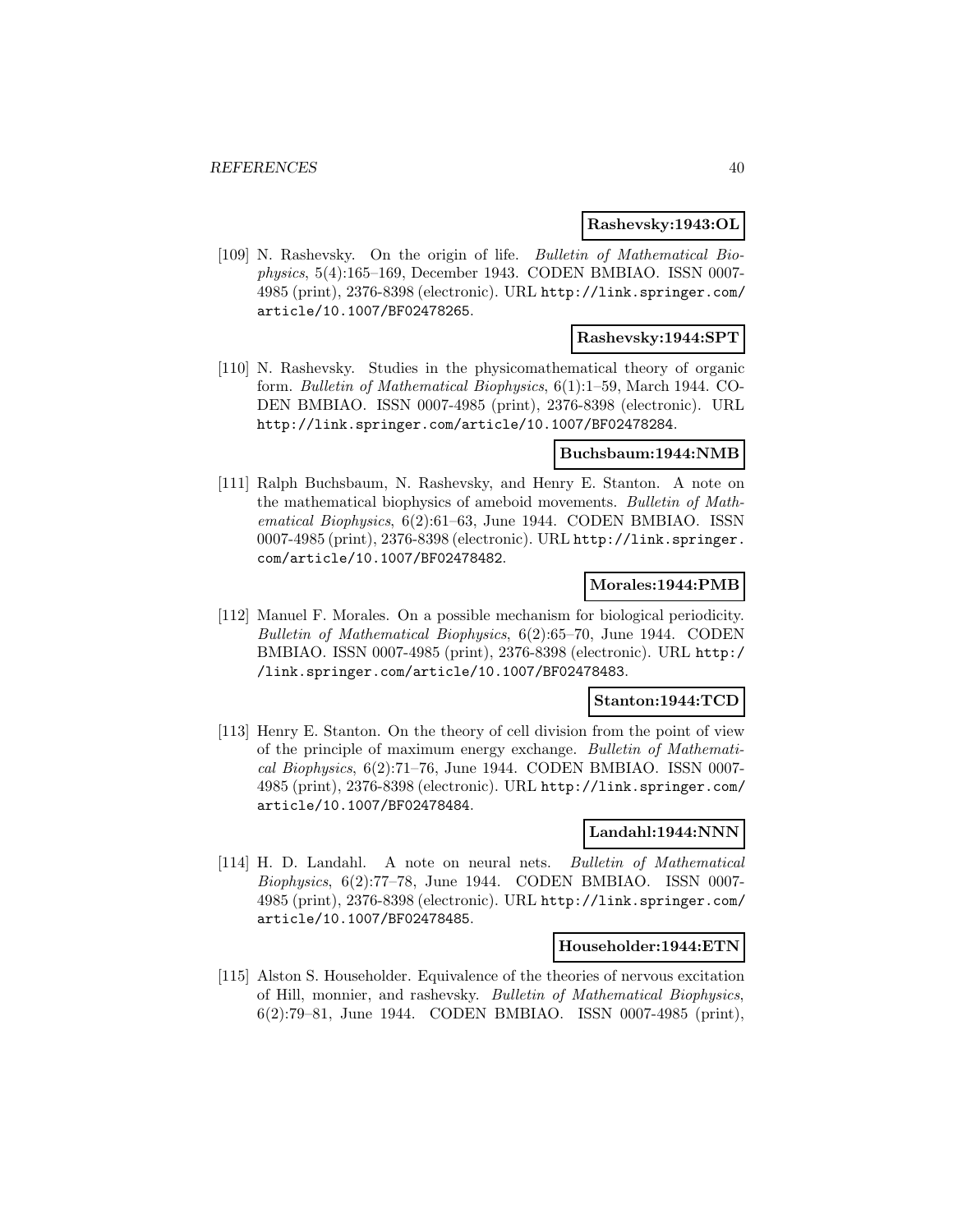2376-8398 (electronic). URL http://link.springer.com/article/10. 1007/BF02478486.

#### **Householder:1944:BM**

[116] Alston S. Householder. Biochemistry and morphogenesis. Bulletin of Mathematical Biophysics, 6(2):83–84, June 1944. CODEN BMBIAO. ISSN 0007-4985 (print), 2376-8398 (electronic). URL http://link. springer.com/article/10.1007/BF02478487.

## **Bloch:1944:TMP**

[117] Ingram Bloch. A theory of membrane permeability: I. Bulletin of Mathematical Biophysics, 6(3):85–92, September 1944. CODEN BMBIAO. ISSN 0007-4985 (print), 2376-8398 (electronic). URL http://link. springer.com/article/10.1007/BF02478238.

#### **Landahl:1944:OMT**

[118] H. D. Landahl. Outline of a mathematical theory of the removal of malarial parasites from the blood stream. Bulletin of Mathematical Biophysics, 6(3):93–104, September 1944. CODEN BMBIAO. ISSN 0007- 4985 (print), 2376-8398 (electronic). URL http://link.springer.com/ article/10.1007/BF02478239.

## **Wilde:1944:SED**

[119] Walter S. Wilde. Simplified equations for the distribution of chloride in body water. Bulletin of Mathematical Biophysics, 6(3):105– 111, September 1944. CODEN BMBIAO. ISSN 0007-4985 (print), 2376-8398 (electronic). URL http://link.springer.com/article/10. 1007/BF02478240.

#### **Opatowski:1944:FSTa**

[120] I. Opatowski. On the form and strength of trees: Part I. The trunk. Bulletin of Mathematical Biophysics, 6(3):113–118, September 1944. CO-DEN BMBIAO. ISSN 0007-4985 (print), 2376-8398 (electronic). URL http://link.springer.com/article/10.1007/BF02478241.

#### **Rashevsky:1944:CMBa**

[121] N. Rashevsky and Virginia Brown. A contribution to the mathematical biophysics of visual perception and aesthetics. Bulletin of Mathematical Biophysics, 6(3):119–124, September 1944. CODEN BMBIAO. ISSN 0007-4985 (print), 2376-8398 (electronic). URL http://link.springer. com/article/10.1007/BF02478242.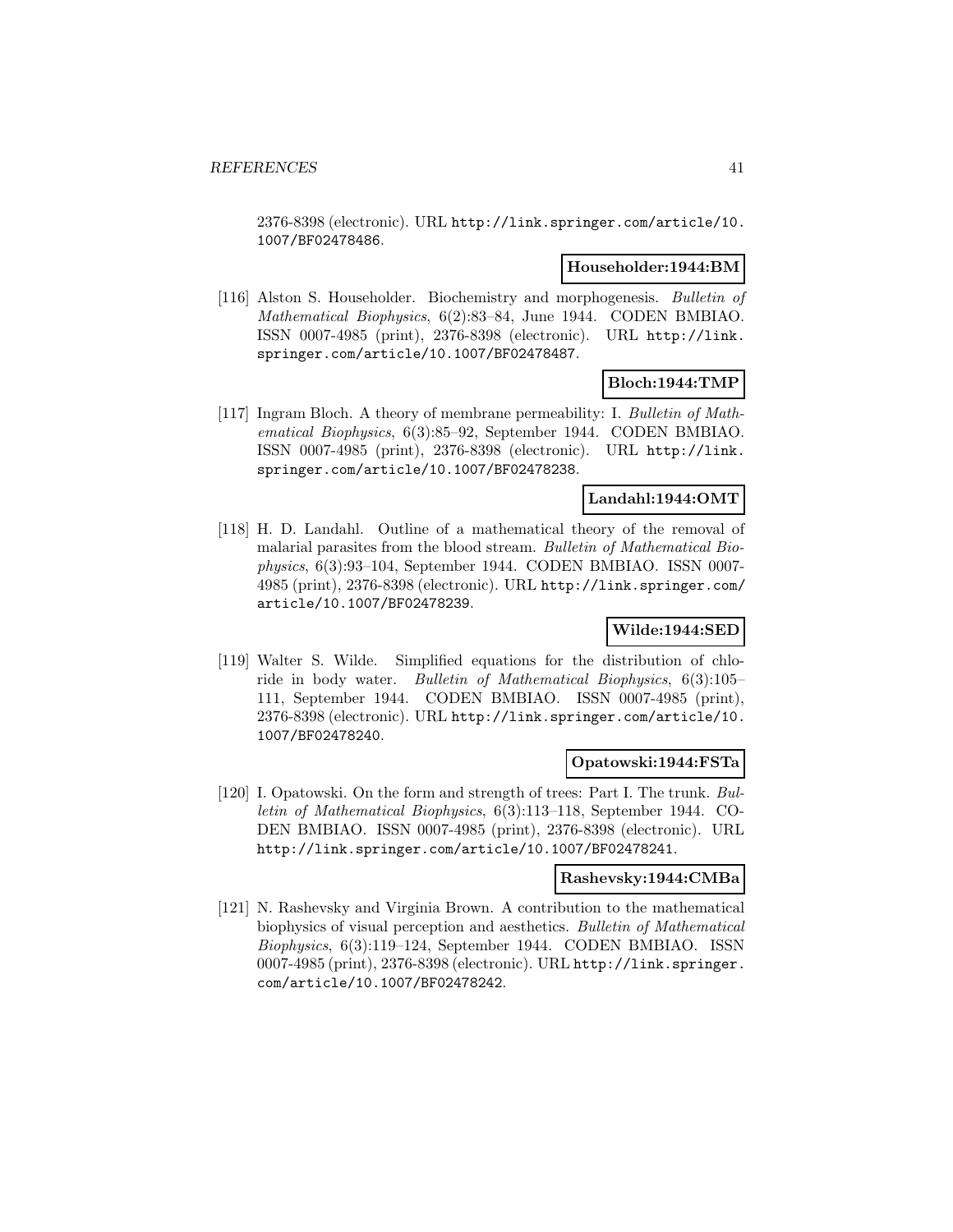### **Smith:1944:TBTa**

[122] R. E. Smith, Lieut. (j.g.) and Ens M. F. Morales, H-V (S) USNR. On the theory of blood-tissue exchanges: I. Fundamental equations. Bulletin of Mathematical Biophysics, 6(3):125–131, September 1944. CODEN BMBIAO. ISSN 0007-4985 (print), 2376-8398 (electronic). URL http:/ /link.springer.com/article/10.1007/BF02478243.

## **Smith:1944:TBTb**

[123] R. E. Smith, Lieut. and M. F. Morales, Ens., H-V (S), USNR. On the theory of blood-tissue exchanges: II. Applications. Bulletin of Mathematical Biophysics, 6(4):133–139, December 1944. CODEN BMBIAO. ISSN 0007-4985 (print), 2376-8398 (electronic). URL http://link.springer. com/article/10.1007/BF02478430.

#### **Morales:1944:TBT**

[124] M. F. Morales, ENS. and R. E. Smith Lieut.H-V(S), USNR. On the theory of blood-tissue exchanges: III. Circulation and inert-gas exchanges at the lung with special reference to saturation. Bulletin of Mathematical Biophysics, 6(4):141–152, December 1944. CODEN BMBIAO. ISSN 0007-4985 (print), 2376-8398 (electronic). URL http://link.springer. com/article/10.1007/BF02478431.

## **Opatowski:1944:FSTb**

[125] I. Opatowski. On the form and strength of trees: Part II. The primary branches. Bulletin of Mathematical Biophysics, 6(4):153–156, December 1944. CODEN BMBIAO. ISSN 0007-4985 (print), 2376-8398 (electronic). URL http://link.springer.com/article/10.1007/BF02478432.

#### **Householder:1944:TFT**

[126] Alston S. Householder. The two-factor theory of nervous excitation with non-normal accommodation. Bulletin of Mathematical Biophysics, 6(4): 157–161, December 1944. CODEN BMBIAO. ISSN 0007-4985 (print), 2376-8398 (electronic). URL http://link.springer.com/article/10. 1007/BF02478433.

#### **Rashevsky:1944:CMBb**

[127] N. Rashevsky and Virginia Brown. Contributions to the mathematical biophysics of visual aesthetics. Bulletin of Mathematical Biophysics, 6(4): 163–168, December 1944. CODEN BMBIAO. ISSN 0007-4985 (print), 2376-8398 (electronic). URL http://link.springer.com/article/10. 1007/BF02478434.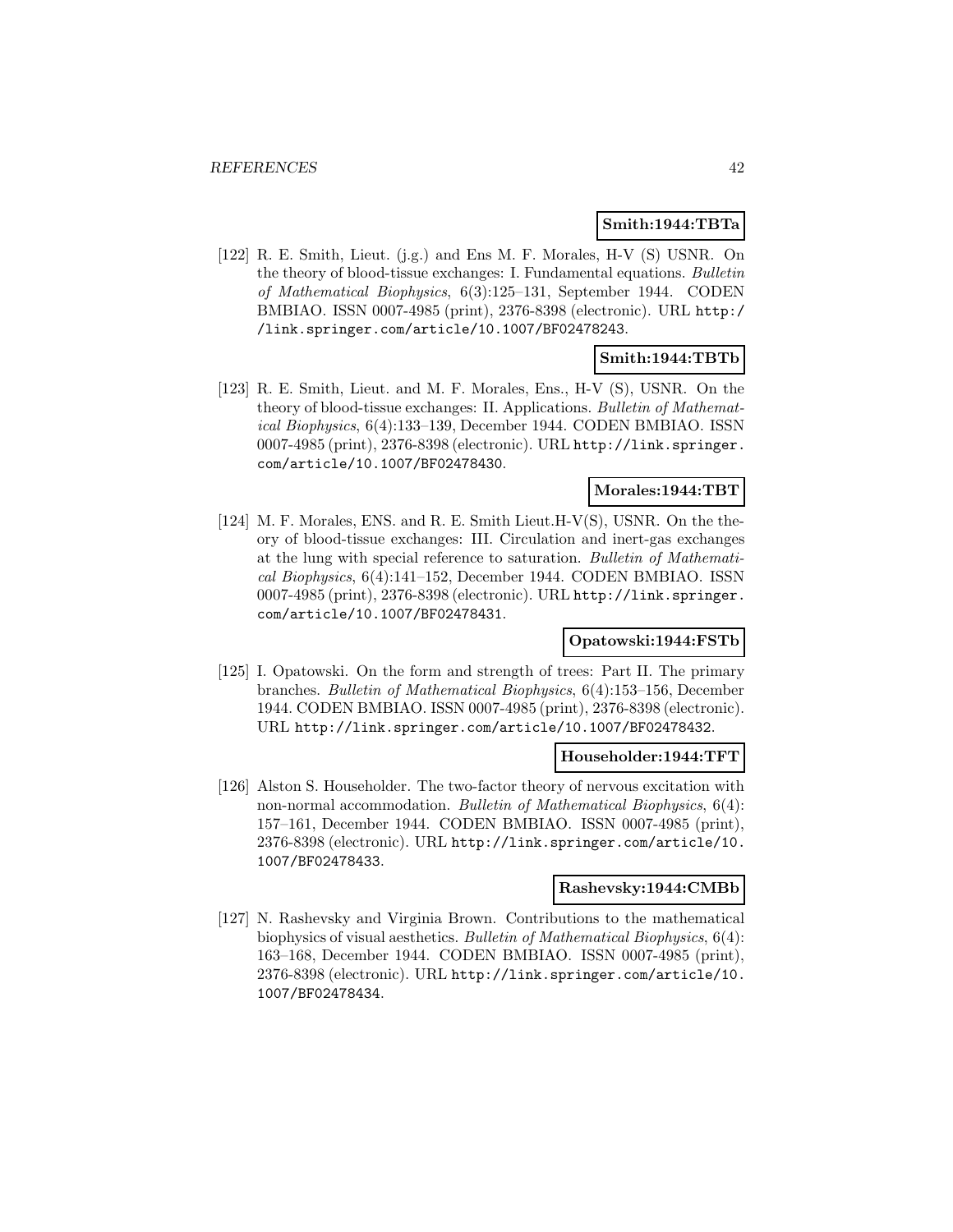#### **Opatowski:1945:FST**

[128] I. Opatowski. On the form and strength of trees: Part III. The secondary branches and their relation to the primary branches. Bulletin of Mathematical Biophysics, 7(1):1–4, March 1945. CODEN BMBIAO. ISSN 0007-4985 (print), 2376-8398 (electronic). URL http://link.springer. com/article/10.1007/BF02478253.

### **Householder:1945:MDM**

[129] Alston S. Householder. Muscular dynamics and muscular efficiency: I. The isometric length-tension diagram of striated skeletal muscle. Bulletin of Mathematical Biophysics, 7(1):5–13, March 1945. CODEN BM-BIAO. ISSN 0007-4985 (print), 2376-8398 (electronic). URL http:// link.springer.com/article/10.1007/BF02478254.

### **Morales:1945:SNE**

[130] M. F. Morales, Ens.H-V(S) and A. S. F. L. Kreutzer, V-12(S), USNR. Some nutritional and excretional interactions and the growth of an organ or colony. Bulletin of Mathematical Biophysics, 7(1):15–24, March 1945. CODEN BMBIAO. ISSN 0007-4985 (print), 2376-8398 (electronic). URL http://link.springer.com/article/10.1007/BF02478255.

#### **Rashevsky:1945:PMBa**

[131] N. Rashevsky. A problem in the mathematical biophysics of blood circulation: I. Bulletin of Mathematical Biophysics, 7(1):25–33, March 1945. CODEN BMBIAO. ISSN 0007-4985 (print), 2376-8398 (electronic). URL http://link.springer.com/article/10.1007/BF02478256.

#### **Rashevsky:1945:PMBb**

[132] N. Rashevsky. A problem in the mathematical biophysics of blood circulation: II. Relation between pressure and flow of a viscous fluid in an elastic distensible tube. Bulletin of Mathematical Biophysics, 7 (1):35–39, March 1945. CODEN BMBIAO. ISSN 0007-4985 (print), 2376-8398 (electronic). URL http://link.springer.com/article/10. 1007/BF02478257.

#### **Rashevsky:1945:CMB**

[133] N. Rashevsky. A contribution to the mathematical biophysics of visual aesthetics. Bulletin of Mathematical Biophysics, 7(1):41–45, March 1945. CODEN BMBIAO. ISSN 0007-4985 (print), 2376-8398 (electronic). URL http://link.springer.com/article/10.1007/BF02478258.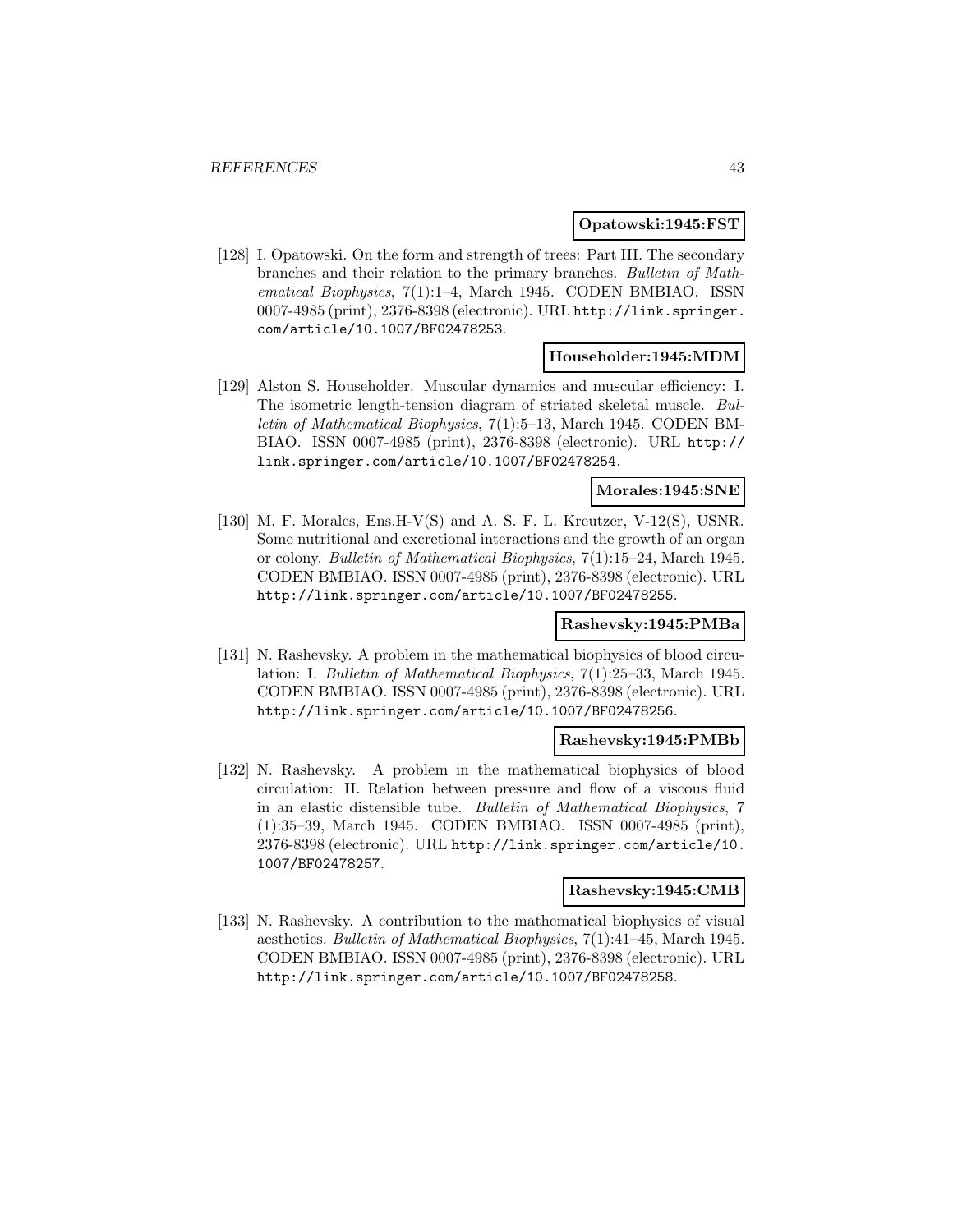#### **Morales:1945:NPA**

[134] M. F. Morales, Ens. and R. E. Smith, Lieut.H-V (S), USNR. A note on the physiological arrangement of tissues. Bulletin of Mathematical Biophysics, 7(2):47–51, June 1945. CODEN BMBIAO. ISSN 0007- 4985 (print), 2376-8398 (electronic). URL http://link.springer.com/ article/10.1007/BF02478452.

#### **Householder:1945:DQL**

[135] Alston S. Householder. Dynamics of quadrupedal locomotion. Bulletin of Mathematical Biophysics, 7(2):53–57, June 1945. CODEN BMBIAO. ISSN 0007-4985 (print), 2376-8398 (electronic). URL http://link. springer.com/article/10.1007/BF02478453.

## **Runge:1945:TPS**

[136] Richard Runge. A theory of photosensitivity of some lower animals. Bulletin of Mathematical Biophysics, 7(2):59–67, June 1945. CODEN BMBIAO. ISSN 0007-4985 (print), 2376-8398 (electronic). URL http:/ /link.springer.com/article/10.1007/BF02478454.

### **Rashevsky:1945:OMA**

[137] N. Rashevsky. Outline of a mathematical approach to the cancer problem. Bulletin of Mathematical Biophysics, 7(2):69–81, June 1945. CO-DEN BMBIAO. ISSN 0007-4985 (print), 2376-8398 (electronic). URL http://link.springer.com/article/10.1007/BF02478455.

#### **Landahl:1945:NMC**

[138] H. D. Landahl. Neural mechanisms for the concepts of difference and similarity. Bulletin of Mathematical Biophysics, 7(2):83–88, June 1945. CODEN BMBIAO. ISSN 0007-4985 (print), 2376-8398 (electronic). URL http://link.springer.com/article/10.1007/BF02478456.

## **McCulloch:1945:HVD**

[139] Warren S. McCulloch. A heterarchy of values determined by the topology of nervous nets. Bulletin of Mathematical Biophysics, 7(2):89–93, June 1945. CODEN BMBIAO. ISSN 0007-4985 (print), 2376-8398 (electronic). URL http://link.springer.com/article/10.1007/BF02478457.

### **Smith:1945:TBT**

[140] R. E. Smith and M. F. Morales. On the theory of blood-tissue exchanges: I. Fundamental equations. Bulletin of Mathematical Biophysics, 7(2):95, June 1945. CODEN BMBIAO. ISSN 0007-4985 (print),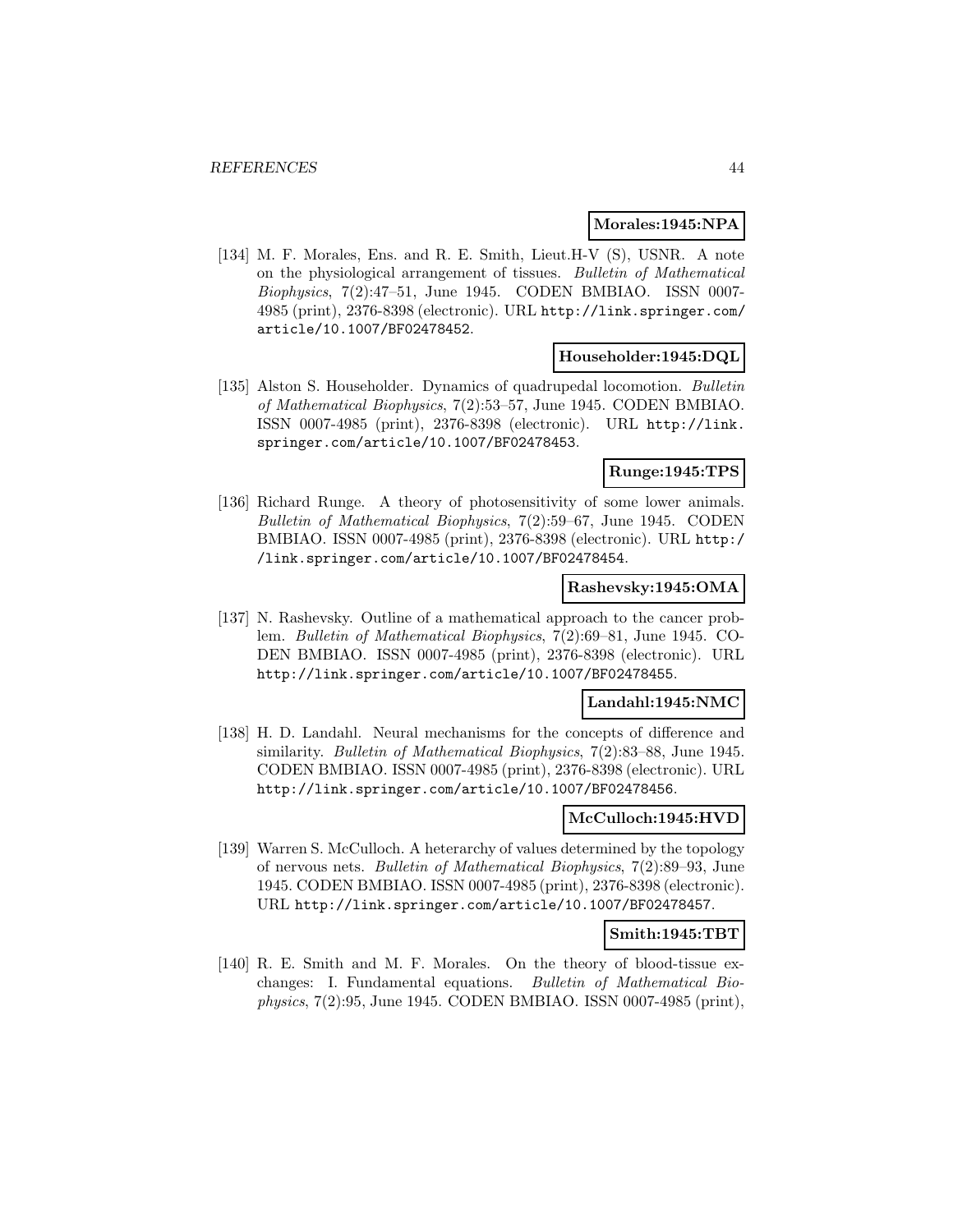2376-8398 (electronic). URL http://link.springer.com/article/10. 1007/BF02478458; http://link.springer.com/content/pdf/10. 1007/BF02478458.pdf.

### **Branson:1945:MBC**

[141] Herman Branson. Mathematical biophysics of the central nervous system. Bulletin of Mathematical Biophysics, 7(2):97–98, June 1945. CODEN BMBIAO. ISSN 0007-4985 (print), 2376-8398 (electronic). URL http:/ /link.springer.com/article/10.1007/BF02478459.

### **Morales:1945:PFW**

[142] Manuel F. Morales, Lt. (j.g.) and Robert E. Smith, Lt., H(S), USNR. The physiological factors which govern inert gas exchange. Bulletin of Mathematical Biophysics, 7(3):99–106, September 1945. CODEN BM-BIAO. ISSN 0007-4985 (print), 2376-8398 (electronic). URL http:// link.springer.com/article/10.1007/BF02478311.

# **Hill:1945:CTD**

[143] Terrell L. Hill and Laura E. Hill. Contribution to the theory of discrimination learning. Bulletin of Mathematical Biophysics, 7(3):107– 114, September 1945. CODEN BMBIAO. ISSN 0007-4985 (print), 2376-8398 (electronic). URL http://link.springer.com/article/10. 1007/BF02478312.

## **Rashevsky:1945:MBS**

[144] N. Rashevsky. The mathematical biophysics of some mental phenomena. Bulletin of Mathematical Biophysics, 7(3):115–131, September 1945. CO-DEN BMBIAO. ISSN 0007-4985 (print), 2376-8398 (electronic). URL http://link.springer.com/article/10.1007/BF02478313.

## **Rashevsky:1945:MBA**

[145] N. Rashevsky. Mathematical biophysics of abstraction and logical thinking. Bulletin of Mathematical Biophysics, 7(3):133–148, September 1945. CODEN BMBIAO. ISSN 0007-4985 (print), 2376-8398 (electronic). URL http://link.springer.com/article/10.1007/BF02478314.

## **Wilkins:1945:DDE**

[146] J. Ernest Wilkins, Jr. The differential difference equation for epidemics. Bulletin of Mathematical Biophysics, 7(3):149–150, September 1945. CO-DEN BMBIAO. ISSN 0007-4985 (print), 2376-8398 (electronic). URL http://link.springer.com/article/10.1007/BF02478315.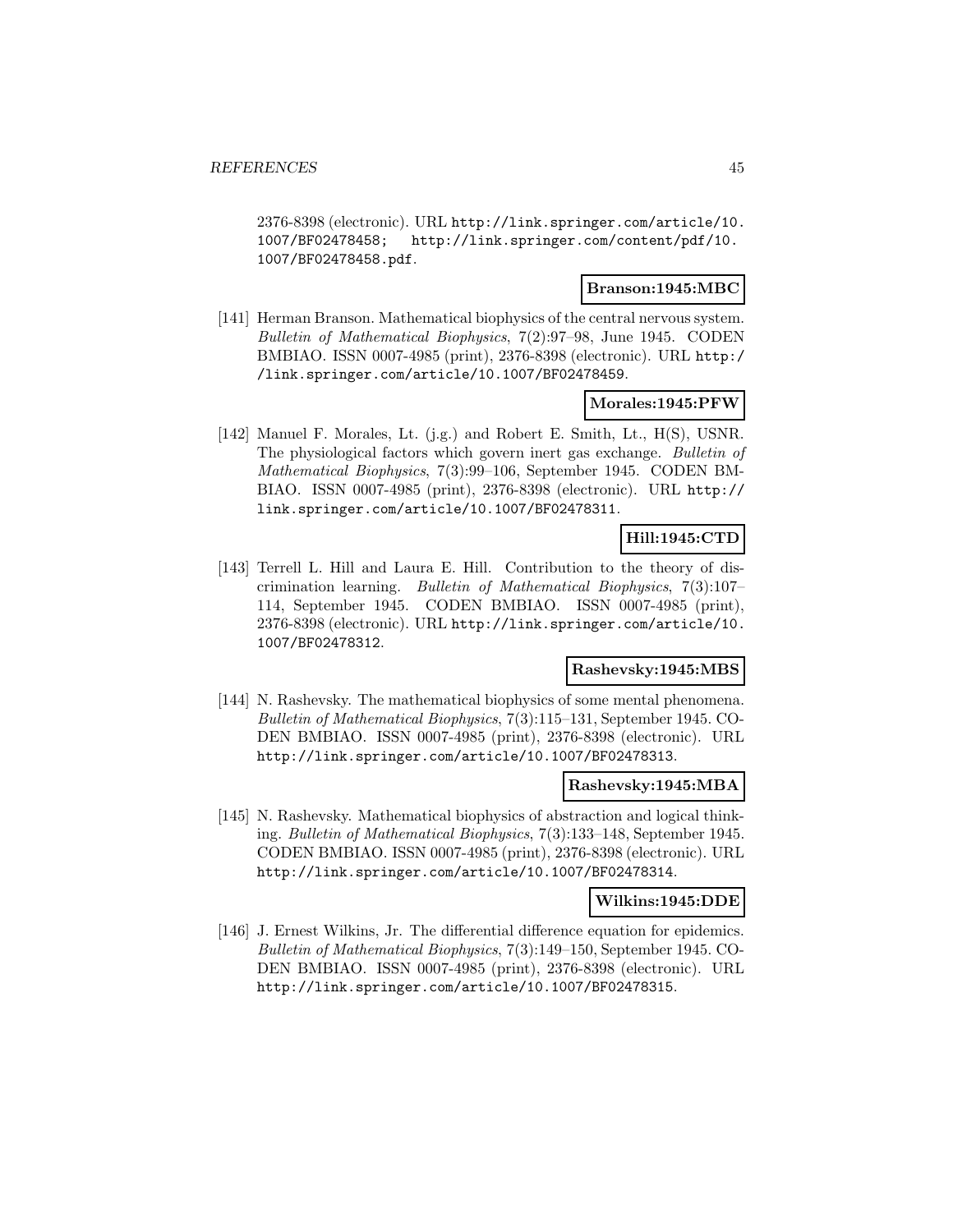#### **Rashevsky:1945:RMB**

[147] N. Rashevsky. A reinterpretation of the mathematical biophysics of the central nervous system in the light of neurophysiological findings. Bulletin of Mathematical Biophysics, 7(3):151–160, September 1945. CO-DEN BMBIAO. ISSN 0007-4985 (print), 2376-8398 (electronic). URL http://link.springer.com/article/10.1007/BF02478316.

### **Rashevsky:1946:MBS**

[148] N. Rashevsky. The mathematical biophysics of some mental phenomena: II. Anxieties and elations. Bulletin of Mathematical Biophysics, 8(1):1–6, March 1946. CODEN BMBIAO. ISSN 0007-4985 (print), 2376-8398 (electronic). URL http://link.springer.com/article/10. 1007/BF02478465.

## **Opatowski:1946:CPTa**

[149] I. Opatowski. Chain processes and their biophysical applications: Part II. The effect of recovery. Bulletin of Mathematical Biophysics, 8 (1):7–15, March 1946. CODEN BMBIAO. ISSN 0007-4985 (print), 2376-8398 (electronic). URL http://link.springer.com/article/10. 1007/BF02478466.

## **Runge:1946:CMB**

[150] Richard Runge. A contribution to the mathematical biophysics of cell growth and shapes: II. Bulletin of Mathematical Biophysics, 8 (1):17–20, March 1946. CODEN BMBIAO. ISSN 0007-4985 (print), 2376-8398 (electronic). URL http://link.springer.com/article/10. 1007/BF02478467.

#### **Bloch:1946:TMP**

[151] Ingram Bloch. A theory of membrane permeability: II. Diffusion in the presence of water-flow. Bulletin of Mathematical Biophysics, 8 (1):21–28, March 1946. CODEN BMBIAO. ISSN 0007-4985 (print), 2376-8398 (electronic). URL http://link.springer.com/article/10. 1007/BF02478468.

#### **Rashevsky:1946:NML**

[152] N. Rashevsky. The neural mechanism of logical thinking. Bulletin of Mathematical Biophysics, 8(1):29–40, March 1946. CODEN BMBIAO. ISSN 0007-4985 (print), 2376-8398 (electronic). URL http://link. springer.com/article/10.1007/BF02478469.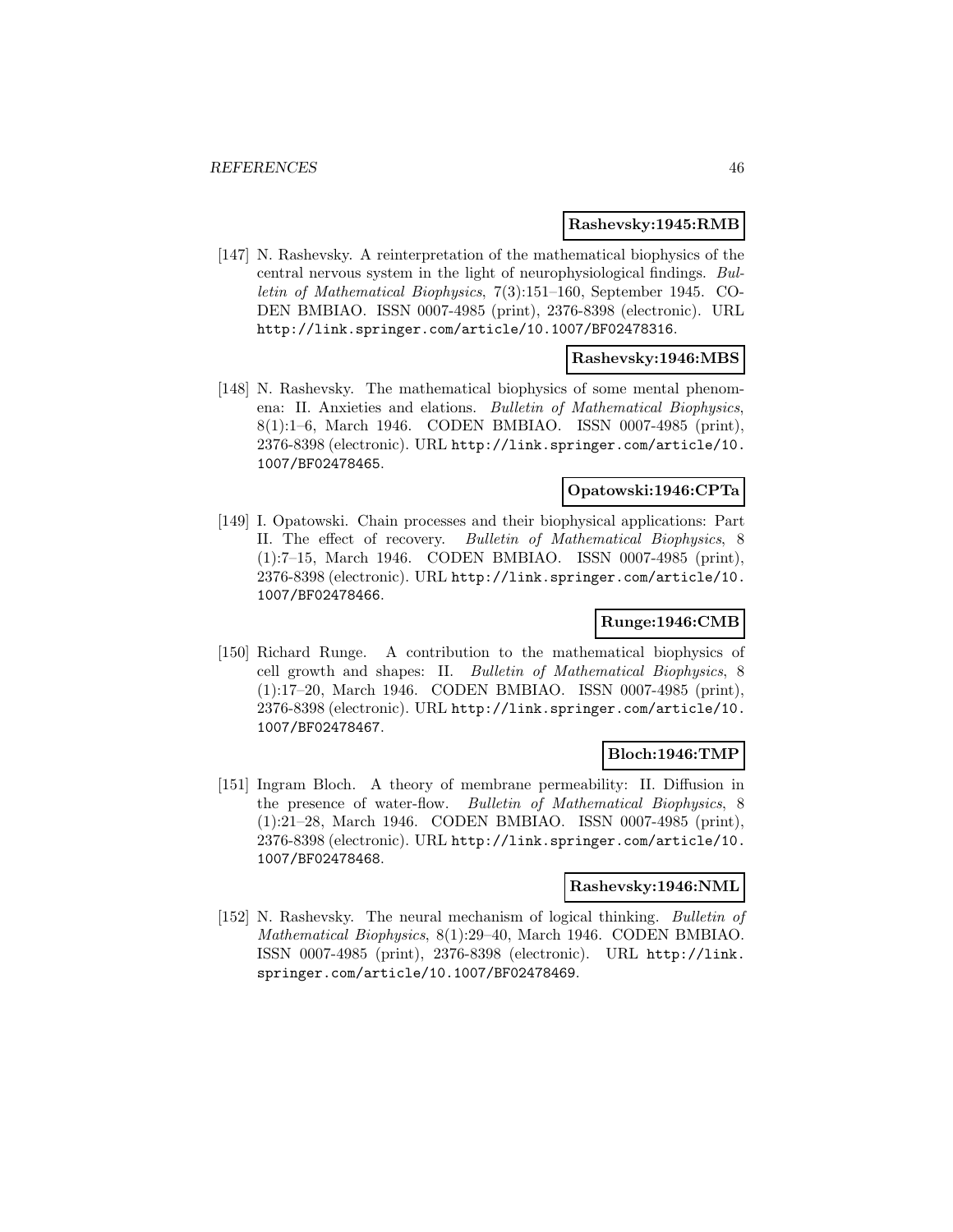### **Opatowski:1946:OGT**

[153] I. Opatowski. On oblique growth of trees under the action of winds. Bulletin of Mathematical Biophysics, 8(2):41–49, June 1946. CODEN BMBIAO. ISSN 0007-4985 (print), 2376-8398 (electronic). URL http:/ /link.springer.com/article/10.1007/BF02478460.

## **Rashevsky:1946:FCP**

[154] N. Rashevsky. Further contributions to a probabilistic interpretation of the mathematical biophysics of the central nervous system. Bulletin of Mathematical Biophysics, 8(2):51–57, June 1946. CODEN BMBIAO. ISSN 0007-4985 (print), 2376-8398 (electronic). URL http://link. springer.com/article/10.1007/BF02478461.

### **Runge:1946:NEN**

[155] Richard Runge. A note on the excitation of nerve pathways. Bulletin of Mathematical Biophysics, 8(2):59–63, June 1946. CODEN BMBIAO. ISSN 0007-4985 (print), 2376-8398 (electronic). URL http://link. springer.com/article/10.1007/BF02478462.

### **Esser:1946:TTBa**

[156] Martinus H. M. Esser. Tree trunks and branches as optimum mechanical supports of the crown: I. The trunk. Bulletin of Mathematical Biophysics, 8(2):65–74, June 1946. CODEN BMBIAO. ISSN 0007-4985 (print), 2376-8398 (electronic). URL http://link.springer.com/article/10. 1007/BF02478463.

#### **Landahl:1946:OMC**

[157] H. D. Landahl and Richard Runge. Outline of a matrix calculus for neural nets. Bulletin of Mathematical Biophysics, 8(2):75–81, June 1946. CODEN BMBIAO. ISSN 0007-4985 (print), 2376-8398 (electronic). URL http://link.springer.com/article/10.1007/BF02478464.

#### **Rashevsky:1946:SCS**

[158] N. Rashevsky. Some considerations on the structure of quadruped extremities. Bulletin of Mathematical Biophysics, 8(3):83–93, September 1946. CODEN BMBIAO. ISSN 0007-4985 (print), 2376-8398 (electronic).

## **Esser:1946:TTBb**

[159] Martinus H. M. Esser. Tree trunks and branches as optimum mechanical supports of the crown: II. The branches. Bulletin of Mathematical Biophysics, 8(3):95–100, September 1946. CODEN BMBIAO. ISSN 0007-4985 (print), 2376-8398 (electronic).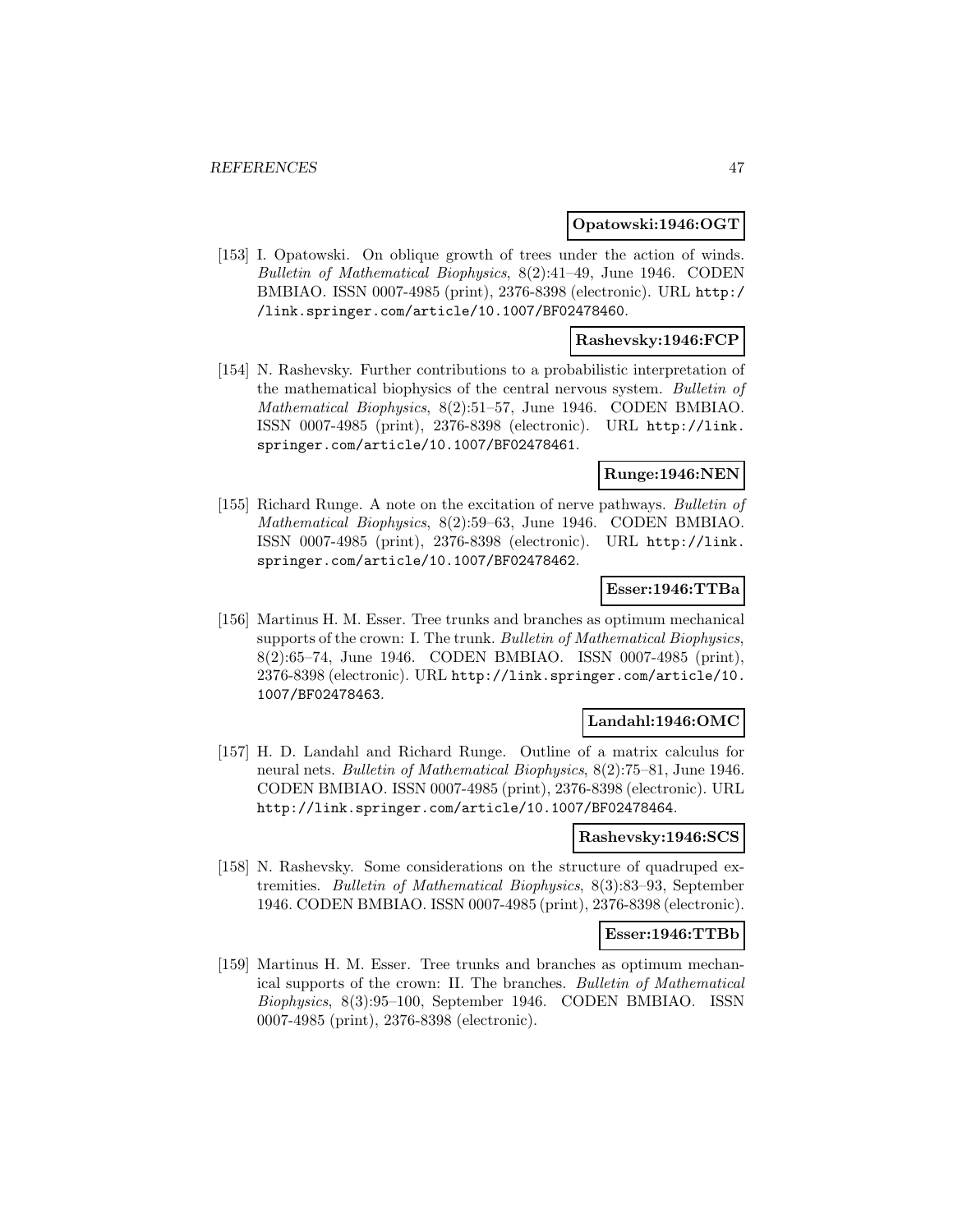#### **Opatowski:1946:PAE**

[160] I. Opatowski. The probabilistic approach to the effects of radiations and variability of sensitivity. Bulletin of Mathematical Biophysics, 8(3): 101–119, September 1946. CODEN BMBIAO. ISSN 0007-4985 (print), 2376-8398 (electronic).

### **Landahl:1946:RBR**

[161] H. D. Landahl. On the relationship between response time and dosage of a drug as a function of its mode of entry. Bulletin of Mathematical Biophysics, 8(3):121–127, September 1946. CODEN BMBIAO. ISSN 0007-4985 (print), 2376-8398 (electronic).

### **Landahl:1946:HLD**

[162] H. D. Landahl. The half-life of a drug in relation to its therapeutic index. Bulletin of Mathematical Biophysics, 8(4):129–133, December 1946. CO-DEN BMBIAO. ISSN 0007-4985 (print), 2376-8398 (electronic). URL http://link.springer.com/article/10.1007/BF02478447.

### **Shimbel:1946:CMT**

[163] Alfonso Shimbel. Contributions to the mathematical theory of the stability of metabolizing systems with variable surface tension. Bulletin of Mathematical Biophysics, 8(4):135–145, December 1946. CODEN BM-BIAO. ISSN 0007-4985 (print), 2376-8398 (electronic). URL http:// link.springer.com/article/10.1007/BF02478448.

#### **Morales:1946:ALR**

[164] Manuel F. Morales. Asynchrony of labyrinthine receptors as a physical factor in motion sickness. Bulletin of Mathematical Biophysics, 8(4): 147–157, December 1946. CODEN BMBIAO. ISSN 0007-4985 (print), 2376-8398 (electronic). URL http://link.springer.com/article/10. 1007/BF02478449.

### **Branson:1946:MDM**

[165] Herman Branson. A mathematical description of metabolizing systems I. Bulletin of Mathematical Biophysics, 8(4):159–165, December 1946. CODEN BMBIAO. ISSN 0007-4985 (print), 2376-8398 (electronic). URL http://link.springer.com/article/10.1007/BF02478450.

### **Opatowski:1946:CPTb**

[166] I. Opatowski. Chain processe and their biophysical applications: Part I. General theory. Bulletin of Mathematical Biophysics, 8(4):167, December 1946. CODEN BMBIAO. ISSN 0007-4985 (print), 2376-8398 (electronic).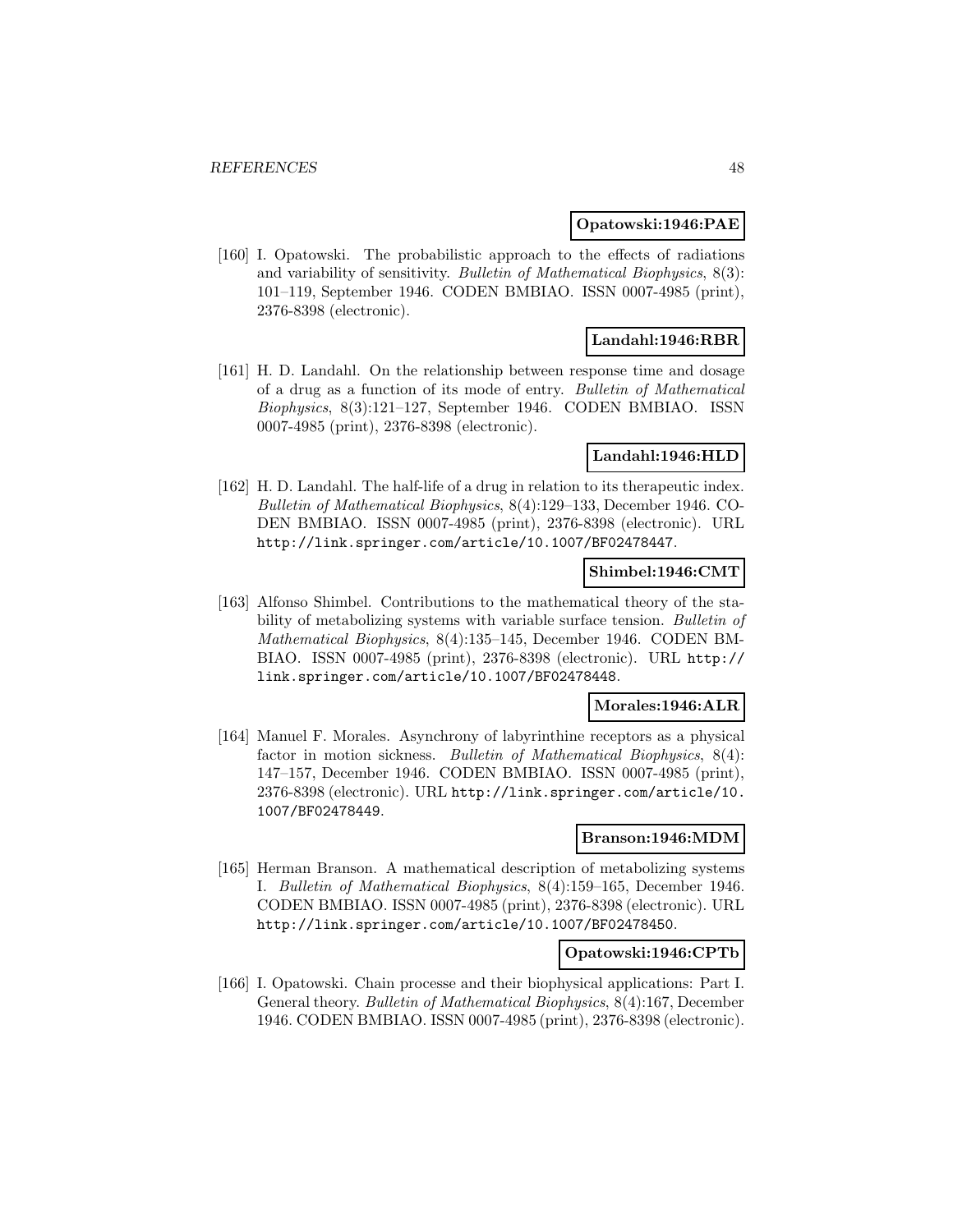URL http://link.springer.com/article/10.1007/BF02478451; http://link.springer.com/content/pdf/10.1007/BF02478451.pdf.

#### **Rashevsky:1947:SMB**

[167] N. Rashevsky. Suggestions for a mathematical biophysics of some psychoses. Bulletin of Mathematical Biophysics, 9(1):1–8, March 1947. CO-DEN BMBIAO. ISSN 0007-4985 (print), 2376-8398 (electronic). URL http://link.springer.com/article/10.1007/BF02478285.

### **Rashevsky:1947:PMB**

[168] N. Rashevsky. A problem in the mathematical biophysics of interaction of two or more individuals which may be of interest in mathematical sociology. Bulletin of Mathematical Biophysics, 9(1):9–15, March 1947. CODEN BMBIAO. ISSN 0007-4985 (print), 2376-8398 (electronic). URL http://link.springer.com/article/10.1007/BF02478286.

#### **Rapoport:1947:MTMa**

[169] Anatol Rapoport. Mathematical theory of motivation interactions of two individuals: I. Bulletin of Mathematical Biophysics, 9(1):17–28, March 1947. CODEN BMBIAO. ISSN 0007-4985 (print), 2376-8398 (electronic). URL http://link.springer.com/article/10.1007/BF02478287.

### **Esser:1947:MMEa**

[170] Martinus H. M. Esser. The mechanism of the middle ear: I. The two piston problem. Bulletin of Mathematical Biophysics, 9(1):29–40, March 1947. CODEN BMBIAO. ISSN 0007-4985 (print), 2376-8398 (electronic). URL http://link.springer.com/article/10.1007/BF02478288.

#### **Rapoport:1947:MTMb**

[171] Anatol Rapoport. Mathematical theory of motivation interactions of two individuals: II. Bulletin of Mathematical Biophysics, 9(2):41–61, June 1947. CODEN BMBIAO. ISSN 0007-4985 (print), 2376-8398 (electronic). URL http://link.springer.com/article/10.1007/BF02478292.

#### **Bloch:1947:TMP**

[172] Ingram Bloch. A theory of membrane permeability: III. The effect of hydrostatic pressure. Bulletin of Mathematical Biophysics, 9(2):63–74, June 1947. CODEN BMBIAO. ISSN 0007-4985 (print), 2376-8398 (electronic). URL http://link.springer.com/article/10.1007/BF02478293.

### **Esser:1947:MMEb**

[173] Martinus H. M. Esser. The mechanism of the middle ear: Part II. The drum. Bulletin of Mathematical Biophysics, 9(2):75–91, June 1947. CO-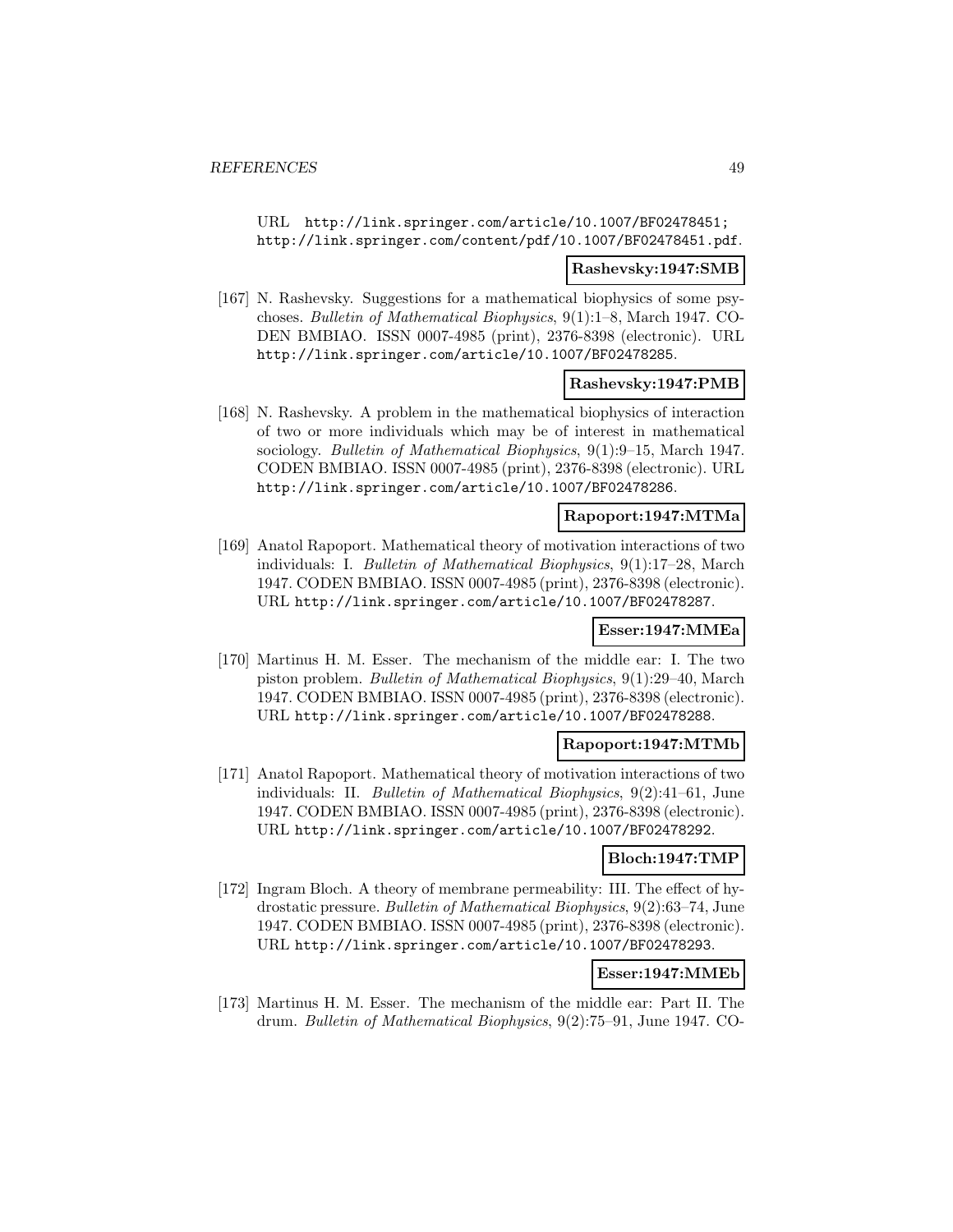DEN BMBIAO. ISSN 0007-4985 (print), 2376-8398 (electronic). URL http://link.springer.com/article/10.1007/BF02478294.

#### **Branson:1947:MDM**

[174] Herman Branson. A mathematical description of metabolizing systems: II. Bulletin of Mathematical Biophysics, 9(2):93–98, June 1947. CODEN BMBIAO. ISSN 0007-4985 (print), 2376-8398 (electronic). URL http:/ /link.springer.com/article/10.1007/BF02478295.

## **Landahl:1947:MCN**

[175] H. D. Landahl. A matrix calculus for neural nets: II. Bulletin of Mathematical Biophysics, 9(2):99–108, June 1947. CODEN BMBIAO. ISSN 0007-4985 (print), 2376-8398 (electronic). URL http://link.springer. com/article/10.1007/BF02478296.

## **Rapoport:1947:FOD**

[176] Anatol Rapoport. Forms of output distribution between two individuals motivated by a satisfaction function. Bulletin of Mathematical Biophysics, 9(3):109–122, September 1947. CODEN BMBIAO. ISSN 0007- 4985 (print), 2376-8398 (electronic). URL http://link.springer.com/ article/10.1007/BF02478289.

### **Rashevsky:1947:NMT**

[177] N. Rashevsky. A note on the mathematical theory of vibrations of walls of blood vessels. *Bulletin of Mathematical Biophysics*, 9(3):123– 126, September 1947. CODEN BMBIAO. ISSN 0007-4985 (print), 2376-8398 (electronic). URL http://link.springer.com/article/10. 1007/BF02478290.

## **Pitts:1947:HWK**

[178] Walter Pitts and Warren S. McCulloch. How we know universals the perception of auditory and visual forms. Bulletin of Mathematical Biophysics, 9(3):127–147, September 1947. CODEN BMBIAO. ISSN 0007- 4985 (print), 2376-8398 (electronic). URL http://link.springer.com/ article/10.1007/BF02478291.

#### **Landahl:1947:ANI**

[179] H. D. Landahl. An approach to a neurobiophysical interpretation of motivational interactions. Bulletin of Mathematical Biophysics, 9(4): 149–157, December 1947. CODEN BMBIAO. ISSN 0007-4985 (print), 2376-8398 (electronic). URL http://link.springer.com/article/10. 1007/BF02478306.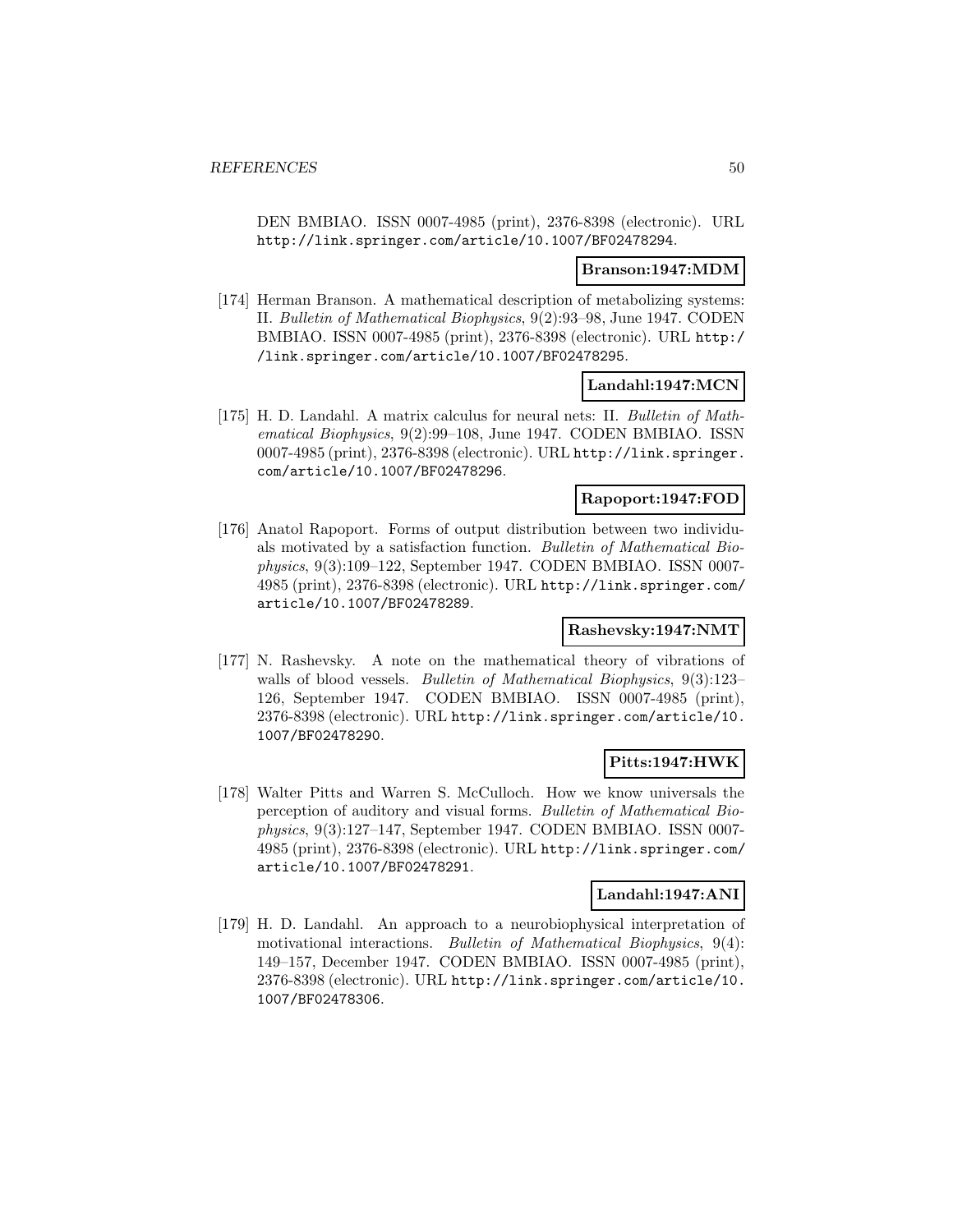### **Shimbel:1947:CTO**

[180] Alfonso Shimbel. Contributions to the theory of organic form: The intestinal tract. Bulletin of Mathematical Biophysics, 9(4):159– 168, December 1947. CODEN BMBIAO. ISSN 0007-4985 (print), 2376-8398 (electronic). URL http://link.springer.com/article/10. 1007/BF02478307.

## **Rapoport:1947:SEP**

[181] Anatol Rapoport and Alfonso Shimbel. Suggested experimental procedure for determining the satisfaction function of animals. Bulletin of Mathematical Biophysics, 9(4):169–177, December 1947. CODEN BM-BIAO. ISSN 0007-4985 (print), 2376-8398 (electronic). URL http:// link.springer.com/article/10.1007/BF02478308.

### **Rashevsky:1947:TAM**

[182] N. Rashevsky. Theory of ameboid movements. Bulletin of Mathematical Biophysics, 9(4):179–184, December 1947. CODEN BMBIAO. ISSN 0007-4985 (print), 2376-8398 (electronic). URL http://link.springer. com/article/10.1007/BF02478309.

#### **Householder:1947:MAB**

[183] Alston S. Householder. Mathematical analysis of binocular vision. Bulletin of Mathematical Biophysics, 9(4):185–187, December 1947. CODEN BMBIAO. ISSN 0007-4985 (print), 2376-8398 (electronic). URL http:/ /link.springer.com/article/10.1007/BF02478310.

#### **Roberts:1948:MBS**

[184] J. B. Roberts. Mathematical biophysics of some neural nets. Bulletin of Mathematical Biophysics, 10(1):1–10, March 1948. CODEN BMBIAO. ISSN 0007-4985 (print), 2376-8398 (electronic). URL http://link. springer.com/article/10.1007/BF02478325.

#### **Rashevsky:1948:LM**

[185] N. Rashevsky. On the locomotion of mammals. Bulletin of Mathematical Biophysics, 10(1):11–23, March 1948. CODEN BMBIAO. ISSN 0007- 4985 (print), 2376-8398 (electronic). URL http://link.springer.com/ article/10.1007/BF02478326.

#### **Brody:1948:SMF**

[186] Daniel A. Brody and J. P. Quigley. Some mechanical factors in the dynamics of the thin-walled, spherical viscus. Bulletin of Mathematical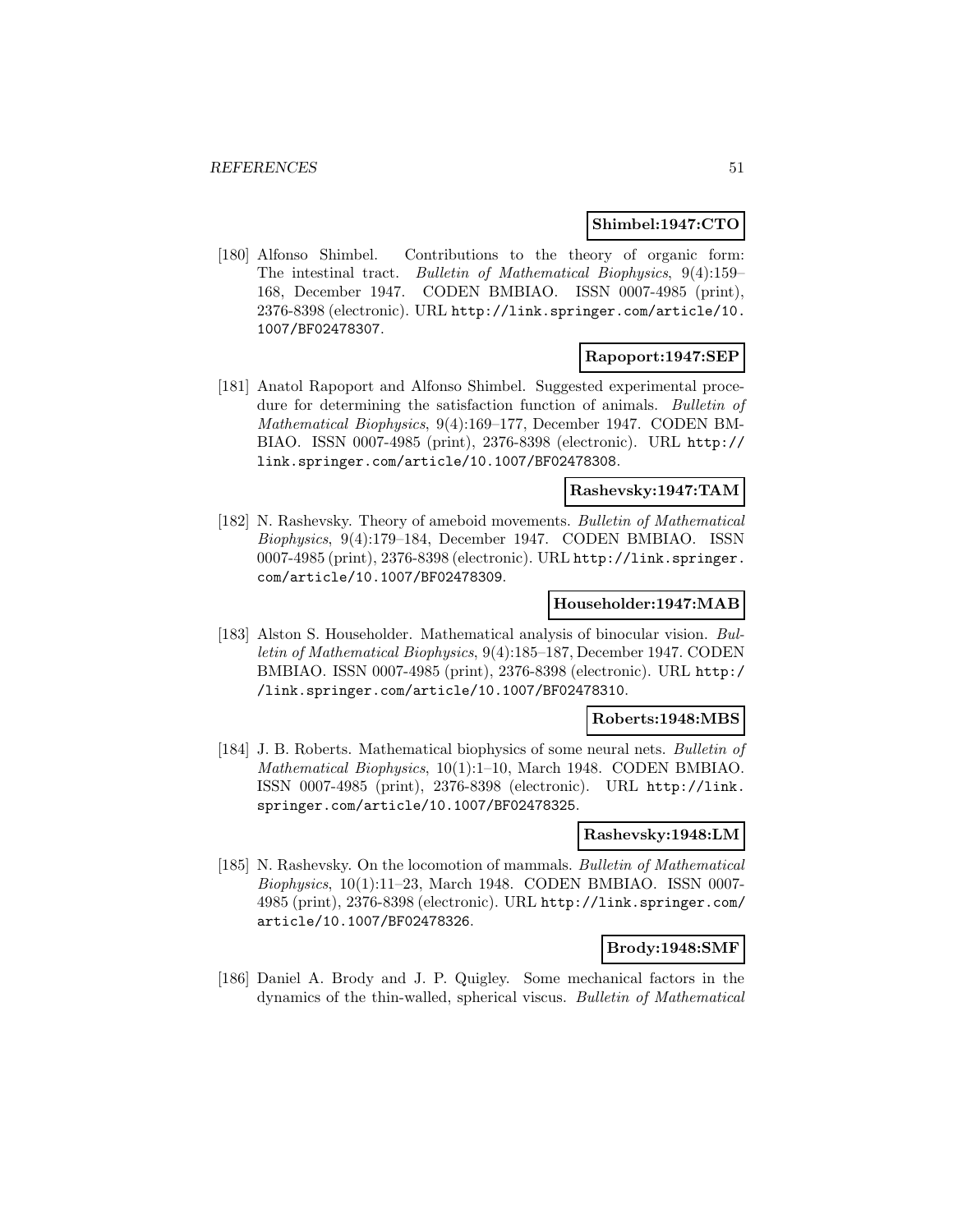Biophysics, 10(1):25–30, March 1948. CODEN BMBIAO. ISSN 0007- 4985 (print), 2376-8398 (electronic). URL http://link.springer.com/ article/10.1007/BF02478327.

### **Culbertson:1948:MONa**

[187] James T. Culbertson. A mechanism for optic nerve conduction and form perception: I. Bulletin of Mathematical Biophysics, 10(1):31–40, March 1948. CODEN BMBIAO. ISSN 0007-4985 (print), 2376-8398 (electronic). URL http://link.springer.com/article/10.1007/BF02478328.

### **Shimbel:1948:SAT**

[188] Alfonso Shimbel and Anatol Rapoport. A statistical approach to the theory of the central nervous system. Bulletin of Mathematical Biophysics, 10(1):41–55, March 1948. CODEN BMBIAO. ISSN 0007-4985 (print), 2376-8398 (electronic). URL http://link.springer.com/article/10. 1007/BF02478329.

### **Opatowski:1948:HA**

[189] I. Opatowski and Alice M. Christiansen. On herbicidal actions. Bulletin of Mathematical Biophysics, 10(2):57–61, June 1948. CODEN BM-BIAO. ISSN 0007-4985 (print), 2376-8398 (electronic). URL http:// link.springer.com/article/10.1007/BF02477432.

## **Wei:1948:MNN**

[190] Telson Wei. On matrices of neural nets. Bulletin of Mathematical Biophysics, 10(2):63–67, June 1948. CODEN BMBIAO. ISSN 0007- 4985 (print), 2376-8398 (electronic). URL http://link.springer.com/ article/10.1007/BF02477433.

#### **Kesselman:1948:MSO**

[191] Russell H. Kesselman. A mathematical study of organism growth as an approach to the cancer problem. Bulletin of Mathematical Biophysics, 10(2):69–83, June 1948. CODEN BMBIAO. ISSN 0007-4985 (print), 2376-8398 (electronic). URL http://link.springer.com/article/10. 1007/BF02477434.

#### **Anonymous:1948:A**

[192] Anonymous. Addendum. Bulletin of Mathematical Biophysics, 10 (2):83–84, June 1948. CODEN BMBIAO. ISSN 0007-4985 (print), 2376-8398 (electronic). URL http://link.springer.com/article/10. 1007/BF02477435.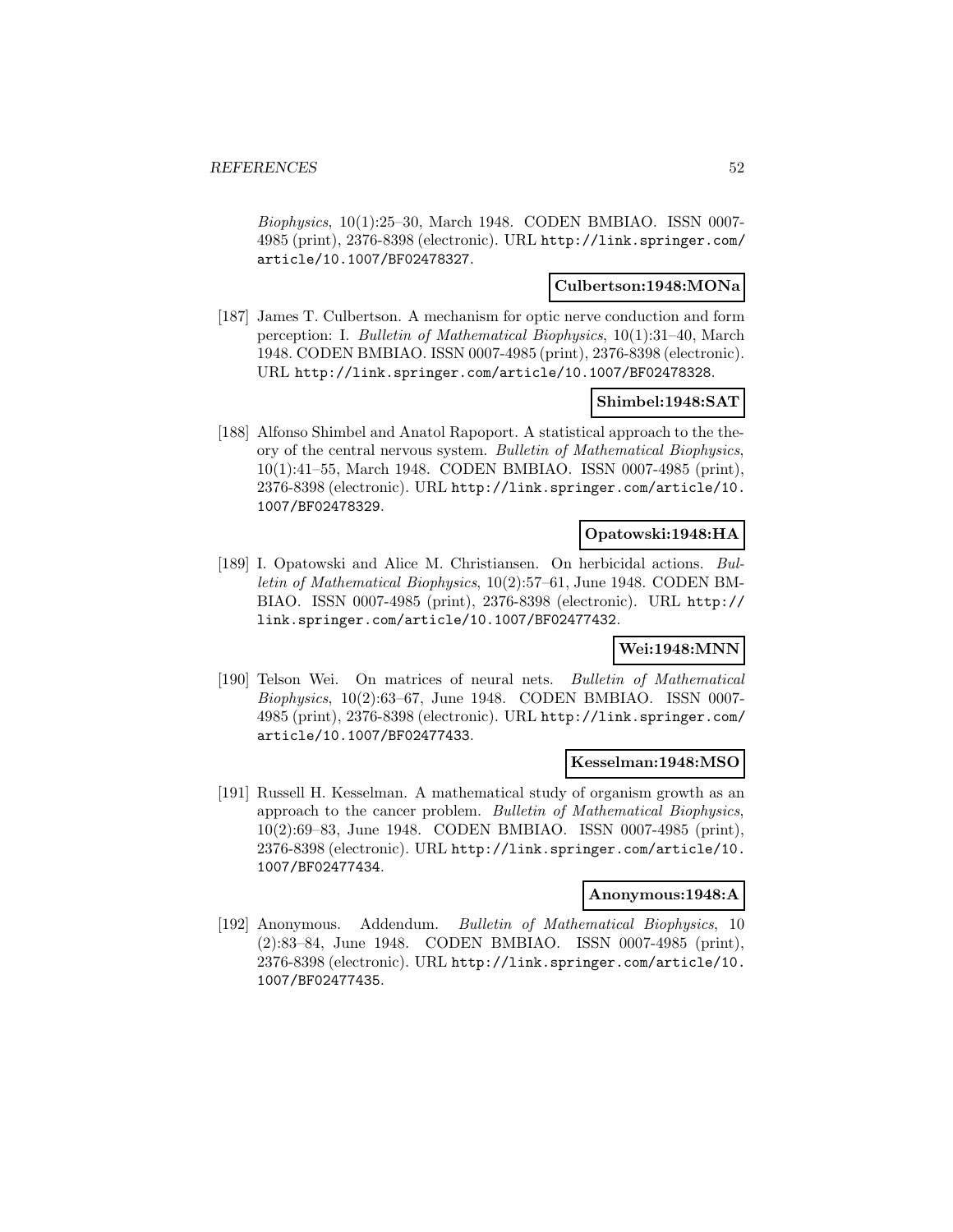#### **Rashevsky:1948:CES**

[193] N. Rashevsky. Can elastic stresses in gels cause the elongation and division of a cell? Bulletin of Mathematical Biophysics, 10(2):85–89, June 1948. CODEN BMBIAO. ISSN 0007-4985 (print), 2376-8398 (electronic). URL http://link.springer.com/article/10.1007/BF02477436.

### **Landahl:1948:ECS**

[194] H. D. Landahl and J. B. Kahn, Jr. On the effects of a constant subthreshold conditioning stimulus upon the response to a constant current test stimulus. Bulletin of Mathematical Biophysics, 10(2):91–95, June 1948. CODEN BMBIAO. ISSN 0007-4985 (print), 2376-8398 (electronic). URL http://link.springer.com/article/10.1007/BF02477437.

#### **Culbertson:1948:MONb**

[195] James T. Culbertson. A mechanism for optic nerve conduction and form perception: II. Bulletin of Mathematical Biophysics, 10(2):97–102, June 1948. CODEN BMBIAO. ISSN 0007-4985 (print), 2376-8398 (electronic). URL http://link.springer.com/article/10.1007/BF02477438.

## **Lotka:1948:PAO**

[196] Alfred J. Lotka. Physical aspects of organic evolution. Bulletin of Mathematical Biophysics, 10(3):103–115, September 1948. CODEN BMBIAO. ISSN 0007-4985 (print), 2376-8398 (electronic). URL http://link. springer.com/article/10.1007/BF02477485.

#### **Stephenson:1948:TMB**

[197] John L. Stephenson. Theory of the measurement of blood flow by the dilution of an indicator. Bulletin of Mathematical Biophysics, 10(3): 117–121, September 1948. CODEN BMBIAO. ISSN 0007-4985 (print), 2376-8398 (electronic). URL http://link.springer.com/article/10. 1007/BF02477486.

#### **Roberts:1948:IC**

[198] J. B. Roberts. Interaction of cycles. Bulletin of Mathematical Biophysics, 10(3):123–129, September 1948. CODEN BMBIAO. ISSN 0007- 4985 (print), 2376-8398 (electronic). URL http://link.springer.com/ article/10.1007/BF02477487.

#### **Shimbel:1948:ATS**

[199] Alfonso Shimbel. An analysis of theoretical systems of differentiating nervous tissue. Bulletin of Mathematical Biophysics, 10(3):131– 143, September 1948. CODEN BMBIAO. ISSN 0007-4985 (print),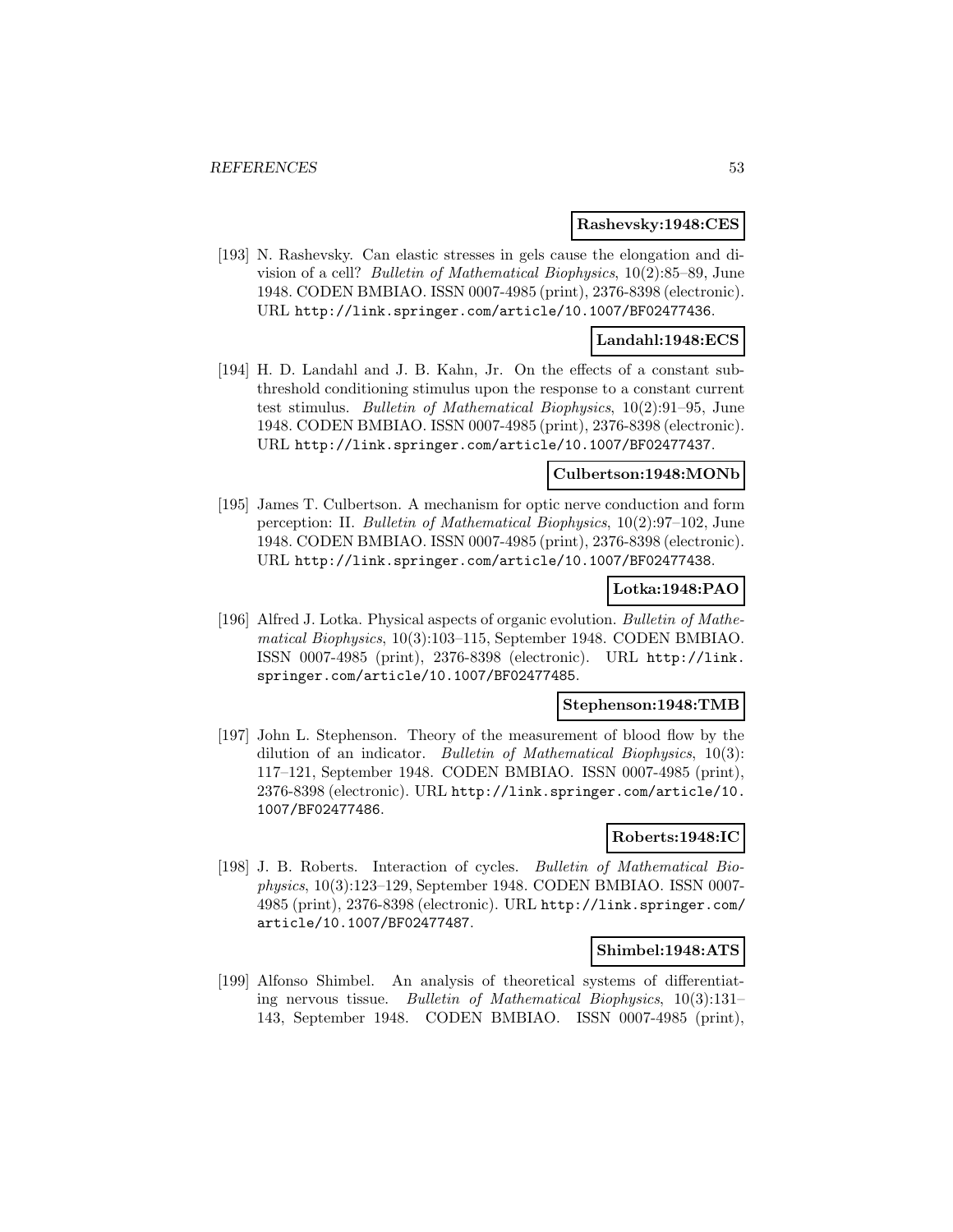2376-8398 (electronic). URL http://link.springer.com/article/10. 1007/BF02477488.

#### **Rapoport:1948:CDR**

[200] Anatol Rapoport. Cycle distributions in random nets. Bulletin of Mathematical Biophysics, 10(3):145–157, September 1948. CODEN BMBIAO. ISSN 0007-4985 (print), 2376-8398 (electronic). URL http://link. springer.com/article/10.1007/BF02477489.

## **Rashevsky:1948:PMS**

[201] N. Rashevsky. On periodicities in metabolizing systems. Bulletin of Mathematical Biophysics, 10(3):159–174, September 1948. CODEN BM-BIAO. ISSN 0007-4985 (print), 2376-8398 (electronic). URL http:// link.springer.com/article/10.1007/BF02477490.

### **Hearon:1948:KBC**

[202] John Z. Hearon. The kinetics of blood coagulation. Bulletin of Mathematical Biophysics, 10(3):175–186, September 1948. CODEN BMBIAO. ISSN 0007-4985 (print), 2376-8398 (electronic). URL http://link. springer.com/article/10.1007/BF02477491.

### **Landahl:1948:NUM**

[203] H. D. Landahl. A note on the units of membrane permeability to water. Bulletin of Mathematical Biophysics, 10(3):187–190, September 1948. CODEN BMBIAO. ISSN 0007-4985 (print), 2376-8398 (electronic). URL http://link.springer.com/article/10.1007/BF02477492.

#### **Morales:1948:TBT**

[204] Manuel F. Morales and Robert E. Smith. On the theory of blood-tissue exchange of inert gases: VI. Validity of approximate uptake expressions. Bulletin of Mathematical Biophysics, 10(3):191–200, September 1948. CODEN BMBIAO. ISSN 0007-4985 (print), 2376-8398 (electronic). URL http://link.springer.com/article/10.1007/BF02477493.

#### **Rashevsky:1948:NBP**

[205] N. Rashevsky. A note on biological periodicities. Bulletin of Mathematical Biophysics, 10(4):201–204, December 1948. CODEN BMBIAO. ISSN 0007-4985 (print), 2376-8398 (electronic). URL http://link.springer. com/article/10.1007/BF02477501.

### **Rashevsky:1948:NPA**

[206] N. Rashevsky. A note on the probabilistic approach to the cancer problem. Bulletin of Mathematical Biophysics, 10(4):205–210, December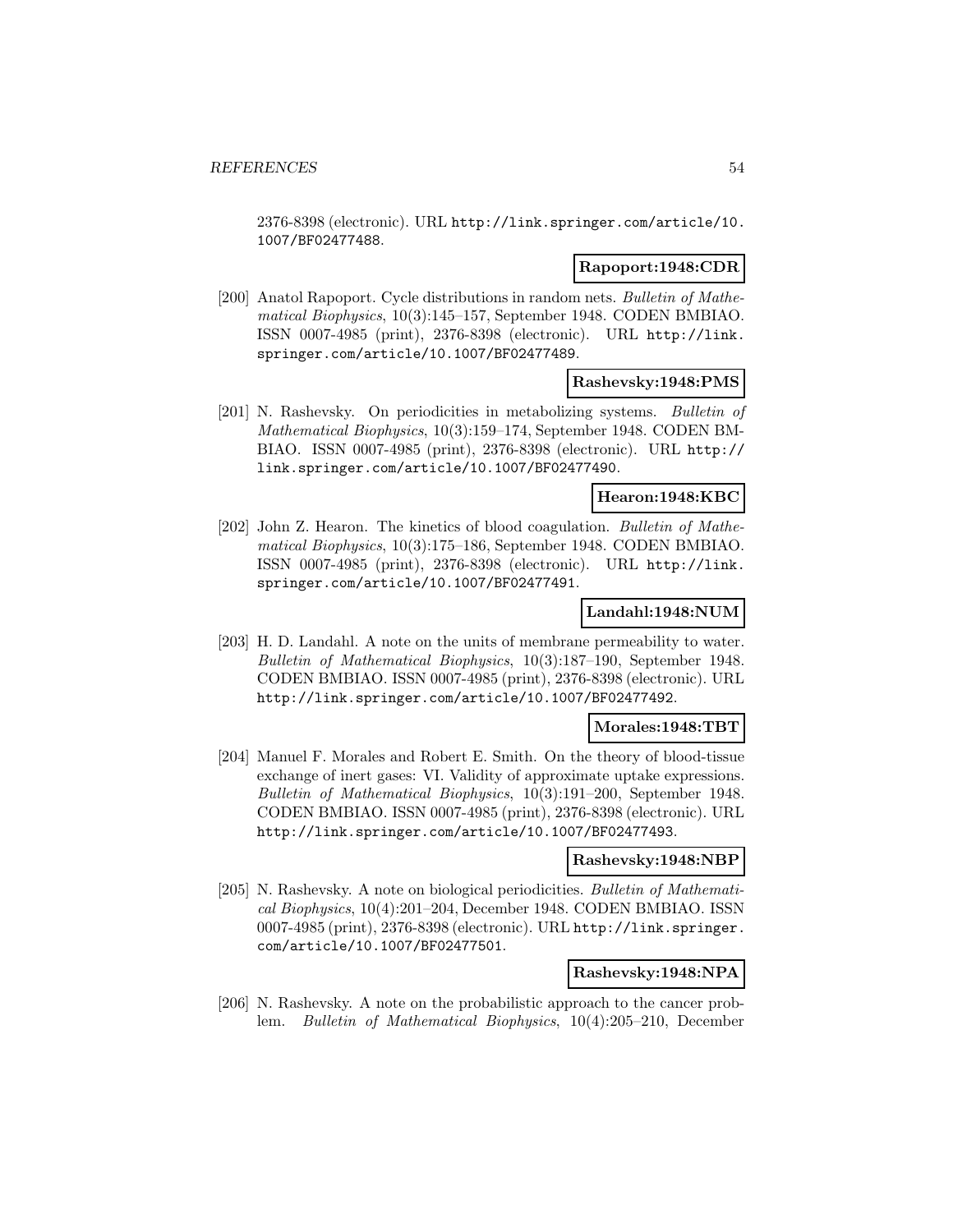1948. CODEN BMBIAO. ISSN 0007-4985 (print), 2376-8398 (electronic). URL http://link.springer.com/article/10.1007/BF02477502.

#### **Rapoport:1948:SSRa**

[207] Anatol Rapoport and Alfonso Shimbel. Steady states in random nets: I. Bulletin of Mathematical Biophysics, 10(4):211–220, December 1948. CODEN BMBIAO. ISSN 0007-4985 (print), 2376-8398 (electronic). URL http://link.springer.com/article/10.1007/BF02477503.

#### **Rapoport:1948:SSRb**

[208] Anatol Rapoport. Steady states in random nets: II. Bulletin of Mathematical Biophysics, 10(4):221–226, December 1948. CODEN BMBIAO. ISSN 0007-4985 (print), 2376-8398 (electronic). URL http://link. springer.com/article/10.1007/BF02477504.

### **Hearon:1948:CE**

[209] John Z. Hearon. Crystalline enzymes. Bulletin of Mathematical Biophysics, 10(4):227–229, December 1948. CODEN BMBIAO. ISSN 0007- 4985 (print), 2376-8398 (electronic). URL http://link.springer.com/ article/10.1007/BF02477505.

## **Rashevsky:1949:TVO**

[210] N. Rashevsky. Time variable osmotic pressures produced by coupled reactions as a possible cause of cell division. Bulletin of Mathematical Biophysics, 11(1):1–7, March 1949. CODEN BMBIAO. ISSN 0007- 4985 (print), 2376-8398 (electronic). URL http://link.springer.com/ article/10.1007/BF02477908.

### **Rashevsky:1949:NDD**

[211] N. Rashevsky. A note on the diffusion drag forces. Bulletin of Mathematical Biophysics, 11(1):9–13, March 1949. CODEN BMBIAO. ISSN 0007-4985 (print), 2376-8398 (electronic). URL http://link.springer. com/article/10.1007/BF02477909.

### **Rashevsky:1949:NCN**

[212] N. Rashevsky. Note on a case of nonlinear diffusion. Bulletin of Mathematical Biophysics, 11(1):15–17, March 1949. CODEN BMBIAO. ISSN 0007-4985 (print), 2376-8398 (electronic). URL http://link.springer. com/article/10.1007/BF02477910.

### **Landahl:1949:VCN**

[213] H. D. Landahl and R. J. Podolsky. On the velocity of conduction in nerve fibers with saltatory transmission. Bulletin of Mathematical Biophysics,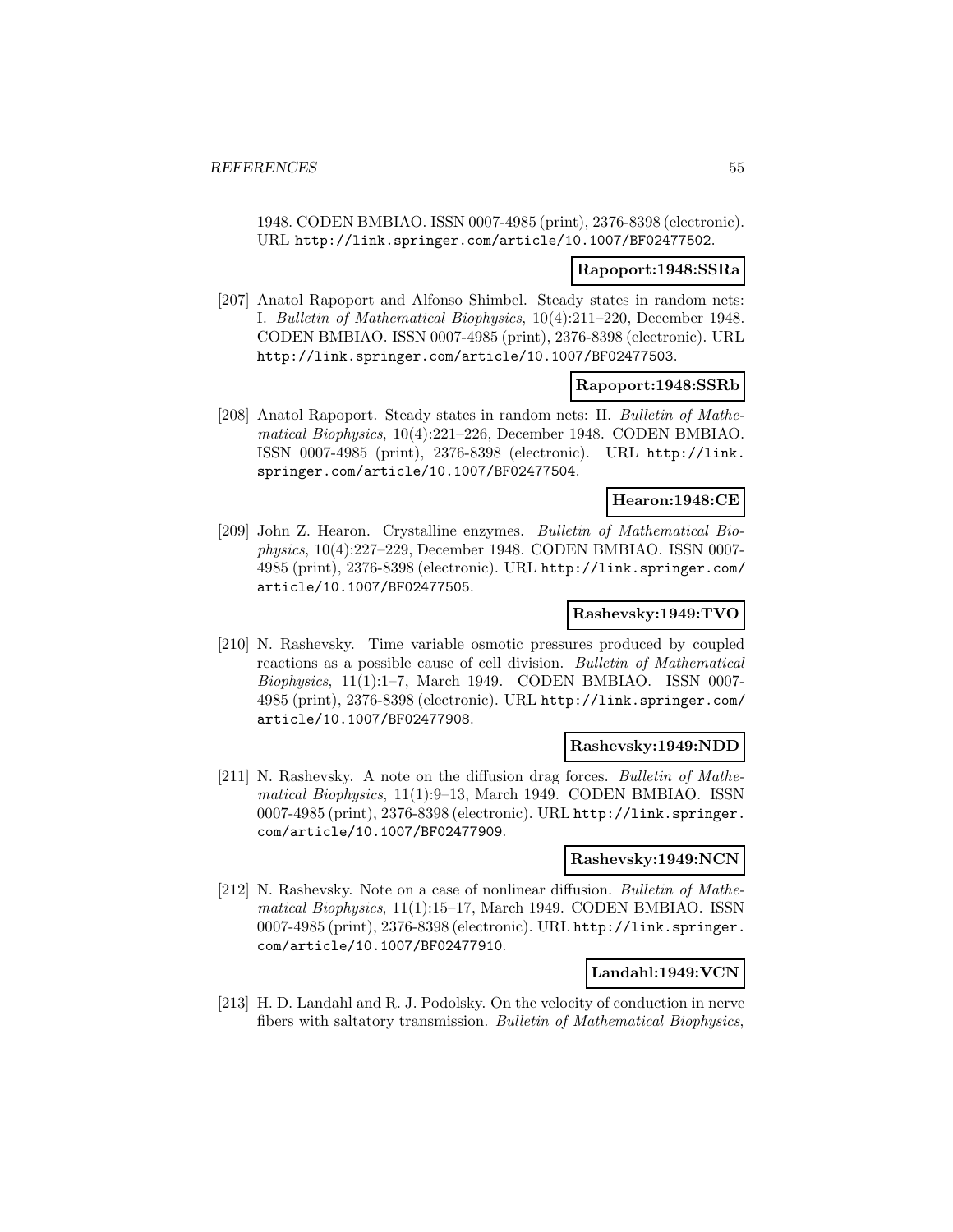11(1):19–27, March 1949. CODEN BMBIAO. ISSN 0007-4985 (print), 2376-8398 (electronic). URL http://link.springer.com/article/10. 1007/BF02477911.

#### **Hearon:1949:SSKa**

[214] John Z. Hearon. The steady state kinetics of some biological systems: I. Bulletin of Mathematical Biophysics, 11(1):29–50, March 1949. CODEN BMBIAO. ISSN 0007-4985 (print), 2376-8398 (electronic). URL http:/ /link.springer.com/article/10.1007/BF02477912.

#### **Roberts:1949:GSS**

[215] J. B. Roberts. The group structure of some neural nets. Bulletin of Mathematical Biophysics, 11(1):51–58, March 1949. CODEN BMBIAO. ISSN 0007-4985 (print), 2376-8398 (electronic). URL http://link.springer. com/article/10.1007/BF02477913.

## **Geiringer:1949:CLTa**

[216] Hilda Geiringer. Contribution to the linkage theory of autopolyploids: I. Bulletin of Mathematical Biophysics, 11(2):59–82, June 1949. CODEN BMBIAO. ISSN 0007-4985 (print), 2376-8398 (electronic). URL http:/ /link.springer.com/article/10.1007/BF02477494.

### **Hearon:1949:SSKb**

[217] John Z. Hearon. The steady state kinetics of some biological systems: II. Bulletin of Mathematical Biophysics, 11(2):83–95, June 1949. CODEN BMBIAO. ISSN 0007-4985 (print), 2376-8398 (electronic). URL http:/ /link.springer.com/article/10.1007/BF02477495.

#### **Rashevsky:1949:DP**

[218] N. Rashevsky. A diffusion problem. Bulletin of Mathematical Biophysics, 11(2):97–103, June 1949. CODEN BMBIAO. ISSN 0007-4985 (print), 2376-8398 (electronic). URL http://link.springer.com/article/10. 1007/BF02477496.

#### **Rashevsky:1949:MBSa**

[219] N. Rashevsky. Mathematical biology of social behavior. Bulletin of Mathematical Biophysics, 11(2):105–113, June 1949. CODEN BMBIAO. ISSN 0007-4985 (print), 2376-8398 (electronic). URL http://link.springer. com/article/10.1007/BF02477497.

#### **Kesselman:1949:TGC**

[220] Russell H. Kesselman. Tissue growth and cancer. Bulletin of Mathematical Biophysics, 11(2):115–138, June 1949. CODEN BMBIAO. ISSN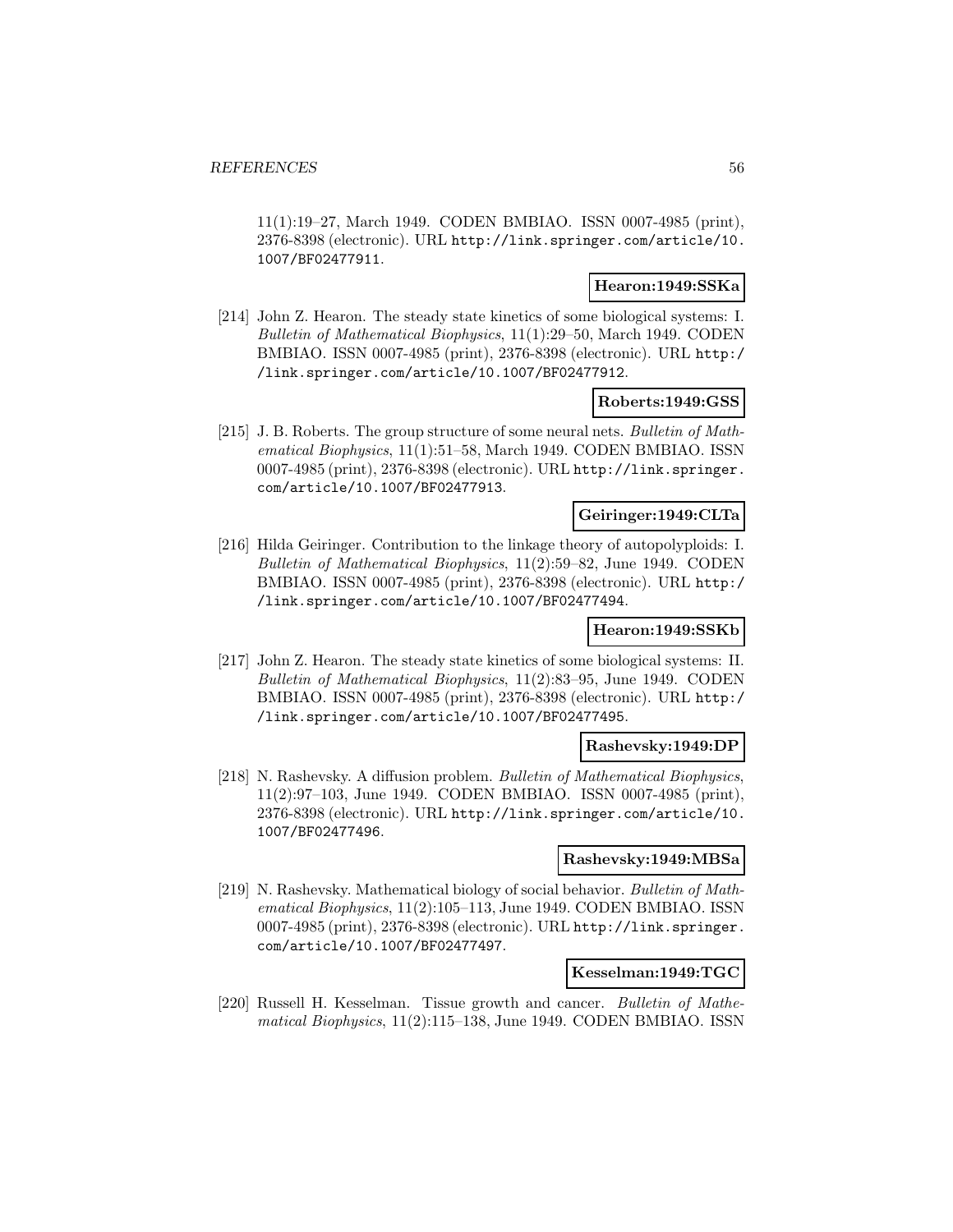0007-4985 (print), 2376-8398 (electronic). URL http://link.springer. com/article/10.1007/BF02477498.

### **Hoffman:1949:TMI**

[221] Joseph G. Hoffman. Theory of the mitotic index and its application to tissue growth measurement. Bulletin of Mathematical Biophysics, 11 (2):139–144, June 1949. CODEN BMBIAO. ISSN 0007-4985 (print), 2376-8398 (electronic). URL http://link.springer.com/article/10. 1007/BF02477499.

### **vonBonin:1949:CCC**

[222] Gerhardt von Bonin. Cybernetics or control and communication in the animal and the machine. Bulletin of Mathematical Biophysics, 11 (2):145–147, June 1949. CODEN BMBIAO. ISSN 0007-4985 (print), 2376-8398 (electronic). URL http://link.springer.com/article/10. 1007/BF02477500.

## **Patlak:1949:NTF**

[223] C. S. Patlak and H. D. Landahl. A note on the two-factor theory with rectification as applied to alternating current stimulation. Bulletin of Mathematical Biophysics, 11(3):149–155, September 1949. CODEN BM-BIAO. ISSN 0007-4985 (print), 2376-8398 (electronic). URL http:// link.springer.com/article/10.1007/BF02478360.

## **Rashevsky:1949:MBSb**

[224] N. Rashevsky. Mathematical biological of social behavior: II. Bulletin of Mathematical Biophysics, 11(3):157–163, September 1949. CODEN BMBIAO. ISSN 0007-4985 (print), 2376-8398 (electronic). URL http:/ /link.springer.com/article/10.1007/BF02478361.

#### **Shimbel:1949:IOP**

[225] Alfonso Shimbel. Input-output problems in simple nerve-ganglion systems. Bulletin of Mathematical Biophysics, 11(3):165–171, September 1949. CODEN BMBIAO. ISSN 0007-4985 (print), 2376-8398 (electronic). URL http://link.springer.com/article/10.1007/BF02478362.

### **Rashevsky:1949:SSP**

[226] N. Rashevsky. Some suggestions for a possible approach to a mathematical biophysics of mitosis. Bulletin of Mathematical Biophysics, 11(3): 173–182, September 1949. CODEN BMBIAO. ISSN 0007-4985 (print), 2376-8398 (electronic). URL http://link.springer.com/article/10. 1007/BF02478363.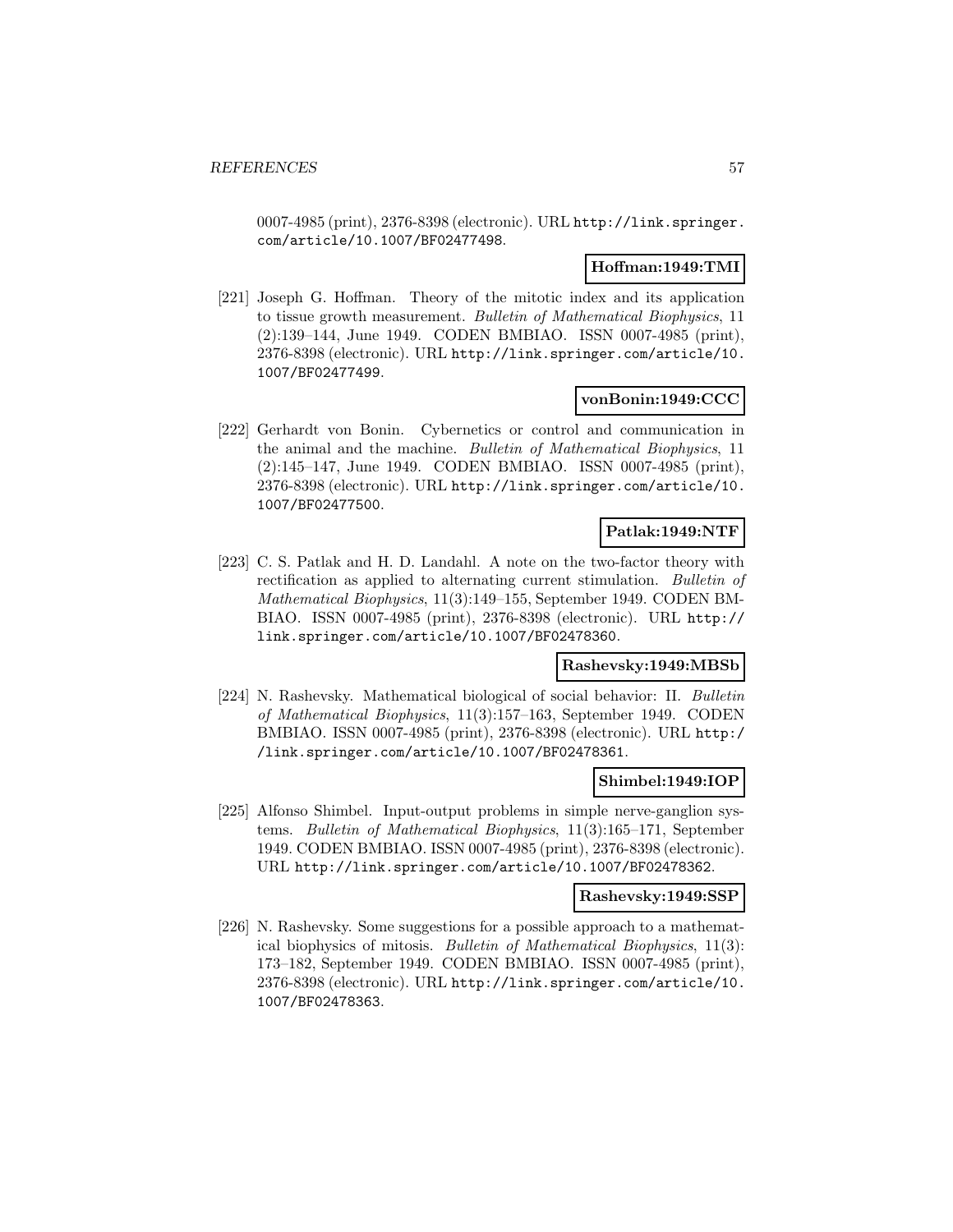#### **Rapoport:1949:OPA**

[227] Anatol Rapoport. Outline of a probabilistic approach to animal sociology: I. Bulletin of Mathematical Biophysics, 11(3):183–196, September 1949. CODEN BMBIAO. ISSN 0007-4985 (print), 2376-8398 (electronic). URL http://link.springer.com/article/10.1007/BF02478364.

### **Geiringer:1949:CLTb**

[228] Hilda Geiringer. Contribution to the linkage theory of autopolyploids: II. Bulletin of Mathematical Biophysics, 11(3):197–219, September 1949. CODEN BMBIAO. ISSN 0007-4985 (print), 2376-8398 (electronic). URL http://link.springer.com/article/10.1007/BF02478365.

#### **Best:1949:MAT**

[229] J. Boyd Best, Jr. A mechanism for active transport of coenzyme-like substances with possible reference to auxin transport in plants. Bulletin of Mathematical Biophysics, 11(3):221–234, September 1949. CODEN BMBIAO. ISSN 0007-4985 (print), 2376-8398 (electronic). URL http:/ /link.springer.com/article/10.1007/BF02478366.

### **Rashevsky:1949:MBA**

[230] N. Rashevsky. The mathematical basis of the arts. Bulletin of Mathematical Biophysics, 11(3):235–237, September 1949. CODEN BMBIAO. ISSN 0007-4985 (print), 2376-8398 (electronic). URL http://link. springer.com/article/10.1007/BF02478367.

#### **Landahl:1950:NMD**

[231] H. D. Landahl. Note on a mechanism of the distribution of wealth. Bulletin of Mathematical Biophysics, 12(1):1–6, March 1950. CODEN BMBIAO. ISSN 0007-4985 (print), 2376-8398 (electronic). URL http:/ /link.springer.com/article/10.1007/BF02477339.

#### **Rapoport:1950:OPA**

[232] Anatol Rapoport. Outline of a probabilistic approach to animal sociology: III. Bulletin of Mathematical Biophysics, 12(1):7–17, March 1950. CODEN BMBIAO. ISSN 0007-4985 (print), 2376-8398 (electronic). URL http://link.springer.com/article/10.1007/BF02477340.

#### **Opatowski:1950:SEH**

[233] I. Opatowski and Alice M. Christiansen. On the single event hypothesis in radiogenetics. Bulletin of Mathematical Biophysics, 12(1):19–26, March 1950. CODEN BMBIAO. ISSN 0007-4985 (print), 2376-8398 (electronic). URL http://link.springer.com/article/10.1007/BF02477341.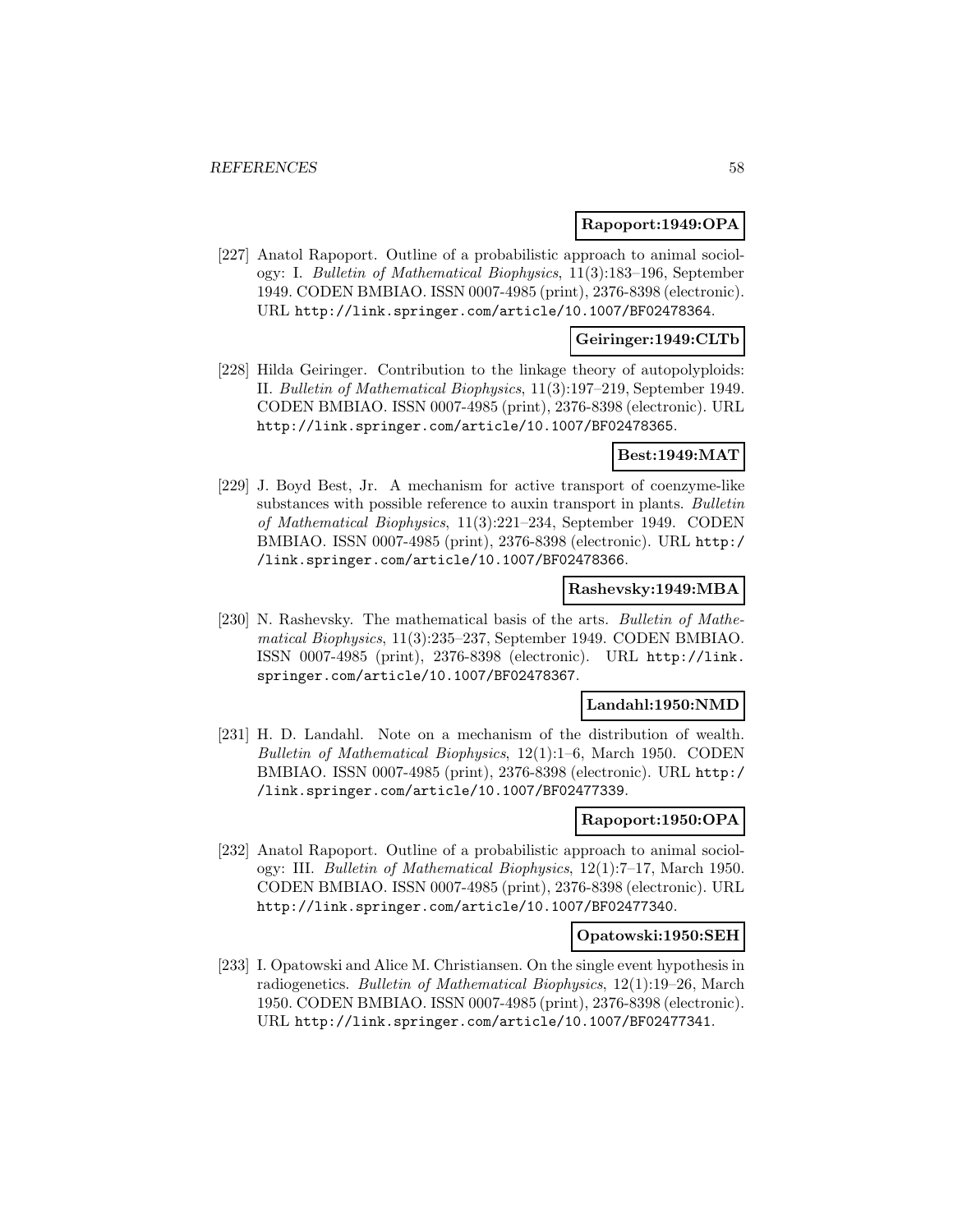#### **Landau:1950:PRD**

[234] H. G. Landau. A problem in radiobiology: Diffusion and recombination of ions. Bulletin of Mathematical Biophysics, 12(1):27–34, March 1950. CODEN BMBIAO. ISSN 0007-4985 (print), 2376-8398 (electronic). URL http://link.springer.com/article/10.1007/BF02477342.

### **Karreman:1950:NGC**

[235] George Karreman. Note on the glycolytic coefficient. Bulletin of Mathematical Biophysics, 12(1):35–37, March 1950. CODEN BMBIAO. ISSN 0007-4985 (print), 2376-8398 (electronic). URL http://link.springer. com/article/10.1007/BF02477343.

#### **Rashevsky:1950:NLT**

[236] N. Rashevsky. A note on Landahl's theory of psychophysical discrimination. Bulletin of Mathematical Biophysics, 12(1):39–42, March 1950. CODEN BMBIAO. ISSN 0007-4985 (print), 2376-8398 (electronic). URL http://link.springer.com/article/10.1007/BF02477344.

## **Landahl:1950:RABa**

[237] H. D. Landahl. On the removal of air-borne droplets by the human respiratory tract: I. The lung. Bulletin of Mathematical Biophysics, 12(1):43–56, March 1950. CODEN BMBIAO. ISSN 0007-4985 (print), 2376-8398 (electronic). URL http://link.springer.com/article/10. 1007/BF02477345.

### **Hearon:1950:SSKa**

[238] John Z. Hearon. The steady state kinetics of some biological systems: III. Thermodynamic aspects. Bulletin of Mathematical Biophysics, 12 (1):57–83, March 1950. CODEN BMBIAO. ISSN 0007-4985 (print), 2376-8398 (electronic). URL http://link.springer.com/article/10. 1007/BF02477346.

#### **Hearon:1950:SSKb**

[239] John Z. Hearon. The steady state kinetics of some biological systems: IV. Thermodynamic aspects. Bulletin of Mathematical Biophysics, 12 (1):85–106, March 1950. CODEN BMBIAO. ISSN 0007-4985 (print), 2376-8398 (electronic). URL http://link.springer.com/article/10. 1007/BF02477347.

#### **Rapoport:1950:MAL**

[240] Anatol Rapoport. The mathematical analysis of logic. Bulletin of Mathematical Biophysics, 12(1):107, March 1950. CODEN BMBIAO. ISSN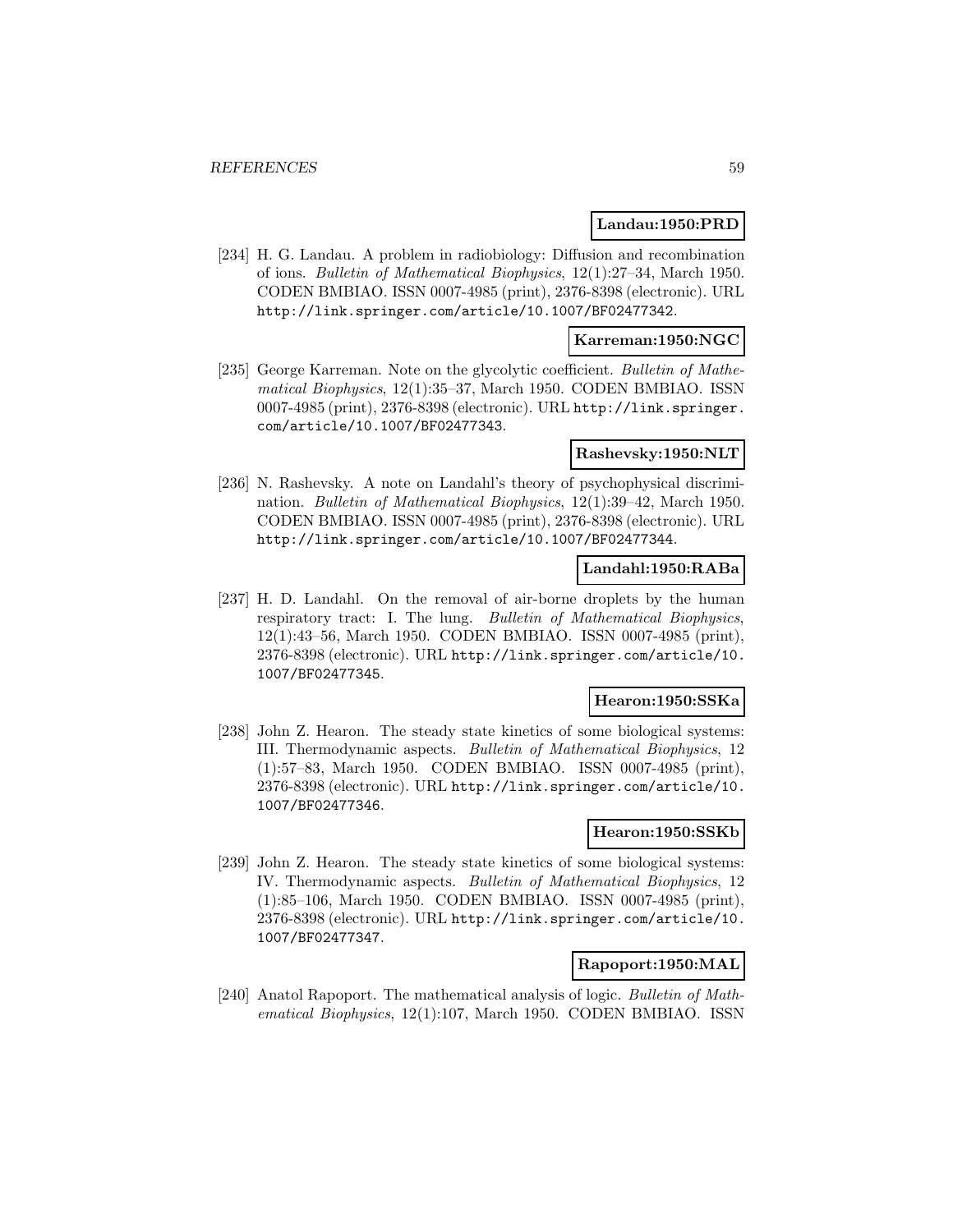0007-4985 (print), 2376-8398 (electronic). URL http://link.springer. com/article/10.1007/BF02477348.

## **Rapoport:1950:CPT**

[241] Anatol Rapoport. Contribution to the probabilistic theory of neural nets: I. Randomization of refractory periods and of stimulus intervals. Bulletin of Mathematical Biophysics, 12(2):109–121, June 1950. CODEN BMBIAO. ISSN 0007-4985 (print), 2376-8398 (electronic). URL http:/ /link.springer.com/article/10.1007/BF02478248.

#### **Opatowski:1950:BTE**

[242] I. Opatowski. On Blair's theory of excitation and the role of internal energy sources. Bulletin of Mathematical Biophysics, 12(2):123–133, June 1950. CODEN BMBIAO. ISSN 0007-4985 (print), 2376-8398 (electronic). URL http://link.springer.com/article/10.1007/BF02478249.

## **Hearon:1950:SCD**

[243] John Z. Hearon. Some cellular diffusion problems based on Onsager's generalization of Fick's law. Bulletin of Mathematical Biophysics, 12 (2):135–159, June 1950. CODEN BMBIAO. ISSN 0007-4985 (print), 2376-8398 (electronic). URL http://link.springer.com/article/10. 1007/BF02478250.

### **Landahl:1950:RABb**

[244] H. D. Landahl. On the removal of air-borne droplets by the human respiratory tract: II. The nasal passages. Bulletin of Mathematical Biophysics, 12(2):161–169, June 1950. CODEN BMBIAO. ISSN 0007-4985 (print), 2376-8398 (electronic). URL http://link.springer.com/article/10. 1007/BF02478251.

#### **Landahl:1950:NTM**

[245] H. D. Landahl. A note on a theoretical mechanism to represent the kinetics of some alkaline phosphatases. Bulletin of Mathematical Biophysics, 12(2):171–175, June 1950. CODEN BMBIAO. ISSN 0007-4985 (print), 2376-8398 (electronic). URL http://link.springer.com/article/10. 1007/BF02478252.

#### **Landau:1951:DRSa**

[246] H. G. Landau. On dominance relations and the structure of animal societies: I. Effect of inherent characteristics. Bulletin of Mathematical Biophysics, 13(1):1–19, March 1951. CODEN BMBIAO. ISSN 0007- 4985 (print), 2376-8398 (electronic). URL http://link.springer.com/ article/10.1007/BF02478336.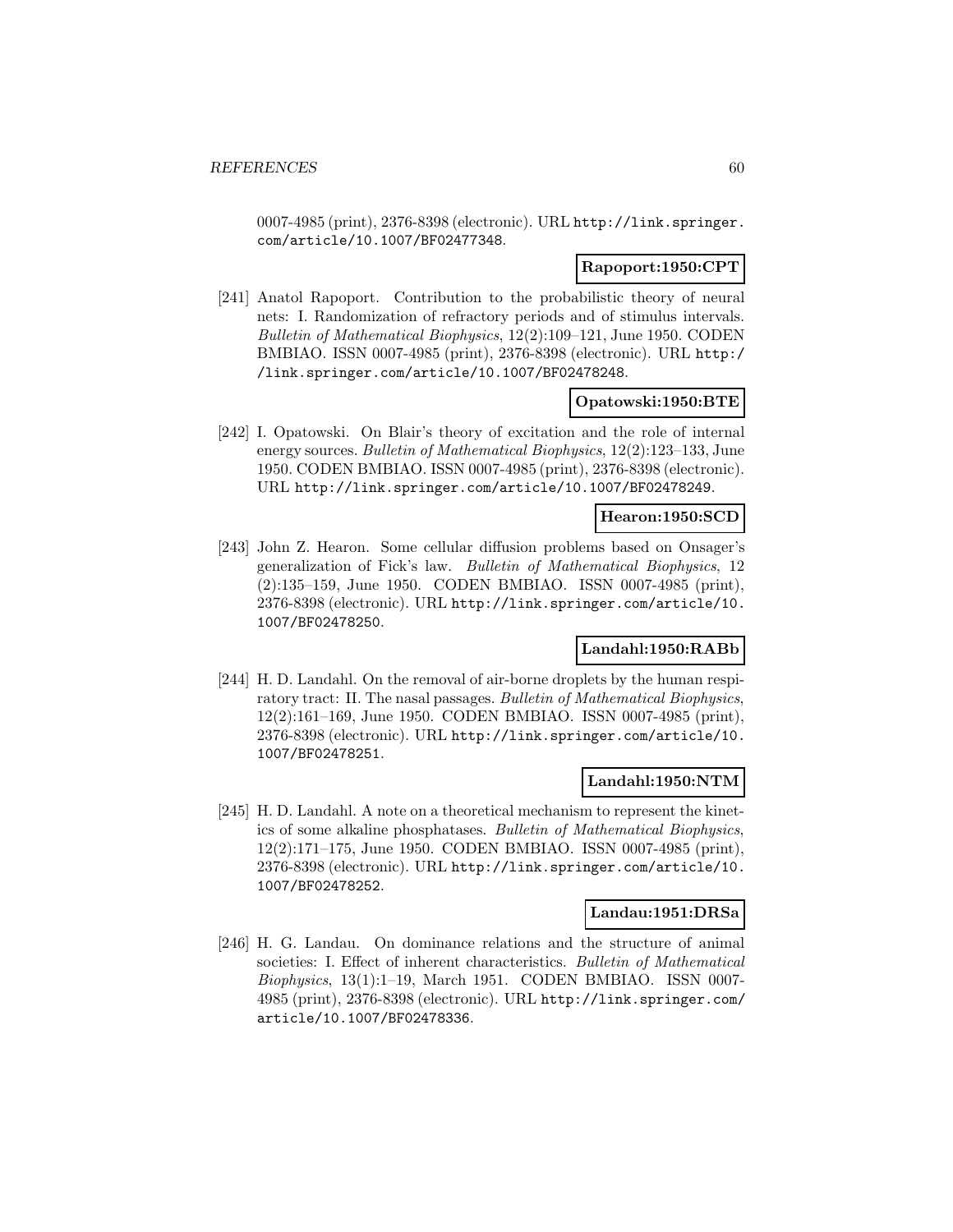### **Epstein:1951:NMP**

[247] Herman T. Epstein and Anatol Rapoport. A note on the McCulloch– Pitts neural net for heat–cold discrimination. Bulletin of Mathematical Biophysics, 13(1):21–22, March 1951. CODEN BMBIAO. ISSN 0007- 4985 (print), 2376-8398 (electronic). URL http://link.springer.com/ article/10.1007/BF02478337.

## **Hearon:1951:NEC**

[248] John Z. Hearon. A note on the equations of conditioned reflex. Bulletin of Mathematical Biophysics, 13(1):23–26, March 1951. CODEN BMBIAO. ISSN 0007-4985 (print), 2376-8398 (electronic). URL http:/ /link.springer.com/article/10.1007/BF02478338.

## **Opatowski:1951:PDE**

[249] I. Opatowski. On permeability determination of the erythrocyte. Bulletin of Mathematical Biophysics, 13(1):27–29, March 1951. CODEN BMBIAO. ISSN 0007-4985 (print), 2376-8398 (electronic). URL http:/ /link.springer.com/article/10.1007/BF02478339.

# **Reid:1951:DMI**

[250] A. T. Reid. On the diffusion of metabolic intermediates. Bulletin of Mathematical Biophysics, 13(1):31–37, March 1951. CODEN BMBIAO. ISSN 0007-4985 (print), 2376-8398 (electronic). URL http://link.springer. com/article/10.1007/BF02478340.

#### **Levinsohn:1951:NRA**

[251] S. Levinsohn. A note on Rapoport's approximate formula for the inputoutput curve in the case of bilateral pre-inhibition. Bulletin of Mathematical Biophysics, 13(1):39–40, March 1951. CODEN BMBIAO. ISSN 0007-4985 (print), 2376-8398 (electronic). URL http://link.springer. com/article/10.1007/BF02478341.

#### **Opatowski:1951:MTE**

[252] I. Opatowski. On the mathematical theories of excitation. Bulletin of Mathematical Biophysics, 13(1):41–45, March 1951. CODEN BM-BIAO. ISSN 0007-4985 (print), 2376-8398 (electronic). URL http:// link.springer.com/article/10.1007/BF02478342.

#### **Anderson:1951:NFT**

[253] Norman Anderson and Anatol Rapoport. A note on facilitation and threshold phenomena. Bulletin of Mathematical Biophysics, 13(1): 47–49, March 1951. CODEN BMBIAO. ISSN 0007-4985 (print),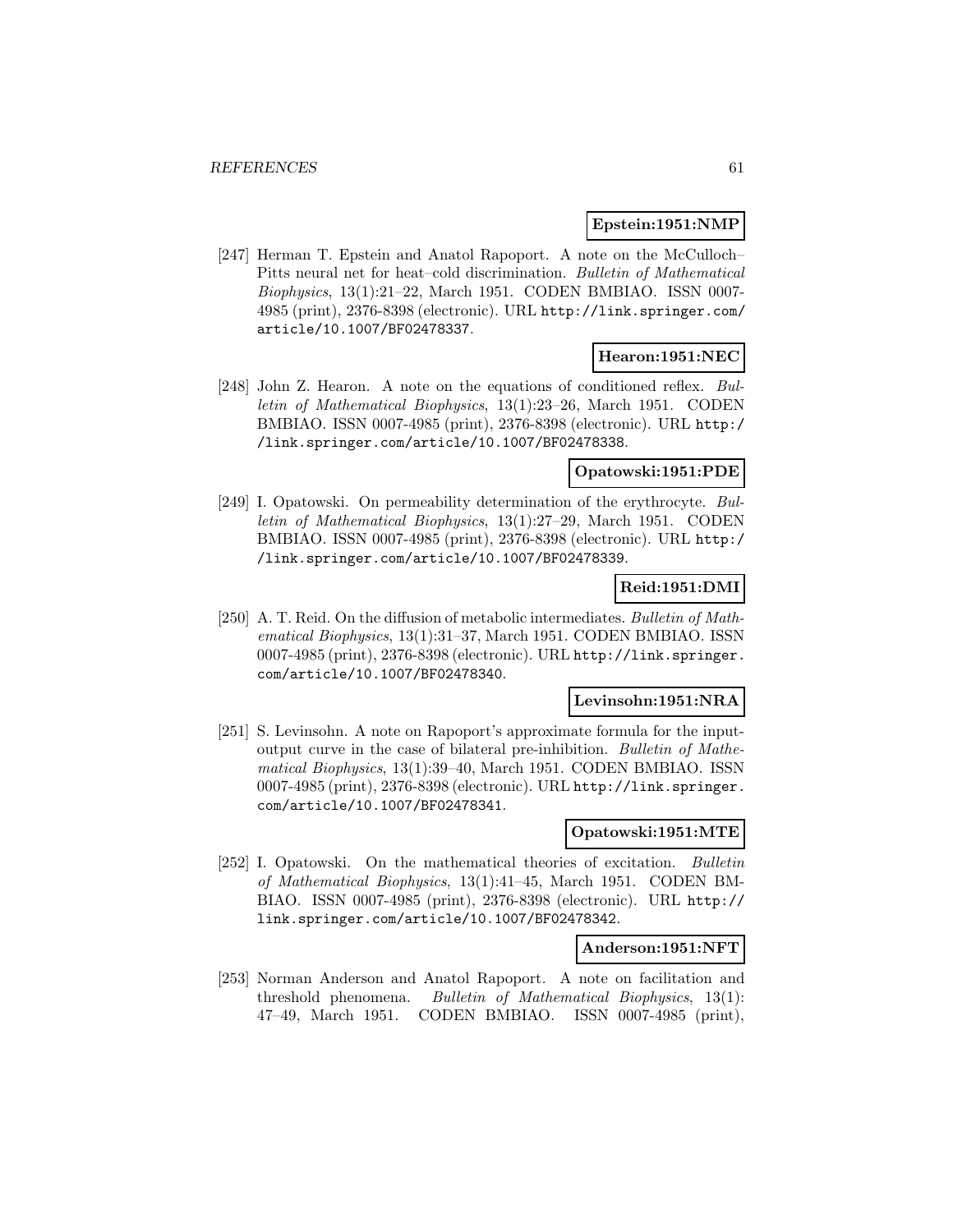2376-8398 (electronic). URL http://link.springer.com/article/10. 1007/BF02478343.

#### **Rashevsky:1951:SMB**

[254] N. Rashevsky. Suggestions for a mathematical biology of some cultural developments. Bulletin of Mathematical Biophysics, 13(1):51–59, March 1951. CODEN BMBIAO. ISSN 0007-4985 (print), 2376-8398 (electronic). URL http://link.springer.com/article/10.1007/BF02478344.

#### **Reashevsky:1951:OMB**

[255] N. Reashevsky. Outline of a mathematical biosociology of beliefs and prejudices. Bulletin of Mathematical Biophysics, 13(1):61–68, March 1951. CODEN BMBIAO. ISSN 0007-4985 (print), 2376-8398 (electronic). URL http://link.springer.com/article/10.1007/BF02478345.

### **McGill:1951:ERT**

[256] William J. McGill and Walter A. Rosenblith. Electrical responses to two clicks: A simple statistical interpretation. Bulletin of Mathematical Biophysics, 13(2):69–77, June 1951. CODEN BMBIAO. ISSN 0007- 4985 (print), 2376-8398 (electronic). URL http://link.springer.com/ article/10.1007/BF02478353.

## **Rashevsky:1951:SMA**

[257] N. Rashevsky. A suggestion for a mathematical approach to the problem of the effect of climatic factors on health. Bulletin of Mathematical Biophysics, 13(2):79–84, June 1951. CODEN BMBIAO. ISSN 0007- 4985 (print), 2376-8398 (electronic). URL http://link.springer.com/ article/10.1007/BF02478354.

### **Rapoport:1951:NDB**

[258] Anatol Rapoport. Nets with distance bias. Bulletin of Mathematical Biophysics, 13(2):85–91, June 1951. CODEN BMBIAO. ISSN 0007- 4985 (print), 2376-8398 (electronic). URL http://link.springer.com/ article/10.1007/BF02478355.

#### **Ackerman:1951:RBC**

[259] Eugene Ackerman. Resonances of biological cells at audible frequencies. Bulletin of Mathematical Biophysics, 13(2):93–106, June 1951. CODEN BMBIAO. ISSN 0007-4985 (print), 2376-8398 (electronic). URL http:/ /link.springer.com/article/10.1007/BF02478356.

## **Solomonoff:1951:CRN**

[260] Ray Solomonoff and Anatol Rapoport. Connectivity of random nets. Bulletin of Mathematical Biophysics, 13(2):107–117, June 1951. CODEN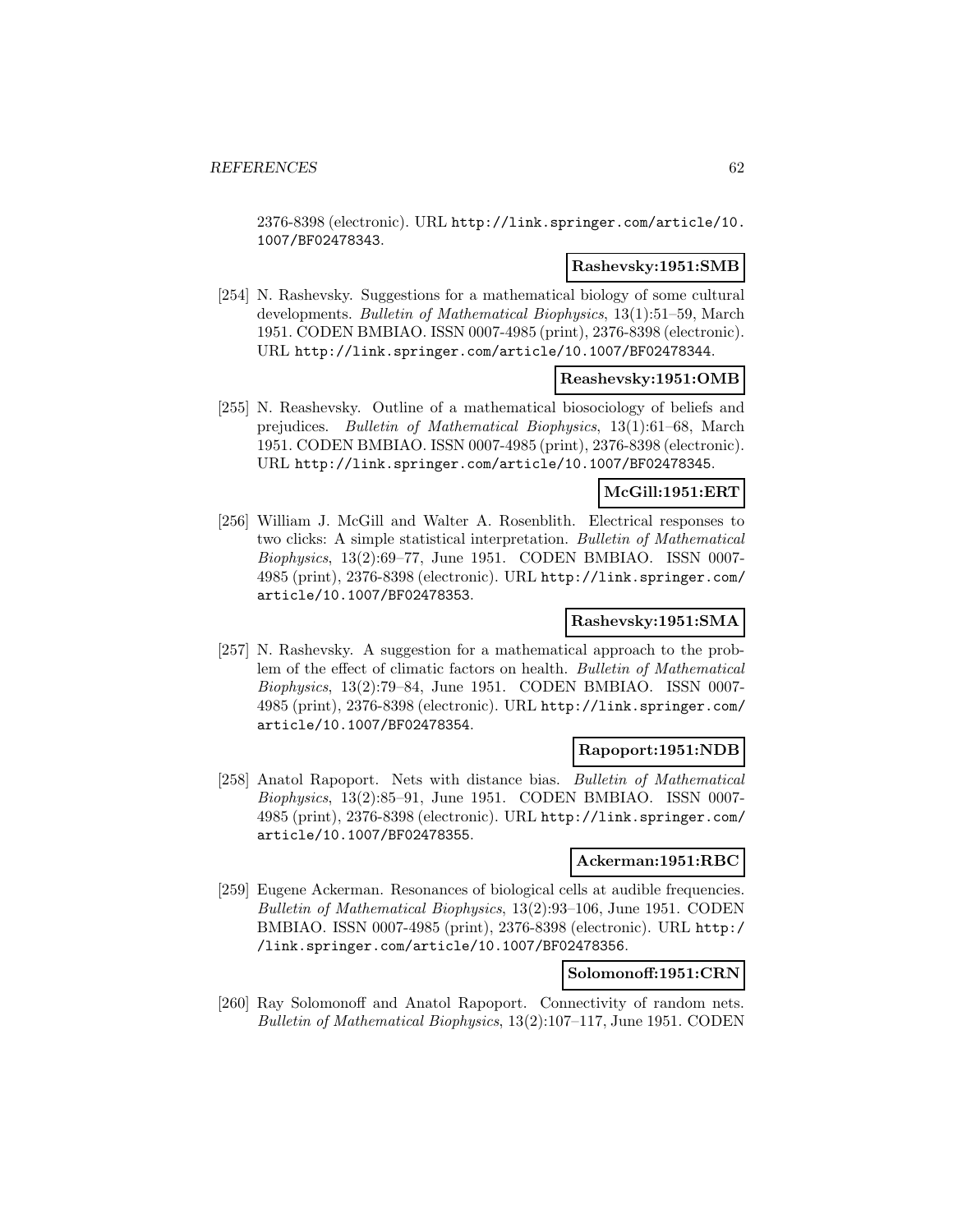BMBIAO. ISSN 0007-4985 (print), 2376-8398 (electronic). URL http:/ /link.springer.com/article/10.1007/BF02478357.

#### **Opatowski:1951:SDP**

[261] I. Opatowski. On simultaneous determinations of the permeability of a membrane and of the diffusion coefficient in an adjacent medium. Bulletin of Mathematical Biophysics, 13(2):119–132, June 1951. CODEN BMBIAO. ISSN 0007-4985 (print), 2376-8398 (electronic). URL http:/ /link.springer.com/article/10.1007/BF02478358.

### **Rapoport:1951:PDD**

[262] Anatol Rapoport. The probability distribution of distinct hits on closely packed targets. Bulletin of Mathematical Biophysics, 13(2):133–138, June 1951. CODEN BMBIAO. ISSN 0007-4985 (print), 2376-8398 (electronic). URL http://link.springer.com/article/10.1007/BF02478359.

#### **Rashevsky:1951:NTC**

[263] N. Rashevsky. A note on the theory of communication through social channels. Bulletin of Mathematical Biophysics, 13(3):139– 146, September 1951. CODEN BMBIAO. ISSN 0007-4985 (print), 2376-8398 (electronic). URL http://link.springer.com/article/10. 1007/BF02478222.

#### **Rashevsky:1951:NIB**

[264] N. Rashevsky. A note on imitative behavior and information. Bulletin of Mathematical Biophysics, 13(3):147–151, September 1951. CODEN BMBIAO. ISSN 0007-4985 (print), 2376-8398 (electronic). URL http:/ /link.springer.com/article/10.1007/BF02478223.

## **Reid:1951:SCP**

[265] A. T. Reid and H. G. Landau. A suggested chain process for radiation damage. Bulletin of Mathematical Biophysics, 13(3):153–163, September 1951. CODEN BMBIAO. ISSN 0007-4985 (print), 2376-8398 (electronic). URL http://link.springer.com/article/10.1007/BF02478224.

#### **Shimbel:1951:AMA**

[266] Alfonso Shimbel. Applications of matrix algebra to communication nets. Bulletin of Mathematical Biophysics, 13(3):165–178, September 1951. CODEN BMBIAO. ISSN 0007-4985 (print), 2376-8398 (electronic). URL http://link.springer.com/article/10.1007/BF02478225.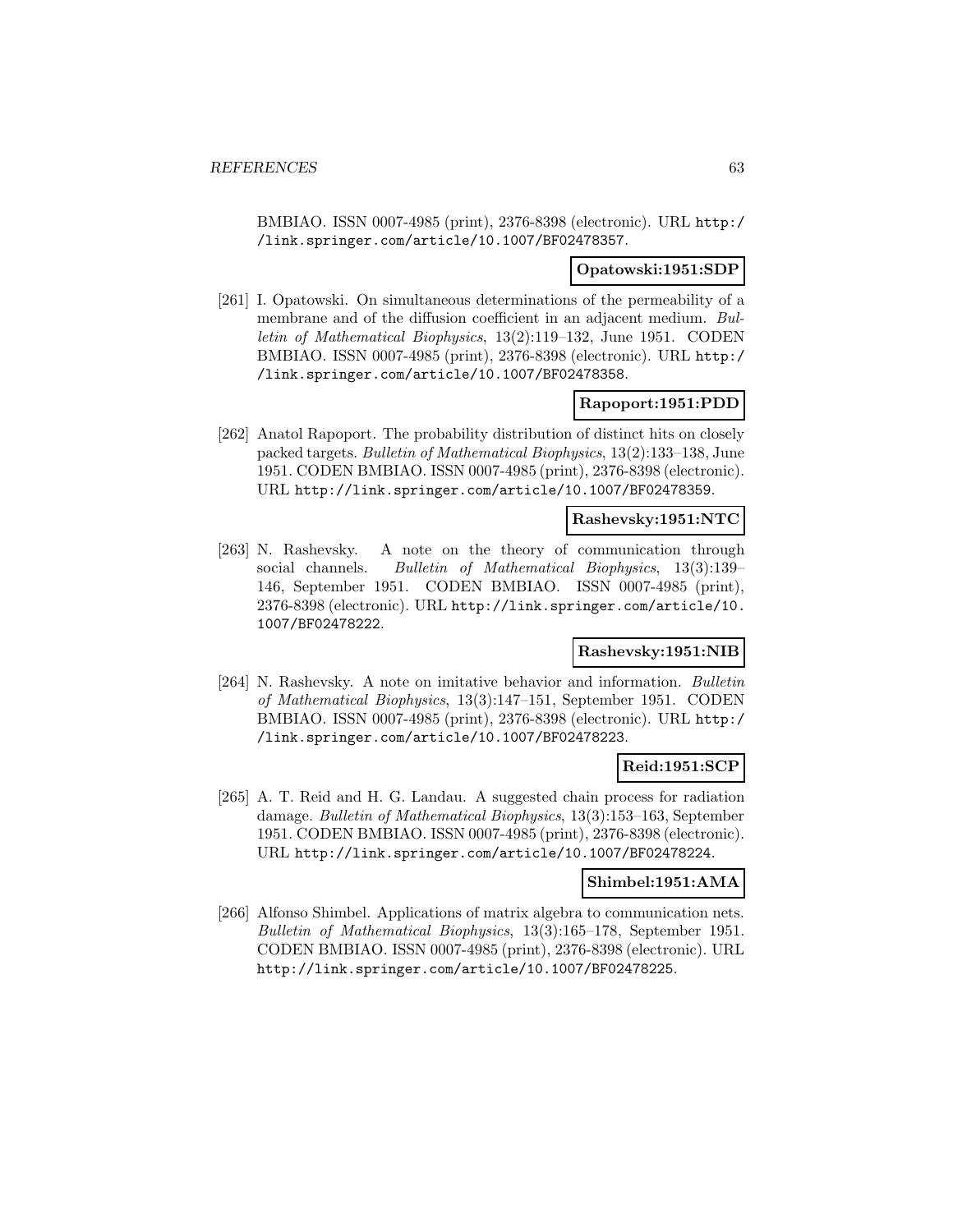### **Rapoport:1951:AMT**

[267] Anatol Rapoport. "Addition" and "multiplication" theorems for the inputs of two neurons converging on a third. Bulletin of Mathematical Biophysics, 13(3):179–188, September 1951. CODEN BMBIAO. ISSN 0007-4985 (print), 2376-8398 (electronic). URL http://link.springer. com/article/10.1007/BF02478226.

### **Karreman:1951:CMB**

[268] George Karreman. Contributions to the mathematical biology of excitation with particular emphasis on changes in membrane permeability and on threshold phenomena. Bulletin of Mathematical Biophysics, 13(3): 189–243, September 1951. CODEN BMBIAO. ISSN 0007-4985 (print), 2376-8398 (electronic). URL http://link.springer.com/article/10. 1007/BF02478227.

## **Landau:1951:DRSb**

[269] H. G. Landau. On dominance relations and the structure of animal societies: II. Some effects of possible social factors. Bulletin of Mathematical Biophysics, 13(4):245–262, December 1951. CODEN BMBIAO. ISSN 0007-4985 (print), 2376-8398 (electronic). URL http://link.springer. com/article/10.1007/BF02477920.

### **Opatowski:1951:DSV**

[270] I. Opatowski. Determination of the sensitive volume by irradiation and the ionization density. Bulletin of Mathematical Biophysics, 13(4): 263–271, December 1951. CODEN BMBIAO. ISSN 0007-4985 (print), 2376-8398 (electronic). URL http://link.springer.com/article/10. 1007/BF02477921.

### **Opatowski:1951:DRP**

[271] I. Opatowski and F. R. Tangherlini. Diffusion and recombination of products of ionizing radiations. Bulletin of Mathematical Biophysics, 13(4): 273–288, December 1951. CODEN BMBIAO. ISSN 0007-4985 (print), 2376-8398 (electronic). URL http://link.springer.com/article/10. 1007/BF02477922.

#### **Rashevsky:1951:MBB**

[272] N. Rashevsky. Mathematical biosociology of beliefs and prejudices. Bulletin of Mathematical Biophysics, 13(4):289–301, December 1951. CO-DEN BMBIAO. ISSN 0007-4985 (print), 2376-8398 (electronic). URL http://link.springer.com/article/10.1007/BF02477923.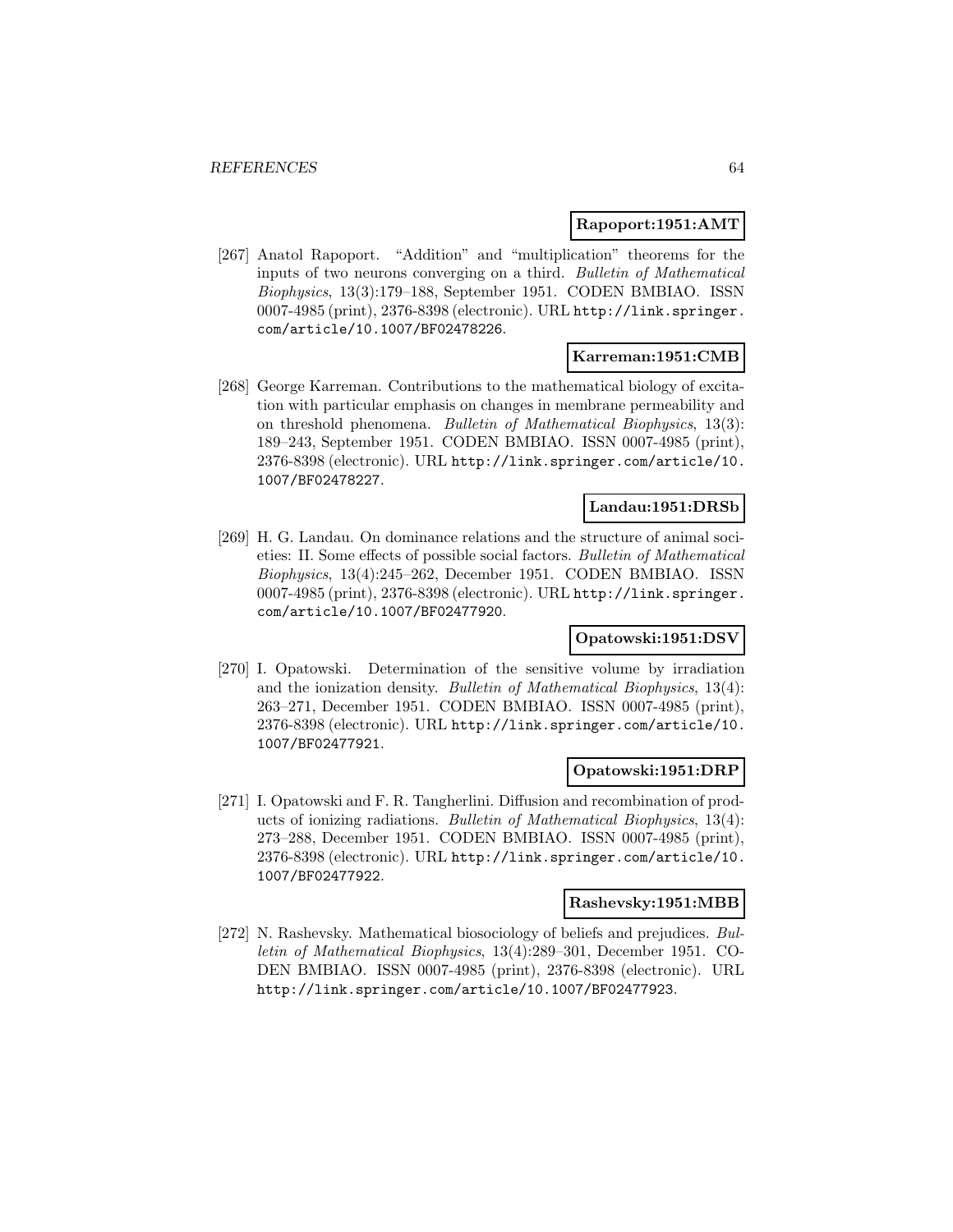#### **Plunkett:1951:KIA**

[273] R. L. Plunkett and C. L. Gemmill. The kinetics of invertase action. Bulletin of Mathematical Biophysics, 13(4):303–312, December 1951. CO-DEN BMBIAO. ISSN 0007-4985 (print), 2376-8398 (electronic). URL http://link.springer.com/article/10.1007/BF02477924.

### **Reich:1951:GGA**

[274] Edgar Reich. The game of "gossip" analyzed by the theory of information. Bulletin of Mathematical Biophysics, 13(4):313–318, December 1951. CODEN BMBIAO. ISSN 0007-4985 (print), 2376-8398 (electronic). URL http://link.springer.com/article/10.1007/BF02477925.

#### **Shimbel:1951:NPC**

[275] A. Shimbel. A note on the problem of cycles in random nets. Bulletin of Mathematical Biophysics, 13(4):319–321, December 1951. CODEN BMBIAO. ISSN 0007-4985 (print), 2376-8398 (electronic). URL http:/ /link.springer.com/article/10.1007/BF02477926.

#### **Landahl:1951:NIC**

[276] H. D. Landahl. A neurobiophysical interpretation of certain aspects of the problem of risks. Bulletin of Mathematical Biophysics, 13(4): 323–335, December 1951. CODEN BMBIAO. ISSN 0007-4985 (print), 2376-8398 (electronic). URL http://link.springer.com/article/10. 1007/BF02477927.

### **Rapoport:1951:CBN**

[277] Anatol Rapoport. Consciousness and behavior: A neural analysis of behavior and consciousness. Bulletin of Mathematical Biophysics, 13(4): 337–338, December 1951. CODEN BMBIAO. ISSN 0007-4985 (print), 2376-8398 (electronic). URL http://link.springer.com/article/10. 1007/BF02477928.

## **Chilton:1952:MAC**

[278] Arthur B. Chilton and Ralph W. Stacy. A mathematical analysis of carbon dioxide respiration in man. Bulletin of Mathematical Biophysics, 14(1):1–18, March 1952. CODEN BMBIAO. ISSN 0007-4985 (print), 2376-8398 (electronic). URL http://link.springer.com/article/10. 1007/BF02477818.

#### **Morgan:1952:SLF**

[279] G. W. Morgan. On the steady laminar flow of a viscous incompressible fluid in an elastic tube. Bulletin of Mathematical Biophysics, 14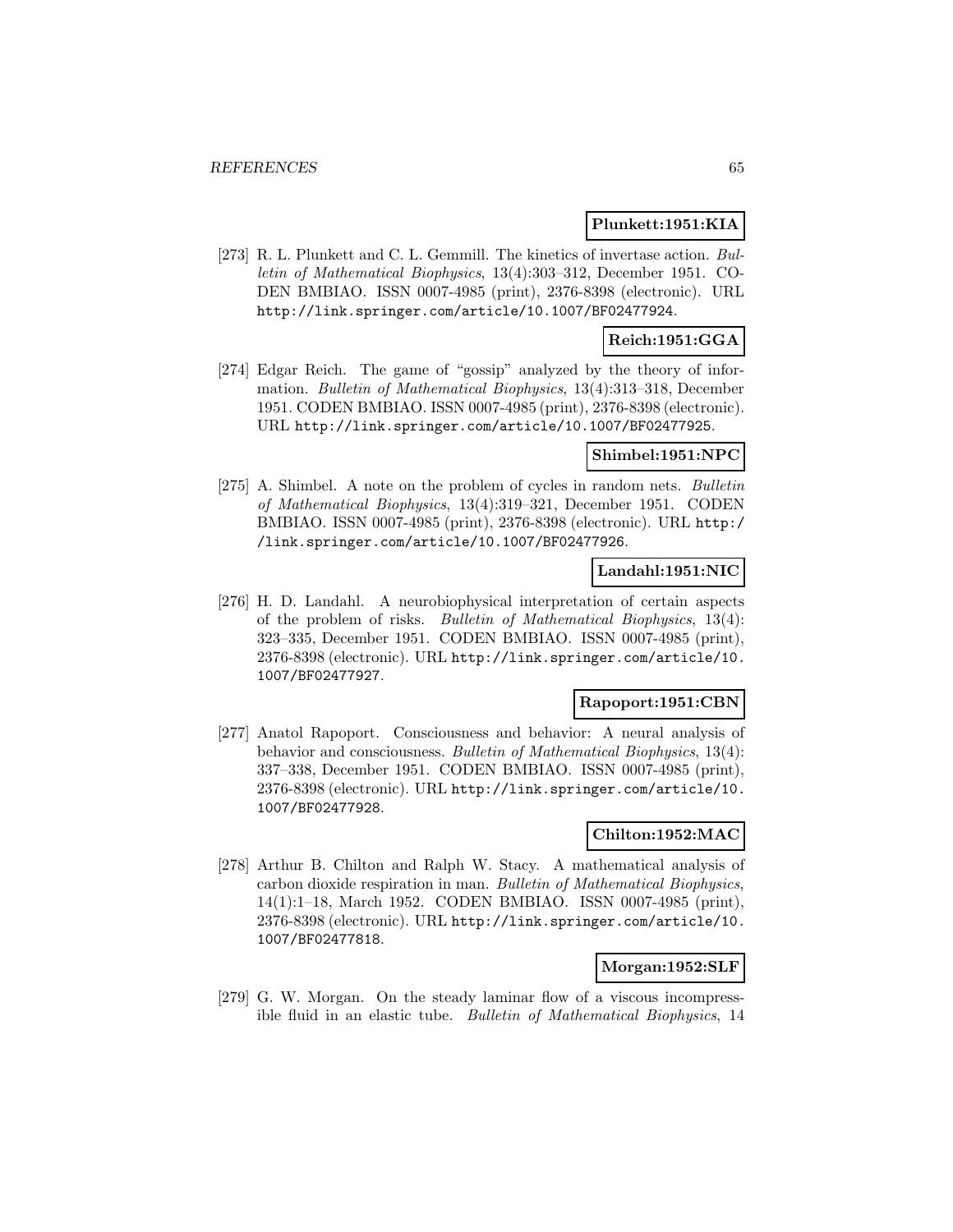(1):19–26, March 1952. CODEN BMBIAO. ISSN 0007-4985 (print), 2376-8398 (electronic). URL http://link.springer.com/article/10. 1007/BF02477819.

## **Mayne:1952:AIM**

[280] Robert Mayne. The audiogyral illusion and the mechanism of spatial representation. Bulletin of Mathematical Biophysics, 14(1):27–34, March 1952. CODEN BMBIAO. ISSN 0007-4985 (print), 2376-8398 (electronic). URL http://link.springer.com/article/10.1007/BF02477820.

### **Rapoport:1952:IPR**

[281] Anatol Rapoport. "Ignition" phenomena in random nets. Bulletin of Mathematical Biophysics, 14(1):35–44, March 1952. CODEN BMBIAO. ISSN 0007-4985 (print), 2376-8398 (electronic). URL http://link. springer.com/article/10.1007/BF02477821.

### **Opatowski:1952:DDP**

[282] I. Opatowski and George W. Schmidt. Determination of diffusion and permeability coefficients in muscle. Bulletin of Mathematical Biophysics, 14(1):45–65, March 1952. CODEN BMBIAO. ISSN 0007-4985 (print), 2376-8398 (electronic). URL http://link.springer.com/article/10. 1007/BF02477822.

## **Shimbel:1952:SEC**

[283] A. Shimbel. Some elementary considerations of neural models. Bulletin of Mathematical Biophysics, 14(1):67–71, March 1952. CODEN BMBIAO. ISSN 0007-4985 (print), 2376-8398 (electronic). URL http:/ /link.springer.com/article/10.1007/BF02477823.

## **Rapoport:1952:IOC**

[284] Anatol Rapoport. Input output curves of aggregates of "simple counter" neurons. Bulletin of Mathematical Biophysics, 14(1):73–83, March 1952. CODEN BMBIAO. ISSN 0007-4985 (print), 2376-8398 (electronic). URL http://link.springer.com/article/10.1007/BF02477824.

#### **Opatowski:1952:TDE**

[285] I. Opatowski. On the theory of diffusion of electrolytes. Bulletin of Mathematical Biophysics, 14(1):85–94, March 1952. CODEN BMBIAO. ISSN 0007-4985 (print), 2376-8398 (electronic). URL http://link.springer. com/article/10.1007/BF02477825.

### **Rashevsky:1952:PDI**

[286] N. Rashevsky. Prolegomena to a dynamics of ideologies. Bulletin of Mathematical Biophysics, 14(1):95–118, March 1952. CODEN BMBIAO.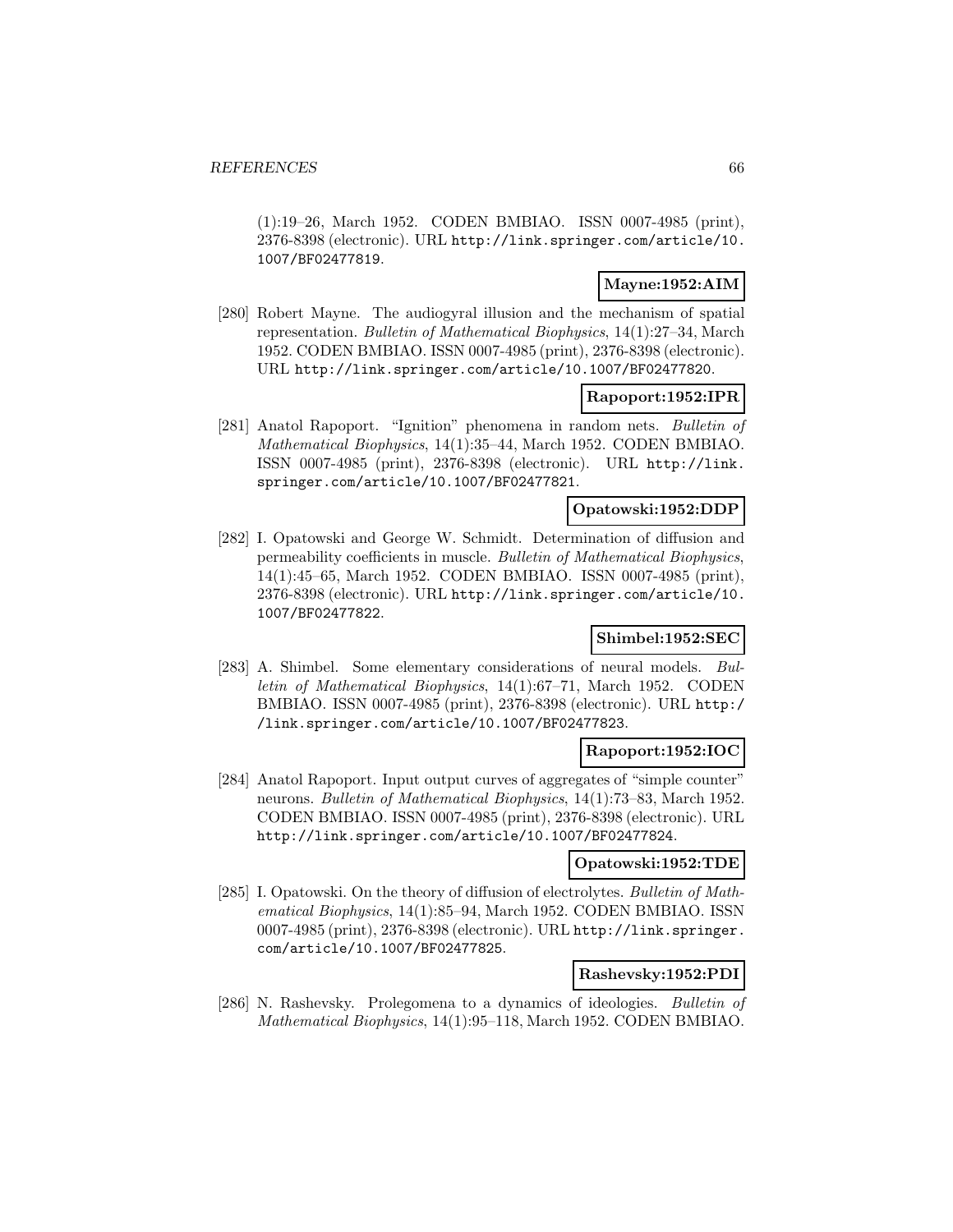ISSN 0007-4985 (print), 2376-8398 (electronic). URL http://link. springer.com/article/10.1007/BF02477826.

#### **Anonymous:1952:APDa**

[287] Anonymous. Awards for post-doctoral study in statistics at the University of Chicago. Bulletin of Mathematical Biophysics, 14(1):119, March 1952. CODEN BMBIAO. ISSN 0007-4985 (print), 2376-8398 (electronic). URL http://link.springer.com/article/10.1007/BF02477827.

#### **Wijsman:1952:PTD**

[288] Robert A. Wijsman. Probability that two diffusing molecules will collide. Bulletin of Mathematical Biophysics, 14(2):121–126, June 1952. CODEN BMBIAO. ISSN 0007-4985 (print), 2376-8398 (electronic). URL http:/ /link.springer.com/article/10.1007/BF02477710.

### **MacKay:1952:LIC**

[289] Donald M. MacKay and Warren S. McCulloch. The limiting information capacity of a neuronal link. Bulletin of Mathematical Biophysics, 14 (2):127–135, June 1952. CODEN BMBIAO. ISSN 0007-4985 (print), 2376-8398 (electronic). URL http://link.springer.com/article/10. 1007/BF02477711.

### **Rashevsky:1952:PEB**

[290] N. Rashevsky. The problem of exchange between two or more individuals, motivated by hedonistic considerations. Bulletin of Mathematical Biophysics, 14(2):137–140, June 1952. CODEN BMBIAO. ISSN 0007- 4985 (print), 2376-8398 (electronic). URL http://link.springer.com/ article/10.1007/BF02477712.

#### **Shimbel:1952:CHN**

[291] Alfonso Shimbel. Communication in a hierarchical network. Bulletin of Mathematical Biophysics, 14(2):141–151, June 1952. CODEN BM-BIAO. ISSN 0007-4985 (print), 2376-8398 (electronic). URL http:// link.springer.com/article/10.1007/BF02477713.

#### **Solomonoff:1952:EMC**

[292] R. Solomonoff. An exact method for the computation of the connectivity of random nets. *Bulletin of Mathematical Biophysics*, 14(2): 153–157, June 1952. CODEN BMBIAO. ISSN 0007-4985 (print), 2376-8398 (electronic). URL http://link.springer.com/article/10. 1007/BF02477714.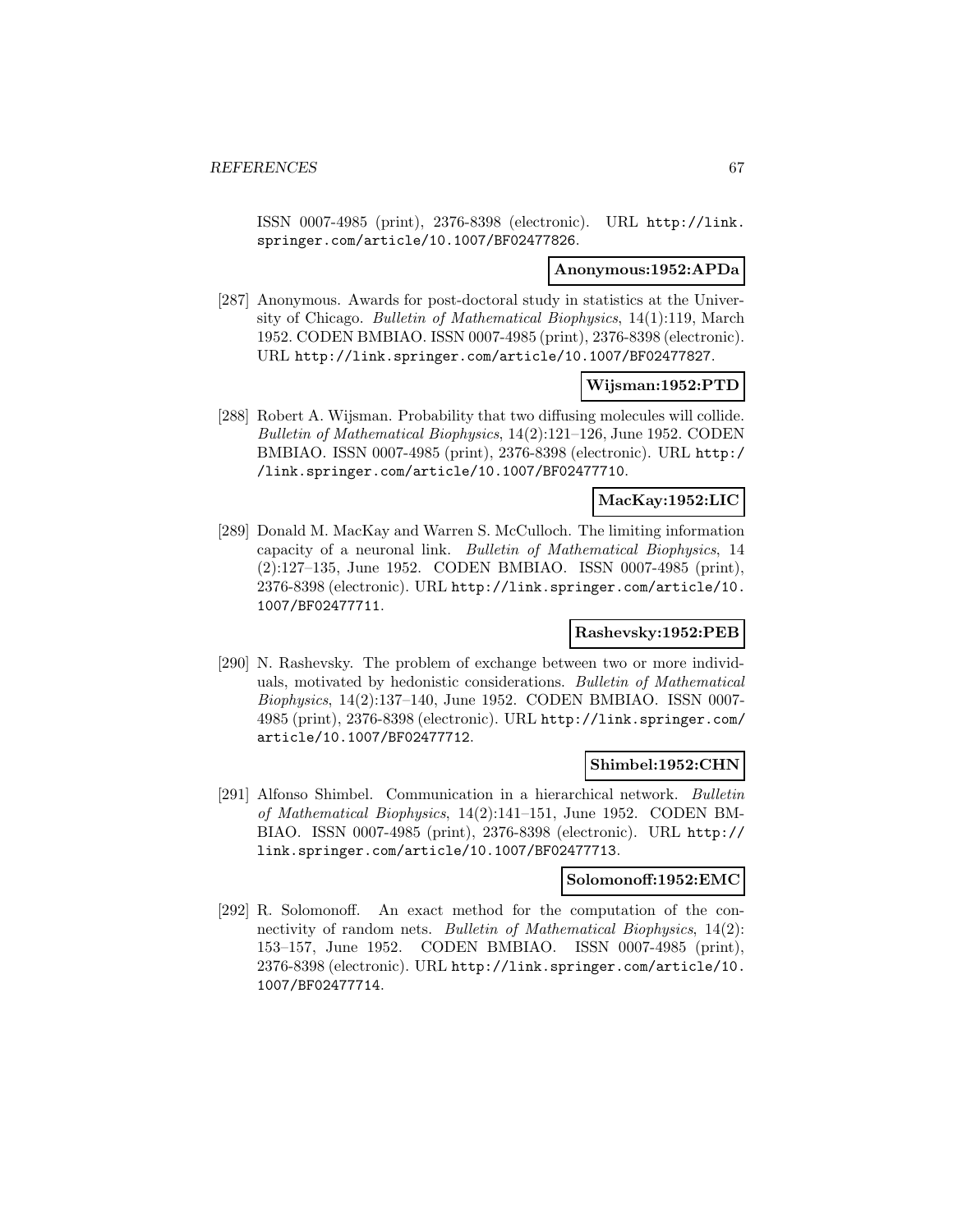#### **Rapoport:1952:CMT**

[293] Anatol Rapoport. Contribution to the mathematical theory of mass behavior: I. The propagation of single acts. Bulletin of Mathematical Biophysics, 14(2):159–169, June 1952. CODEN BMBIAO. ISSN 0007- 4985 (print), 2376-8398 (electronic). URL http://link.springer.com/ article/10.1007/BF02477715.

### **Rapoport:1952:POL**

[294] Anatol Rapoport. Periodicities of open linear systems with positive steady states. Bulletin of Mathematical Biophysics, 14(2):171–183, June 1952. CODEN BMBIAO. ISSN 0007-4985 (print), 2376-8398 (electronic). URL http://link.springer.com/article/10.1007/BF02477716.

## **Macey:1952:EHM**

[295] Robert Macey. The excitation of the heart and its modification under the influence of the chemical mediators and the cardiac nerves: I. Some general consequences of the one-factor theory. Bulletin of Mathematical Biophysics, 14(2):185–192, June 1952. CODEN BMBIAO. ISSN 0007- 4985 (print), 2376-8398 (electronic). URL http://link.springer.com/ article/10.1007/BF02477717.

## **Rashevsky:1952:EEF**

[296] N. Rashevsky. The effect of environmental factors on the rates of cultural developments. Bulletin of Mathematical Biophysics, 14(2):193–201, June 1952. CODEN BMBIAO. ISSN 0007-4985 (print), 2376-8398 (electronic). URL http://link.springer.com/article/10.1007/BF02477718.

#### **Landau:1952:SPR**

[297] H. G. Landau. On some problems of random nets. Bulletin of Mathematical Biophysics, 14(2):203–212, June 1952. CODEN BMBIAO. ISSN 0007-4985 (print), 2376-8398 (electronic). URL http://link.springer. com/article/10.1007/BF02477719.

### **Rashevsky:1952:MBD**

[298] N. Rashevsky. Mathematical biology of division of labor between two individuals or two social groups. Bulletin of Mathematical Biophysics, 14(3):213–227, September 1952. CODEN BMBIAO. ISSN 0007- 4985 (print), 2376-8398 (electronic). URL http://link.springer.com/ article/10.1007/BF02477815.

## **Schmidt:1952:MTC**

[299] George W. Schmidt. A mathematical theory of capillary exchange as a function of tissue structure. Bulletin of Mathematical Biophysics, 14(3):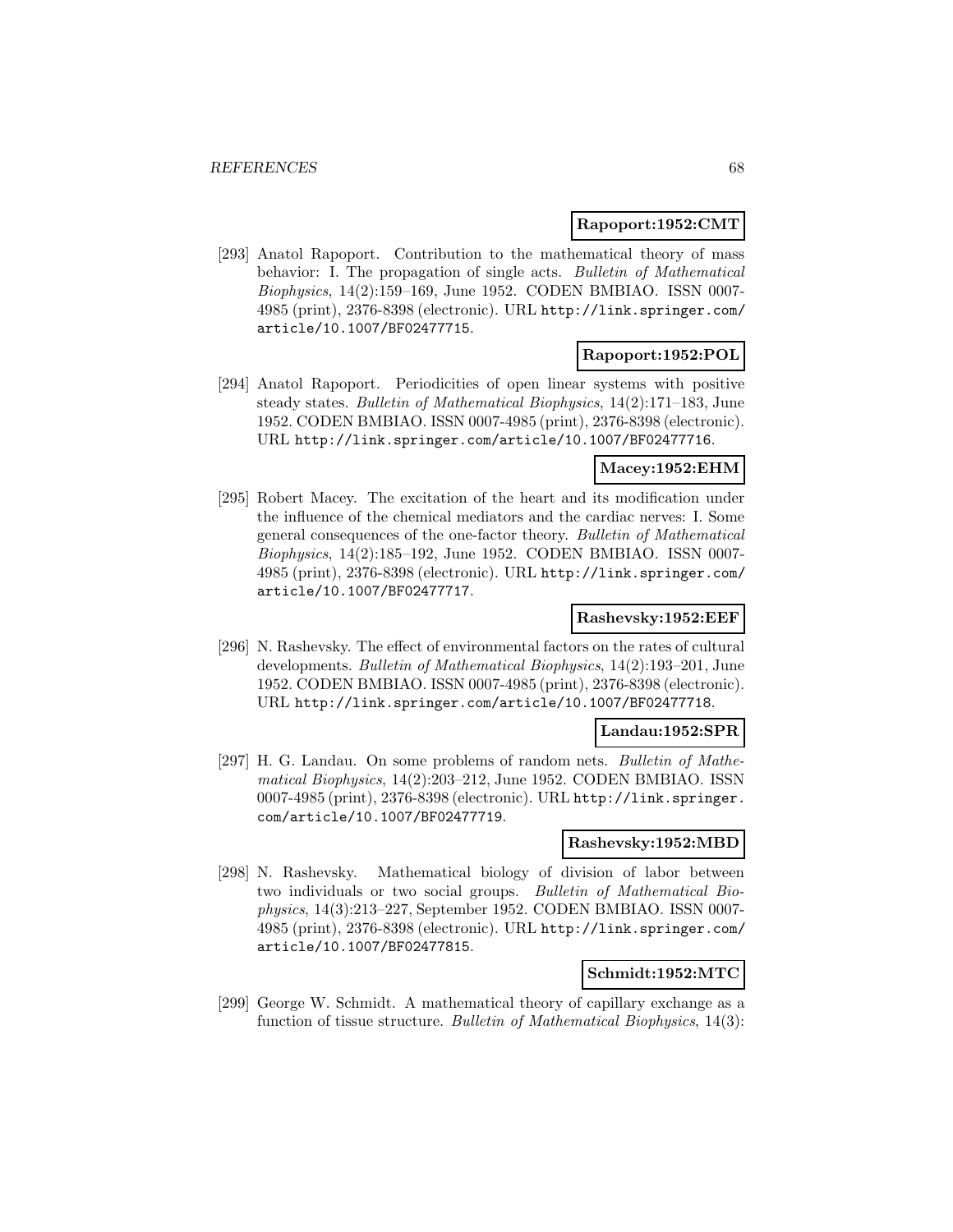229–263, September 1952. CODEN BMBIAO. ISSN 0007-4985 (print), 2376-8398 (electronic). URL http://link.springer.com/article/10. 1007/BF02477816.

### **Taylor:1952:DMC**

[300] Robert E. Taylor. The distribution of membrane current in nerve with longitudinal linearly increasing applied current. Bulletin of Mathematical Biophysics, 14(3):265–292, September 1952. CODEN BMBIAO. ISSN 0007-4985 (print), 2376-8398 (electronic). URL http://link.springer. com/article/10.1007/BF02477817.

## **Rashevsky:1952:SSN**

[301] N. Rashevsky. Some suggestions for a new theory of cell division. Bulletin of Mathematical Biophysics, 14(4):293–305, December 1952. CODEN BMBIAO. ISSN 0007-4985 (print), 2376-8398 (electronic). URL http:/ /link.springer.com/article/10.1007/BF02477846.

### **Goodman:1952:OAS**

[302] Leo A. Goodman. On optimal arrangements in some social learning situations. Bulletin of Mathematical Biophysics, 14(4):307–312, December 1952. CODEN BMBIAO. ISSN 0007-4985 (print), 2376-8398 (electronic). URL http://link.springer.com/article/10.1007/BF02477847.

### **Reid:1952:NGB**

[303] A. T. Reid. Note on the growth of bacterial populations. Bulletin of Mathematical Biophysics, 14(4):313–316, December 1952. CODEN BM-BIAO. ISSN 0007-4985 (print), 2376-8398 (electronic). URL http:// link.springer.com/article/10.1007/BF02477848.

#### **Landahl:1952:MBC**

[304] H. D. Landahl. Mathematical biophysics of color vision. Bulletin of Mathematical Biophysics, 14(4):317–325, December 1952. CODEN BM-BIAO. ISSN 0007-4985 (print), 2376-8398 (electronic). URL http:// link.springer.com/article/10.1007/BF02477849.

#### **Karreman:1952:SCM**

[305] George Karreman. Some contributions to the mathematical biology of blood circulation. Reflections of pressure waves in the arterial system. Bulletin of Mathematical Biophysics, 14(4):327–350, December 1952. CODEN BMBIAO. ISSN 0007-4985 (print), 2376-8398 (electronic). URL http://link.springer.com/article/10.1007/BF02477850.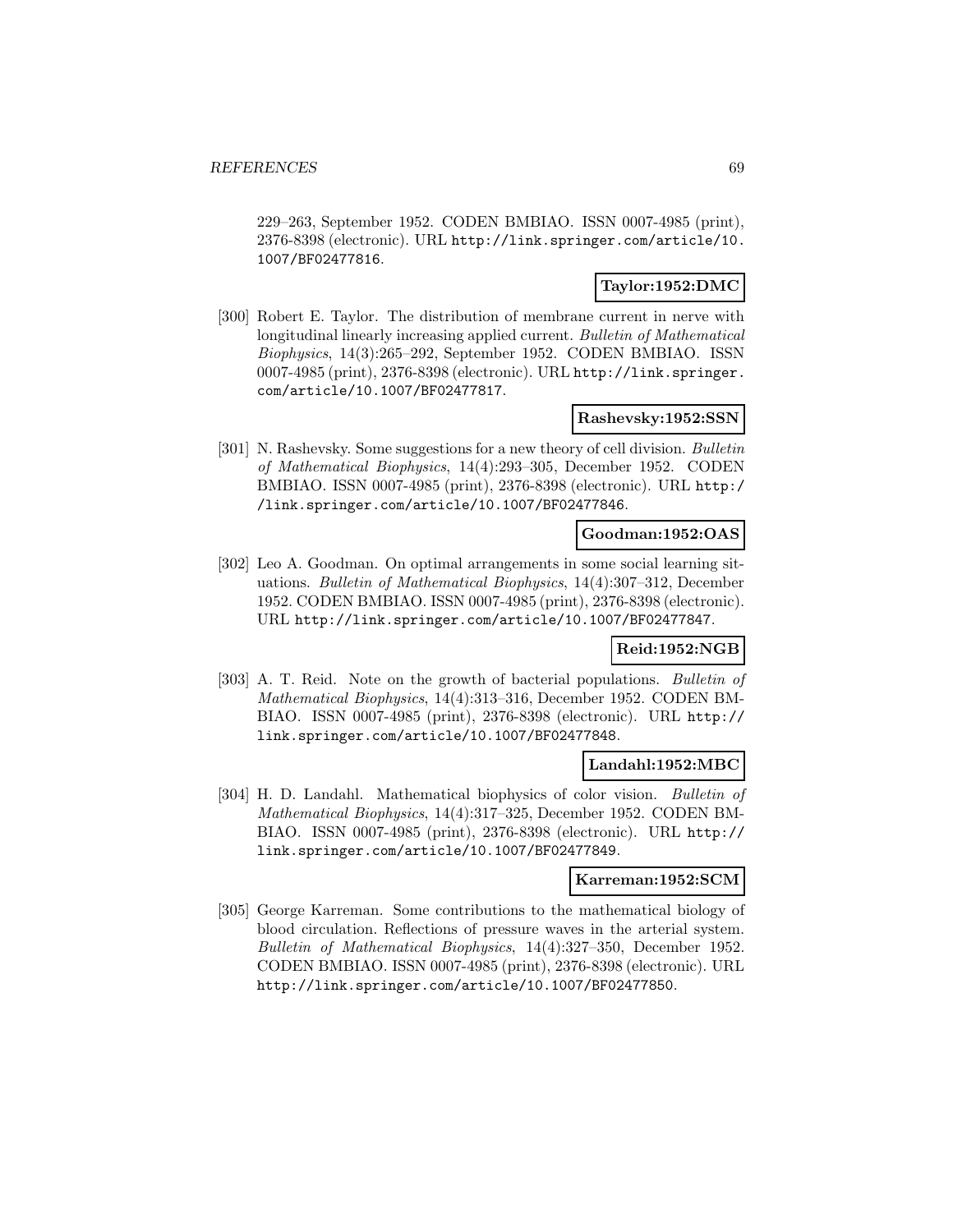#### **Rapoport:1952:RTT**

[306] Anatol Rapoport. Response time and threshold of a random net. Bulletin of Mathematical Biophysics, 14(4):351–363, December 1952. CODEN BMBIAO. ISSN 0007-4985 (print), 2376-8398 (electronic). URL http:/ /link.springer.com/article/10.1007/BF02477851.

### **Trucco:1952:SVA**

[307] Ernesto Trucco. The smallest value of the axon density for which 'ignition' can occur in a random net. Bulletin of Mathematical Biophysics, 14(4):365–374, December 1952. CODEN BMBIAO. ISSN 0007- 4985 (print), 2376-8398 (electronic). URL http://link.springer.com/ article/10.1007/BF02477852.

## **Rapoport:1952:MTR**

[308] Anatol Rapoport and Lionel I. Rebhun. On the mathematical theory of rumor spread. Bulletin of Mathematical Biophysics, 14(4):375– 383, December 1952. CODEN BMBIAO. ISSN 0007-4985 (print), 2376-8398 (electronic). URL http://link.springer.com/article/10. 1007/BF02477853.

## **Bartlett:1952:DE**

[309] J. H. Bartlett and R. A. Kromhout. The Donnan equilibrium. Bulletin of Mathematical Biophysics, 14(4):385–391, December 1952. CODEN BMBIAO. ISSN 0007-4985 (print), 2376-8398 (electronic). URL http:/ /link.springer.com/article/10.1007/BF02477854. See note [329].

#### **Anonymous:1952:APDb**

[310] Anonymous. Awards for post-doctoral study in statistics at the University of Chicago. Bulletin of Mathematical Biophysics, 14(4): 393, December 1952. CODEN BMBIAO. ISSN 0007-4985 (print), 2376-8398 (electronic). URL http://link.springer.com/article/10. 1007/BF02477855.

## **Bay:1953:TEM**

[311] Z. Bay, M. C. Goodall, and A. Szent-Györgyi. The transmission of excitation from the membrane to actomyosin. Bulletin of Mathematical Biophysics, 15(1):1–13, March 1953. CODEN BMBIAO. ISSN 0007- 4985 (print), 2376-8398 (electronic). URL http://link.springer.com/ article/10.1007/BF02476362.

## **Hearon:1953:NDM**

[312] John Z. Hearon. Nonlinear diffusion in metabolic systems. Bulletin of Mathematical Biophysics, 15(1):15–21, March 1953. CODEN BM-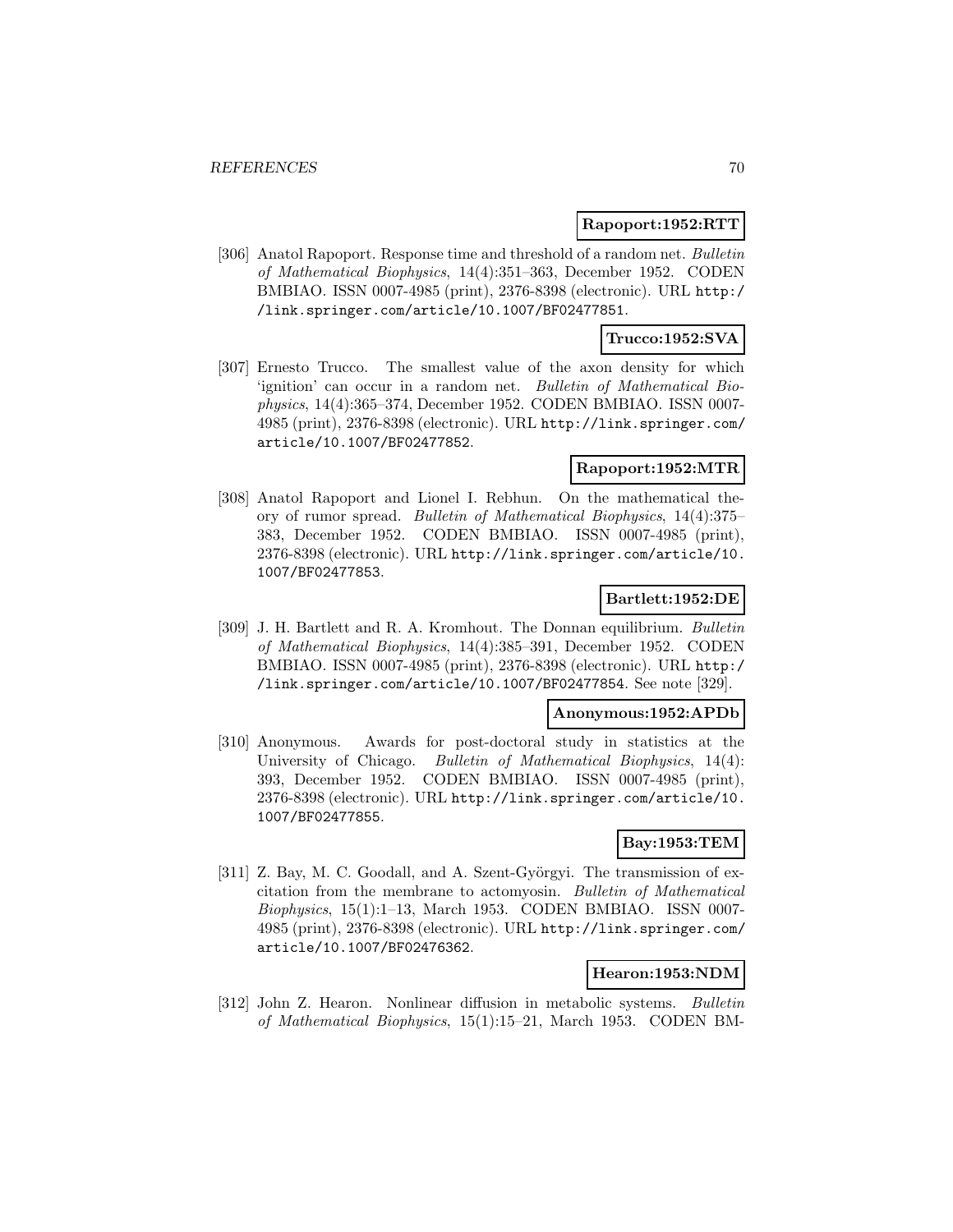BIAO. ISSN 0007-4985 (print), 2376-8398 (electronic). URL http:// link.springer.com/article/10.1007/BF02476363.

#### **Hearon:1953:CASa**

[313] John Z. Hearon. Comments on the approximate solution of the diffusion equation: I. Bulletin of Mathematical Biophysics, 15(1):23–31, March 1953. CODEN BMBIAO. ISSN 0007-4985 (print), 2376-8398 (electronic). URL http://link.springer.com/article/10.1007/BF02476364.

### **Eadie:1953:KS**

[314] G. S. Eadie and F. Bernheim. The kinetics of the succinoxidase. Bulletin of Mathematical Biophysics, 15(1):33–42, March 1953. CODEN BMBIAO. ISSN 0007-4985 (print), 2376-8398 (electronic). URL http:/ /link.springer.com/article/10.1007/BF02476365.

#### **Hall:1953:IED**

[315] T. A. Hall. The interpretation of exponential dose-effect curves. Bulletin of Mathematical Biophysics, 15(1):43–47, March 1953. CODEN BMBIAO. ISSN 0007-4985 (print), 2376-8398 (electronic). URL http:/ /link.springer.com/article/10.1007/BF02476366.

## **Landahl:1953:AMS**

[316] H. D. Landahl. An approximation method for the solution of diffusion and related problems. Bulletin of Mathematical Biophysics, 15 (1):49–61, March 1953. CODEN BMBIAO. ISSN 0007-4985 (print), 2376-8398 (electronic). URL http://link.springer.com/article/10. 1007/BF02476367.

### **Rashevsky:1953:IBN**

[317] N. Rashevsky. Imitative behavior in nonuniformly spatially distributed populations. Bulletin of Mathematical Biophysics, 15(1):63–71, March 1953. CODEN BMBIAO. ISSN 0007-4985 (print), 2376-8398 (electronic). URL http://link.springer.com/article/10.1007/BF02476368.

#### **Isenberg:1953:CDS**

[318] Irvin Isenberg. Cell division by swelling stresses. Bulletin of Mathematical Biophysics, 15(1):73–81, March 1953. CODEN BMBIAO. ISSN 0007- 4985 (print), 2376-8398 (electronic). URL http://link.springer.com/ article/10.1007/BF02476369.

### **Karreman:1953:SDO**

[319] G. Karreman and H. D. Landahl. On spontaneous discharge obtained from a physicochemical model of excitation. Bulletin of Mathematical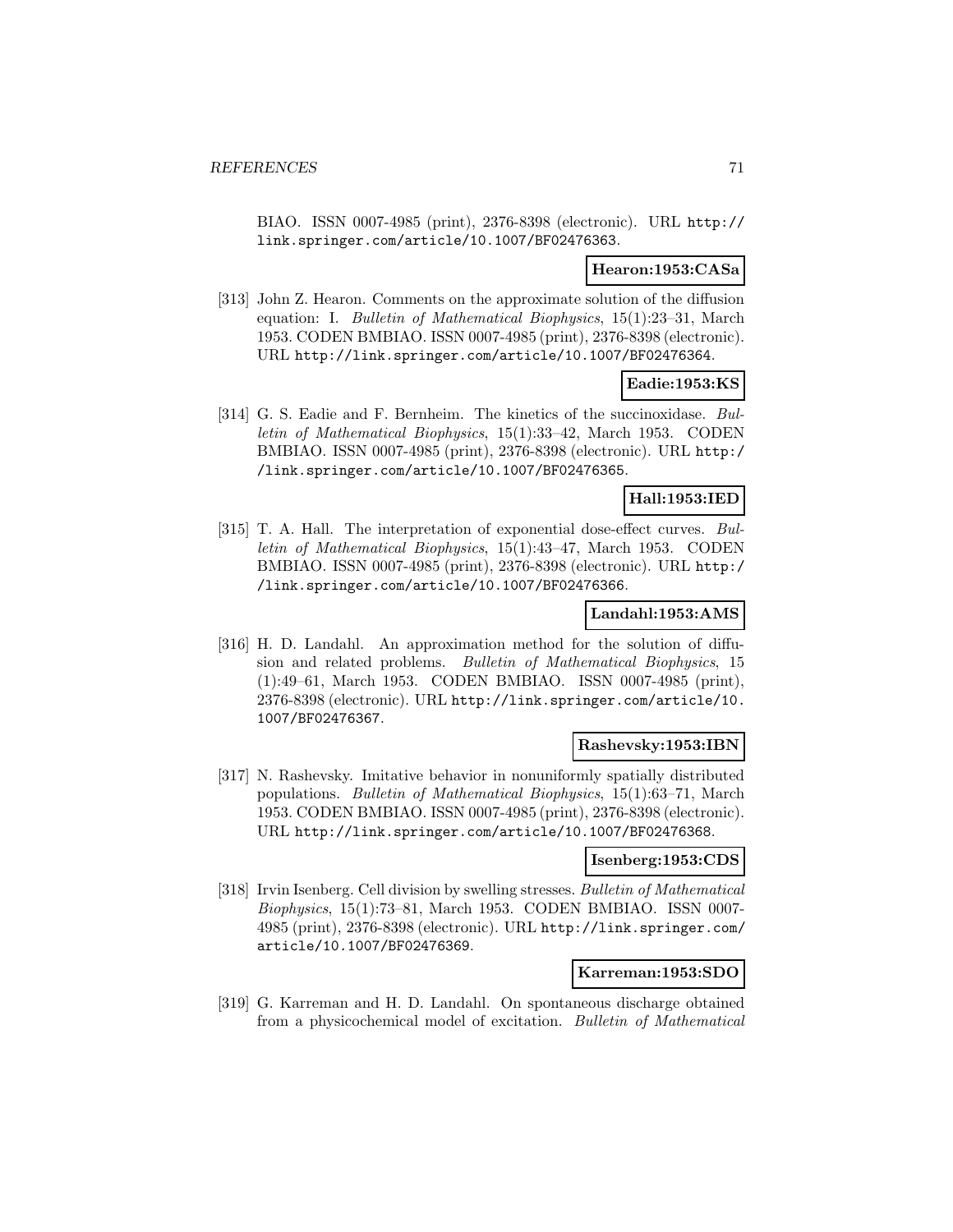Biophysics, 15(1):83–91, March 1953. CODEN BMBIAO. ISSN 0007- 4985 (print), 2376-8398 (electronic). URL http://link.springer.com/ article/10.1007/BF02476370.

## **Cohn:1953:SCC**

[320] David L. Cohn. Some considerations on capillary adjustment to changing metabolism of tissue. Bulletin of Mathematical Biophysics, 15(1): 93–101, March 1953. CODEN BMBIAO. ISSN 0007-4985 (print), 2376-8398 (electronic). URL http://link.springer.com/article/10. 1007/BF02476371.

## **Wijsman:1953:NTM**

[321] Robert A. Wijsman. Note on a theory of membrane permeability. Bulletin of Mathematical Biophysics, 15(1):103–104, March 1953. CODEN BMBIAO. ISSN 0007-4985 (print), 2376-8398 (electronic). URL http:/ /link.springer.com/article/10.1007/BF02476372.

#### **Kimball:1953:HUC**

[322] A. W. Kimball. Heredity in uterine cancer. Bulletin of Mathematical Biophysics, 15(1):105–106, March 1953. CODEN BMBIAO. ISSN 0007- 4985 (print), 2376-8398 (electronic). URL http://link.springer.com/ article/10.1007/BF02476373.

## **MacKay:1953:LIC**

[323] D. M. MacKay and W. S. McCulloch. The limiting information capacity of a neuronal link. Bulletin of Mathematical Biophysics, 15(1):107, March 1953. CODEN BMBIAO. ISSN 0007-4985 (print), 2376-8398 (electronic). URL http://link.springer.com/article/10.1007/BF02476374; http://link.springer.com/content/pdf/10.1007/BF02476374.pdf.

#### **Karreman:1953:SCM**

[324] G. Karreman. Some contributions to the mathematical biology of blood circulation. Reflections of pressure waves in the arterial system. Bulletin of Mathematical Biophysics, 15(1):109, March 1953. CODEN BMBIAO. ISSN 0007-4985 (print), 2376-8398 (electronic). URL http://link.springer.com/article/10.1007/BF02476375; http://link.springer.com/content/pdf/10.1007/BF02476375.pdf.

#### **Hearon:1953:CASb**

[325] John Z. Hearon. Comments on the approximate solution of the diffusion equation: II. Bulletin of Mathematical Biophysics, 15(2):111–119, June 1953. CODEN BMBIAO. ISSN 0007-4985 (print), 2376-8398 (electronic). URL http://link.springer.com/article/10.1007/BF02476376.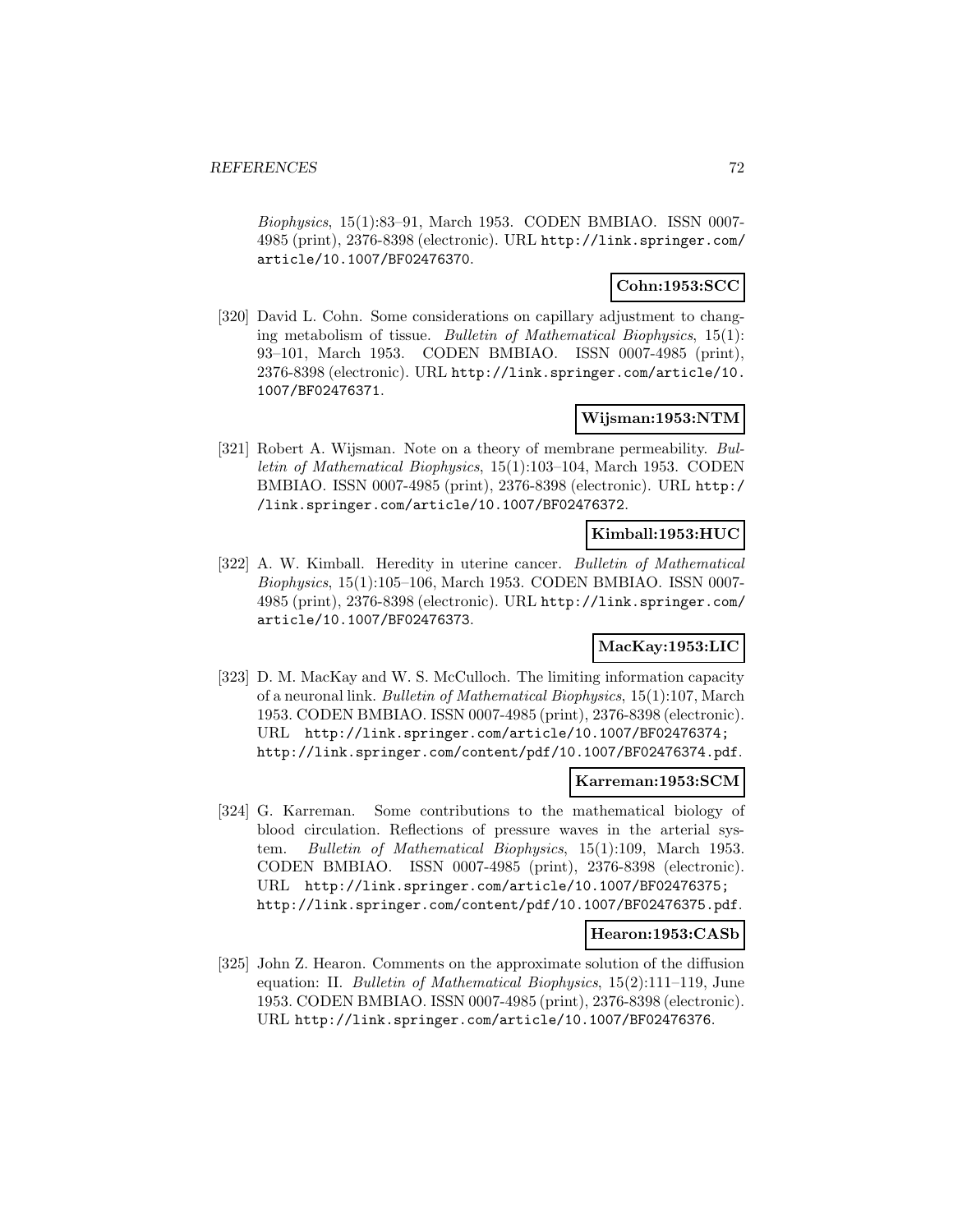### **Hearon:1953:KLS**

[326] John Z. Hearon. The kinetics of linear systems with special reference to periodic reactions. Bulletin of Mathematical Biophysics, 15 (2):121–141, June 1953. CODEN BMBIAO. ISSN 0007-4985 (print), 2376-8398 (electronic). URL http://link.springer.com/article/10. 1007/BF02476377.

#### **Landau:1953:DRS**

[327] H. G. Landau. On dominance relations and the structure of animal societies: III the condition for a score structure. Bulletin of Mathematical Biophysics, 15(2):143–148, June 1953. CODEN BMBIAO. ISSN 0007- 4985 (print), 2376-8398 (electronic). URL http://link.springer.com/ article/10.1007/BF02476378.

### **Isenberg:1953:NFB**

[328] Irvin Isenberg. A note on the flow of blood in capillary tubes. Bulletin of Mathematical Biophysics, 15(2):149–152, June 1953. CODEN BMBIAO. ISSN 0007-4985 (print), 2376-8398 (electronic). URL http:/ /link.springer.com/article/10.1007/BF02476379.

#### **Landahl:1953:NDE**

[329] H. D. Landahl. Note on the Donnan equilibrium. Bulletin of Mathematical Biophysics, 15(2):153–159, June 1953. CODEN BMBIAO. ISSN 0007-4985 (print), 2376-8398 (electronic). URL http://link.springer. com/article/10.1007/BF02476380. See [309].

## **Karreman:1953:SCC**

[330] George Karreman. Some considerations on a carrier mechanism as a model for ion accumulation. Bulletin of Mathematical Biophysics, 15 (2):161–165, June 1953. CODEN BMBIAO. ISSN 0007-4985 (print), 2376-8398 (electronic). URL http://link.springer.com/article/10. 1007/BF02476381.

#### **Landahl:1953:ATF**

[331] H. D. Landahl and G. Karreman. Approximate treatment of the formation of a difference in the concentrations of an ion at the two sides of a membrane. Bulletin of Mathematical Biophysics, 15(2):167–171, June 1953. CODEN BMBIAO. ISSN 0007-4985 (print), 2376-8398 (electronic). URL http://link.springer.com/article/10.1007/BF02476382.

# **Landau:1953:CMT**

[332] H. G. Landau and A. Rapoport. Contribution to the mathematical theory of contagion and spread of information: I. Spread through a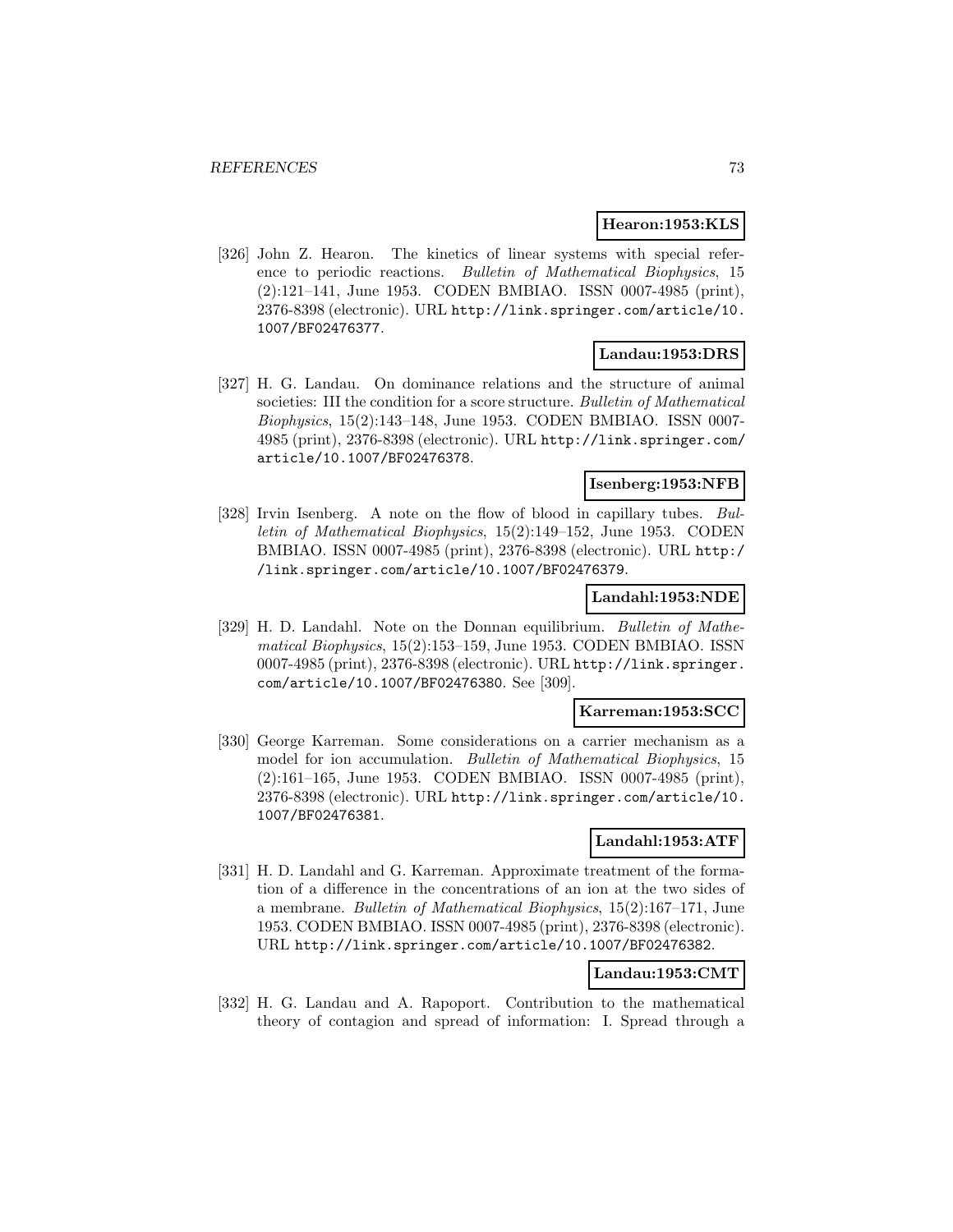thoroughly mixed population. Bulletin of Mathematical Biophysics, 15 (2):173–183, June 1953. CODEN BMBIAO. ISSN 0007-4985 (print), 2376-8398 (electronic). URL http://link.springer.com/article/10. 1007/BF02476383.

## **Karreman:1953:CMB**

[333] George Karreman. Contributions to the mathematical biophysics of the cardiovascular system. Bulletin of Mathematical Biophysics, 15 (2):185–195, June 1953. CODEN BMBIAO. ISSN 0007-4985 (print), 2376-8398 (electronic). URL http://link.springer.com/article/10. 1007/BF02476384.

## **Rashevsky:1953:OMA**

[334] N. Rashevsky. Outline of a mathematical approach to history. Bulletin of Mathematical Biophysics, 15(2):197–234, June 1953. CODEN BMBIAO. ISSN 0007-4985 (print), 2376-8398 (electronic). URL http:/ /link.springer.com/article/10.1007/BF02476385.

### **Hearon:1953:CASc**

[335] John Z. Hearon. Comments on the approximate solution of the diffusion equation: I. Bulletin of Mathematical Biophysics, 15(2):235, June 1953. CODEN BMBIAO. ISSN 0007-4985 (print), 2376-8398 (electronic). URL http://link.springer.com/article/10.1007/BF02476386; http://link.springer.com/content/pdf/10.1007/BF02476386.pdf.

### **deVries:1953:SVC**

[336] Hissel de Vries. On the subnormal variance in the counts of randomly distributed particles: I. Approximate treatment of the three-dimensional case and discussion of experiments. Bulletin of Mathematical Biophysics, 15(3):237–244, September 1953. CODEN BMBIAO. ISSN 0007- 4985 (print), 2376-8398 (electronic). URL http://link.springer.com/ article/10.1007/BF02476399.

#### **Nijboer:1953:SVC**

[337] B. R. A. Nijboer. On the subnormal variance in the counts of randomly distributed particles: II. Exact treatment of the one-dimensional case. Bulletin of Mathematical Biophysics, 15(3):245–250, September 1953. CODEN BMBIAO. ISSN 0007-4985 (print), 2376-8398 (electronic). URL http://link.springer.com/article/10.1007/BF02476400.

## **Wette:1953:ONT**

[338] Reimut Wette. Outlines of a new theory of photoreception. Bulletin of Mathematical Biophysics, 15(3):251–260, September 1953. CODEN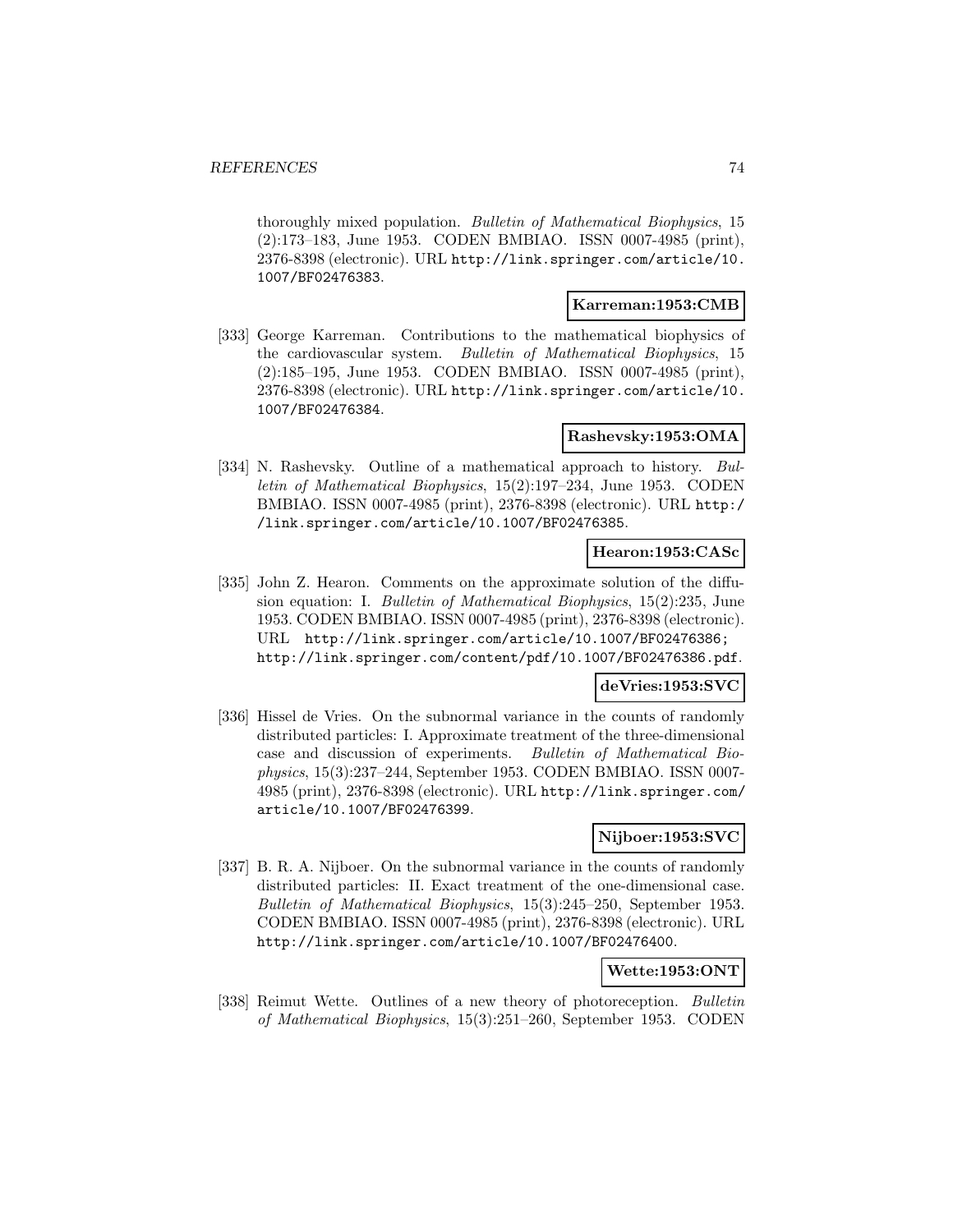BMBIAO. ISSN 0007-4985 (print), 2376-8398 (electronic). URL http:/ /link.springer.com/article/10.1007/BF02476401.

## **Wijsman:1953:CII**

[339] Robert A. Wijsman. A critical investigation of the integral description of metabolizing systems. Bulletin of Mathematical Biophysics, 15(3): 261–268, September 1953. CODEN BMBIAO. ISSN 0007-4985 (print), 2376-8398 (electronic). URL http://link.springer.com/article/10. 1007/BF02476402.

## **Hearon:1953:NIE**

[340] John Z. Hearon. A note on the integral-equation description of metabolizing systems. Bulletin of Mathematical Biophysics, 15(3):269– 276, September 1953. CODEN BMBIAO. ISSN 0007-4985 (print), 2376-8398 (electronic). URL http://link.springer.com/article/10. 1007/BF02476403.

### **Tricomi:1953:SDM**

[341] Francesco G. Tricomi. On the statistical distribution of mutant bacteria. Bulletin of Mathematical Biophysics, 15(3):277–292, September 1953. CODEN BMBIAO. ISSN 0007-4985 (print), 2376-8398 (electronic). URL http://link.springer.com/article/10.1007/BF02476404.

#### **Landahl:1953:NNI**

[342] H. D. Landahl. Note on the neurobiophysical interpretation of imitative behavior. Bulletin of Mathematical Biophysics, 15(3):293– 300, September 1953. CODEN BMBIAO. ISSN 0007-4985 (print), 2376-8398 (electronic). URL http://link.springer.com/article/10. 1007/BF02476405.

## **Karreman:1953:BFB**

[343] George Karreman. Blood flow in branching circulatory systems during rest and activity. Bulletin of Mathematical Biophysics, 15(3):301– 309, September 1953. CODEN BMBIAO. ISSN 0007-4985 (print), 2376-8398 (electronic). URL http://link.springer.com/article/10. 1007/BF02476406.

### **Patlak:1953:RWP**

[344] Clifford S. Patlak. Random walk with persistence and external bias. Bulletin of Mathematical Biophysics, 15(3):311–338, September 1953. CO-DEN BMBIAO. ISSN 0007-4985 (print), 2376-8398 (electronic). URL http://link.springer.com/article/10.1007/BF02476407.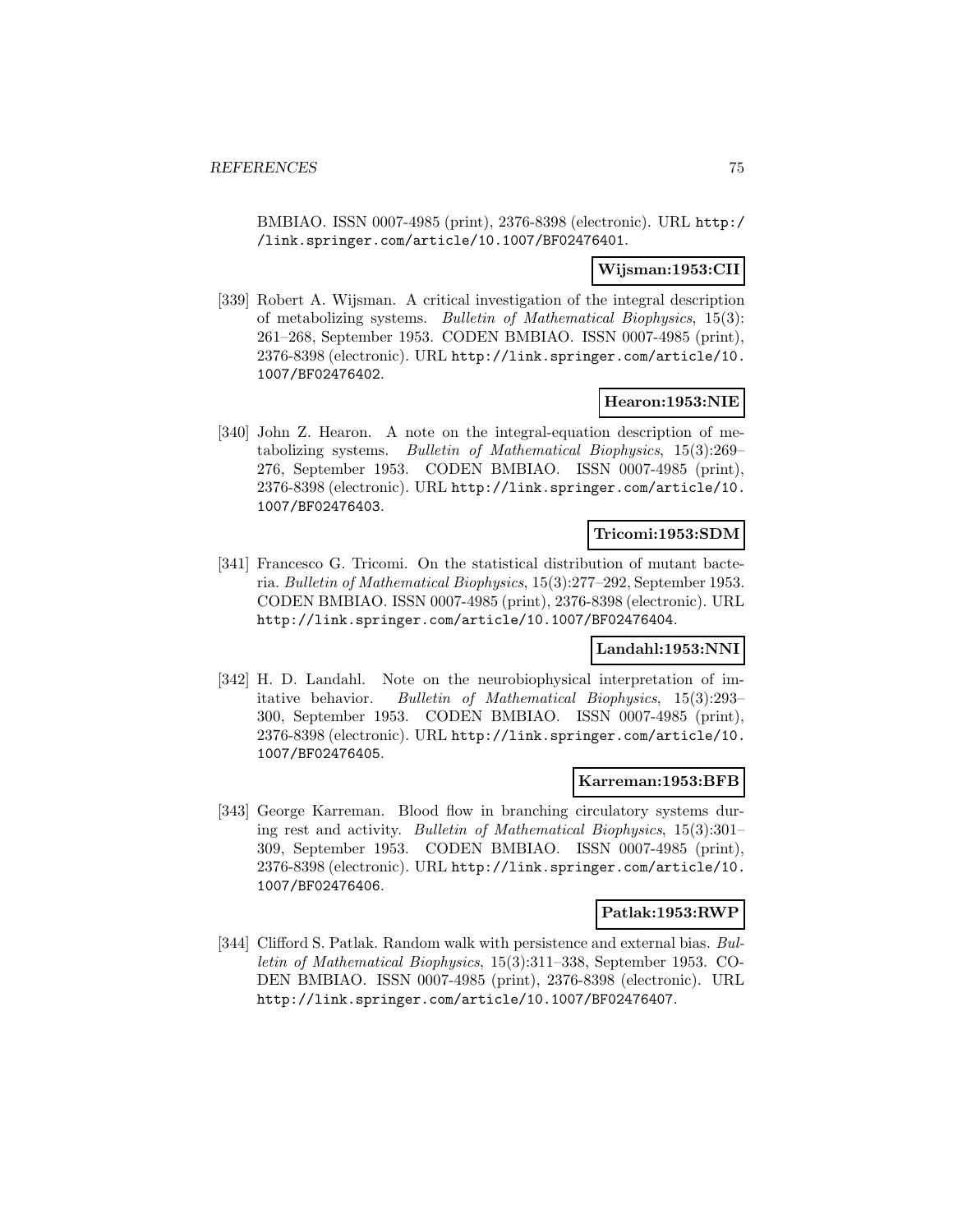#### **Rashevsky:1953:SQA**

[345] N. Rashevsky. Some quantitative aspects of history. Bulletin of Mathematical Biophysics, 15(3):339–359, September 1953. CODEN BMBIAO. ISSN 0007-4985 (print), 2376-8398 (electronic). URL http://link. springer.com/article/10.1007/BF02476408.

# **Reid:1953:ADS**

[346] A. T. Reid. An age-dependent stochastic model of population growth. Bulletin of Mathematical Biophysics, 15(3):361–365, September 1953. CODEN BMBIAO. ISSN 0007-4985 (print), 2376-8398 (electronic). URL http://link.springer.com/article/10.1007/BF02476409.

### **Landahl:1953:SIT**

[347] H. D. Landahl. On the spread of information with time and distance. Bulletin of Mathematical Biophysics, 15(3):367–381, September 1953. CO-DEN BMBIAO. ISSN 0007-4985 (print), 2376-8398 (electronic). URL http://link.springer.com/article/10.1007/BF02476410.

# **Landau:1953:MSA**

[348] H. G. Landau. Methods of statistical analysis. Bulletin of Mathematical Biophysics, 15(3):383, September 1953. CODEN BMBIAO. ISSN 0007- 4985 (print), 2376-8398 (electronic). URL http://link.springer.com/ article/10.1007/BF02476411.

# **Bey:1953:TEM**

[349] Z. Bey, M. C. Goodall, and A. Szent-Györgyi. The transmission of excitation from the membrane to actomyosin. Bulletin of Mathematical Biophysics, 15(3):385, September 1953. CODEN BMBIAO. ISSN 0007-4985 (print), 2376-8398 (electronic). URL http://link.springer. com/article/10.1007/BF02476412; http://link.springer.com/ content/pdf/10.1007/BF02476412.pdf.

# **Sangren:1953:MDE**

[350] W. C. Sangren and C. W. Sheppard. A mathematical derivation of the exchange of a labeled substance between a liquid flowing in a vessel and an external compartment. Bulletin of Mathematical Biophysics, 15(4): 387–394, December 1953. CODEN BMBIAO. ISSN 0007-4985 (print), 2376-8398 (electronic). URL http://link.springer.com/article/10. 1007/BF02476432.

# **Jacobs:1953:PDT**

[351] Robert B. Jacobs. On the propagation of a disturbance through a viscous liquid flowing in a distensible tube of appreciable mass. Bulletin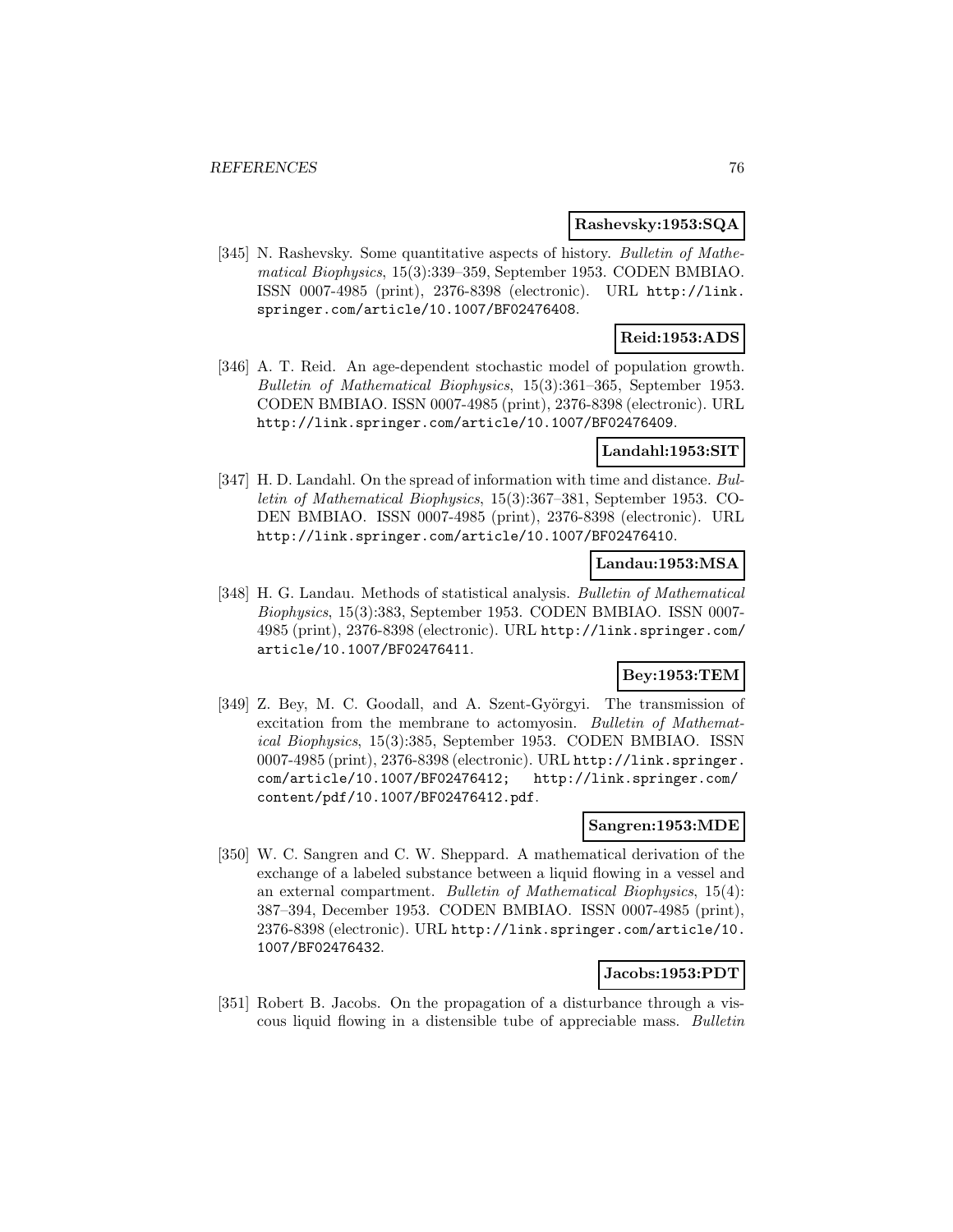of Mathematical Biophysics, 15(4):395–409, December 1953. CODEN BMBIAO. ISSN 0007-4985 (print), 2376-8398 (electronic). URL http:/ /link.springer.com/article/10.1007/BF02476433.

## **Stephenson:1953:TVD**

[352] John L. Stephenson. Theory of the vacuum drying of frozen tissues. Bulletin of Mathematical Biophysics, 15(4):411–429, December 1953. CO-DEN BMBIAO. ISSN 0007-4985 (print), 2376-8398 (electronic). URL http://link.springer.com/article/10.1007/BF02476434.

### **Patlak:1953:MCS**

[353] Clifford S. Patlak. A mathematical contribution to the study of orientation of organisms. Bulletin of Mathematical Biophysics, 15(4):431– 476, December 1953. CODEN BMBIAO. ISSN 0007-4985 (print), 2376-8398 (electronic). URL http://link.springer.com/article/10. 1007/BF02476435.

## **Schmidt:1953:TCC**

[354] George W. Schmidt. The time course of capillary exchange. Bulletin of Mathematical Biophysics, 15(4):477–488, December 1953. CODEN BMBIAO. ISSN 0007-4985 (print), 2376-8398 (electronic). URL http:/ /link.springer.com/article/10.1007/BF02476436.

### **Schmidt:1953:DDP**

[355] George W. Schmidt. Determination of diffusion and permeability coefficients in nerve trunks. Bulletin of Mathematical Biophysics, 15(4): 489–500, December 1953. CODEN BMBIAO. ISSN 0007-4985 (print), 2376-8398 (electronic). URL http://link.springer.com/article/10. 1007/BF02476437.

### **Shimbel:1953:SPC**

[356] Alfonso Shimbel. Structural parameters of communication networks. Bulletin of Mathematical Biophysics, 15(4):501–507, December 1953. CO-DEN BMBIAO. ISSN 0007-4985 (print), 2376-8398 (electronic). URL http://link.springer.com/article/10.1007/BF02476438.

## **Bierman:1953:ELM**

[357] Arthur Bierman. Enzyme localization as a mechanism of apparent active transport. Bulletin of Mathematical Biophysics, 15(4):509– 522, December 1953. CODEN BMBIAO. ISSN 0007-4985 (print), 2376-8398 (electronic). URL http://link.springer.com/article/10. 1007/BF02476439.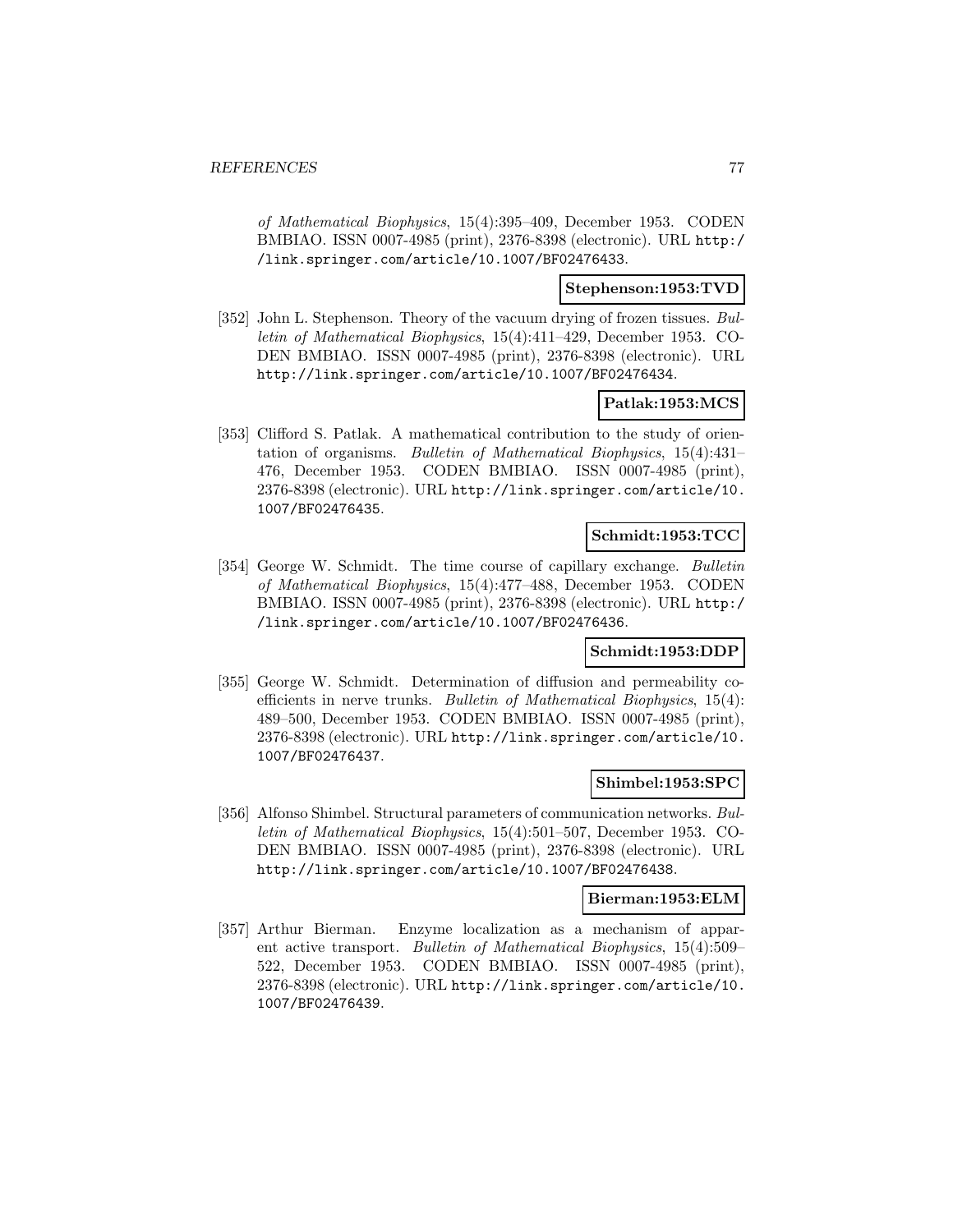## **Rapoport:1953:SITa**

[358] Anatol Rapoport. Spread of information through a population with sociostructural bias: I. Assumption of transitivity. Bulletin of Mathematical Biophysics, 15(4):523–533, December 1953. CODEN BMBIAO. ISSN 0007-4985 (print), 2376-8398 (electronic). URL http://link.springer. com/article/10.1007/BF02476440.

### **Rapoport:1953:SITb**

[359] Anatol Rapoport. Spread of information through a population with sociostructural bias: II. Various models with partial transitivity. Bulletin of Mathematical Biophysics, 15(4):535–546, December 1953. CODEN BMBIAO. ISSN 0007-4985 (print), 2376-8398 (electronic). URL http:/ /link.springer.com/article/10.1007/BF02476441.

### **Macey:1953:EHM**

[360] Robert I. Macey. The excitation of the heart and its modification under the influence of the chemical mediators and the cardiac nerves: II. A particular case of the one-factor theory. Bulletin of Mathematical Biophysics, 15(4):547–559, December 1953. CODEN BMBIAO. ISSN 0007- 4985 (print), 2376-8398 (electronic). URL http://link.springer.com/ article/10.1007/BF02476442.

# **Landahl:1953:SRB**

[361] H. D. Landahl. Symposium on radiobiology. The basic spects of radiation effects on living systems. Bulletin of Mathematical Biophysics, 15(4): 561–563, December 1953. CODEN BMBIAO. ISSN 0007-4985 (print), 2376-8398 (electronic). URL http://link.springer.com/article/10. 1007/BF02476443.

# **Chilton:1954:MAO**

[362] Arthur B. Chilton, Delbert S. Barth, and Ralph W. Stacy. A mathematical analysis of oxygen respiration in man. Bulletin of Mathematical  $Biophysics, 16(1):1-14, March 1954. CODEN BMBIAO. ISSN 0007-$ 4985 (print), 2376-8398 (electronic). URL http://link.springer.com/ article/10.1007/BF02481808.

# **Danziger:1954:MTP**

[363] Lewis Danziger and George L. Elmergreen. Mathematical theory of periodic relapsing catatonia. Bulletin of Mathematical Biophysics, 16 (1):15–21, March 1954. CODEN BMBIAO. ISSN 0007-4985 (print), 2376-8398 (electronic). URL http://link.springer.com/article/10. 1007/BF02481809.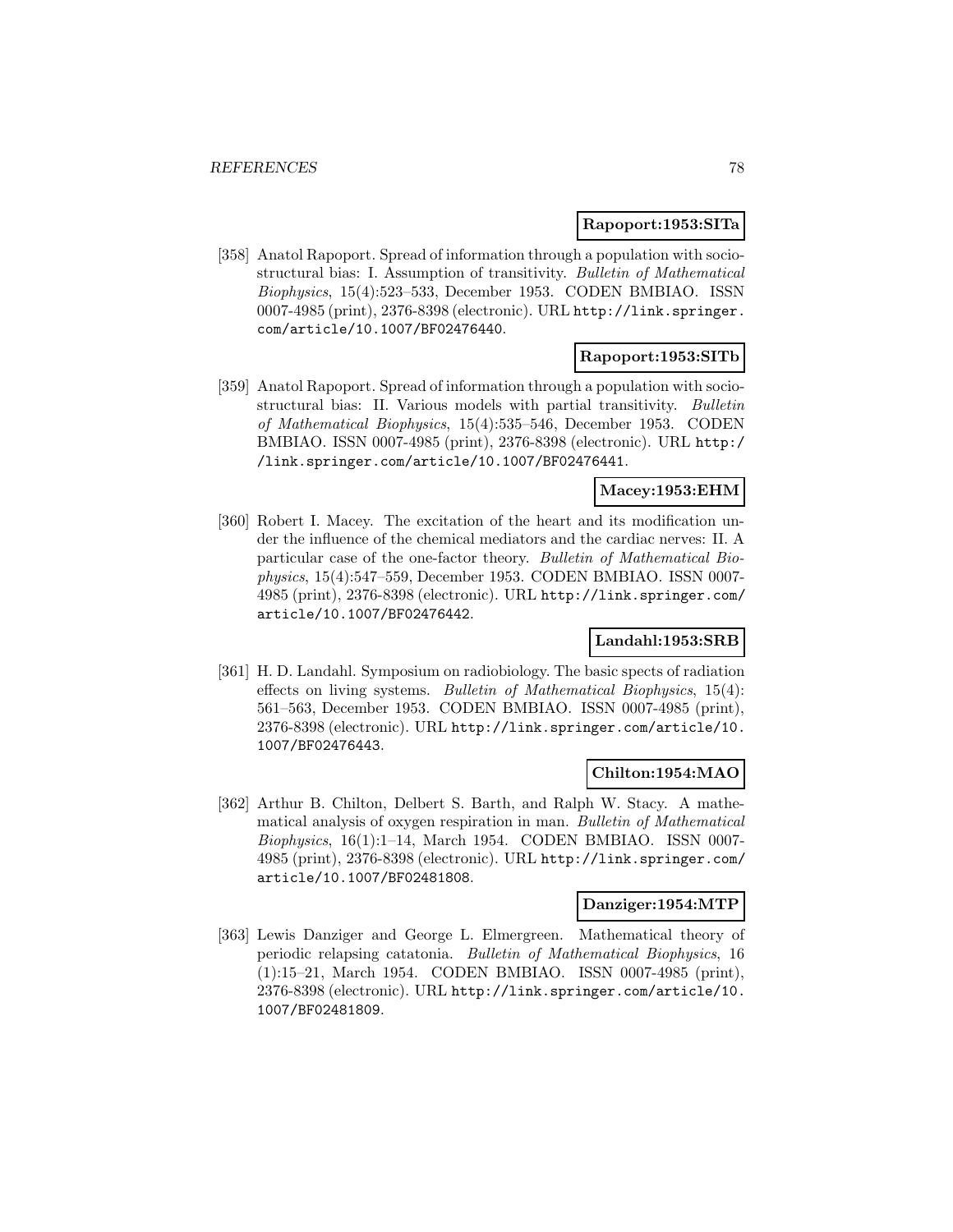#### **Stephenson:1954:TDA**

[364] John L. Stephenson. Theory for the design of apparatus for drying frozen tissues. Bulletin of Mathematical Biophysics, 16(1):23–43, March 1954. CODEN BMBIAO. ISSN 0007-4985 (print), 2376-8398 (electronic). URL http://link.springer.com/article/10.1007/BF02481810.

#### **Horwitz:1954:STC**

[365] Leonard Horwitz. Some theoretical considerations relating to the meaning and measurement of chloroplast reducing potential. Bulletin of Mathematical Biophysics, 16(1):45–53, March 1954. CODEN BMBIAO. ISSN 0007-4985 (print), 2376-8398 (electronic). URL http://link.springer. com/article/10.1007/BF02481811.

# **Landahl:1954:TPC**

[366] H. D. Landahl. Transient phenomena in capillary exchange. Bulletin of Mathematical Biophysics, 16(1):55–58, March 1954. CODEN BM-BIAO. ISSN 0007-4985 (print), 2376-8398 (electronic). URL http:// link.springer.com/article/10.1007/BF02481812.

# **Cohn:1954:OSV**

[367] David L. Cohn. Optimal systems: I. The vascular system. Bulletin of Mathematical Biophysics, 16(1):59–74, March 1954. CODEN BM-BIAO. ISSN 0007-4985 (print), 2376-8398 (electronic). URL http:// link.springer.com/article/10.1007/BF02481813.

# **Rapoport:1954:SIT**

[368] Anatol Rapoport. Spread of information through a population with socio-structural bias: III. Suggested experimental procedures. Bulletin of Mathematical Biophysics, 16(1):75–81, March 1954. CODEN BM-BIAO. ISSN 0007-4985 (print), 2376-8398 (electronic). URL http:// link.springer.com/article/10.1007/BF02481814.

#### **Isenberg:1954:TNP**

[369] Irvin Isenberg. On the theory of the nematic phase and its possible relation to the mitotic spindle structure. Bulletin of Mathematical Biophysics, 16(1):83–96, March 1954. CODEN BMBIAO. ISSN 0007- 4985 (print), 2376-8398 (electronic). URL http://link.springer.com/ article/10.1007/BF02481815.

#### **Bierman:1954:NTK**

[370] Arthur Bierman. A note on the thermodynamics and kinetics of open and steady state systems. Bulletin of Mathematical Biophysics, 16(1):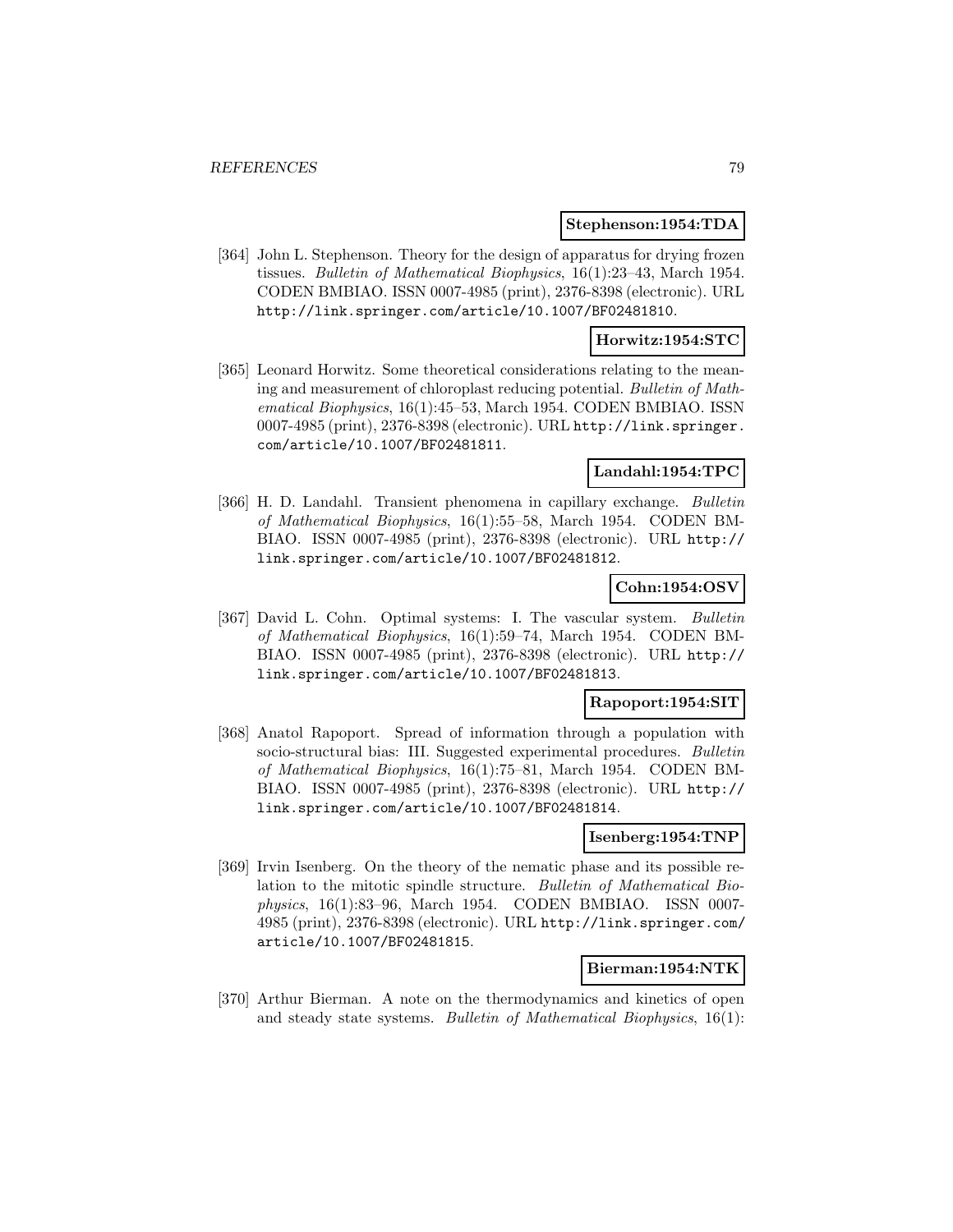97–101, March 1954. CODEN BMBIAO. ISSN 0007-4985 (print), 2376-8398 (electronic). URL http://link.springer.com/article/10. 1007/BF02481816.

## **Karreman:1954:VPP**

[371] George Karreman. On the velocity of propagation of pressure waves in an incompressible viscous fluid enclosed in a tube with an elastomeric wall. Bulletin of Mathematical Biophysics, 16(1):103-109, March 1954. CODEN BMBIAO. ISSN 0007-4985 (print), 2376-8398 (electronic). URL http://link.springer.com/article/10.1007/BF02481817.

### **Karreman:1954:CMB**

[372] George Karreman. Contributions to the mathematical biophysics of branched circulatory systems. Bulletin of Mathematical Biophysics, 16 (1):111–116, March 1954. CODEN BMBIAO. ISSN 0007-4985 (print), 2376-8398 (electronic). URL http://link.springer.com/article/10. 1007/BF02481818.

### **Rashevsky:1954:CMB**

[373] N. Rashevsky. A contribution to the mathematical biology of the rates of historical development. Bulletin of Mathematical Biophysics, 16(1): 117–128, March 1954. CODEN BMBIAO. ISSN 0007-4985 (print), 2376-8398 (electronic). URL http://link.springer.com/article/10. 1007/BF02481819.

# **Landau:1954:CMT**

[374] H. G. Landau and A. Rapoport. Contribution to the mathematical theory of contagion and spread of information: I. Spread through a thoroughly mixed population. Bulletin of Mathematical Biophysics, 16(1):129, March 1954. CODEN BMBIAO. ISSN 0007-4985 (print), 2376-8398 (electronic). URL http://link.springer.com/article/10. 1007/BF02481820; http://link.springer.com/content/pdf/10. 1007/BF02481820.pdf.

### **Davis:1954:SDR**

[375] Robert L. Davis. Structures of dominance relations. Bulletin of Mathematical Biophysics, 16(2):131–140, June 1954. CODEN BMBIAO. ISSN 0007-4985 (print), 2376-8398 (electronic). URL http://link.springer. com/article/10.1007/BF02478368.

#### **Ackerman:1954:ETR**

[376] Eugene Ackerman. An extension of the theory of resonances of biological cells: I. Effects of viscosity and compressibility. Bulletin of Mathematical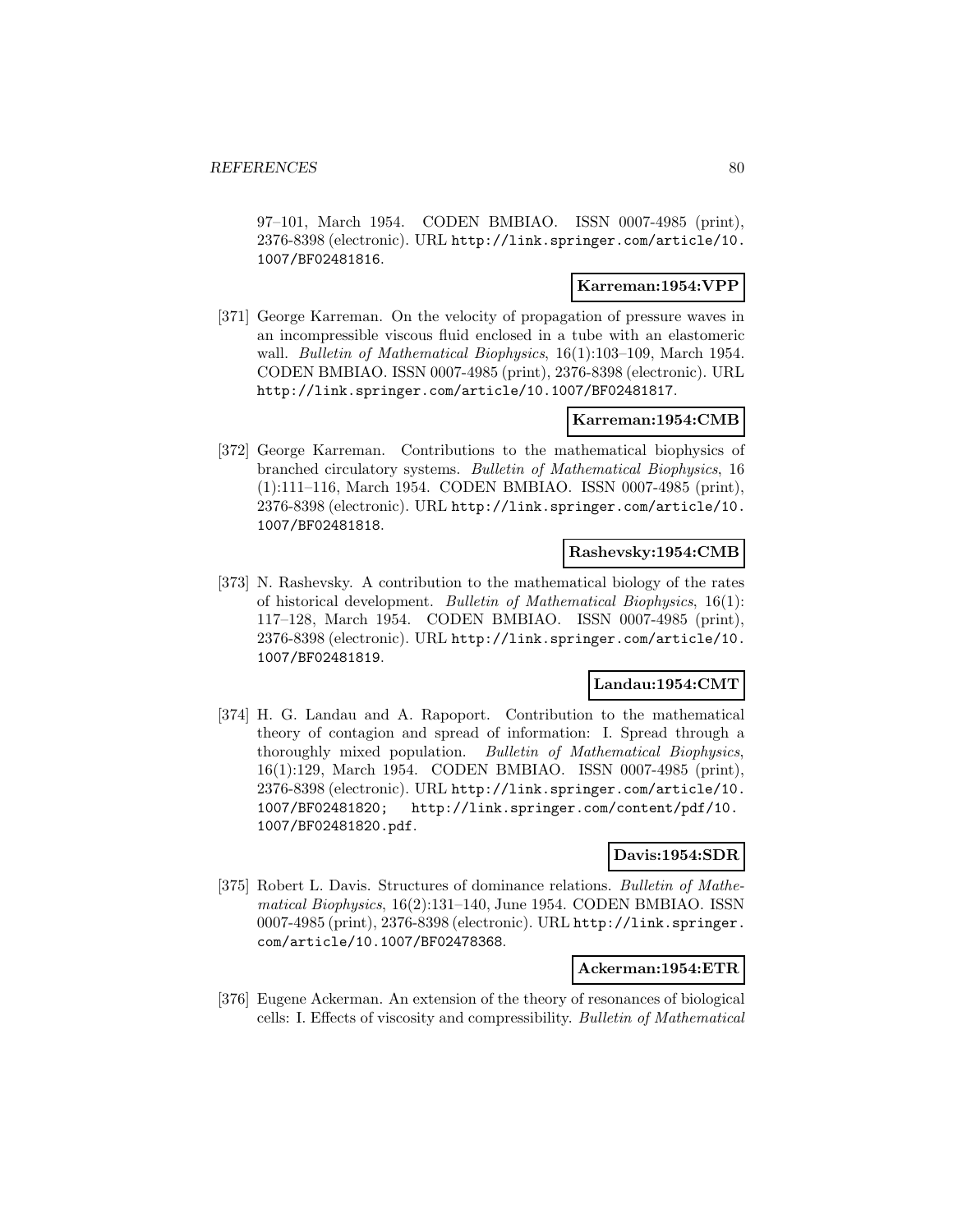Biophysics, 16(2):141–150, June 1954. CODEN BMBIAO. ISSN 0007- 4985 (print), 2376-8398 (electronic). URL http://link.springer.com/ article/10.1007/BF02478369. See erratum [447].

# **Landahl:1954:NIT**

[377] H. D. Landahl. Note on the interpretation of tracer experiments in biological systems. Bulletin of Mathematical Biophysics, 16(2):151–154, June 1954. CODEN BMBIAO. ISSN 0007-4985 (print), 2376-8398 (electronic). URL http://link.springer.com/article/10.1007/BF02478370.

## **Landahl:1954:DEM**

[378] H. D. Landahl. A difference equation method for the calculation of the probability that two molecules will collide. Bulletin of Mathematical Biophysics, 16(2):155–158, June 1954. CODEN BMBIAO. ISSN 0007- 4985 (print), 2376-8398 (electronic). URL http://link.springer.com/ article/10.1007/BF02478371.

## **Karreman:1954:RAS**

[379] George Karreman. The resonance of the arterial system. Bulletin of Mathematical Biophysics, 16(2):159–170, June 1954. CODEN BMBIAO. ISSN 0007-4985 (print), 2376-8398 (electronic). URL http://link. springer.com/article/10.1007/BF02478372.

### **Landahl:1954:AMD**

[380] H. D. Landahl. An approximation method for the determination of diffusion and permeability coefficients in nerve trunks. Bulletin of Mathematical Biophysics, 16(2):171–179, June 1954. CODEN BMBIAO. ISSN 0007-4985 (print), 2376-8398 (electronic). URL http://link.springer. com/article/10.1007/BF02478373.

### **Finn:1954:APB**

[381] R. K. Finn. Accounting for periodicities in biology. Bulletin of Mathematical Biophysics, 16(2):181–182, June 1954. CODEN BMBIAO. ISSN 0007-4985 (print), 2376-8398 (electronic). URL http://link.springer. com/article/10.1007/BF02478374.

# **Rashevsky:1954:ITB**

[382] N. Rashevsky. Information theory in biology. Bulletin of Mathematical Biophysics, 16(2):183–185, June 1954. CODEN BMBIAO. ISSN 0007- 4985 (print), 2376-8398 (electronic). URL http://link.springer.com/ article/10.1007/BF02478375.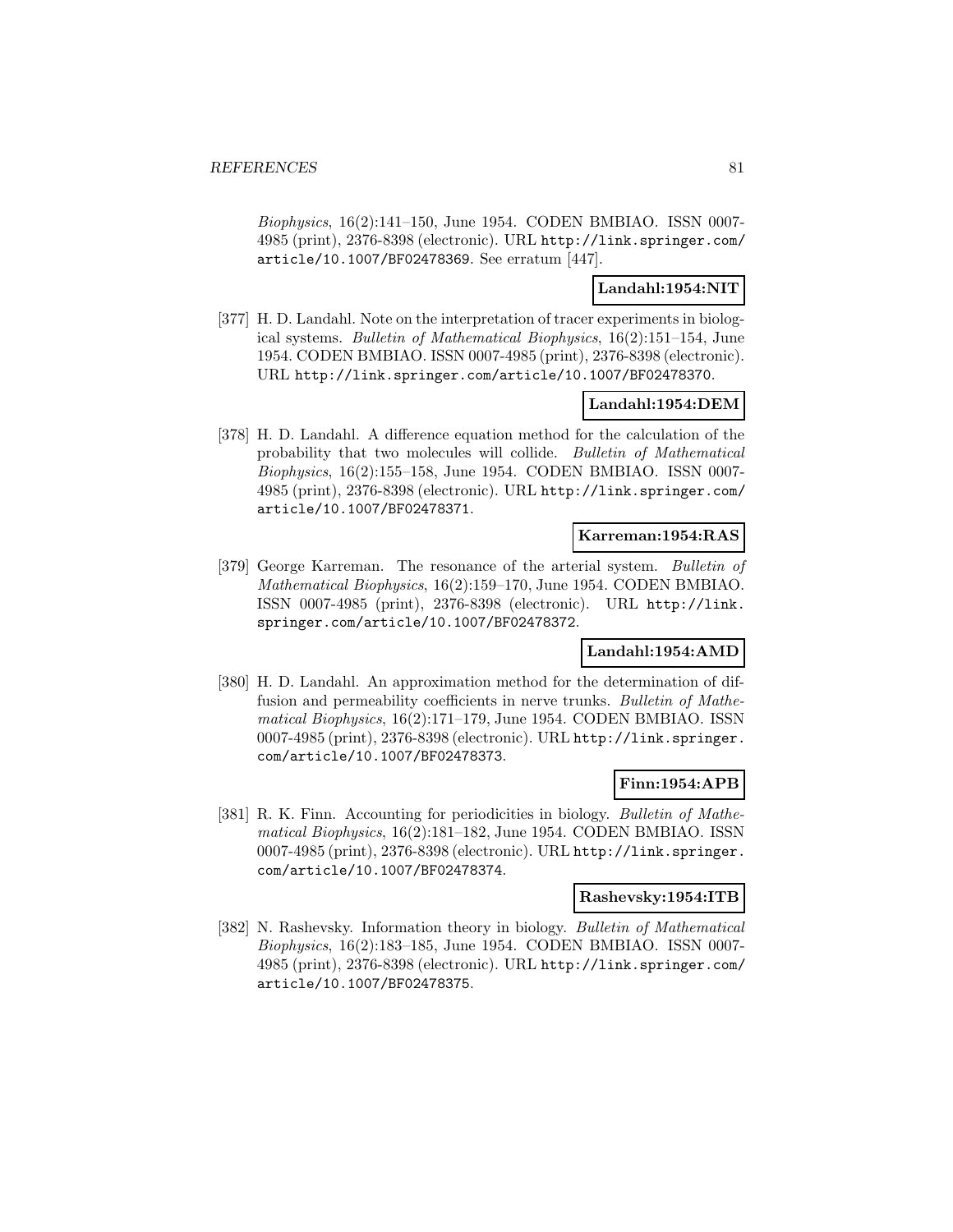#### **Landau:1954:DCT**

[383] H. G. Landau. The distribution of completion times for random communication in a task-oriented group. Bulletin of Mathematical Biophysics, 16(3):187–201, September 1954. CODEN BMBIAO. ISSN 0007- 4985 (print), 2376-8398 (electronic). URL http://link.springer.com/ article/10.1007/BF02478413.

### **Bierman:1954:SES**

[384] Arthur Bierman. Studies on the effects of structure on the behavior of enzyme systems. Bulletin of Mathematical Biophysics, 16(3):203– 257, September 1954. CODEN BMBIAO. ISSN 0007-4985 (print), 2376-8398 (electronic). URL http://link.springer.com/article/10. 1007/BF02478414.

# **Hearon:1954:EKI**

[385] John Z. Hearon and Robert Katzman. Enzyme kinetics: Inhibition equations derived from the inelastic collision hypothesis. Bulletin of Mathematical Biophysics, 16(4):259–277, December 1954. CODEN BMBIAO. ISSN 0007-4985 (print), 2376-8398 (electronic). URL http://link. springer.com/article/10.1007/BF02484493.

# **Trucco:1954:SIB**

[386] Ernesto Trucco. Studies in imitative behavior: A generalization of the Rashevsky model; its mathematical properties. Bulletin of Mathematical Biophysics, 16(4):279–316, December 1954. CODEN BMBIAO. ISSN 0007-4985 (print), 2376-8398 (electronic). URL http://link.springer. com/article/10.1007/BF02484494.

#### **Rashevsky:1954:TLS**

[387] N. Rashevsky. Topology and life: In search of general mathematical principles in biology and sociology. Bulletin of Mathematical Biophysics, 16(4):317–348, December 1954. CODEN BMBIAO. ISSN 0007- 4985 (print), 2376-8398 (electronic). URL http://link.springer.com/ article/10.1007/BF02484495.

#### **Anonymous:1954:APD**

[388] Anonymous. Awards for post-doctoral study in statistics at the University of Chicago. *Bulletin of Mathematical Biophysics*, 16(4): 349, December 1954. CODEN BMBIAO. ISSN 0007-4985 (print), 2376-8398 (electronic). URL http://link.springer.com/article/10. 1007/BF02484496.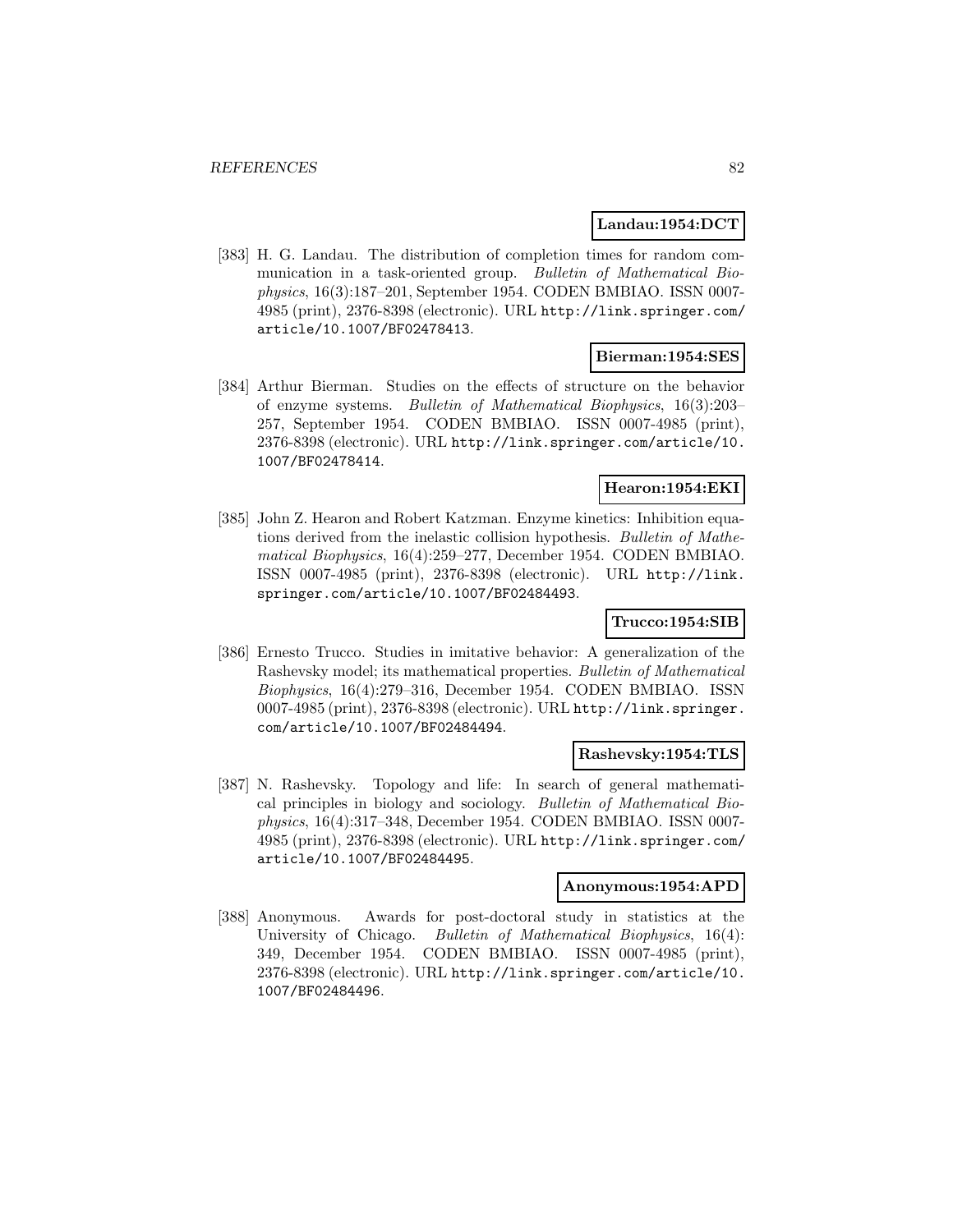#### **Karlsson:1955:NSS**

[389] Georg Karlsson. Note on the spread of a state in small social groups. Bulletin of Mathematical Biophysics, 17(1):1–5, March 1955. CODEN BMBIAO. ISSN 0007-4985 (print), 2376-8398 (electronic). URL http:/ /link.springer.com/article/10.1007/BF02481832.

## **Hearon:1955:NTM**

[390] John Z. Hearon. Note on the theory of mass behavior. Bulletin of Mathematical Biophysics, 17(1):7–13, March 1955. CODEN BMBIAO. ISSN 0007-4985 (print), 2376-8398 (electronic). URL http://link.springer. com/article/10.1007/BF02481833.

#### **Rapoport:1955:AINa**

[391] Anatol Rapoport. Application of information networks to a theory of vision. Bulletin of Mathematical Biophysics, 17(1):15–33, March 1955. CODEN BMBIAO. ISSN 0007-4985 (print), 2376-8398 (electronic). URL http://link.springer.com/article/10.1007/BF02481834.

### **Ackerman:1955:ETR**

[392] Eugene Ackerman. An extension of the theory of resonances of biological cells: II. Cross-section in a plane wave. Bulletin of Mathematical Biophysics, 17(1):35–40, March 1955. CODEN BMBIAO. ISSN 0007- 4985 (print), 2376-8398 (electronic). URL http://link.springer.com/ article/10.1007/BF02481835. See erratum [448].

## **Landau:1955:NIC**

[393] H. G. Landau. Note on an inequality for the coefficients in Legendre polynomial expansions and its application to the theory of liquid phase transitions. Bulletin of Mathematical Biophysics, 17(1):41–44, March 1955. CODEN BMBIAO. ISSN 0007-4985 (print), 2376-8398 (electronic). URL http://link.springer.com/article/10.1007/BF02481836.

#### **Rashevsky:1955:NCP**

[394] N. Rashevsky. Note on a combinatorial problem in topological biology. Bulletin of Mathematical Biophysics, 17(1):45–50, March 1955. CODEN BMBIAO. ISSN 0007-4985 (print), 2376-8398 (electronic). URL http:/ /link.springer.com/article/10.1007/BF02481837.

#### **Zimmer:1955:SPP**

[395] L. T. Zimmer. Some possible phase transitions in dilute colloidal solutions. Bulletin of Mathematical Biophysics, 17(1):51–61, March 1955.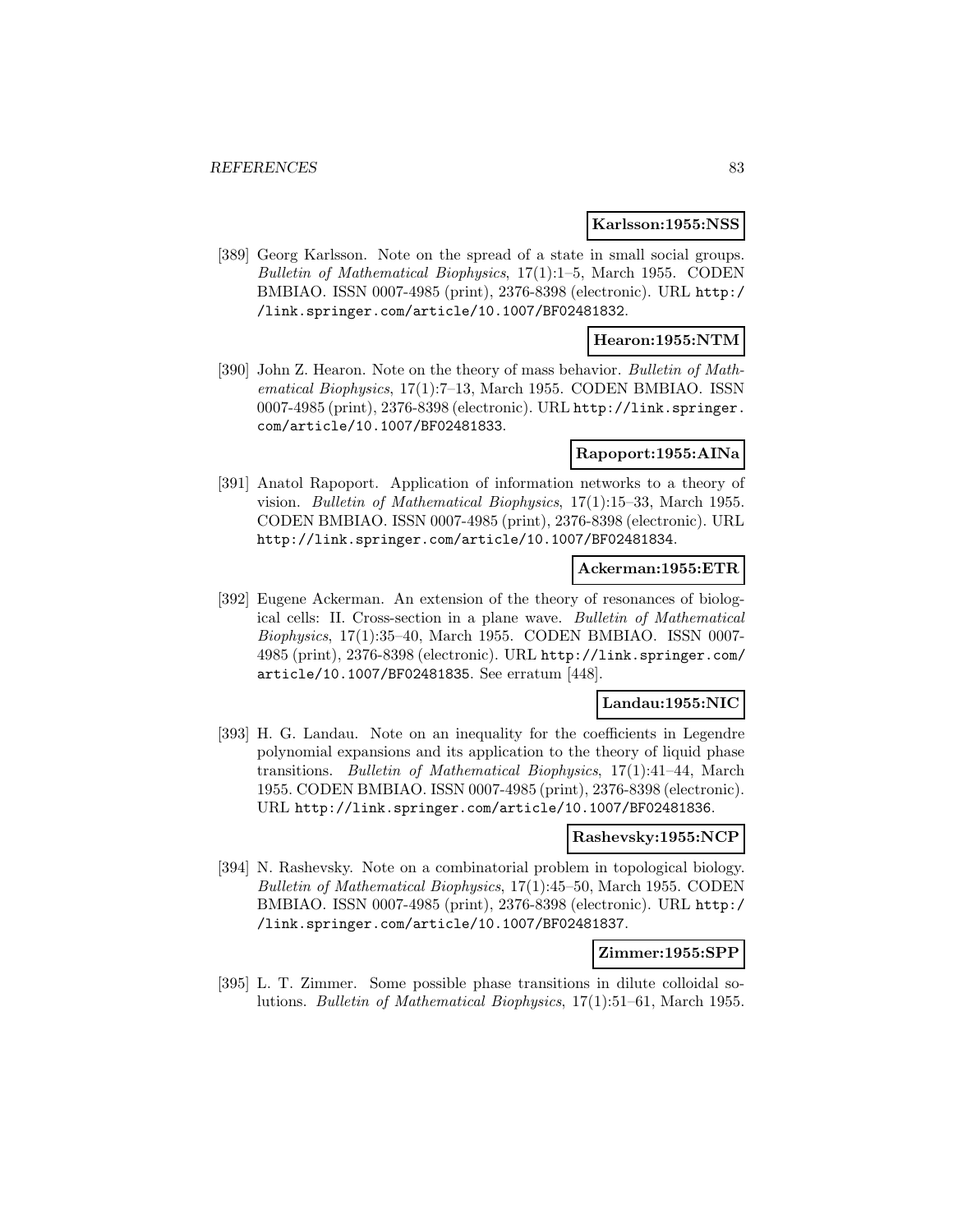CODEN BMBIAO. ISSN 0007-4985 (print), 2376-8398 (electronic). URL http://link.springer.com/article/10.1007/BF02481838.

#### **Landahl:1955:MMTa**

[396] H. D. Landahl. A mathematical model for the temporal pattern of a population structure, with particular reference to the flour beetle. Bulletin of Mathematical Biophysics, 17(1):63–77, March 1955. CODEN BMBIAO. ISSN 0007-4985 (print), 2376-8398 (electronic). URL http:/ /link.springer.com/article/10.1007/BF02481839.

## **Rashevsky:1955:TLS**

[397] N. Rashevsky. Topology and life: In search of general mathematical principles in biology and sociology. Bulletin of Mathematical Biophysics, 17(1):79, March 1955. CODEN BMBIAO. ISSN 0007-4985 (print), 2376-8398 (electronic). URL http://link.springer.com/article/10. 1007/BF02481840; http://link.springer.com/content/pdf/10. 1007/BF02481840.pdf.

# **Morowitz:1955:SOD**

[398] Harold J. Morowitz. Some order-disorder considerations in living systems. Bulletin of Mathematical Biophysics, 17(2):81–86, June 1955. CO-DEN BMBIAO. ISSN 0007-4985 (print), 2376-8398 (electronic). URL http://link.springer.com/article/10.1007/BF02477985.

### **Hart:1955:ATE**

[399] H. E. Hart. Analysis of tracer experiments in non-conservative steadystate systems. Bulletin of Mathematical Biophysics, 17(2):87–94, June 1955. CODEN BMBIAO. ISSN 0007-4985 (print), 2376-8398 (electronic). URL http://link.springer.com/article/10.1007/BF02477986.

#### **Karreman:1955:CMT**

[400] George Karreman. A countercurrent mechanism with transverse diffusion. Bulletin of Mathematical Biophysics, 17(2):95–100, June 1955. CO-DEN BMBIAO. ISSN 0007-4985 (print), 2376-8398 (electronic). URL http://link.springer.com/article/10.1007/BF02477987.

#### **Cunningham:1955:SNE**

[401] W. J. Cunningham. Simultaneous nonlinear equations of growth. Bulletin of Mathematical Biophysics, 17(2):101–110, June 1955. CODEN BMBIAO. ISSN 0007-4985 (print), 2376-8398 (electronic). URL http:/ /link.springer.com/article/10.1007/BF02477988.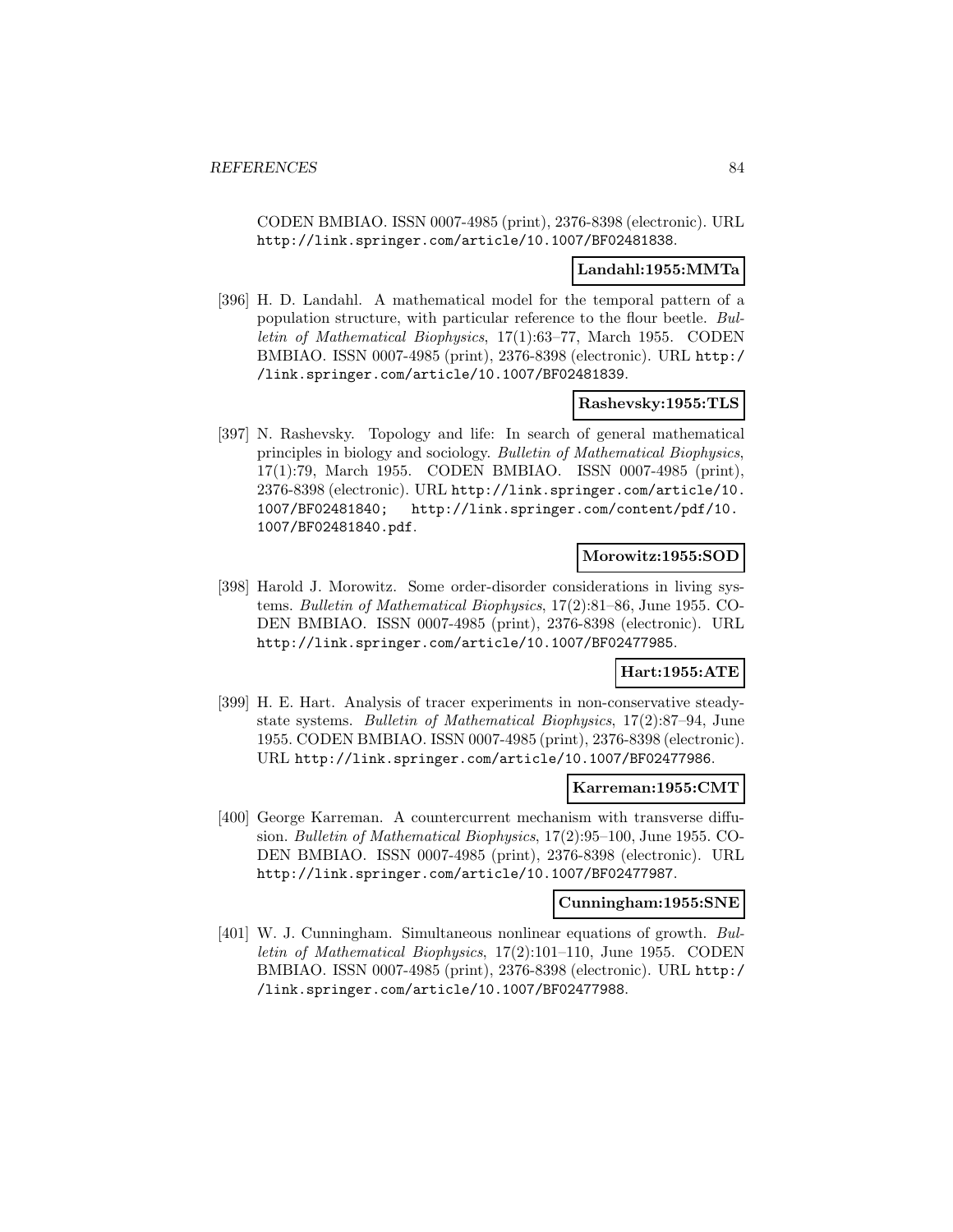#### **Rashevsky:1955:STT**

[402] N. Rashevsky. Some theorems in topology and a possible biological implication. Bulletin of Mathematical Biophysics, 17(2):111–126, June 1955. CODEN BMBIAO. ISSN 0007-4985 (print), 2376-8398 (electronic). URL http://link.springer.com/article/10.1007/BF02477989.

## **Landahl:1955:NPP**

[403] H. D. Landahl. Note on the periodic properties of biochemical systems represented by linear equations. Bulletin of Mathematical Biophysics, 17(2):127–129, June 1955. CODEN BMBIAO. ISSN 0007-4985 (print), 2376-8398 (electronic). URL http://link.springer.com/article/10. 1007/BF02477990.

## **Landahl:1955:MMTb**

[404] H. D. Landahl. A mathematical model for the temporal pattern of a population structure, with particular reference to the flour beetle: II. Competition between species. Bulletin of Mathematical Biophysics, 17 (2):131–140, June 1955. CODEN BMBIAO. ISSN 0007-4985 (print), 2376-8398 (electronic). URL http://link.springer.com/article/10. 1007/BF02477991.

# **OSullivan:1955:DSCa**

[405] D. G. O'Sullivan. Diffusion and simultaneous chemical reactions: I. A method for solving the equations of some systems in which a fixed concentration exists at a boundary. Bulletin of Mathematical Biophysics, 17(2):141–153, June 1955. CODEN BMBIAO. ISSN 0007-4985 (print), 2376-8398 (electronic). URL http://link.springer.com/article/10. 1007/BF02477992.

### **Rapoport:1955:STC**

[406] Anatol Rapoport. Some theoretical consequences of the allometric growth equations. Bulletin of Mathematical Biophysics, 17(3):155– 167, September 1955. CODEN BMBIAO. ISSN 0007-4985 (print), 2376-8398 (electronic). URL http://link.springer.com/article/10. 1007/BF02477856.

## **Macey:1955:SRB**

[407] Robert Macey. Studies on the relations between pressure and flow in the circulation. Bulletin of Mathematical Biophysics, 17(3):169– 205, September 1955. CODEN BMBIAO. ISSN 0007-4985 (print), 2376-8398 (electronic). URL http://link.springer.com/article/10. 1007/BF02477857.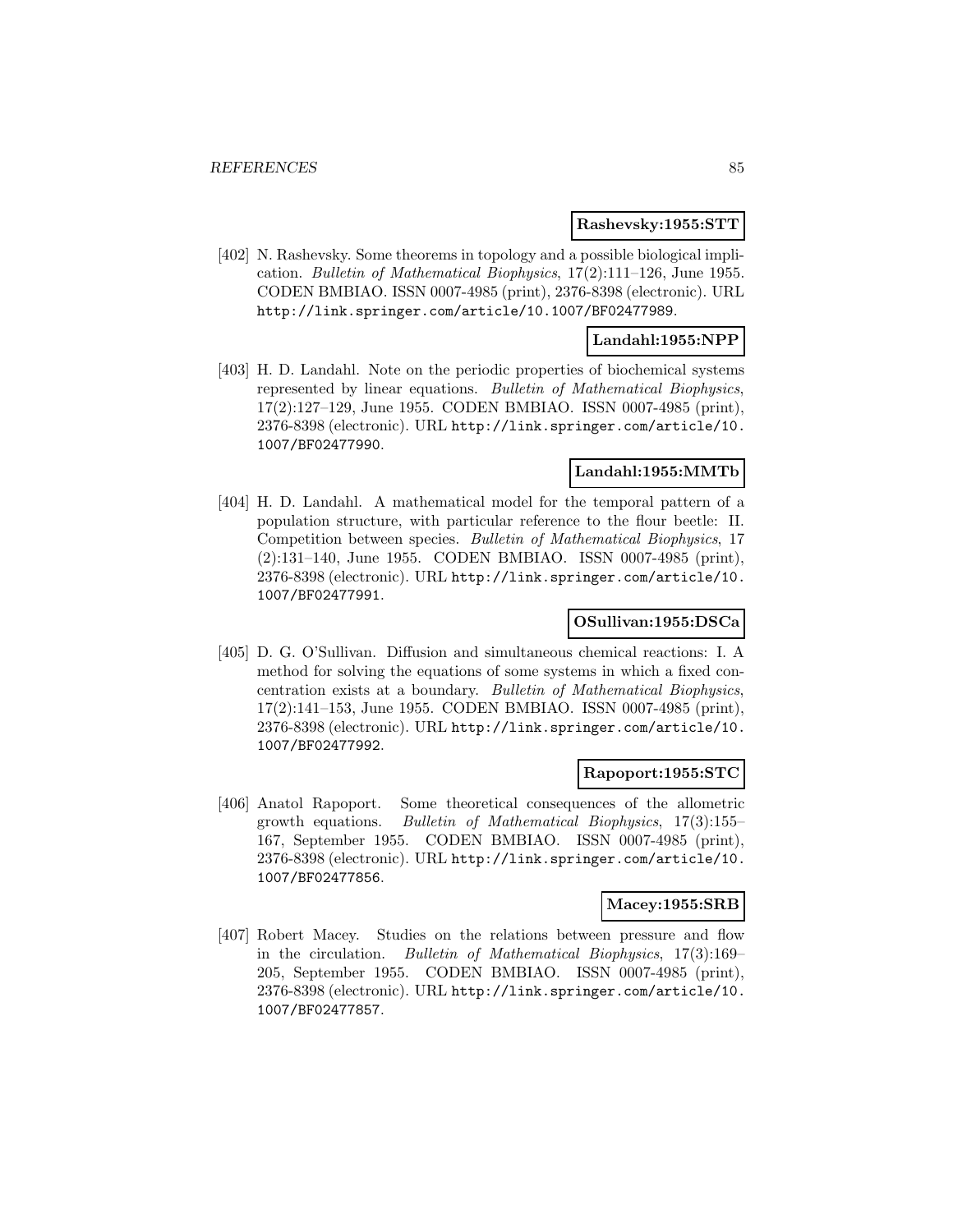#### **Rashevsky:1955:SRT**

[408] N. Rashevsky. Some remarks on topological biology. Bulletin of Mathematical Biophysics, 17(3):207–218, September 1955. CODEN BMBIAO. ISSN 0007-4985 (print), 2376-8398 (electronic). URL http://link. springer.com/article/10.1007/BF02477858.

# **Cohn:1955:OSIa**

[409] David L. Cohn. Optimal systems: II. The vascular system. Bulletin of Mathematical Biophysics, 17(3):219–227, September 1955. CODEN BMBIAO. ISSN 0007-4985 (print), 2376-8398 (electronic). URL http:/ /link.springer.com/article/10.1007/BF02477859.

### **Rashevsky:1955:LIT**

[410] N. Rashevsky. Life, information theory, and topology. Bulletin of Mathematical Biophysics, 17(3):229–235, September 1955. CODEN BMBIAO. ISSN 0007-4985 (print), 2376-8398 (electronic). URL http://link. springer.com/article/10.1007/BF02477860.

## **Trucco:1955:MTS**

[411] Ernesto Trucco. Mathematical thinking in the social sciences. Bulletin of Mathematical Biophysics, 17(3):237–241, September 1955. CODEN BMBIAO. ISSN 0007-4985 (print), 2376-8398 (electronic). URL http:/ /link.springer.com/article/10.1007/BF02477861.

### **OSullivan:1955:DSCb**

[412] D. G. O'Sullivan. Diffusion and simultaneous chemical reactions: II. The equations of those systems in which transport occurs from one region to an adjoining region. Bulletin of Mathematical Biophysics, 17(4): 243–255, December 1955. CODEN BMBIAO. ISSN 0007-4985 (print), 2376-8398 (electronic). URL http://link.springer.com/article/10. 1007/BF02477752.

### **FitzHugh:1955:MMT**

[413] Richard FitzHugh. Mathematical models of threshold phenomena in the nerve membrane. Bulletin of Mathematical Biophysics, 17(4):257– 278, December 1955. CODEN BMBIAO. ISSN 0007-4985 (print), 2376-8398 (electronic). URL http://link.springer.com/article/10. 1007/BF02477753.

### **Karreman:1955:TIC**

[414] George Karreman. Topological information content and chemical reactions. Bulletin of Mathematical Biophysics, 17(4):279–285, December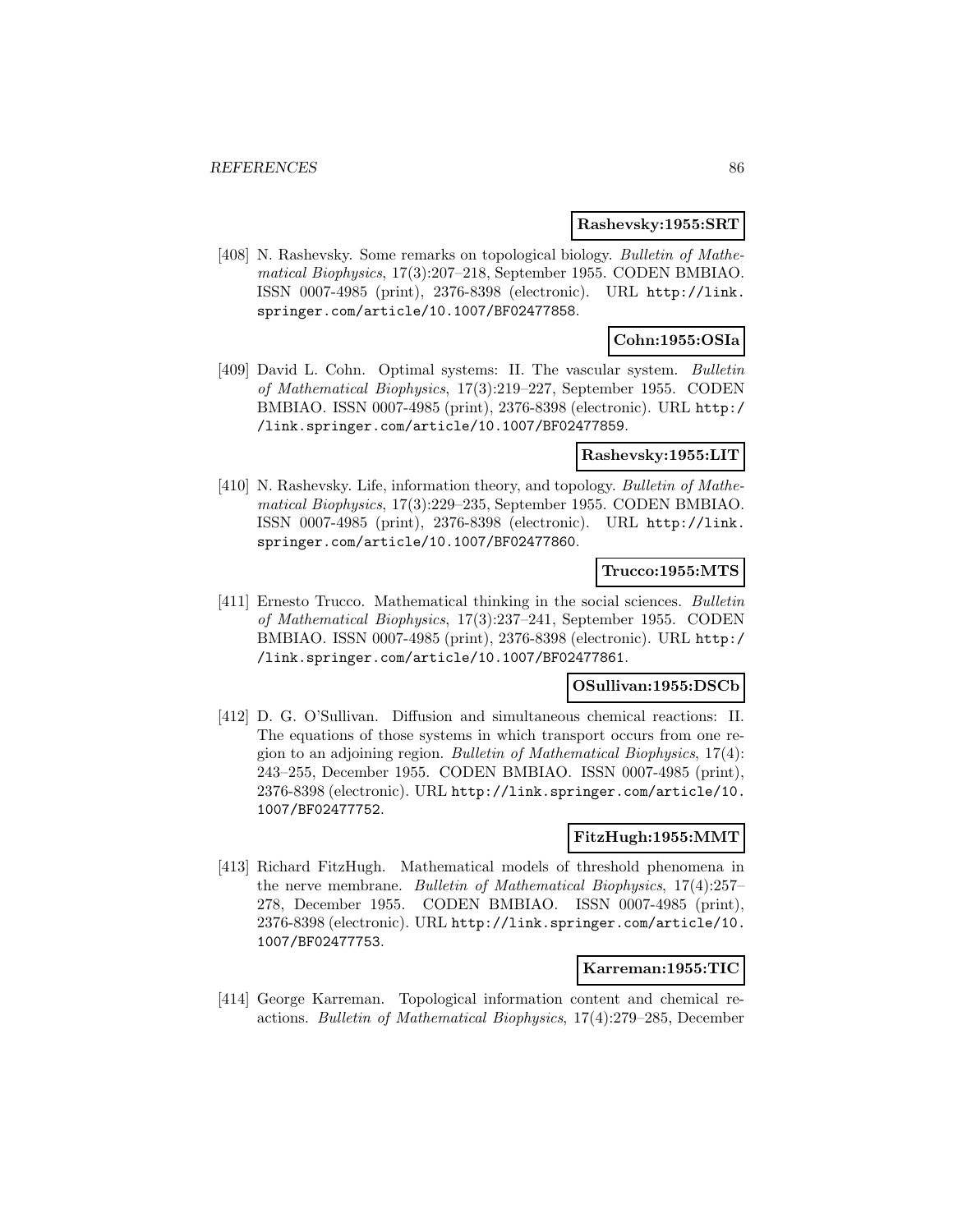1955. CODEN BMBIAO. ISSN 0007-4985 (print), 2376-8398 (electronic). URL http://link.springer.com/article/10.1007/BF02477754.

## **Patlak:1955:PCD**

[415] Clifford S. Patlak. Potential and current distribution in nerve: The effect of the nerve sheath, the number of fibers, and the frequency of alternating current stimulation. Bulletin of Mathematical Biophysics, 17(4): 287–307, December 1955. CODEN BMBIAO. ISSN 0007-4985 (print), 2376-8398 (electronic). URL http://link.springer.com/article/10. 1007/BF02477755.

# **Cohn:1955:OSIb**

[416] David L. Cohn. Optimal systems: III. Muscle. Bulletin of Mathematical Biophysics, 17(4):309–329, December 1955. CODEN BMBIAO. ISSN 0007-4985 (print), 2376-8398 (electronic). URL http://link.springer. com/article/10.1007/BF02477756.

## **Rapoport:1955:FS**

[417] Anatol Rapoport. The foundations of statistics. Bulletin of Mathematical Biophysics, 17(4):331–335, December 1955. CODEN BMBIAO. ISSN 0007-4985 (print), 2376-8398 (electronic). URL http://link.springer. com/article/10.1007/BF02477757.

# **Rapoport:1955:AINb**

[418] Anatol Rapoport. Application of information networks to a theory of vision. Bulletin of Mathematical Biophysics, 17(4):337, December 1955. CODEN BMBIAO. ISSN 0007-4985 (print), 2376-8398 (electronic). URL http://link.springer.com/article/10.1007/BF02477758; http://link.springer.com/content/pdf/10.1007/BF02477758.pdf.

### **Danziger:1956:TPH**

[419] Lewis Danziger and George L. Elmergreen. The thyroid-pituitary homeostatic mechanism. Bulletin of Mathematical Biophysics, 18(1): 1–13, March 1956. CODEN BMBIAO. ISSN 0007-4985 (print), 2376-8398 (electronic). URL http://link.springer.com/article/10. 1007/BF02477840.

### **Rapoport:1956:SGT**

[420] Anatol Rapoport. Some game-theoretical aspects of parasitism and symbiosis. Bulletin of Mathematical Biophysics, 18(1):15–30, March 1956. CODEN BMBIAO. ISSN 0007-4985 (print), 2376-8398 (electronic). URL http://link.springer.com/article/10.1007/BF02477841.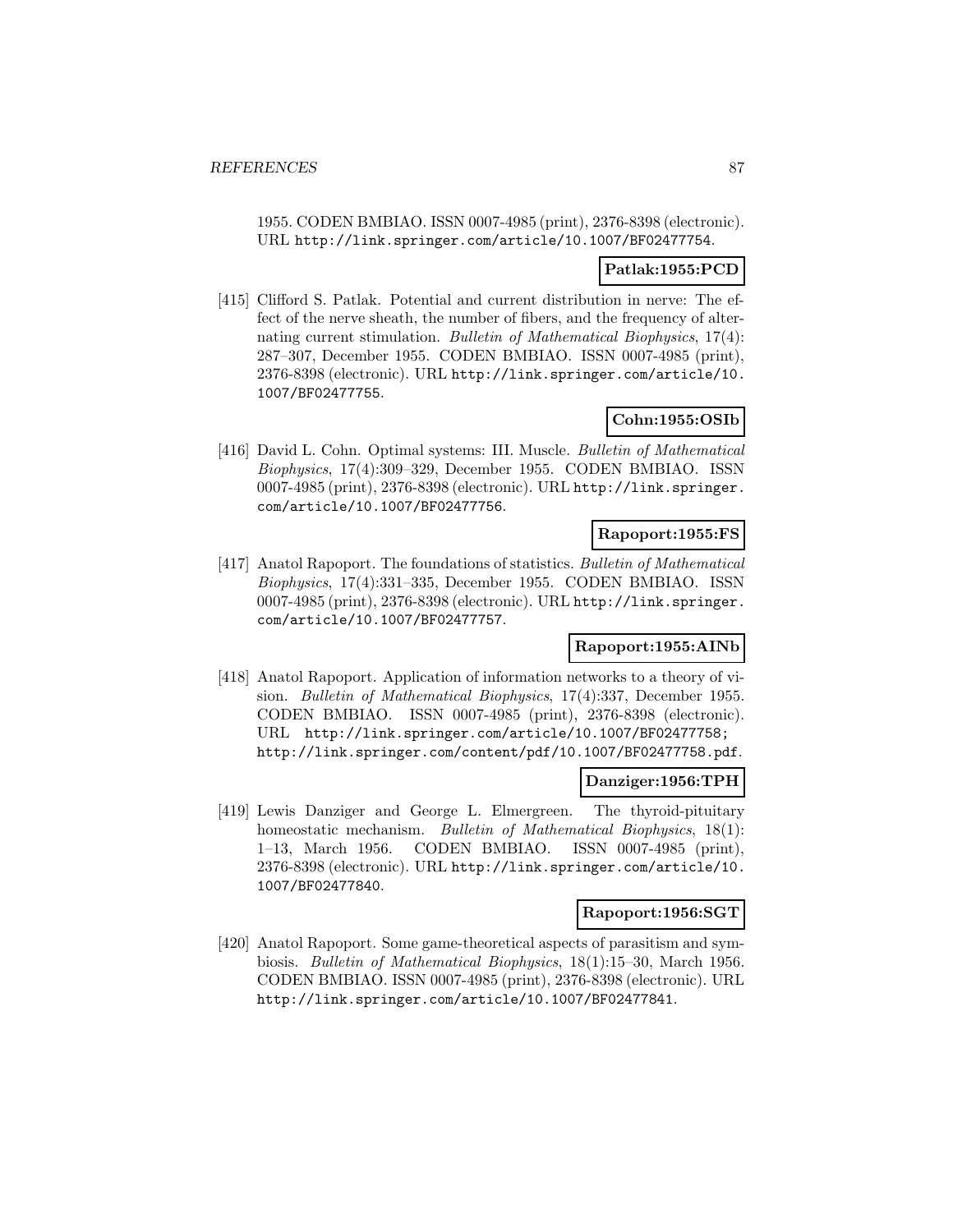#### **Rashevsky:1956:GB**

[421] N. Rashevsky. The geometrization of biology. Bulletin of Mathematical Biophysics, 18(1):31–56, March 1956. CODEN BMBIAO. ISSN 0007- 4985 (print), 2376-8398 (electronic). URL http://link.springer.com/ article/10.1007/BF02477842. See correction [436] and note [467].

## **Monk:1956:BCD**

[422] G. W. Monk and R. D. Mattuck. Biological cloud dynamics. Bulletin of Mathematical Biophysics, 18(1):57–64, March 1956. CODEN BM-BIAO. ISSN 0007-4985 (print), 2376-8398 (electronic). URL http:// link.springer.com/article/10.1007/BF02477843.

### **Trucco:1956:NRT**

[423] Ernesto Trucco. A note on Rashevsky's theorem about point-bases in topological biology. Bulletin of Mathematical Biophysics, 18(1): 65–85, March 1956. CODEN BMBIAO. ISSN 0007-4985 (print), 2376-8398 (electronic). URL http://link.springer.com/article/10. 1007/BF02477844.

## **Trucco:1956:FBD**

[424] Ernesto Trucco. French bibliographical digest. Bulletin of Mathematical Biophysics, 18(1):87, March 1956. CODEN BMBIAO. ISSN 0007- 4985 (print), 2376-8398 (electronic). URL http://link.springer.com/ article/10.1007/BF02477845.

### **Christie:1956:DST**

[425] Lee S. Christie and R. Duncan Luce. Decision structure and time relations in simple choice behavior. Bulletin of Mathematical Biophysics, 18(2):89–112, June 1956. CODEN BMBIAO. ISSN 0007-4985 (print), 2376-8398 (electronic). URL http://link.springer.com/article/10. 1007/BF02477834.

### **Rashevsky:1956:CTB**

[426] N. Rashevsky. Contributions to topological biology: Some considerations on the primordial graph and on some possible transformations. Bulletin of Mathematical Biophysics, 18(2):113–128, June 1956. CO-DEN BMBIAO. ISSN 0007-4985 (print), 2376-8398 (electronic). URL http://link.springer.com/article/10.1007/BF02477835.

## **Trucco:1956:NIC**

[427] Ernesto Trucco. A note on the information content of graphs. Bulletin of Mathematical Biophysics, 18(2):129–135, June 1956. CODEN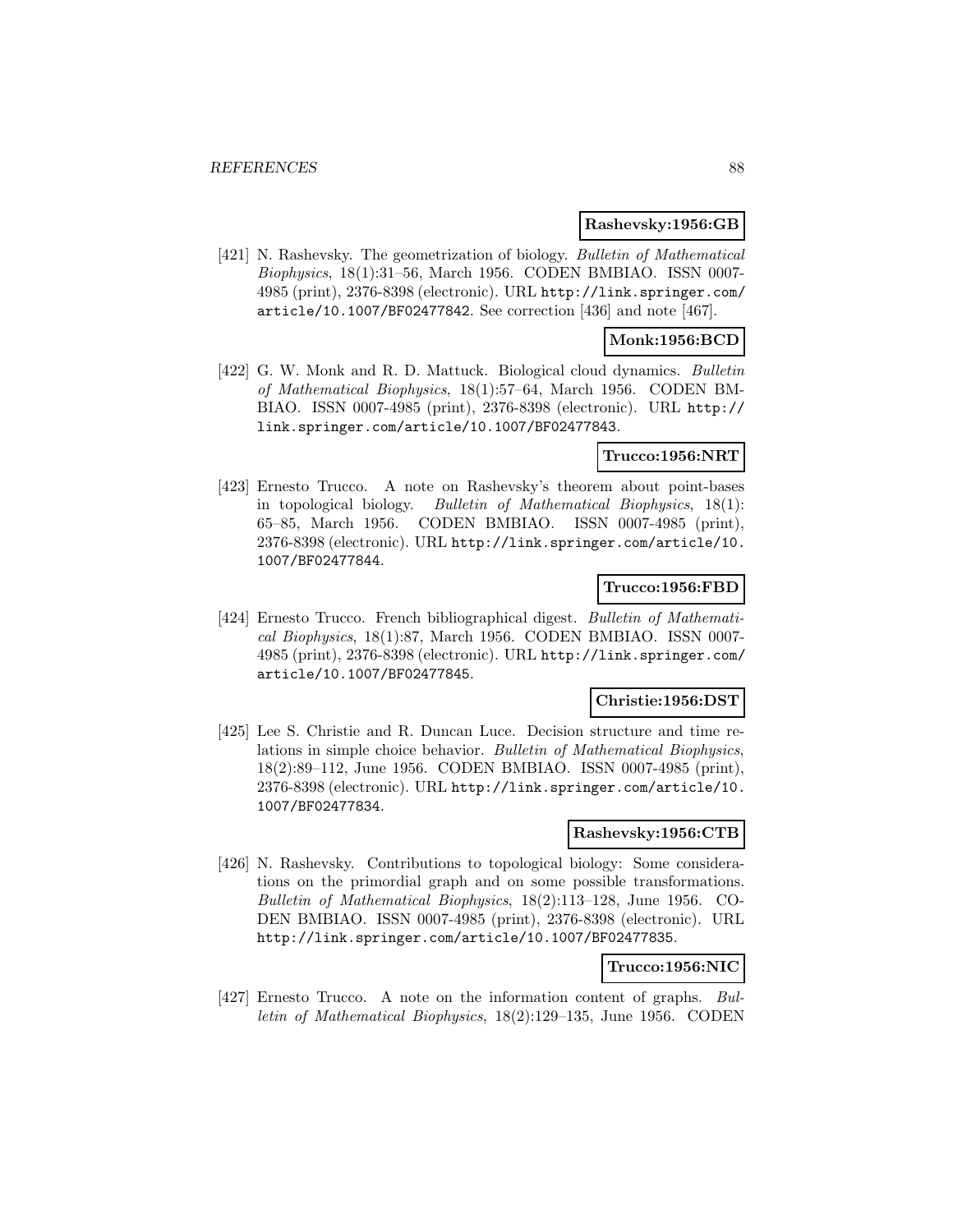BMBIAO. ISSN 0007-4985 (print), 2376-8398 (electronic). URL http:/ /link.springer.com/article/10.1007/BF02477836.

#### **Landahl:1956:MBC**

[428] H. D. Landahl. Mathematical biophysics of color vision II: Theory of color changes induced by the alternation of colors at various frequencies. Bulletin of Mathematical Biophysics, 18(2):137–149, June 1956. CODEN BMBIAO. ISSN 0007-4985 (print), 2376-8398 (electronic). URL http:/ /link.springer.com/article/10.1007/BF02477837.

## **Gutstein:1956:GHL**

[429] William H. Gutstein. A generalization of Hooke's Law in muscle elasticity. Bulletin of Mathematical Biophysics, 18(2):151–170, June 1956. CODEN BMBIAO. ISSN 0007-4985 (print), 2376-8398 (electronic). URL http://link.springer.com/article/10.1007/BF02477838.

## **Anonymous:1956:ANE**

[430] Anonymous. Announcement of new examinations. Bulletin of Mathematical Biophysics, 18(2):171, June 1956. CODEN BMBIAO. ISSN 0007-4985 (print), 2376-8398 (electronic). URL http://link.springer. com/article/10.1007/BF02477839.

## **Rashevsky:1956:WTE**

[431] N. Rashevsky. What type of empirically verifiable predictions can topological biology make? Bulletin of Mathematical Biophysics, 18(3):173– 188, September 1956. CODEN BMBIAO. ISSN 0007-4985 (print), 2376-8398 (electronic). URL http://link.springer.com/article/10. 1007/BF02481853. See note [452].

#### **Rashevsky:1956:NMA**

[432] N. Rashevsky. A neural mechanism for adjustment to optimal conditions, with possible reference to visual accommodation. Bulletin of Mathematical Biophysics, 18(3):189–198, September 1956. CODEN BMBIAO. ISSN 0007-4985 (print), 2376-8398 (electronic). URL http://link.springer. com/article/10.1007/BF02481854.

## **OSullivan:1956:DSCa**

[433] D. G. O'Sullivan. Diffusion and simultaneous chemical reactions: III. The degree of localization achieved in cytochemical staining procedures. Bulletin of Mathematical Biophysics, 18(3):199–203, September 1956. CO-DEN BMBIAO. ISSN 0007-4985 (print), 2376-8398 (electronic). URL http://link.springer.com/article/10.1007/BF02481855.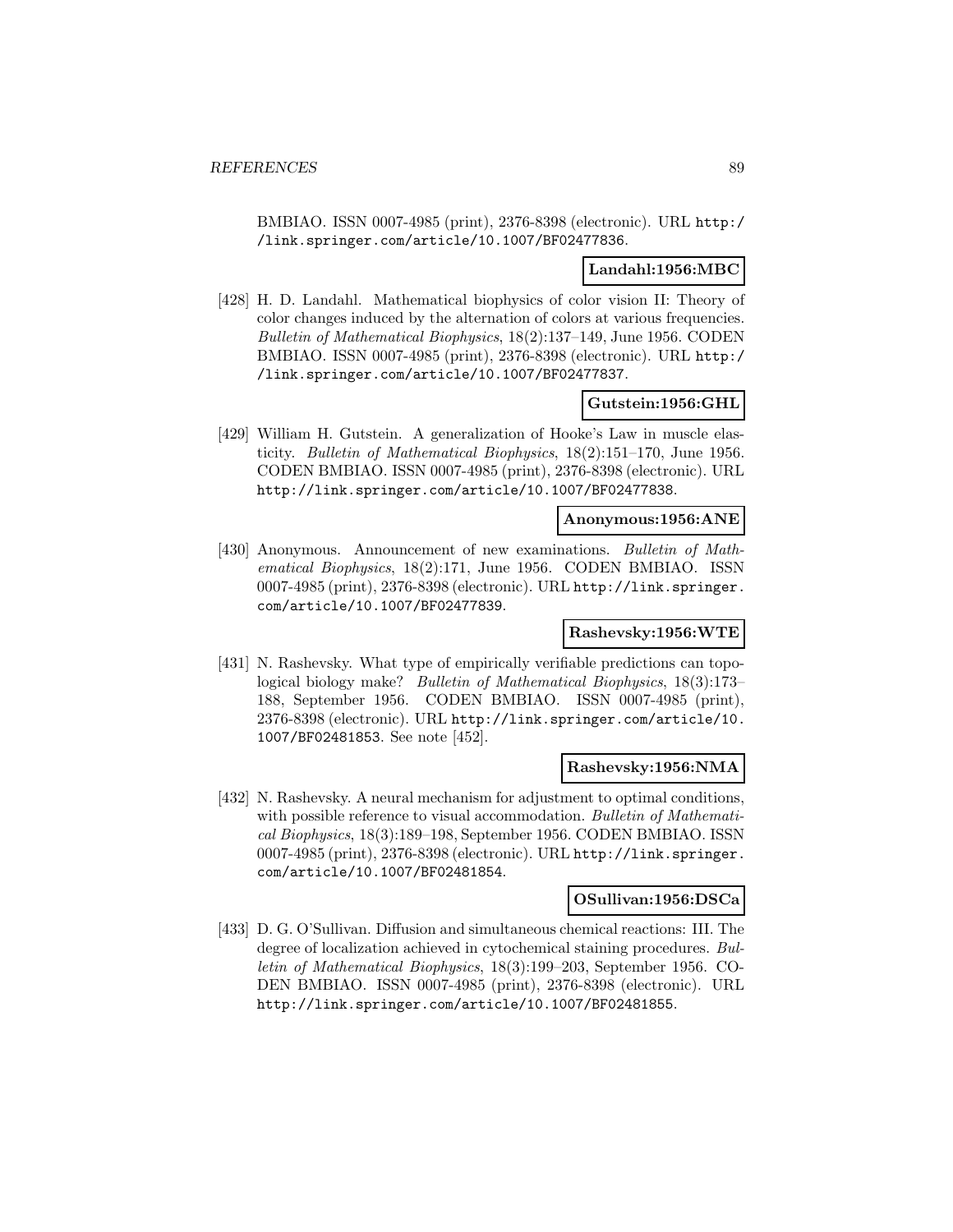## **Macey:1956:PAS**

[434] Robert Macey. A probabilistic approach to some problems in bloodtissue exchange. Bulletin of Mathematical Biophysics, 18(3):205– 217, September 1956. CODEN BMBIAO. ISSN 0007-4985 (print), 2376-8398 (electronic). URL http://link.springer.com/article/10. 1007/BF02481856.

## **Foster:1956:PSP**

[435] Caxton Foster and Anatol Rapoport. Parasitism and symbiosis in an N-person non-constant-sum continuous game. Bulletin of Mathematical Biophysics, 18(3):219–231, September 1956. CODEN BMBIAO. ISSN 0007-4985 (print), 2376-8398 (electronic). URL http://link.springer. com/article/10.1007/BF02481857.

# **Rashevsky:1956:GBC**

[436] N. Rashevsky. The geometrization of biology: A correction. Bulletin of Mathematical Biophysics, 18(3):233–235, September 1956. CODEN BMBIAO. ISSN 0007-4985 (print), 2376-8398 (electronic). URL http://link.springer.com/article/10.1007/BF02481858; http://link.springer.com/content/pdf/10.1007/BF02481858.pdf. See [421].

# **Trucco:1956:ICG**

[437] Ernesto Trucco. On the information content of graphs: Compound symbols; different states for each point. Bulletin of Mathematical Biophysics, 18(3):237–253, September 1956. CODEN BMBIAO. ISSN 0007- 4985 (print), 2376-8398 (electronic). URL http://link.springer.com/ article/10.1007/BF02481859.

### **Harris:1956:DIM**

[438] Joseph D. Harris. On the diffusion of ions in membranes. Bulletin of Mathematical Biophysics, 18(3):255–261, September 1956. CODEN BM-BIAO. ISSN 0007-4985 (print), 2376-8398 (electronic). URL http:// link.springer.com/article/10.1007/BF02481860.

## **OSullivan:1956:DSCb**

[439] D. G. O'Sullivan. Diffusion and simultaneous chemical reactions: I. A method for solving the equations of some systems in which a fixed concentration exists at a boundary. Bulletin of Mathematical Biophysics, 18 (3):263, September 1956. CODEN BMBIAO. ISSN 0007-4985 (print), 2376-8398 (electronic). URL http://link.springer.com/article/10. 1007/BF02481861; http://link.springer.com/content/pdf/10. 1007/BF02481861.pdf.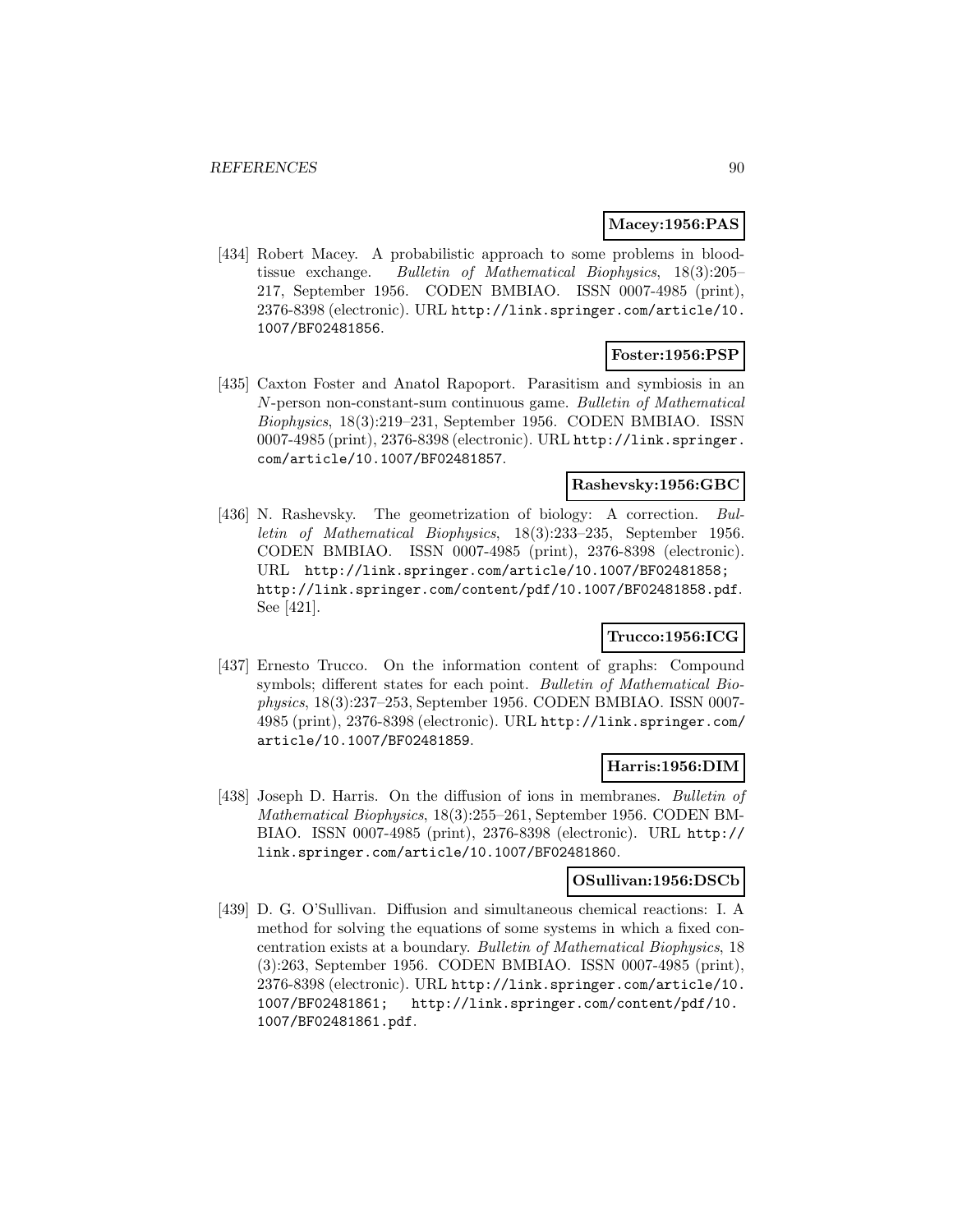#### **OSullivan:1956:DSCc**

[440] D. G. O'Sullivan. Diffusion and simultaneous chemical reactions: II. The equations of those systems in which transport occurs from one region to an adjoining region. Bulletin of Mathematical Biophysics, 18 (3):263, September 1956. CODEN BMBIAO. ISSN 0007-4985 (print), 2376-8398 (electronic). URL http://link.springer.com/article/10. 1007/BF02481862; http://link.springer.com/content/pdf/10. 1007/BF02481862.pdf.

#### **Epstein:1956:MEI**

[441] H. T. Epstein. A model of the effects of irradiation on bacterial ability to support phage growth. Bulletin of Mathematical Biophysics, 18(4): 265–270, December 1956. CODEN BMBIAO. ISSN 0007-4985 (print), 2376-8398 (electronic). URL http://link.springer.com/article/10. 1007/BF02481875.

# **Patlak:1956:CTA**

[442] Clifford S. Patlak. Contributions to the theory of active transport. Bulletin of Mathematical Biophysics, 18(4):271–315, December 1956. CO-DEN BMBIAO. ISSN 0007-4985 (print), 2376-8398 (electronic). URL http://link.springer.com/article/10.1007/BF02481876.

#### **Rapoport:1956:AIC**

[443] Anatol Rapoport. On the application of the information concept to learning theory. Bulletin of Mathematical Biophysics, 18(4):317– 321, December 1956. CODEN BMBIAO. ISSN 0007-4985 (print), 2376-8398 (electronic). URL http://link.springer.com/article/10. 1007/BF02481877.

### **Rashevsky:1956:SMB**

[444] N. Rashevsky. Studies in mathematical biosociology of imitative behavior: I. Effects of income distribution. *Bulletin of Mathematical Bio*physics, 18(4):323–336, December 1956. CODEN BMBIAO. ISSN 0007- 4985 (print), 2376-8398 (electronic). URL http://link.springer.com/ article/10.1007/BF02481878.

### **George:1956:LNB**

[445] F. H. George. Logical networks and behavior. Bulletin of Mathematical Biophysics, 18(4):337–348, December 1956. CODEN BMBIAO. ISSN 0007-4985 (print), 2376-8398 (electronic). URL http://link.springer. com/article/10.1007/BF02481879.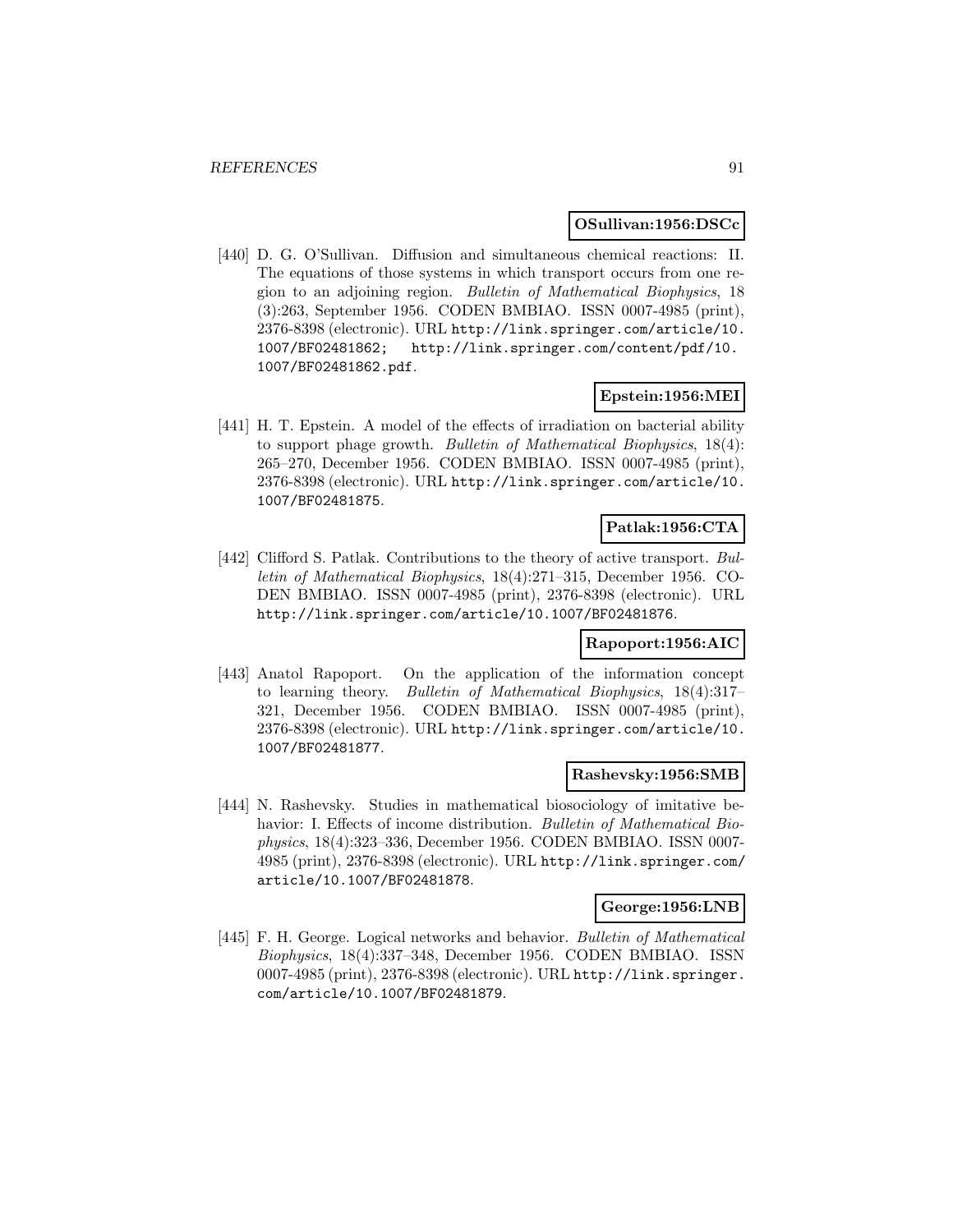#### **Ackerman:1956:RBC**

[446] Eugene Ackerman. Resonances of biological cells at audible frequencies. Bulletin of Mathematical Biophysics, 18(4):349, December 1956. CODEN BMBIAO. ISSN 0007-4985 (print), 2376-8398 (electronic). URL http://link.springer.com/article/10.1007/BF02481880; http://link.springer.com/content/pdf/10.1007/BF02481880.pdf.

#### **Ackerman:1956:EETa**

[447] Eugene Ackerman. Erratum: An extension of the theory of resonances of biological cells: I. Effects of viscosity and compressibility. Bulletin of Mathematical Biophysics, 18(4):349–350, December 1956. CODEN BMBIAO. ISSN 0007-4985 (print), 2376-8398 (electronic). URL http://link.springer.com/article/10.1007/BF02481881; http://link.springer.com/content/pdf/10.1007/BF02481881.pdf. See [376].

#### **Ackerman:1956:EETb**

[448] Eugene Ackerman. Erratum: An extension of the theory of resonances of biological cells: II. Cross-section in a plane wave. Bulletin of Mathematical Biophysics, 18(4):350, December 1956. CODEN BMBIAO. ISSN 0007-4985 (print), 2376-8398 (electronic). URL http://link.springer. com/article/10.1007/BF02481882; http://link.springer.com/ content/pdf/10.1007/BF02481882.pdf. See [392].

### **Anonymous:1956:PFS**

[449] Anonymous. Postdoctoral fellowship of sigma delta epsilon. Bulletin of Mathematical Biophysics, 18(4):351, December 1956. CODEN BM-BIAO. ISSN 0007-4985 (print), 2376-8398 (electronic). URL http:// link.springer.com/article/10.1007/BF02481883.

#### **Ackerman:1957:ETR**

[450] Eugene Ackerman. An extension of the theory of resonances of biological cells: III. Relationship of breakdown curves and mechanical Q. Bulletin of Mathematical Biophysics, 19(1):1–7, March 1957. CODEN BMBIAO. ISSN 0007-4985 (print), 2376-8398 (electronic). URL http:/ /link.springer.com/article/10.1007/BF02668287.

#### **Danziger:1957:MME**

[451] Lewis Danziger and George L. Elmergreen. Mathematical models of endocrine systems. Bulletin of Mathematical Biophysics, 19(1):9–18, March 1957. CODEN BMBIAO. ISSN 0007-4985 (print), 2376-8398 (electronic). URL http://link.springer.com/article/10.1007/BF02668288.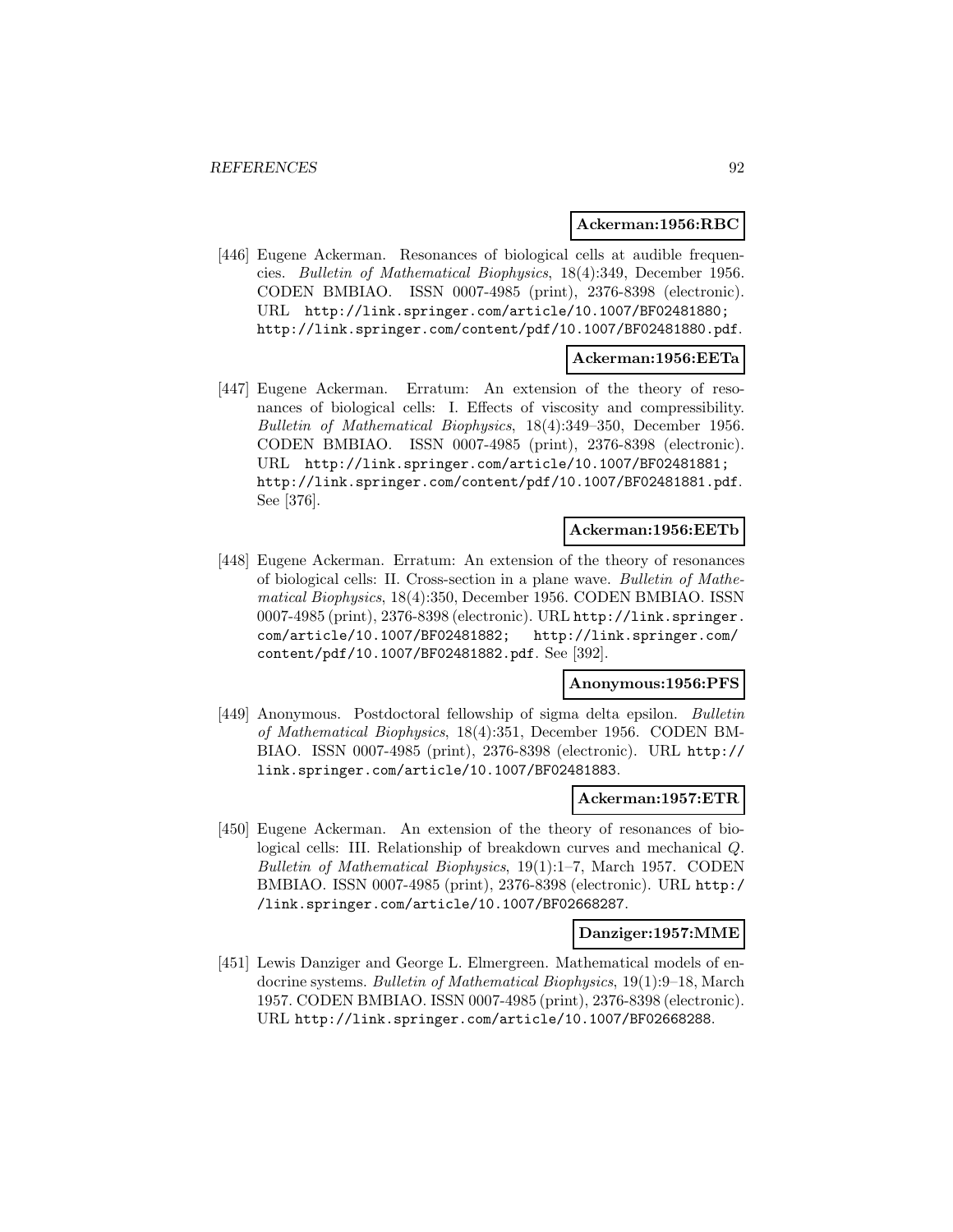#### **Trucco:1957:TBN**

[452] Ernesto Trucco. Topological biology: A note on Rashevsky's transformation T. Bulletin of Mathematical Biophysics,  $19(1):19-21$ , March 1957. CODEN BMBIAO. ISSN 0007-4985 (print), 2376-8398 (electronic). URL http://link.springer.com/article/10.1007/BF02668289. See [431].

## **Cole:1957:TOI**

[453] D. F. Cole, B.Sc., Ph.D., (I.C.I.Fellow) and J. F. Meredith, B.Sc. Targetorgan interaction: Considerations of the effects of sodium and water retaining hormones on renal function. Bulletin of Mathematical Biophysics, 19(1):23–39, March 1957. CODEN BMBIAO. ISSN 0007-4985 (print), 2376-8398 (electronic). URL http://link.springer.com/article/10. 1007/BF02668290.

## **Rashevsky:1957:OPM**

[454] N. Rashevsky. Outline of a possible mathematical approach to the problem of the effects of environment upon the incidence of some psychoneuroses. Bulletin of Mathematical Biophysics, 19(1):41–59, March 1957. CODEN BMBIAO. ISSN 0007-4985 (print), 2376-8398 (electronic). URL http://link.springer.com/article/10.1007/BF02668291.

# **Anonymous:1957:ATE**

[455] Anonymous. Analysis of tracer experiments: II. Non-conservative non-steady-state systems. Bulletin of Mathematical Biophysics, 19(1): 61–72, March 1957. CODEN BMBIAO. ISSN 0007-4985 (print), 2376-8398 (electronic). URL http://link.springer.com/article/10. 1007/BF02668292.

## **Rapoport:1957:MRM**

[456] Anatol Rapoport. Medical research: A midcentury survey. Bulletin of Mathematical Biophysics, 19(1):73–76, March 1957. CODEN BM-BIAO. ISSN 0007-4985 (print), 2376-8398 (electronic). URL http:// link.springer.com/article/10.1007/BF02668293.

#### **Anonymous:1957:SCS**

[457] Anonymous. The scientists' committee on security. Bulletin of Mathematical Biophysics, 19(1):77–78, March 1957. CODEN BMBIAO. ISSN 0007-4985 (print), 2376-8398 (electronic). URL http://link.springer. com/article/10.1007/BF02668294.

# **Vass:1957:IAB**

[458] C. C. N. Vass, M.Sc., Ph.D., M.B., Ch.B. International abstracts of biological sciences. Bulletin of Mathematical Biophysics, 19(1):79–80, March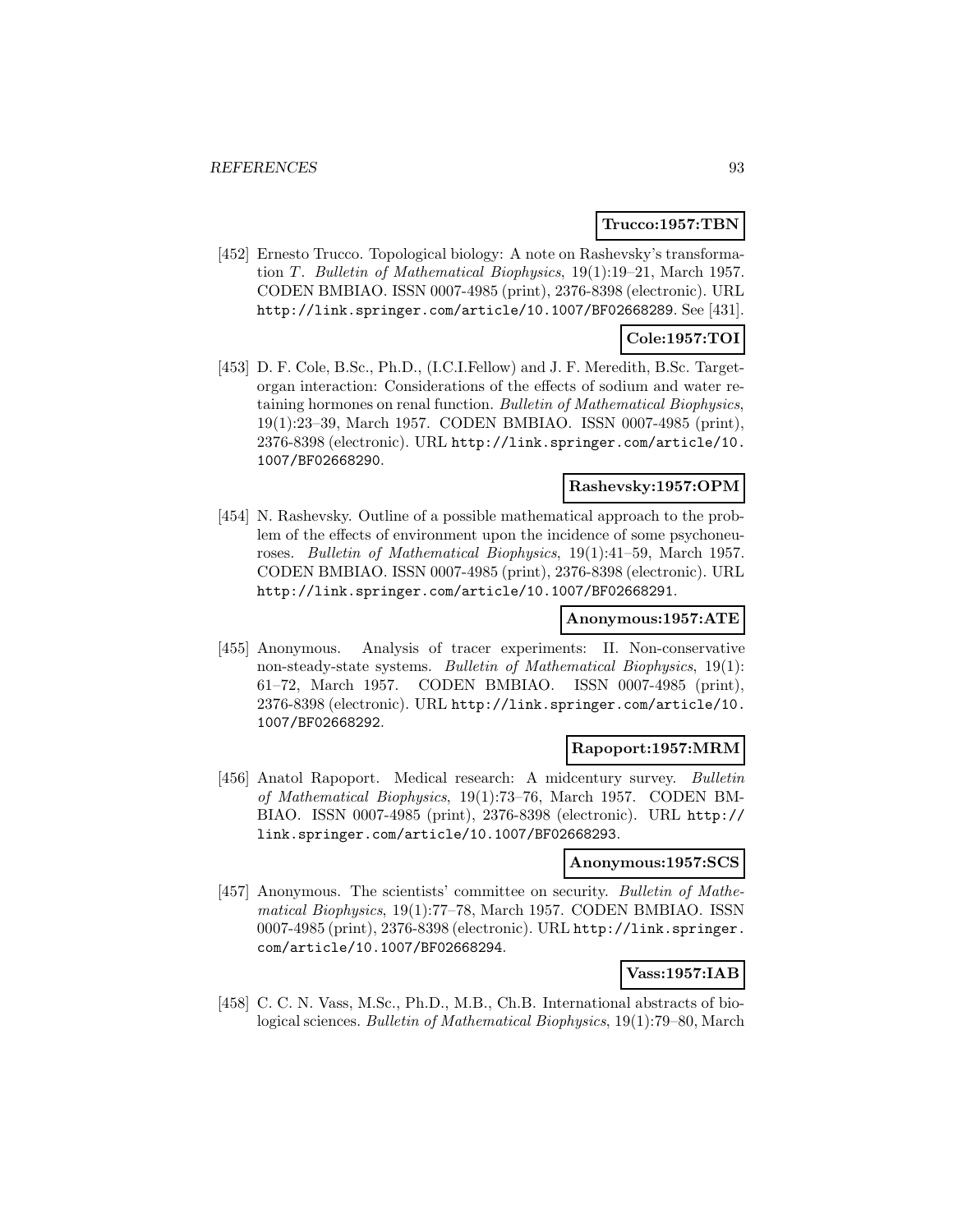1957. CODEN BMBIAO. ISSN 0007-4985 (print), 2376-8398 (electronic). URL http://link.springer.com/article/10.1007/BF02668295.

#### **Beckmann:1957:EDP**

[459] Martin J. Beckmann. On the equilibrium distribution of population in space. Bulletin of Mathematical Biophysics, 19(2):81–90, June 1957. CO-DEN BMBIAO. ISSN 0007-4985 (print), 2376-8398 (electronic). URL http://link.springer.com/article/10.1007/BF02477881.

#### **Rashevsky:1957:CTI**

[460] N. Rashevsky. Contributions to the theory of imitative behavior. Bulletin of Mathematical Biophysics, 19(2):91–119, June 1957. CODEN BMBIAO. ISSN 0007-4985 (print), 2376-8398 (electronic). URL http:/ /link.springer.com/article/10.1007/BF02477882.

## **Kerner:1957:SMI**

[461] Edward H. Kerner. A statistical mechanics of interacting biological species. Bulletin of Mathematical Biophysics, 19(2):121–146, June 1957. CODEN BMBIAO. ISSN 0007-4985 (print), 2376-8398 (electronic). URL http://link.springer.com/article/10.1007/BF02477883.

# **Greene:1957:FVA**

[462] Peter H. Greene. Factors in visual acuity: I. Neural inhibition and the visual perception of contours. Bulletin of Mathematical Biophysics, 19 (2):147–156, June 1957. CODEN BMBIAO. ISSN 0007-4985 (print), 2376-8398 (electronic). URL http://link.springer.com/article/10. 1007/BF02477884.

## **Landahl:1957:IEA**

[463] H. D. Landahl. On the interpretation of the effect of area on the critical flicker frequency. Bulletin of Mathematical Biophysics, 19(2): 157–162, June 1957. CODEN BMBIAO. ISSN 0007-4985 (print), 2376-8398 (electronic). URL http://link.springer.com/article/10. 1007/BF02477885.

# **Sprott:1957:PDA**

[464] D. A. Sprott. Probability distributions associated with distinct hits on targets. Bulletin of Mathematical Biophysics, 19(3):163–170, September 1957. CODEN BMBIAO. ISSN 0007-4985 (print), 2376-8398 (electronic). URL http://link.springer.com/article/10.1007/BF02477759.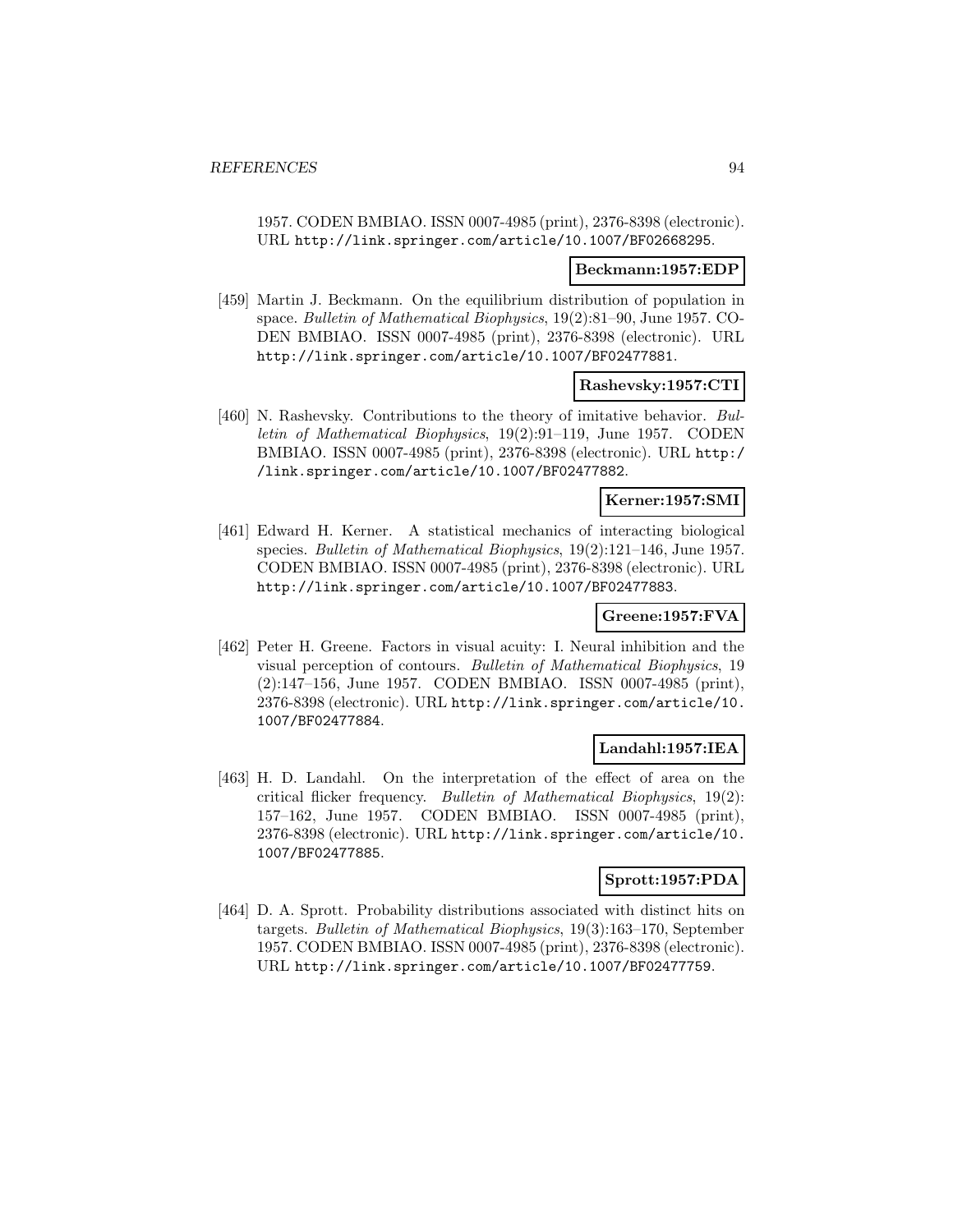## **Landahl:1957:PGU**

[465] H. D. Landahl. Population growth under the influence of random dispersal. Bulletin of Mathematical Biophysics, 19(3):171–186, September 1957. CODEN BMBIAO. ISSN 0007-4985 (print), 2376-8398 (electronic). URL http://link.springer.com/article/10.1007/BF02477760.

### **George:1957:LNP**

[466] F. H. George. Logical networks and probability. Bulletin of Mathematical Biophysics, 19(3):187–199, September 1957. CODEN BMBIAO. ISSN 0007-4985 (print), 2376-8398 (electronic). URL http://link.springer. com/article/10.1007/BF02477761.

### **Rashevsky:1957:NGB**

[467] N. Rashevsky. A note on the geometrization of biology. Bulletin of Mathematical Biophysics, 19(3):201–204, September 1957. CODEN BM-BIAO. ISSN 0007-4985 (print), 2376-8398 (electronic). URL http:// link.springer.com/article/10.1007/BF02477762. See [421].

# **Rashevsky:1957:RIP**

[468] N. Rashevsky. Remark on an interesting problem in topological biology. Bulletin of Mathematical Biophysics, 19(3):205–208, September 1957. CODEN BMBIAO. ISSN 0007-4985 (print), 2376-8398 (electronic). URL http://link.springer.com/article/10.1007/BF02477763.

# **Patlak:1957:CTA**

[469] Clifford S. Patlak. Contributions to the theory of active transport: II. The gate type non-carrier mechanism and generalizations concerning tracer flow, efficiency, and measurement of energy expenditure. Bulletin of Mathematical Biophysics, 19(3):209–235, September 1957. CODEN BMBIAO. ISSN 0007-4985 (print), 2376-8398 (electronic). URL http:/ /link.springer.com/article/10.1007/BF02477764.

#### **Rashevsky:1957:EEN**

[470] N. Rashevsky. Experimental ecology of nutrition of fishes. Bulletin of Mathematical Biophysics, 19(3):237–240, September 1957. CODEN BM-BIAO. ISSN 0007-4985 (print), 2376-8398 (electronic). URL http:// link.springer.com/article/10.1007/BF02477765.

### **Davison:1957:CSP**

[471] B. Davison. The compatibility of the survival plateaux hypothesis with Gaussian distribution of population. Bulletin of Mathematical Biophysics, 19(4):241–246, December 1957. CODEN BMBIAO. ISSN 0007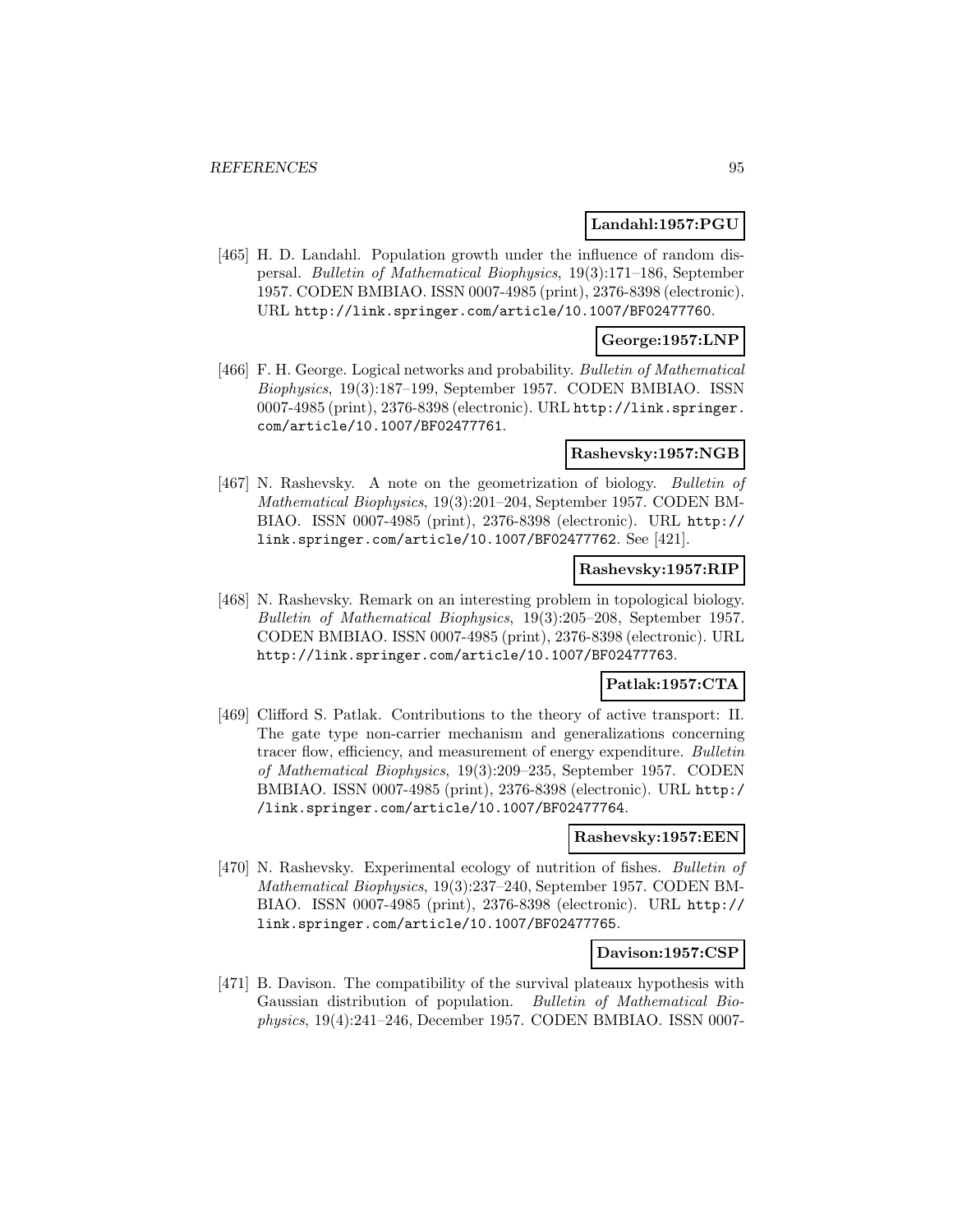4985 (print), 2376-8398 (electronic). URL http://link.springer.com/ article/10.1007/BF02478415.

#### **Kesselman:1957:PRB**

[472] Russell H. Kesselman and Arthur Grishman. The physical rationale of ballistocardiography. Bulletin of Mathematical Biophysics, 19(4):247– 255, December 1957. CODEN BMBIAO. ISSN 0007-4985 (print), 2376-8398 (electronic). URL http://link.springer.com/article/10. 1007/BF02478416.

## **Rapoport:1957:CTR**

[473] Anatol Rapoport. Contribution to the theory of random and biased nets. Bulletin of Mathematical Biophysics, 19(4):257–277, December 1957. CODEN BMBIAO. ISSN 0007-4985 (print), 2376-8398 (electronic). URL http://link.springer.com/article/10.1007/BF02478417.

## **Isenberg:1957:UOD**

[474] Irvin Isenberg. The use of organic dyes in electron microscopy. Bulletin of Mathematical Biophysics, 19(4):279–292, December 1957. CODEN BMBIAO. ISSN 0007-4985 (print), 2376-8398 (electronic). URL http:/ /link.springer.com/article/10.1007/BF02478418.

### **Yeh:1957:CSP**

[475] Gordon C. K. Yeh and Johann Martinek. Comparison of surface potentials due to several singularity representations of the human heart. Bulletin of Mathematical Biophysics, 19(4):293–308, December 1957. CO-DEN BMBIAO. ISSN 0007-4985 (print), 2376-8398 (electronic). URL http://link.springer.com/article/10.1007/BF02478419.

#### **Trucco:1957:NCP**

[476] Ernesto Trucco. Note on a combinatorial problem. Bulletin of Mathematical Biophysics, 19(4):309–336, December 1957. CODEN BMBIAO. ISSN 0007-4985 (print), 2376-8398 (electronic). URL http://link.springer. com/article/10.1007/BF02478420.

#### **Anonymous:1957:PSS**

[477] Anonymous. Postdoctoral study in statistics. Bulletin of Mathematical Biophysics, 19(4):337, December 1957. CODEN BMBIAO. ISSN 0007- 4985 (print), 2376-8398 (electronic). URL http://link.springer.com/ article/10.1007/BF02478421.

# **Landahl:1958:TCP**

[478] H. D. Landahl. Theoretical considerations on potentiation in drug interaction. Bulletin of Mathematical Biophysics, 20(1):1–23, March 1958.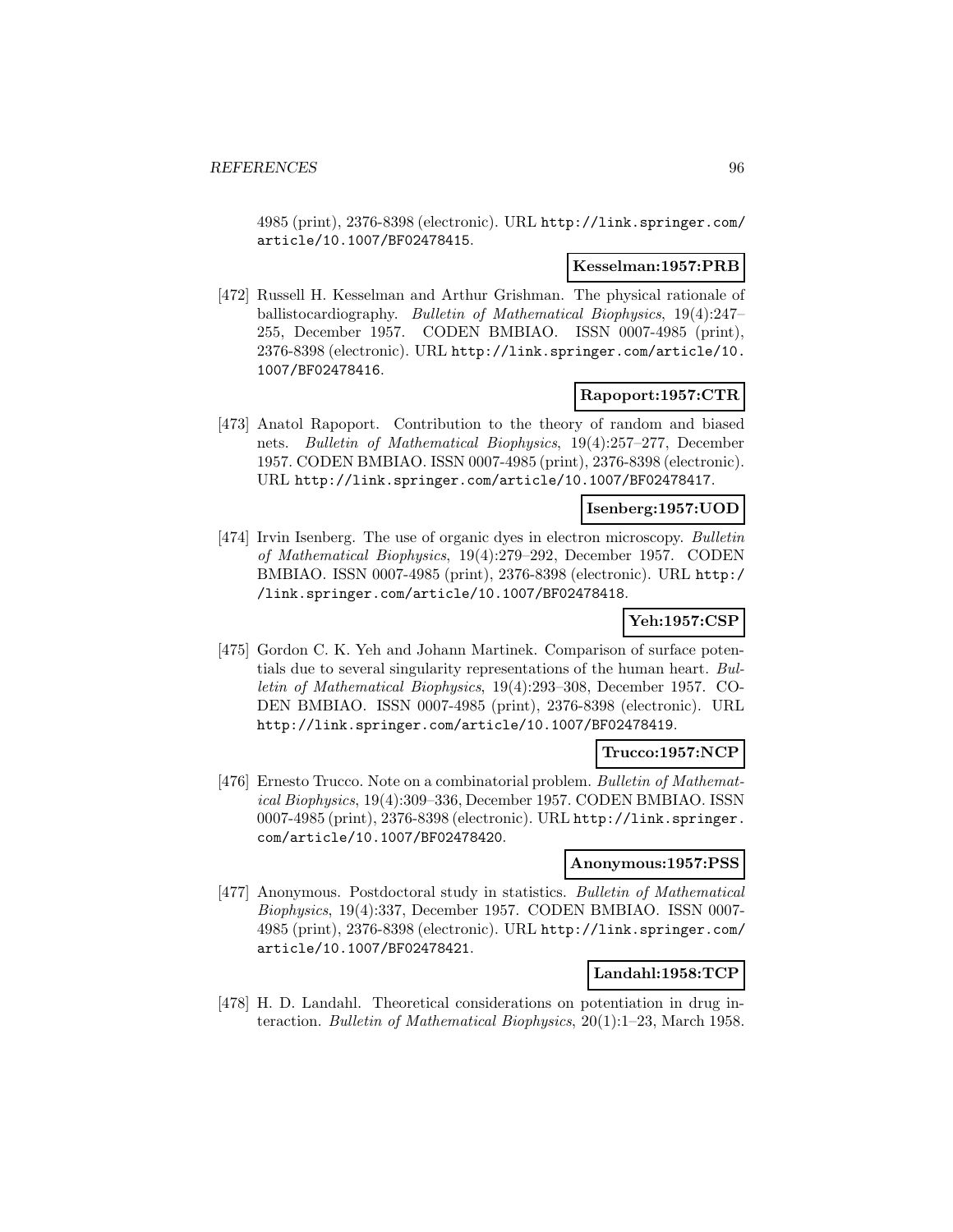CODEN BMBIAO. ISSN 0007-4985 (print), 2376-8398 (electronic). URL http://link.springer.com/article/10.1007/BF02476558.

#### **Kaltofen:1958:BTW**

[479] Herbert Kaltofen. Beitrag zur Theorie der Wirkung Mineralischer Nährstoffe. (German) [Contribution to the theory of the effect of mineral nutrients]. Bulletin of Mathematical Biophysics, 20(1):25–32, March 1958. CODEN BMBIAO. ISSN 0007-4985 (print), 2376-8398 (electronic). URL http://link.springer.com/article/10.1007/BF02476559.

# **Rigas:1958:KII**

[480] Demetrios A. Rigas. Kinetics of isotope incorporation into the desoxyribonucleic acid (DNA) of tissues: Life span and generation time of cells. Bulletin of Mathematical Biophysics, 20(1):33–70, March 1958. CODEN BMBIAO. ISSN 0007-4985 (print), 2376-8398 (electronic). URL http:/ /link.springer.com/article/10.1007/BF02476560.

## **Rashevsky:1958:CSG**

[481] N. Rashevsky. A contribution to the search of general mathematical principles in biology. Bulletin of Mathematical Biophysics,  $20(1)$ : 71–93, March 1958. CODEN BMBIAO. ISSN 0007-4985 (print), 2376-8398 (electronic). URL http://link.springer.com/article/10. 1007/BF02476561.

# **Anonymous:1958:APB**

[482] Anonymous. Announcement by perspectives in biology and medicine. Bulletin of Mathematical Biophysics, 20(1):95, March 1958. CODEN BMBIAO. ISSN 0007-4985 (print), 2376-8398 (electronic). URL http:/ /link.springer.com/article/10.1007/BF02476562.

#### **Bartholomay:1958:LBD**

[483] Anthony F. Bartholomay. On the linear birth and death processes of biology as Markoff chains. Bulletin of Mathematical Biophysics, 20 (2):97–118, June 1958. CODEN BMBIAO. ISSN 0007-4985 (print), 2376-8398 (electronic). URL http://link.springer.com/article/10. 1007/BF02477571.

### **Lovgren:1958:MTD**

[484] Birger Lövgren. A mathematical treatment of the development of colonies of different kinds of social wasps. Bulletin of Mathematical Biophysics, 20(2):119–148, June 1958. CODEN BMBIAO. ISSN 0007- 4985 (print), 2376-8398 (electronic). URL http://link.springer.com/ article/10.1007/BF02477572.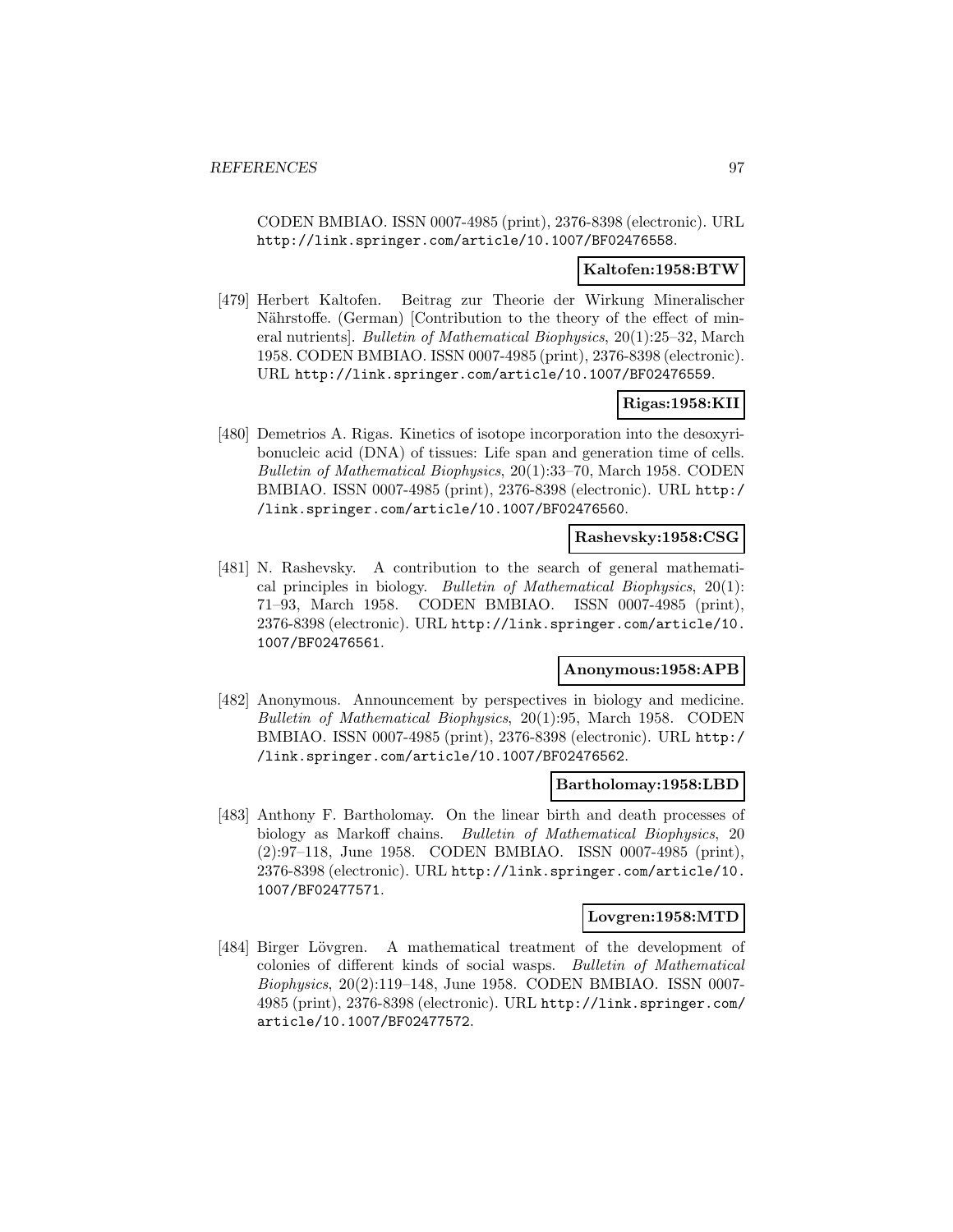#### **Westheimer:1958:NRC**

[485] Gerald Westheimer. A note on the response characteristics of the extraocular muscle system. Bulletin of Mathematical Biophysics, 20(2): 149–153, June 1958. CODEN BMBIAO. ISSN 0007-4985 (print), 2376-8398 (electronic). URL http://link.springer.com/article/10. 1007/BF02477573.

## **Williams:1958:NCS**

[486] C. M. Williams and H. D. Landahl. A note on the control of spontaneous activity in nervous systems. Bulletin of Mathematical Biophysics, 20 (2):155–160, June 1958. CODEN BMBIAO. ISSN 0007-4985 (print), 2376-8398 (electronic). URL http://link.springer.com/article/10. 1007/BF02477574.

# **Landahl:1958:ECB**

[487] H. D. Landahl. On the estimation of cerebral blood flow obtained from electroplethysmographic observations. Bulletin of Mathematical Biophysics, 20(2):161–166, June 1958. CODEN BMBIAO. ISSN 0007- 4985 (print), 2376-8398 (electronic). URL http://link.springer.com/ article/10.1007/BF02477575.

# **Rashevsky:1958:NPM**

[488] N. Rashevsky. A note on a possible mathematical approach to the theory of individual freedom. Bulletin of Mathematical Biophysics, 20 (2):167–174, June 1958. CODEN BMBIAO. ISSN 0007-4985 (print), 2376-8398 (electronic). URL http://link.springer.com/article/10. 1007/BF02477576.

## **Bartholomay:1958:SMC**

[489] Anthony F. Bartholomay. Stochastic models for chemical reactions: I. Theory of the unimolecular reaction process. Bulletin of Mathematical Biophysics, 20(3):175–190, September 1958. CODEN BMBIAO. ISSN 0007-4985 (print), 2376-8398 (electronic). URL http://link.springer. com/article/10.1007/BF02478297.

#### **Rapoport:1958:NRB**

[490] Anatol Rapoport. Nets with reciprocity bias. Bulletin of Mathematical Biophysics, 20(3):191–201, September 1958. CODEN BMBIAO. ISSN 0007-4985 (print), 2376-8398 (electronic). URL http://link.springer. com/article/10.1007/BF02478298.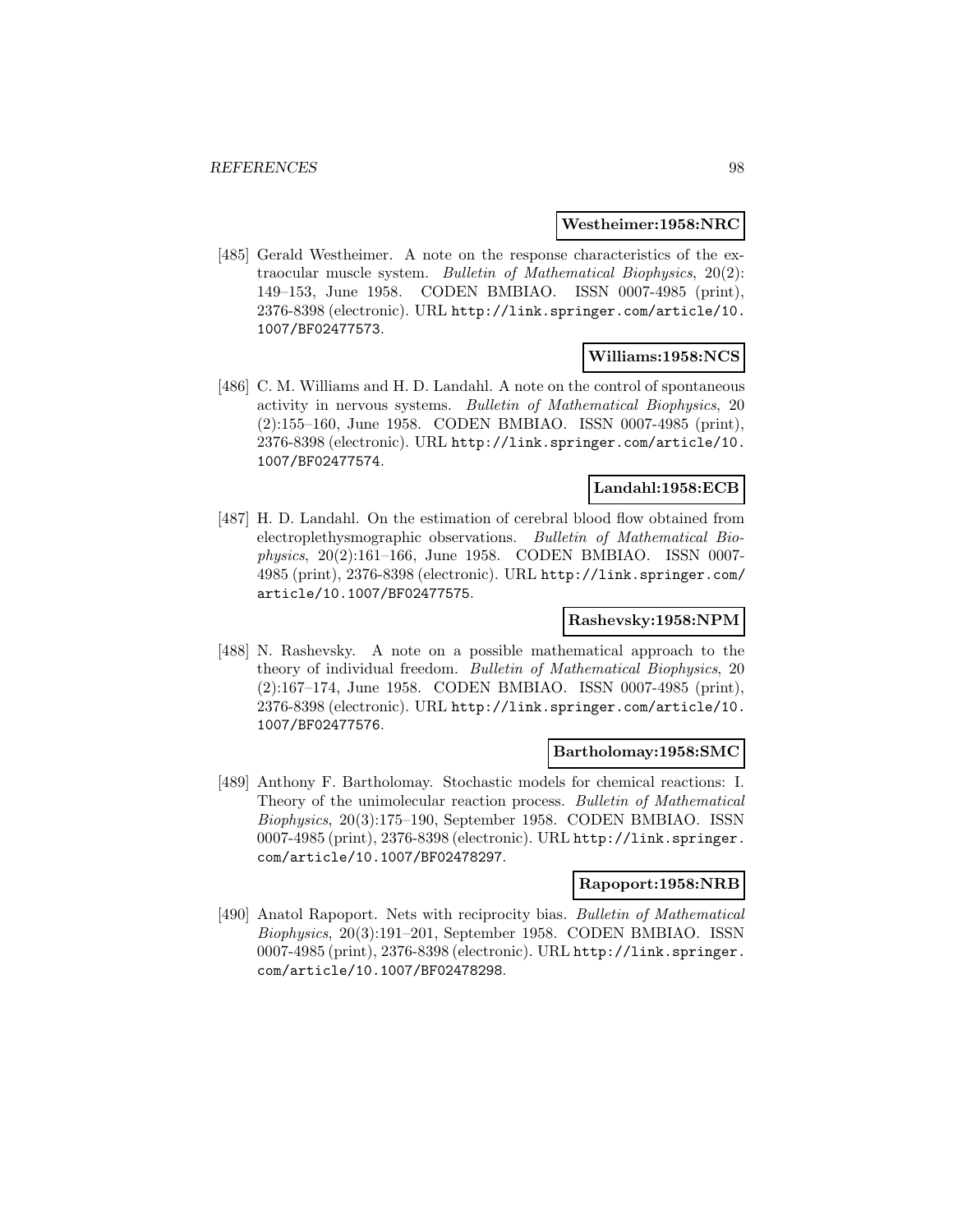# **Yeh:1958:MRC**

[491] G. C. K. Yeh, J. Martinek, and H. de Beaumont. Multipole representations of current generators in a volume conductor. Bulletin of Mathematical Biophysics, 20(3):203–216, September 1958. CODEN BMBIAO. ISSN 0007-4985 (print), 2376-8398 (electronic). URL http://link.springer. com/article/10.1007/BF02478299.

### **Williams:1958:RLB**

[492] Clyde M. Williams. Representation of locality in a biological information system. Bulletin of Mathematical Biophysics, 20(3):217–230, September 1958. CODEN BMBIAO. ISSN 0007-4985 (print), 2376-8398 (electronic). URL http://link.springer.com/article/10.1007/BF02478300.

## **Scheer:1958:ATD**

[493] Bradley T. Scheer. Active transport: Definitions and criteria. Bulletin of Mathematical Biophysics, 20(3):231–244, September 1958. CODEN BMBIAO. ISSN 0007-4985 (print), 2376-8398 (electronic). URL http:/ /link.springer.com/article/10.1007/BF02478301.

# **Rosen:1958:RTB**

[494] Robert Rosen. A relational theory of biological systems. Bulletin of Mathematical Biophysics, 20(3):245–260, September 1958. CODEN BM-BIAO. ISSN 0007-4985 (print), 2376-8398 (electronic). URL http:// link.springer.com/article/10.1007/BF02478302.

# **Landahl:1958:NIP**

[495] H. D. Landahl. A note on the interpretation of perseveration in discrimination. Bulletin of Mathematical Biophysics, 20(3):261–265, September 1958. CODEN BMBIAO. ISSN 0007-4985 (print), 2376-8398 (electronic). URL http://link.springer.com/article/10.1007/BF02478303.

#### **Rashevsky:1958:CST**

[496] N. Rashevsky. A comparison of set-theoretical and graph-theoretical approaches in topological biology. Bulletin of Mathematical Biophysics, 20(3):267–273, September 1958. CODEN BMBIAO. ISSN 0007-4985 (print), 2376-8398 (electronic). URL http://link.springer.com/ article/10.1007/BF02478304.

#### **Rashevsky:1958:NBR**

[497] N. Rashevsky. A note on biotopology of reproduction. Bulletin of Mathematical Biophysics, 20(3):275–280, September 1958. CODEN BMBIAO. ISSN 0007-4985 (print), 2376-8398 (electronic). URL http://link. springer.com/article/10.1007/BF02478305.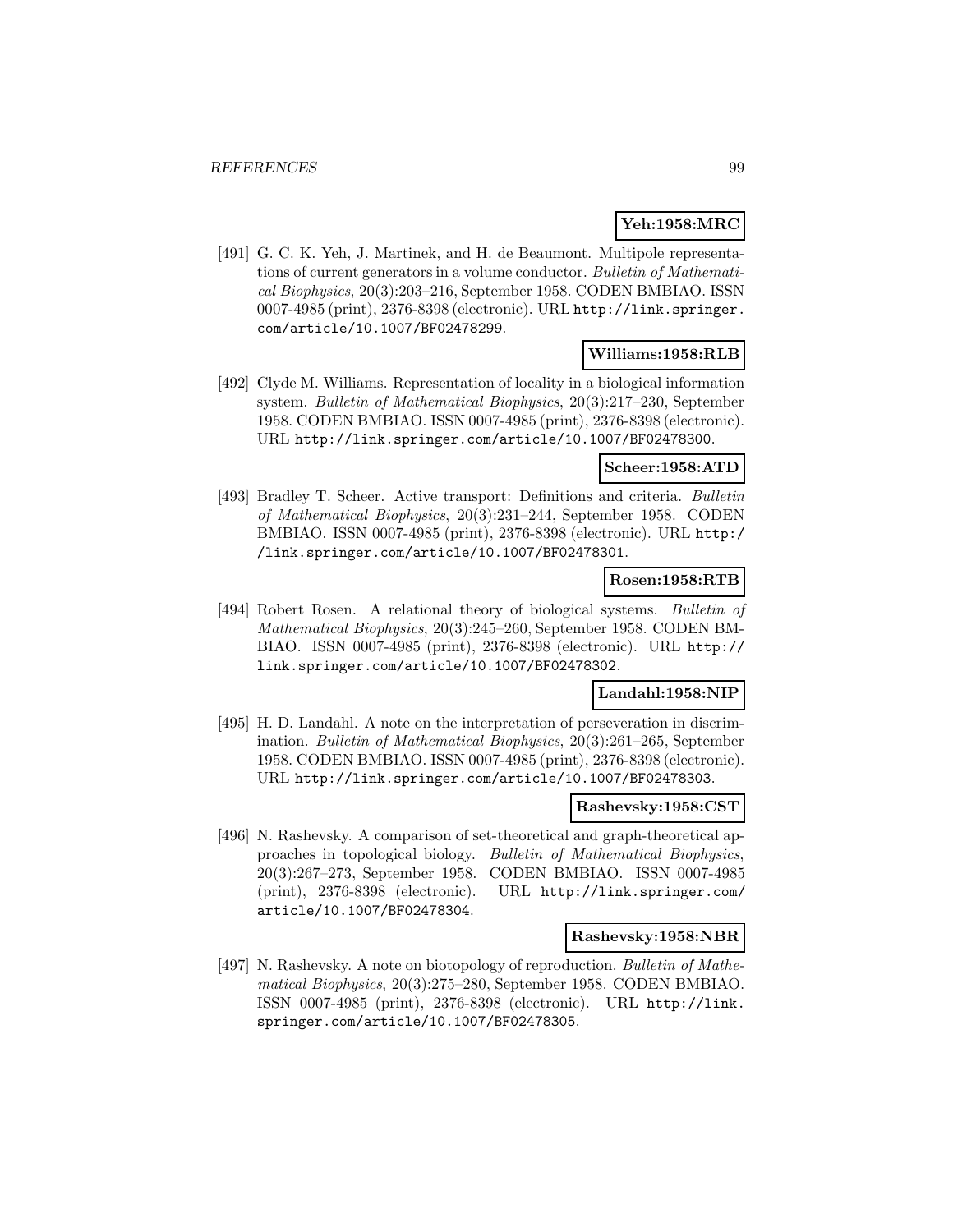### **Roston:1959:MFC**

[498] Sidney Roston. Mathematical formulation of cardiovascular dynamics by use of the Laplace transform. Bulletin of Mathematical Biophysics, 21(1):1–11, March 1959. CODEN BMBIAO. ISSN 0007-4985 (print), 2376-8398 (electronic). URL http://link.springer.com/article/10. 1007/BF02476454.

### **Williamson:1959:SEU**

[499] M. H. Williamson. Some extensions of the use of matrices in population theory. Bulletin of Mathematical Biophysics, 21(1):13–17, March 1959. CODEN BMBIAO. ISSN 0007-4985 (print), 2376-8398 (electronic). URL http://link.springer.com/article/10.1007/BF02476455.

## **Macey:1959:QSS**

[500] Robert I. Macey. A quasi-steady-state approximation method for diffusion problems: I. Concentration dependent diffusion coefficients. Bulletin of Mathematical Biophysics, 21(1):19–32, March 1959. CODEN BMBIAO. ISSN 0007-4985 (print), 2376-8398 (electronic). URL http:/ /link.springer.com/article/10.1007/BF02476456.

### **Yeh:1959:MRE**

[501] G. C. K. Yeh and J. Martinek. Multipole representation of an eccentric dipole and an eccentric double-layer. Bulletin of Mathematical Biophysics, 21(1):33–60, March 1959. CODEN BMBIAO. ISSN 0007- 4985 (print), 2376-8398 (electronic). URL http://link.springer.com/ article/10.1007/BF02476457.

### **Martinek:1959:IPD**

[502] J. Martinek, G. C. K. Yeh, and H. de Beaumont. The inconsistencies of present-day mathematical-physical methods pertaining to current generators in volume conductors used in electrocardiography. Bulletin of Mathematical Biophysics, 21(1):61–70, March 1959. CODEN BMBIAO. ISSN 0007-4985 (print), 2376-8398 (electronic). URL http://link.springer. com/article/10.1007/BF02476458.

### **Rosen:1959:DPC**

[503] Robert Rosen. The DNA-protein coding problem. Bulletin of Mathematical Biophysics, 21(1):71–95, March 1959. CODEN BMBIAO. ISSN 0007-4985 (print), 2376-8398 (electronic). URL http://link.springer. com/article/10.1007/BF02476459.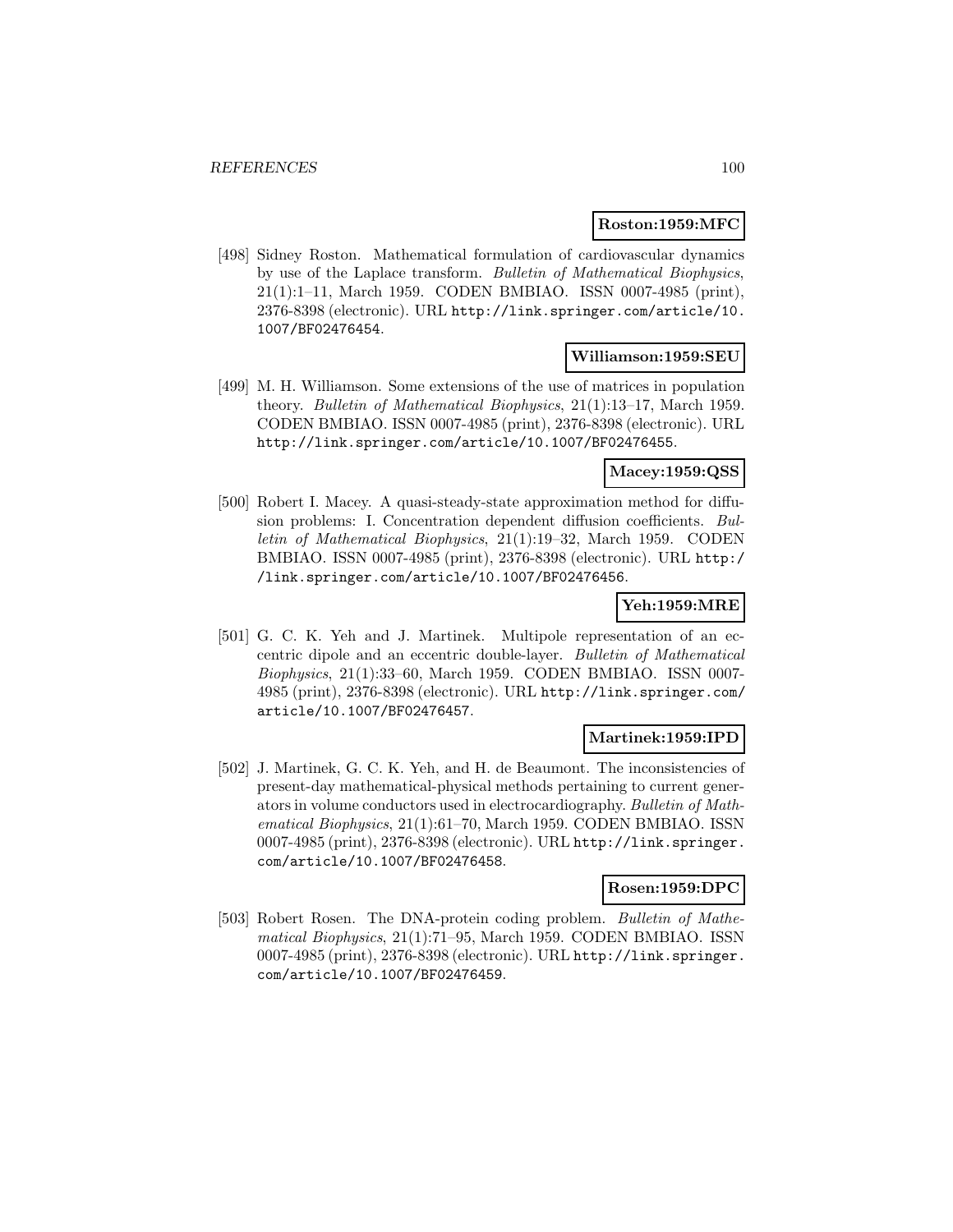### **Rashevsky:1959:NTB**

[504] N. Rashevsky. A note on topological biology. Bulletin of Mathematical Biophysics, 21(1):97–100, March 1959. CODEN BMBIAO. ISSN 0007- 4985 (print), 2376-8398 (electronic). URL http://link.springer.com/ article/10.1007/BF02476460.

## **Rashevsky:1959:STA**

[505] N. Rashevsky. A set-theoretical approach to biology. Bulletin of Mathematical Biophysics, 21(1):101–106, March 1959. CODEN BMBIAO. ISSN 0007-4985 (print), 2376-8398 (electronic). URL http://link. springer.com/article/10.1007/BF02476461.

### **Anonymous:1959:SRM**

[506] Anonymous. Statistical research monographs. Bulletin of Mathematical Biophysics, 21(1):107, March 1959. CODEN BMBIAO. ISSN 0007- 4985 (print), 2376-8398 (electronic). URL http://link.springer.com/ article/10.1007/BF02476462.

# **Rosen:1959:RTB**

[507] Robert Rosen. A relational theory of biological systems II. Bulletin of Mathematical Biophysics, 21(2):109–128, June 1959. CODEN BM-BIAO. ISSN 0007-4985 (print), 2376-8398 (electronic). URL http:// link.springer.com/article/10.1007/BF02476354.

# **Patlak:1959:CSD**

[508] Clifford S. Patlak. A contribution to the study of diffusion of neutral particles through pores. Bulletin of Mathematical Biophysics, 21 (2):129–140, June 1959. CODEN BMBIAO. ISSN 0007-4985 (print), 2376-8398 (electronic). URL http://link.springer.com/article/10. 1007/BF02476355.

#### **Barakat:1959:NTS**

[509] Richard Barakat. A note on the transient stage of the random dispersal of logistic populations. Bulletin of Mathematical Biophysics, 21 (2):141–151, June 1959. CODEN BMBIAO. ISSN 0007-4985 (print), 2376-8398 (electronic). URL http://link.springer.com/article/10. 1007/BF02476356.

### **Landahl:1959:NPG**

[510] H. D. Landahl. A note on population growth under random dispersal. Bulletin of Mathematical Biophysics, 21(2):153–159, June 1959. CODEN BMBIAO. ISSN 0007-4985 (print), 2376-8398 (electronic). URL http:/ /link.springer.com/article/10.1007/BF02476357.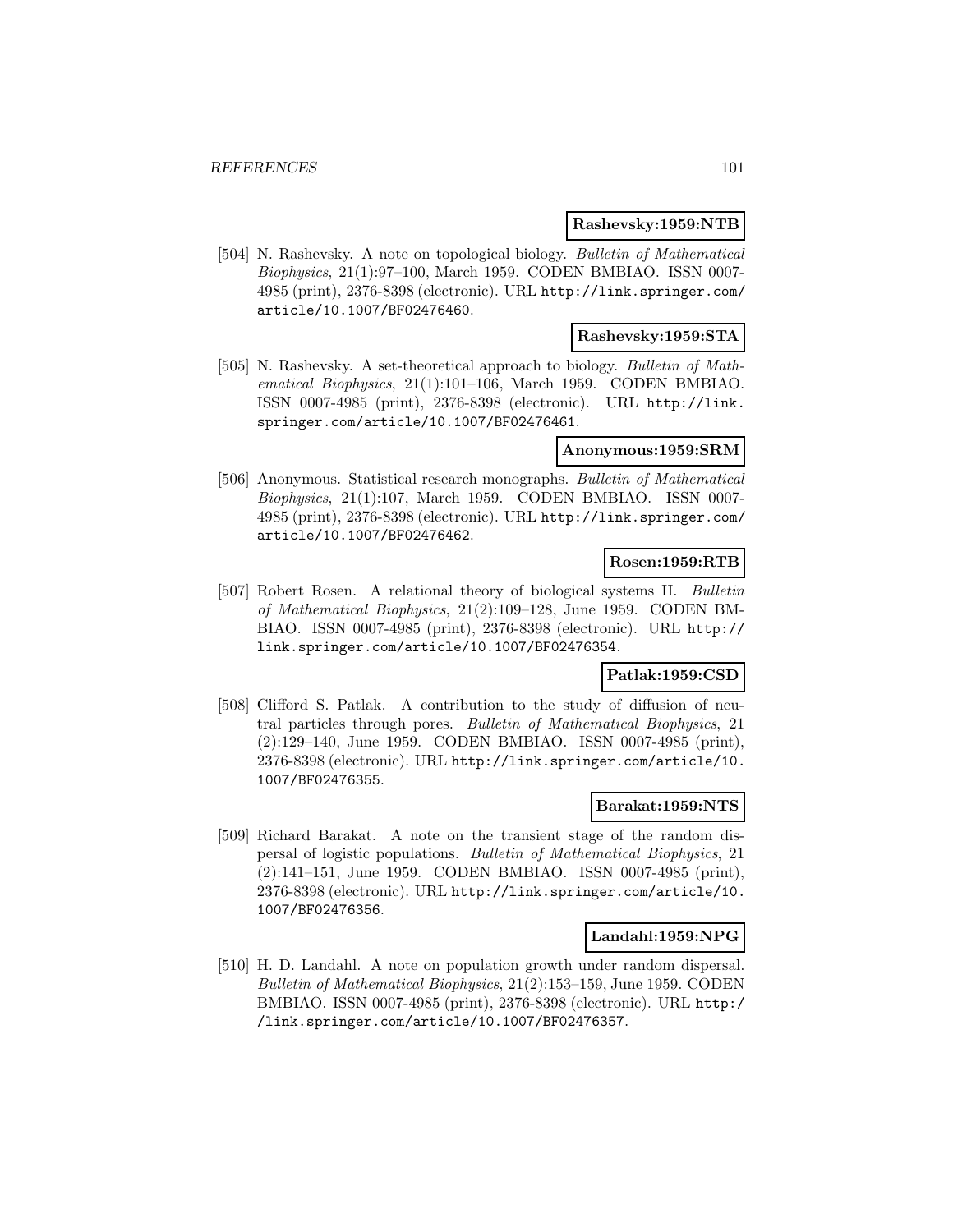## **Rashevsky:1959:SRMa**

[511] N. Rashevsky. Some remarks on the mathematical theory of nutrition of fishes. Bulletin of Mathematical Biophysics, 21(2):161–183, June 1959. CODEN BMBIAO. ISSN 0007-4985 (print), 2376-8398 (electronic). URL http://link.springer.com/article/10.1007/BF02476358.

## **Rashevsky:1959:NNO**

[512] N. Rashevsky. A note on the nature and origin of life. Bulletin of Mathematical Biophysics, 21(2):185–193, June 1959. CODEN BMBIAO. ISSN 0007-4985 (print), 2376-8398 (electronic). URL http://link.springer. com/article/10.1007/BF02476359.

## **Adolph:1959:FPS**

[513] Alan R. Adolph. Feedback in physiological systems: An application of feedback analysis and stochastic models to neurophysiology. Bulletin of Mathematical Biophysics, 21(2):195–216, June 1959. CODEN BM-BIAO. ISSN 0007-4985 (print), 2376-8398 (electronic). URL http:// link.springer.com/article/10.1007/BF02476360.

## **Kerner:1959:FCS**

[514] Edward H. Kerner. Further considerations on the statistical mechanics of biological associations. Bulletin of Mathematical Biophysics, 21 (2):217–255, June 1959. CODEN BMBIAO. ISSN 0007-4985 (print), 2376-8398 (electronic). URL http://link.springer.com/article/10. 1007/BF02476361.

# **Altshuler:1959:CRD**

[515] Bernard Altshuler. Calculation of regional deposition of aerosol in the respiratory tract. Bulletin of Mathematical Biophysics, 21(3):257– 270, September 1959. CODEN BMBIAO. ISSN 0007-4985 (print), 2376-8398 (electronic). URL http://link.springer.com/article/10. 1007/BF02477914.

### **Roston:1959:MRS**

[516] Sidney Roston. Mathematical representation of some endocrinological systems. Bulletin of Mathematical Biophysics, 21(3):271–282, September 1959. CODEN BMBIAO. ISSN 0007-4985 (print), 2376-8398 (electronic). URL http://link.springer.com/article/10.1007/BF02477915.

## **Landahl:1959:NFF**

[517] H. D. Landahl. Note on the fusion frequency for stimuli of alternating duration. Bulletin of Mathematical Biophysics, 21(3):283–287, September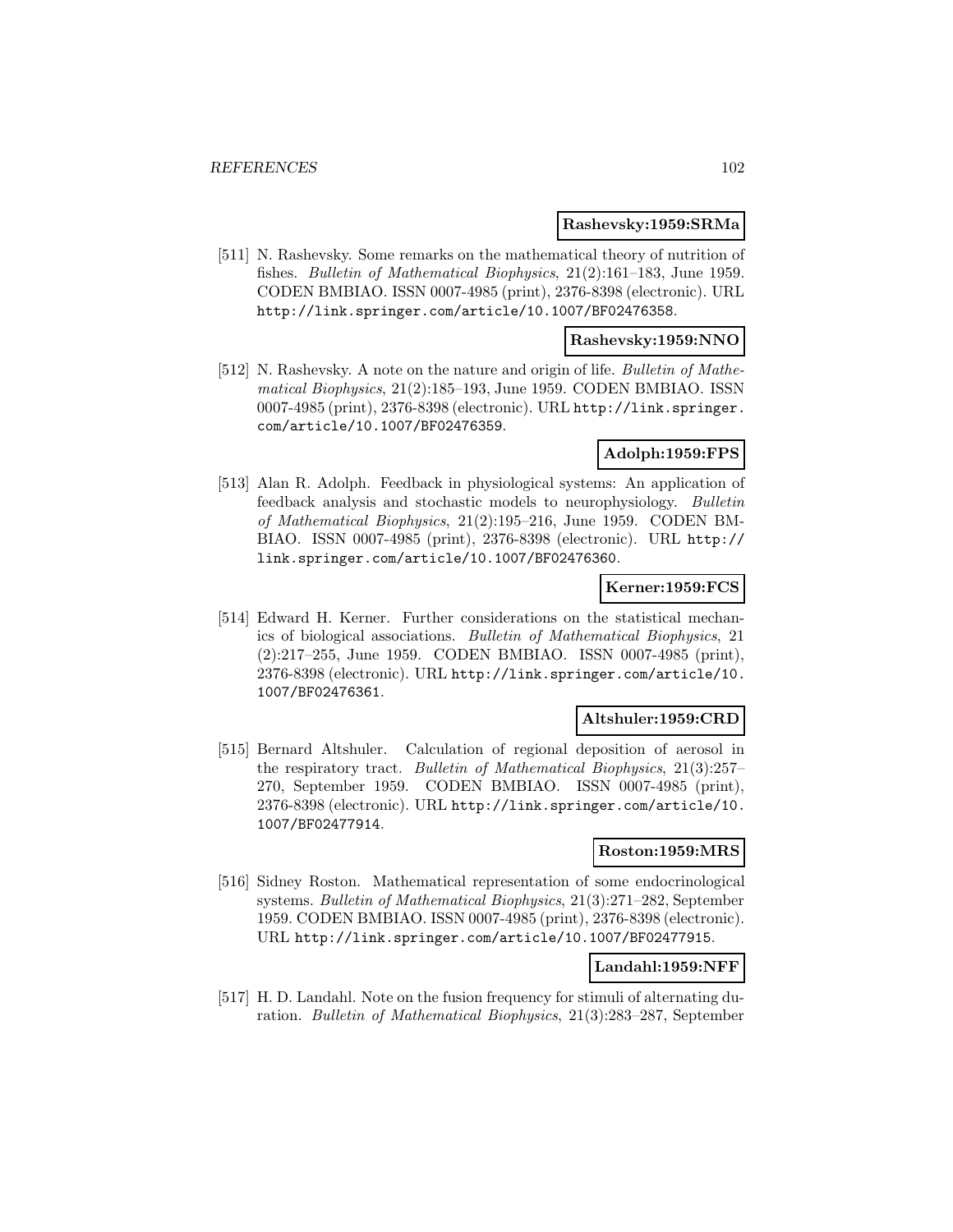1959. CODEN BMBIAO. ISSN 0007-4985 (print), 2376-8398 (electronic). URL http://link.springer.com/article/10.1007/BF02477916.

#### **Rosen:1959:SFC**

[518] Robert Rosen. Some further comments on the DNA–protein coding problem. Bulletin of Mathematical Biophysics, 21(3):289–297, September 1959. CODEN BMBIAO. ISSN 0007-4985 (print), 2376-8398 (electronic). URL http://link.springer.com/article/10.1007/BF02477917. See comments [543].

#### **Rashevsky:1959:SRMb**

[519] N. Rashevsky. Some remarks on the mathematical aspects of automobile driving. Bulletin of Mathematical Biophysics, 21(3):299–308, September 1959. CODEN BMBIAO. ISSN 0007-4985 (print), 2376-8398 (electronic). URL http://link.springer.com/article/10.1007/BF02477918. See remarks [684, 524, 547, 548, 561, 626, 519].

## **Rashevsky:1959:SPA**

[520] N. Rashevsky. Suggestion for a possible approach to molecular biology. Bulletin of Mathematical Biophysics, 21(3):309–326, September 1959. CODEN BMBIAO. ISSN 0007-4985 (print), 2376-8398 (electronic). URL http://link.springer.com/article/10.1007/BF02477919.

#### **Valentinuzzi:1959:MIM**

[521] Maximo Valentinuzzi. A mathematical interpretation of motor reactions to fixed and moving stimulation of the eye. Bulletin of Mathematical Biophysics, 21(4):327–341, December 1959. CODEN BMBIAO. ISSN 0007-4985 (print), 2376-8398 (electronic). URL http://link.springer. com/article/10.1007/BF02477893.

# **Wise:1959:MUV**

[522] M. E. Wise and J. G. Defares. A model for unequal ventilation of the lungs assuming a common dead space and two separate dead spaces. Bulletin of Mathematical Biophysics, 21(4):343–362, December 1959. CO-DEN BMBIAO. ISSN 0007-4985 (print), 2376-8398 (electronic). URL http://link.springer.com/article/10.1007/BF02477894.

### **Bartholomay:1959:SMC**

[523] Anthony F. Bartholomay. Stochastic models for chemical reactions: II. The unimolecular rate constant. Bulletin of Mathematical Biophysics, 21(4):363–373, December 1959. CODEN BMBIAO. ISSN 0007- 4985 (print), 2376-8398 (electronic). URL http://link.springer.com/ article/10.1007/BF02477895.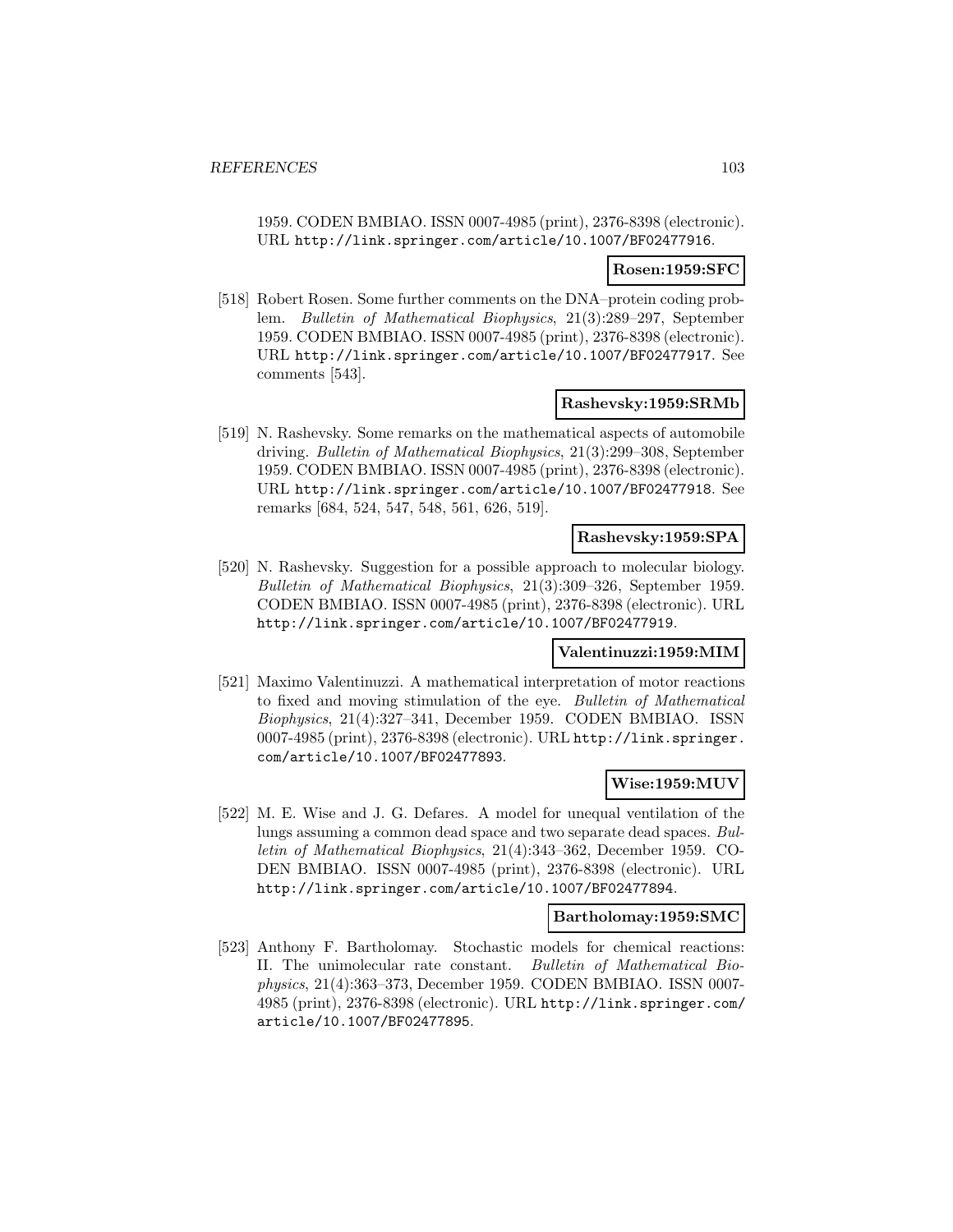## **Rashevsky:1959:MBA**

[524] N. Rashevsky. Mathematical biophysics of automobile driving. Bulletin of Mathematical Biophysics, 21(4):375–385, December 1959. CODEN BMBIAO. ISSN 0007-4985 (print), 2376-8398 (electronic). URL http:/ /link.springer.com/article/10.1007/BF02477896. See [519].

## **Rosen:1959:LPI**

[525] Robert Rosen. On a logical paradox implicit in the notion of a selfreproducing automation. Bulletin of Mathematical Biophysics, 21(4): 387–394, December 1959. CODEN BMBIAO. ISSN 0007-4985 (print), 2376-8398 (electronic). URL http://link.springer.com/article/10. 1007/BF02477897.

## **Landahl:1959:MBC**

[526] H. D. Landahl. Mathematical biophysics of color vision: III. Color constancy. Bulletin of Mathematical Biophysics, 21(4):395–402, December 1959. CODEN BMBIAO. ISSN 0007-4985 (print), 2376-8398 (electronic). URL http://link.springer.com/article/10.1007/BF02477898.

### **Anonymous:1959:ICL**

[527] Anonymous. 1960 international Congress for logic, methodology and philosophy of science. Bulletin of Mathematical Biophysics, 21(4): 403, December 1959. CODEN BMBIAO. ISSN 0007-4985 (print), 2376-8398 (electronic). URL http://link.springer.com/article/10. 1007/BF02477899.

#### **Stephenson:1960:TTLa**

[528] John L. Stephenson. Theory of transport in linear biological systems: I. Fundamental integral equation. Bulletin of Mathematical Biophysics, 22(1):1–17, March 1960. CODEN BMBIAO. ISSN 0007-4985 (print), 2376-8398 (electronic).

## **Stephenson:1960:TTL**

[529] John L. Stephenson. Theory of transport in linear biological systems: I. Fundamental integral equation. Bulletin of Mathematical Biophysics, 22(1):1–17, March 1960. CODEN BMBIAO. ISSN 0007-4985 (print), 2376-8398 (electronic). URL http://link.springer.com/article/10. 1007/BF02477968.

# **Cope:1960:ERT**

[530] Freeman W. Cope. An elastic reservoir theory of the human systemic arterial system using current data on aortic elasticity. Bulletin of Mathematical Biophysics, 22(1):19–40, March 1960. CODEN BMBIAO. ISSN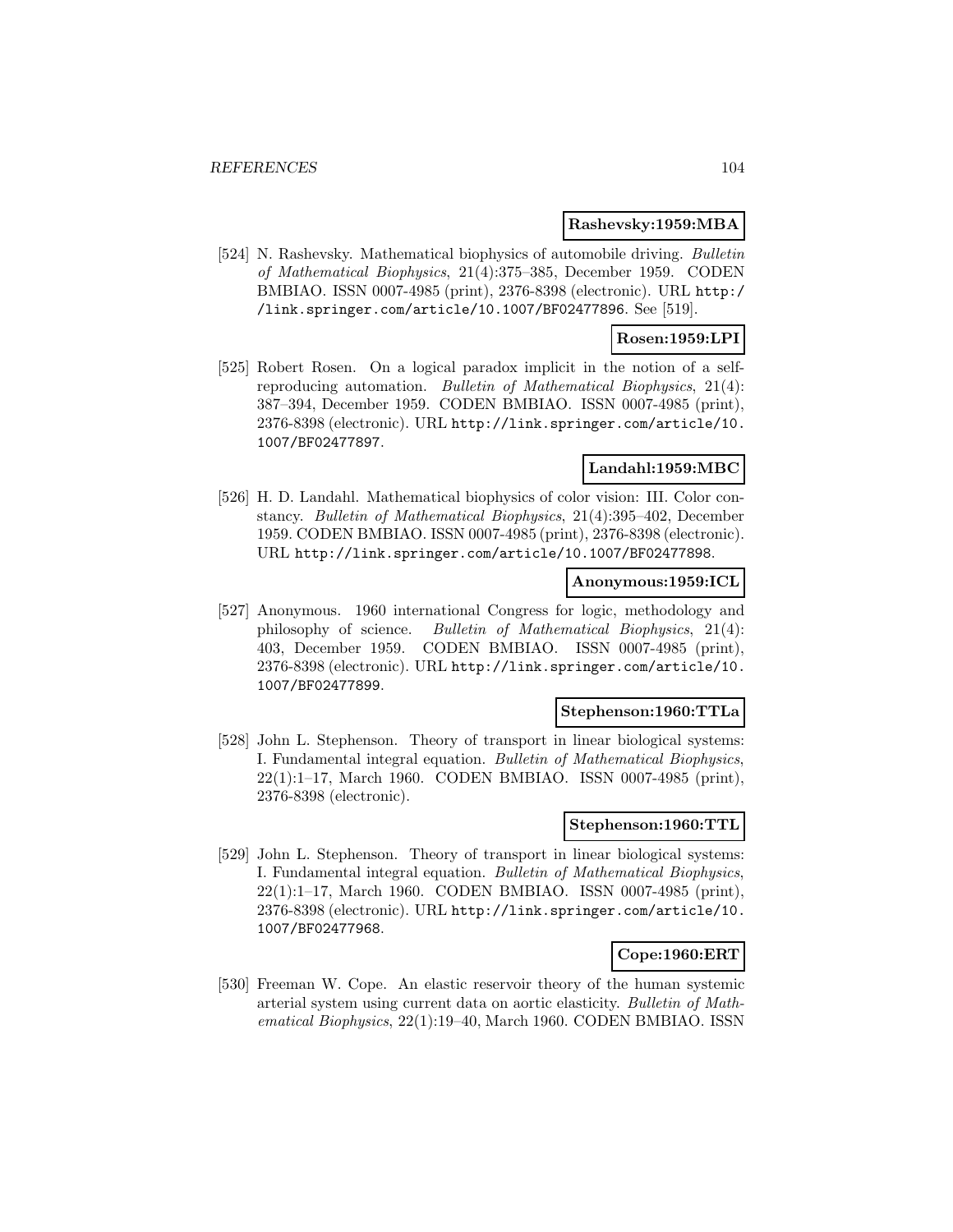0007-4985 (print), 2376-8398 (electronic). URL http://link.springer. com/article/10.1007/BF02477969.

## **Hart:1960:ATE**

[531] H. E. Hart. Analysis of tracer experiments: IV. The kinetics of general N compartment systems. Bulletin of Mathematical Biophysics, 22 (1):41–52, March 1960. CODEN BMBIAO. ISSN 0007-4985 (print), 2376-8398 (electronic). URL http://link.springer.com/article/10. 1007/BF02477970.

## **Gutstein:1960:DPS**

[532] William H. Gutstein and Heinz Scharfstein. Dilation-producing stresses and strains obtained with the aid of density measurements. Bulletin of Mathematical Biophysics, 22(1):53–61, March 1960. CODEN BM-BIAO. ISSN 0007-4985 (print), 2376-8398 (electronic). URL http:// link.springer.com/article/10.1007/BF02477971.

### **Rashevsky:1960:IB**

[533] N. Rashevsky. On imitative behavior. Bulletin of Mathematical Biophysics, 22(1):63–71, March 1960. CODEN BMBIAO. ISSN 0007- 4985 (print), 2376-8398 (electronic). URL http://link.springer.com/ article/10.1007/BF02477972.

# **Rashevsky:1960:CRB**

[534] N. Rashevsky. Contributions to relational biology. Bulletin of Mathematical Biophysics, 22(1):73–84, March 1960. CODEN BMBIAO. ISSN 0007-4985 (print), 2376-8398 (electronic). URL http://link.springer. com/article/10.1007/BF02477973.

# **Rapoport:1960:DRL**

[535] Anatol Rapoport. A derivation of a rote learning curve from the total uncertainty of a task. Bulletin of Mathematical Biophysics, 22 (1):85–97, March 1960. CODEN BMBIAO. ISSN 0007-4985 (print), 2376-8398 (electronic). URL http://link.springer.com/article/10. 1007/BF02477974.

#### **Roston:1960:NCQ**

[536] Sidney Roston. A note concerning quantum mechanics and medicine. Bulletin of Mathematical Biophysics, 22(1):99–102, March 1960. CODEN BMBIAO. ISSN 0007-4985 (print), 2376-8398 (electronic). URL http:/ /link.springer.com/article/10.1007/BF02477975.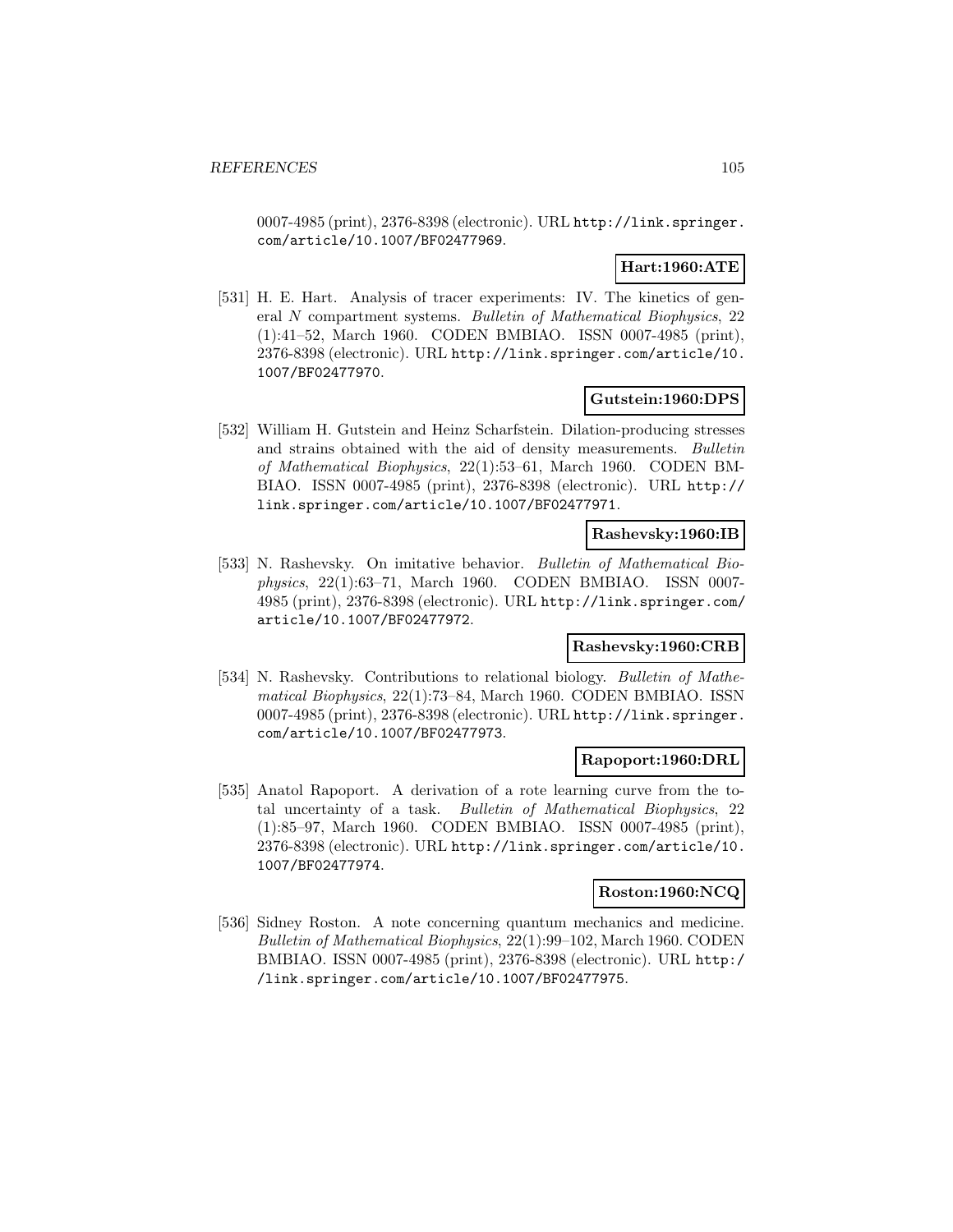#### **Jardetzky:1960:DAT**

[537] Oleg Jardetzky. On the definition of active transport. Bulletin of Mathematical Biophysics, 22(1):103–110, March 1960. CODEN BMBIAO. ISSN 0007-4985 (print), 2376-8398 (electronic). URL http://link. springer.com/article/10.1007/BF02477976.

## **Anonymous:1960:EI**

[538] Anonymous. Events of interest. Bulletin of Mathematical Biophysics, 22(1):111, March 1960. CODEN BMBIAO. ISSN 0007-4985 (print), 2376-8398 (electronic). URL http://link.springer.com/article/10. 1007/BF02477977.

#### **Stephenson:1960:TTLb**

[539] John L. Stephenson. Theory of transport in linear biological systems: II. Multiflux problems. Bulletin of Mathematical Biophysics, 22(2): 113–138, June 1960. CODEN BMBIAO. ISSN 0007-4985 (print), 2376-8398 (electronic). URL http://link.springer.com/article/10. 1007/BF02478002.

# **Roy:1960:MSI**

[540] Archie E. Roy. On a method of storing information. Bulletin of Mathematical Biophysics, 22(2):139–168, June 1960. CODEN BMBIAO. ISSN 0007-4985 (print), 2376-8398 (electronic). URL http://link.springer. com/article/10.1007/BF02478003.

# **Trucco:1960:NLS**

[541] Ernesto Trucco. Note on a linear system of differential equations. Bulletin of Mathematical Biophysics, 22(2):169–180, June 1960. CODEN BMBIAO. ISSN 0007-4985 (print), 2376-8398 (electronic). URL http:/ /link.springer.com/article/10.1007/BF02478004.

### **Bellman:1960:SMA**

[542] Richard Bellman, John A. Jacquez, and Robert Kalaba. Some mathematical aspects of chemotherapy: I. One-organ models. Bulletin of Mathematical Biophysics, 22(2):181–198, June 1960. CODEN BMBIAO. ISSN 0007-4985 (print), 2376-8398 (electronic). URL http://link.springer. com/article/10.1007/BF02478005.

### **Rosen:1960:SFC**

[543] Robert Rosen. Some further comments on the DNA–protein coding problem: A correction and a note. Bulletin of Mathematical Biophysics, 22 (2):199–205, June 1960. CODEN BMBIAO. ISSN 0007-4985 (print),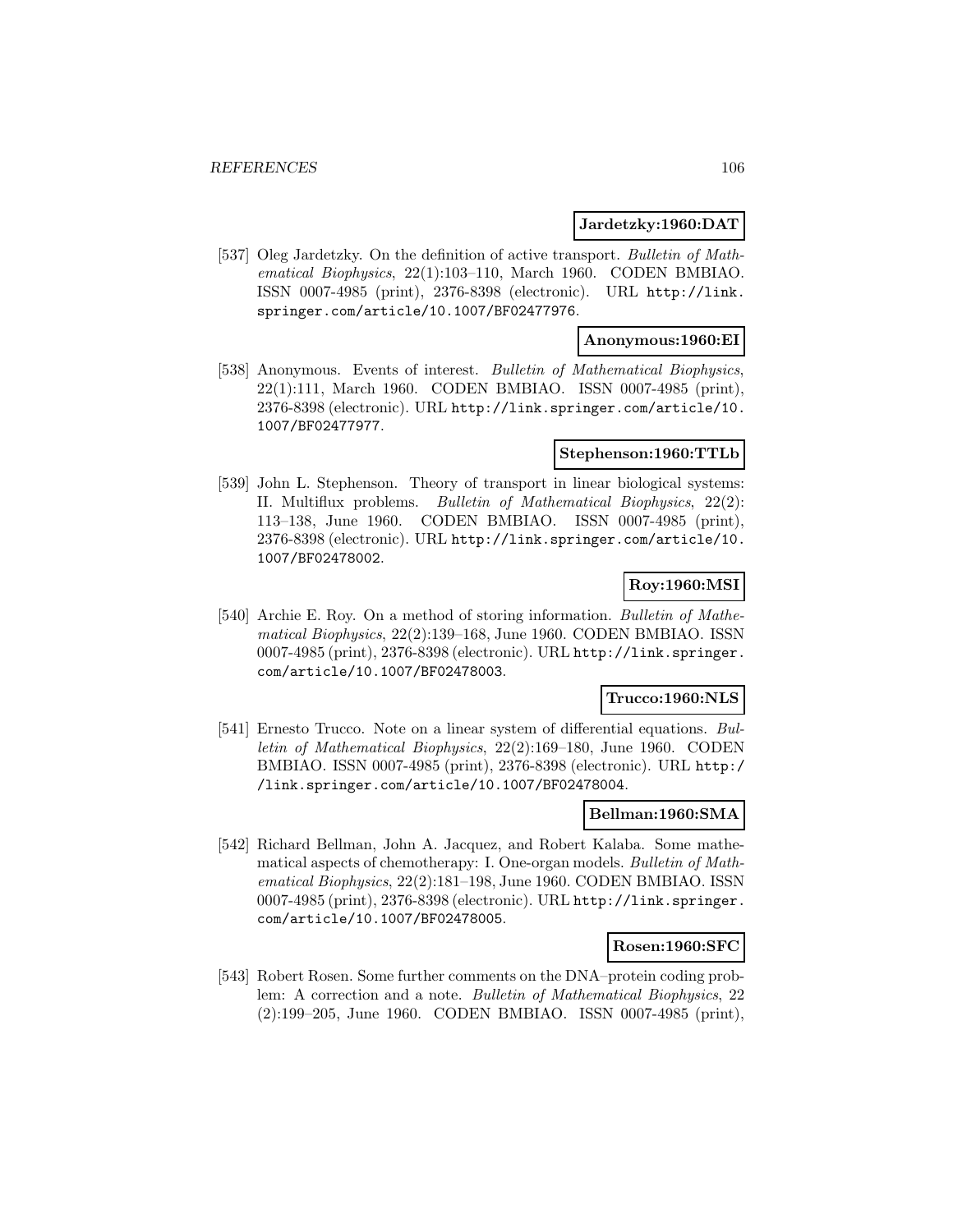2376-8398 (electronic). URL http://link.springer.com/article/10. 1007/BF02478006. See [518].

### **Rashevsky:1960:RIS**

[544] N. Rashevsky. The role of the individual in social dynamics. Bulletin of Mathematical Biophysics, 22(2):207–215, June 1960. CODEN BM-BIAO. ISSN 0007-4985 (print), 2376-8398 (electronic). URL http:// link.springer.com/article/10.1007/BF02478007.

# **Macey:1960:KUH**

[545] Robert I. Macey and A. V. Wolf. Kinetics of ultrafiltration hemodialysis. Bulletin of Mathematical Biophysics, 22(3):217–226, September 1960. CODEN BMBIAO. ISSN 0007-4985 (print), 2376-8398 (electronic). URL http://link.springer.com/article/10.1007/BF02478346.

# **Rosen:1960:QTA**

[546] Robert Rosen. A quantum-theoretic approach to genetic problems. Bulletin of Mathematical Biophysics, 22(3):227–255, September 1960. CO-DEN BMBIAO. ISSN 0007-4985 (print), 2376-8398 (electronic). URL http://link.springer.com/article/10.1007/BF02478347.

# **Rashevsky:1960:FCM**

[547] N. Rashevsky. Further contributions to the mathematical biophysics of automobile driving. Bulletin of Mathematical Biophysics, 22(3):257– 262, September 1960. CODEN BMBIAO. ISSN 0007-4985 (print), 2376-8398 (electronic). URL http://link.springer.com/article/10. 1007/BF02478348. See [519].

# **Rashevsky:1960:CMB**

[548] N. Rashevsky. A contribution to the mathematical biology of automobile driving: II. Passing as a case of psychophysical discrimination. Bulletin of Mathematical Biophysics, 22(3):263–267, September 1960. CODEN BMBIAO. ISSN 0007-4985 (print), 2376-8398 (electronic). URL http:/ /link.springer.com/article/10.1007/BF02478349. See [519].

# **Scheer:1960:FFR**

[549] Bradley T. Scheer. The flux-force relations across complex membranes with active transport. Bulletin of Mathematical Biophysics, 22(3):269– 284, September 1960. CODEN BMBIAO. ISSN 0007-4985 (print), 2376-8398 (electronic). URL http://link.springer.com/article/10. 1007/BF02478350.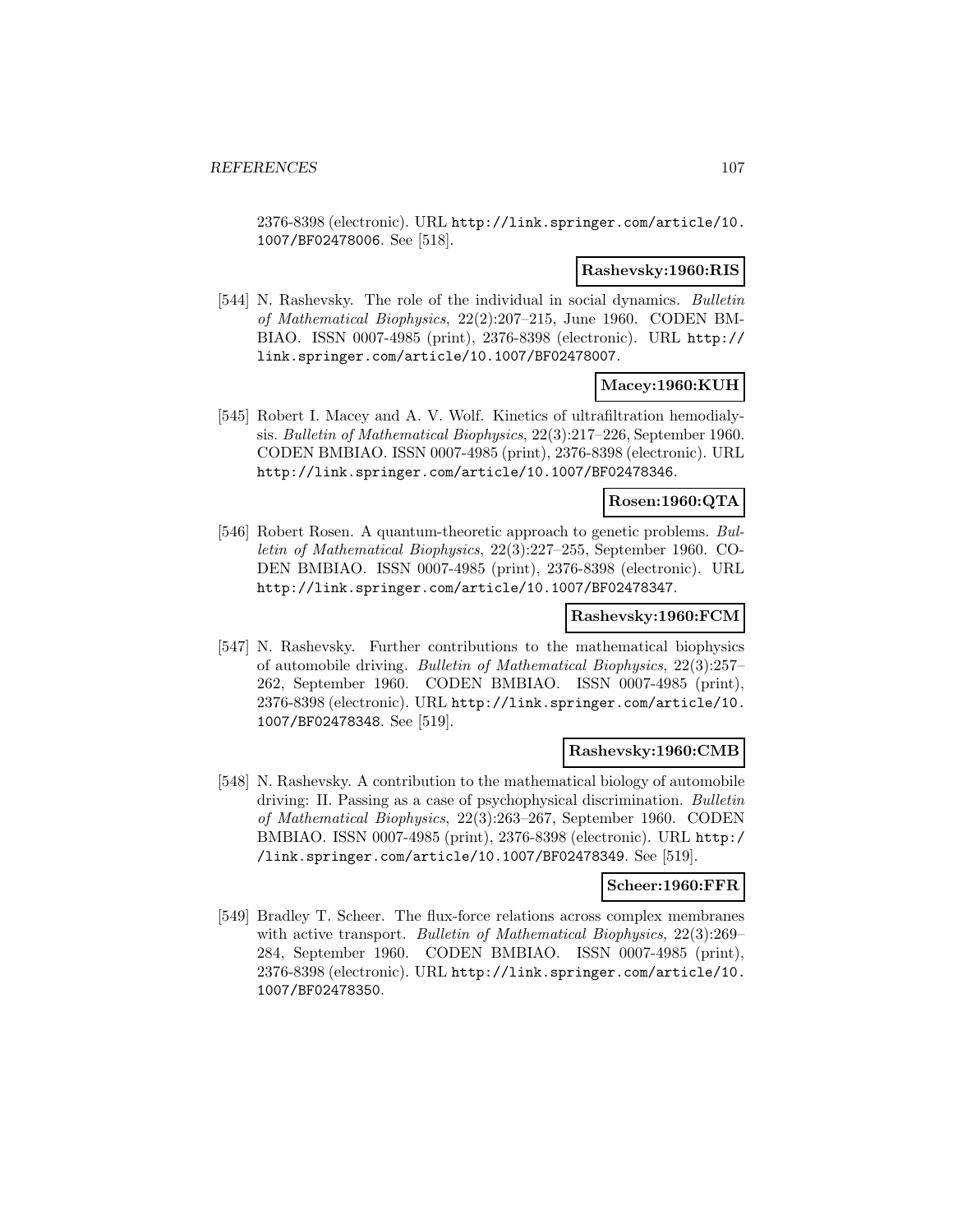#### **Bartholomay:1960:MST**

[550] Anthony F. Bartholomay. Molecular set theory: A mathematical representation for chemical reaction mechanisms. Bulletin of Mathematical Biophysics, 22(3):285–307, September 1960. CODEN BMBIAO. ISSN 0007-4985 (print), 2376-8398 (electronic). URL http://link.springer. com/article/10.1007/BF02478351.

## **Jacquez:1960:SMA**

[551] John A. Jacquez, Richard Bellman, and Robert Kalaba. Some mathematical aspects of chemotherapy — II: The distribution of a drug in the body. Bulletin of Mathematical Biophysics, 22(3):309–322, September 1960. CODEN BMBIAO. ISSN 0007-4985 (print), 2376-8398 (electronic). URL http://link.springer.com/article/10.1007/BF02478352.

#### **Gilbert:1960:RBI**

[552] Daniel L. Gilbert. Relationship between ion distribution and membrane potential during a steady state. Bulletin of Mathematical Biophysics, 22(4):323–349, December 1960. CODEN BMBIAO. ISSN 0007- 4985 (print), 2376-8398 (electronic). URL http://link.springer.com/ article/10.1007/BF02476718.

# **Rashevsky:1960:LIT**

[553] N. Rashevsky. Life, information theory, probability, and physics. Bulletin of Mathematical Biophysics, 22(4):351–364, December 1960. CODEN BMBIAO. ISSN 0007-4985 (print), 2376-8398 (electronic). URL http:/ /link.springer.com/article/10.1007/BF02476719.

#### **Rashevsky:1960:SRM**

[554] N. Rashevsky. Some remarks on molecular biology. Bulletin of Mathematical Biophysics, 22(4):365–370, December 1960. CODEN BMBIAO. ISSN 0007-4985 (print), 2376-8398 (electronic). URL http://link.springer. com/article/10.1007/BF02476720.

# **Ivlev:1960:UFP**

[555] V. S. Ivlev. On the utilization of food by planktophage fishes. Bulletin of Mathematical Biophysics, 22(4):371–389, December 1960. CODEN BMBIAO. ISSN 0007-4985 (print), 2376-8398 (electronic). URL http:/ /link.springer.com/article/10.1007/BF02476721.

## **Bernard:1960:MSI**

[556] S. R. Bernard. Mathematical studies of the interaction of respiratory gases with whole blood I.  $O_2$  absorption. Bulletin of Mathematical Bio-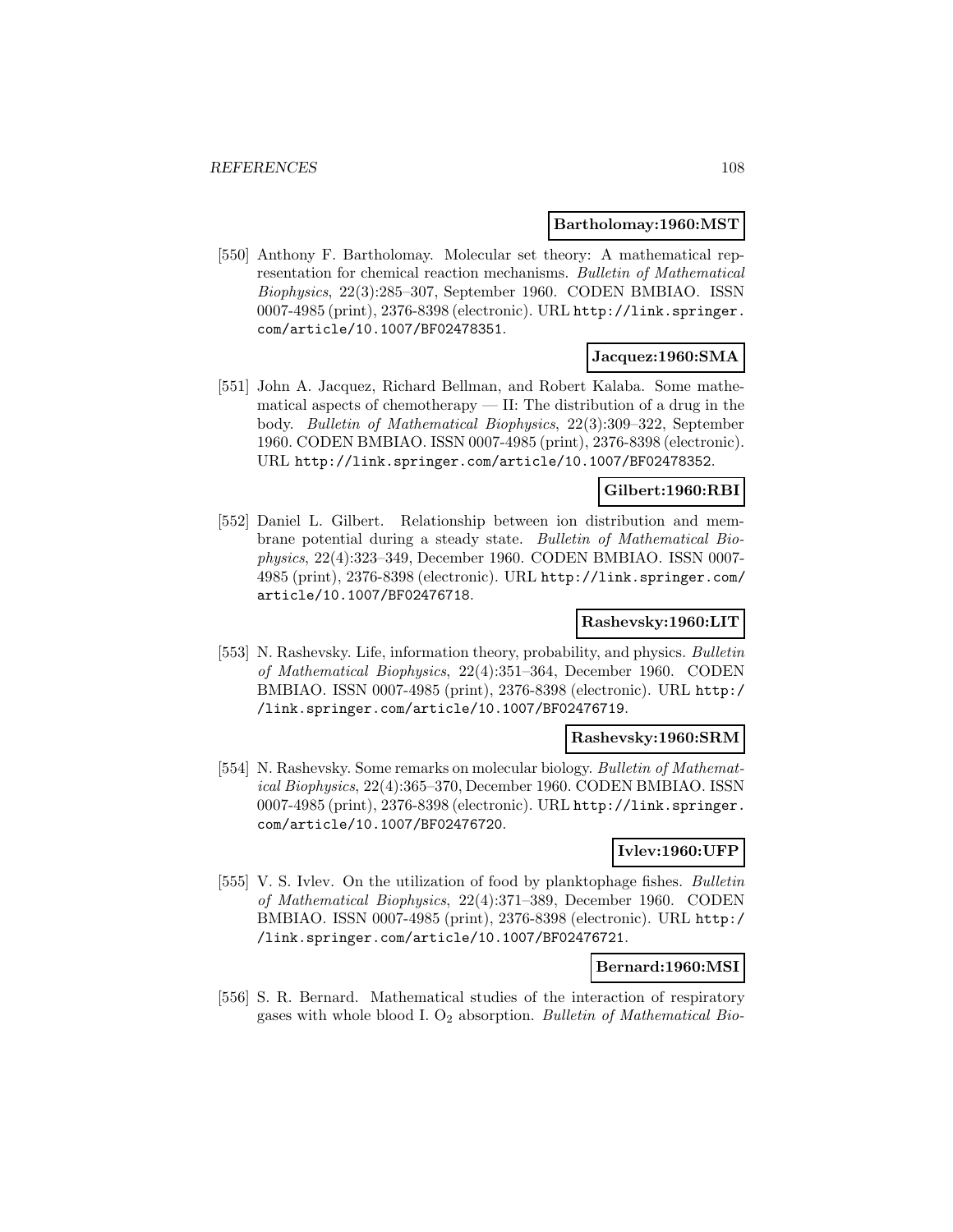physics, 22(4):391–415, December 1960. CODEN BMBIAO. ISSN 0007- 4985 (print), 2376-8398 (electronic). URL http://link.springer.com/ article/10.1007/BF02476722.

### **Sherman:1960:TID**

[557] Herbert Sherman. On the theory of indicator-dilution methods under varying blood-flow conditions. Bulletin of Mathematical Biophysics, 22(4):417–424, December 1960. CODEN BMBIAO. ISSN 0007-4985 (print), 2376-8398 (electronic). URL http://link.springer.com/ article/10.1007/BF02476723.

## **Anonymous:1960:SMT**

[558] Anonymous. Symposium on mathematical theories of biological phenomena. Bulletin of Mathematical Biophysics, 22(4):425, December 1960. CODEN BMBIAO. ISSN 0007-4985 (print), 2376-8398 (electronic). URL http://link.springer.com/article/10.1007/BF02476724.

### **Bernard:1961:MSI**

[559] S. R. Bernard. Mathematical studies of the interaction of respiratory gases with whole blood II.  $CO<sub>2</sub>$  absorption. Bulletin of Mathematical Biophysics, 23(1):1–14, March 1961. CODEN BMBIAO. ISSN 0007- 4985 (print), 2376-8398 (electronic). URL http://link.springer.com/ article/10.1007/BF02476569.

# **Rashevsky:1961:MII**

[560] N. Rashevsky. On the mutual influence of individuals in a society. Bulletin of Mathematical Biophysics, 23(1):15–18, March 1961. CODEN BMBIAO. ISSN 0007-4985 (print), 2376-8398 (electronic). URL http:/ /link.springer.com/article/10.1007/BF02476570.

#### **Rashevsky:1961:CMB**

[561] N. Rashevsky. Contribution to the mathematical biophysics of automobile driving. Bulletin of Mathematical Biophysics, 23(1):19–29, March 1961. CODEN BMBIAO. ISSN 0007-4985 (print), 2376-8398 (electronic). URL http://link.springer.com/article/10.1007/BF02476571. See [519].

#### **Brody:1961:EEL**

[562] Daniel A. Brody, J. Carl Brashaw, and John W. Evans. The elements of an electrocardiographic lead tensor theory. Bulletin of Mathematical Biophysics, 23(1):31–42, March 1961. CODEN BMBIAO. ISSN 0007- 4985 (print), 2376-8398 (electronic). URL http://link.springer.com/ article/10.1007/BF02476572.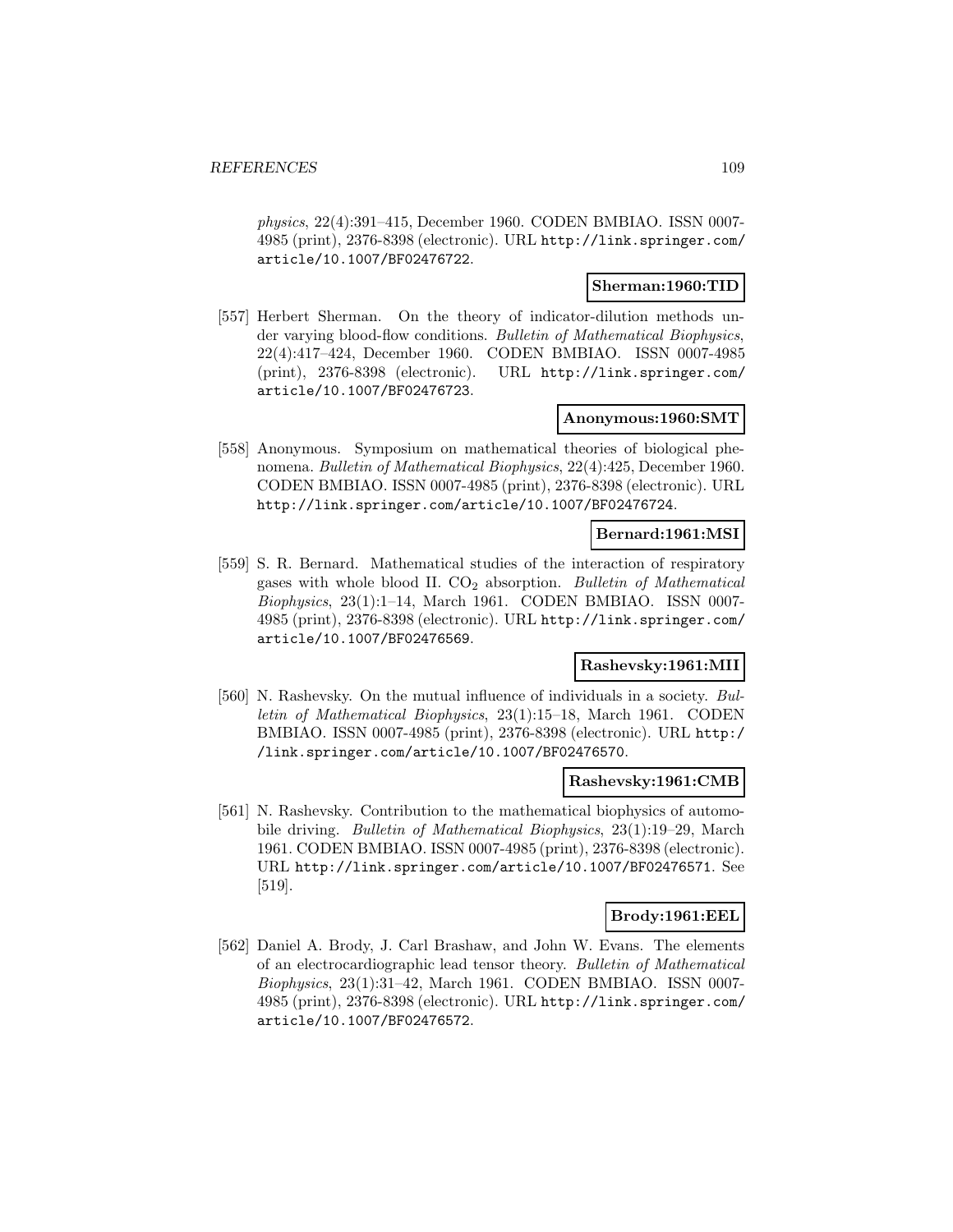# **White:1961:FCA**

[563] Harold White. The formation of cell assemblies. Bulletin of Mathematical Biophysics, 23(1):43–53, March 1961. CODEN BMBIAO. ISSN 0007- 4985 (print), 2376-8398 (electronic). URL http://link.springer.com/ article/10.1007/BF02476573.

# **Karreman:1961:CQB**

[564] George Karreman. Contributions to quantum biology. I. Mobile electronic characteristics of riboflavin radicals. Bulletin of Mathematical Biophysics, 23(1):55–68, March 1961. CODEN BMBIAO. ISSN 0007- 4985 (print), 2376-8398 (electronic). URL http://link.springer.com/ article/10.1007/BF02476574.

### **Heinmets:1961:QAMa**

[565] F. Heinmets and A. Herschman. Quantitative analysis of metabolic processes III. A model-system for enzyme synthesis by sequential induction and mathematical formulation of the process. Bulletin of Mathematical Biophysics, 23(1):69–89, March 1961. CODEN BMBIAO. ISSN 0007- 4985 (print), 2376-8398 (electronic). URL http://link.springer.com/ article/10.1007/BF02476575.

# **Landahl:1961:NMM**

[566] H. D. Landahl. A note on mathematical models for the interaction of neural elements. Bulletin of Mathematical Biophysics, 23(1):91–97, March 1961. CODEN BMBIAO. ISSN 0007-4985 (print), 2376-8398 (electronic). URL http://link.springer.com/article/10.1007/BF02476576.

#### **Roston:1961:GMM**

[567] Sidney Roston. Glucose metabolism — a "mixed-cycle" system. Bulletin of Mathematical Biophysics, 23(1):99–103, March 1961. CODEN BMBIAO. ISSN 0007-4985 (print), 2376-8398 (electronic). URL http:/ /link.springer.com/article/10.1007/BF02476577.

## **Harshbarger:1961:SRG**

[568] Dr. Boyd Harshbarger. Southern Regional Graduate Summer Session in Statistics at Virginia Polytechnic Institute. Bulletin of Mathematical Biophysics, 23(1):105–106, March 1961. CODEN BMBIAO. ISSN 0007- 4985 (print), 2376-8398 (electronic). URL http://link.springer.com/ article/10.1007/BF02476578.

### **Anonymous:1961:SMT**

[569] Anonymous. Symposium on mathematical theories of biological phenomena. Bulletin of Mathematical Biophysics, 23(1):107–108, March 1961.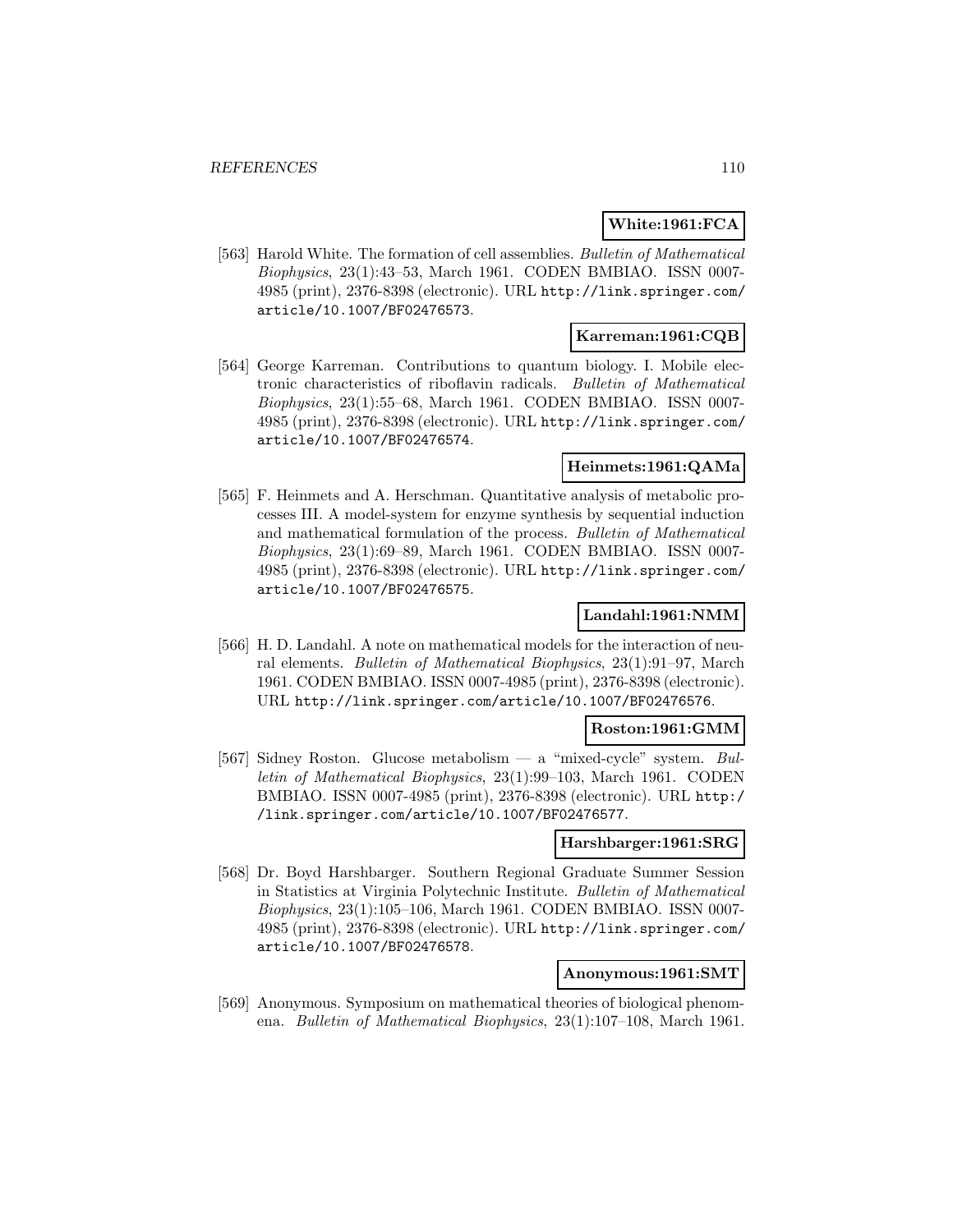CODEN BMBIAO. ISSN 0007-4985 (print), 2376-8398 (electronic). URL http://link.springer.com/article/10.1007/BF02476579.

#### **Rashevsky:1961:BEA**

[570] N. Rashevsky. Biological epimorphism, adequate design, and the problem of regeneration. Bulletin of Mathematical Biophysics, 23(2): 109–113, June 1961. CODEN BMBIAO. ISSN 0007-4985 (print), 2376-8398 (electronic). URL http://link.springer.com/article/10. 1007/BF02477465.

#### **Rashevsky:1961:CTE**

[571] N. Rashevsky. A contribution to the theory of egoistic and altruistic interactions. Bulletin of Mathematical Biophysics, 23(2):115–134, June 1961. CODEN BMBIAO. ISSN 0007-4985 (print), 2376-8398 (electronic). URL http://link.springer.com/article/10.1007/BF02477466.

#### **Karreman:1961:SQB**

[572] George Karreman. Studies in quantum biology. II. The mobile electron characteristics of tryptophan<sup>+</sup> in relation to those of FMN−, FMNH and  $\text{FMMH}_2^+$ . Bulletin of Mathematical Biophysics, 23(2):135–140, June 1961. CODEN BMBIAO. ISSN 0007-4985 (print), 2376-8398 (electronic). URL http://link.springer.com/article/10.1007/BF02477467.

#### **Kerner:1961:VLP**

[573] Edward H. Kerner. On the Volterra–Lotka principle. Bulletin of Mathematical Biophysics, 23(2):141–157, June 1961. CODEN BMBIAO. ISSN 0007-4985 (print), 2376-8398 (electronic). URL http://link.springer. com/article/10.1007/BF02477468.

### **Landahl:1961:MCE**

[574] H. D. Landahl. A model for conditioning and the effect of spaced trials in learning. Bulletin of Mathematical Biophysics, 23(2):159–163, June 1961. CODEN BMBIAO. ISSN 0007-4985 (print), 2376-8398 (electronic). URL http://link.springer.com/article/10.1007/BF02477469.

### **Rosen:1961:RTS**

[575] Robert Rosen. A relational theory of the structural changes induced in biological systems by alterations in environment. Bulletin of Mathematical Biophysics, 23(2):165–171, June 1961. CODEN BMBIAO. ISSN 0007-4985 (print), 2376-8398 (electronic). URL http://link.springer. com/article/10.1007/BF02477470.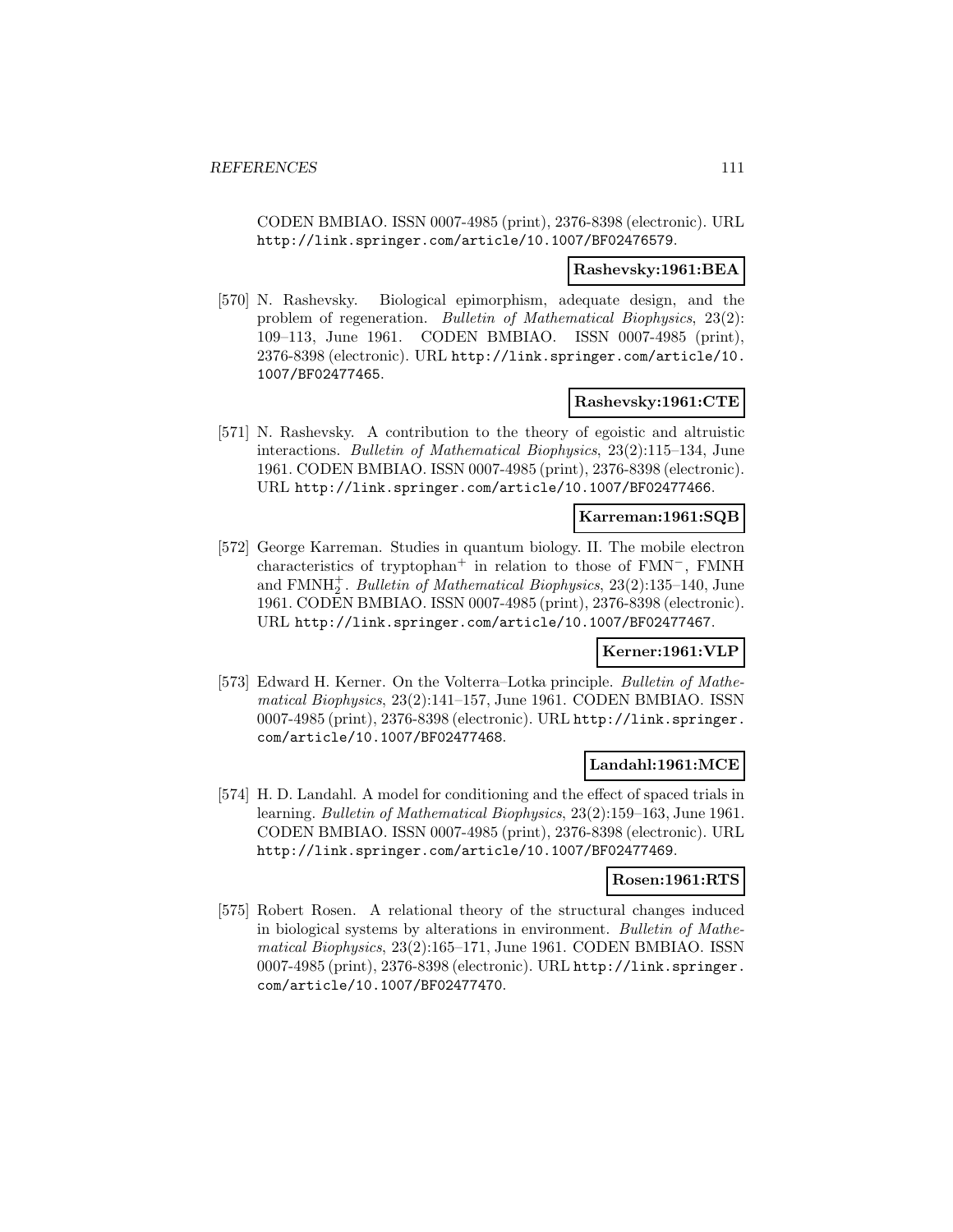#### **Patlak:1961:CTA**

[576] Clifford S. Patlak. Contributions to the theory of active transport: III. The effect of drugs on active transport systems. Bulletin of Mathematical Biophysics, 23(2):173–195, June 1961. CODEN BMBIAO. ISSN 0007- 4985 (print), 2376-8398 (electronic). URL http://link.springer.com/ article/10.1007/BF02477471.

#### **Kaltofen:1961:ESN**

[577] Herbert Kaltofen. Uber den Ertragsverlauf bei Steigen der Nährstoffkonzentration. (German) [On the yield curve when the nutrient concentration increases]. Bulletin of Mathematical Biophysics, 23(2):197–210, June 1961. CODEN BMBIAO. ISSN 0007-4985 (print), 2376-8398 (electronic). URL http:/ /link.springer.com/article/10.1007/BF02477472.

# **Rashevsky:1961:LIT**

[578] N. Rashevsky. Life, information theory, probability, and physics. Bulletin of Mathematical Biophysics, 23(2):211, June 1961. CO-DEN BMBIAO. ISSN 0007-4985 (print), 2376-8398 (electronic). URL http://link.springer.com/article/10.1007/BF02477473; http://link.springer.com/content/pdf/10.1007/BF02477473.pdf.

#### **Anonymous:1961:PAU**

[579] Anonymous. Pan American Union's request for old scientific journal. Bulletin of Mathematical Biophysics, 23(2):213, June 1961. CODEN BMBIAO. ISSN 0007-4985 (print), 2376-8398 (electronic). URL http:/ /link.springer.com/article/10.1007/BF02477474.

### **Anonymous:1961:GTM**

[580] Anonymous. Granduate traineeship in mathematical biology and biometry. Bulletin of Mathematical Biophysics, 23(2):215–216, June 1961. CO-DEN BMBIAO. ISSN 0007-4985 (print), 2376-8398 (electronic). URL http://link.springer.com/article/10.1007/BF02477475.

#### **Hearon:1961:RCT**

[581] John Z. Hearon. On the roots of a certain type of matrix. Bulletin of Mathematical Biophysics, 23(3):217–221, September 1961. CODEN BMBIAO. ISSN 0007-4985 (print), 2376-8398 (electronic). URL http:/ /link.springer.com/article/10.1007/BF02476735.

# **Collins:1961:TGT**

[582] R. E. Collins. Transport of gases through hemoglobin solution. Bulletin of Mathematical Biophysics, 23(3):223–232, September 1961. CODEN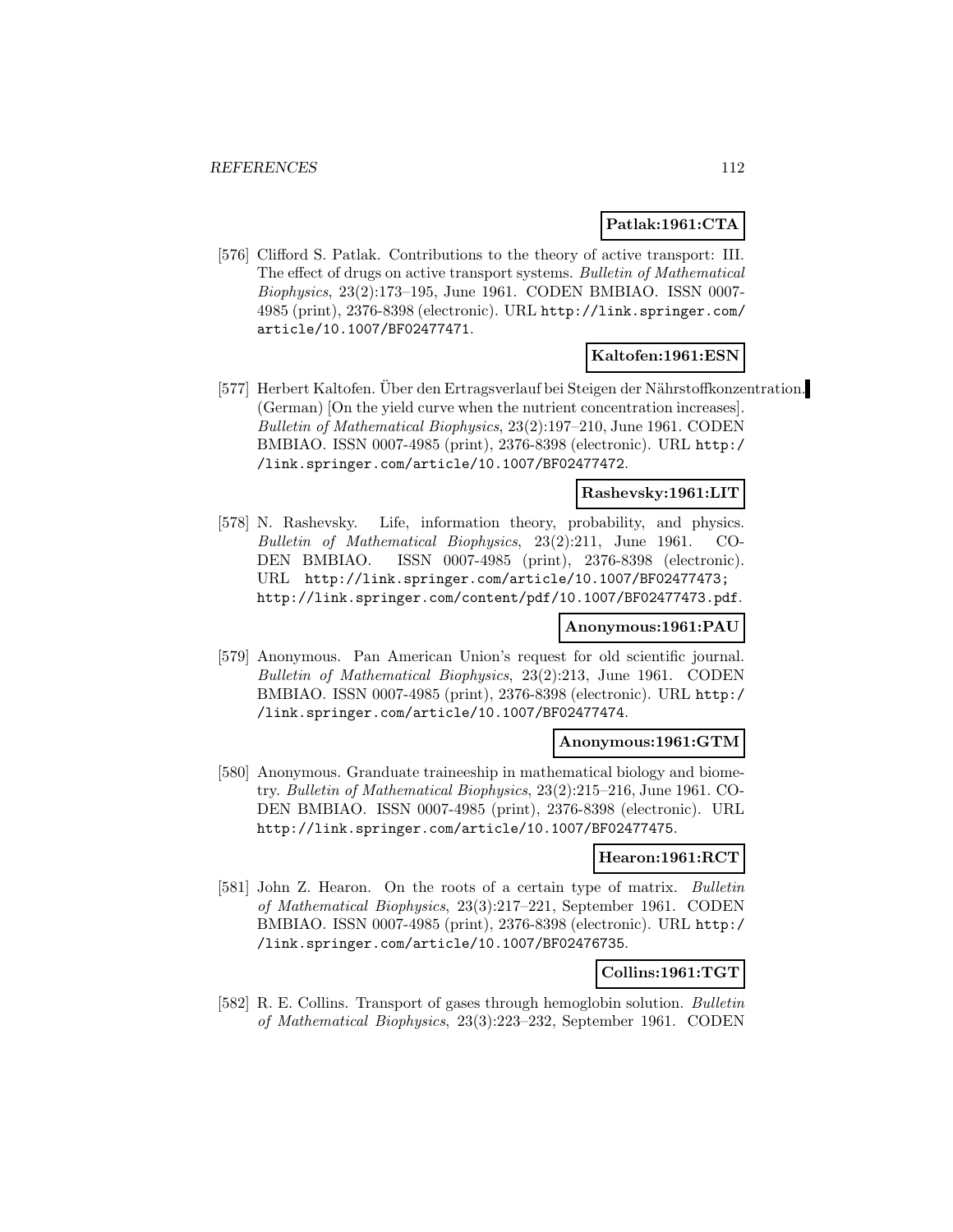BMBIAO. ISSN 0007-4985 (print), 2376-8398 (electronic). URL http:/ /link.springer.com/article/10.1007/BF02476736.

### **Rashevsky:1961:RBS**

[583] N. Rashevsky. On relations between sets. Bulletin of Mathematical Biophysics, 23(3):233–235, September 1961. CODEN BMBIAO. ISSN 0007- 4985 (print), 2376-8398 (electronic). URL http://link.springer.com/ article/10.1007/BF02476737.

#### **Rashevsky:1961:AMMa**

[584] N. Rashevsky. Abstract mathematical molecular biology. Bulletin of Mathematical Biophysics, 23(3):237–260, September 1961. CODEN BM-BIAO. ISSN 0007-4985 (print), 2376-8398 (electronic). URL http:// link.springer.com/article/10.1007/BF02476738.

# **Utz:1961:EPG**

[585] W. R. Utz. The equations of population growth. Bulletin of Mathematical Biophysics, 23(3):261–262, September 1961. CODEN BMBIAO. ISSN 0007-4985 (print), 2376-8398 (electronic). URL http://link.springer. com/article/10.1007/BF02476739.

## **Yeh:1961:EMR**

[586] Gordon C. K. Yeh. Eccentric multipole representations of current generators in a spherical volume conductor. Bulletin of Mathematical Biophysics, 23(3):263–276, September 1961. CODEN BMBIAO. ISSN 0007- 4985 (print), 2376-8398 (electronic). URL http://link.springer.com/ article/10.1007/BF02476740.

# **Heinmets:1961:QAMb**

[587] F. Heinmets and A. Herschman. Quantitative analysis of metabolic processes. II. A model-system for the synthesis of the dissociable enzyme and mathematical formulation of the process. Bulletin of Mathematical Biophysics, 23(3):277–295, September 1961. CODEN BMBIAO. ISSN 0007-4985 (print), 2376-8398 (electronic). URL http://link.springer. com/article/10.1007/BF02476741.

# **Liu:1961:DLE**

[588] In-Mao Liu. A derivation of latency equation. Bulletin of Mathematical Biophysics, 23(3):297–303, September 1961. CODEN BMBIAO. ISSN 0007-4985 (print), 2376-8398 (electronic). URL http://link.springer. com/article/10.1007/BF02476742.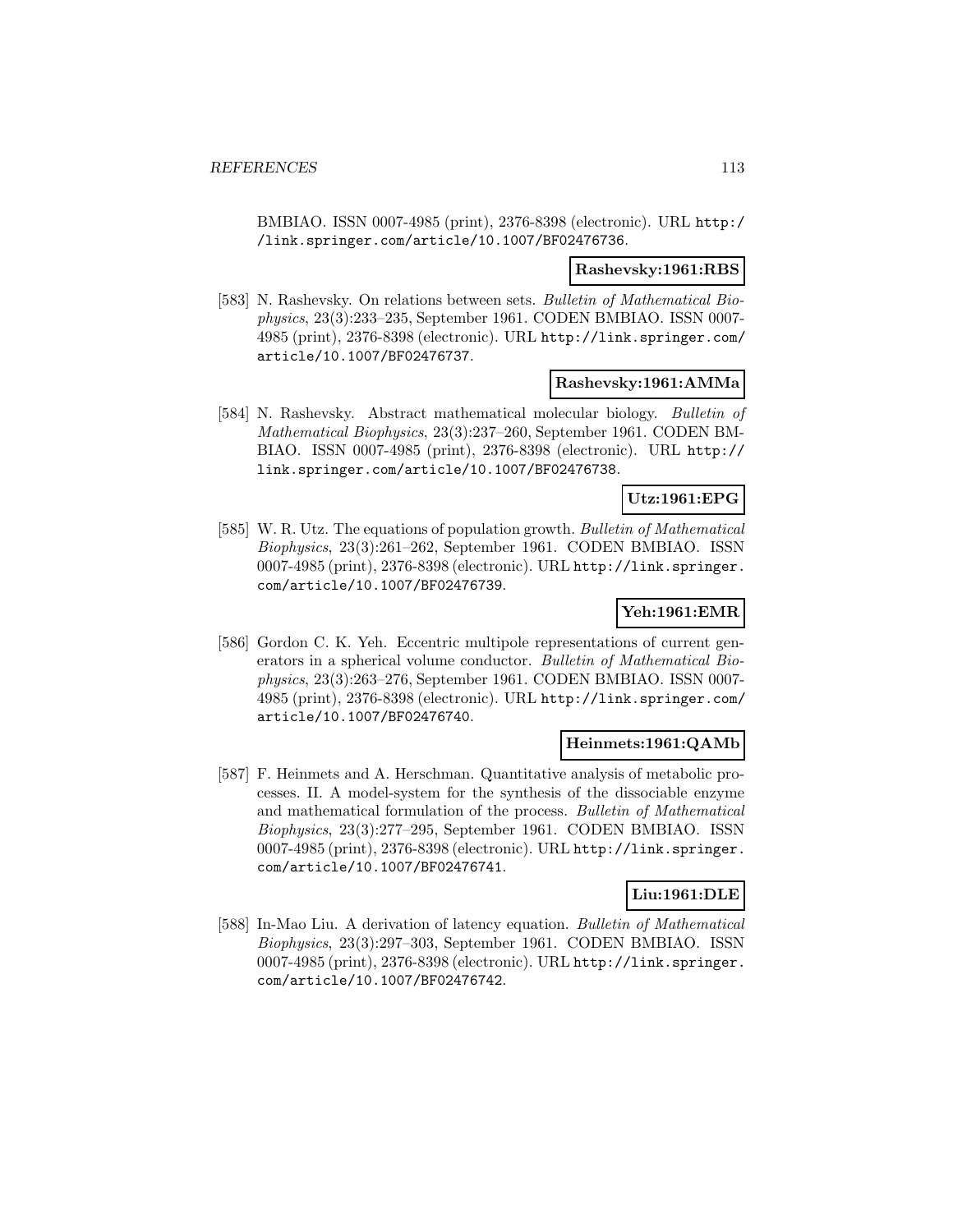#### **Rosen:1961:HFD**

[589] Robert Rosen. An hypothesis of Freese and the DNA–protein coding problem. Bulletin of Mathematical Biophysics, 23(3):305–318, September 1961. CODEN BMBIAO. ISSN 0007-4985 (print), 2376-8398 (electronic). URL http://link.springer.com/article/10.1007/BF02476743.

### **Anonymous:1961:PPFa**

[590] Anonymous. Post-and predoctoral fellowships in mathematical biology. Bulletin of Mathematical Biophysics, 23(3):319, September 1961. CO-DEN BMBIAO. ISSN 0007-4985 (print), 2376-8398 (electronic). URL http://link.springer.com/article/10.1007/BF02476744.

#### **Rapoport:1961:PL**

[591] Anatol Rapoport. The perfect learner. Bulletin of Mathematical Biophysics, 23(4):321–335, December 1961. CODEN BMBIAO. ISSN 0007- 4985 (print), 2376-8398 (electronic). URL http://link.springer.com/ article/10.1007/BF02476490.

# **Cope:1961:MCA**

[592] Freeman W. Cope. A method for the computation of aortic distensibility in the living human patient and its use for the determination of the aortic effects of aging, drugs, and exercise. Bulletin of Mathematical Biophysics, 23(4):337–353, December 1961. CODEN BMBIAO. ISSN 0007-4985 (print), 2376-8398 (electronic). URL http://link.springer. com/article/10.1007/BF02476491.

# **Stahl:1961:DAM**

[593] Walter R. Stahl. Dimensional analysis in mathematical biology I. General discussion. Bulletin of Mathematical Biophysics, 23(4):355– 376, December 1961. CODEN BMBIAO. ISSN 0007-4985 (print), 2376-8398 (electronic). URL http://link.springer.com/article/10. 1007/BF02476492.

#### **Nubar:1961:MPB**

[594] Yves Nubar and Renato Contini. A minimal principle in biomechanics. Bulletin of Mathematical Biophysics, 23(4):377–391, December 1961. CODEN BMBIAO. ISSN 0007-4985 (print), 2376-8398 (electronic). URL http://link.springer.com/article/10.1007/BF02476493.

### **Rosen:1961:RCS**

[595] Robert Rosen. On the role of chemical systems in the microphysical aspects of primary genetic mechanisms. Bulletin of Mathematical Bio-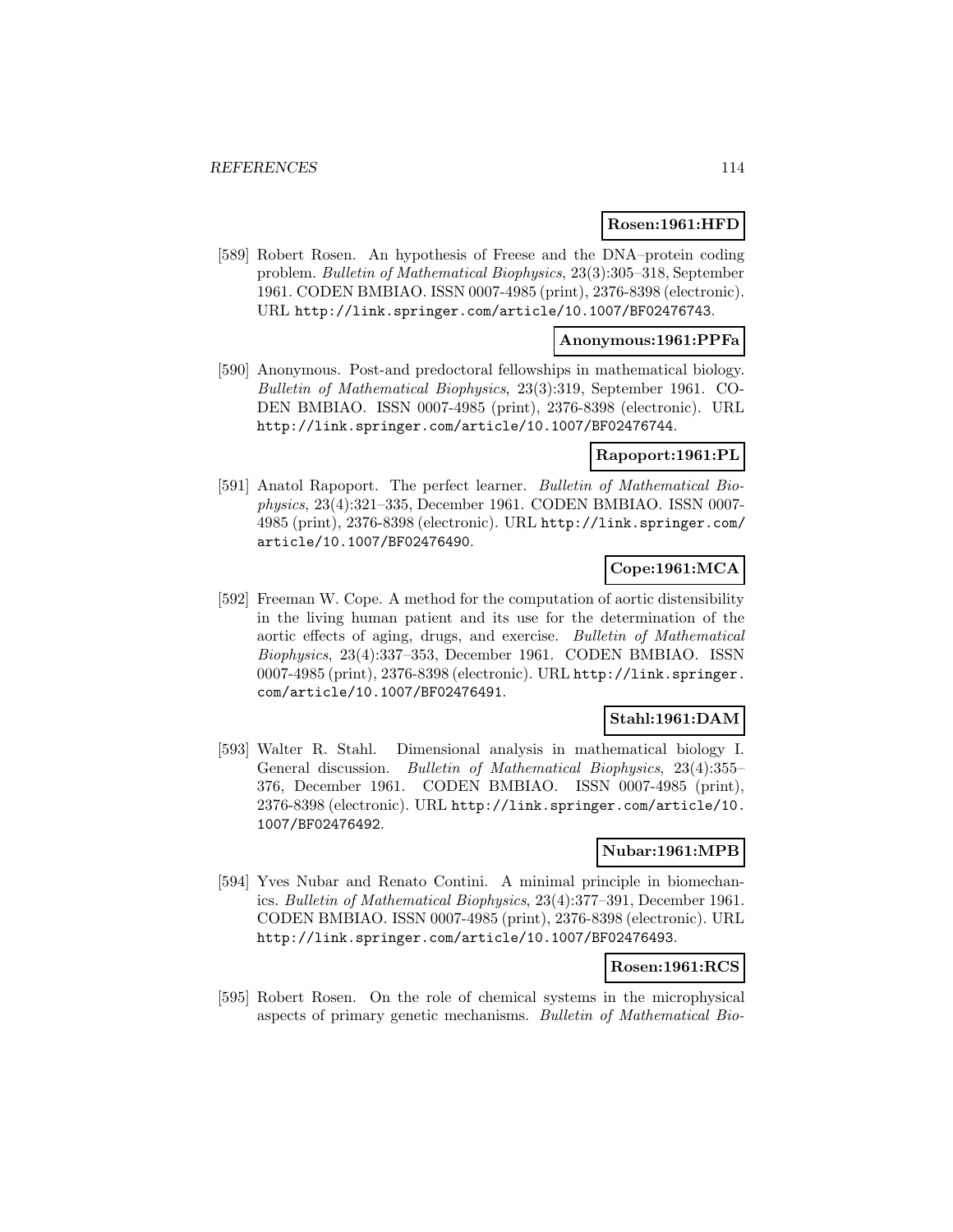physics, 23(4):393–403, December 1961. CODEN BMBIAO. ISSN 0007- 4985 (print), 2376-8398 (electronic). URL http://link.springer.com/ article/10.1007/BF02476494.

#### **Rashevsky:1961:IBI**

[596] N. Rashevsky. On imitative behavior. II. Time course of change from one behavior to another. Bulletin of Mathematical Biophysics, 23(4): 405–411, December 1961. CODEN BMBIAO. ISSN 0007-4985 (print), 2376-8398 (electronic). URL http://link.springer.com/article/10. 1007/BF02476495.

# **Rashevsky:1961:UJC**

[597] N. Rashevsky. On the unreliability of judgments of certain social situations by minority groups. Bulletin of Mathematical Biophysics, 23(4): 413–416, December 1961. CODEN BMBIAO. ISSN 0007-4985 (print), 2376-8398 (electronic). URL http://link.springer.com/article/10. 1007/BF02476496.

### **Rashevsky:1961:AMMb**

[598] N. Rashevsky. Abstract mathematical molecular biology. Bulletin of Mathematical Biophysics, 23(4):417, December 1961. CO-DEN BMBIAO. ISSN 0007-4985 (print), 2376-8398 (electronic). URL http://link.springer.com/article/10.1007/BF02476497; http://link.springer.com/content/pdf/10.1007/BF02476497.pdf.

#### **Anonymous:1961:PPFb**

[599] Anonymous. Post- and predoctoral fellowships in mathematical biology. Bulletin of Mathematical Biophysics, 23(4):419, December 1961. CODEN BMBIAO. ISSN 0007-4985 (print), 2376-8398 (electronic). URL http:/ /link.springer.com/article/10.1007/BF02476498.

#### **Anonymous:1961:A**

[600] Anonymous. Announcements. Bulletin of Mathematical Biophysics, 23(4):421–422, December 1961. CODEN BMBIAO. ISSN 0007-4985 (print), 2376-8398 (electronic). URL http://link.springer.com/ article/10.1007/BF02476499.

#### **Rashevsky:1962:CTI**

[601] N. Rashevsky. Contributions to the theory of imitative behavior: The number of political parties as determined by biological and social factors. Bulletin of Mathematical Biophysics, 24(1):1–3, March 1962. CODEN BMBIAO. ISSN 0007-4985 (print), 2376-8398 (electronic). URL http:/ /link.springer.com/article/10.1007/BF02477862.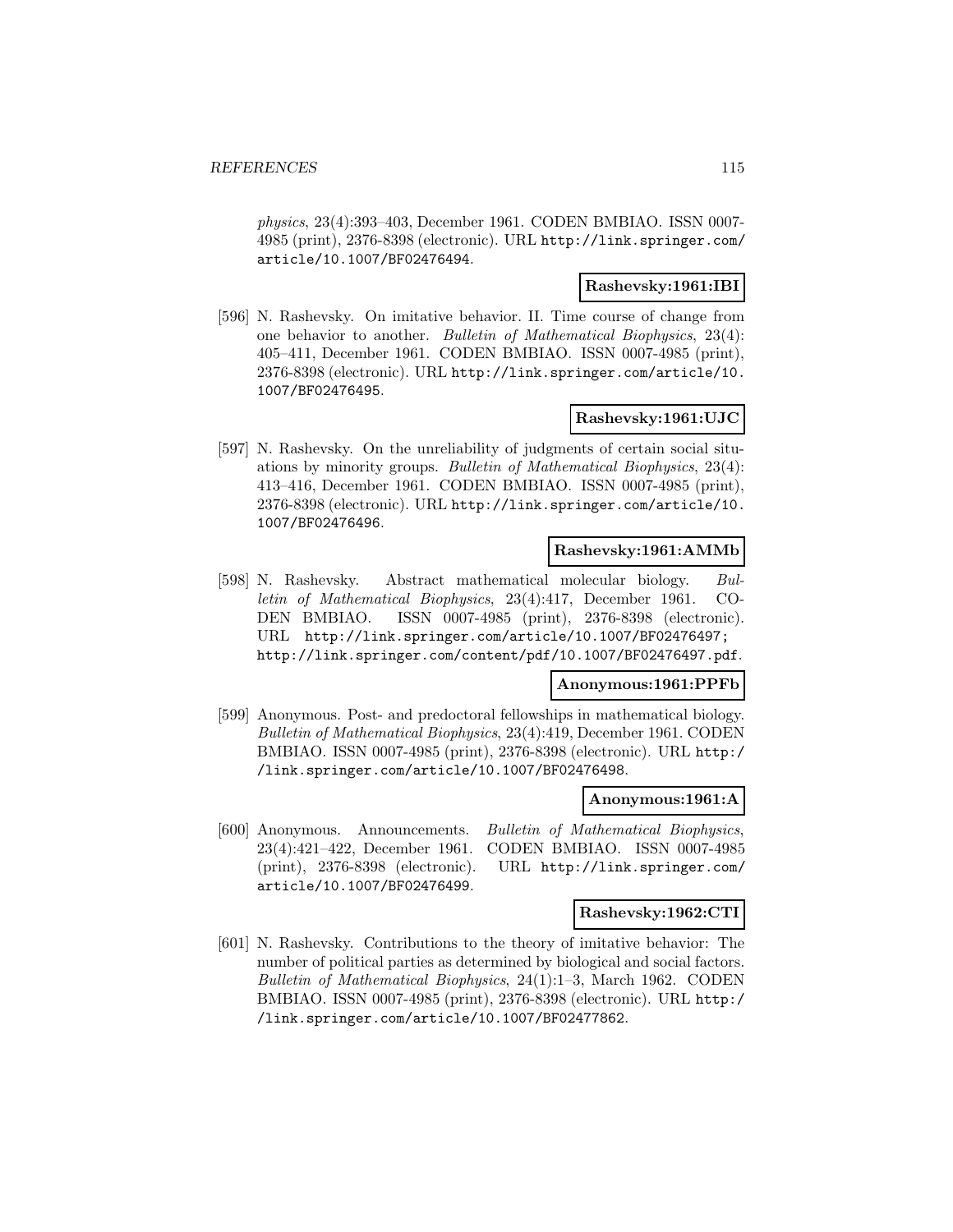## **Yilmaz:1962:CP**

[602] Huseyin Yilmaz. On color perception. Bulletin of Mathematical Biophysics, 24(1):5–29, March 1962. CODEN BMBIAO. ISSN 0007- 4985 (print), 2376-8398 (electronic). URL http://link.springer.com/ article/10.1007/BF02477863.

# **Rosen:1962:NAR**

[603] Robert Rosen. A note on abstract relational biologies. Bulletin of Mathematical Biophysics, 24(1):31–38, March 1962. CODEN BMBIAO. ISSN 0007-4985 (print), 2376-8398 (electronic). URL http://link.springer. com/article/10.1007/BF02477864.

### **Roy:1962:MSI**

[604] Archie E. Roy. On a method of storing information: II. A further study of model properties. Bulletin of Mathematical Biophysics, 24 (1):39–69, March 1962. CODEN BMBIAO. ISSN 0007-4985 (print), 2376-8398 (electronic). URL http://link.springer.com/article/10. 1007/BF02477865.

### **Hommes:1962:ICD**

[605] F. A. Hommes and F. W. Zilliken. Induction of cell differentiation: III. A quantitative approach in the analysis of induction. Bulletin of Mathematical Biophysics, 24(1):71–80, March 1962. CODEN BMBIAO. ISSN 0007-4985 (print), 2376-8398 (electronic). URL http://link.springer. com/article/10.1007/BF02477866.

### **Stahl:1962:DAM**

[606] Walter R. Stahl. Dimensional analysis in mathematical biology. II. Bulletin of Mathematical Biophysics, 24(1):81–108, March 1962. CODEN BMBIAO. ISSN 0007-4985 (print), 2376-8398 (electronic). URL http:/ /link.springer.com/article/10.1007/BF02477867.

### **Rigas:1962:MPB**

[607] Demetrios A. Rigas. Mathematical principles in biology and their applications. Bulletin of Mathematical Biophysics, 24(1):109–110, March 1962. CODEN BMBIAO. ISSN 0007-4985 (print), 2376-8398 (electronic). URL http://link.springer.com/article/10.1007/BF02477868.

#### **Anonymous:1962:CSO**

[608] Anonymous. Conference on self-organizing systems. Bulletin of Mathematical Biophysics, 24(1):111, March 1962. CODEN BMBIAO. ISSN 0007-4985 (print), 2376-8398 (electronic). URL http://link.springer. com/article/10.1007/BF02477869.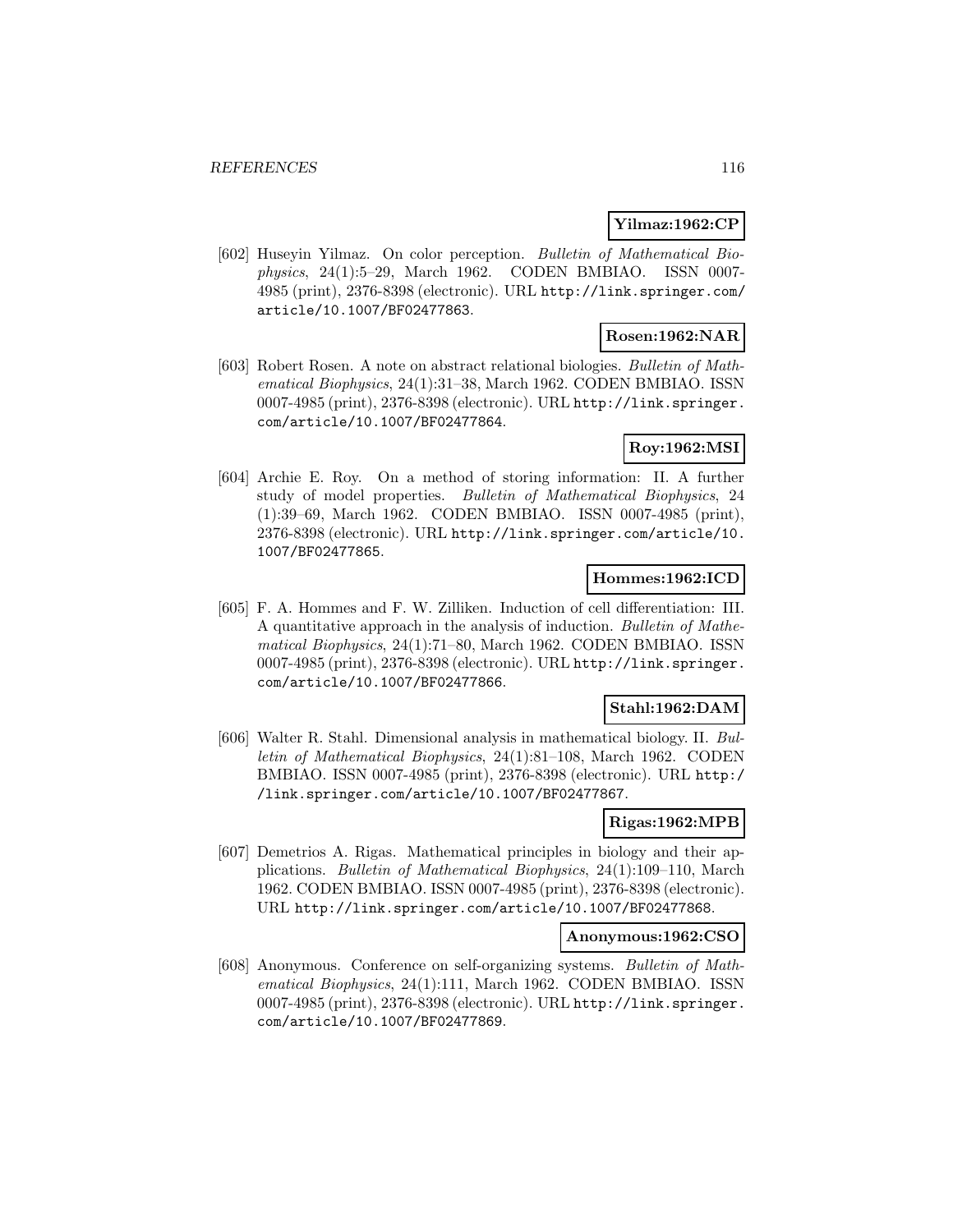#### **Anonymous:1962:GTM**

[609] Anonymous. Graduate traineeship in mathematical biology and biometry. Bulletin of Mathematical Biophysics, 24(1):113–114, March 1962. CODEN BMBIAO. ISSN 0007-4985 (print), 2376-8398 (electronic). URL http://link.springer.com/article/10.1007/BF02477870.

### **Vos:1962:TRB**

[610] J. J. Vos. A theory of retinal burns. Bulletin of Mathematical Biophysics, 24(2):115–128, June 1962. CODEN BMBIAO. ISSN 0007-4985 (print), 2376-8398 (electronic). URL http://link.springer.com/article/10. 1007/BF02477421.

# **Roston:1962:VPC**

[611] Sidney Roston. Variation of pressure with cycle length and duration of systole in the two-chambered cardiovascular model. Bulletin of Mathematical Biophysics, 24(2):129–135, June 1962. CODEN BMBIAO. ISSN 0007-4985 (print), 2376-8398 (electronic). URL http://link.springer. com/article/10.1007/BF02477422.

# **Cope:1962:MCH**

[612] Freeman W. Cope. A method for calculation of human systolic and diastolic blood pressures using an elastic reservoir theory of the systemic arterial system, and some clinical and physiological applications. Bulletin of Mathematical Biophysics, 24(2):137–157, June 1962. CODEN BMBIAO. ISSN 0007-4985 (print), 2376-8398 (electronic). URL http:/ /link.springer.com/article/10.1007/BF02477423.

#### **Nelson:1962:MDN**

[613] Pierre P. Nelson. Un modèle du neurone. (French) [a model of the neuron]. Bulletin of Mathematical Biophysics, 24(2):159–181, June 1962. CODEN BMBIAO. ISSN 0007-4985 (print), 2376-8398 (electronic). URL http://link.springer.com/article/10.1007/BF02477424.

## **Brody:1962:EGC**

[614] Daniel A. Brody and J. Carl Bradshaw. The equivalent generator components of uniform double layers. Bulletin of Mathematical Biophysics, 24(2):183–195, June 1962. CODEN BMBIAO. ISSN 0007-4985 (print), 2376-8398 (electronic). URL http://link.springer.com/article/10. 1007/BF02477425.

# **Yeh:1962:MRC**

[615] Gordon C. K. Yeh. On multipole representation of current generators. Bulletin of Mathematical Biophysics, 24(2):197–207, June 1962. CODEN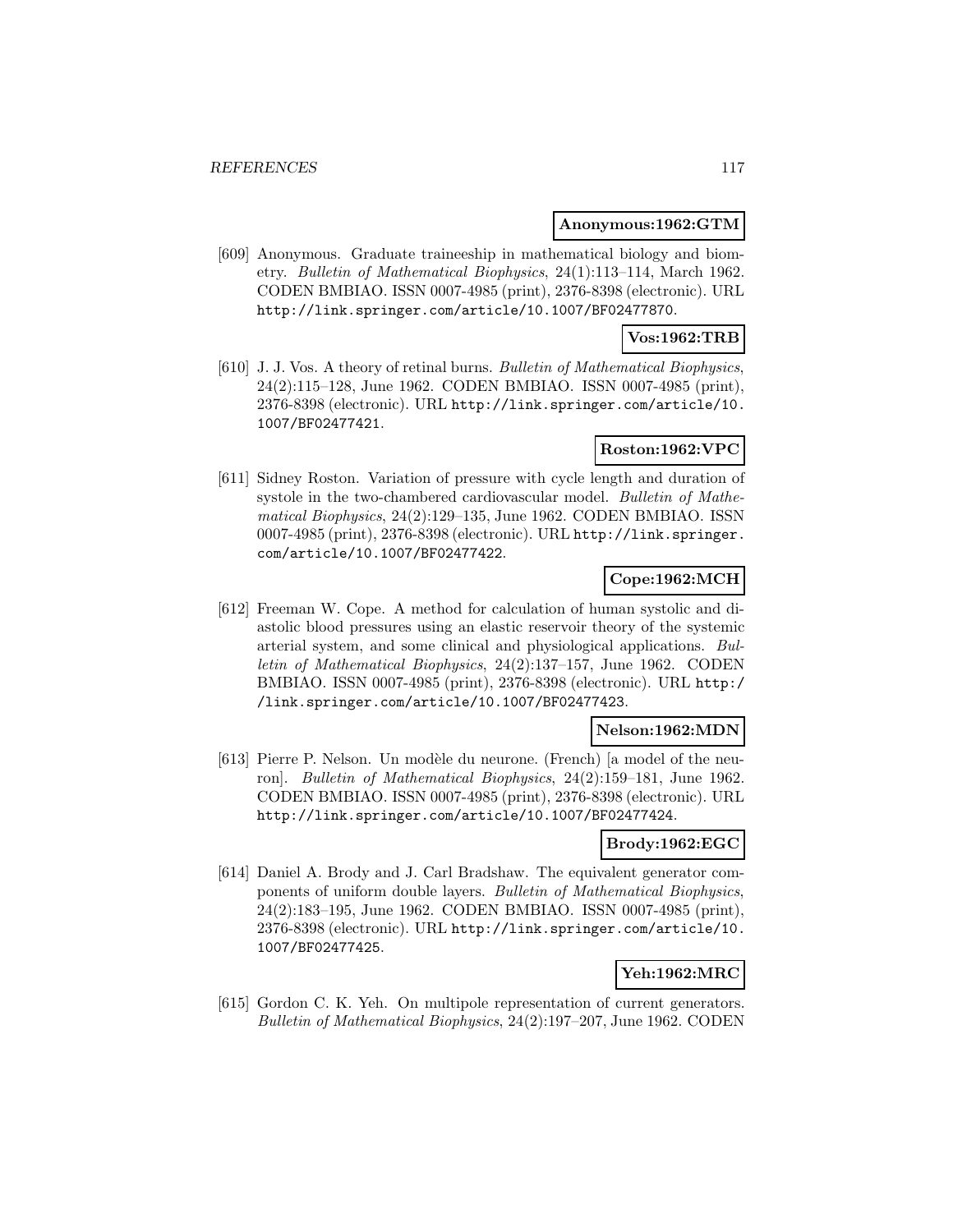BMBIAO. ISSN 0007-4985 (print), 2376-8398 (electronic). URL http:/ /link.springer.com/article/10.1007/BF02477426.

## **Mullin:1962:MS**

[616] A. A. Mullin. On mutant sets. Bulletin of Mathematical Biophysics, 24(2):209–215, June 1962. CODEN BMBIAO. ISSN 0007-4985 (print), 2376-8398 (electronic). URL http://link.springer.com/article/10. 1007/BF02477427.

#### **Rashevsky:1962:NEE**

[617] N. Rashevsky. A note on energy expenditure in walking on level ground and uphill. Bulletin of Mathematical Biophysics, 24(2):217–227, June 1962. CODEN BMBIAO. ISSN 0007-4985 (print), 2376-8398 (electronic). URL http://link.springer.com/article/10.1007/BF02477428.

### **Rashevsky:1962:FDL**

[618] N. Rashevsky. On the function and design of the lung. Bulletin of Mathematical Biophysics, 24(2):229–242, June 1962. CODEN BMBIAO. ISSN 0007-4985 (print), 2376-8398 (electronic). URL http://link.springer. com/article/10.1007/BF02477429.

# **Rosen:1962:SRA**

[619] Robert Rosen. Self-reproducing automation. Bulletin of Mathematical Biophysics, 24(2):243–245, June 1962. CODEN BMBIAO. ISSN 0007- 4985 (print), 2376-8398 (electronic). URL http://link.springer.com/ article/10.1007/BF02477430.

### **Anonymous:1962:PPF**

[620] Anonymous. Post- and predoctoral fellowships in mathematical biology. Bulletin of Mathematical Biophysics, 24(2):246, June 1962. CODEN BMBIAO. ISSN 0007-4985 (print), 2376-8398 (electronic). URL http:/ /link.springer.com/article/10.1007/BF02477431.

#### **Greene:1962:LNNa**

[621] Peter H. Greene. On looking for neural networks and "cell assemblies" that underlie behavior: I. A mathematical model. Bulletin of Mathematical Biophysics, 24(3):247–275, September 1962. CODEN BMBIAO. ISSN 0007-4985 (print), 2376-8398 (electronic). URL http://link.springer. com/article/10.1007/BF02477957.

# **Krohn:1962:EFE**

[622] Lawrence H. Krohn. The electrocardiographic field equation. Bulletin of Mathematical Biophysics, 24(3):277–278, September 1962. CODEN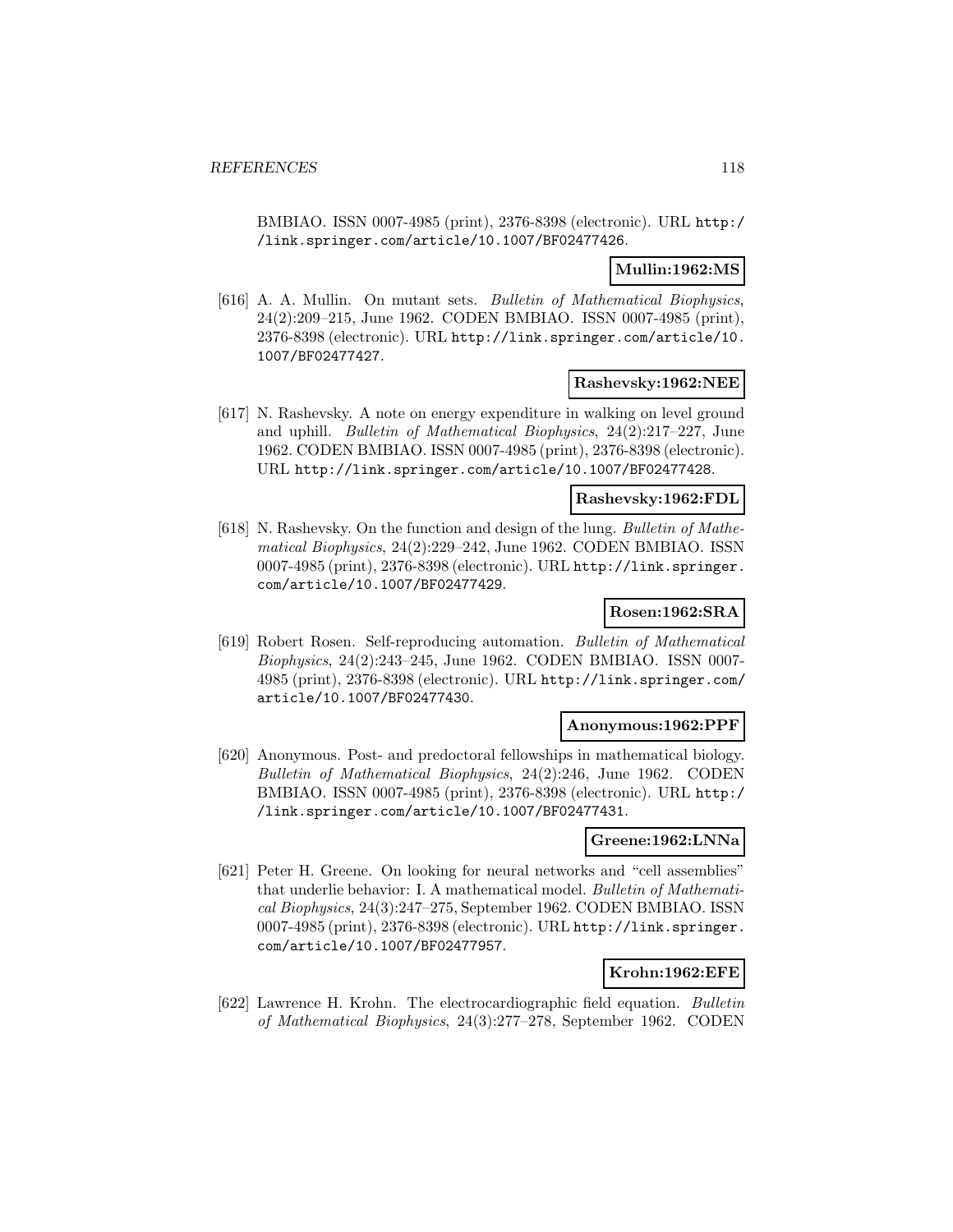BMBIAO. ISSN 0007-4985 (print), 2376-8398 (electronic). URL http:/ /link.springer.com/article/10.1007/BF02477958.

### **Rosen:1962:DAT**

[623] Robert Rosen. The derivation of D'Arcy Thompson's theory of transformations from the theory of optimal design. Bulletin of Mathematical Biophysics, 24(3):279–290, September 1962. CODEN BMBIAO. ISSN 0007-4985 (print), 2376-8398 (electronic). URL http://link.springer. com/article/10.1007/BF02477959.

### **Macey:1962:AME**

[624] Robert I. Macey. Approximation method for electrolyte diffusion through a fixed charge medium. Bulletin of Mathematical Biophysics, 24(3): 291–302, September 1962. CODEN BMBIAO. ISSN 0007-4985 (print), 2376-8398 (electronic). URL http://link.springer.com/article/10. 1007/BF02477960.

### **Kelman:1962:TNE**

[625] R. B. Kelman. A theoretical note on exponential flow in the proximal part of the mammalian nephron. Bulletin of Mathematical Biophysics, 24(3): 303–317, September 1962. CODEN BMBIAO. ISSN 0007-4985 (print), 2376-8398 (electronic). URL http://link.springer.com/article/10. 1007/BF02477961.

### **Rashevsky:1962:ADP**

[626] N. Rashevsky. Automobile driving as psychophysical discrimination. Bulletin of Mathematical Biophysics, 24(3):319–325, September 1962. CO-DEN BMBIAO. ISSN 0007-4985 (print), 2376-8398 (electronic). URL http://link.springer.com/article/10.1007/BF02477962. See [519].

#### **Rashevsky:1962:AMM**

[627] N. Rashevsky. Abstract mathematical molecular biology: II some relational consequences of the "one gene-one enzyme" hypothesis. Bulletin of Mathematical Biophysics, 24(3):327–334, September 1962. CODEN BMBIAO. ISSN 0007-4985 (print), 2376-8398 (electronic). URL http:/ /link.springer.com/article/10.1007/BF02477963.

### **Towber:1962:CFN**

[628] Jacob Towber. A canonical form for neural nets without circles. Bulletin of Mathematical Biophysics, 24(3):335–343, September 1962. CODEN BMBIAO. ISSN 0007-4985 (print), 2376-8398 (electronic). URL http:/ /link.springer.com/article/10.1007/BF02477964.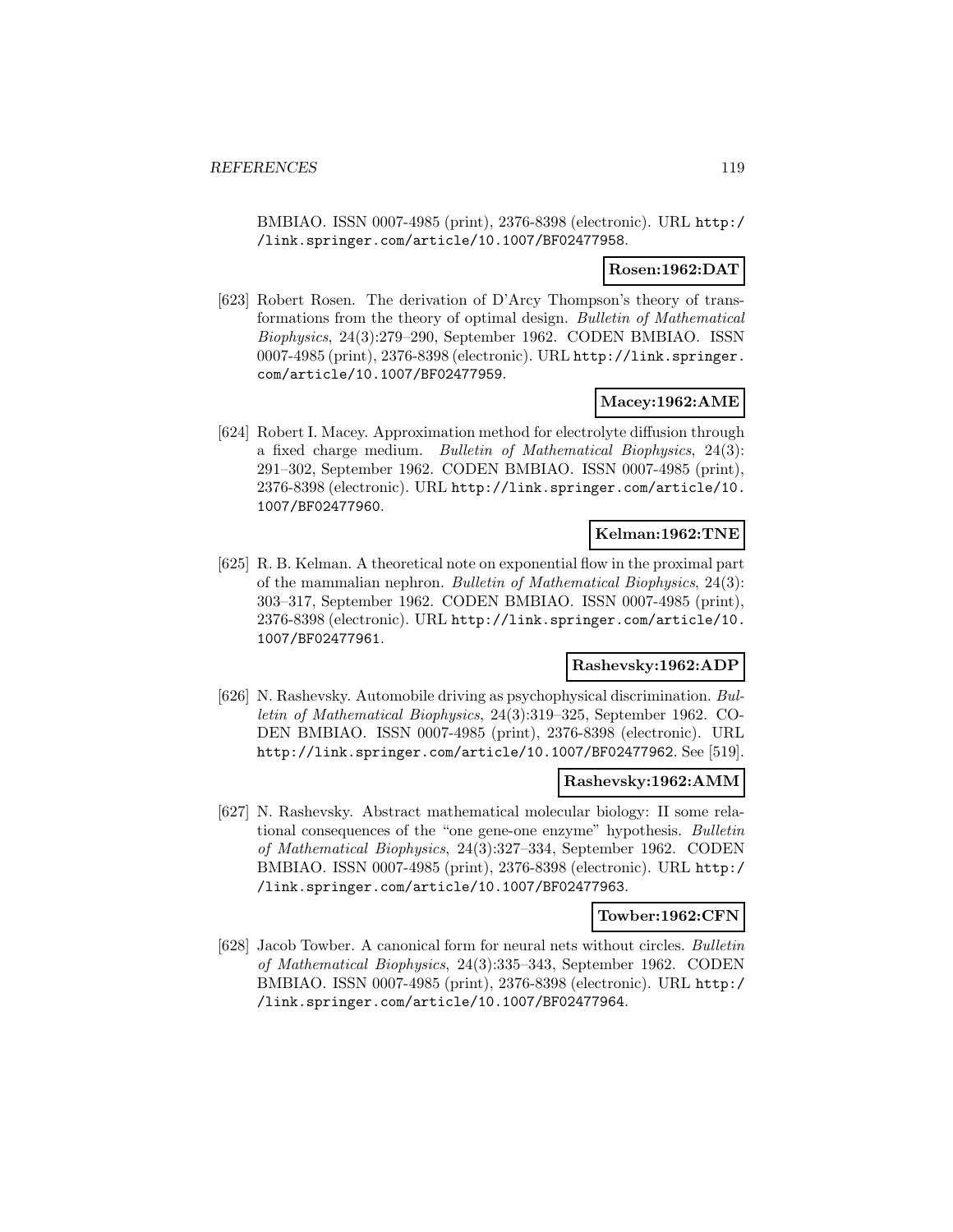#### **Trucco:1962:CFT**

[629] Ernesto Trucco. La cinetica dei farmaci e dei traccianti radioattivi. (Italian) [The kinetics of drugs and radioactive tracers]. Bulletin of Mathematical Biophysics, 24(3):345–346, September 1962. CODEN BMBIAO. ISSN 0007-4985 (print), 2376-8398 (electronic). URL http://link. springer.com/article/10.1007/BF02477965.

#### **Anonymous:1962:IIR**

[630] Anonymous. Institute on Information Retrieval. Bulletin of Mathematical Biophysics, 24(3):347, September 1962. CODEN BMBIAO. ISSN 0007-4985 (print), 2376-8398 (electronic). URL http://link.springer. com/article/10.1007/BF02477966.

### **Anonymous:1962:SCI**

[631] Anonymous. Short course for industrial information specialists. Bulletin of Mathematical Biophysics, 24(3):349, September 1962. CODEN BMBIAO. ISSN 0007-4985 (print), 2376-8398 (electronic). URL http:/ /link.springer.com/article/10.1007/BF02477967.

# **White:1962:VAP**

[632] Harold White. On visual adaptation: I. Photochemistry. Bulletin of Mathematical Biophysics, 24(4):351–359, December 1962. CODEN BM-BIAO. ISSN 0007-4985 (print), 2376-8398 (electronic). URL http:// link.springer.com/article/10.1007/BF02477993.

### **Marmasse:1962:NGM**

[633] Claude Marmasse. On a new graphical method in the theory of multiple fixations and its application to the Wurmserg theory of isohemagglutination. Bulletin of Mathematical Biophysics, 24(4):361–367, December 1962. CODEN BMBIAO. ISSN 0007-4985 (print), 2376-8398 (electronic). URL http://link.springer.com/article/10.1007/BF02477994.

#### **Roston:1962:BG**

[634] Sidney Roston. On biological growth. Bulletin of Mathematical Biophysics, 24(4):369–373, December 1962. CODEN BMBIAO. ISSN 0007- 4985 (print), 2376-8398 (electronic). URL http://link.springer.com/ article/10.1007/BF02477995.

# **Rosen:1962:CTR**

[635] Robert Rosen. Church's thesis and its relation to the concept of realizability in biology and physics. Bulletin of Mathematical Biophysics, 24(4): 375–393, December 1962. CODEN BMBIAO. ISSN 0007-4985 (print),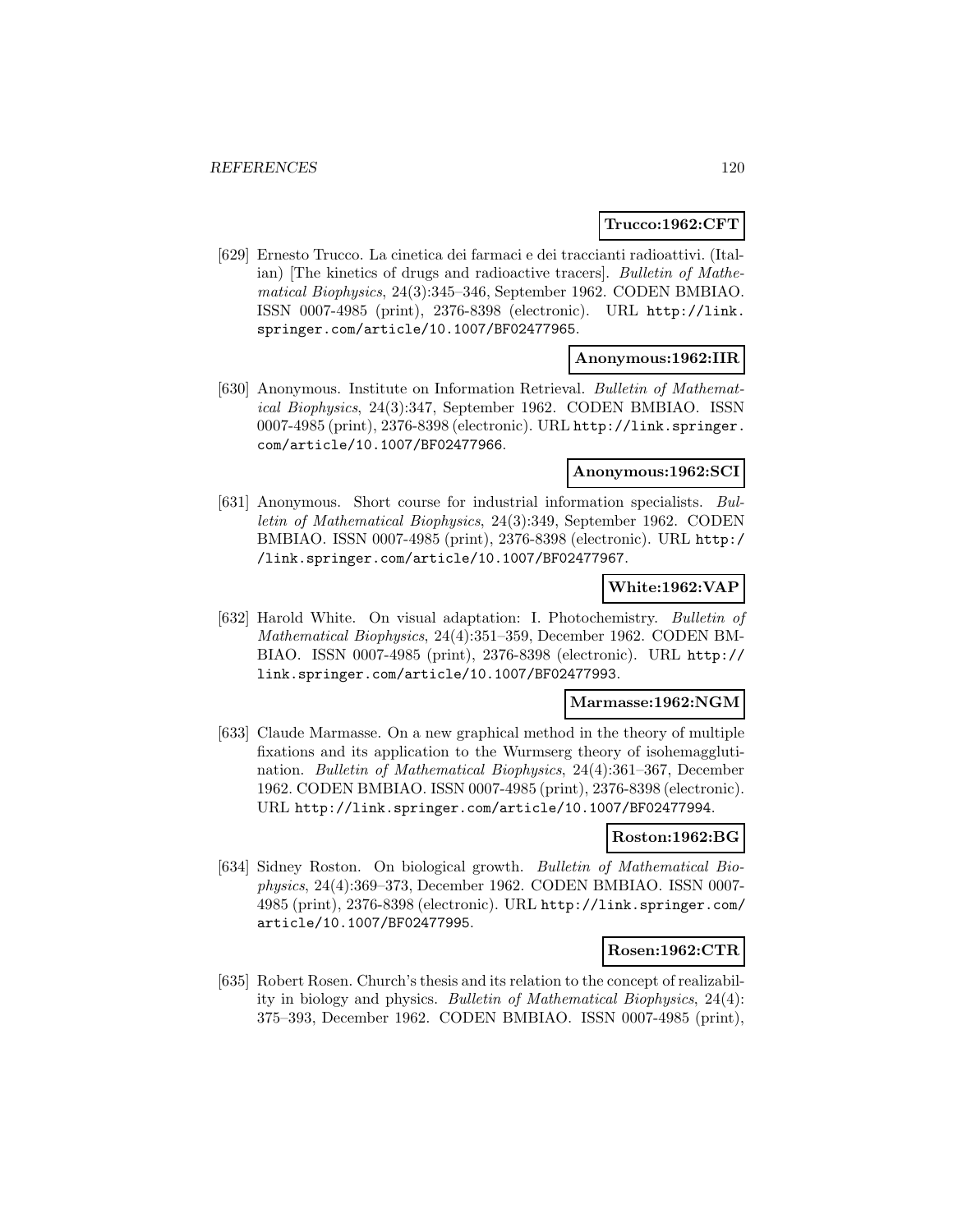2376-8398 (electronic). URL http://link.springer.com/article/10. 1007/BF02477996.

#### **Greene:1962:LNNb**

[636] Peter H. Greene. On looking for neural networks and "cell assemblies" that underlie behavior: II. Neural realization of the mathematical model. Bulletin of Mathematical Biophysics, 24(4):395–411, December 1962. CODEN BMBIAO. ISSN 0007-4985 (print), 2376-8398 (electronic). URL http://link.springer.com/article/10.1007/BF02477997.

#### **Karreman:1962:EPI**

[637] George Karreman and George Eisenman. Electrical potentials and ionic fluxes in ion exchangers: I. " $n$  type" non-ideal systems with zero current. Bulletin of Mathematical Biophysics, 24(4):413–427, December 1962. CODEN BMBIAO. ISSN 0007-4985 (print), 2376-8398 (electronic). URL http://link.springer.com/article/10.1007/BF02477998.

### **Klemm:1962:WQW**

[638] Uwe Klemm. Uber die Wahrscheinlichkeit eines quasiergodischen Wortes im Grenzfall unendlich grosser Wortlänge. (German) [On the probability of a quasiergodic word in the limit of infinitely large word length]. Bulletin of Mathematical Biophysics, 24(4):429–439, December 1962. CO-DEN BMBIAO. ISSN 0007-4985 (print), 2376-8398 (electronic). URL http://link.springer.com/article/10.1007/BF02477999.

# **Rosen:1962:TGA**

[639] Robert Rosen. The theory of graphs and its applications. Bulletin of Mathematical Biophysics, 24(4):441–443, December 1962. CODEN BM-BIAO. ISSN 0007-4985 (print), 2376-8398 (electronic). URL http:// link.springer.com/article/10.1007/BF02478000.

#### **Anonymous:1962:BTN**

[640] Anonymous. Biomathematics training at North Carolina state College. Bulletin of Mathematical Biophysics, 24(4):445–446, December 1962. CODEN BMBIAO. ISSN 0007-4985 (print), 2376-8398 (electronic). URL http://link.springer.com/article/10.1007/BF02478001.

#### **Macey:1963:PFP**

[641] Robert I. Macey. Pressure flow patterns in a cylinder with reabsorbing walls. Bulletin of Mathematical Biophysics, 25(1):1–9, March 1963. CO-DEN BMBIAO. ISSN 0007-4985 (print), 2376-8398 (electronic). URL http://link.springer.com/article/10.1007/BF02477766.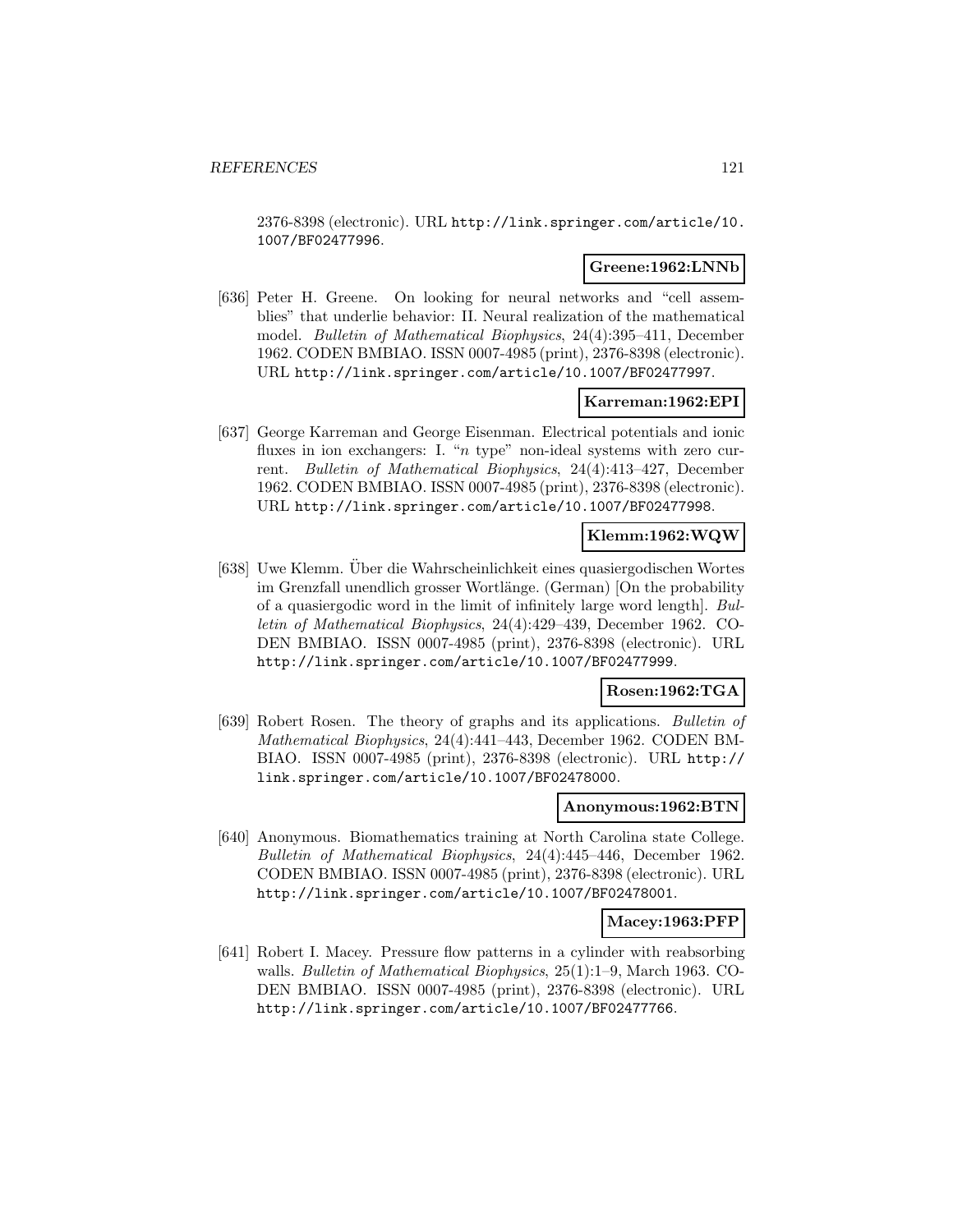#### **Valentinuzzi:1963:ICC**

[642] Maximo Valentinuzzi and M. Eugenio Valentinuzzi. Information content of chemical structures and some possible biological applications. Bulletin of Mathematical Biophysics, 25(1):11–27, March 1963. CODEN BMBIAO. ISSN 0007-4985 (print), 2376-8398 (electronic). URL http:/ /link.springer.com/article/10.1007/BF02477767.

# **Landahl:1963:PRR**

[643] H. D. Landahl. Particle removal by the respiratory system note on the removal of airborne particulates by the human respiratory tract with particular reference to the role of diffusion. Bulletin of Mathematical Biophysics, 25(1):29–39, March 1963. CODEN BMBIAO. ISSN 0007- 4985 (print), 2376-8398 (electronic). URL http://link.springer.com/ article/10.1007/BF02477768.

## **Rosen:1963:REI**

[644] Robert Rosen. On the reversibility of environmentally induced alterations in abstract biological systems. Bulletin of Mathematical Biophysics, 25 (1):41–50, March 1963. CODEN BMBIAO. ISSN 0007-4985 (print), 2376-8398 (electronic). URL http://link.springer.com/article/10. 1007/BF02477769.

# **Rashevsky:1963:MBL**

[645] N. Rashevsky. Mathematical biology of learning to drive an automobile. Bulletin of Mathematical Biophysics, 25(1):51–58, March 1963. CODEN BMBIAO. ISSN 0007-4985 (print), 2376-8398 (electronic). URL http:/ /link.springer.com/article/10.1007/BF02477770.

#### **Rashevsky:1963:PADa**

[646] N. Rashevsky. The principle of adequate design and the cardiovascular system. Bulletin of Mathematical Biophysics, 25(1):59–74, March 1963. CODEN BMBIAO. ISSN 0007-4985 (print), 2376-8398 (electronic). URL http://link.springer.com/article/10.1007/BF02477771.

# **Utz:1963:PBS**

[647] W. R. Utz and P. E. Waltman. Periodicity and boundedness of solutions of generalized differential equations of growth. Bulletin of Mathematical Biophysics, 25(1):75–93, March 1963. CODEN BMBIAO. ISSN 0007- 4985 (print), 2376-8398 (electronic). URL http://link.springer.com/ article/10.1007/BF02477772.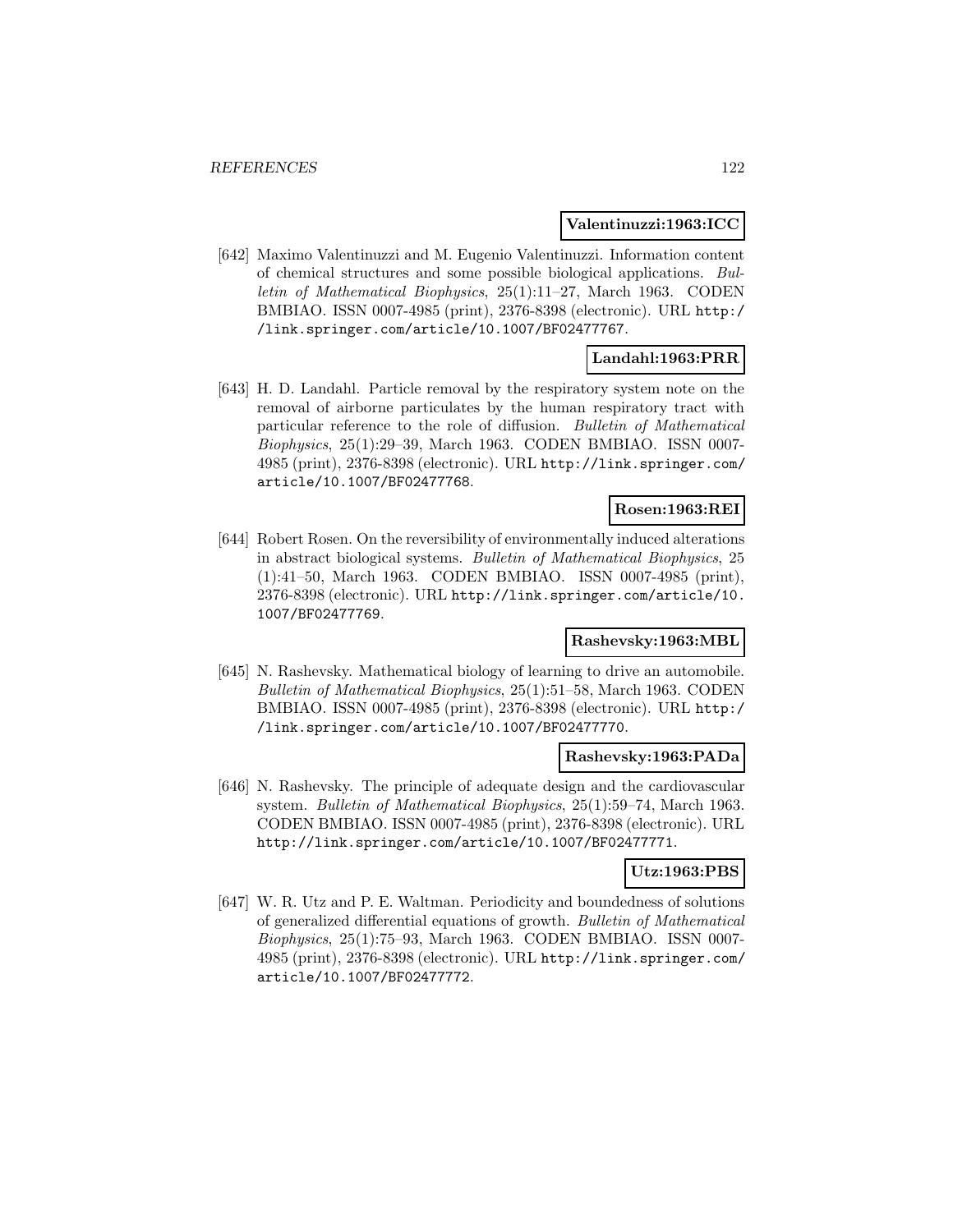### **Meretz:1963:WHG**

[648] Wolfgang Meretz. Die Wabenzelle der Honigbiene. (German) [The honeycomb of honey bees]. Bulletin of Mathematical Biophysics, 25(1): 95–110, March 1963. CODEN BMBIAO. ISSN 0007-4985 (print), 2376-8398 (electronic). URL http://link.springer.com/article/10. 1007/BF02477773.

# **Griffith:1963:FTN**

[649] J. S. Griffith. A field theory of neural nets: I: Derivation of field equations. Bulletin of Mathematical Biophysics, 25(1):111–120, March 1963. CODEN BMBIAO. ISSN 0007-4985 (print), 2376-8398 (electronic). URL http://link.springer.com/article/10.1007/BF02477774.

### **Anonymous:1963:GTB**

[650] Anonymous. Graduate traineeships in biometry. Bulletin of Mathematical Biophysics, 25(1):121, March 1963. CODEN BMBIAO. ISSN 0007- 4985 (print), 2376-8398 (electronic). URL http://link.springer.com/ article/10.1007/BF02477775.

#### **Anonymous:1963:CUI**

[651] Anonymous. Course on the uses of information theory in science and engineering. Bulletin of Mathematical Biophysics, 25(1):123, March 1963. CODEN BMBIAO. ISSN 0007-4985 (print), 2376-8398 (electronic). URL http://link.springer.com/article/10.1007/BF02477776.

#### **White:1963:VAI**

[652] Harold White. On visual adaptation: II. The electroretinogram and the bipolar cells. Bulletin of Mathematical Biophysics, 25(2):125–139, June 1963. CODEN BMBIAO. ISSN 0007-4985 (print), 2376-8398 (electronic). URL http://link.springer.com/article/10.1007/BF02478271.

#### **Licko:1963:SNT**

[653] Vojtech Ličko. Some notes on the theory of reaction rates: Enzymatic reactions. Bulletin of Mathematical Biophysics, 25(2):141–154, June 1963. CODEN BMBIAO. ISSN 0007-4985 (print), 2376-8398 (electronic). URL http://link.springer.com/article/10.1007/BF02478272.

#### **Rashevsky:1963:NPD**

[654] N. Rashevsky. Note on psychophysical discrimination with more than two stimuli. Bulletin of Mathematical Biophysics, 25(2):155–163, June 1963. CODEN BMBIAO. ISSN 0007-4985 (print), 2376-8398 (electronic). URL http://link.springer.com/article/10.1007/BF02478273.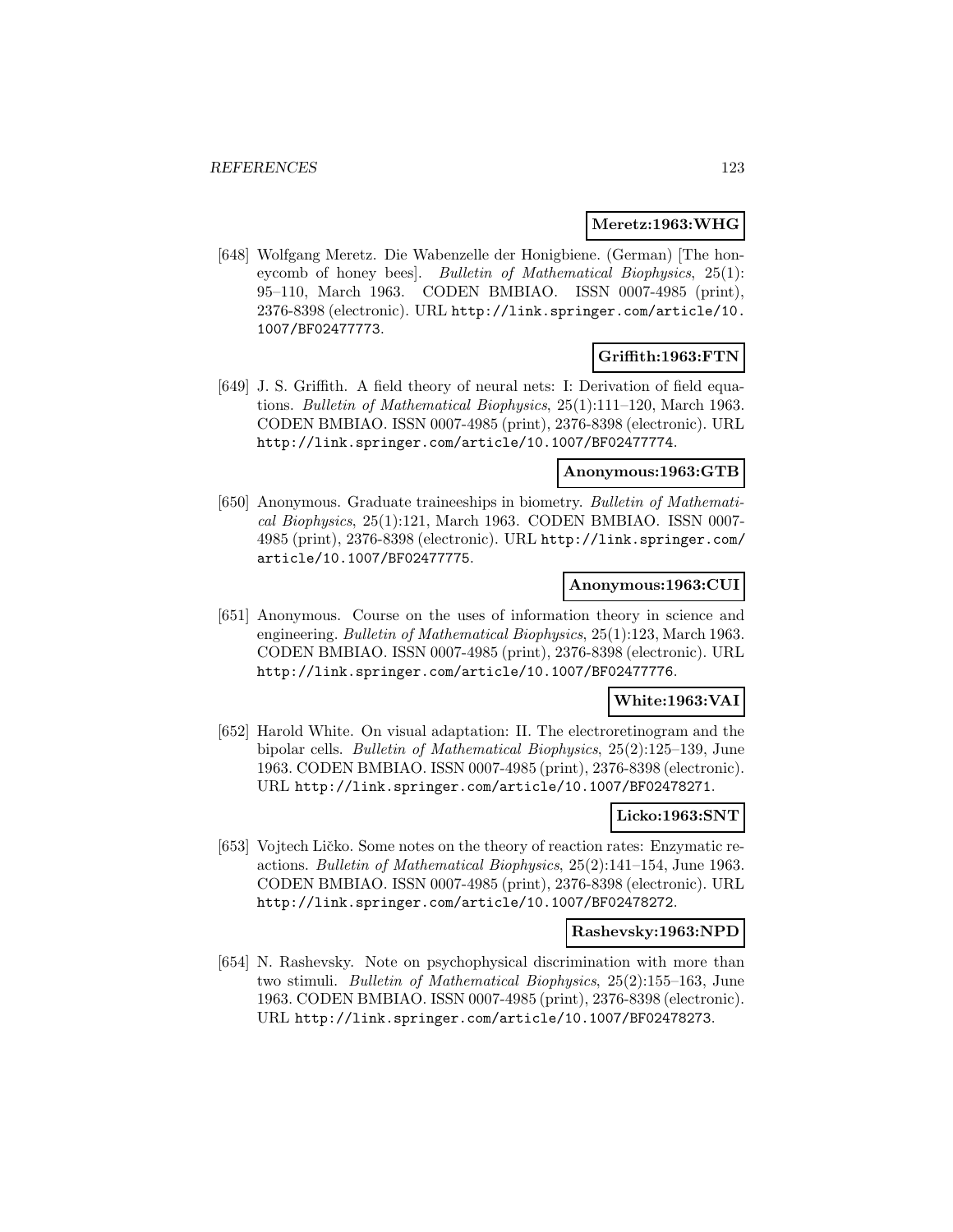### **Cope:1963:KTE**

[655] Freeman W. Cope. A kinetic theory of enzymatic oxidation-reduction reactions based on a postulate of electron conduction in a macromolecular enzyme with an application to active transport of small ions across biological membranes. Bulletin of Mathematical Biophysics, 25 (2):165–176, June 1963. CODEN BMBIAO. ISSN 0007-4985 (print), 2376-8398 (electronic). URL http://link.springer.com/article/10. 1007/BF02478274.

#### **Sommerfield:1963:EPR**

[656] M. Sommerfield. Elementary propositions on relations between sets. Bulletin of Mathematical Biophysics, 25(2):177–181, June 1963. CODEN BMBIAO. ISSN 0007-4985 (print), 2376-8398 (electronic). URL http:/ /link.springer.com/article/10.1007/BF02478275.

# **Rosen:1963:NQT**

[657] Robert Rosen. A note on the quantum-theoretic basis of primary genetic activity. Bulletin of Mathematical Biophysics, 25(2):183–187, June 1963. CODEN BMBIAO. ISSN 0007-4985 (print), 2376-8398 (electronic). URL http://link.springer.com/article/10.1007/BF02478276. See comments [696].

### **Leibovic:1963:IPO**

[658] K. N. Leibovic. Information processing organs, mathematical mappings and self-organizing systems. Bulletin of Mathematical Biophysics, 25 (2):189–201, June 1963. CODEN BMBIAO. ISSN 0007-4985 (print), 2376-8398 (electronic). URL http://link.springer.com/article/10. 1007/BF02478277.

### **Thompson:1963:TBP**

[659] W. A. Thompson, Jr. and G. H. Weiss. Transient behavior of population density with competition for resources. Bulletin of Mathematical Biophysics, 25(2):203–211, June 1963. CODEN BMBIAO. ISSN 0007- 4985 (print), 2376-8398 (electronic). URL http://link.springer.com/ article/10.1007/BF02478278.

#### **Urbakh:1963:AII**

[660] V. Yu. Urbakh. An account of intersymbol influences in the information theory: Application to linguistics and biology. Bulletin of Mathematical Biophysics, 25(2):213–229, June 1963. CODEN BMBIAO. ISSN 0007- 4985 (print), 2376-8398 (electronic). URL http://link.springer.com/ article/10.1007/BF02478279.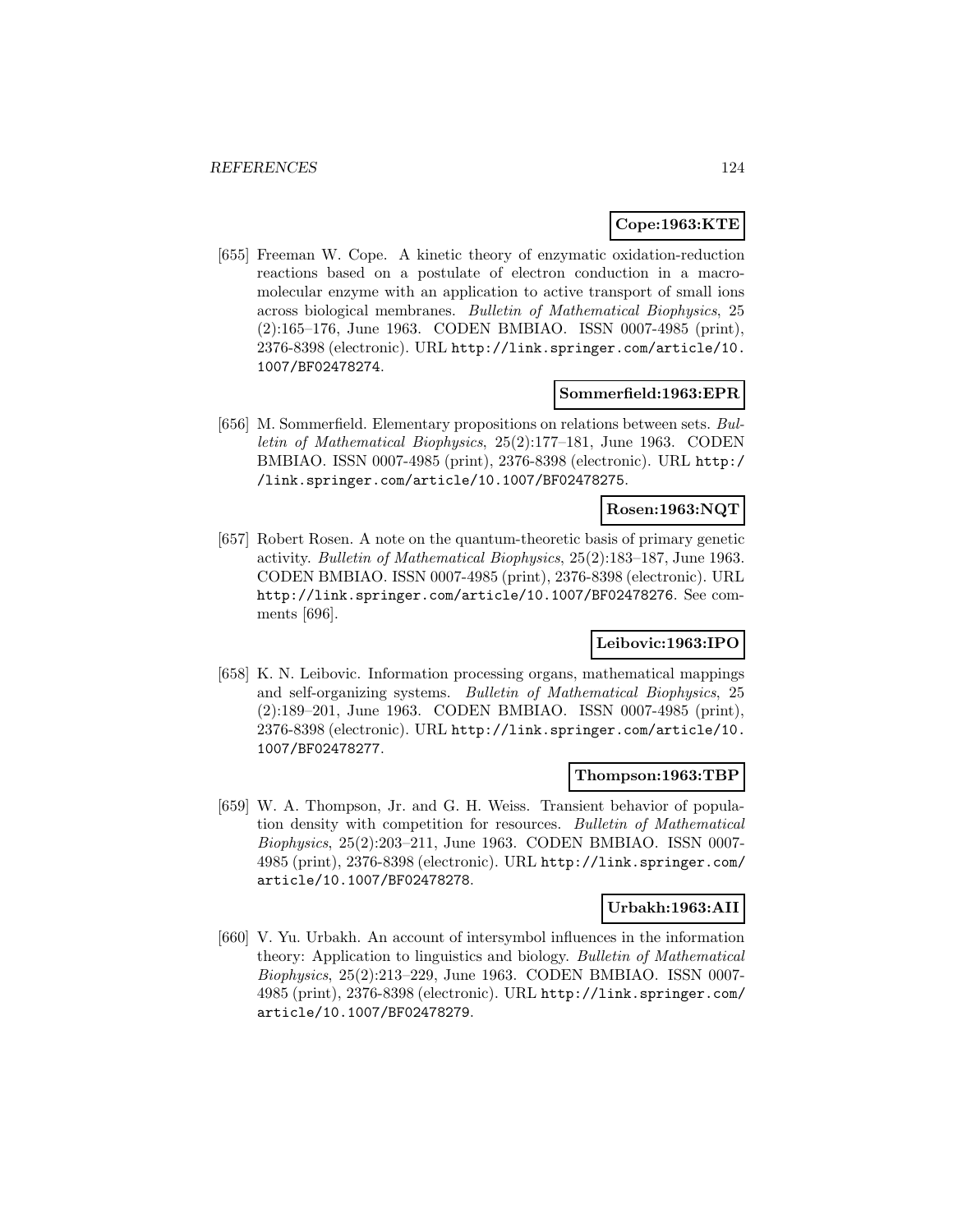### **Rosen:1963:SRG**

[661] Robert Rosen. Some results in graph theory and their application to abstract relational biology. Bulletin of Mathematical Biophysics, 25 (2):231–241, June 1963. CODEN BMBIAO. ISSN 0007-4985 (print), 2376-8398 (electronic). URL http://link.springer.com/article/10. 1007/BF02478280.

# **Rosen:1963:PSA**

[662] Robert Rosen. Proceedings of symposia in applied mathematics XIV: "Mathematical problems in the biological sciences". Bulletin of Mathematical Biophysics, 25(2):243–246, June 1963. CODEN BMBIAO. ISSN 0007-4985 (print), 2376-8398 (electronic). URL http://link.springer. com/article/10.1007/BF02478281.

## **Anonymous:1963:ICL**

[663] Anonymous. International Congress for logic, methodology and philosophy of science. Bulletin of Mathematical Biophysics, 25(2):247, June 1963. CODEN BMBIAO. ISSN 0007-4985 (print), 2376-8398 (electronic). URL http://link.springer.com/article/10.1007/BF02478282.

#### **Anonymous:1963:PPF**

[664] Anonymous. Post- and predoctoral fellowships in mathematical biology. Bulletin of Mathematical Biophysics, 25(2):249, June 1963. CODEN BMBIAO. ISSN 0007-4985 (print), 2376-8398 (electronic). URL http:/ /link.springer.com/article/10.1007/BF02478283.

### **Bradner:1963:BLD**

[665] Hugh Bradner and R. Stuart Mackay. Biophysical limitations on deep diving: Some limiting performance expectations. Bulletin of Mathematical Biophysics, 25(3):251–272, September 1963. CODEN BMBIAO. ISSN 0007-4985 (print), 2376-8398 (electronic). URL http://link.springer. com/article/10.1007/BF02484022.

#### **Bierman:1963:GTTa**

[666] Arthur Bierman. A general target theory of radiobiological action. Bulletin of Mathematical Biophysics, 25(3):273–296, September 1963. CO-DEN BMBIAO. ISSN 0007-4985 (print), 2376-8398 (electronic). URL http://link.springer.com/article/10.1007/BF02484023.

#### **Rashevsky:1963:NVP**

[667] N. Rashevsky. A note on a variational problem in biology and sociology. Bulletin of Mathematical Biophysics, 25(3):297–301, September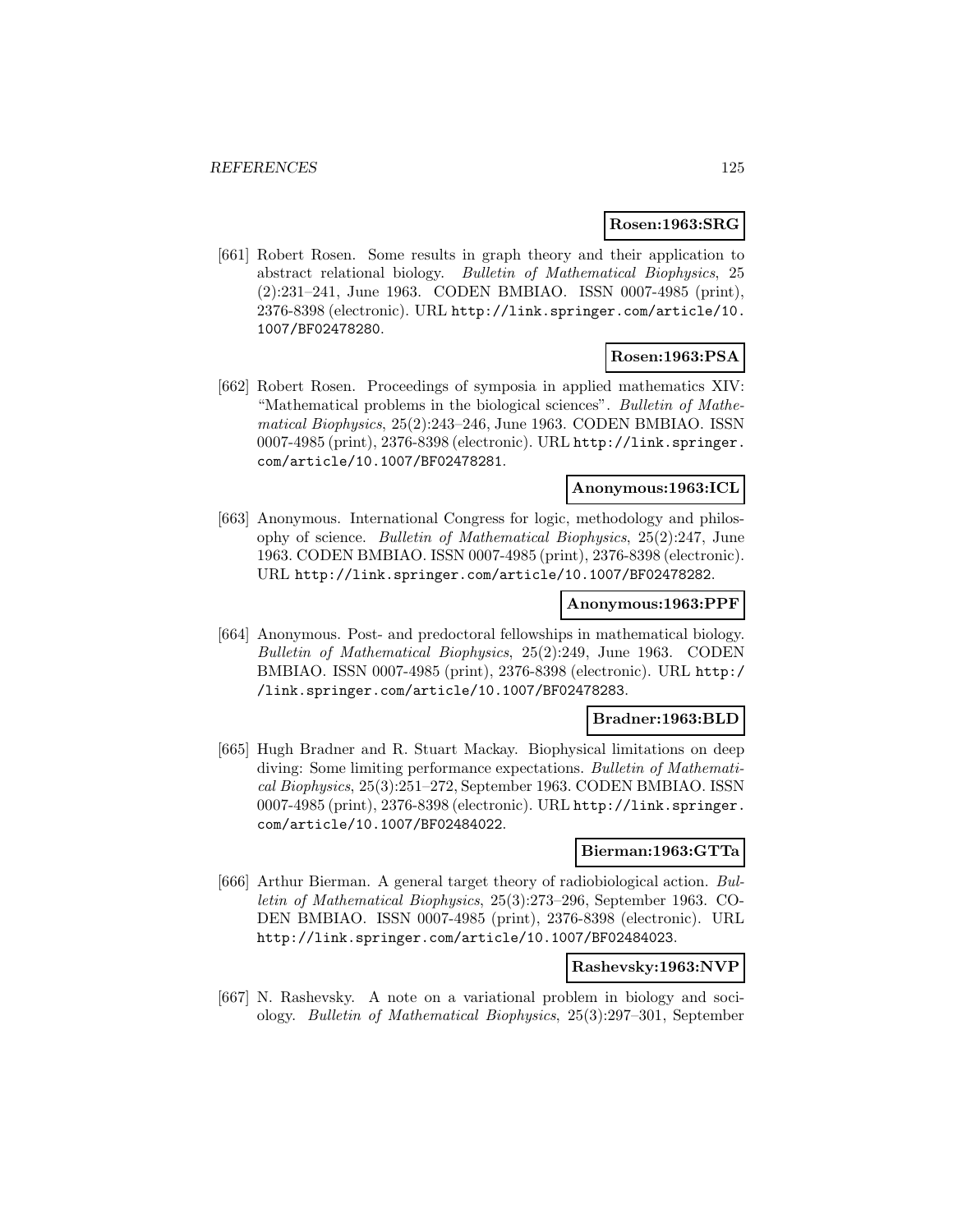1963. CODEN BMBIAO. ISSN 0007-4985 (print), 2376-8398 (electronic). URL http://link.springer.com/article/10.1007/BF02484024.

#### **Trucco:1963:FPEa**

[668] Ernesto Trucco. On the Fokker–Planck equation in the stochastic theory of mortality: I. Bulletin of Mathematical Biophysics, 25(3):303– 323, September 1963. CODEN BMBIAO. ISSN 0007-4985 (print), 2376-8398 (electronic). URL http://link.springer.com/article/10. 1007/BF02484025.

# **Apter:1963:AAP**

[669] Julia T. Apter. An analysis of the aortic pressure curve during diastole. Bulletin of Mathematical Biophysics, 25(3):325–339, September 1963. CODEN BMBIAO. ISSN 0007-4985 (print), 2376-8398 (electronic). URL http://link.springer.com/article/10.1007/BF02484026.

# **Rashevsky:1963:PADb**

[670] N. Rashevsky. The principle of adequate design and the cardiovascular system. Bulletin of Mathematical Biophysics, 25(3):341, September 1963. CODEN BMBIAO. ISSN 0007-4985 (print), 2376-8398 (electronic). URL http://link.springer.com/article/10.1007/BF02484027; http://link.springer.com/content/pdf/10.1007/BF02484027.pdf.

#### **Trucco:1963:FPEb**

[671] Ernesto Trucco. On the Fokker–Planck equation in the stochastic theory of mortality: II. Bulletin of Mathematical Biophysics, 25(4):343– 366, December 1963. CODEN BMBIAO. ISSN 0007-4985 (print), 2376-8398 (electronic). URL http://link.springer.com/article/10. 1007/BF02476563.

#### **Bierman:1963:GTTb**

[672] Arthur Bierman. A general target theory of radiobiological action: II. Bulletin of Mathematical Biophysics, 25(4):367–385, December 1963. CODEN BMBIAO. ISSN 0007-4985 (print), 2376-8398 (electronic). URL http://link.springer.com/article/10.1007/BF02476564.

#### **Filitti-Wurmser:1963:TFI**

[673] S. Filitti-Wurmser, Y. Jacquot-Armand, and R. Wurmser. On the theory of fixation of isohemagglutinins on the erythrocytes. Bulletin of Mathematical Biophysics, 25(4):387–392, December 1963. CODEN BM-BIAO. ISSN 0007-4985 (print), 2376-8398 (electronic). URL http:// link.springer.com/article/10.1007/BF02476565.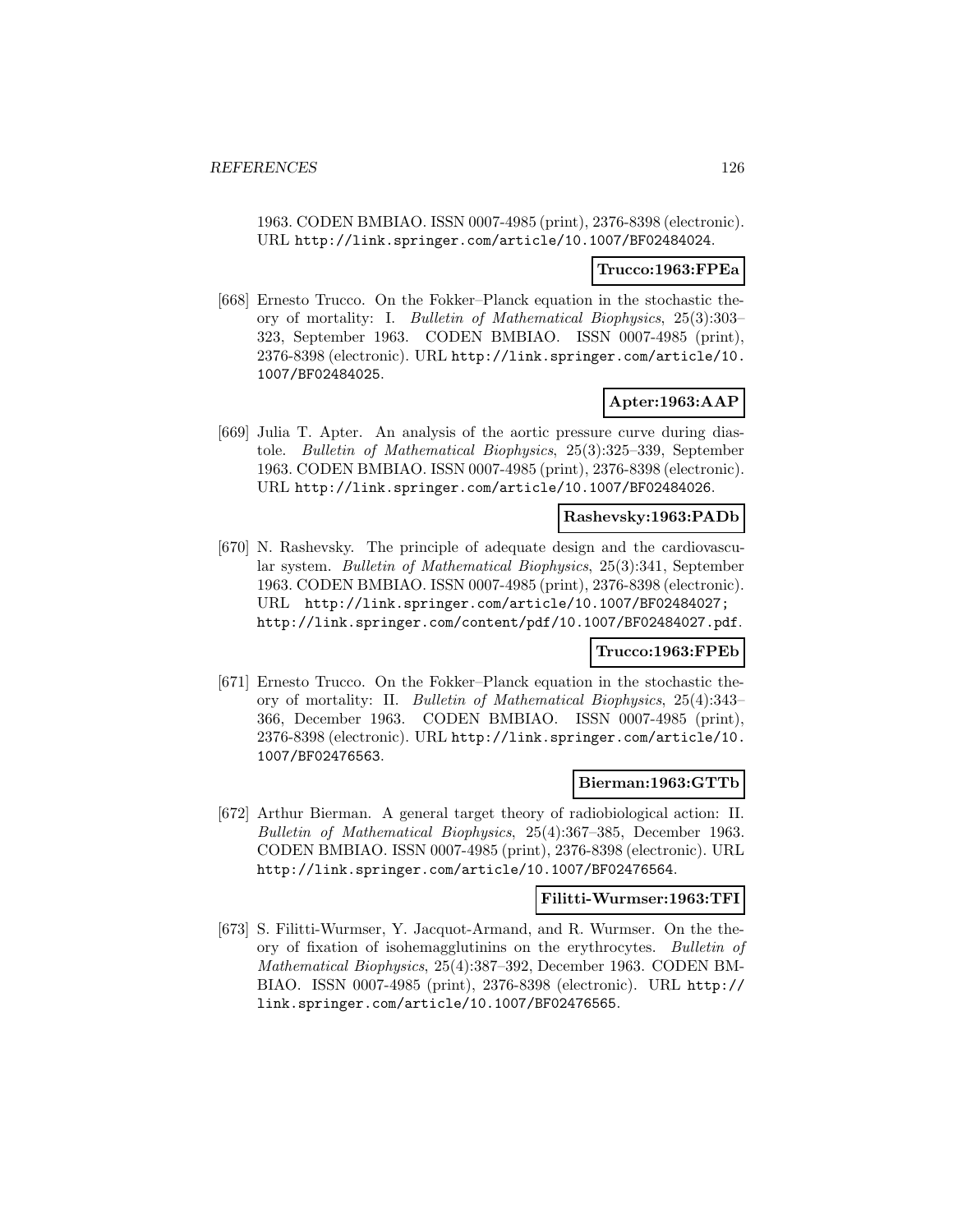#### **Martinez:1963:SSL**

[674] H. M. Martinez. Studies in stochastic learning theory: I. Path-dependent linear models for experimenter–subject controlled experiments. Bulletin of Mathematical Biophysics, 25(4):393–419, December 1963. CODEN BMBIAO. ISSN 0007-4985 (print), 2376-8398 (electronic). URL http:/ /link.springer.com/article/10.1007/BF02476566.

# **Nelson:1963:RCA**

[675] P. P. Nelson. Reflexes et centres analyseurs dans les microstructures isotropes. (French) [Reflexes and analyzer centers in isotropic microstructures]. Bulletin of Mathematical Biophysics, 25(4):421–469, December 1963. CODEN BMBIAO. ISSN 0007-4985 (print), 2376-8398 (electronic). URL http://link.springer.com/article/10.1007/BF02476567.

#### **Anonymous:1963:TPC**

[676] Anonymous. Training program in computer use for biomedical scientists. Bulletin of Mathematical Biophysics, 25(4):471, December 1963. CODEN BMBIAO. ISSN 0007-4985 (print), 2376-8398 (electronic). URL http:/ /link.springer.com/article/10.1007/BF02476568.

### **Roston:1964:TBF**

[677] Sidney Roston. Tissue blood flow and the sympathomimetic amines. Bulletin of Mathematical Biophysics, 26(1):1–7, March 1964. CODEN BMBIAO. ISSN 0007-4985 (print), 2376-8398 (electronic). URL http:/ /link.springer.com/article/10.1007/BF02476615.

### **Richards:1964:AFC**

[678] Whitman Richards. An analysis of the  $2^o$  and  $10^o$  field color-matching functions. Bulletin of Mathematical Biophysics, 26(1):9–24, March 1964. CODEN BMBIAO. ISSN 0007-4985 (print), 2376-8398 (electronic). URL http://link.springer.com/article/10.1007/BF02476616.

### **Hershberg:1964:PED**

[679] Philip I. Hershberg. On the possibilities of error-detecting codes in nucleic acid molecules. Bulletin of Mathematical Biophysics, 26(1):25–29, March 1964. CODEN BMBIAO. ISSN 0007-4985 (print), 2376-8398 (electronic). URL http://link.springer.com/article/10.1007/BF02476617.

### **Rescigno:1964:STP**

[680] Aldo Rescigno and Giorgio Segre. On some topological properties of the systems of compartments. Bulletin of Mathematical Biophysics, 26 (1):31–38, March 1964. CODEN BMBIAO. ISSN 0007-4985 (print),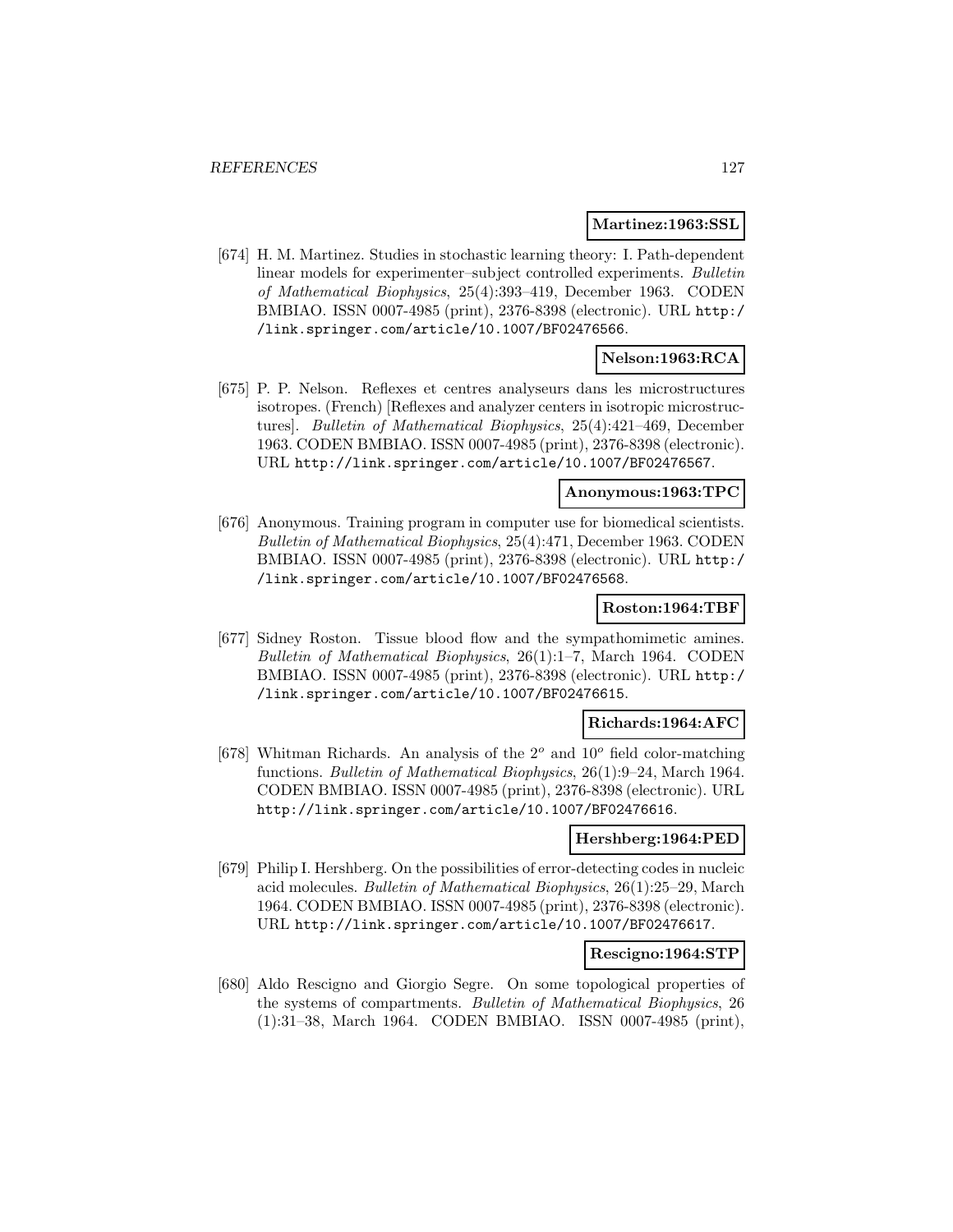2376-8398 (electronic). URL http://link.springer.com/article/10. 1007/BF02476618.

### **Waltman:1964:EG**

[681] P. E. Waltman. The equations of growth. Bulletin of Mathematical Biophysics, 26(1):39–43, March 1964. CODEN BMBIAO. ISSN 0007- 4985 (print), 2376-8398 (electronic). URL http://link.springer.com/ article/10.1007/BF02476619.

#### **Lachlan:1964:NEP**

[682] A. H. Lachlan. A note on the elementary  $\alpha$ -perceptron. Bulletin of Mathematical Biophysics, 26(1):45–47, March 1964. CODEN BMBIAO. ISSN 0007-4985 (print), 2376-8398 (electronic). URL http://link.springer. com/article/10.1007/BF02476620.

### **Karreman:1964:AICa**

[683] George Karreman. On the adsorption of ions at charged sites in an electric field: I. Bulletin of Mathematical Biophysics, 26(1):49–55, March 1964. CODEN BMBIAO. ISSN 0007-4985 (print), 2376-8398 (electronic). URL http://link.springer.com/article/10.1007/BF02476621.

#### **Rashevsky:1964:TRM**

[684] N. Rashevsky. Two remarks on the mathematical biology of automobile driving. Bulletin of Mathematical Biophysics, 26(1):57–61, March 1964. CODEN BMBIAO. ISSN 0007-4985 (print), 2376-8398 (electronic). URL http://link.springer.com/article/10.1007/BF02476622. See [519].

#### **Martinez:1964:SSL**

[685] H. M. Martinez. Studies in stochastic learning theory: II. Interpretation of response probabilities. Bulletin of Mathematical Biophysics, 26 (1):63–75, March 1964. CODEN BMBIAO. ISSN 0007-4985 (print), 2376-8398 (electronic). URL http://link.springer.com/article/10. 1007/BF02476623.

### **Marmasse:1964:ASA**

[686] Claude Marmasse and John Paul Brady. Analysis of a simple avoidance situation. II. A model. Bulletin of Mathematical Biophysics, 26 (1):77–81, March 1964. CODEN BMBIAO. ISSN 0007-4985 (print), 2376-8398 (electronic). URL http://link.springer.com/article/10. 1007/BF02476624.

# **Landahl:1964:ALS**

[687] H. D. Landahl. An avoidance learning situation. A neural net model. Bulletin of Mathematical Biophysics, 26(1):83–89, March 1964. CODEN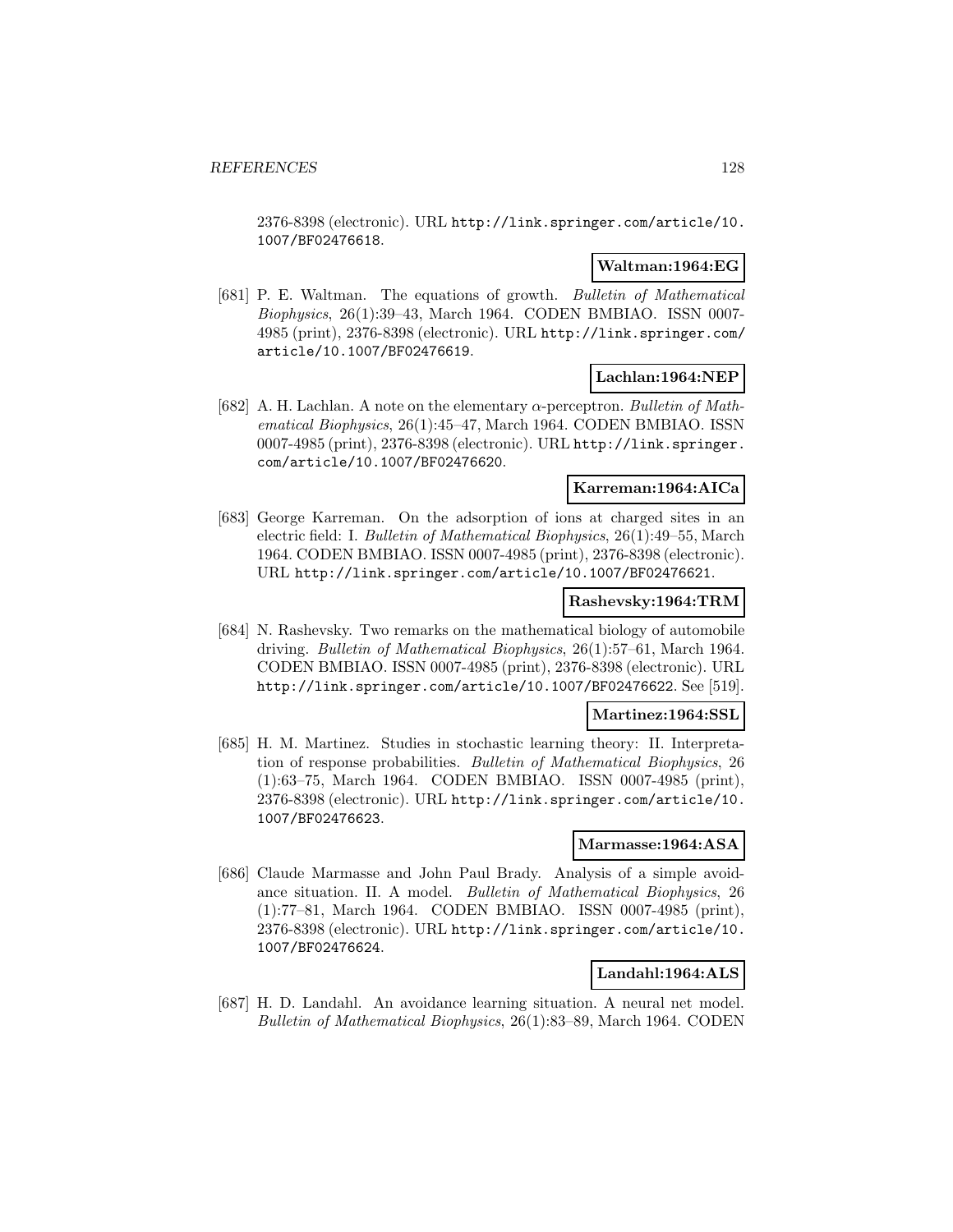BMBIAO. ISSN 0007-4985 (print), 2376-8398 (electronic). URL http:/ /link.springer.com/article/10.1007/BF02476625.

### **Shikata:1964:GRG**

[688] Morikazu Shikata. Group representation of genetic recombinations. Bulletin of Mathematical Biophysics, 26(1):91–100, March 1964. CODEN BMBIAO. ISSN 0007-4985 (print), 2376-8398 (electronic). URL http:/ /link.springer.com/article/10.1007/BF02476626.

#### **Marmasse:1964:CTM**

[689] Claude Marmasse. Comparison of two models for a simple avoidance learning situation. Bulletin of Mathematical Biophysics, 26(1): 101, March 1964. CODEN BMBIAO. ISSN 0007-4985 (print), 2376-8398 (electronic). URL http://link.springer.com/article/10. 1007/BF02476627.

# **Rosen:1964:ABSa**

[690] Robert Rosen. Abstract biological systems as sequential machines. Bulletin of Mathematical Biophysics, 26(2):103–111, June 1964. CODEN BMBIAO. ISSN 0007-4985 (print), 2376-8398 (electronic). URL http:/ /link.springer.com/article/10.1007/BF02476831.

#### **Roston:1964:ACH**

[691] Sidney Roston. The arterial circulation of the heart. Bulletin of Mathematical Biophysics, 26(2):113–120, June 1964. CODEN BMBIAO. ISSN 0007-4985 (print), 2376-8398 (electronic). URL http://link.springer. com/article/10.1007/BF02476832.

### **Goguen:1964:CPU**

[692] J. A. Goguen, Jr. Color perception using a single cone type with distributed maximum sensitivity. Bulletin of Mathematical Biophysics, 26 (2):121–138, June 1964. CODEN BMBIAO. ISSN 0007-4985 (print), 2376-8398 (electronic). URL http://link.springer.com/article/10. 1007/BF02476833.

#### **Karreman:1964:AICb**

[693] George Karreman. On the adsorption of ions at charged sites in an electric field: II. Bulletin of Mathematical Biophysics, 26(2):139–146, June 1964. CODEN BMBIAO. ISSN 0007-4985 (print), 2376-8398 (electronic). URL http://link.springer.com/article/10.1007/BF02476834.

### **Wissler:1964:MMH**

[694] Eugene H. Wissler. A mathematical model of the human thermal system. Bulletin of Mathematical Biophysics, 26(2):147–166, June 1964. CODEN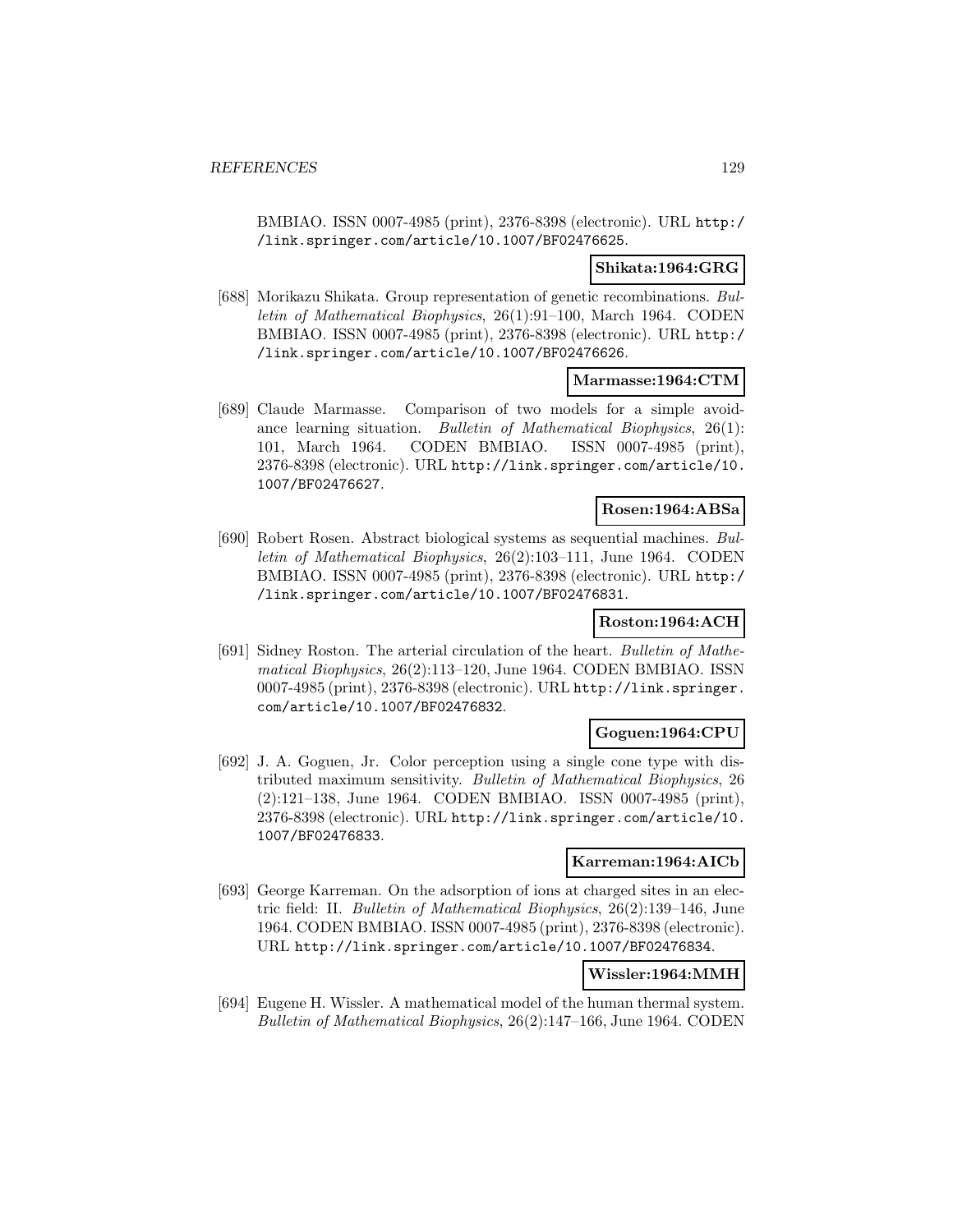BMBIAO. ISSN 0007-4985 (print), 2376-8398 (electronic). URL http:/ /link.springer.com/article/10.1007/BF02476835.

#### **Rashevsky:1964:NMS**

[695] N. Rashevsky. A neurobiophysical model of schizophrenias and of their possible treatment. Bulletin of Mathematical Biophysics, 26(2): 167–185, June 1964. CODEN BMBIAO. ISSN 0007-4985 (print), 2376-8398 (electronic). URL http://link.springer.com/article/10. 1007/BF02476836.

#### **Rashevsky:1964:SRR**

[696] N. Rashevsky. Some remarks on Rosen's quantum-mechanical approach to genetics. Bulletin of Mathematical Biophysics, 26(2):187–191, June 1964. CODEN BMBIAO. ISSN 0007-4985 (print), 2376-8398 (electronic). URL http://link.springer.com/article/10.1007/BF02476837. See [657].

## **Landahl:1964:PMS**

[697] H. D. Landahl, David Baldwin, and Theodore B. Schwartz. A physicomathematical model of sodium balance. Bulletin of Mathematical Biophysics, 26(2):193–198, June 1964. CODEN BMBIAO. ISSN 0007- 4985 (print), 2376-8398 (electronic). URL http://link.springer.com/ article/10.1007/BF02476838.

## **Anonymous:1964:JAP**

[698] Anonymous. Journal of applied probability. Bulletin of Mathematical Biophysics, 26(2):199, June 1964. CODEN BMBIAO. ISSN 0007- 4985 (print), 2376-8398 (electronic). URL http://link.springer.com/ article/10.1007/BF02476839.

#### **Anonymous:1964:TPC**

[699] Anonymous. Training program in computer use for biomedical scientists. Bulletin of Mathematical Biophysics, 26(2):201, June 1964. CODEN BMBIAO. ISSN 0007-4985 (print), 2376-8398 (electronic). URL http:/ /link.springer.com/article/10.1007/BF02476840.

### **Anonymous:1964:ICL**

[700] Anonymous. 1964 international Congress for logic, methodology, and philosophy of science. Bulletin of Mathematical Biophysics, 26(2):203, June 1964. CODEN BMBIAO. ISSN 0007-4985 (print), 2376-8398 (electronic). URL http://link.springer.com/article/10.1007/BF02476841.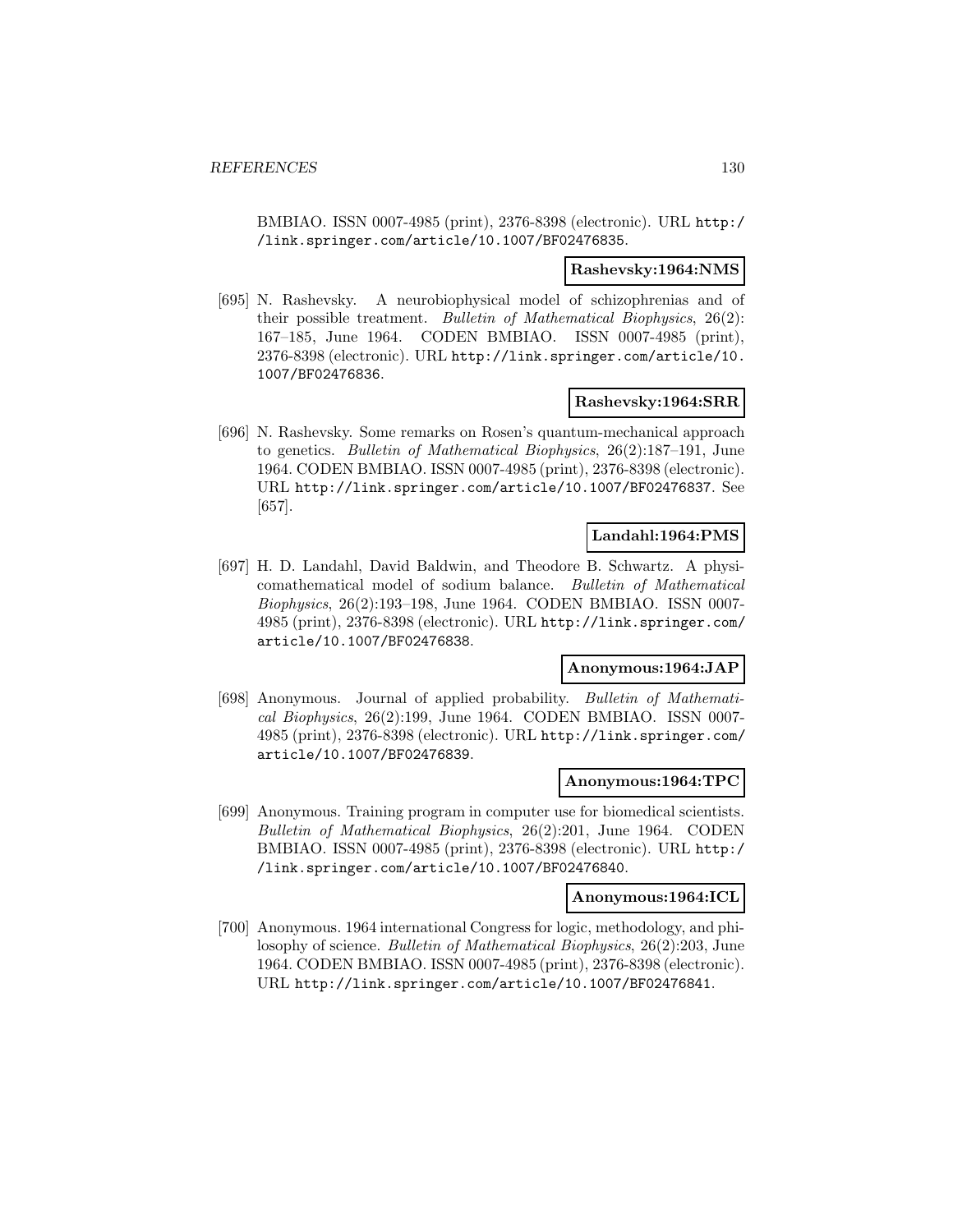#### **Mode:1964:SMD**

[701] Charles J. Mode. A stochastic model of the dynamics of host-pathogen systems with mutation. Bulletin of Mathematical Biophysics, 26(3): 205–233, September 1964. CODEN BMBIAO. ISSN 0007-4985 (print), 2376-8398 (electronic). URL http://link.springer.com/article/10. 1007/BF02479043.

# **Yilmaz:1964:LP**

[702] Huseyin Yilmaz. On the laws of psychophysics. Bulletin of Mathematical Biophysics, 26(3):235–237, September 1964. CODEN BMBIAO. ISSN 0007-4985 (print), 2376-8398 (electronic). URL http://link.springer. com/article/10.1007/BF02479044.

### **Rosen:1964:ABSb**

[703] Robert Rosen. Abstract biological systems as sequential machines II: Strong connectedness and reversibility. Bulletin of Mathematical Biophysics, 26(3):239–246, September 1964. CODEN BMBIAO. ISSN 0007- 4985 (print), 2376-8398 (electronic). URL http://link.springer.com/ article/10.1007/BF02479045.

### **Scott:1964:AMN**

[704] A. C. Scott. Analysis of a myelinated nerve model. Bulletin of Mathematical Biophysics, 26(3):247–254, September 1964. CODEN BMBIAO. ISSN 0007-4985 (print), 2376-8398 (electronic). URL http://link. springer.com/article/10.1007/BF02479046.

### **Nelson:1964:IDS**

[705] P. P. Nelson. Influence de la digestion sur le sommeil. (French) [Influence of digestion on sleep]. Bulletin of Mathematical Biophysics, 26(3): 255–263, September 1964. CODEN BMBIAO. ISSN 0007-4985 (print), 2376-8398 (electronic). URL http://link.springer.com/article/10. 1007/BF02479047.

### **Shea:1964:SIP**

[706] Stephen M. Shea. On the stochastic interpretation of a pathological cell renewal system, I: Theoretical basis. Bulletin of Mathematical Biophysics, 26(3):265–274, September 1964. CODEN BMBIAO. ISSN 0007- 4985 (print), 2376-8398 (electronic). URL http://link.springer.com/ article/10.1007/BF02479048.

### **Karreman:1964:AICc**

[707] George Karreman. Adsorption of ions at charged sites and phase boundary potentials. Bulletin of Mathematical Biophysics, 26(3):275–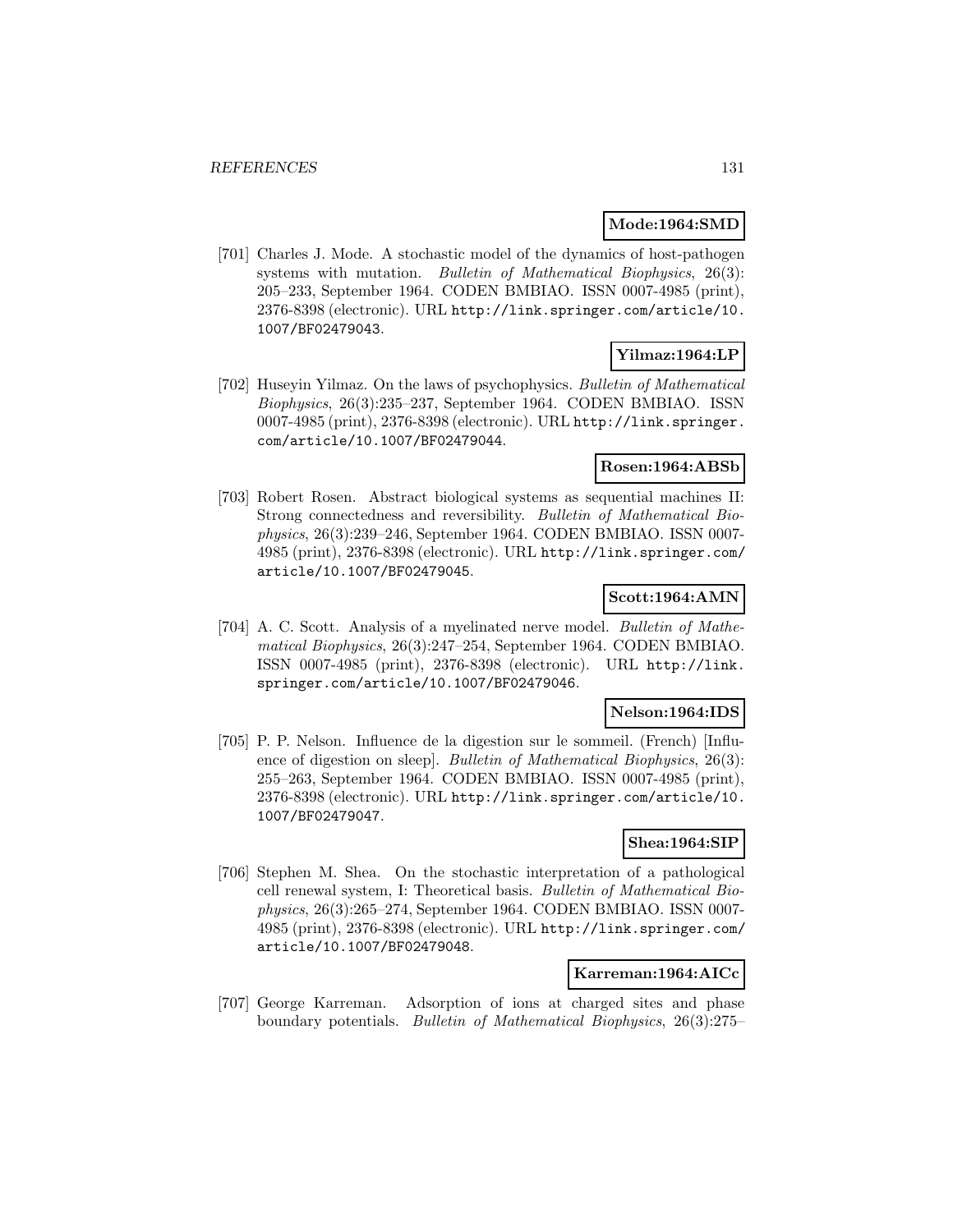290, September 1964. CODEN BMBIAO. ISSN 0007-4985 (print), 2376-8398 (electronic). URL http://link.springer.com/article/10. 1007/BF02479049.

# **Ling:1964:SES**

[708] Rufus C. Ling. On the stimulation and excitation of a system. Bulletin of Mathematical Biophysics, 26(3):291–294, September 1964. CODEN BMBIAO. ISSN 0007-4985 (print), 2376-8398 (electronic). URL http:/ /link.springer.com/article/10.1007/BF02479050.

### **Rosen:1964:BR**

[709] Robert Rosen. Book review. Bulletin of Mathematical Biophysics, 26(3): 295–297, September 1964. CODEN BMBIAO. ISSN 0007-4985 (print), 2376-8398 (electronic). URL http://link.springer.com/article/10. 1007/BF02479051.

# **Lewis:1964:BR**

[710] Robert V. Lewis, M.D. Book review. Bulletin of Mathematical Biophysics, 26(3):299–302, September 1964. CODEN BMBIAO. ISSN 0007- 4985 (print), 2376-8398 (electronic). URL http://link.springer.com/ article/10.1007/BF02479052.

# **Trucco:1964:SAS**

[711] Ernesto Trucco. Self-absorption in spheres and cylinders of radioactive material. Bulletin of Mathematical Biophysics, 26(4):303–325, December 1964. CODEN BMBIAO. ISSN 0007-4985 (print), 2376-8398 (electronic). URL http://link.springer.com/article/10.1007/BF02484232.

# **Rashevsky:1964:MBA**

[712] N. Rashevsky. Mathematical biology of automobile driving: I. The shape of the tracking curve on an empty straight road. Bulletin of Mathematical Biophysics, 26(4):327–332, December 1964. CODEN BMBIAO. ISSN 0007-4985 (print), 2376-8398 (electronic). URL http://link.springer. com/article/10.1007/BF02484233.

# **Kerner:1964:DAK**

[713] Edward H. Kerner. Dynamical aspects of kinetics. Bulletin of Mathematical Biophysics, 26(4):333–349, December 1964. CODEN BMBIAO. ISSN 0007-4985 (print), 2376-8398 (electronic). URL http://link.springer. com/article/10.1007/BF02484234.

### **Martinez:1964:TOD**

[714] H. M. Martinez. Toward an optimal design principle in relational biology. Bulletin of Mathematical Biophysics, 26(4):351–365, December 1964.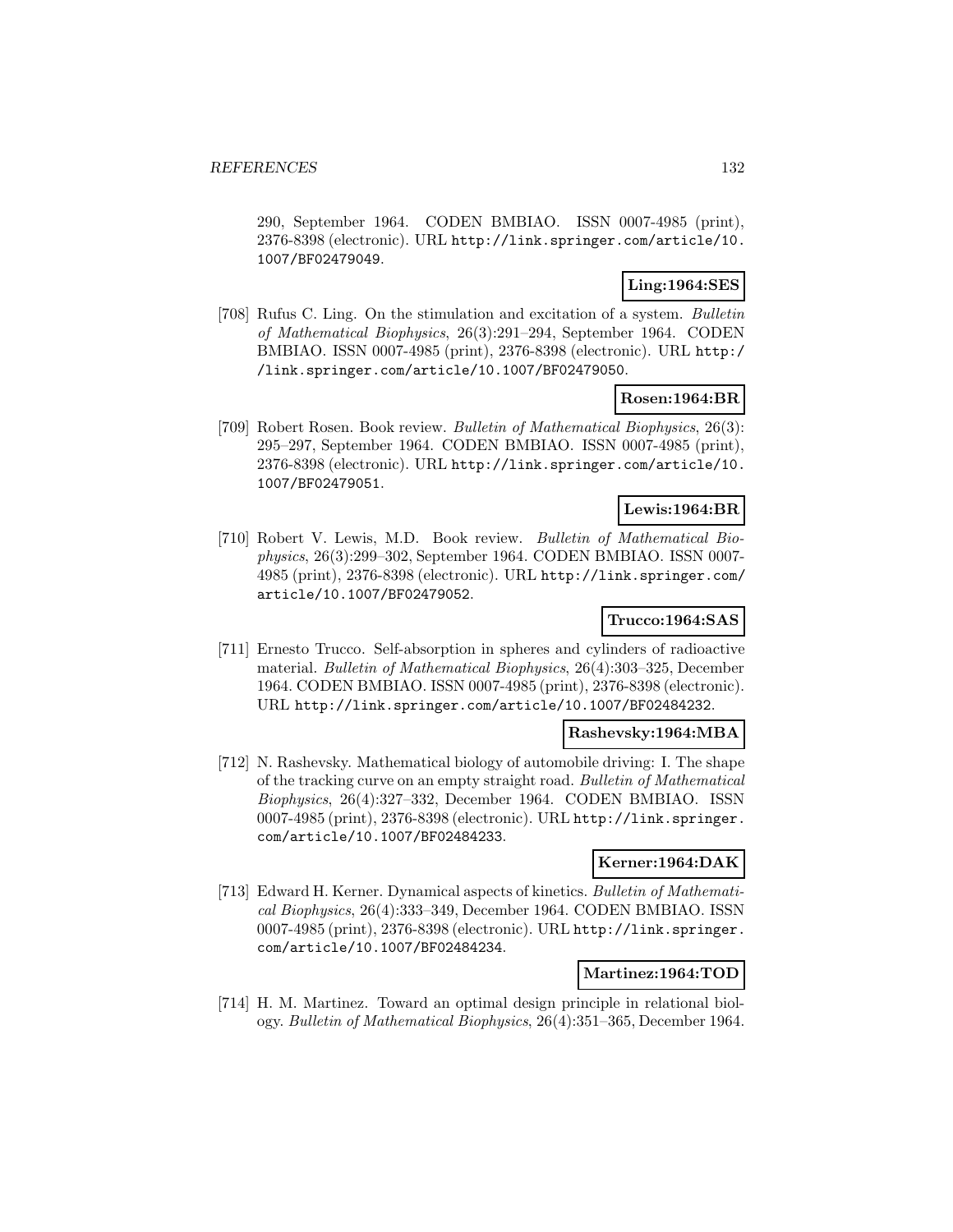CODEN BMBIAO. ISSN 0007-4985 (print), 2376-8398 (electronic). URL http://link.springer.com/article/10.1007/BF02484235.

# **Apter:1964:MDP**

[715] Julia T. Apter. Mathematical development of a physical model of some visco-elastic properties of the aorta. Bulletin of Mathematical Biophysics, 26(4):367–388, December 1964. CODEN BMBIAO. ISSN 0007- 4985 (print), 2376-8398 (electronic). URL http://link.springer.com/ article/10.1007/BF02484236.

### **Rosen:1964:CTB**

[716] Robert Rosen. Control theory and biological systems. Bulletin of Mathematical Biophysics, 26(4):389–390, December 1964. CODEN BMBIAO. ISSN 0007-4985 (print), 2376-8398 (electronic). URL http://link. springer.com/article/10.1007/BF02484237.

# **Karreman:1964:AICd**

[717] George Karreman. Adsorption of ions at charged sites and phase boundary potentials. Bulletin of Mathematical Biophysics, 26(4):391, December 1964. CODEN BMBIAO. ISSN 0007-4985 (print), 2376-8398 (electronic). URL http://link.springer.com/article/10.1007/BF02484238; https://link.springer.com/content/pdf/10.1007/BF02484238.pdf.

#### **Anonymous:1965:BSN**

[718] Anonymous. A biographical sketch of Nicolas Rashevsky. Bulletin of Mathematical Biophysics, 27(1S):3–4, January 1965. CODEN BMBIAO. ISSN 0007-4985 (print), 2376-8398 (electronic). URL http://link. springer.com/article/10.1007/BF02477255.

### **Landahl:1965:LRP**

[719] H. D. Landahl. A letter read to Professor Rashevsky at a dinner in his honor December 11, 1964. Bulletin of Mathematical Biophysics, 27 (1S):5–10, January 1965. CODEN BMBIAO. ISSN 0007-4985 (print), 2376-8398 (electronic). URL http://link.springer.com/article/10. 1007/BF02477256.

# **Rosen:1965:SCR**

[720] Robert Rosen. Some comments on re-establishability. Bulletin of Mathematical Biophysics, 27(1S):11–14, January 1965. CODEN BMBIAO. ISSN 0007-4985 (print), 2376-8398 (electronic). URL http://link. springer.com/article/10.1007/BF02477257.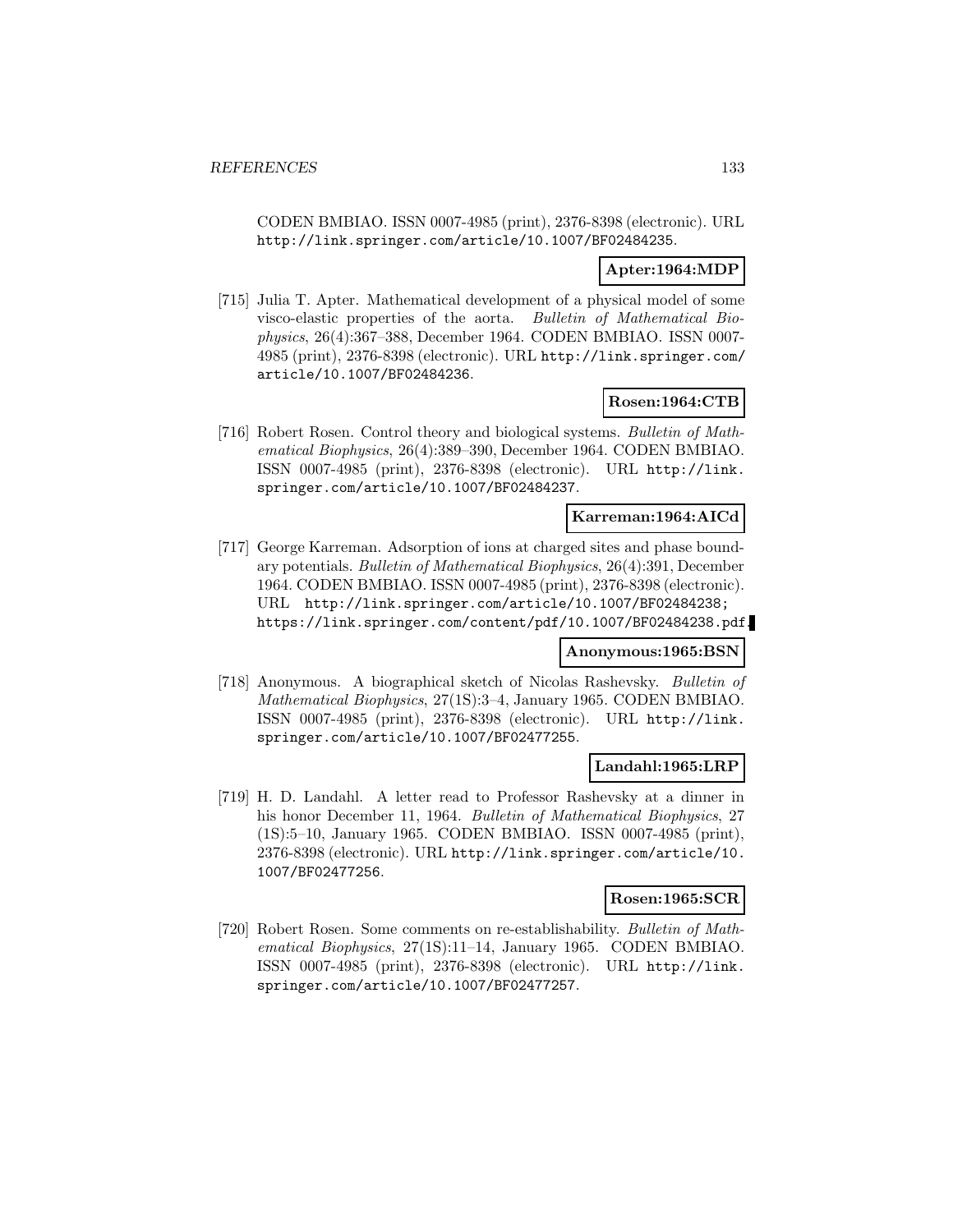# **Licko:1965:C**

[721] Vojtech Ličko. On compartmentalization. Bulletin of Mathematical Biophysics, 27(1S):15–19, January 1965. CODEN BMBIAO. ISSN 0007- 4985 (print), 2376-8398 (electronic). URL http://link.springer.com/ article/10.1007/BF02477258.

### **Ackerman:1965:MSB**

[722] Eugene Ackerman, Laël C. Gatewood, John W. Rosevear, and George D. Molnar. Model studies of blood-glucose regulation. Bulletin of Mathematical Biophysics, 27(1S):21–37, January 1965. CODEN BMBIAO. ISSN 0007-4985 (print), 2376-8398 (electronic). URL http://link. springer.com/article/10.1007/BF02477259.

# **Trucco:1965:UFE**

[723] Ernesto Trucco. On the use of the Von Foerster equation for the solution and generalization of a problem studied by S. A. Tyler and R. Baserga. Bulletin of Mathematical Biophysics, 27(1S):39–48, January 1965. CO-DEN BMBIAO. ISSN 0007-4985 (print), 2376-8398 (electronic). URL http://link.springer.com/article/10.1007/BF02477260.

# **Segre:1965:CSG**

[724] Giorgio Segre. Compartmental systems and generating functions. Bulletin of Mathematical Biophysics, 27(1S):49–63, January 1965. CODEN BMBIAO. ISSN 0007-4985 (print), 2376-8398 (electronic). URL http:/ /link.springer.com/article/10.1007/BF02477261.

#### **Sheppard:1965:PAP**

[725] C. W. Sheppard and G. B. Spurr. Periodic and aperiodic phases of circulatory mixing. Bulletin of Mathematical Biophysics, 27(1S): 65–70, January 1965. CODEN BMBIAO. ISSN 0007-4985 (print), 2376-8398 (electronic). URL http://link.springer.com/article/10. 1007/BF02477262.

### **Defares:1965:TCS**

[726] J. G. Defares, J. J. Osborn, and H. H. Hara. On the theory of the cardiovascular system. Bulletin of Mathematical Biophysics, 27(1S): 71–83, January 1965. CODEN BMBIAO. ISSN 0007-4985 (print), 2376-8398 (electronic). URL http://link.springer.com/article/10. 1007/BF02477263.

# **Rescigno:1965:CEP**

[727] Aldo Rescigno and Irvin W. Richardson. On the competitive exclusion principle. Bulletin of Mathematical Biophysics, 27(1S):85–89, January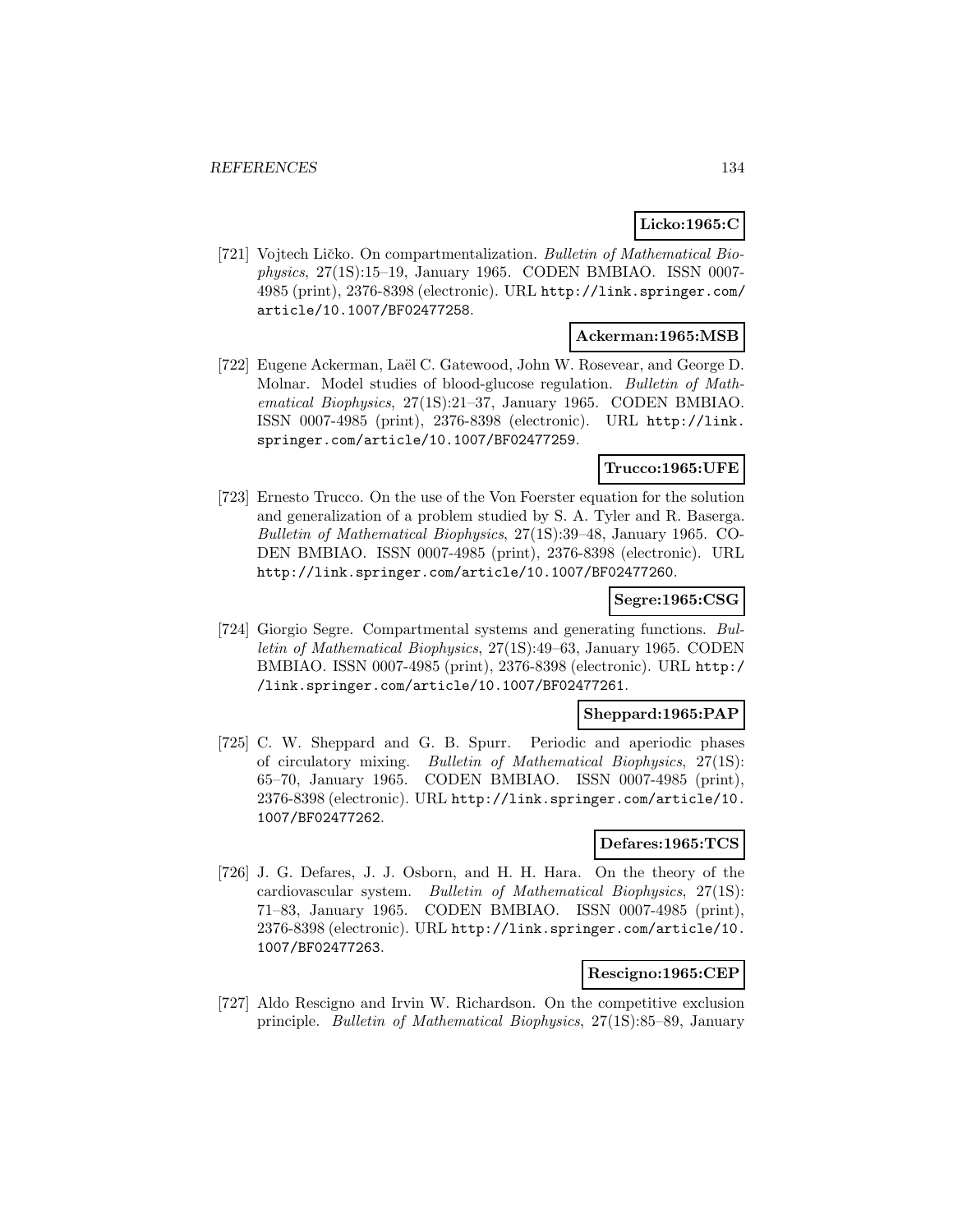1965. CODEN BMBIAO. ISSN 0007-4985 (print), 2376-8398 (electronic). URL http://link.springer.com/article/10.1007/BF02477264.

#### **Karreman:1965:CSA**

[728] George Karreman. Cooperative specific adsorption of ions at charged sites in an electric field. Bulletin of Mathematical Biophysics, 27(1S): 91–104, January 1965. CODEN BMBIAO. ISSN 0007-4985 (print), 2376-8398 (electronic). URL http://link.springer.com/article/10. 1007/BF02477265.

### **Reiner:1965:PMS**

[729] John M. Reiner. A proposed mechanism for the sol-gel transformation. Bulletin of Mathematical Biophysics, 27(1S):105–112, January 1965. CO-DEN BMBIAO. ISSN 0007-4985 (print), 2376-8398 (electronic). URL http://link.springer.com/article/10.1007/BF02477266.

### **Cope:1965:KCS**

[730] Freeman W. Cope. Kinetic criteria of solid state mechanisms in biology. Bulletin of Mathematical Biophysics, 27(1S):113–118, January 1965. CO-DEN BMBIAO. ISSN 0007-4985 (print), 2376-8398 (electronic). URL http://link.springer.com/article/10.1007/BF02477267.

### **Apter:1965:ASE**

[731] Julia T. Apter. Analysis of some effects of aortic smooth muscle on in vivo aortic pressure curves. Bulletin of Mathematical Biophysics, 27 (1S):119–130, January 1965. CODEN BMBIAO. ISSN 0007-4985 (print), 2376-8398 (electronic). URL http://link.springer.com/article/10. 1007/BF02477268.

### **Martinez:1965:BSR**

[732] Hugo M. Martinez. Biological similarity relative to allometric quantities. Bulletin of Mathematical Biophysics, 27(1S):131–133, January 1965. CO-DEN BMBIAO. ISSN 0007-4985 (print), 2376-8398 (electronic). URL http://link.springer.com/article/10.1007/BF02477269.

### **White:1965:ECD**

[733] Harold White. The entropy of a continuous distribution. Bulletin of Mathematical Biophysics, 27(1S):135–143, January 1965. CODEN BM-BIAO. ISSN 0007-4985 (print), 2376-8398 (electronic). URL http:// link.springer.com/article/10.1007/BF02477270.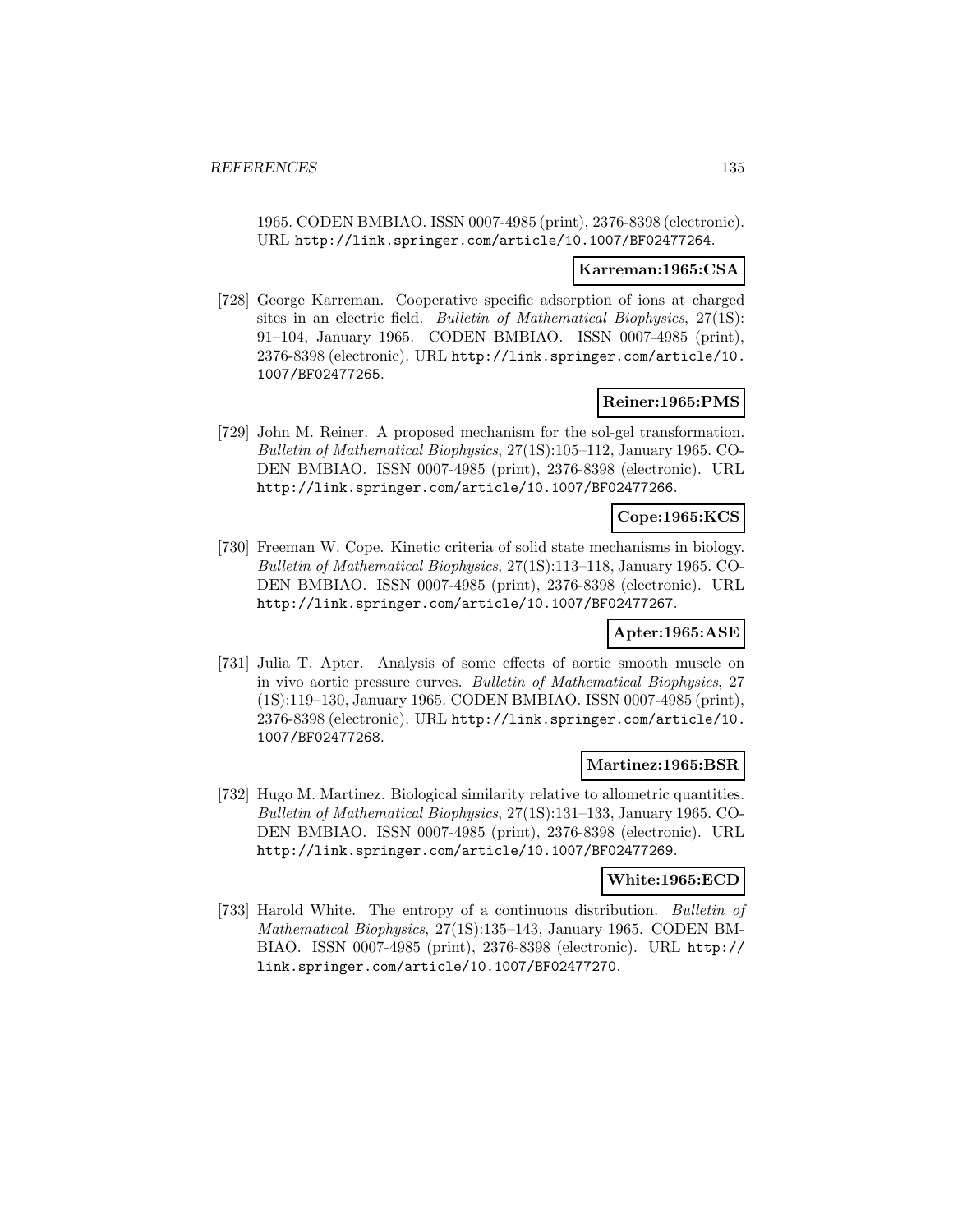#### **Woodger:1965:TRE**

[734] J. H. Woodger. Theorems on random evolution. Bulletin of Mathematical Biophysics, 27(1S):145–150, January 1965. CODEN BMBIAO. ISSN 0007-4985 (print), 2376-8398 (electronic). URL http://link.springer. com/article/10.1007/BF02477271.

### **Landau:1965:DSS**

[735] H. G. Landau. Development of structure in a society with a dominance relation when new members are added successively. Bulletin of Mathematical Biophysics, 27(1S):151–160, January 1965. CODEN BMBIAO. ISSN 0007-4985 (print), 2376-8398 (electronic). URL http://link.springer. com/article/10.1007/BF02477272.

# **Rapoport:1965:NEM**

[736] Anatol Rapoport. A note on equivalent mathematical models. Bulletin of Mathematical Biophysics, 27(1S):161–175, January 1965. CODEN BMBIAO. ISSN 0007-4985 (print), 2376-8398 (electronic). URL http:/ /link.springer.com/article/10.1007/BF02477273.

#### **Shimbel:1965:ITG**

[737] A. Shimbel. Information theory and genetics. Bulletin of Mathematical Biophysics, 27(1S):177–181, January 1965. CODEN BMBIAO. ISSN 0007-4985 (print), 2376-8398 (electronic). URL http://link.springer. com/article/10.1007/BF02477274.

# **Roston:1965:ECC**

[738] Sidney Roston. Effects of the collateral circulation of the heart. Bulletin of Mathematical Biophysics, 27(1):1–8, March 1965. CODEN BMBIAO. ISSN 0007-4985 (print), 2376-8398 (electronic).

#### **Spencer:1965:STT**

[739] Richard P. Spencer. Simple theory of transfusions. Bulletin of Mathematical Biophysics, 27(1):9–20, March 1965. CODEN BMBIAO. ISSN 0007- 4985 (print), 2376-8398 (electronic). URL https://link.springer. com/article/10.1007/BF02476464.

#### **Rashevsky:1965:SPQ**

[740] N. Rashevsky. Some possible quantitative aspects of a neurophysiological model of schizophrenias. Bulletin of Mathematical Biophysics, 27(1):21– 26, March 1965. CODEN BMBIAO. ISSN 0007-4985 (print), 2376-8398 (electronic).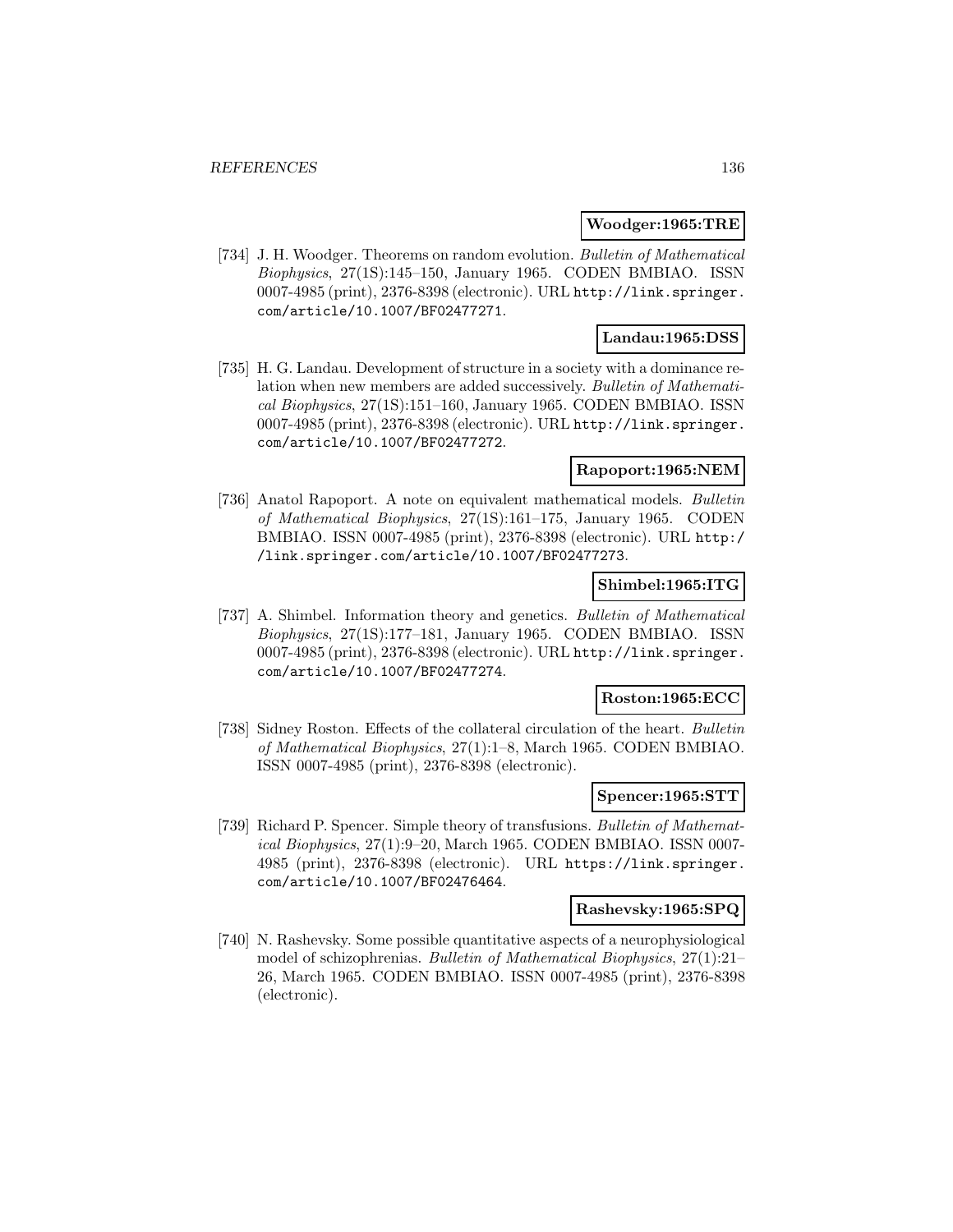# **Apter:1965:AAP**

[741] Julia T. Apter. An analysis of aortic pressure curves taking into account visco-elastic properties of the aorta and variations in peripheral resistance. Bulletin of Mathematical Biophysics, 27(1):27–52, March 1965. CODEN BMBIAO. ISSN 0007-4985 (print), 2376-8398 (electronic).

#### **Kelman:1965:LDA**

[742] R. B. Kelman. Longitudinal diffusion along the nephron during stop flow. Bulletin of Mathematical Biophysics, 27(1):53–56, March 1965. CODEN BMBIAO. ISSN 0007-4985 (print), 2376-8398 (electronic).

# **Kelman:1965:SSD**

[743] R. B. Kelman. Steady-state diffusion through a finite pore into an infinite reservoir: An exact solution. Bulletin of Mathematical Biophysics, 27(1): 57–65, March 1965. CODEN BMBIAO. ISSN 0007-4985 (print), 2376- 8398 (electronic). See erratum [776].

### **Brown:1965:EHD**

[744] A. C. Brown. Equations of heat distribution within the body. Bulletin of Mathematical Biophysics, 27(1):67–78, March 1965. CODEN BMBIAO. ISSN 0007-4985 (print), 2376-8398 (electronic).

# **Hladky:1965:SFM**

[745] Stephen B. Hladky. The single file model for the diffusion of ions through a membrane. Bulletin of Mathematical Biophysics, 27(1):79–86, March 1965. CODEN BMBIAO. ISSN 0007-4985 (print), 2376-8398 (electronic).

# **Hart:1965:DEC**

[746] H. E. Hart. Determination of equilibrium constants and maximum binding capacities in complex In vitro systems: I. The mammillary system. Bulletin of Mathematical Biophysics, 27(1):87–98, March 1965. CODEN BMBIAO. ISSN 0007-4985 (print), 2376-8398 (electronic).

#### **Cope:1965:TIT**

[747] Freeman W. Cope. A theory of ion transport across cell surfaces by a process analogous to electron transport across liquid-solid interfaces. Bulletin of Mathematical Biophysics, 27(1):99–109, March 1965. CODEN BMBIAO. ISSN 0007-4985 (print), 2376-8398 (electronic).

### **Anonymous:1965:SRG**

[748] Anonymous. Southern Regional Graduate Summer Session in Statistics at Oklahoma State University. Bulletin of Mathematical Biophysics, 27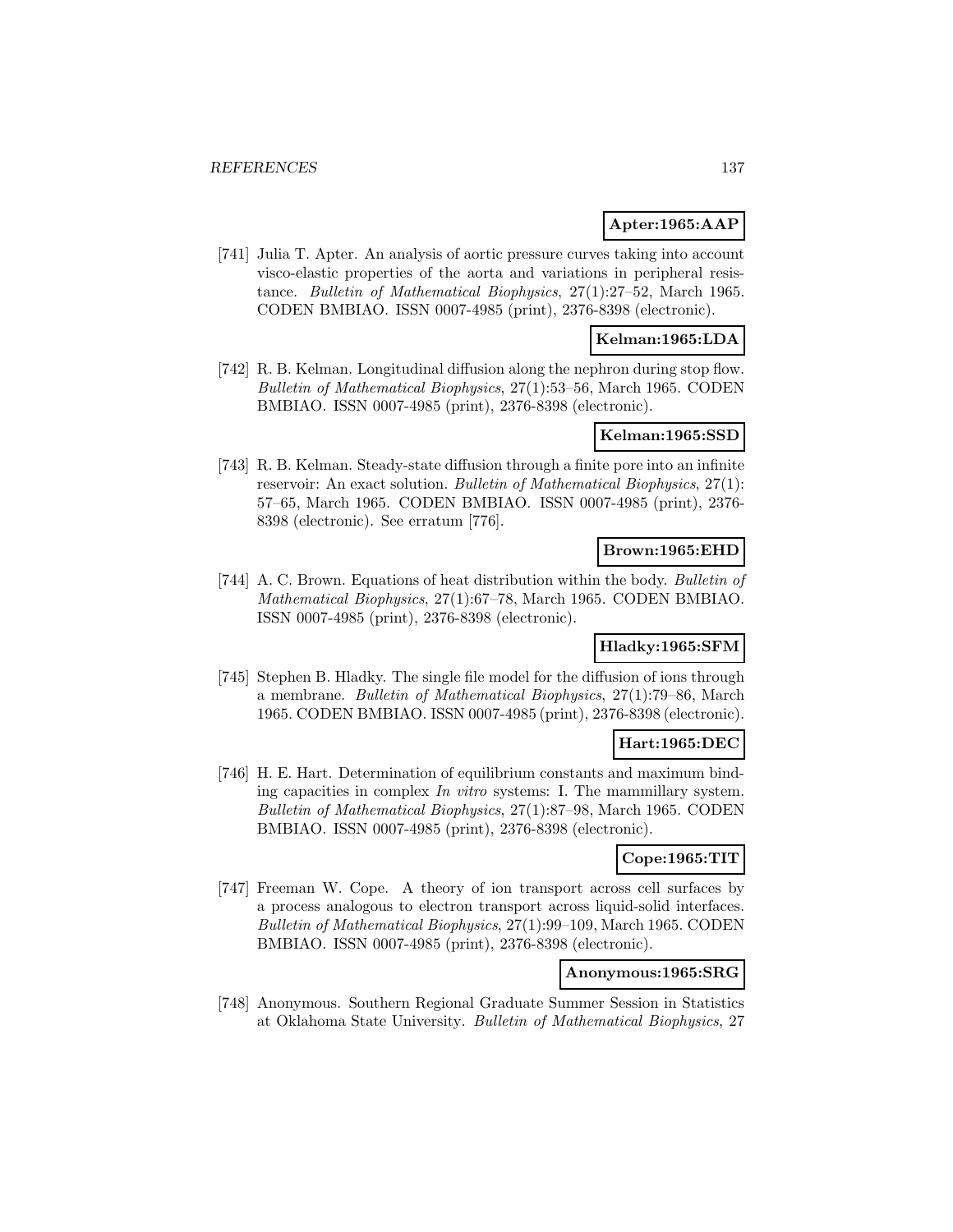(1):111, March 1965. CODEN BMBIAO. ISSN 0007-4985 (print), 2376- 8398 (electronic).

#### **Rashevsky:1965:IAO**

[749] N. Rashevsky. Important announcement to our contributors and readers. Bulletin of Mathematical Biophysics, 27(1):113, March 1965. CODEN BMBIAO. ISSN 0007-4985 (print), 2376-8398 (electronic).

# **Ling:1965:LE**

[750] Rufus C. Ling. Letter to the editor. Bulletin of Mathematical Biophysics, 27(1):114, March 1965. CODEN BMBIAO. ISSN 0007-4985 (print), 2376-8398 (electronic). URL https://link.springer.com/content/ pdf/10.1007/BF02476475.pdf.

#### **Apter:1965:MDP**

[751] Julia T. Apter. Mathematical development of a physical model of some visco-elastic properties of the aorta. Bulletin of Mathematical Biophysics, 27(1):115, March 1965. CODEN BMBIAO. ISSN 0007-4985 (print), 2376-8398 (electronic). URL https://link.springer.com/content/ pdf/10.1007/BF02476476.pdf.

# **Macey:1965:HRT**

[752] Robert I. Macey. Hydrodynamics in the renal tubule. Bulletin of Mathematical Biophysics, 27(2):117–124, June 1965. CODEN BMBIAO. ISSN 0007-4985 (print), 2376-8398 (electronic).

#### **Reiner:1965:EMD**

[753] John M. Reiner. Evolution of macromolecules: I. Dual coding systems. Bulletin of Mathematical Biophysics, 27(2):125–132, June 1965. CODEN BMBIAO. ISSN 0007-4985 (print), 2376-8398 (electronic).

#### **Norwich:1965:HCT**

[754] Kenneth H. Norwich and Raymond Reiter. Homeostatic control of thyroxin concentration expressed by a set of linear differential equations. Bulletin of Mathematical Biophysics, 27(2):133–144, June 1965. CODEN BMBIAO. ISSN 0007-4985 (print), 2376-8398 (electronic).

#### **TenHoopen:1965:RIO**

[755] M. Ten Hoopen and H. A. Reuver. Remark on the input–output relation of formalized neurons in case of randomized stimuli. Bulletin of Mathematical Biophysics, 27(2):145–152, June 1965. CODEN BMBIAO. ISSN 0007-4985 (print), 2376-8398 (electronic).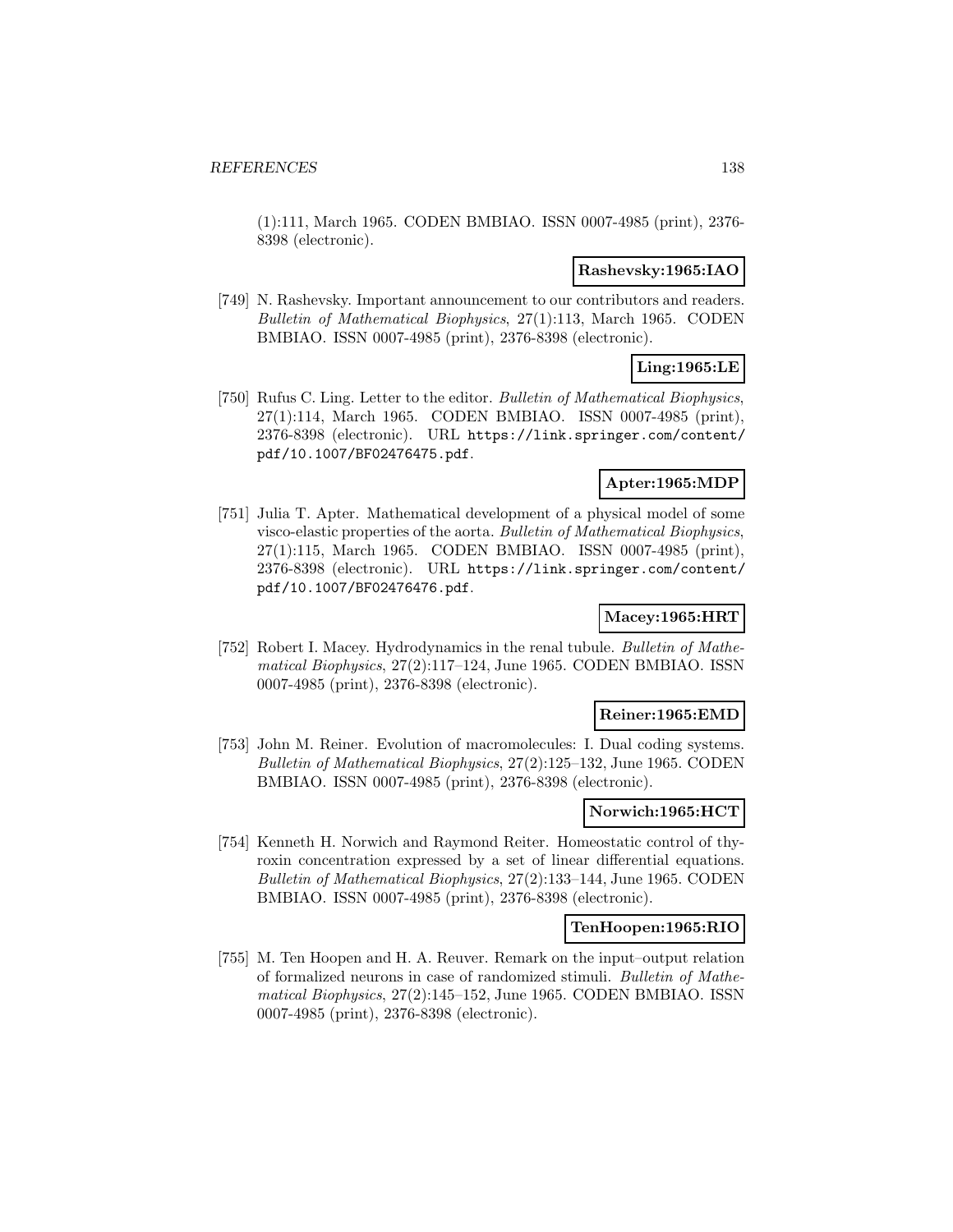#### **Martinez:1965:CTL**

[756] H. M. Martinez. A convergence theorem for linear threshold elements. Bulletin of Mathematical Biophysics, 27(2):153–159, June 1965. CODEN BMBIAO. ISSN 0007-4985 (print), 2376-8398 (electronic).

# **Vayo:1965:SSV**

[757] H. Westcott Vayo. The size of spherical virus capsomeres. Bulletin of Mathematical Biophysics, 27(2):161–166, June 1965. CODEN BMBIAO. ISSN 0007-4985 (print), 2376-8398 (electronic). URL https://link. springer.com/article/10.1007/BF02498771.

## **Roston:1965:CEC**

[758] Sidney Roston, M.D. The cardiovascular effects of the carotid sinus mechanism. Bulletin of Mathematical Biophysics, 27(2):167–173, June 1965. CODEN BMBIAO. ISSN 0007-4985 (print), 2376-8398 (electronic).

#### **Rashevsky:1965:IB**

[759] N. Rashevsky. On imitative behavior. Bulletin of Mathematical Biophysics, 27(2):175–185, June 1965. CODEN BMBIAO. ISSN 0007-4985 (print), 2376-8398 (electronic).

# **Griffith:1965:FTN**

[760] J. S. Griffith. A field theory of neural nets: II. Properties of the field equations. Bulletin of Mathematical Biophysics, 27(2):187–195, June 1965. CODEN BMBIAO. ISSN 0007-4985 (print), 2376-8398 (electronic).

### **Hendrix:1965:TEF**

[761] Charles E. Hendrix. Transmission of electric fields in cortical tissue: A model for the origin of the alpha rhythm. Bulletin of Mathematical Biophysics, 27(2):197–213, June 1965. CODEN BMBIAO. ISSN 0007- 4985 (print), 2376-8398 (electronic).

### **Pavlidis:1965:NMS**

[762] Theodosios Pavlidis. A new model for simple neural nets and its application in the design of a neural oscillator. Bulletin of Mathematical Biophysics, 27(2):215–229, June 1965. CODEN BMBIAO. ISSN 0007- 4985 (print), 2376-8398 (electronic).

### **Rashevsky:1965:VSI**

[763] N. Rashevsky. Victor Sergeevich Ivlev. Bulletin of Mathematical Biophysics, 27(2):231–232, June 1965. CODEN BMBIAO. ISSN 0007-4985 (print), 2376-8398 (electronic).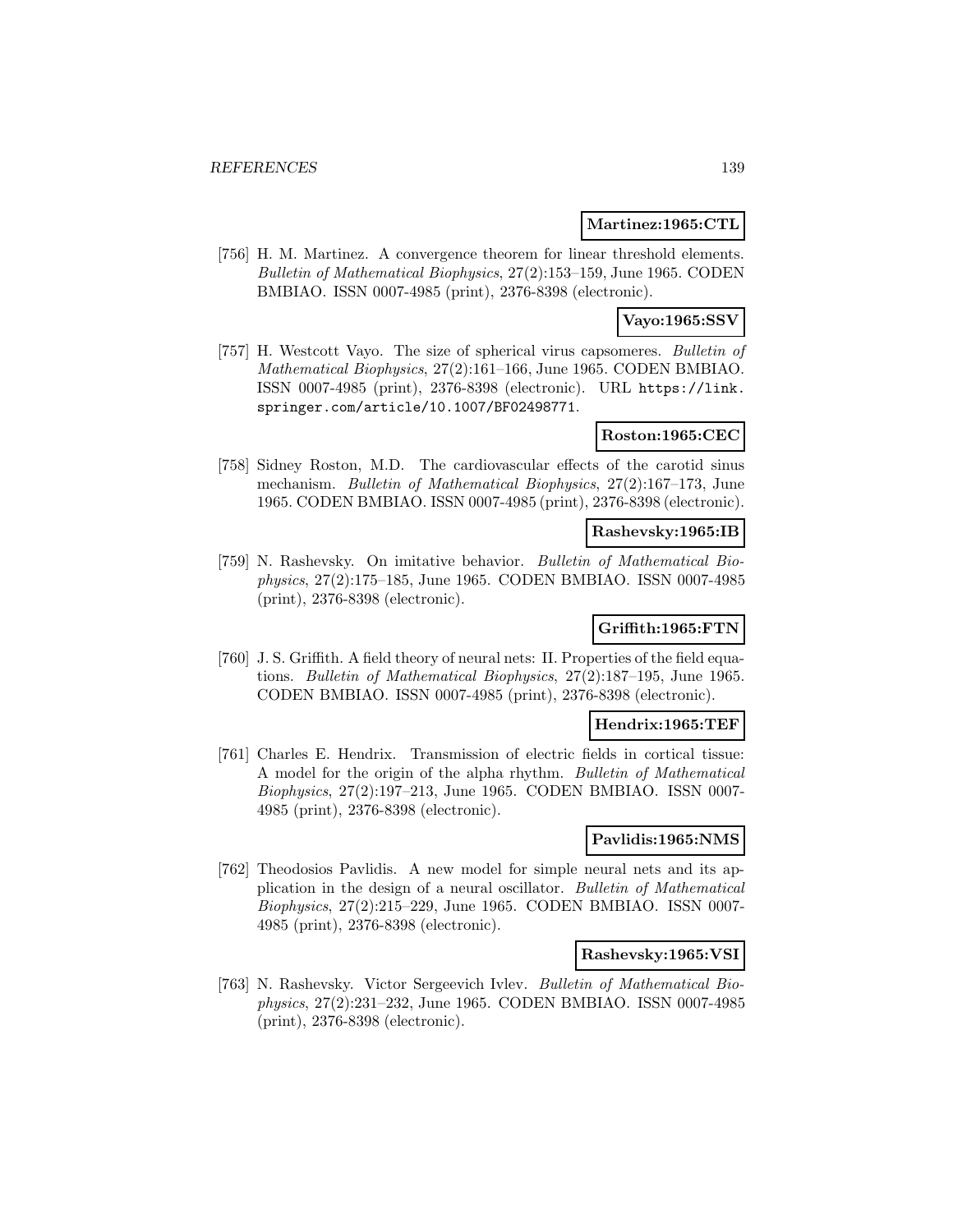#### **Anonymous:1965:SUO**

[764] Anonymous. Syracuse University offers new interdisciplinary academic programs. Bulletin of Mathematical Biophysics, 27(2):233, June 1965. CODEN BMBIAO. ISSN 0007-4985 (print), 2376-8398 (electronic).

# **White:1965:VAP**

[765] Harold White. On visual adaptation: I. Photochemistry. Bulletin of Mathematical Biophysics, 27(2):235, June 1965. CODEN BMBIAO. ISSN 0007-4985 (print), 2376-8398 (electronic). URL https://link. springer.com/content/pdf/10.1007/BF02498779.pdf.

# **Cope:1965:GTP**

[766] Freeman W. Cope. A generalized theory of particulate electron conduction enzymes applied to cytochrome oxidase. A theory of coupled electron and/or ion transport applied to pyruvate carboxylase. Bulletin of Mathematical Biophysics, 27(3):237–252, September 1965. CODEN BMBIAO. ISSN 0007-4985 (print), 2376-8398 (electronic). URL http:/ /link.springer.com/article/10.1007/BF02478401.

# **Filmer:1965:APD**

[767] David L. Filmer and John R. Cannon. Analysis of a procedure for the determination of kinetic rate constants. Bulletin of Mathematical Biophysics, 27(3):253–263, September 1965. CODEN BMBIAO. ISSN 0007- 4985 (print), 2376-8398 (electronic). URL http://link.springer.com/ article/10.1007/BF02478402.

#### **Hearon:1965:CAA**

[768] John Z. Hearon. A case of apparent active transport. I. Bulletin of Mathematical Biophysics, 27(3):265–269, September 1965. CODEN BM-BIAO. ISSN 0007-4985 (print), 2376-8398 (electronic). URL http:// link.springer.com/article/10.1007/BF02478403.

#### **Lewi:1965:FOW**

[769] P. J. Lewi. Forced oscillations in a Windkessel model. Bulletin of Mathematical Biophysics, 27(3):271–280, September 1965. CODEN BMBIAO. ISSN 0007-4985 (print), 2376-8398 (electronic). URL http://link. springer.com/article/10.1007/BF02478404.

#### **Sherwood:1965:TCP**

[770] S. L. Sherwood. A theoretical consideration of perception at lower levels. Bulletin of Mathematical Biophysics, 27(3):281–283, September 1965.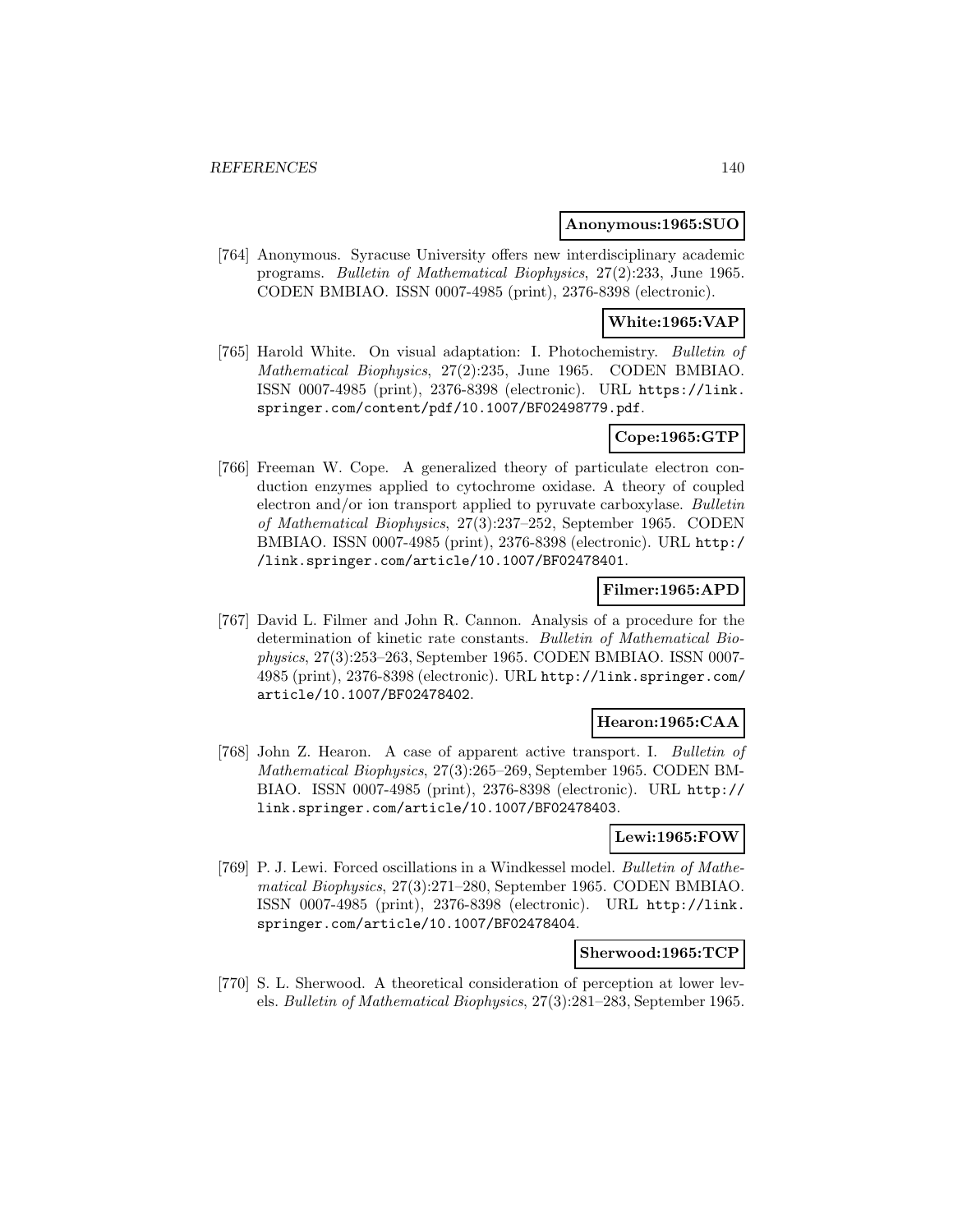CODEN BMBIAO. ISSN 0007-4985 (print), 2376-8398 (electronic). URL http://link.springer.com/article/10.1007/BF02478405.

#### **Rashevsky:1965:NCS**

[771] N. Rashevsky. A note on the cybernetics of segregation. Bulletin of Mathematical Biophysics, 27(3):305–310, September 1965. CODEN BM-BIAO. ISSN 0007-4985 (print), 2376-8398 (electronic). URL http:// link.springer.com/article/10.1007/BF02478407.

#### **Rashevsky:1965:NIB**

[772] N. Rashevsky. A note on imitative behavior. Bulletin of Mathematical Biophysics, 27(3):311–313, September 1965. CODEN BMBIAO. ISSN 0007-4985 (print), 2376-8398 (electronic). URL http://link.springer. com/article/10.1007/BF02478408.

#### **Rescigno:1965:SMP**

[773] Aldo Rescigno and Giorgio Segre. On some metric properties of the systems of compartments. Bulletin of Mathematical Biophysics, 27(3): 315–323, September 1965. CODEN BMBIAO. ISSN 0007-4985 (print), 2376-8398 (electronic). URL http://link.springer.com/article/10. 1007/BF02478409.

### **Weinbaum:1965:MME**

[774] Sheldon Weinbaum. A mathematical model for the elastic and fluid mechanical behavior of the human eye. Bulletin of Mathematical Biophysics, 27(3):325–354, September 1965. CODEN BMBIAO. ISSN 0007- 4985 (print), 2376-8398 (electronic). URL http://link.springer.com/ article/10.1007/BF02478410.

#### **Whirlow:1965:PFV**

[775] D. K. Whirlow and W. T. Rouleau. Periodic flow of a viscous liquid in a thick-walled elastic tube. Bulletin of Mathematical Biophysics, 27(3): 355–370, September 1965. CODEN BMBIAO. ISSN 0007-4985 (print), 2376-8398 (electronic). URL http://link.springer.com/article/10. 1007/BF02478411.

#### **Kelman:1965:E**

[776] R. B. Kelman. Erratum. Bulletin of Mathematical Biophysics, 27(3):371, September 1965. CODEN BMBIAO. ISSN 0007-4985 (print), 2376-8398 (electronic). URL http://link.springer.com/article/10.1007/ BF02478412; https://link.springer.com/content/pdf/10.1007/ BF02478412.pdf. See [743].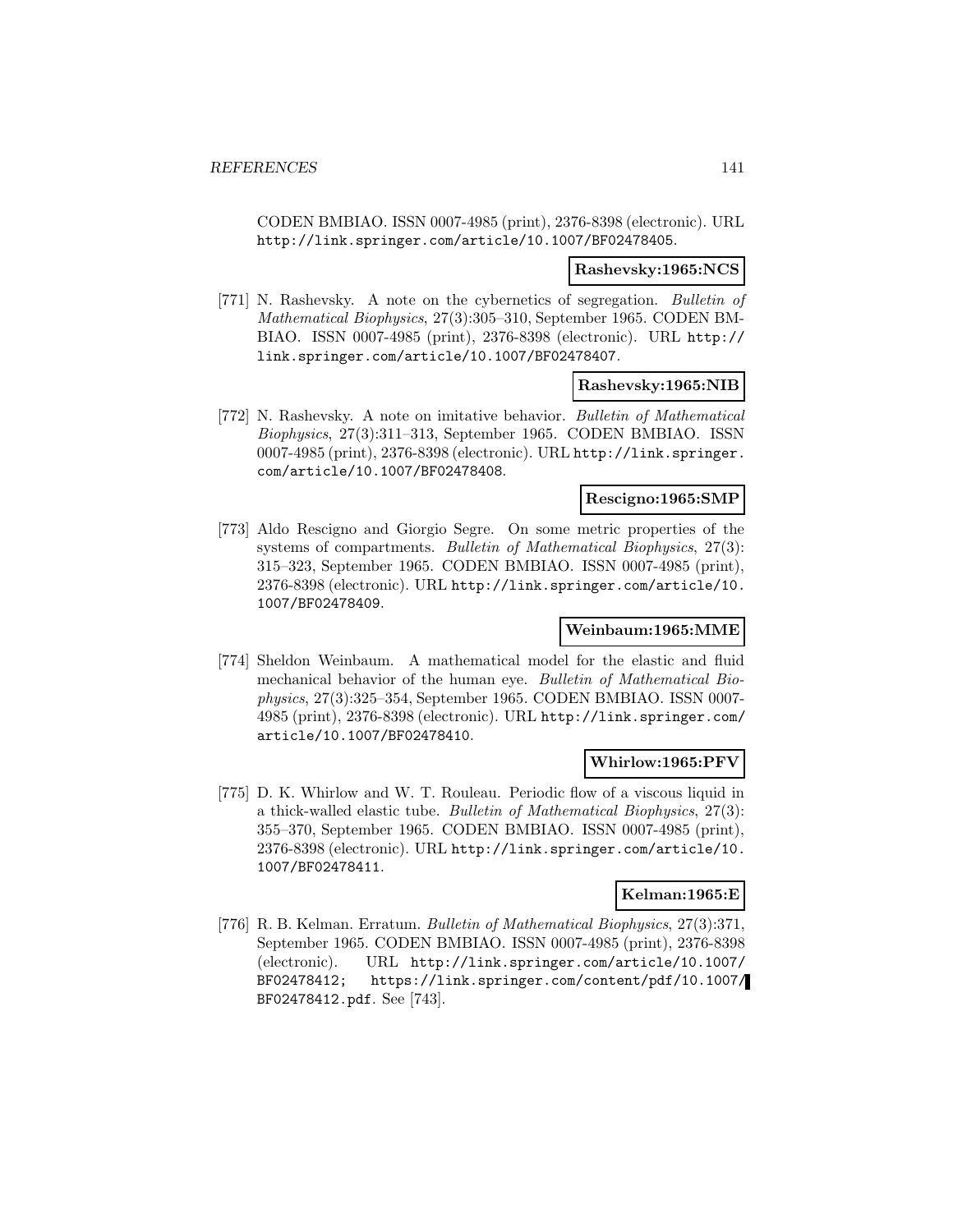### **Roston:1965:VC**

[777] Sidney Roston. The venous circulation. Bulletin of Mathematical Biophysics, 27(4):373–377, December 1965. CODEN BMBIAO. ISSN 0007- 4985 (print), 2376-8398 (electronic). URL http://link.springer.com/ article/10.1007/BF02476842.

# **Herdan:1965:LMG**

[778] R. Herdan. A logical model for growth and differentiation in multicelled organisms. Bulletin of Mathematical Biophysics, 27(4):379– 387, December 1965. CODEN BMBIAO. ISSN 0007-4985 (print), 2376-8398 (electronic). URL http://link.springer.com/article/10. 1007/BF02476843.

# **Gurpide:1965:ESR**

[779] Erlio Gurpide and Jonah Mann. Estimation of secretory rates of hormones from the specific activities of metabolites which have multiple secreted precursors. Bulletin of Mathematical Biophysics, 27(4):389– 406, December 1965. CODEN BMBIAO. ISSN 0007-4985 (print), 2376-8398 (electronic). URL http://link.springer.com/article/10. 1007/BF02476844.

## **Stibitz:1965:MMU**

[780] George R. Stibitz. A mathematical model of the urethra. Bulletin of Mathematical Biophysics, 27(4):407–415, December 1965. CODEN BM-BIAO. ISSN 0007-4985 (print), 2376-8398 (electronic). URL http:// link.springer.com/article/10.1007/BF02476845.

#### **Hart:1965:ATE**

[781] H. E. Hart. Analysis of tracer experiments v: Integral equations of perturbation-tracer analysis. Bulletin of Mathematical Biophysics, 27(4): 417–429, December 1965. CODEN BMBIAO. ISSN 0007-4985 (print), 2376-8398 (electronic). URL http://link.springer.com/article/10. 1007/BF02476846.

### **Leitner:1965:UTR**

[782] Felix Leitner. The use of two radiotracers for transfer-rate determinations in closed two compartment systems. Bulletin of Mathematical Biophysics, 27(4):431–434, December 1965. CODEN BMBIAO. ISSN 0007- 4985 (print), 2376-8398 (electronic). URL http://link.springer.com/ article/10.1007/BF02476847.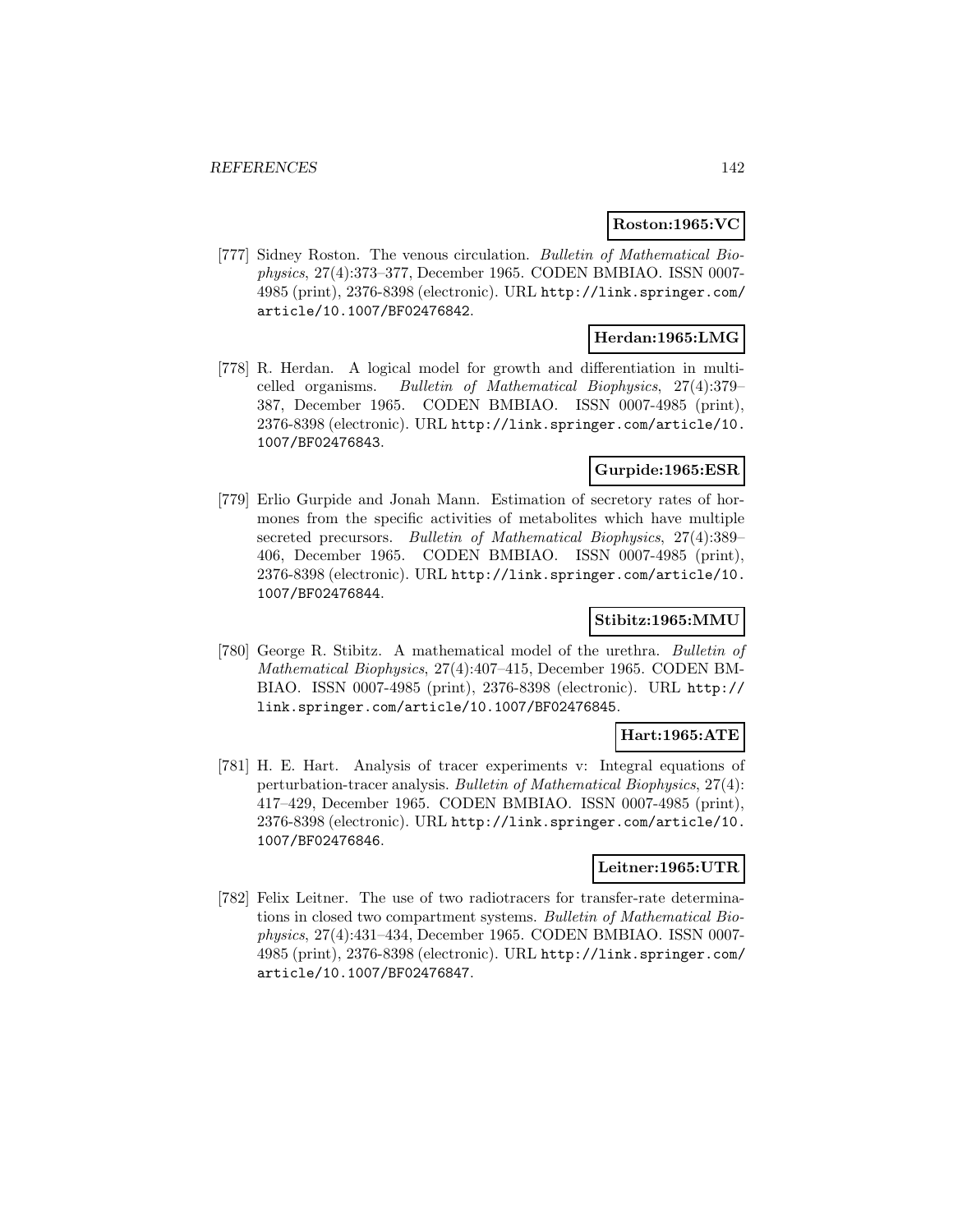#### **Bernhard:1965:CWB**

[783] R. Bernhard. Correlation "waves" in brain-like structures. Bulletin of Mathematical Biophysics, 27(4):435–447, December 1965. CODEN BM-BIAO. ISSN 0007-4985 (print), 2376-8398 (electronic). URL http:// link.springer.com/article/10.1007/BF02476848.

### **Trucco:1965:MMCb**

[784] E. Trucco. Mathematical models for cellular systems. The Von Foerster equation. Part II. Bulletin of Mathematical Biophysics, 27(4): 449–471, December 1965. CODEN BMBIAO. ISSN 0007-4985 (print), 2376-8398 (electronic). URL http://link.springer.com/article/10. 1007/BF02476849.

### **Mulligan:1965:MMN**

[785] James T. Mulligan and Arend Bouhuys. Mathematical models of nonuniform intrapulmonary gas distribution. Bulletin of Mathematical Biophysics, 27(4):473–476, December 1965. CODEN BMBIAO. ISSN 0007- 4985 (print), 2376-8398 (electronic). URL http://link.springer.com/ article/10.1007/BF02476850.

#### **Rashevsky:1965:ROT**

[786] N. Rashevsky. The representation of organisms in terms of predicates. Bulletin of Mathematical Biophysics, 27(4):477–491, December 1965. CODEN BMBIAO. ISSN 0007-4985 (print), 2376-8398 (electronic). URL http://link.springer.com/article/10.1007/BF02476851.

### **Pilkington:1965:EFE**

[787] Theo C. Pilkington and John P. Boineau. On the electrocardiographic field equation. Bulletin of Mathematical Biophysics, 27(4):493– 495, December 1965. CODEN BMBIAO. ISSN 0007-4985 (print), 2376-8398 (electronic). URL http://link.springer.com/article/10. 1007/BF02476852.

#### **Rosen:1965:TOC**

[788] Robert Rosen. Temporal organization in cells. Bulletin of Mathematical Biophysics, 27(4):497–500, December 1965. CODEN BMBIAO. ISSN 0007-4985 (print), 2376-8398 (electronic). URL http://link.springer. com/article/10.1007/BF02476853.

#### **Rashevsky:1965:HWM**

[789] N. Rashevsky. Harold A. White, March 4, 1933–July 27, 1965: Obituary notice. Bulletin of Mathematical Biophysics, 27(4):501–502, December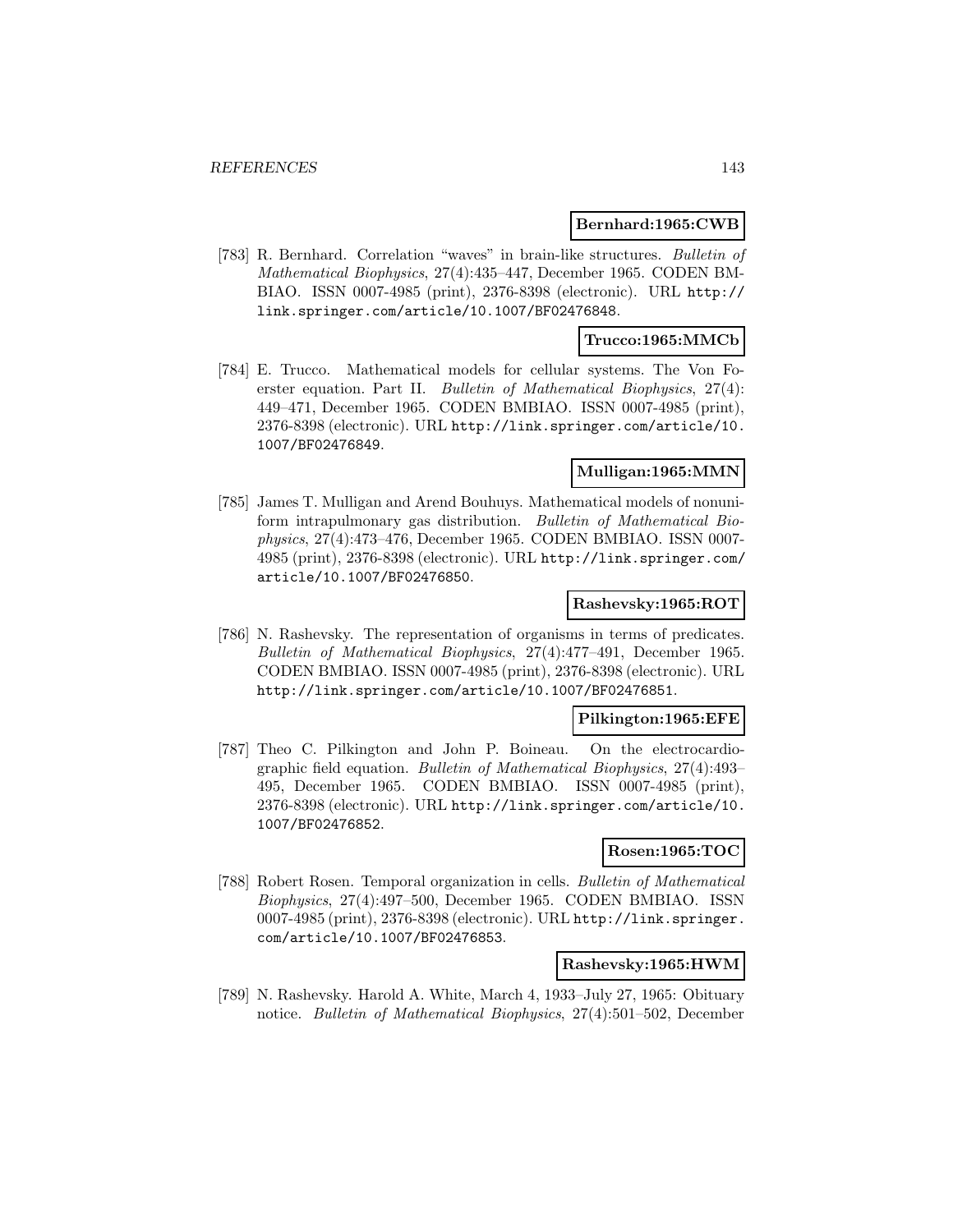1965. CODEN BMBIAO. ISSN 0007-4985 (print), 2376-8398 (electronic). URL http://link.springer.com/article/10.1007/BF02476854.

#### **Anonymous:1965:NMO**

[790] Anonymous. 29th National Meeting of the Operations Research Society of America. Bulletin of Mathematical Biophysics, 27(4):503, December 1965. CODEN BMBIAO. ISSN 0007-4985 (print), 2376-8398 (electronic). URL http://link.springer.com/article/10.1007/BF02476855.

### **Nelson:1966:EPE**

[791] P. Nelson. Étude des premiers étages sensoriels. (French) [Study of the first sensory stages]. Bulletin of Mathematical Biophysics, 28 (1):1–10, March 1966. CODEN BMBIAO. ISSN 0007-4985 (print), 2376-8398 (electronic). URL http://link.springer.com/article/10. 1007/BF02476387.

## **Cerny:1966:FVL**

[792] Lawrence C. Cerny and Walter P. Walawender. The flow of a viscous liquid in a converging tube. Bulletin of Mathematical Biophysics, 28 (1):11–24, March 1966. CODEN BMBIAO. ISSN 0007-4985 (print), 2376-8398 (electronic). URL http://link.springer.com/article/10. 1007/BF02476388.

#### **Mode:1966:SMDa**

[793] Charles J. Mode. Some multi-dimensional branching processes as motivated by a class of problems in mathematical genetics I. Bulletin of Mathematical Biophysics, 28(1):25–50, March 1966. CODEN BMBIAO. ISSN 0007-4985 (print), 2376-8398 (electronic). URL http://link.springer. com/article/10.1007/BF02476389.

#### **Pavlidis:1966:DNN**

[794] Theodosios Pavlidis. Design of neural nets with intermittent response and certain other relevant studies. Bulletin of Mathematical Biophysics, 28(1):51–74, March 1966. CODEN BMBIAO. ISSN 0007-4985 (print), 2376-8398 (electronic). URL http://link.springer.com/article/10. 1007/BF02476390.

### **Houghton:1966:ALV**

[795] Gerald Houghton. Academic learning, a variational model. Bulletin of Mathematical Biophysics, 28(1):75–90, March 1966. CODEN BM-BIAO. ISSN 0007-4985 (print), 2376-8398 (electronic). URL http:// link.springer.com/article/10.1007/BF02476391.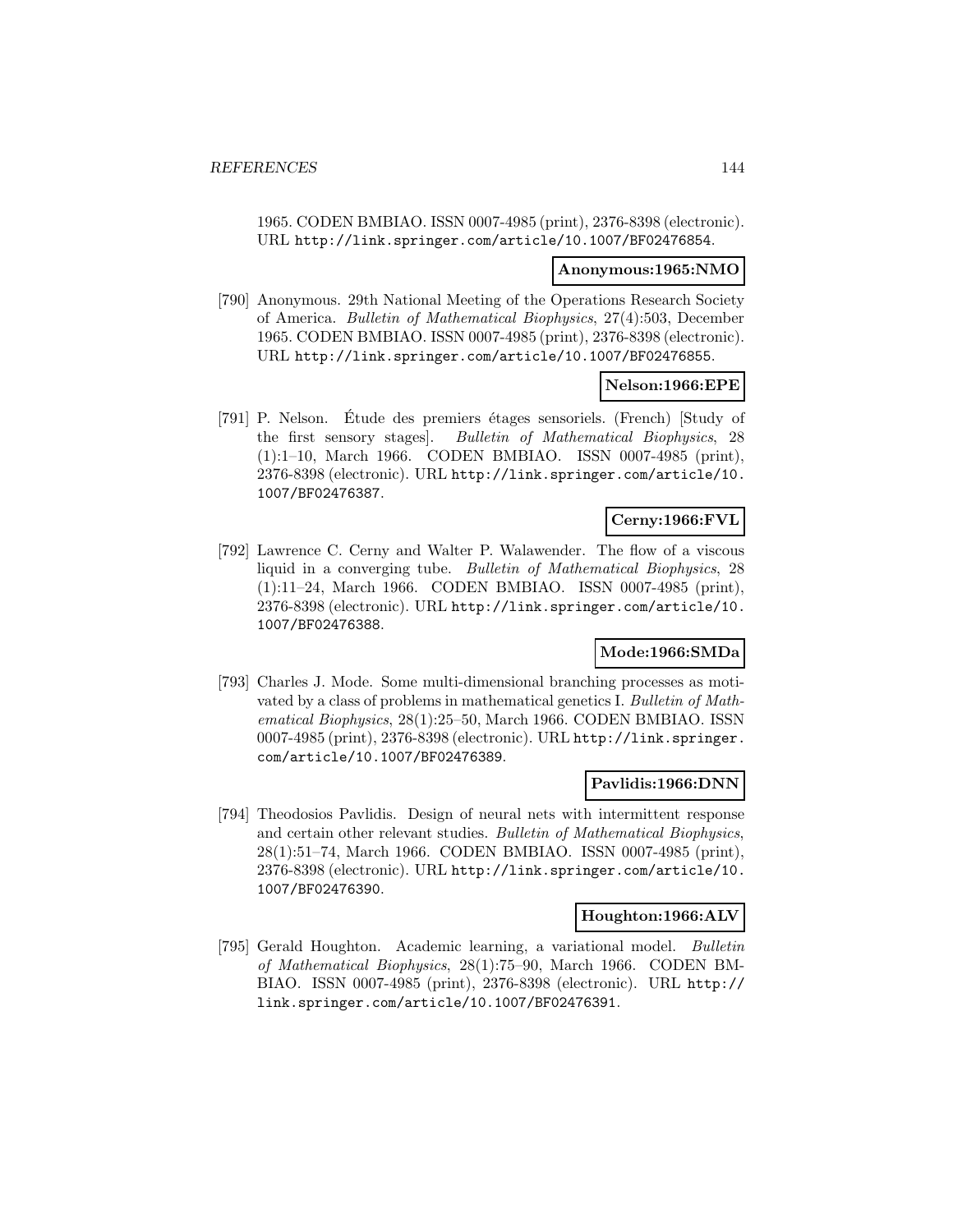### **Gunther:1966:TBS**

[796] B. Günther and B. León de la Barra. Theory of biological similarities, nondimensional parameters and invariant numbers. Bulletin of Mathematical Biophysics, 28(1):91–102, March 1966. CODEN BMBIAO. ISSN 0007-4985 (print), 2376-8398 (electronic). URL http://link.springer. com/article/10.1007/BF02476392.

### **Leininger:1966:CRS**

[797] C. W. Leininger. On chains of related sets. Bulletin of Mathematical Biophysics, 28(1):103–106, March 1966. CODEN BMBIAO. ISSN 0007- 4985 (print), 2376-8398 (electronic). URL http://link.springer.com/ article/10.1007/BF02476393.

### **Bramsen:1966:MAT**

[798] John Bramsen. A matrix approach to the theory of biotopological mapping. Bulletin of Mathematical Biophysics, 28(1):107–116, March 1966. CODEN BMBIAO. ISSN 0007-4985 (print), 2376-8398 (electronic). URL http://link.springer.com/article/10.1007/BF02476394.

### **Rashevsky:1966:RBS**

[799] N. Rashevsky. On relations between sets: II. Bulletin of Mathematical Biophysics, 28(1):117–124, March 1966. CODEN BMBIAO. ISSN 0007- 4985 (print), 2376-8398 (electronic). URL http://link.springer.com/ article/10.1007/BF02476395.

### **Rashevsky:1966:FSS**

[800] N. Rashevsky. Further studies of some aspects of a neurobiophysical model of schizophrenia. Bulletin of Mathematical Biophysics, 28(1): 125–135, March 1966. CODEN BMBIAO. ISSN 0007-4985 (print), 2376-8398 (electronic). URL http://link.springer.com/article/10. 1007/BF02476396.

## **Fox:1966:BEM**

[801] Michael A. Fox. Biological effects of magnetic fields. Bulletin of Mathematical Biophysics, 28(1):137–138, March 1966. CODEN BMBIAO. ISSN 0007-4985 (print), 2376-8398 (electronic). URL http://link. springer.com/article/10.1007/BF02476397.

#### **Anonymous:1966:BS**

[802] Anonymous. Bionics symposium 1966. Bulletin of Mathematical Biophysics, 28(1):139, March 1966. CODEN BMBIAO. ISSN 0007- 4985 (print), 2376-8398 (electronic). URL http://link.springer.com/ article/10.1007/BF02476398.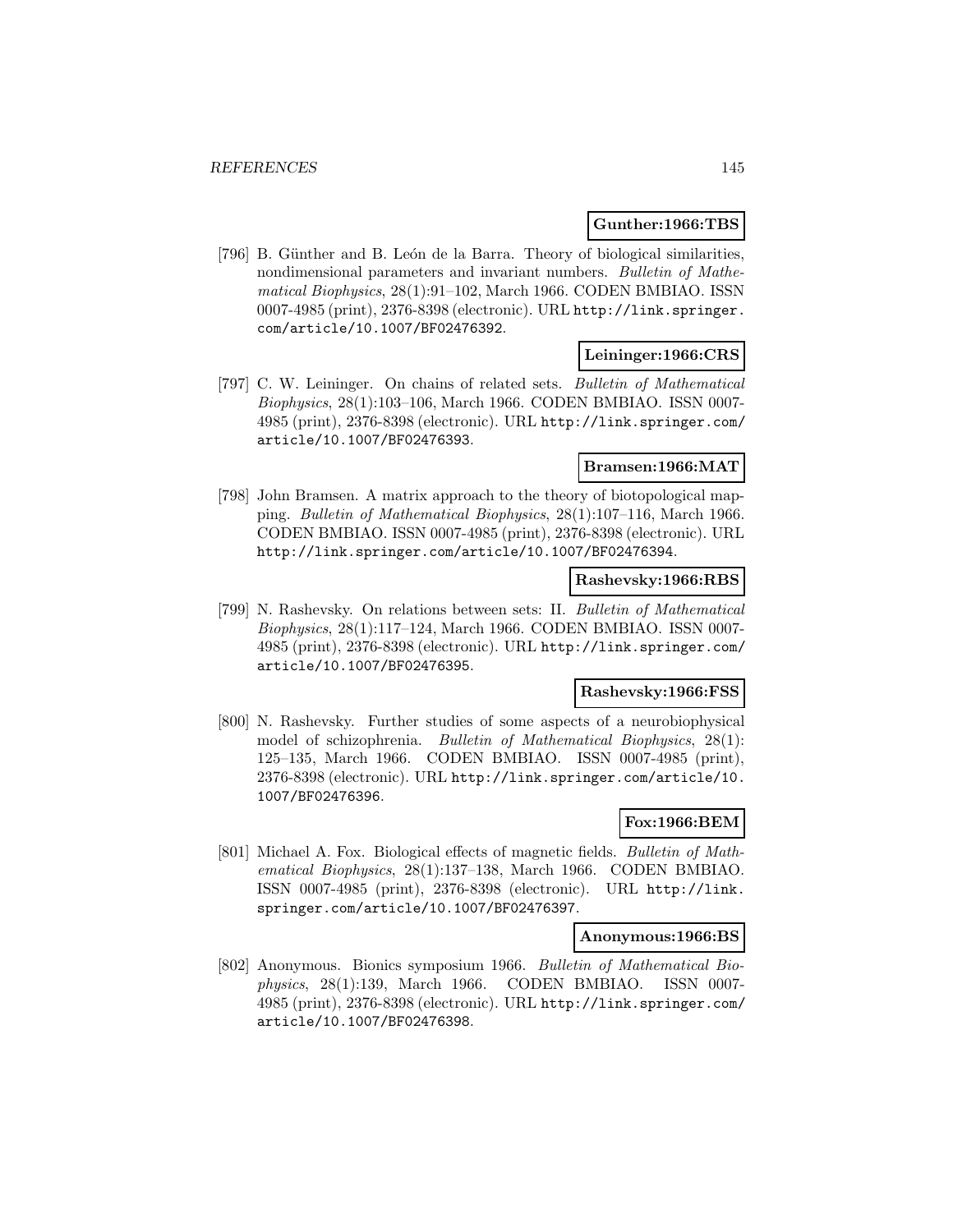### **Rosen:1966:ABS**

[803] Robert Rosen. Abstract biological systems as sequential machines: III. Some algebraic aspects. Bulletin of Mathematical Biophysics, 28 (2):141–148, June 1966. CODEN BMBIAO. ISSN 0007-4985 (print), 2376-8398 (electronic). URL http://link.springer.com/article/10. 1007/BF02476987.

# **Rosen:1966:NRS**

[804] Robert Rosen. A note on replication in  $(M, R)$ -systems. Bulletin of Mathematical Biophysics, 28(2):149–151, June 1966. CODEN BMBIAO. ISSN 0007-4985 (print), 2376-8398 (electronic). URL http://link.springer. com/article/10.1007/BF02476988. See comments [842].

## **Demetrius:1966:ABS**

[805] Lloyd A. Demetrius. Abstract biological systems as sequential machines: Behavioral reversibility. Bulletin of Mathematical Biophysics, 28(2):153–160, June 1966. CODEN BMBIAO. ISSN 0007-4985 (print), 2376-8398 (electronic). URL http://link.springer.com/article/10. 1007/BF02476989.

# **Plonsey:1966:MTE**

[806] Robert Plonsey. On multipole theory in electrocardiography. Bulletin of Mathematical Biophysics, 28(2):161–166, June 1966. CODEN BM-BIAO. ISSN 0007-4985 (print), 2376-8398 (electronic). URL http:// link.springer.com/article/10.1007/BF02476990.

### **Thompson:1966:VSD**

[807] Howard K. Thompson, Jr., Robert H. Peter, and Henry D. McIntosh. Ventricular septal defect with bidirectional shunting: Mathematical considerations. Bulletin of Mathematical Biophysics, 28(2):167–179, June 1966. CODEN BMBIAO. ISSN 0007-4985 (print), 2376-8398 (electronic). URL http://link.springer.com/article/10.1007/BF02476991.

#### **Mode:1966:SMDb**

[808] Charles J. Mode. Some multi-dimensional branching processes as motivated by a class of problems in mathematical genetics II. Bulletin of Mathematical Biophysics, 28(2):181–190, June 1966. CODEN BM-BIAO. ISSN 0007-4985 (print), 2376-8398 (electronic). URL http:// link.springer.com/article/10.1007/BF02476992.

### **Guttman:1966:RRP**

[809] Burton S. Guttman. A resolution of Rosen's paradox for self-reproducing automata. *Bulletin of Mathematical Biophysics*,  $28(2):191-194$ , June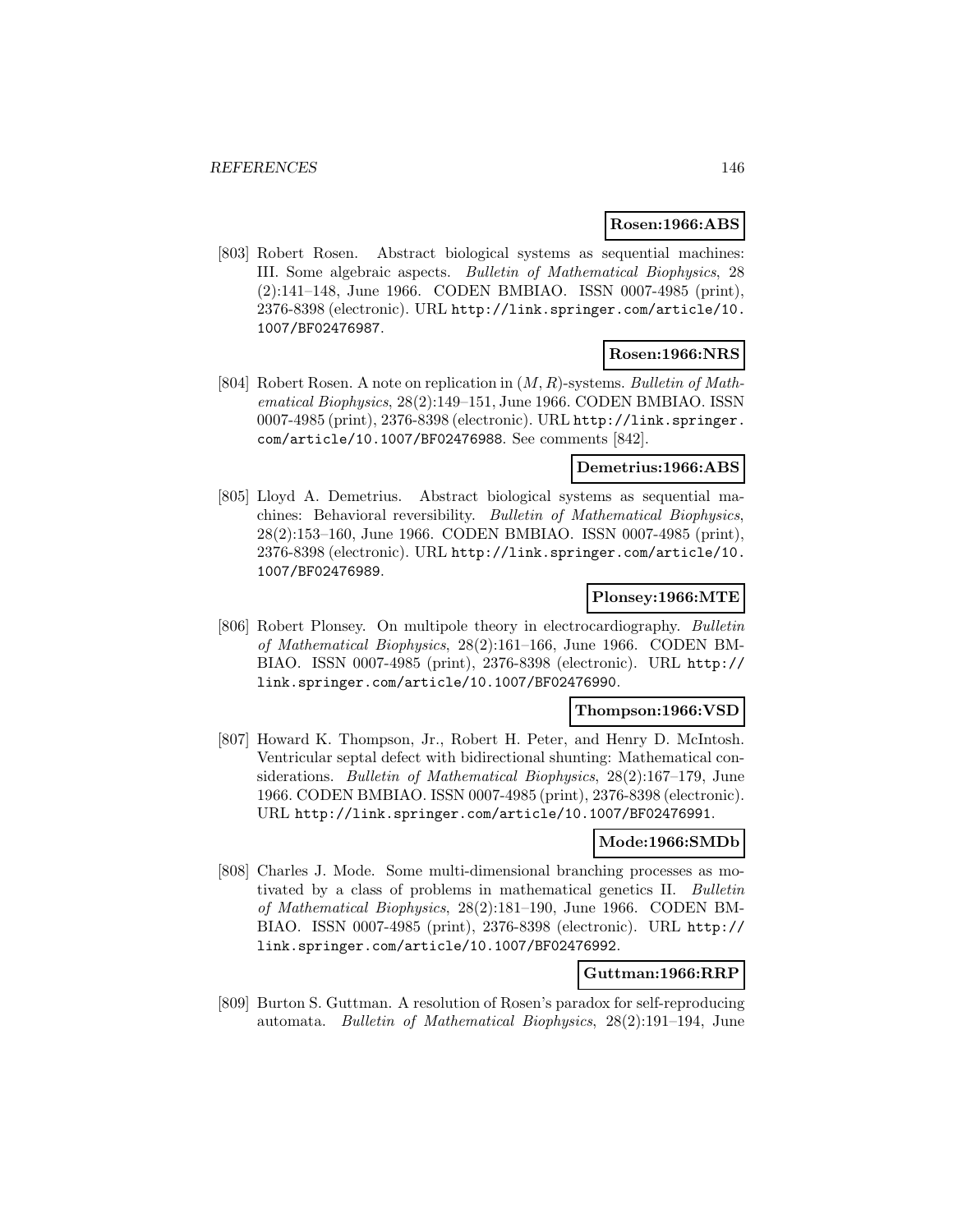1966. CODEN BMBIAO. ISSN 0007-4985 (print), 2376-8398 (electronic). URL http://link.springer.com/article/10.1007/BF02476993.

#### **Roston:1966:CCM**

[810] Sidney Roston. Control of the contractility of the myocardium in a feedback system. Bulletin of Mathematical Biophysics, 28(2):195–205, June 1966. CODEN BMBIAO. ISSN 0007-4985 (print), 2376-8398 (electronic). URL http://link.springer.com/article/10.1007/BF02476994.

### **Wu:1966:SDM**

[811] Tai Te Wu. On the shape of a DNA molecule. Bulletin of Mathematical Biophysics, 28(2):207–216, June 1966. CODEN BMBIAO. ISSN 0007- 4985 (print), 2376-8398 (electronic). URL http://link.springer.com/ article/10.1007/BF02476995.

#### **Shikata:1966:NGR**

[812] Morikazu Shikata. A note on group ring expression of self-fertilized population. Bulletin of Mathematical Biophysics, 28(2):217–218, June 1966. CODEN BMBIAO. ISSN 0007-4985 (print), 2376-8398 (electronic). URL http://link.springer.com/article/10.1007/BF02476996.

# **Lefkovitch:1966:PGM**

[813] L. P. Lefkovitch. A population growth model incorporating delayed responses. Bulletin of Mathematical Biophysics, 28(2):219–233, June 1966. CODEN BMBIAO. ISSN 0007-4985 (print), 2376-8398 (electronic). URL http://link.springer.com/article/10.1007/BF02476997.

#### **Mosimann:1966:RPN**

[814] J. E. Mosimann, M. B. Shapiro, C. R. Merril, D. F. Bradley, and J. E. Vinton. Reconstruction of protein and nucleic acid sequences: IV. The algebra of free monoids and the fragmentation stratagem. Bulletin of Mathematical Biophysics, 28(2):235–260, June 1966. CODEN BMBIAO. ISSN 0007-4985 (print), 2376-8398 (electronic). URL http://link.springer. com/article/10.1007/BF02476998.

# **Hart:1966:ATE**

[815] H. E. Hart. Analysis of tracer experiments: VII. General multicompartment systems imbedded in non-homogeneous inaccessible media. Bulletin of Mathematical Biophysics, 28(2):261–282, June 1966. CODEN BMBIAO. ISSN 0007-4985 (print), 2376-8398 (electronic). URL http:/ /link.springer.com/article/10.1007/BF02476999.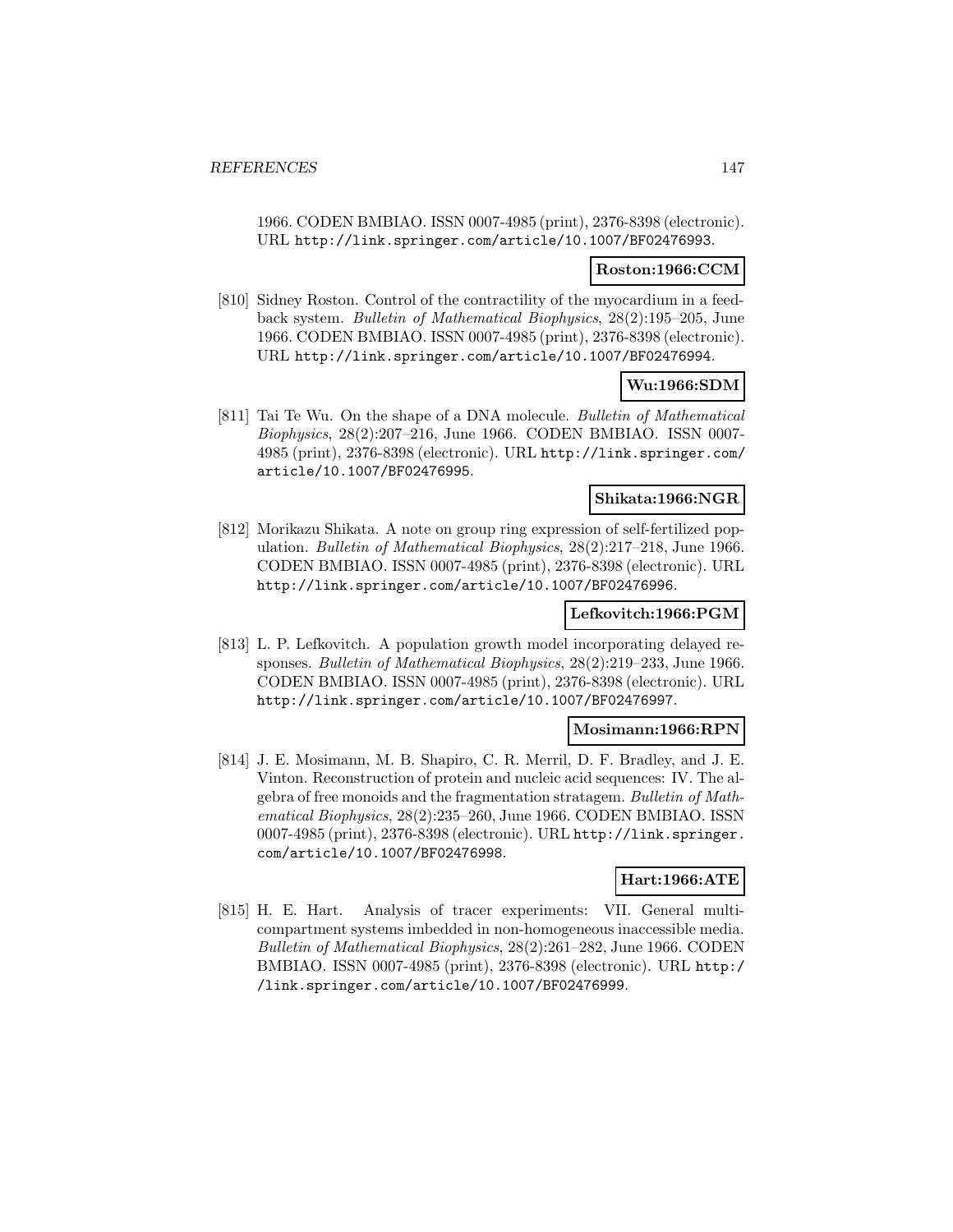#### **Rashevsky:1966:PBS**

[816] N. Rashevsky. Physics, biology, and sociology: A reappraisal. Bulletin of Mathematical Biophysics, 28(2):283–308, June 1966. CODEN BM-BIAO. ISSN 0007-4985 (print), 2376-8398 (electronic). URL http:// link.springer.com/article/10.1007/BF02477000.

### **Rashevsky:1966:NRB**

[817] N. Rashevsky. A note on relations between sets. Bulletin of Mathematical Biophysics, 28(2):309–313, June 1966. CODEN BMBIAO. ISSN 0007- 4985 (print), 2376-8398 (electronic). URL http://link.springer.com/ article/10.1007/BF02477001.

## **Mode:1966:RTP**

[818] Charles J. Mode. Restricted transition probabilities and their applications to some problems in the dynamics of biological populations. Bulletin of Mathematical Biophysics, 28(3):315–331, September 1966. CO-DEN BMBIAO. ISSN 0007-4985 (print), 2376-8398 (electronic). URL http://link.springer.com/article/10.1007/BF02476813.

## **Mode:1966:MBP**

[819] Charles J. Mode. A multidimensional birth process and its application to some problems in the dynamics of biological populations. Bulletin of Mathematical Biophysics, 28(3):333–345, September 1966. CODEN BMBIAO. ISSN 0007-4985 (print), 2376-8398 (electronic). URL http:/ /link.springer.com/article/10.1007/BF02476814.

## **Nelson:1966:CMN**

[820] P. Nelson. Comparaison des modeles de neurone de Hodgkin–Huxley et de Nelson. (French) [Comparison of neuron models of Hodgkin– Huxley and of Nelson]. Bulletin of Mathematical Biophysics, 28(3): 347–354, September 1966. CODEN BMBIAO. ISSN 0007-4985 (print), 2376-8398 (electronic). URL http://link.springer.com/article/10. 1007/BF02476815.

### **Vayo:1966:MLV**

[821] H. Westcott Vayo. The motion of the left ventricle. I. Bulletin of Mathematical Biophysics, 28(3):355–362, September 1966. CODEN BMBIAO. ISSN 0007-4985 (print), 2376-8398 (electronic). URL http://link. springer.com/article/10.1007/BF02476816.

# **Vayo:1966:TLV**

[822] H. Westcott Vayo. The theory of the left ventricular aneurysm. Bulletin of Mathematical Biophysics, 28(3):363–370, September 1966. CODEN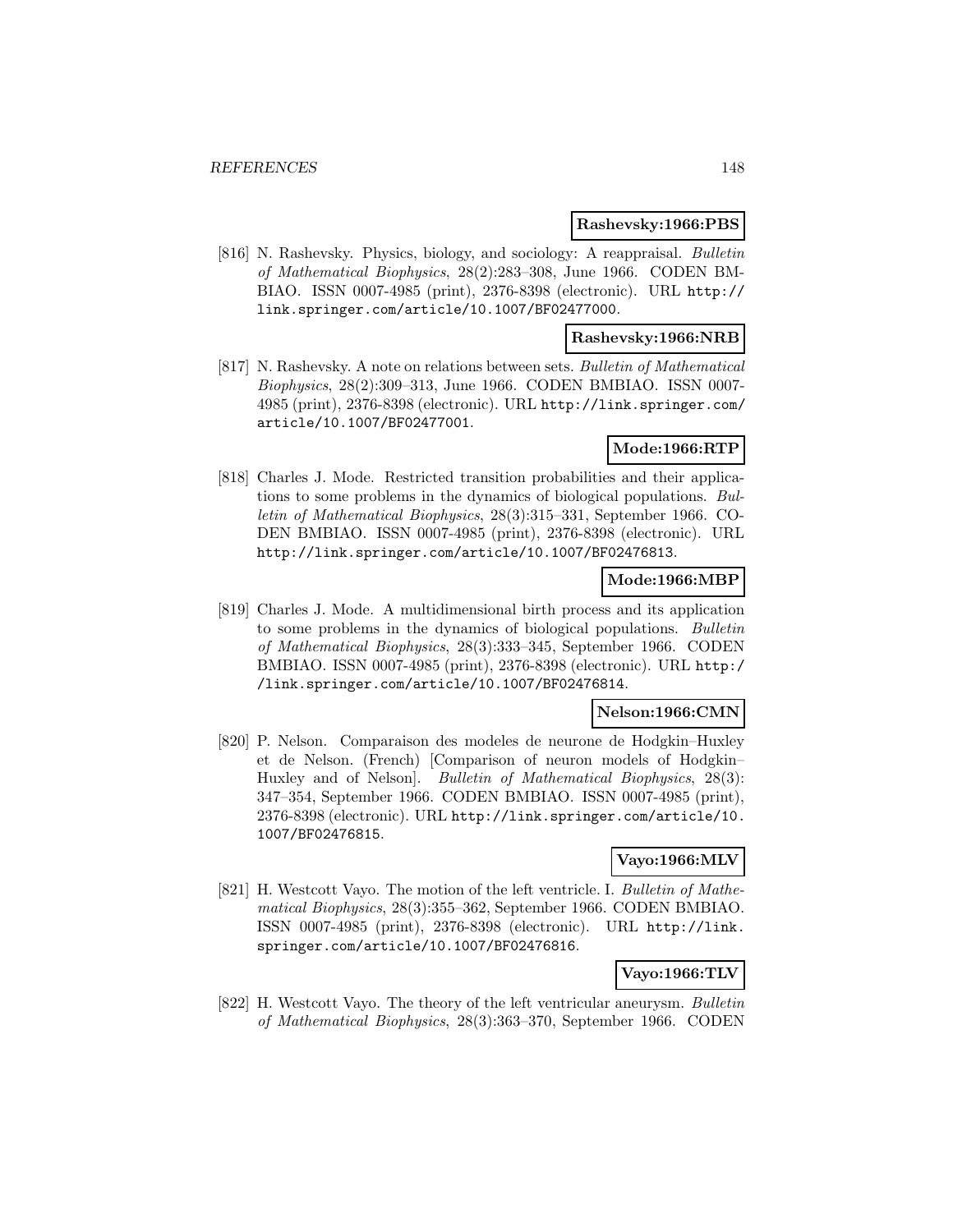BMBIAO. ISSN 0007-4985 (print), 2376-8398 (electronic). URL http:/ /link.springer.com/article/10.1007/BF02476817.

### **Foster:1966:REA**

[823] B. L. Foster. Re-establishability in abstract biology. Bulletin of Mathematical Biophysics, 28(3):371–374, September 1966. CODEN BMBIAO. ISSN 0007-4985 (print), 2376-8398 (electronic). URL http://link. springer.com/article/10.1007/BF02476818.

### **Vargo:1966:NCC**

[824] Louis G. Vargo. A note on crime control. Bulletin of Mathematical Biophysics, 28(3):375–378, September 1966. CODEN BMBIAO. ISSN 0007-4985 (print), 2376-8398 (electronic). URL http://link.springer. com/article/10.1007/BF02476819.

### **Licko:1966:IER**

[825] Vojtech Ličko. Interactions in enzymatic reactions. Bulletin of Mathematical Biophysics, 28(3):379–390, September 1966. CODEN BMBIAO. ISSN 0007-4985 (print), 2376-8398 (electronic). URL http://link. springer.com/article/10.1007/BF02476820.

## **Hirsch:1966:DCS**

[826] Henry R. Hirsch and Joseph Engelberg. Decay of cell synchronization: Solutions of the cell-growth equation. Bulletin of Mathematical Biophysics, 28(3):391–409, September 1966. CODEN BMBIAO. ISSN 0007- 4985 (print), 2376-8398 (electronic). URL http://link.springer.com/ article/10.1007/BF02476821.

### **Martinez:1966:DMG**

[827] Hugo M. Martinez. On the derivation of a mean growth equation for cell cultures. Bulletin of Mathematical Biophysics, 28(3):411–416, September 1966. CODEN BMBIAO. ISSN 0007-4985 (print), 2376-8398 (electronic). URL http://link.springer.com/article/10.1007/BF02476822.

### **Zimmerman:1966:MTEa**

[828] Stuart O. Zimmerman. A mathematical theory of enamel solubility and the onset of dental caries: I. The kinetics of dissolution of powdered enamel in acid buffer. Bulletin of Mathematical Biophysics, 28(3): 417–432, September 1966. CODEN BMBIAO. ISSN 0007-4985 (print), 2376-8398 (electronic). URL http://link.springer.com/article/10. 1007/BF02476823.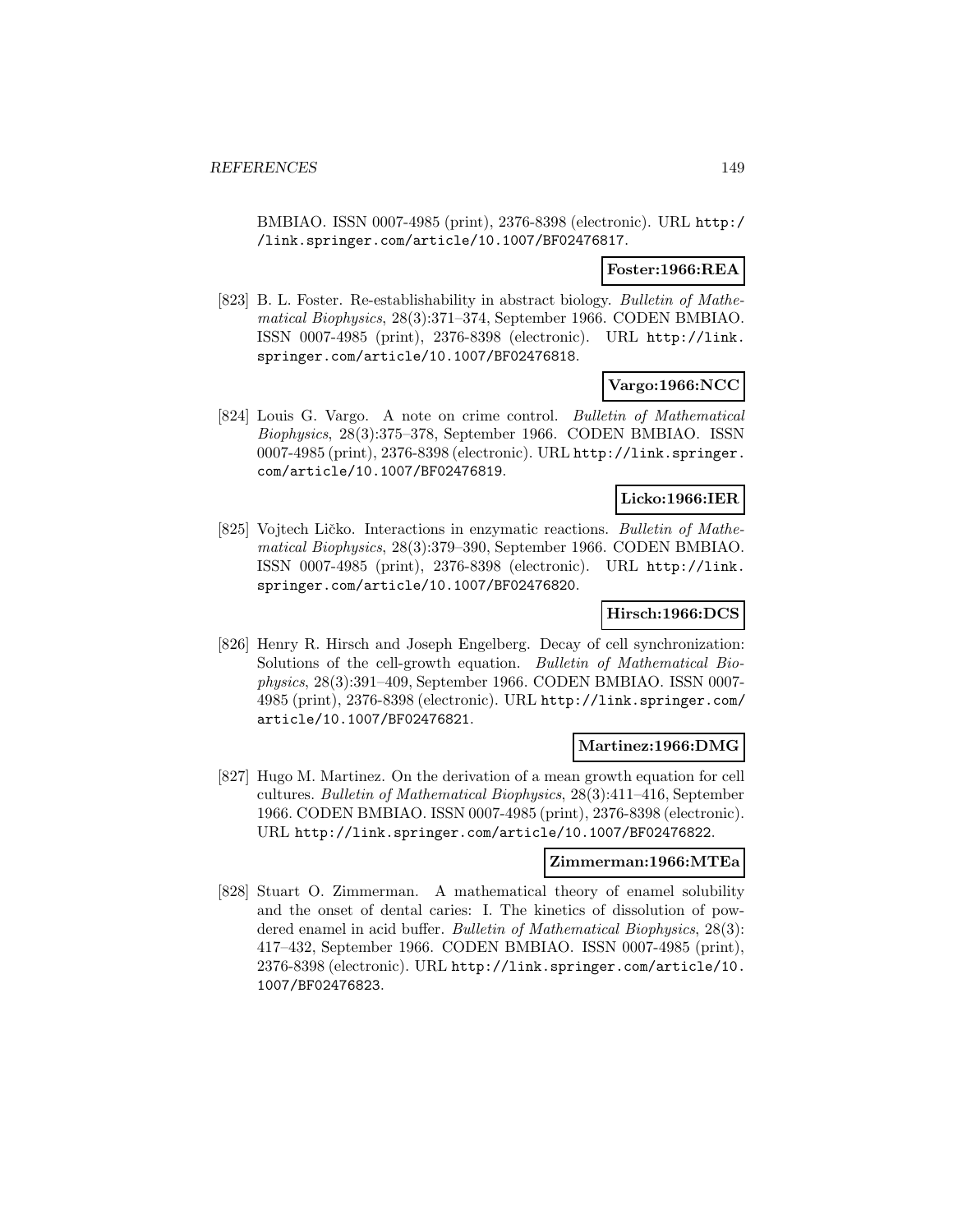#### **Zimmerman:1966:MTEb**

[829] Stuart O. Zimmerman. A mathematical theory of enamel solubility and the onset of dental caries: II. Some solubility equilibrium considerations of hydroxyapatite. Bulletin of Mathematical Biophysics, 28(3): 433–441, September 1966. CODEN BMBIAO. ISSN 0007-4985 (print), 2376-8398 (electronic). URL http://link.springer.com/article/10. 1007/BF02476824.

#### **Zimmerman:1966:MTEc**

[830] Stuart O. Zimmerman. A mathematical theory of enamel solubility and the onset of dental caries: III. Development and computer simulation of a model of caries formation. Bulletin of Mathematical Biophysics, 28(3): 443–464, September 1966. CODEN BMBIAO. ISSN 0007-4985 (print), 2376-8398 (electronic). URL http://link.springer.com/article/10. 1007/BF02476825.

### **Rashevsky:1966:MB**

[831] N. Rashevsky. On mass behavior. Bulletin of Mathematical Biophysics, 28(3):465–475, September 1966. CODEN BMBIAO. ISSN 0007- 4985 (print), 2376-8398 (electronic). URL http://link.springer.com/ article/10.1007/BF02476826.

### **Rashevsky:1966:RPL**

[832] N. Rashevsky. Reward and punishment in learning with possible reference to punishment for crime. Bulletin of Mathematical Biophysics, 28(3):477–481, September 1966. CODEN BMBIAO. ISSN 0007-4985 (print), 2376-8398 (electronic). URL http://link.springer.com/ article/10.1007/BF02476827.

### **Karreman:1966:CSA**

[833] George Karreman. Cooperative specific adsorption of iona at charged sites in an electric field. Bulletin of Mathematical Biophysics, 28(3): 483, September 1966. CODEN BMBIAO. ISSN 0007-4985 (print), 2376-8398 (electronic). URL http://link.springer.com/article/10. 1007/BF02476829; http://link.springer.com/content/pdf/10. 1007/BF02476829.pdf.

### **Leitner:1966:UTR**

[834] Felix Leitner. The use of two radiotracers for transfer-rate determinations in closed two compartment systems. Bulletin of Mathematical Biophysics, 28(3):483, September 1966. CODEN BMBIAO. ISSN 0007-4985 (print),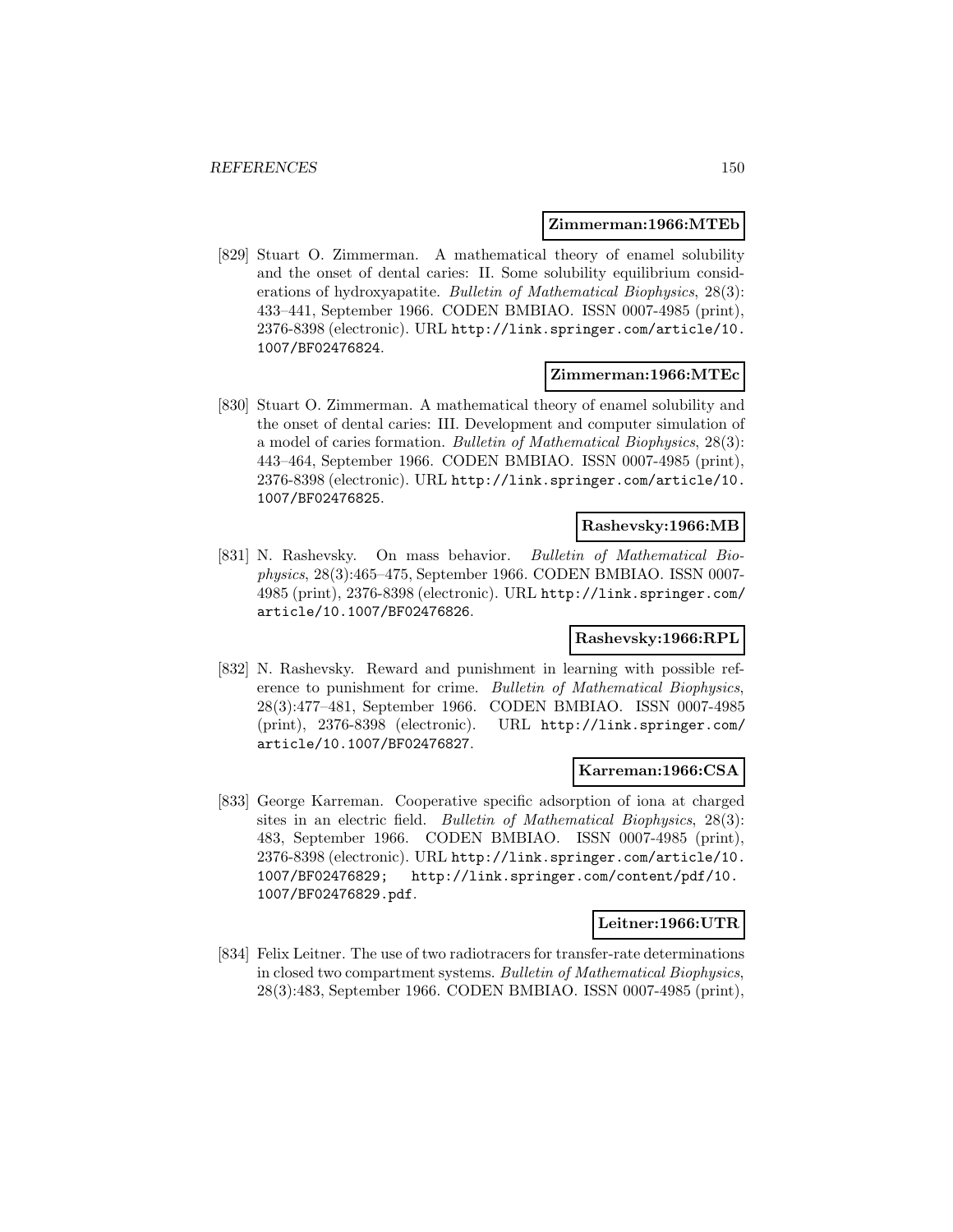2376-8398 (electronic). URL http://link.springer.com/article/10. 1007/BF02476828; http://link.springer.com/content/pdf/10. 1007/BF02476828.pdf.

### **Anonymous:1966:ORA**

[835] Anonymous. Operations research around the world meetings. Bulletin of Mathematical Biophysics, 28(3):485, September 1966. CODEN BM-BIAO. ISSN 0007-4985 (print), 2376-8398 (electronic). URL http:// link.springer.com/article/10.1007/BF02476830.

#### **Licko:1967:BSL**

[836] Vojtech Ličko. Bimolecular systems: I. Linear systems of complexes. Bulletin of Mathematical Biophysics, 29(1):1–16, March 1967. CODEN BMBIAO. ISSN 0007-4985 (print), 2376-8398 (electronic). URL http:/ /link.springer.com/article/10.1007/BF02476958.

#### **Oldfield:1967:DHI**

[837] D. G. Oldfield. DNA histograms of irradiated cells: The case of prophasetrapping. Bulletin of Mathematical Biophysics, 29(1):17–32, March 1967. CODEN BMBIAO. ISSN 0007-4985 (print), 2376-8398 (electronic). URL http://link.springer.com/article/10.1007/BF02476959.

### **Oldfield:1967:NAT**

[838] D. G. Oldfield. Note on the analysis of thymidine labeling in cells with chromosome-number dispersion. Bulletin of Mathematical Biophysics, 29(1):33–40, March 1967. CODEN BMBIAO. ISSN 0007-4985 (print), 2376-8398 (electronic). URL http://link.springer.com/article/10. 1007/BF02476960.

### **Oldfield:1967:DRD**

[839] D. G. Oldfield. Dose-rate dependence of radiation-induced metaphase delay. Bulletin of Mathematical Biophysics, 29(1):41–56, March 1967. CODEN BMBIAO. ISSN 0007-4985 (print), 2376-8398 (electronic). URL http://link.springer.com/article/10.1007/BF02476961.

#### **Stibitz:1967:BMM**

[840] George R. Stibitz. Bistable mathematical and mechanical models related to the urethra. Bulletin of Mathematical Biophysics, 29(1):57–65, March 1967. CODEN BMBIAO. ISSN 0007-4985 (print), 2376-8398 (electronic). URL http://link.springer.com/article/10.1007/BF02476962.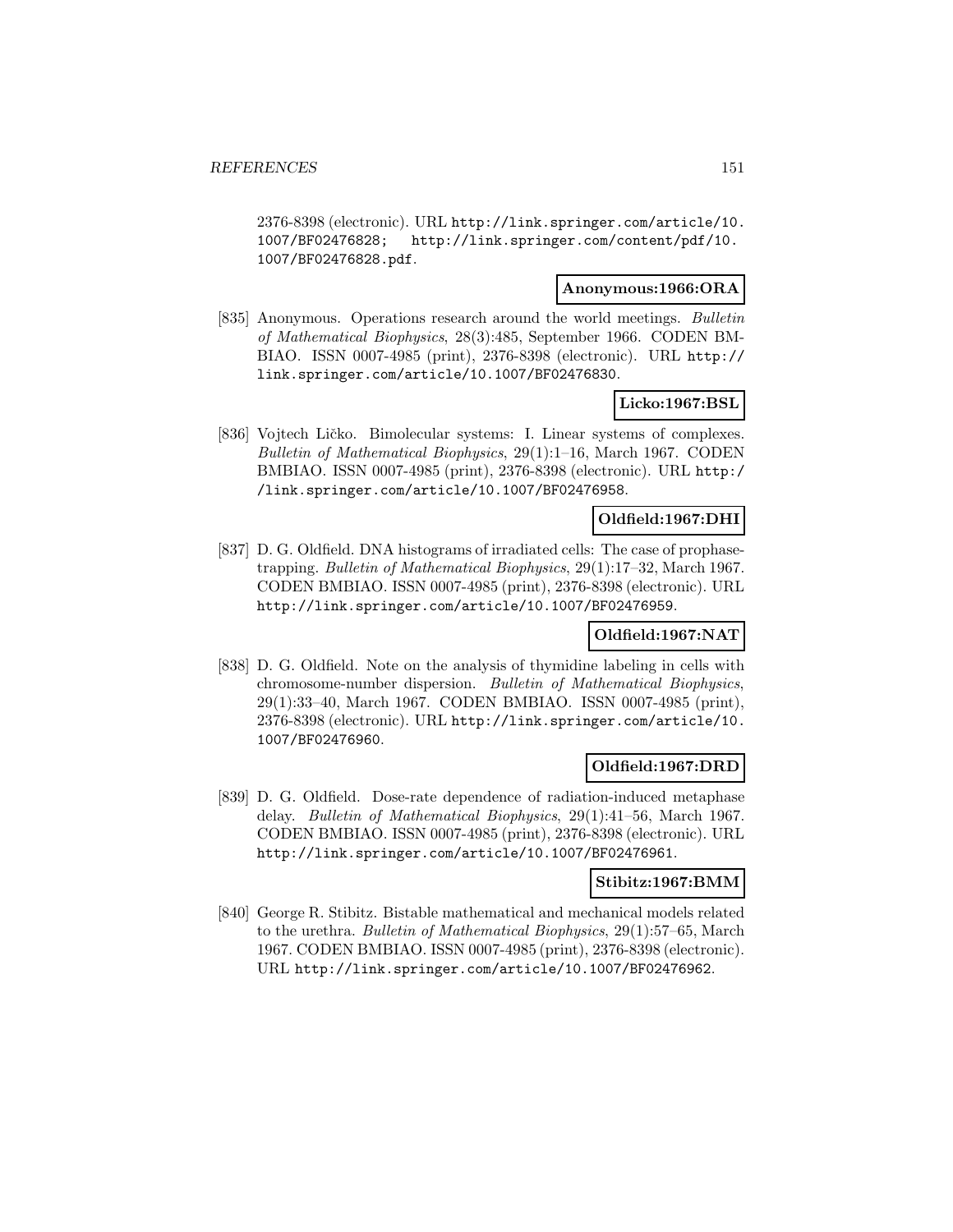#### **Marsh:1967:TUF**

[841] Donald J. Marsh, Robert B. Kelman, and Henry C. Howard. The theory of urine formation in water diuresis with implications for antidiuresis. Bulletin of Mathematical Biophysics, 29(1):67–89, March 1967. CODEN BMBIAO. ISSN 0007-4985 (print), 2376-8398 (electronic). URL http:/ /link.springer.com/article/10.1007/BF02476963.

# **Rosen:1967:FCR**

[842] Robert Rosen. Further comments on replication in  $(\mathcal{M}, \mathcal{R})$ -systems. Bulletin of Mathematical Biophysics, 29(1):91–94, March 1967. CODEN BMBIAO. ISSN 0007-4985 (print), 2376-8398 (electronic). URL http:/ /link.springer.com/article/10.1007/BF02476964. See [804].

#### **Bright:1967:BFEa**

[843] Peter B. Bright. The basic flow equations of electrophysiology in the presence of chemical reactions: I. Development of the equations. Bulletin of Mathematical Biophysics, 29(1):95–121, March 1967. CODEN BMBIAO. ISSN 0007-4985 (print), 2376-8398 (electronic). URL http:/ /link.springer.com/article/10.1007/BF02476965.

### **Bright:1967:BFEb**

[844] Peter B. Bright. The basic flow equations of electrophysiology in the presence of chemical reactions: II. A practical application concerning the pH and voltage effects accompanying the diffusion of  $O<sub>2</sub>$  through hemoglobin solution. Bulletin of Mathematical Biophysics, 29(1):123–138, March 1967. CODEN BMBIAO. ISSN 0007-4985 (print), 2376-8398 (electronic). URL http://link.springer.com/article/10.1007/BF02476966.

### **Rashevsky:1967:OSO**

[845] N. Rashevsky. Organismic sets: Outline of a general theory of biological and social organisms. Bulletin of Mathematical Biophysics, 29 (1):139–152, March 1967. CODEN BMBIAO. ISSN 0007-4985 (print), 2376-8398 (electronic). URL http://link.springer.com/article/10. 1007/BF02476967.

#### **Cook:1967:DMH**

[846] Gerald Cook and Lawrence Stark. Derivation of a model for the human eye-positioning mechanism. Bulletin of Mathematical Biophysics, 29(1):153–174, March 1967. CODEN BMBIAO. ISSN 0007-4985 (print), 2376-8398 (electronic). URL http://link.springer.com/article/10. 1007/BF02476968.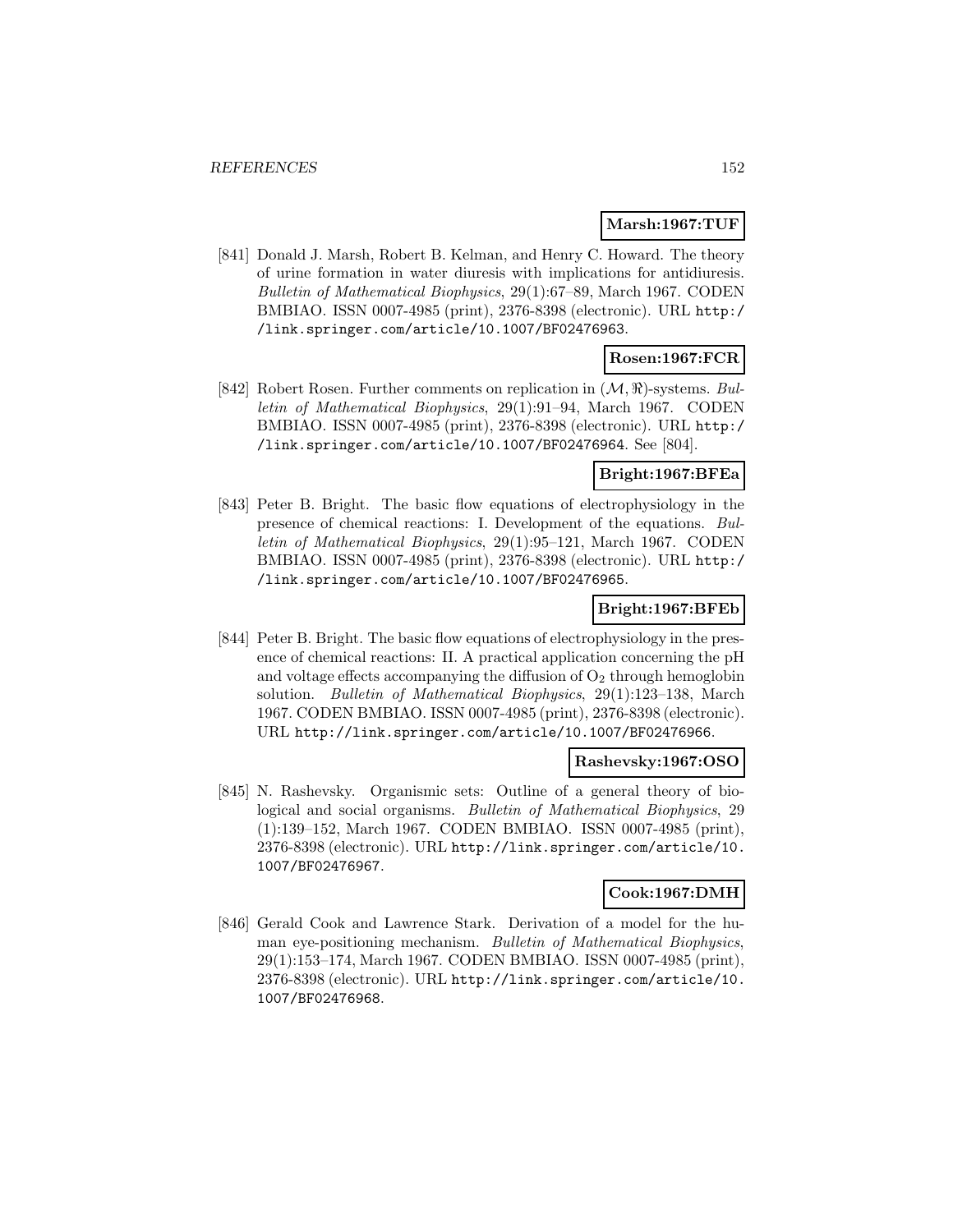### **Stibitz:1967:MUU**

[847] George R. Stibitz. Model of urethra under uniform circumferential tension. Bulletin of Mathematical Biophysics, 29(1):175–179, March 1967. CODEN BMBIAO. ISSN 0007-4985 (print), 2376-8398 (electronic). URL http://link.springer.com/article/10.1007/BF02476969. See erratum [873].

## **Rashevsky:1967:MBA**

[848] N. Rashevsky. Mathematical biology of automobile driving. Bulletin of Mathematical Biophysics, 29(1):181–186, March 1967. CODEN BM-BIAO. ISSN 0007-4985 (print), 2376-8398 (electronic). URL http:// link.springer.com/article/10.1007/BF02476970.

### **Rashevsky:1967:NMB**

[849] N. Rashevsky. A note on the mathematical biology of automobile driving. Bulletin of Mathematical Biophysics, 29(1):187–188, March 1967. CO-DEN BMBIAO. ISSN 0007-4985 (print), 2376-8398 (electronic). URL http://link.springer.com/article/10.1007/BF02476971. See [519].

### **Rashevsky:1967:HGL**

[850] N. Rashevsky. Hyman Garshin Landau. Bulletin of Mathematical Biophysics, 29(1):189–190, March 1967. CODEN BMBIAO. ISSN 0007- 4985 (print), 2376-8398 (electronic). URL http://link.springer.com/ article/10.1007/BF02476972.

# **Gregg:1967:FLS**

[851] John R. Gregg. Finite Linnaean structures. Bulletin of Mathematical Biophysics, 29(2):191–206, June 1967. CODEN BMBIAO. ISSN 0007- 4985 (print), 2376-8398 (electronic). URL http://link.springer.com/ article/10.1007/BF02476893.

### **Robison:1967:APS**

[852] Gerson B. Robison. Abstract power structures (APS) and related bumping orders. Bulletin of Mathematical Biophysics, 29(2):207–216, June 1967. CODEN BMBIAO. ISSN 0007-4985 (print), 2376-8398 (electronic). URL http://link.springer.com/article/10.1007/BF02476894.

#### **Roberge:1967:SAM**

[853] F. A. Roberge. Stability analysis of a mathematical neuron model. Bulletin of Mathematical Biophysics, 29(2):217–226, June 1967. CODEN BMBIAO. ISSN 0007-4985 (print), 2376-8398 (electronic). URL http: //link.springer.com/article/10.1007/BF02476895. See comments [954, 955].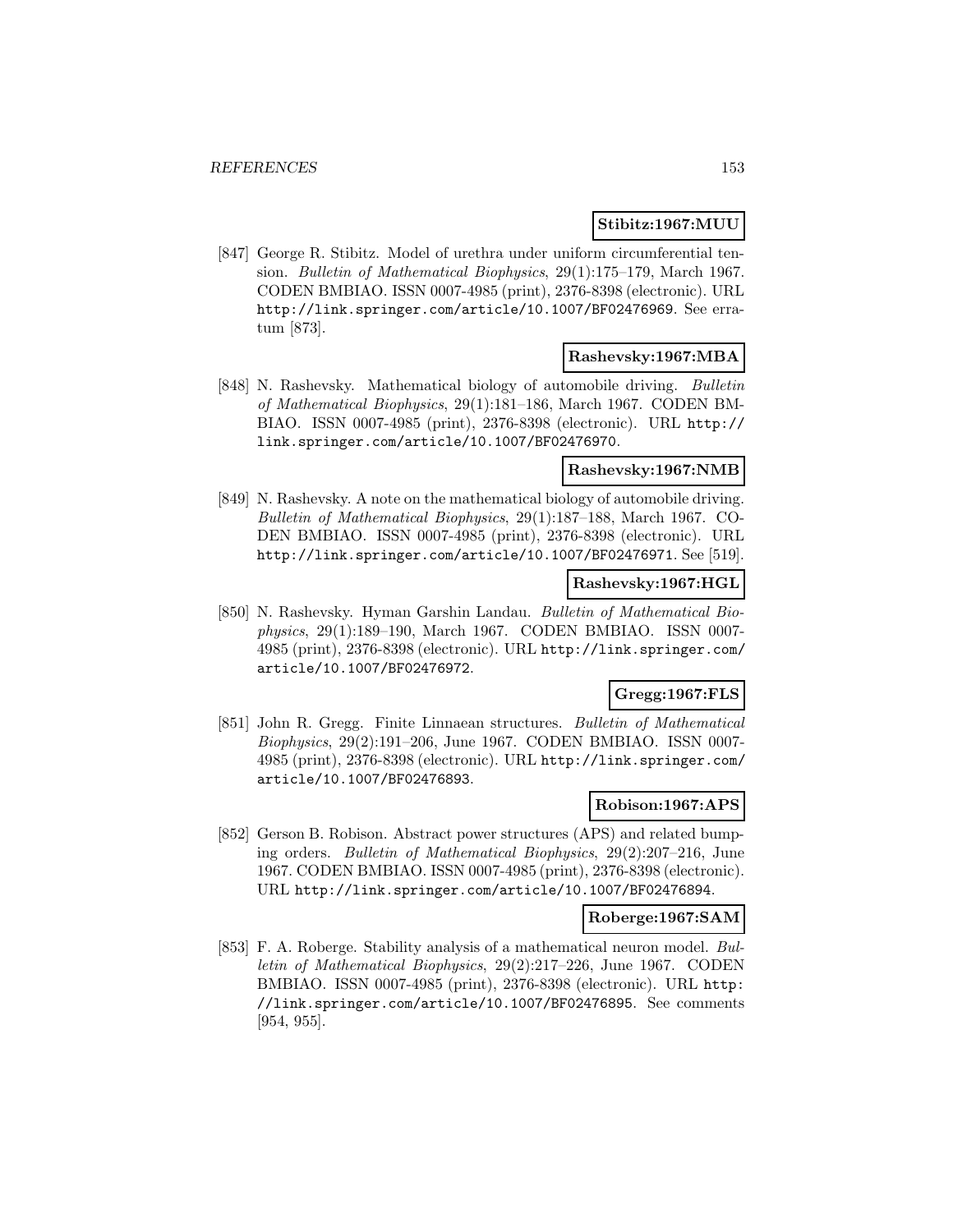### **Landahl:1967:NNM**

[854] H. D. Landahl. A neural net model for masking phenomena. Bulletin of Mathematical Biophysics, 29(2):227–232, June 1967. CODEN BM-BIAO. ISSN 0007-4985 (print), 2376-8398 (electronic). URL http:// link.springer.com/article/10.1007/BF02476896.

### **Gluss:1967:MNF**

[855] Brian Gluss. A model for neuron firing with exponential decay of potential resulting in diffusion equations for probability density. Bulletin of Mathematical Biophysics, 29(2):233–243, June 1967. CODEN BM-BIAO. ISSN 0007-4985 (print), 2376-8398 (electronic). URL http:// link.springer.com/article/10.1007/BF02476897.

## **Horsfield:1967:ABD**

[856] K. Horsfield and G. Cumming. Angles of branching and diameters of branches in the human bronchial tree. Bulletin of Mathematical Biophysics, 29(2):245–259, June 1967. CODEN BMBIAO. ISSN 0007- 4985 (print), 2376-8398 (electronic). URL http://link.springer.com/ article/10.1007/BF02476898.

#### **Carrasquer:1967:EAM**

[857] Gaspar Carrasquer. An evaluation of anti-multiplier factors in kidneys with obstructed ureters. Bulletin of Mathematical Biophysics, 29 (2):261–266, June 1967. CODEN BMBIAO. ISSN 0007-4985 (print), 2376-8398 (electronic). URL http://link.springer.com/article/10. 1007/BF02476899.

#### **Valentinuzzi:1967:AMF**

[858] Maximo Valentinuzzi. An analysis of the mechanical forces in each semicircular canal of the cat under single and combined rotations. Bulletin of Mathematical Biophysics, 29(2):267–289, June 1967. CODEN BM-BIAO. ISSN 0007-4985 (print), 2376-8398 (electronic). URL http:// link.springer.com/article/10.1007/BF02476900.

### **Pavlidis:1967:MML**

[859] Theodosios Pavlidis. A mathematical model for the light affected system in the Drosophila eclosion rhythm. Bulletin of Mathematical Biophysics, 29(2):291–310, June 1967. CODEN BMBIAO. ISSN 0007-4985 (print), 2376-8398 (electronic). URL http://link.springer.com/article/10. 1007/BF02476901.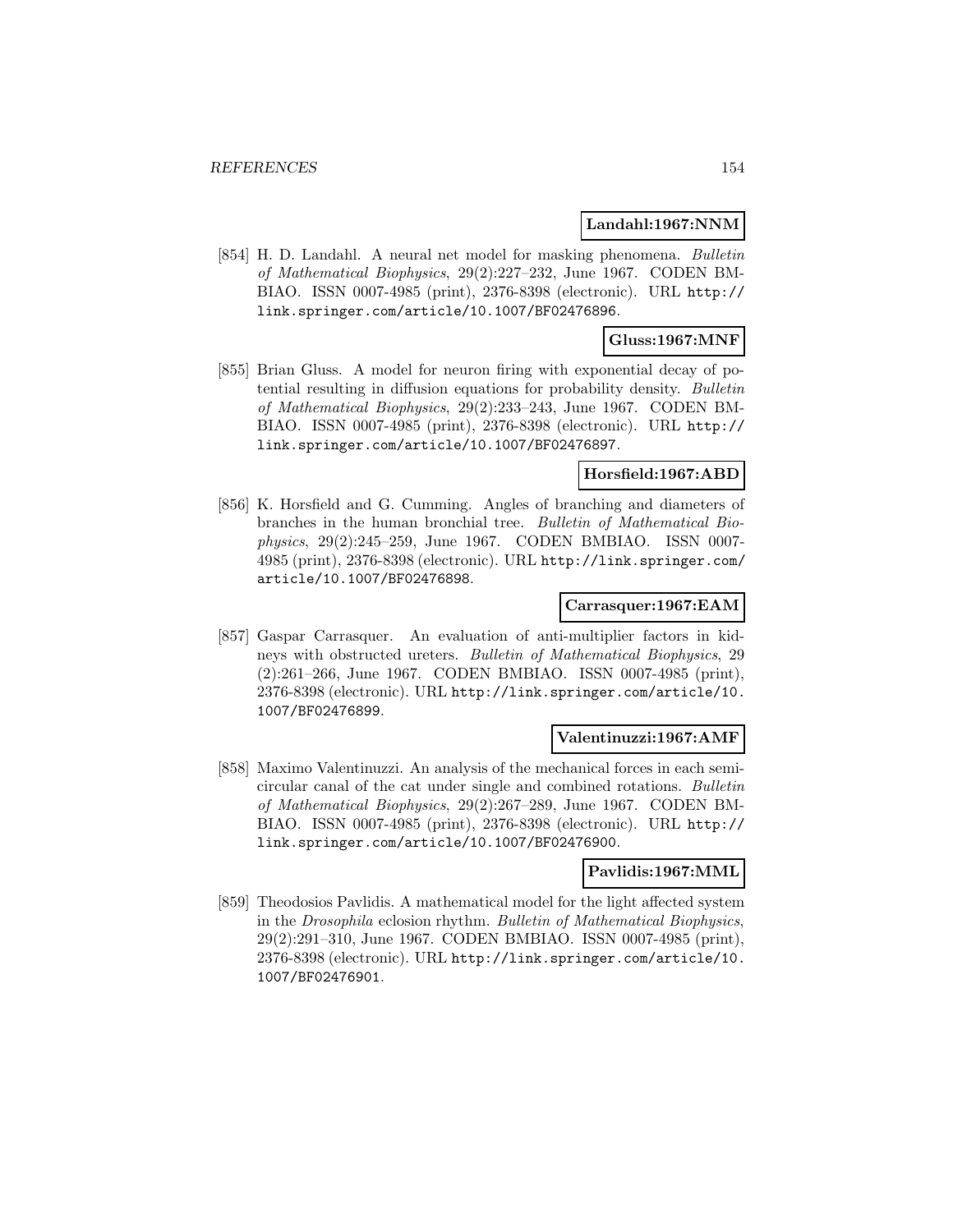### **Mirsky:1967:PVO**

[860] I. Mirsky. Pulse velocities in an orthotropic elastic tube. Bulletin of Mathematical Biophysics, 29(2):311–318, June 1967. CODEN BMBIAO. ISSN 0007-4985 (print), 2376-8398 (electronic). URL http://link.springer. com/article/10.1007/BF02476902.

# **Hart:1967:ATE**

[861] H. E. Hart. Analysis of tracer experiments: VIII. Integro-differential equation treatment of partly accessible, partly injectable multicompartment systems. Bulletin of Mathematical Biophysics, 29(2):319–333, June 1967. CODEN BMBIAO. ISSN 0007-4985 (print), 2376-8398 (electronic). URL http://link.springer.com/article/10.1007/BF02476903.

## **Darvey:1967:IBA**

[862] I. G. Darvey and R. F. Matlak. An investigation of basic assumption in enzyme kinetics using results of the geometric theory of differential equations. Bulletin of Mathematical Biophysics, 29(2):335–341, June 1967. CODEN BMBIAO. ISSN 0007-4985 (print), 2376-8398 (electronic). URL http://link.springer.com/article/10.1007/BF02476904.

### **Mode:1967:PLB**

[863] Charles J. Mode. On the probability a line becomes extinct before a favorable mutation appears. Bulletin of Mathematical Biophysics, 29 (2):343–348, June 1967. CODEN BMBIAO. ISSN 0007-4985 (print), 2376-8398 (electronic). URL http://link.springer.com/article/10. 1007/BF02476905.

### **Reiner:1967:MBK**

[864] John M. Reiner. Molecular biology and the kinetics of growth: I. Cell growth. Bulletin of Mathematical Biophysics, 29(2):349–361, June 1967. CODEN BMBIAO. ISSN 0007-4985 (print), 2376-8398 (electronic). URL http://link.springer.com/article/10.1007/BF02476906.

### **Scott:1967:MMN**

[865] A. C. Scott. More on myelinated nerve model analysis. Bulletin of Mathematical Biophysics, 29(2):363–371, June 1967. CODEN BMBIAO. ISSN 0007-4985 (print), 2376-8398 (electronic). URL http://link.springer. com/article/10.1007/BF02476907.

# **Daley:1967:CSN**

[866] D. J. Daley. Concerning the spread of news in a population of individuals who never forget. Bulletin of Mathematical Biophysics, 29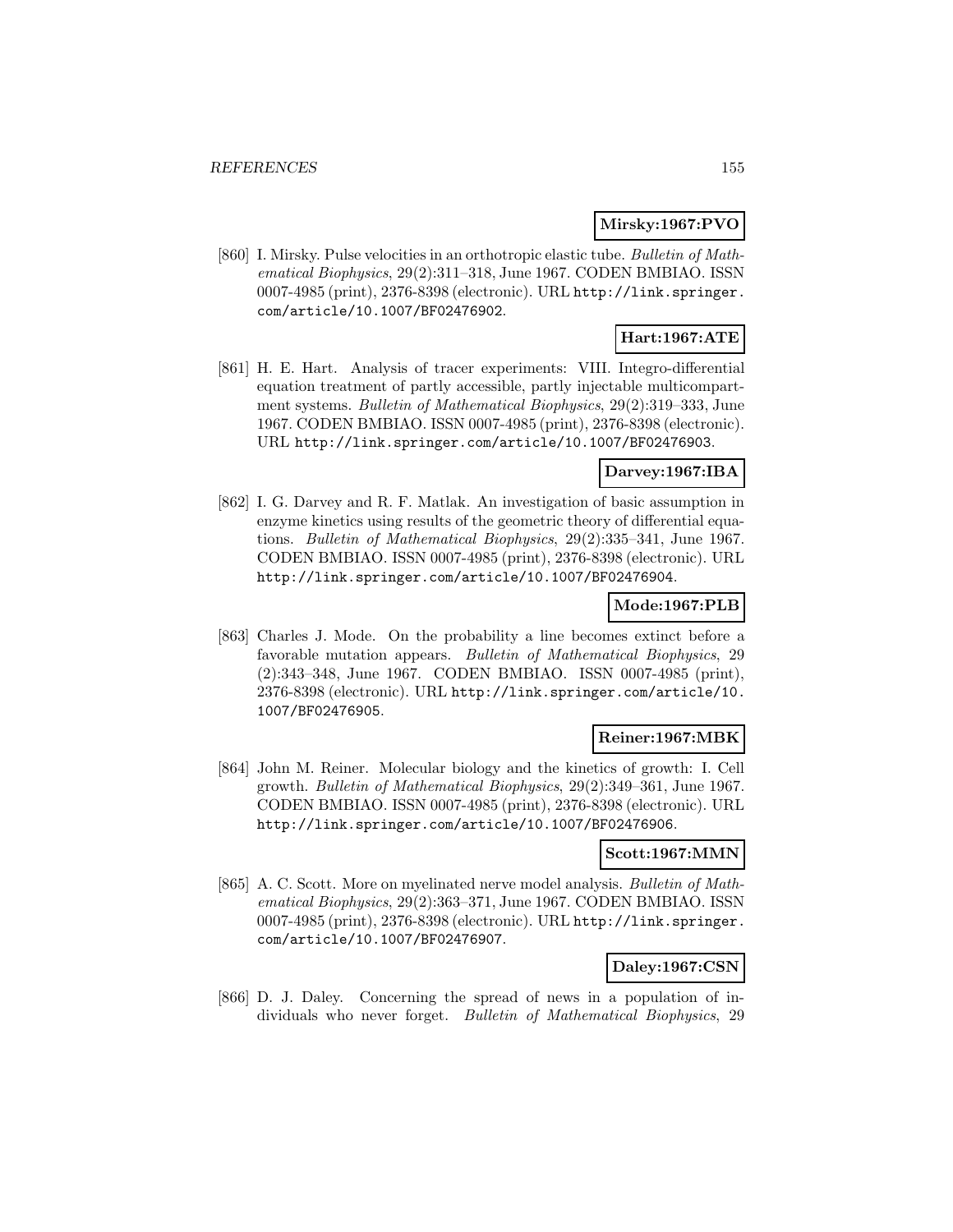(2):373–376, June 1967. CODEN BMBIAO. ISSN 0007-4985 (print), 2376-8398 (electronic). URL http://link.springer.com/article/10. 1007/BF02476908.

### **Rescigno:1967:SLT**

[867] Aldo Rescigno and Irvin W. Richardson. The struggle for life: I. Two species. Bulletin of Mathematical Biophysics, 29(2):377–388, June 1967. CODEN BMBIAO. ISSN 0007-4985 (print), 2376-8398 (electronic). URL http://link.springer.com/article/10.1007/BF02476909.

### **Rashevsky:1967:OSB**

[868] N. Rashevsky. Organismic sets and biological epimorphism. Bulletin of Mathematical Biophysics, 29(2):389–393, June 1967. CODEN BM-BIAO. ISSN 0007-4985 (print), 2376-8398 (electronic). URL http:// link.springer.com/article/10.1007/BF02476910.

# **Rashevsky:1967:MTP**

[869] N. Rashevsky. Mathematical theory of the possible role of intercellular fluid and of vascularization on physiological periodicities. Bulletin of Mathematical Biophysics, 29(2):395–401, June 1967. CODEN BM-BIAO. ISSN 0007-4985 (print), 2376-8398 (electronic). URL http:// link.springer.com/article/10.1007/BF02476911.

### **Rescigno:1967:NRP**

[870] Aldo Rescigno. A note on Rashevsky's postulate of relational forces. Bulletin of Mathematical Biophysics, 29(2):403–404, June 1967. CODEN BMBIAO. ISSN 0007-4985 (print), 2376-8398 (electronic). URL http:/ /link.springer.com/article/10.1007/BF02476912.

## **Cull:1967:GTF**

[871] Paul Cull. General two factor models. Bulletin of Mathematical Biophysics, 29(2):405, June 1967. CODEN BMBIAO. ISSN 0007- 4985 (print), 2376-8398 (electronic). URL http://link.springer.com/ article/10.1007/BF02476913.

### **Anonymous:1967:PVB**

[872] Anonymous. Out-of-print volumes and back issues of the Bulletin of Mathematical Biophysics. Bulletin of Mathematical Biophysics, 29 (2):407, June 1967. CODEN BMBIAO. ISSN 0007-4985 (print), 2376-8398 (electronic). URL http://link.springer.com/article/10. 1007/BF02476914.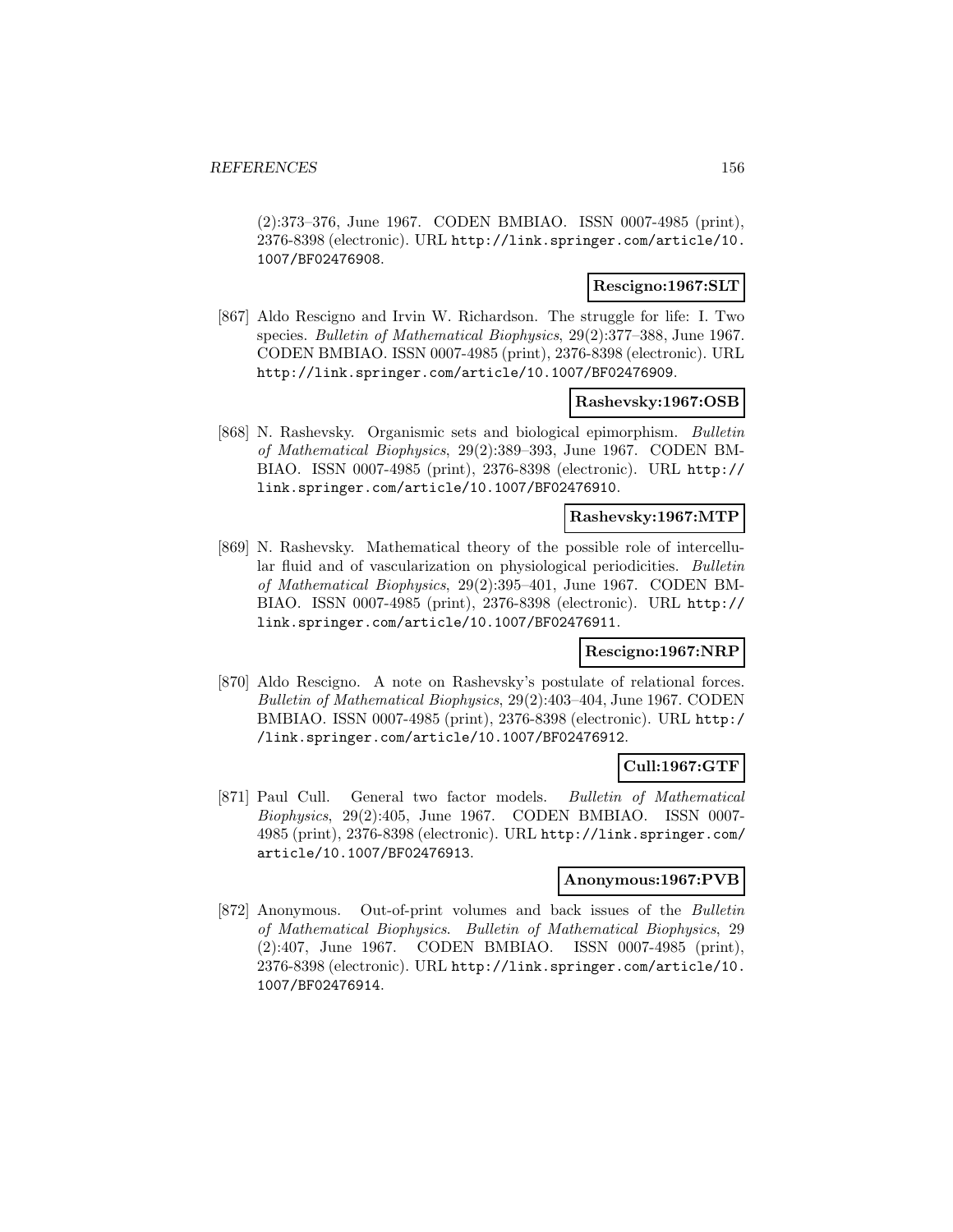### **Stibitz:1967:EMU**

[873] George R. Stibitz. Erratum: Model of urethra under uniform circumferential tension. Bulletin of Mathematical Biophysics, 29(2):409, June 1967. CODEN BMBIAO. ISSN 0007-4985 (print), 2376-8398 (electronic). URL http://link.springer.com/article/10.1007/BF02476915; https://link.springer.com/content/pdf/10.1007/BF02476915.pdf. See [847].

### **Wei:1967:PET**

[874] Ling Y. Wei. Possibility of electron tunneling through a nerve membrane. Bulletin of Mathematical Biophysics, 29(3):411–418, September 1967. CODEN BMBIAO. ISSN 0007-4985 (print), 2376-8398 (electronic). URL http://link.springer.com/article/10.1007/BF02476580.

### **Barton:1967:AIC**

[875] Charles Barton and Severin Raynor. Analytical investigation of cilia induced mucous flow. Bulletin of Mathematical Biophysics, 29(3):419– 428, September 1967. CODEN BMBIAO. ISSN 0007-4985 (print), 2376-8398 (electronic). URL http://link.springer.com/article/10. 1007/BF02476581.

### **Bonnor:1967:GSC**

[876] W. B. Bonnor. Growth of a single cell. Bulletin of Mathematical Biophysics, 29(3):429–436, September 1967. CODEN BMBIAO. ISSN 0007- 4985 (print), 2376-8398 (electronic). URL http://link.springer.com/ article/10.1007/BF02476582.

#### **Elandt-Johnson:1967:ECP**

[877] Regina C. Elandt-Johnson. Equilibrium conditions in polysomic inheritance for a panmictic population. Bulletin of Mathematical Biophysics, 29(3):437–449, September 1967. CODEN BMBIAO. ISSN 0007- 4985 (print), 2376-8398 (electronic). URL http://link.springer.com/ article/10.1007/BF02476583.

# **Singer:1967:MMA**

[878] Alvin Singer. Mathematical model analysis of pressure pulse propagation of the aortic wall. Bulletin of Mathematical Biophysics, 29(3): 451–464, September 1967. CODEN BMBIAO. ISSN 0007-4985 (print), 2376-8398 (electronic). URL http://link.springer.com/article/10. 1007/BF02476584.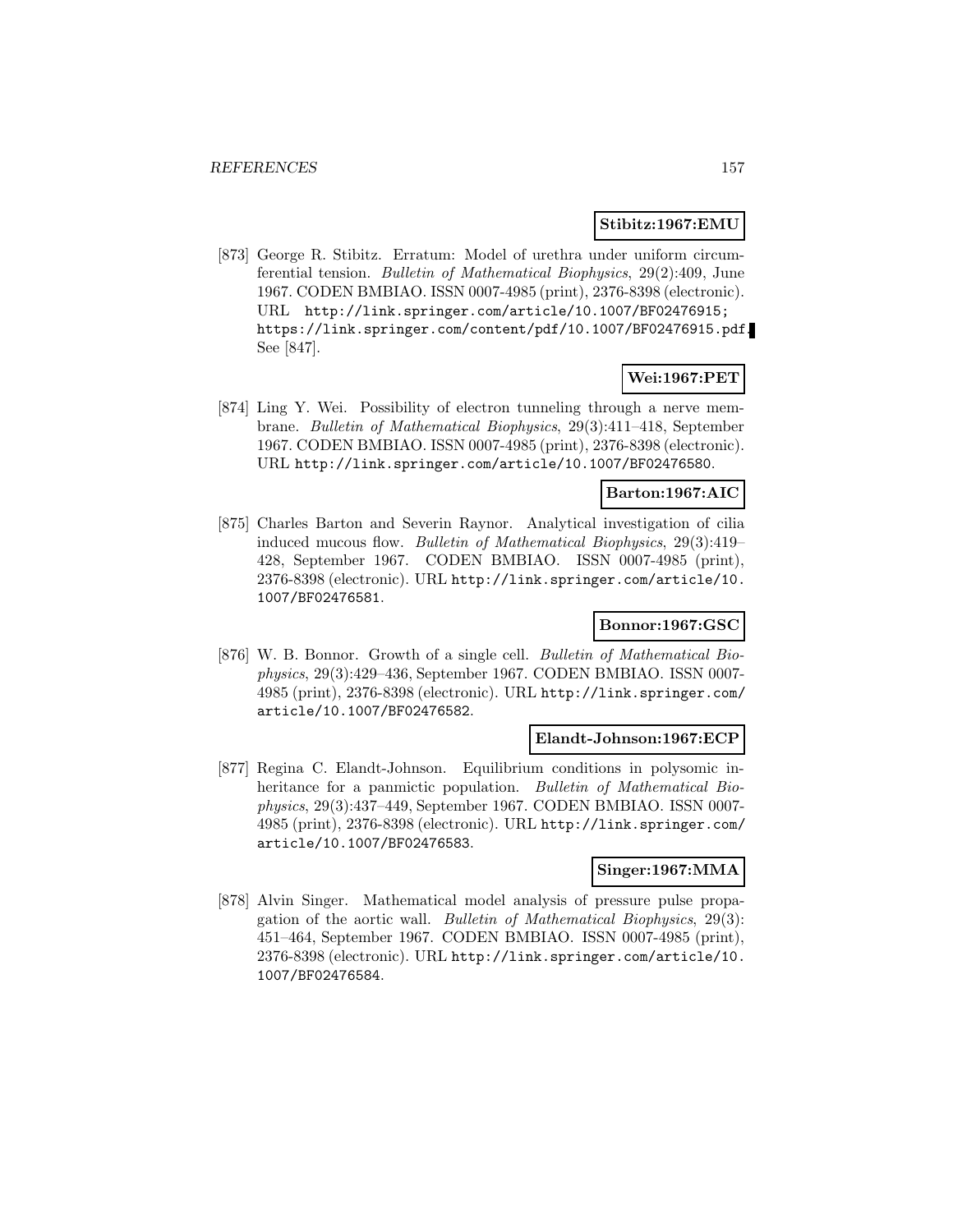### **Singer:1967:CVA**

[879] Alvin Singer. Computed ventricular acoustic frequency. Bulletin of Mathematical Biophysics, 29(3):465–471, September 1967. CODEN BM-BIAO. ISSN 0007-4985 (print), 2376-8398 (electronic). URL http:// link.springer.com/article/10.1007/BF02476585.

## **Miekisz:1967:CMC**

[880] Stanisław Miekisz. On a certain model of cardiovascular system. Bulletin of Mathematical Biophysics, 29(3):473–483, September 1967. CODEN BMBIAO. ISSN 0007-4985 (print), 2376-8398 (electronic). URL http:/ /link.springer.com/article/10.1007/BF02476586.

#### **Martisovits:1967:QDB**

[881] V. Martišovitš and Š. Veis. Quantitative description of blood oxygenation process in oxygenator for extracorporal circulation. Bulletin of Mathematical Biophysics, 29(3):485–497, September 1967. CODEN BMBIAO. ISSN 0007-4985 (print), 2376-8398 (electronic). URL http://link. springer.com/article/10.1007/BF02476587.

### **Vayo:1967:MLV**

[882] H. Westcott Vayo. The motion of the left ventricle: II. Bulletin of Mathematical Biophysics, 29(3):499–512, September 1967. CODEN BM-BIAO. ISSN 0007-4985 (print), 2376-8398 (electronic). URL http:// link.springer.com/article/10.1007/BF02476588.

### **Patlak:1967:ADM**

[883] Clifford S. Patlak. Analysis of the distribution of materials within the blood-brain-cerebrospinal fluid system. Bulletin of Mathematical Biophysics, 29(3):513–531, September 1967. CODEN BMBIAO. ISSN 0007- 4985 (print), 2376-8398 (electronic). URL http://link.springer.com/ article/10.1007/BF02476589.

# **Holen:1967:EGE**

[884] Jarle Holen and Seymour I. Schwartz. Effects of gradual expansion on arterial stenosis. Bulletin of Mathematical Biophysics, 29(3):533– 540, September 1967. CODEN BMBIAO. ISSN 0007-4985 (print), 2376-8398 (electronic). URL http://link.springer.com/article/10. 1007/BF02476590.

### **Roston:1967:BFB**

[885] Sidney Roston. The blood flow of the brain. Bulletin of Mathematical Biophysics, 29(3):541–548, September 1967. CODEN BMBIAO. ISSN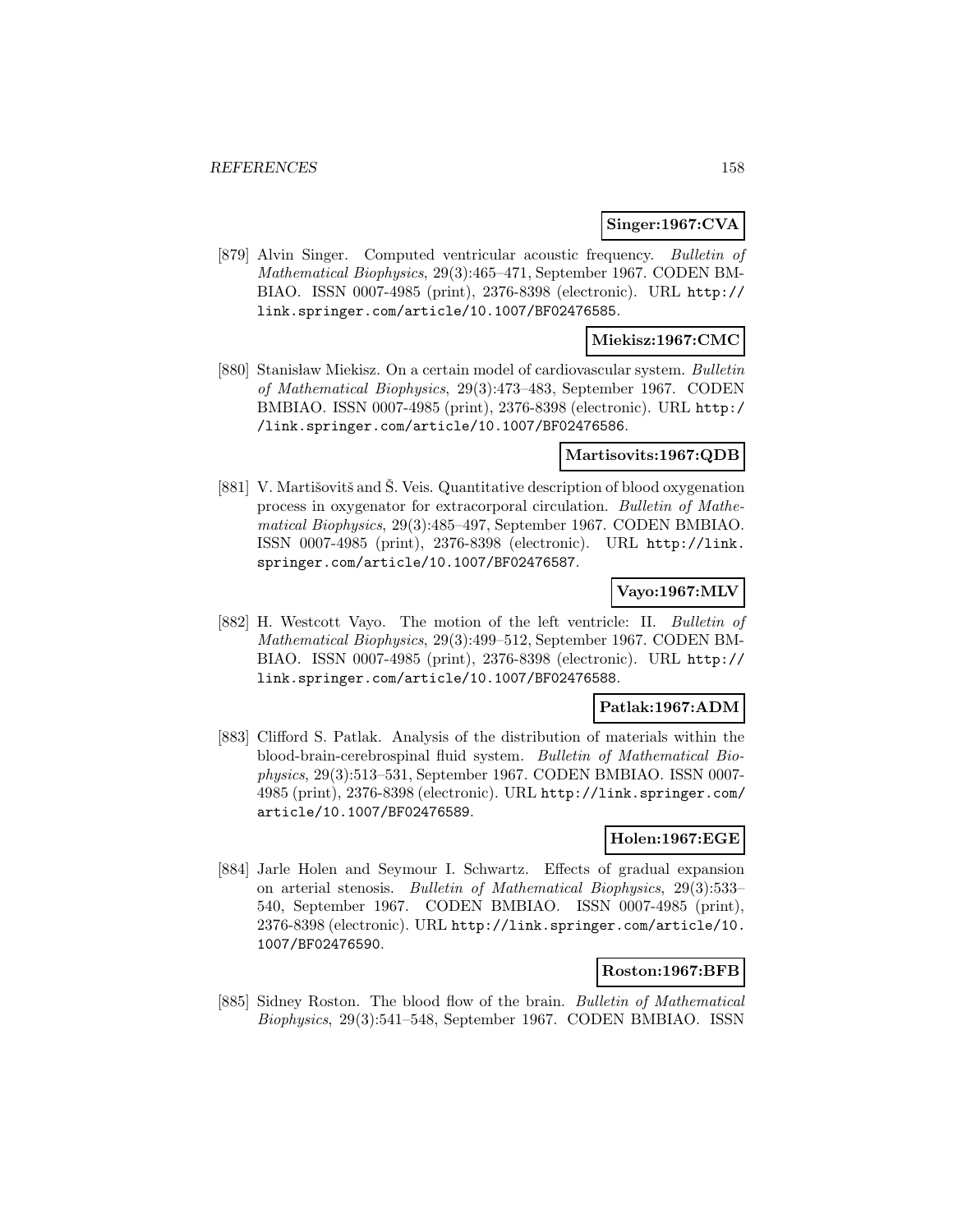0007-4985 (print), 2376-8398 (electronic). URL http://link.springer. com/article/10.1007/BF02476591.

## **Deakin:1967:EDAa**

[886] Michael A. B. Deakin. Erythrocyte distribution in arterial blood flow: I. Basic equations and anisotropic effects. Bulletin of Mathematical Biophysics, 29(3):549–563, September 1967. CODEN BMBIAO. ISSN 0007- 4985 (print), 2376-8398 (electronic). URL http://link.springer.com/ article/10.1007/BF02476592.

### **Deakin:1967:EDAb**

[887] Michael A. B. Deakin. Erythrocyte distribution in arterial blood flow: II. The hypothesis of minimal energy dissipation. Bulletin of Mathematical Biophysics, 29(3):565–574, September 1967. CODEN BMBIAO. ISSN 0007-4985 (print), 2376-8398 (electronic). URL http://link.springer. com/article/10.1007/BF02476593.

# **Wu:1967:REX**

[888] Tai Te Wu. A re-evaluation of X-ray diffraction patterns of DNA. Bulletin of Mathematical Biophysics, 29(3):575–581, September 1967. CODEN BMBIAO. ISSN 0007-4985 (print), 2376-8398 (electronic). URL http:/ /link.springer.com/article/10.1007/BF02476594.

# **Cope:1967:TCH**

[889] Freeman W. Cope. A theory of cell hydration governed by adsorption of water on cell proteins rather than by osmotic pressure. Bulletin of Mathematical Biophysics, 29(3):583–596, September 1967. CODEN BM-BIAO. ISSN 0007-4985 (print), 2376-8398 (electronic). URL http:// link.springer.com/article/10.1007/BF02476595.

# **Oldfield:1967:C**

[890] D. G. Oldfield. Cytokinetics. Bulletin of Mathematical Biophysics, 29(3): 597–603, September 1967. CODEN BMBIAO. ISSN 0007-4985 (print), 2376-8398 (electronic). URL http://link.springer.com/article/10. 1007/BF02476596.

### **Licko:1967:BSIa**

[891] Vojtech Ličko. Bimolecular systems: II. Nonlinear systems of complexes. Bulletin of Mathematical Biophysics, 29(3):605–613, September 1967. CODEN BMBIAO. ISSN 0007-4985 (print), 2376-8398 (electronic). URL http://link.springer.com/article/10.1007/BF02476597.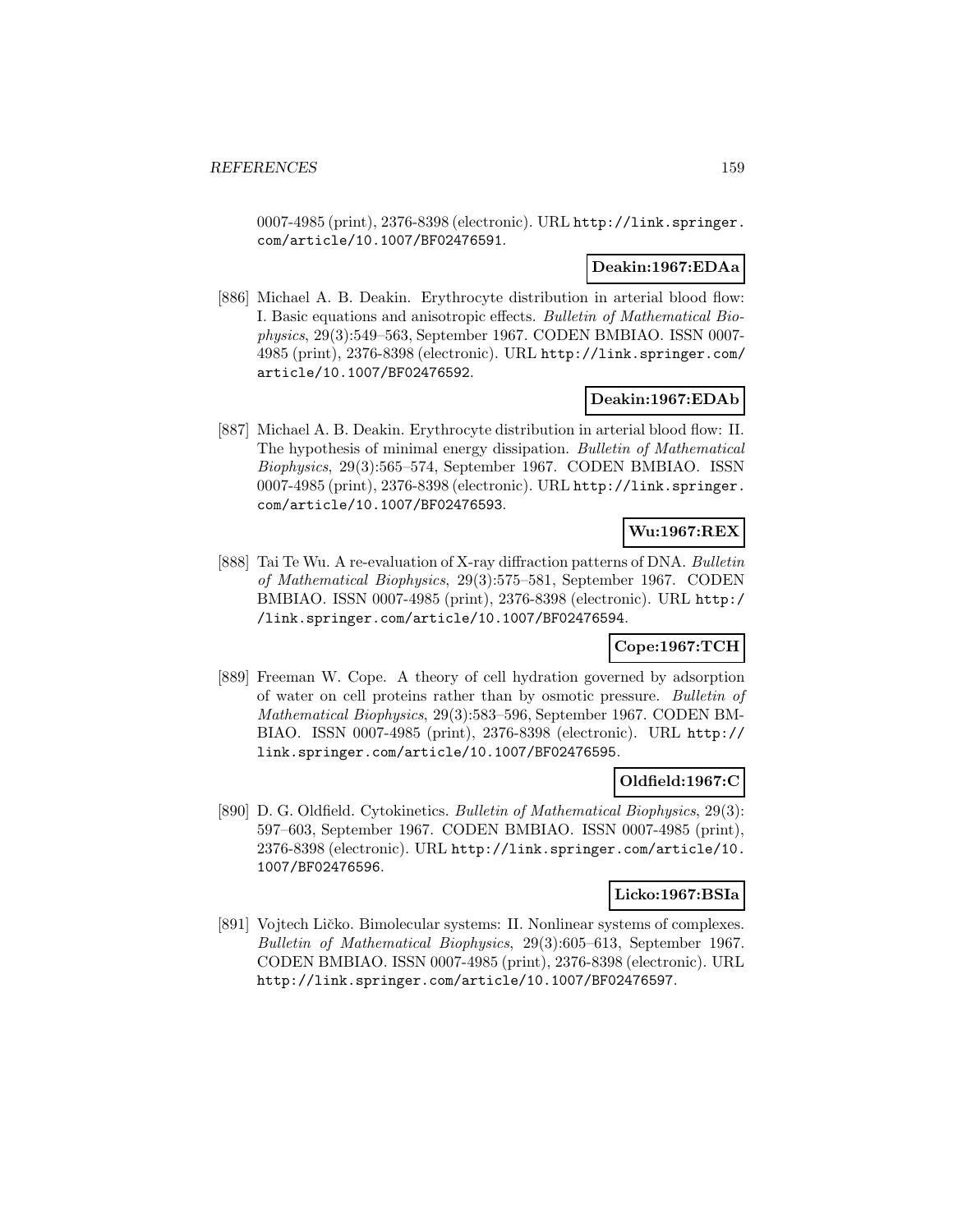### **Licko:1967:BSIb**

[892] Vojtech Ličko. Bimolecular systems: III. Catalytic systems. Bulletin of Mathematical Biophysics, 29(3):615–623, September 1967. CODEN BMBIAO. ISSN 0007-4985 (print), 2376-8398 (electronic). URL http:/ /link.springer.com/article/10.1007/BF02476598.

## **Dahnert:1967:ASV**

[893] Klaus Dähnert. Die Abhängigkeit des Strategischen Verhaltens von Sportlern bei Wettläufen von den Möglichkeiten der Kommunikation und Informationsverarbeitung. (German) [The dependence of the strategic behavior of athletes in the course of events of possibilities of communication and information processing]. Bulletin of Mathematical Biophysics, 29(3):625–638, September 1967. CODEN BMBIAO. ISSN 0007- 4985 (print), 2376-8398 (electronic). URL http://link.springer.com/ article/10.1007/BF02476599.

#### **Rashevsky:1967:RBS**

[894] N. Rashevsky. On relations between sets: III. Bulletin of Mathematical Biophysics, 29(3):639–642, September 1967. CODEN BMBIAO. ISSN 0007-4985 (print), 2376-8398 (electronic). URL http://link.springer. com/article/10.1007/BF02476600.

# **Rashevsky:1967:PBS**

[895] N. Rashevsky. Physics, biology and sociology: II. Suggestion for a synthesis. Bulletin of Mathematical Biophysics, 29(3):643–648, September 1967. CODEN BMBIAO. ISSN 0007-4985 (print), 2376-8398 (electronic). URL http://link.springer.com/article/10.1007/BF02476601.

### **Deakin:1967:EDAc**

[896] Michael A. B. Deakin. Erythrocyte distribution in arterial blood flow: III. Physiological considerations. Bulletin of Mathematical Biophysics, 29(4):649–656, December 1967. CODEN BMBIAO. ISSN 0007- 4985 (print), 2376-8398 (electronic). URL http://link.springer.com/ article/10.1007/BF02476916.

### **Plonsey:1967:CQS**

[897] Robert Plonsey and Dennis B. Heppner. Considerations of quasistationarity in electrophysiological systems. Bulletin of Mathematical Biophysics, 29(4):657–664, December 1967. CODEN BMBIAO. ISSN 0007-4985 (print), 2376-8398 (electronic). URL http://link.springer. com/article/10.1007/BF02476917.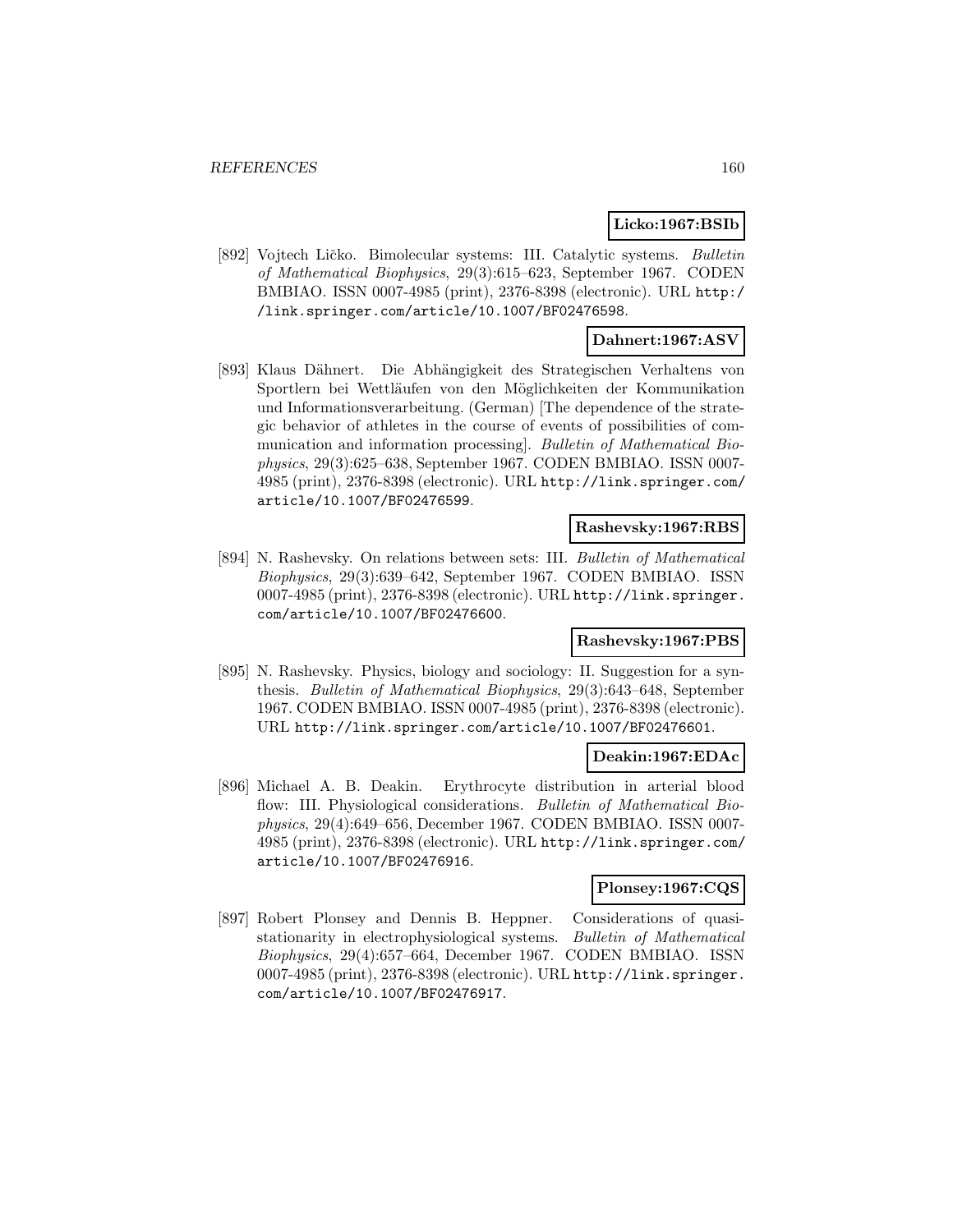#### **Comorosan:1967:BPB**

[898] S. Comorosan and O. Platica. On the biotopology of protein biosynthesis. Bulletin of Mathematical Biophysics, 29(4):665–675, December 1967. CODEN BMBIAO. ISSN 0007-4985 (print), 2376-8398 (electronic). URL http://link.springer.com/article/10.1007/BF02476918.

### **Galindo:1967:CTP**

[899] Ignacio G. Galindo. A charge transfer process in the visual pigments. Bulletin of Mathematical Biophysics, 29(4):677–690, December 1967. CO-DEN BMBIAO. ISSN 0007-4985 (print), 2376-8398 (electronic). URL http://link.springer.com/article/10.1007/BF02476919.

### **Cope:1967:NET**

[900] Freeman W. Cope. A non-equilibrium thermodynamic theory of leakage of complexed  $\mathrm{Na}^+$  from muscle, with NMR evidence that the noncomplexed fraction of muscle  $Na<sup>+</sup>$  is intra-vacuolar rather than extracellular. Bulletin of Mathematical Biophysics, 29(4):691–704, December 1967. CODEN BMBIAO. ISSN 0007-4985 (print), 2376-8398 (electronic). URL http://link.springer.com/article/10.1007/BF02476920.

#### **Pilkington:1967:ECI**

[901] T. C. Pilkington, R. C. Barr, and C. L. Rogers. Effect of conductivity interfaces. Bulletin of Mathematical Biophysics, 29(4):705–710, December 1967. CODEN BMBIAO. ISSN 0007-4985 (print), 2376-8398 (electronic). URL http://link.springer.com/article/10.1007/BF02476921.

### **Evans:1967:DSC**

[902] John W. Evans, David G. Cantor, and Joe R. Norman. The dead space in a compartmental lung model. Bulletin of Mathematical Biophysics, 29(4): 711–718, December 1967. CODEN BMBIAO. ISSN 0007-4985 (print), 2376-8398 (electronic). URL http://link.springer.com/article/10. 1007/BF02476922.

### **Rubio:1967:MMR**

[903] J. E. Rubio. A mathematical model of the respiratory center. Bulletin of Mathematical Biophysics, 29(4):719–736, December 1967. CODEN BMBIAO. ISSN 0007-4985 (print), 2376-8398 (electronic). URL http:/ /link.springer.com/article/10.1007/BF02476923.

### **Collins:1967:MAM**

[904] R. E. Collins, R. W. Kilpper, and Daniel J. Jenkins. A mathematical analysis of mechanical factors in the forced expiration. Bulletin of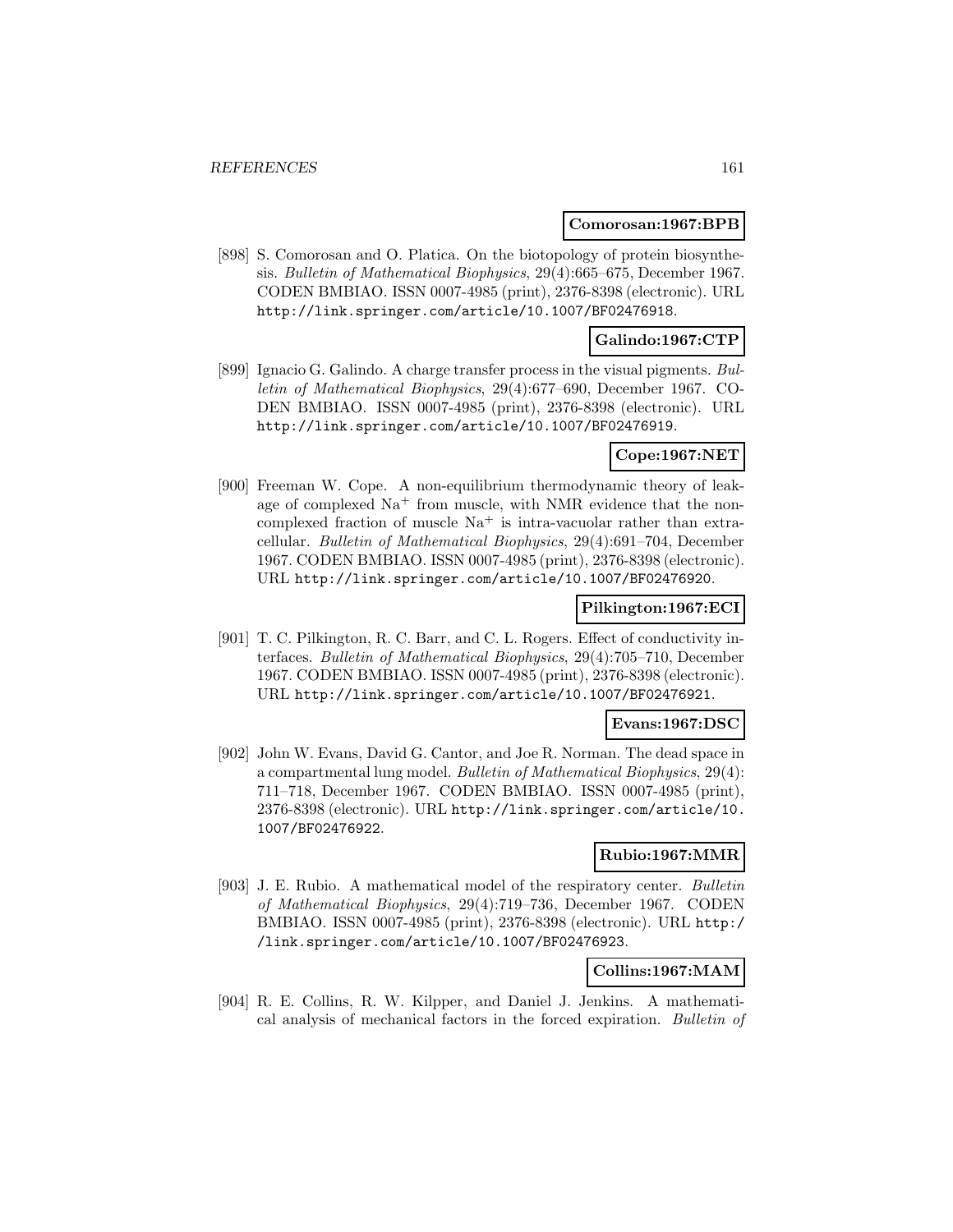Mathematical Biophysics, 29(4):737–752, December 1967. CODEN BM-BIAO. ISSN 0007-4985 (print), 2376-8398 (electronic). URL http:// link.springer.com/article/10.1007/BF02476924.

## **Gupta:1967:PSC**

[905] P. C. Gupta. Probability of survival of a cell in a complex system when irradiated with ionizing radiations. Bulletin of Mathematical Biophysics, 29(4):753–757, December 1967. CODEN BMBIAO. ISSN 0007- 4985 (print), 2376-8398 (electronic). URL http://link.springer.com/ article/10.1007/BF02476925.

### **Harary:1967:NBS**

[906] Frank Harary and Edgar M. Palmer. On the number of balanced signed graphs. Bulletin of Mathematical Biophysics, 29(4):759–765, December 1967. CODEN BMBIAO. ISSN 0007-4985 (print), 2376-8398 (electronic). URL http://link.springer.com/article/10.1007/BF02476926.

### **Reilly:1967:MSA**

[907] Kevin D. Reilly. Models for scopolamine, atropine and amphetamine effects on an alternate bar pressing paradigm. Bulletin of Mathematical Biophysics, 29(4):767–779, December 1967. CODEN BMBIAO. ISSN 0007-4985 (print), 2376-8398 (electronic). URL http://link.springer. com/article/10.1007/BF02476927.

# **Pavlidis:1967:MCC**

[908] Theodosios Pavlidis. A model for circadian clocks. Bulletin of Mathematical Biophysics, 29(4):781–791, December 1967. CODEN BMBIAO. ISSN 0007-4985 (print), 2376-8398 (electronic). URL http://link.springer. com/article/10.1007/BF02476928.

## **Yilmaz:1967:TSP**

[909] Hüseyin Yilmaz. A theory of speech perception. Bulletin of Mathematical Biophysics, 29(4):793–825, December 1967. CODEN BMBIAO. ISSN 0007-4985 (print), 2376-8398 (electronic). URL http://link.springer. com/article/10.1007/BF02476929.

### **Martinez:1967:NDS**

[910] H. M. Martinez. A note on the derivation of the Stevens power law. Bulletin of Mathematical Biophysics, 29(4):827–829, December 1967. CO-DEN BMBIAO. ISSN 0007-4985 (print), 2376-8398 (electronic). URL http://link.springer.com/article/10.1007/BF02476930.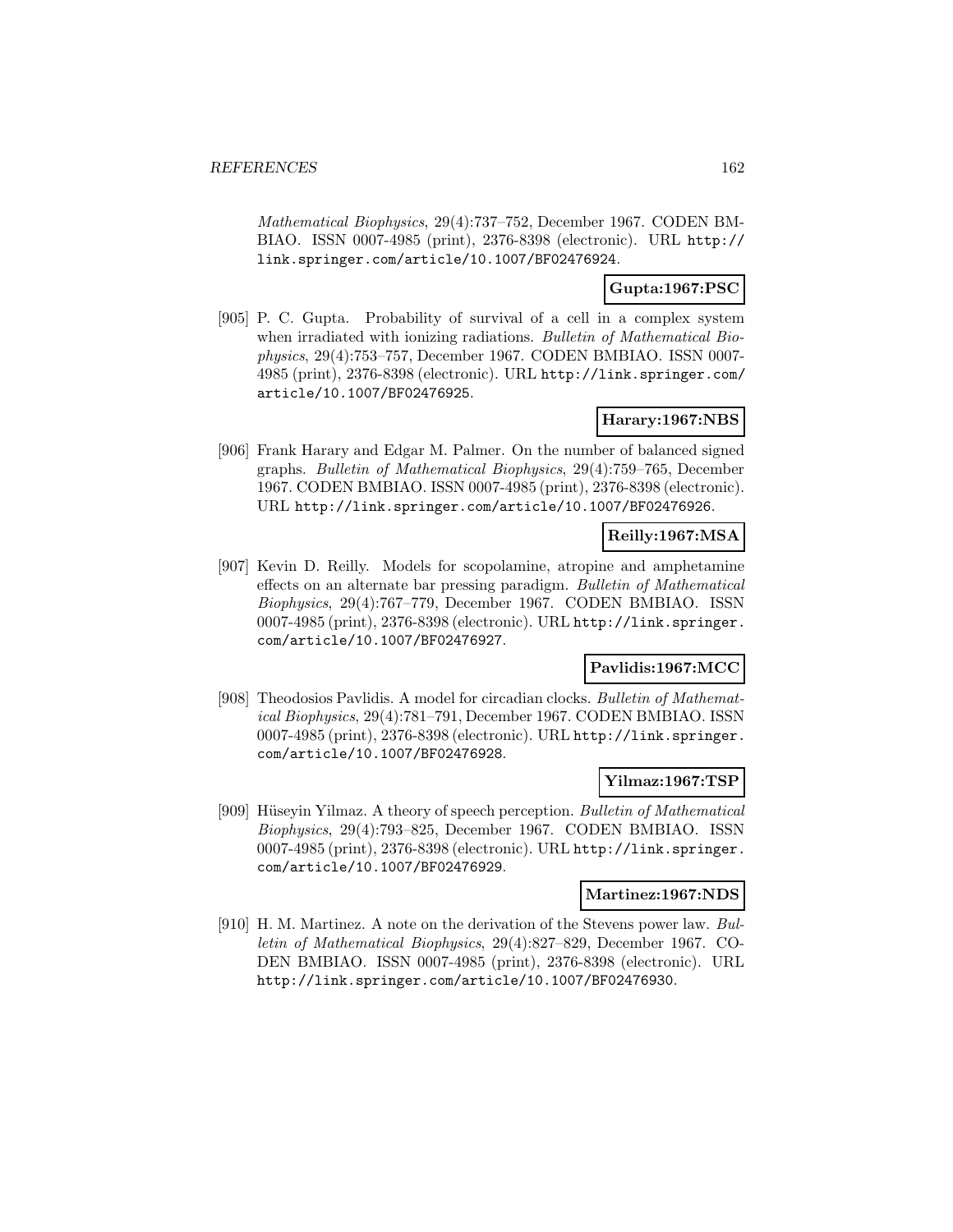### **Holgate:1967:EOD**

[911] P. Holgate and K. H. Lakhani. Effect of offspring distribution on population survival. Bulletin of Mathematical Biophysics, 29(4):831– 839, December 1967. CODEN BMBIAO. ISSN 0007-4985 (print), 2376-8398 (electronic). URL http://link.springer.com/article/10. 1007/BF02476931. See note [977].

### **Houghton:1967:OMS**

[912] Gerald Houghton. Optimal models for social change. Bulletin of Mathematical Biophysics, 29(4):841–862, December 1967. CODEN BMBIAO. ISSN 0007-4985 (print), 2376-8398 (electronic). URL http://link. springer.com/article/10.1007/BF02476932.

## **Rashevsky:1967:SNA**

[913] N. Rashevsky. A suggestion for a new approach to the mathematical theory of imitative behavior. Bulletin of Mathematical Biophysics, 29(4): 863–877, December 1967. CODEN BMBIAO. ISSN 0007-4985 (print), 2376-8398 (electronic). URL http://link.springer.com/article/10. 1007/BF02476933.

## **Uslenghi:1967:GFB**

[914] Piergiorgio L. E. Uslenghi. On Green's functions in biological potential problems. Bulletin of Mathematical Biophysics, 29(4):879–880, December 1967. CODEN BMBIAO. ISSN 0007-4985 (print), 2376-8398 (electronic). URL http://link.springer.com/article/10.1007/BF02476934.

#### **Anonymous:1968:NE**

[915] Anonymous. Note from the editor. Bulletin of Mathematical Biophysics, 30(1):1, March 1968. CODEN BMBIAO. ISSN 0007-4985 (print), 2376-8398 (electronic). URL http://link.springer.com/article/10. 1007/BF02476935.

## **Distefano:1968:NCT**

[916] Joseph J. Distefano III and Edwin B. Stear. Neuroendocrine control of thyroid secretion in living systems: A feedback control system model. Bulletin of Mathematical Biophysics, 30(1):3–26, March 1968. CODEN BMBIAO. ISSN 0007-4985 (print), 2376-8398 (electronic). URL http: //link.springer.com/article/10.1007/BF02476936. See comments [1004].

# **Deakin:1968:EDAa**

[917] Michael A. B. Deakin. Erythrocyte distribution in arterial blood flow: IV. Simplification of the proposed equations. Bulletin of Mathematical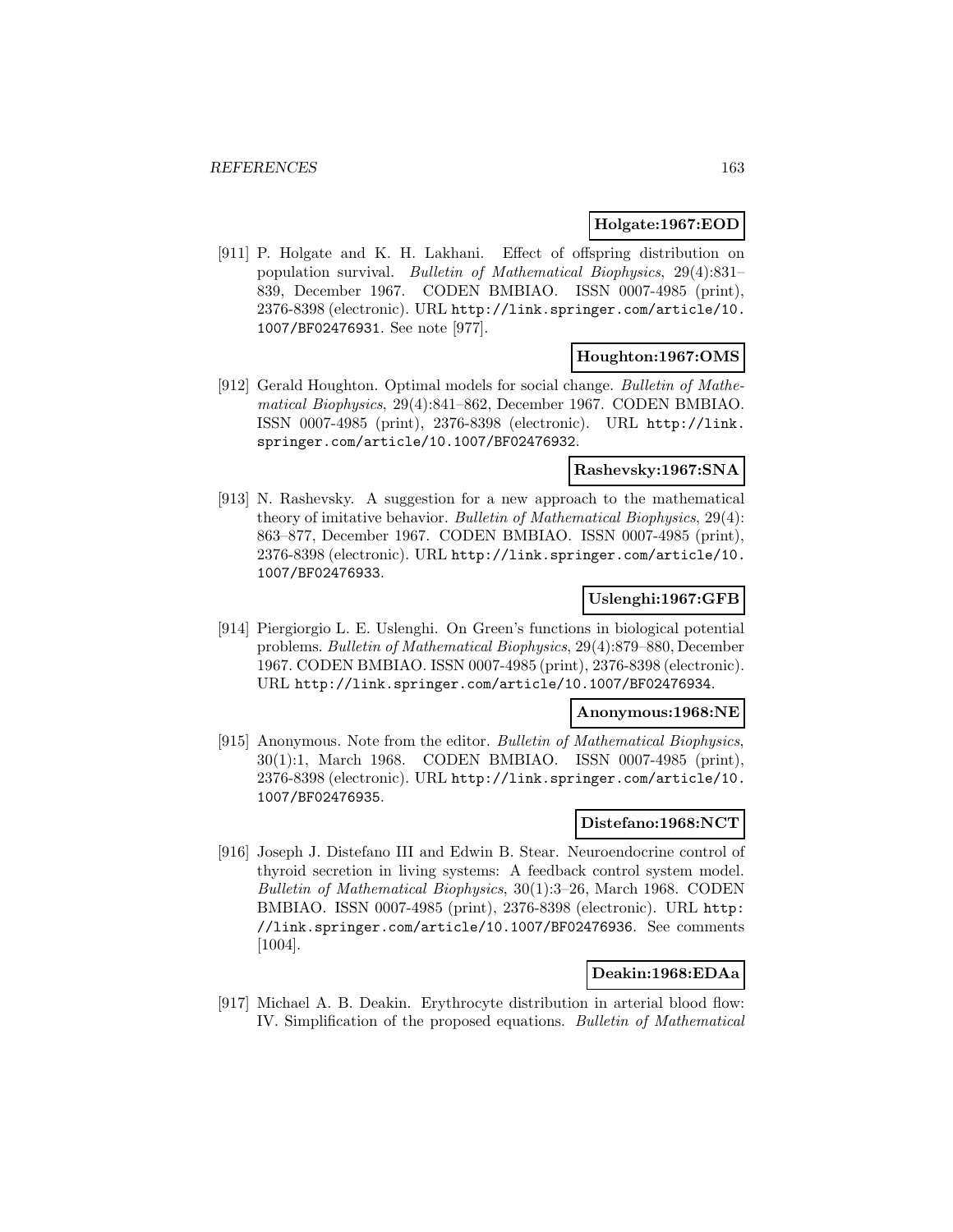Biophysics, 30(1):27–32, March 1968. CODEN BMBIAO. ISSN 0007- 4985 (print), 2376-8398 (electronic). URL http://link.springer.com/ article/10.1007/BF02476937.

### **Legay:1968:ETG**

[918] J. M. Legay. Eléments d'une théorie générale de la croissance d'une population. (French) [Elements of a general theory of population growth]. Bulletin of Mathematical Biophysics, 30(1):33–46, March 1968. CODEN BMBIAO. ISSN 0007-4985 (print), 2376-8398 (electronic). URL http:/ /link.springer.com/article/10.1007/BF02476938.

## **Hills:1968:LBD**

[919] B. A. Hills. Linear bulk diffusion into heterogeneous tissue. Bulletin of Mathematical Biophysics, 30(1):47–59, March 1968. CODEN BM-BIAO. ISSN 0007-4985 (print), 2376-8398 (electronic). URL http:// link.springer.com/article/10.1007/BF02476939.

### **Houghton:1968:SMI**

[920] Gerald Houghton. A systems-mathematical interpretation of psychoanalytic theory. Bulletin of Mathematical Biophysics, 30(1):61–86, March 1968. CODEN BMBIAO. ISSN 0007-4985 (print), 2376-8398 (electronic). URL http://link.springer.com/article/10.1007/BF02476940.

### **Harris:1968:IRS**

[921] Thomas R. Harris. The identification of recirculating systems in the frequency domain. Bulletin of Mathematical Biophysics, 30(1): 87–104, March 1968. CODEN BMBIAO. ISSN 0007-4985 (print), 2376-8398 (electronic). URL http://link.springer.com/article/10. 1007/BF02476941.

#### **Demetrius:1968:CSG**

[922] Lloyd Demetrius. Cellular systems as graphs. Bulletin of Mathematical Biophysics, 30(1):105–116, March 1968. CODEN BMBIAO. ISSN 0007- 4985 (print), 2376-8398 (electronic). URL http://link.springer.com/ article/10.1007/BF02476942.

### **Demetrius:1968:CSS**

[923] Lloyd Demetrius. Cellular systems as sequential machines: Stability properties. Bulletin of Mathematical Biophysics, 30(1):117–122, March 1968. CODEN BMBIAO. ISSN 0007-4985 (print), 2376-8398 (electronic). URL http://link.springer.com/article/10.1007/BF02476943.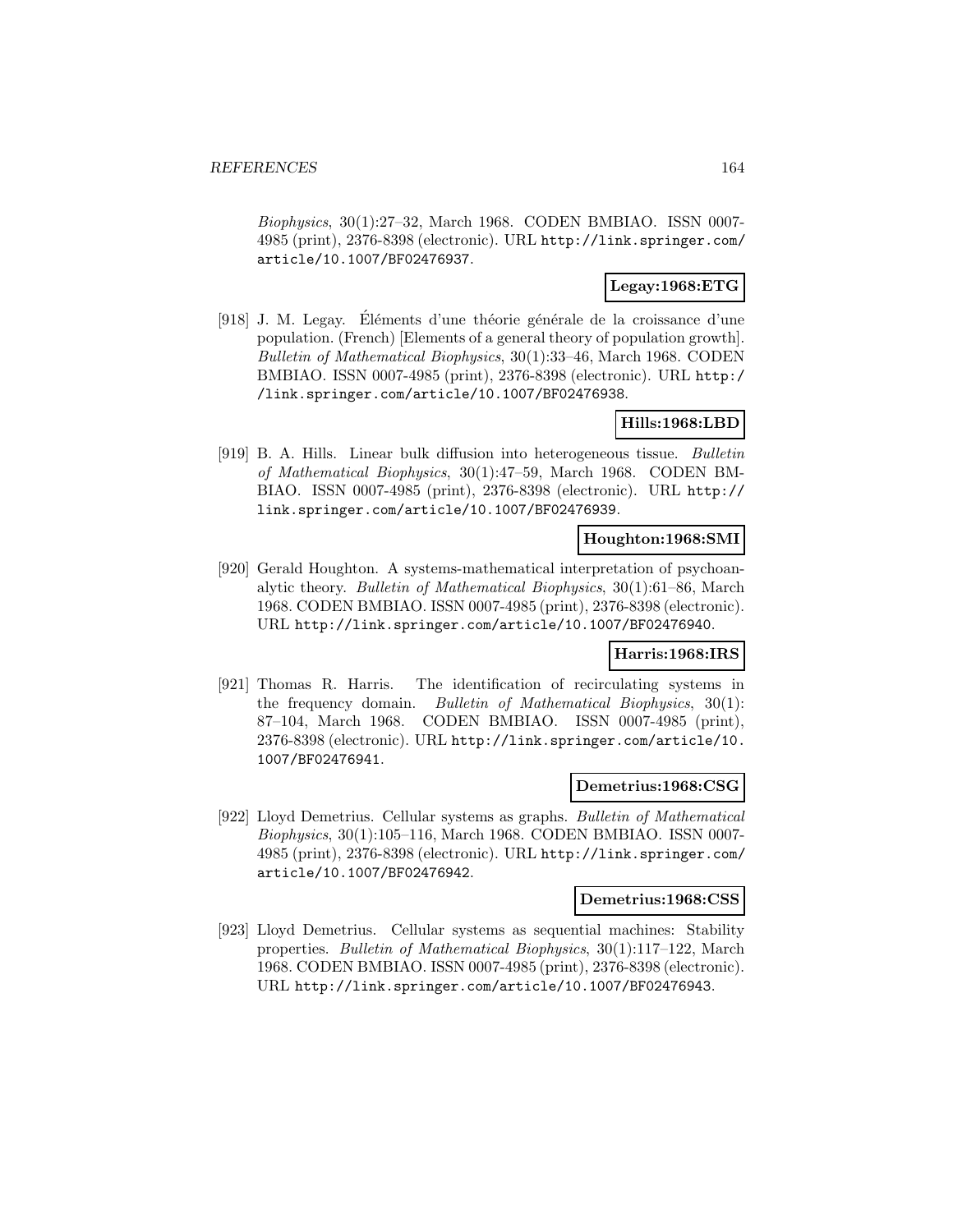#### **Comorosan:1968:TMC**

[924] S. Comorosan and O. Platica. A theoretical model for the control mechanisms in biochemical reactions. Bulletin of Mathematical Biophysics, 30 (1):123–133, March 1968. CODEN BMBIAO. ISSN 0007-4985 (print), 2376-8398 (electronic). URL http://link.springer.com/article/10. 1007/BF02476944.

# **Butz:1968:CRM**

[925] Edward G. Butz. A contribution to Rashevsky's mathematical theory of development. Bulletin of Mathematical Biophysics, 30(1):135–151, March 1968. CODEN BMBIAO. ISSN 0007-4985 (print), 2376-8398 (electronic). URL http://link.springer.com/article/10.1007/BF02476945.

### **Rashevsky:1968:MBA**

[926] N. Rashevsky. Mathematical biology of automobile driving: III. Bulletin of Mathematical Biophysics, 30(1):153–162, March 1968. CODEN BMBIAO. ISSN 0007-4985 (print), 2376-8398 (electronic). URL http:/ /link.springer.com/article/10.1007/BF02476946.

### **Rashevsky:1968:OSI**

[927] N. Rashevsky. Organismic sets: II. Some general considerations. Bulletin of Mathematical Biophysics, 30(1):163–174, March 1968. CODEN BMBIAO. ISSN 0007-4985 (print), 2376-8398 (electronic). URL http:/ /link.springer.com/article/10.1007/BF02476947.

## **Mowshowitz:1968:ECGa**

[928] Abbe Mowshowitz. Entropy and the complexity of graphs: I. An index of the relative complexity of a graph. Bulletin of Mathematical Biophysics, 30(1):175–204, March 1968. CODEN BMBIAO. ISSN 0007-4985 (print), 2376-8398 (electronic). URL http://link.springer.com/article/10. 1007/BF02476948.

### **Landau:1968:CSU**

[929] H. G. Landau. Computer solution of the ultracentrifuge equation. Bulletin of Mathematical Biophysics, 30(2):205–213, June 1968. CODEN BMBIAO. ISSN 0007-4985 (print), 2376-8398 (electronic). URL http:/ /link.springer.com/article/10.1007/BF02476690.

#### **Landau:1968:MSS**

[930] H. G. Landau. Models of social structure. Bulletin of Mathematical Biophysics, 30(2):215–224, June 1968. CODEN BMBIAO. ISSN 0007- 4985 (print), 2376-8398 (electronic). URL http://link.springer.com/ article/10.1007/BF02476691.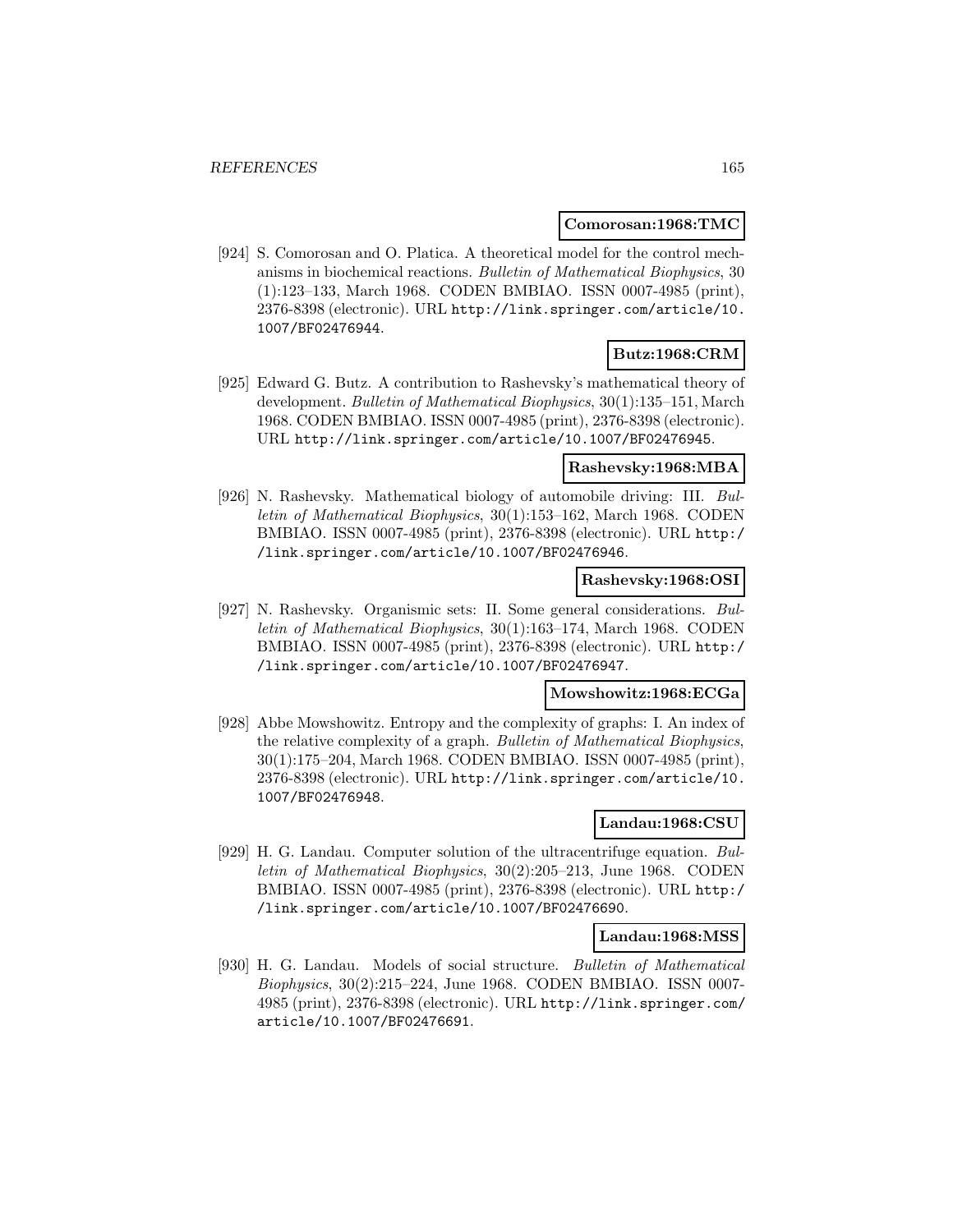#### **Mowshowitz:1968:ECGb**

[931] Abbe Mowshowitz. Entropy and the complexity of graphs: II. The information content of digraphs and infinite graphs. Bulletin of Mathematical Biophysics, 30(2):225–240, June 1968. CODEN BMBIAO. ISSN 0007- 4985 (print), 2376-8398 (electronic). URL http://link.springer.com/ article/10.1007/BF02476692.

# **Deakin:1968:EDAb**

[932] Michael A. B. Deakin and Alan S. Jones. Erythrocyte distribution in arterial blood flow: V. Flow with minimal energy dissipation. Bulletin of Mathematical Biophysics, 30(2):241–252, June 1968. CODEN BM-BIAO. ISSN 0007-4985 (print), 2376-8398 (electronic). URL http:// link.springer.com/article/10.1007/BF02476693.

# **London:1968:SSK**

[933] Wayne P. London. Steady state kinetics of an enzyme reaction with one substrate and one modifier. Bulletin of Mathematical Biophysics, 30(2):253–277, June 1968. CODEN BMBIAO. ISSN 0007-4985 (print), 2376-8398 (electronic). URL http://link.springer.com/article/10. 1007/BF02476694.

# **Moore:1968:STA**

[934] G. William Moore and Morris Goodman. A set theoretical approach to immunotaxonomy: Analysis of species comparisons in modified Ouchterlony plates. Bulletin of Mathematical Biophysics, 30(2):279–289, June 1968. CODEN BMBIAO. ISSN 0007-4985 (print), 2376-8398 (electronic). URL http://link.springer.com/article/10.1007/BF02476695.

### **Rescigno:1968:SLI**

[935] Aldo Rescigno. The struggle for life: II. Three competitors. Bulletin of Mathematical Biophysics, 30(2):291–298, June 1968. CODEN BM-BIAO. ISSN 0007-4985 (print), 2376-8398 (electronic). URL http:// link.springer.com/article/10.1007/BF02476696.

### **Mirsky:1968:PVI**

[936] I. Mirsky. Pulse velocities in initially stressed cylindrical rubber tubes. Bulletin of Mathematical Biophysics, 30(2):299–308, June 1968. CODEN BMBIAO. ISSN 0007-4985 (print), 2376-8398 (electronic). URL http:/ /link.springer.com/article/10.1007/BF02476697.

# **Mills:1968:MFE**

[937] R. A. Mills. A macroscopic formulation of electromagnetophoresis. Bulletin of Mathematical Biophysics, 30(2):309–318, June 1968. CODEN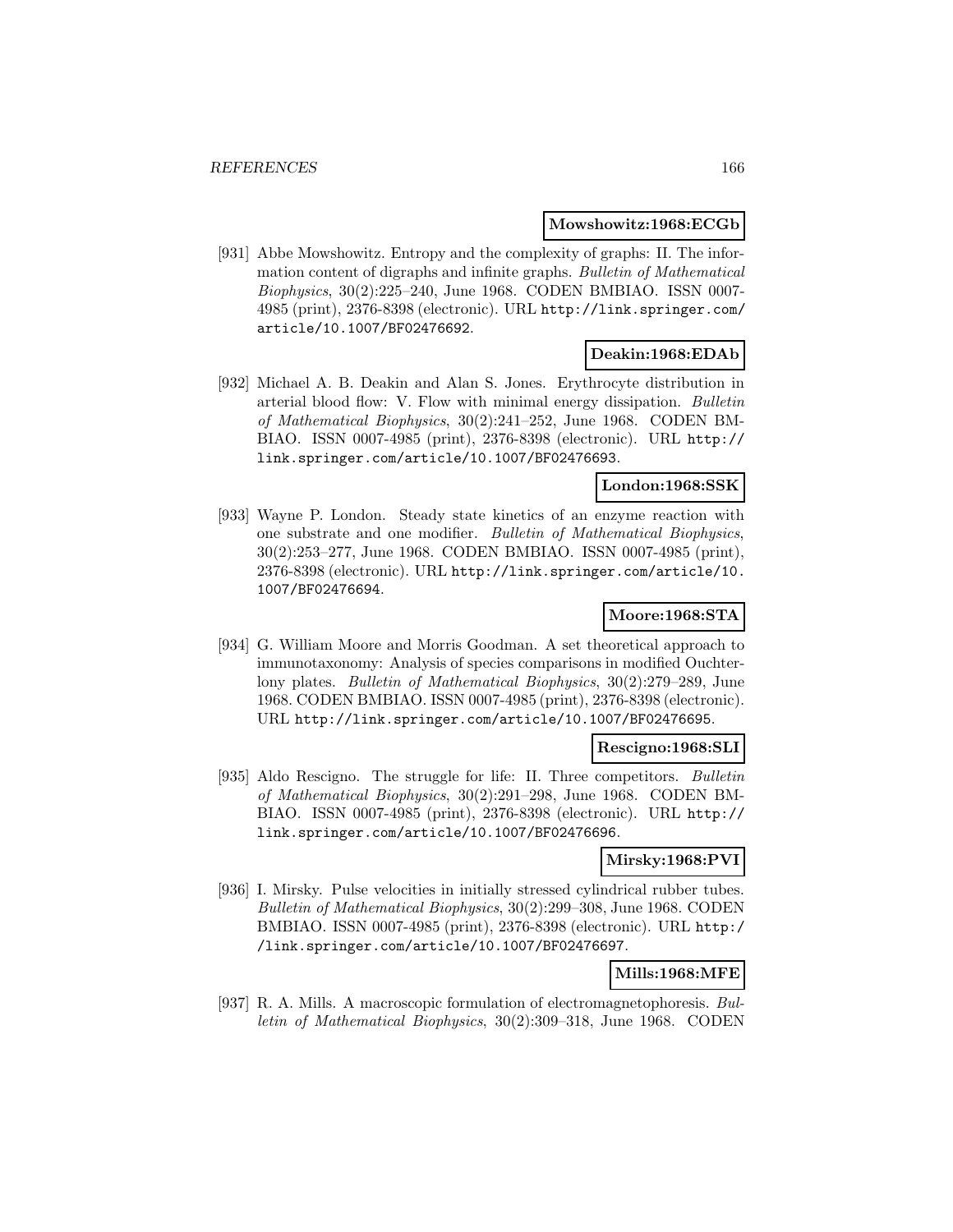BMBIAO. ISSN 0007-4985 (print), 2376-8398 (electronic). URL http:/ /link.springer.com/article/10.1007/BF02476698.

#### **Ramkrishna:1968:RBV**

[938] D. Ramkrishna, A. G. Fredrickson, and H. M. Tsuchiya. On relationships between various distribution functions in balanced unicellular growth. Bulletin of Mathematical Biophysics, 30(2):319–323, June 1968. CODEN BMBIAO. ISSN 0007-4985 (print), 2376-8398 (electronic). URL http:/ /link.springer.com/article/10.1007/BF02476699.

### **Hearon:1968:DES**

[939] John Z. Hearon. The differential equations for specific activities in a distributed tracer system. Bulletin of Mathematical Biophysics, 30 (2):325–331, June 1968. CODEN BMBIAO. ISSN 0007-4985 (print), 2376-8398 (electronic). URL http://link.springer.com/article/10. 1007/BF02476700.

### **Hearon:1968:PSD**

[940] John Z. Hearon. Properties of solution of the diffusion-reaction equation. II. Bulletin of Mathematical Biophysics, 30(2):333–340, June 1968. CO-DEN BMBIAO. ISSN 0007-4985 (print), 2376-8398 (electronic). URL http://link.springer.com/article/10.1007/BF02476701.

#### **Rashevsky:1968:SPT**

[941] N. Rashevsky. Some possible theoretical implications of experiments on the chemical transfer of memory. Bulletin of Mathematical Biophysics, 30(2):341–349, June 1968. CODEN BMBIAO. ISSN 0007-4985 (print), 2376-8398 (electronic). URL http://link.springer.com/article/10. 1007/BF02476702.

### **Rashevsky:1968:RPU**

[942] N. Rashevsky. A remark on the possible use of nonoriented graphs in biology. Bulletin of Mathematical Biophysics, 30(2):351–353, June 1968. CODEN BMBIAO. ISSN 0007-4985 (print), 2376-8398 (electronic). URL http://link.springer.com/article/10.1007/BF02476703.

### **Rashevsky:1968:NDO**

[943] N. Rashevsky. A note on the development of organismic sets. Bulletin of Mathematical Biophysics, 30(2):355–357, June 1968. CODEN BMBIAO. ISSN 0007-4985 (print), 2376-8398 (electronic). URL http:/ /link.springer.com/article/10.1007/BF02476704.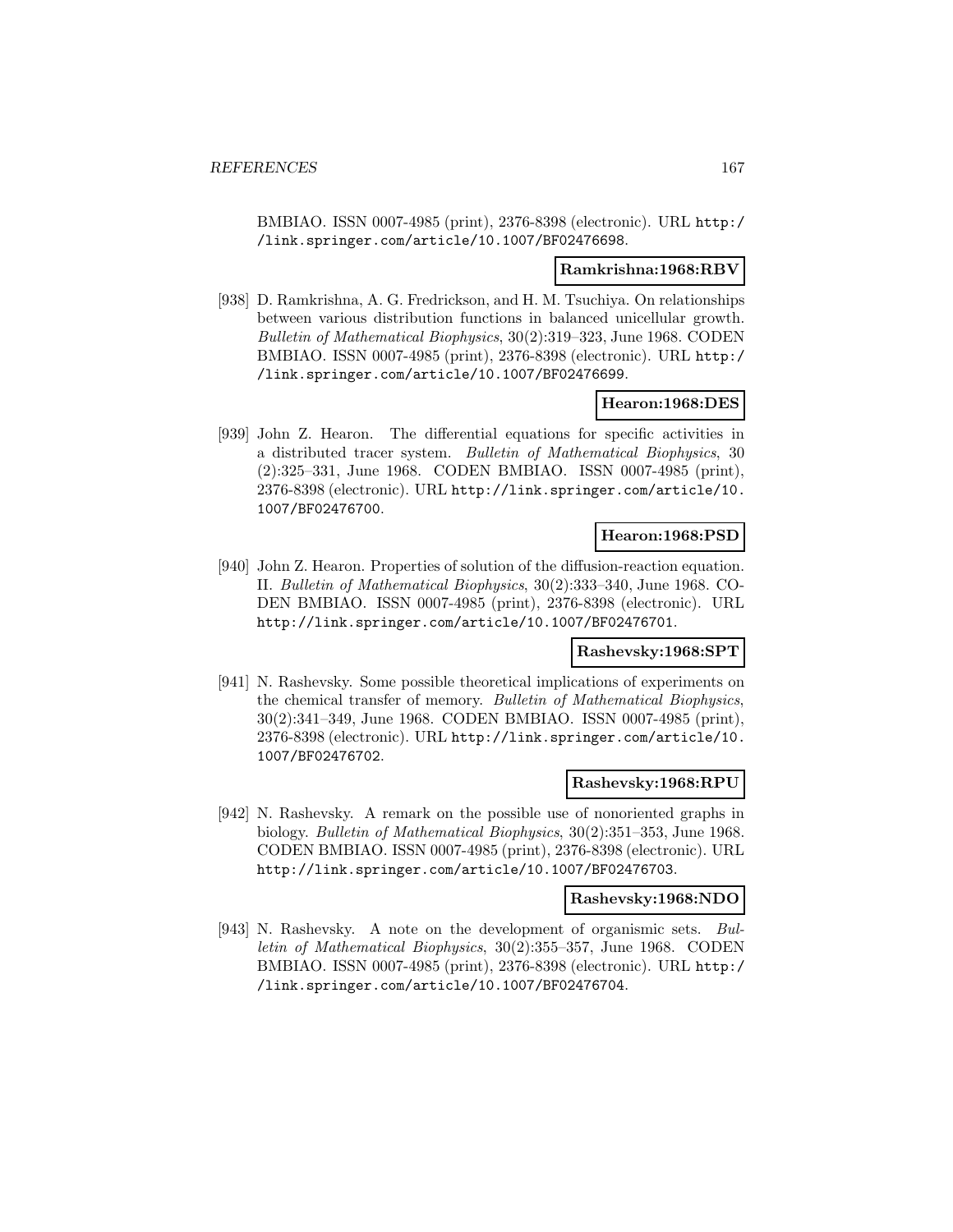#### **Young:1968:TBA**

[944] E. D. Young. Transient behavior of arterial systems in response to flow pulses. Bulletin of Mathematical Biophysics, 30(3):359–385, September 1968. CODEN BMBIAO. ISSN 0007-4985 (print), 2376-8398 (electronic). URL http://link.springer.com/article/10.1007/BF02476602.

### **Mowshowitz:1968:ECGc**

[945] Abbe Mowshowitz. Entropy and the complexity of graphs: III. Graphs with prescribed information content. Bulletin of Mathematical Biophysics, 30(3):387–414, September 1968. CODEN BMBIAO. ISSN 0007- 4985 (print), 2376-8398 (electronic). URL http://link.springer.com/ article/10.1007/BF02476603.

### **Lofgren:1968:AEC**

[946] Lars Löfgren. An axiomatic explanation of complete self-reproduction. Bulletin of Mathematical Biophysics, 30(3):415–425, September 1968. CODEN BMBIAO. ISSN 0007-4985 (print), 2376-8398 (electronic). URL http://link.springer.com/article/10.1007/BF02476604.

### **Weiss:1968:EAS**

[947] George H. Weiss. Equations for the age structure of growing populations. Bulletin of Mathematical Biophysics, 30(3):427–435, September 1968. CODEN BMBIAO. ISSN 0007-4985 (print), 2376-8398 (electronic). URL http://link.springer.com/article/10.1007/BF02476605.

#### **Mow:1968:TMC**

[948] C. C. Mow. A theoretical model of the cornea for use in studies of tonometry. Bulletin of Mathematical Biophysics, 30(3):437–453, September 1968. CODEN BMBIAO. ISSN 0007-4985 (print), 2376-8398 (electronic). URL http://link.springer.com/article/10.1007/BF02476606.

# **Yilmaz:1968:TSP**

[949] Hüseyin Yilmaz. A theory of speech perception: II. Bulletin of Mathematical Biophysics, 30(3):455–479, September 1968. CODEN BMBIAO. ISSN 0007-4985 (print), 2376-8398 (electronic). URL http://link. springer.com/article/10.1007/BF02476607.

### **Rosen:1968:AS**

[950] Robert Rosen. On analogous systems. Bulletin of Mathematical Biophysics, 30(3):481–492, September 1968. CODEN BMBIAO. ISSN 0007- 4985 (print), 2376-8398 (electronic). URL http://link.springer.com/ article/10.1007/BF02476608.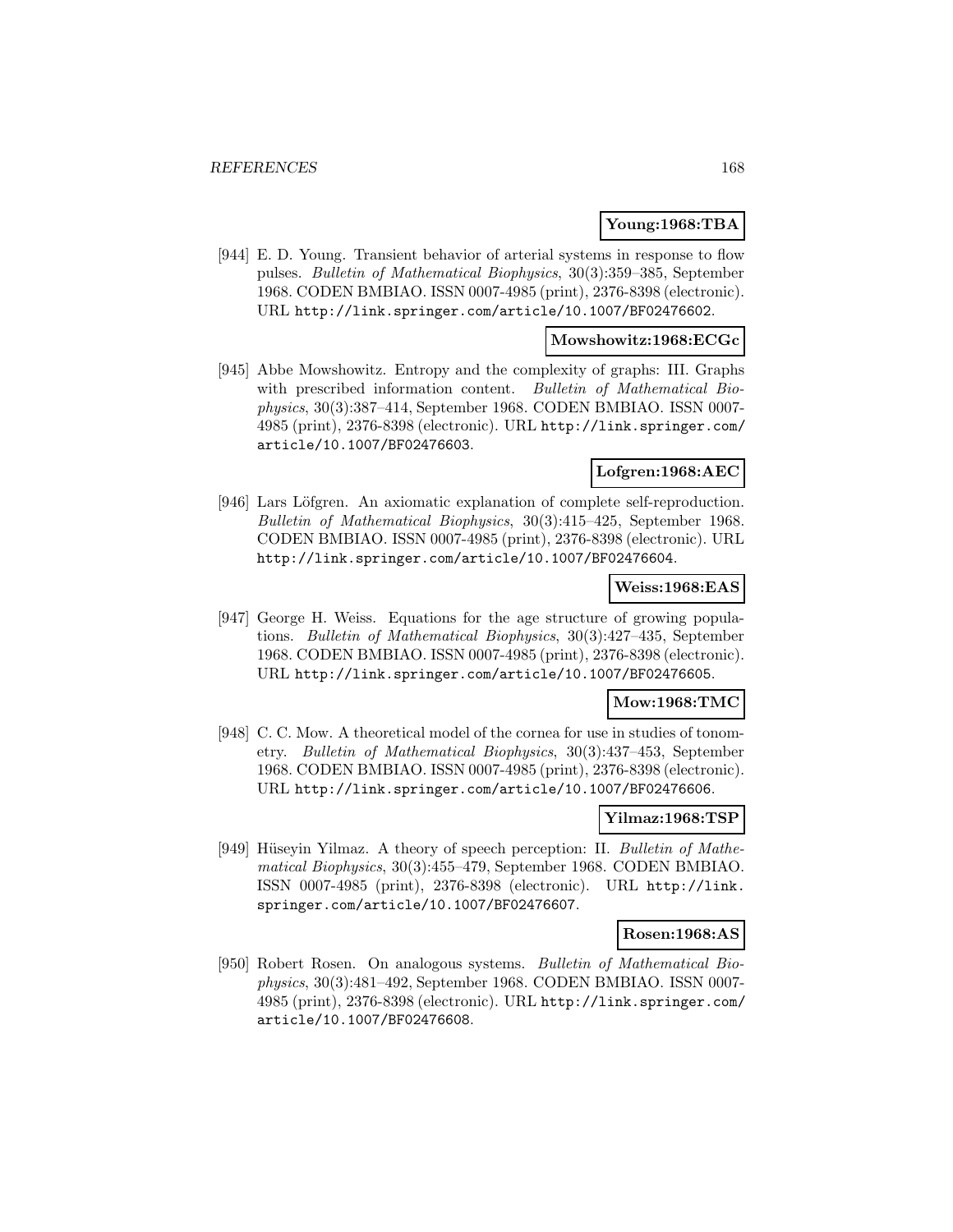### **Rosen:1968:TMT**

[951] Robert Rosen. Turing's morphogens, two-factor systems and active transport. Bulletin of Mathematical Biophysics, 30(3):493–499, September 1968. CODEN BMBIAO. ISSN 0007-4985 (print), 2376-8398 (electronic). URL http://link.springer.com/article/10.1007/BF02476609.

### **Rashevsky:1968:CMB**

[952] N. Rashevsky. A contribution to the mathematical biology of social behavior: Riots by oppressed groups. Bulletin of Mathematical Biophysics, 30(3):501–518, September 1968. CODEN BMBIAO. ISSN 0007- 4985 (print), 2376-8398 (electronic). URL http://link.springer.com/ article/10.1007/BF02476610.

### **Rashevsky:1968:PRC**

[953] N. Rashevsky. On possible reversible changes between arational and rational behavior of society. Bulletin of Mathematical Biophysics, 30(3): 519–525, September 1968. CODEN BMBIAO. ISSN 0007-4985 (print), 2376-8398 (electronic). URL http://link.springer.com/article/10. 1007/BF02476611.

### **Weissenberger:1968:CCF**

[954] Stein Weissenberger. Comments concerning F. A. Roberge's "Stability Analysis of a Mathematical Neuron Model". Bulletin of Mathematical Biophysics, 30(3):527–528, September 1968. CODEN BMBIAO. ISSN 0007-4985 (print), 2376-8398 (electronic). URL http://link.springer. com/article/10.1007/BF02476612. See [853, 955].

### **Roberge:1968:RWC**

[955] F. A. Roberge. Remarks on Weissenberger's 'Comments Concerning "Stability Analysis of a Mathematical Neuron Model" '. Bulletin of Mathematical Biophysics, 30(3):529, September 1968. CODEN BM-BIAO. ISSN 0007-4985 (print), 2376-8398 (electronic). URL http:// link.springer.com/article/10.1007/BF02476613. See [853, 954].

### **Anonymous:1968:A**

[956] Anonymous. Announcement. Bulletin of Mathematical Biophysics, 30 (3):531, September 1968. CODEN BMBIAO. ISSN 0007-4985 (print), 2376-8398 (electronic). URL http://link.springer.com/article/10. 1007/BF02476614.

# **Mowshowitz:1968:ECGd**

[957] Abbe Mowshowitz. Entropy and the complexity of graphs: IV. Entropy measures and graphical structure. Bulletin of Mathematical Bio-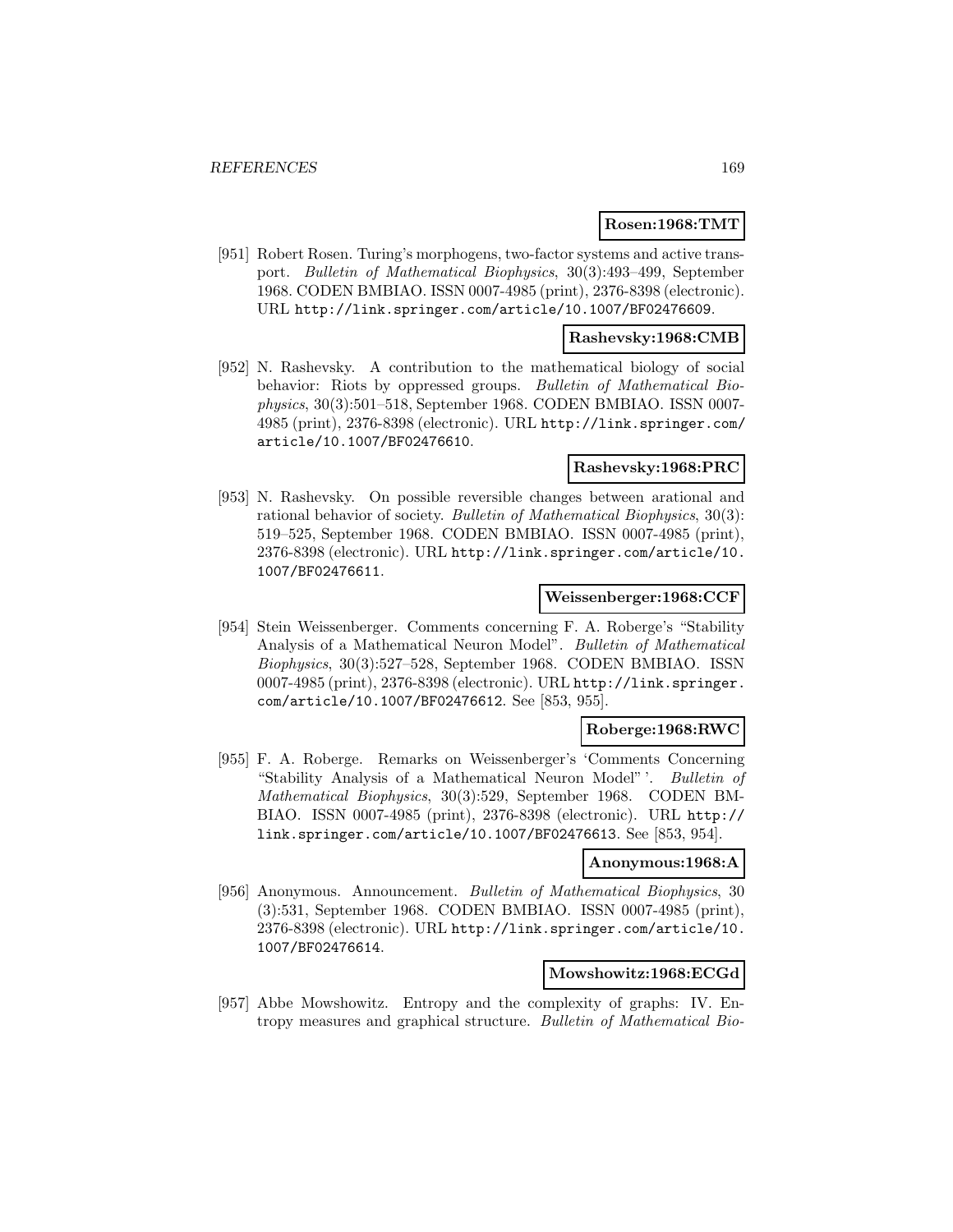physics, 30(4):533–546, December 1968. CODEN BMBIAO. ISSN 0007- 4985 (print), 2376-8398 (electronic). URL http://link.springer.com/ article/10.1007/BF02476673.

# **D:1968:TES**

[958] Sidney Roston M. D. Theory of emotional stress and mental illness. Bulletin of Mathematical Biophysics, 30(4):547–552, December 1968. CO-DEN BMBIAO. ISSN 0007-4985 (print), 2376-8398 (electronic). URL http://link.springer.com/article/10.1007/BF02476674.

## **Coutinho:1968:CBD**

[959] A. Bezerra Coutinho and F. A. Bezerra Coutinho. The conservation of the biomass density and the age structure of the populations. Bulletin of Mathematical Biophysics, 30(4):553–563, December 1968. CODEN BMBIAO. ISSN 0007-4985 (print), 2376-8398 (electronic). URL http:/ /link.springer.com/article/10.1007/BF02476675.

### **Reilly:1968:NMC**

[960] Kevin D. Reilly. A neural model for conditioned avoidance learning. Bulletin of Mathematical Biophysics, 30(4):565–579, December 1968. CO-DEN BMBIAO. ISSN 0007-4985 (print), 2376-8398 (electronic). URL http://link.springer.com/article/10.1007/BF02476676.

### **Friedenberg:1968:ASD**

[961] R. Friedenberg, A. J. Blatt, and R. Allen. Applications of a surface dipole model to biological cells rationale. Bulletin of Mathematical Biophysics, 30(4):581–614, December 1968. CODEN BMBIAO. ISSN 0007- 4985 (print), 2376-8398 (electronic). URL http://link.springer.com/ article/10.1007/BF02476677.

## **Hohl:1968:CHL**

[962] Jakob Hohl and Stanley Rush. The complete heart–lead relationship in the Einthoven triangle. Bulletin of Mathematical Biophysics, 30(4): 615–623, December 1968. CODEN BMBIAO. ISSN 0007-4985 (print), 2376-8398 (electronic). URL http://link.springer.com/article/10. 1007/BF02476678.

### **Baianu:1968:OSP**

[963] I. Băianu and M. Marinescu. Organismic supercategories: I. Proposals for a general unitary theory of systems. Bulletin of Mathematical Biophysics, 30(4):625–635, December 1968. CODEN BMBIAO. ISSN 0007-4985 (print), 2376-8398 (electronic). URL http://link.springer. com/article/10.1007/BF02476679.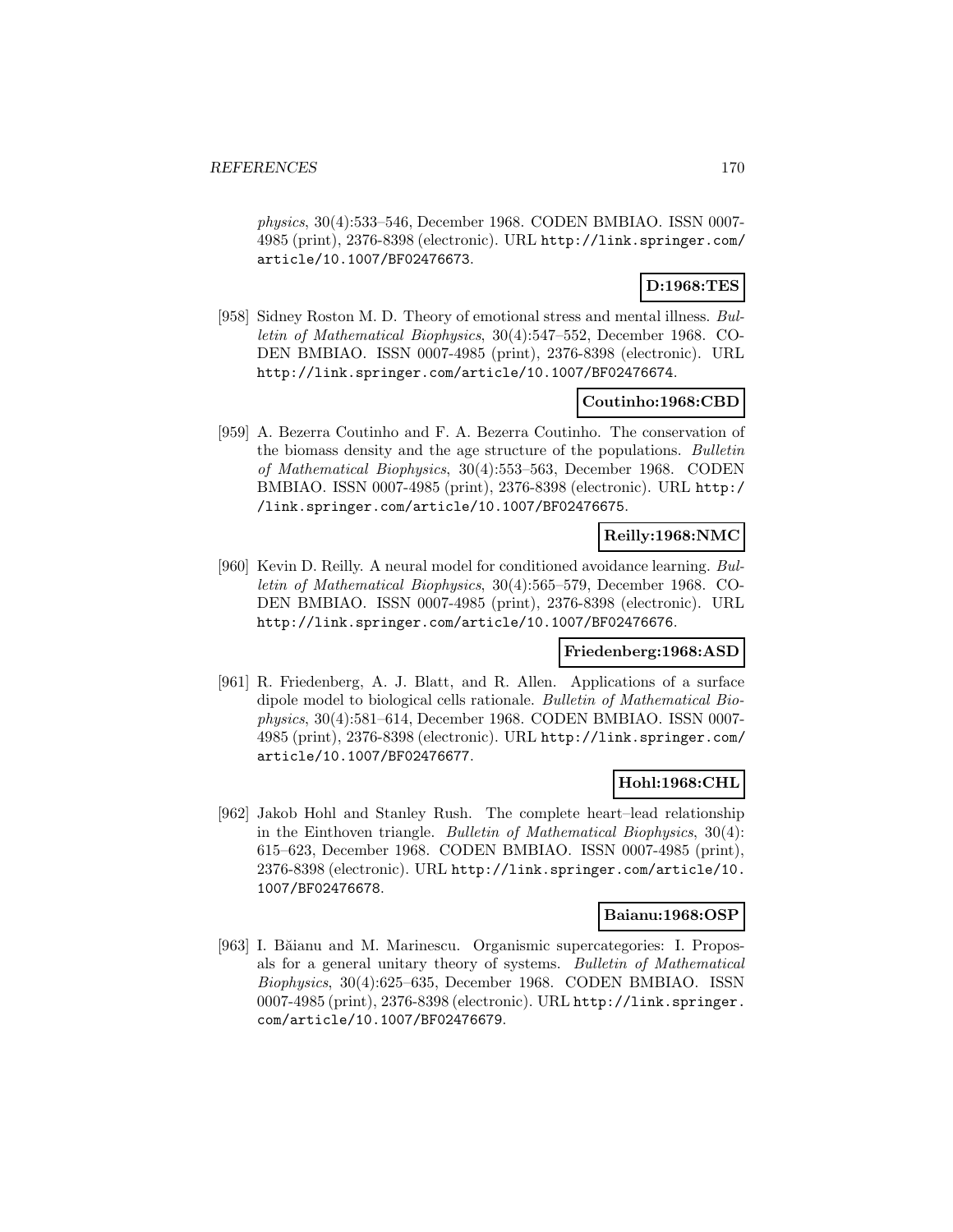#### **Pilkington:1968:ECI**

[964] T. C. Pilkington, R. C. Barr, and C. L. Rogers. Effect of conductivity interfaces in electrocardiography. Bulletin of Mathematical Biophysics, 30(4):637–643, December 1968. CODEN BMBIAO. ISSN 0007- 4985 (print), 2376-8398 (electronic). URL http://link.springer.com/ article/10.1007/BF02476680.

# **Huckabe:1968:GAM**

[965] Charles E. Huckabe, Ph.D. and Allen W. Hahn, D.V.M., Ph.D. A generalized approach to the modeling of arterial blood flow. Bulletin of Mathematical Biophysics, 30(4):645–662, December 1968. CODEN BM-BIAO. ISSN 0007-4985 (print), 2376-8398 (electronic). URL http:// link.springer.com/article/10.1007/BF02476681.

#### **Barton:1968:PFT**

[966] Charles Barton and Severin Raynor. Peristaltic flow in tubes. Bulletin of Mathematical Biophysics, 30(4):663–680, December 1968. CODEN BMBIAO. ISSN 0007-4985 (print), 2376-8398 (electronic). URL http:/ /link.springer.com/article/10.1007/BF02476682.

### **Wu:1968:SDR**

[967] Tai Te Wu. Strandedness of DNA at 92% relative humidity. Bulletin of Mathematical Biophysics, 30(4):681–686, December 1968. CODEN BMBIAO. ISSN 0007-4985 (print), 2376-8398 (electronic). URL http:/ /link.springer.com/article/10.1007/BF02476683.

## **Wu:1968:PCD**

[968] Tai Te Wu. Periodic conformations of deoxyribonucleic acids. Bulletin of Mathematical Biophysics, 30(4):687–700, December 1968. CODEN BMBIAO. ISSN 0007-4985 (print), 2376-8398 (electronic). URL http:/ /link.springer.com/article/10.1007/BF02476684.

#### **Ridgeway:1968:TDS**

[969] Don Ridgeway. Three-dimensional steady-state temperature distribution about cylinders and discs. Bulletin of Mathematical Biophysics, 30(4): 701–713, December 1968. CODEN BMBIAO. ISSN 0007-4985 (print), 2376-8398 (electronic). URL http://link.springer.com/article/10. 1007/BF02476685.

### **Landahl:1968:NEM**

[970] H. D. Landahl. Note on the effects of maternal selection in biological populations. Bulletin of Mathematical Biophysics, 30(4):715–726, December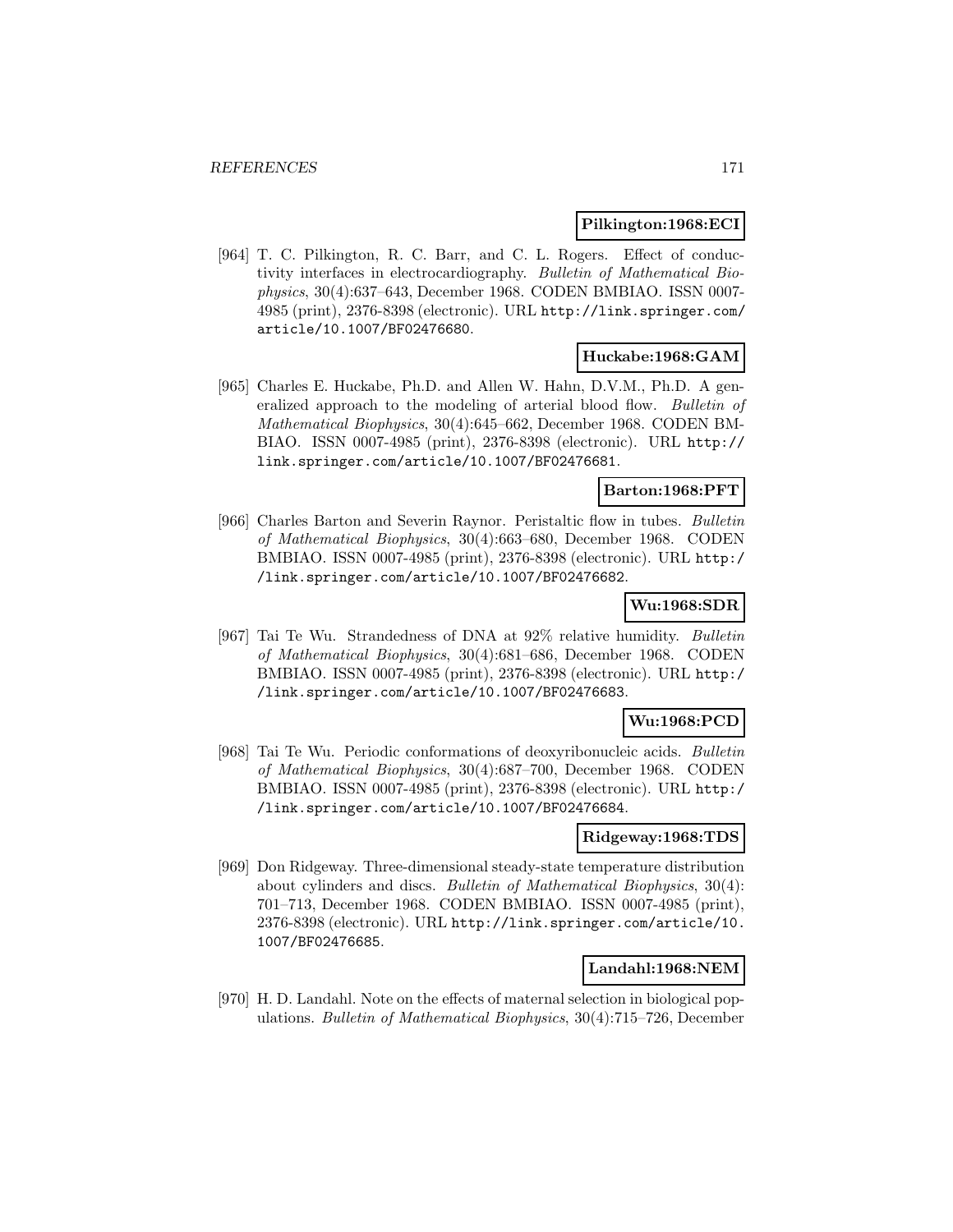1968. CODEN BMBIAO. ISSN 0007-4985 (print), 2376-8398 (electronic). URL http://link.springer.com/article/10.1007/BF02476686.

## **King:1968:DA**

[971] Robert E. King. Diagnostic analysis. Bulletin of Mathematical Biophysics, 30(4):727–734, December 1968. CODEN BMBIAO. ISSN 0007- 4985 (print), 2376-8398 (electronic). URL http://link.springer.com/ article/10.1007/BF02476687.

### **Rashevsky:1968:MTB**

[972] N. Rashevsky. Mathematical theory of biological periodicities: Formulation of the n-body case. Bulletin of Mathematical Biophysics, 30(4): 735–749, December 1968. CODEN BMBIAO. ISSN 0007-4985 (print), 2376-8398 (electronic). URL http://link.springer.com/article/10. 1007/BF02476688.

## **Rashevsky:1968:SNA**

[973] N. Rashevsky. A suggestion of a new approach to the theory of some biological periodicities. Bulletin of Mathematical Biophysics, 30(4):751– 760, December 1968. CODEN BMBIAO. ISSN 0007-4985 (print), 2376-8398 (electronic). URL http://link.springer.com/article/10. 1007/BF02476689.

# **Gupta:1969:TCM**

[974] P. C. Gupta. A two compartment model for cell survival after irradiation with ionizing radiation. Bulletin of Mathematical Biophysics, 31(1):1–8, March 1969. CODEN BMBIAO. ISSN 0007-4985 (print), 2376-8398 (electronic). URL http://link.springer.com/article/10. 1007/BF02478203.

#### **Namerow:1969:CDA**

[975] Norman S. Namerow, M.D. and Joseph Jude Kappl, M.S. Conduction in demyelinated axons  $-$  a simplified model. Bulletin of Mathematical Biophysics, 31(1):9–23, March 1969. CODEN BMBIAO. ISSN 0007- 4985 (print), 2376-8398 (electronic). URL http://link.springer.com/ article/10.1007/BF02478204.

#### **Hills:1969:RBD**

[976] B. A. Hills, M.A., B.Sc., Ph.D. Radial bulk diffusion into heterogeneous tissue. Bulletin of Mathematical Biophysics, 31(1):25–34, March 1969. CODEN BMBIAO. ISSN 0007-4985 (print), 2376-8398 (electronic). URL http://link.springer.com/article/10.1007/BF02478205.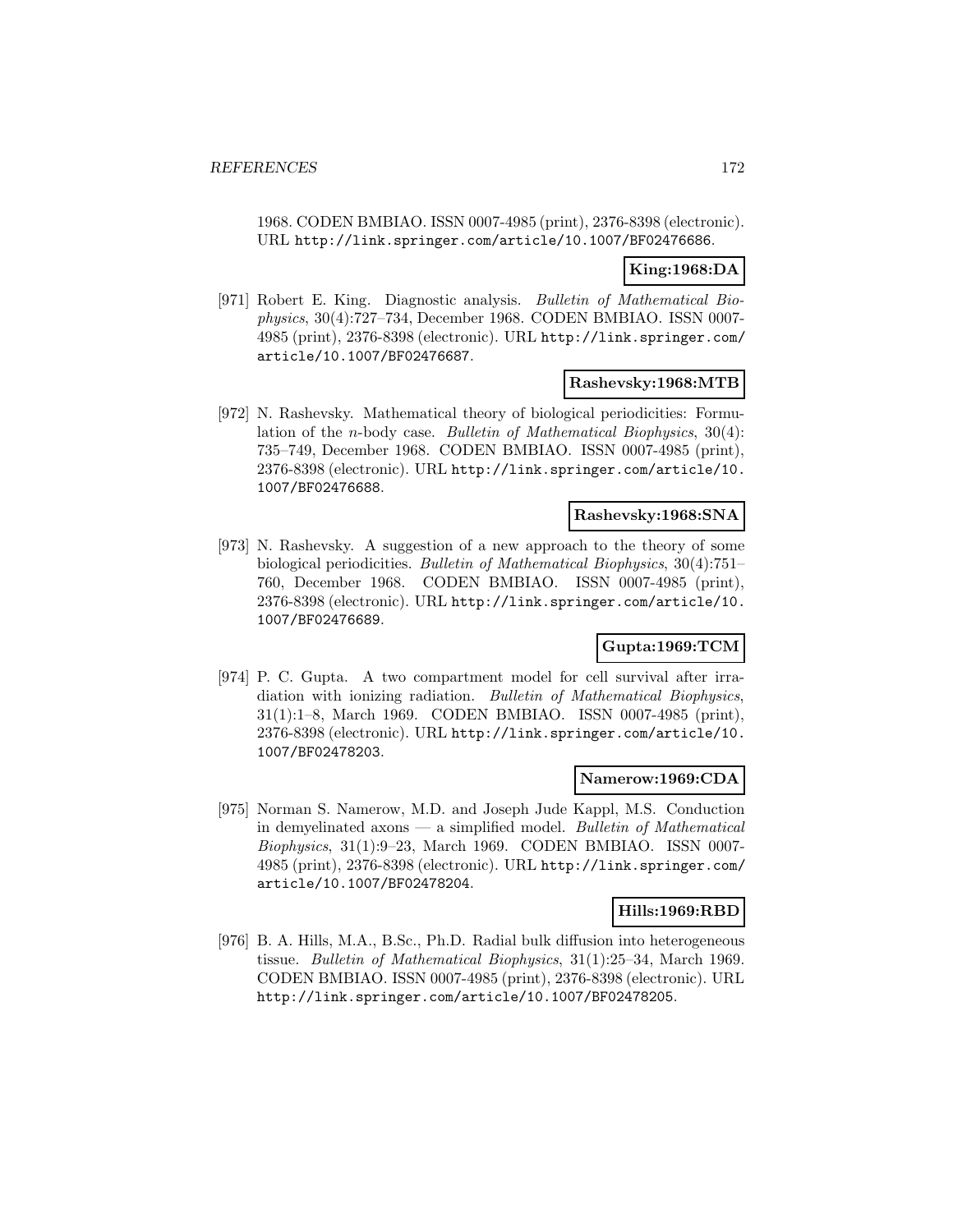## **Daley:1969:EPB**

[977] D. J. Daley. Extinction probabilities in branching processes: A note on Holgate and Lakhani's paper. Bulletin of Mathematical Biophysics, 31(1):35–37, March 1969. CODEN BMBIAO. ISSN 0007-4985 (print), 2376-8398 (electronic). URL http://link.springer.com/article/10. 1007/BF02478206. See [911].

## **Wei:1969:MMN**

[978] Ling Y. Wei. Molecular mechanisms of nerve excitation and conduction. Bulletin of Mathematical Biophysics, 31(1):39–58, March 1969. CODEN BMBIAO. ISSN 0007-4985 (print), 2376-8398 (electronic). URL http:/ /link.springer.com/article/10.1007/BF02478207.

#### **Comorosan:1969:ARB**

[979] S. Comorosan and I. Baianu. Abstract representations of biological systems in supercategories. Bulletin of Mathematical Biophysics, 31 (1):59–70, March 1969. CODEN BMBIAO. ISSN 0007-4985 (print), 2376-8398 (electronic). URL http://link.springer.com/article/10. 1007/BF02478208.

# **Deakin:1969:NPT**

[980] Michael A. B. Deakin. A note on the Poiseuille-type flow of a Casson fluid. *Bulletin of Mathematical Biophysics*, 31(1):71–74, March 1969. CODEN BMBIAO. ISSN 0007-4985 (print), 2376-8398 (electronic). URL http://link.springer.com/article/10.1007/BF02478209.

## **Ghista:1969:TVE**

[981] Dhanjoo N. Ghista and H. Westcott Vayo. The time-varying elastic properties of the left ventricular muscle. Bulletin of Mathematical Biophysics, 31(1):75–92, March 1969. CODEN BMBIAO. ISSN 0007-4985 (print), 2376-8398 (electronic). URL http://link.springer.com/article/10. 1007/BF02478210.

### **Conroy:1969:EAD**

[982] M. F. Conroy. Estimation of aortic distensibility and instantaneous left ventricular volume in living man. Bulletin of Mathematical Biophysics, 31(1):93–104, March 1969. CODEN BMBIAO. ISSN 0007-4985 (print), 2376-8398 (electronic). URL http://link.springer.com/article/10. 1007/BF02478211.

## **Norwich:1969:MMK**

[983] K. H. Norwich. Mathematical models of the kinetics of glucose and insulin in plasma. Bulletin of Mathematical Biophysics, 31(1):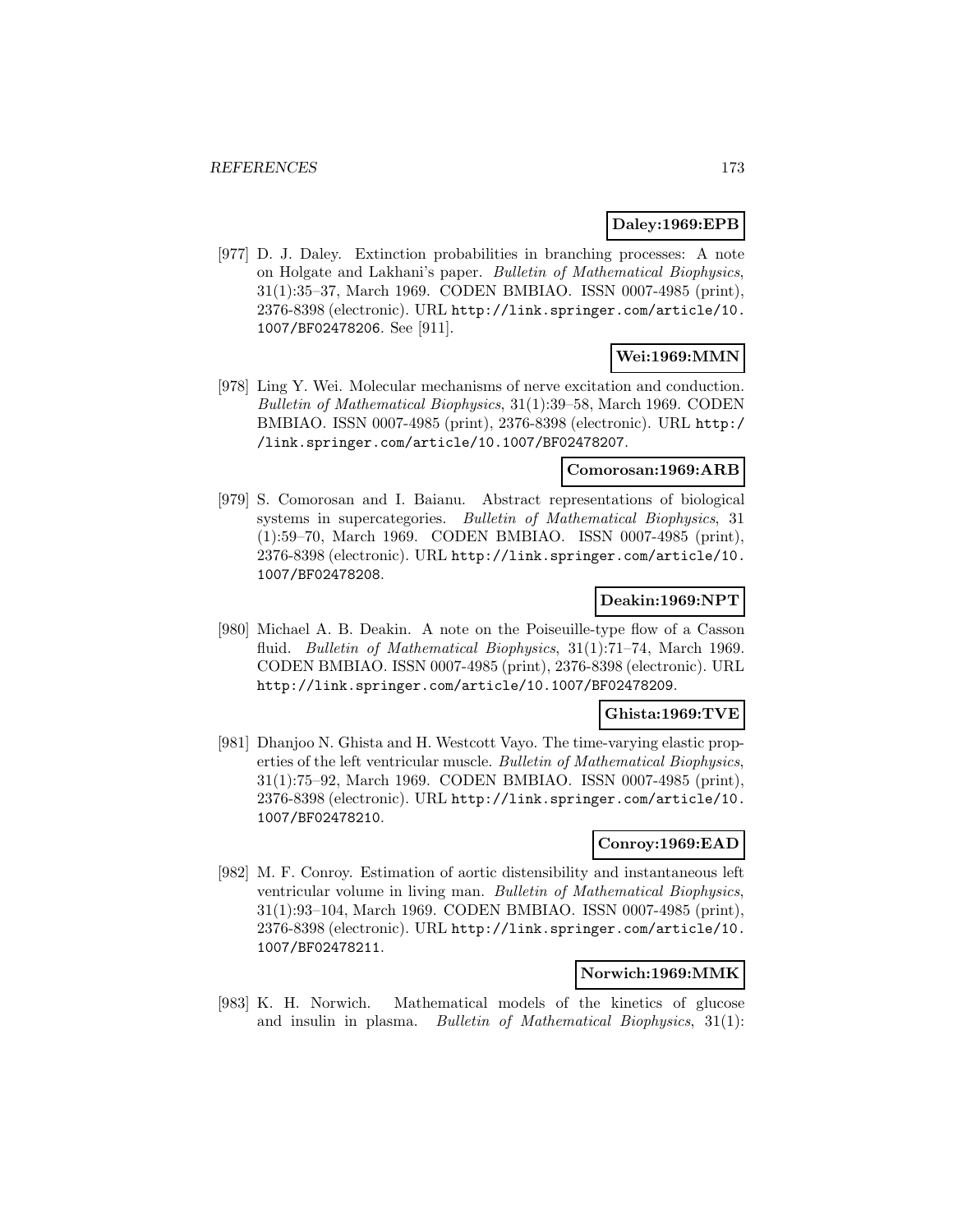105–121, March 1969. CODEN BMBIAO. ISSN 0007-4985 (print), 2376-8398 (electronic). URL http://link.springer.com/article/10. 1007/BF02478212.

#### **Wickelgren:1969:LSC**

[984] Wayne A. Wickelgren. Learned specification of concept neurons. Bulletin of Mathematical Biophysics, 31(1):123–142, March 1969. CODEN BMBIAO. ISSN 0007-4985 (print), 2376-8398 (electronic). URL http:/ /link.springer.com/article/10.1007/BF02478213.

## **Lih:1969:MMA**

[985] Marshall M. Lih. A mathematical model for the axial migration of suspended particles in tube flow. Bulletin of Mathematical Biophysics, 31 (1):143–157, March 1969. CODEN BMBIAO. ISSN 0007-4985 (print), 2376-8398 (electronic). URL http://link.springer.com/article/10. 1007/BF02478214.

### **Rashevsky:1969:OUA**

[986] N. Rashevsky. Outline of a unified approach to physics, biology and sociology. Bulletin of Mathematical Biophysics, 31(1):159–198, March 1969. CODEN BMBIAO. ISSN 0007-4985 (print), 2376-8398 (electronic). URL http://link.springer.com/article/10.1007/BF02478215.

### **Rashevsky:1969:SCH**

[987] N. Rashevsky. Some consequences of Henri Poincaré's hypothesis about the biological nature of the three-dimensionality of our space. Bulletin of Mathematical Biophysics, 31(1):199–203, March 1969. CODEN BM-BIAO. ISSN 0007-4985 (print), 2376-8398 (electronic). URL http:// link.springer.com/article/10.1007/BF02478216.

### **Rashevsky:1969:CMB**

[988] N. Rashevsky. A contribution to the mathematical biology of social behavior: Comparison of non-violent resistance and of riots by oppressed groups. Bulletin of Mathematical Biophysics, 31(1):205–213, March 1969. CODEN BMBIAO. ISSN 0007-4985 (print), 2376-8398 (electronic). URL http://link.springer.com/article/10.1007/BF02478217.

#### **Freudenstein:1969:KHK**

[989] F. Freudenstein and L. S. Woo. Kinematics of the human knee joint. Bulletin of Mathematical Biophysics, 31(2):215–232, June 1969. CODEN BMBIAO. ISSN 0007-4985 (print), 2376-8398 (electronic). URL http:/ /link.springer.com/article/10.1007/BF02477002.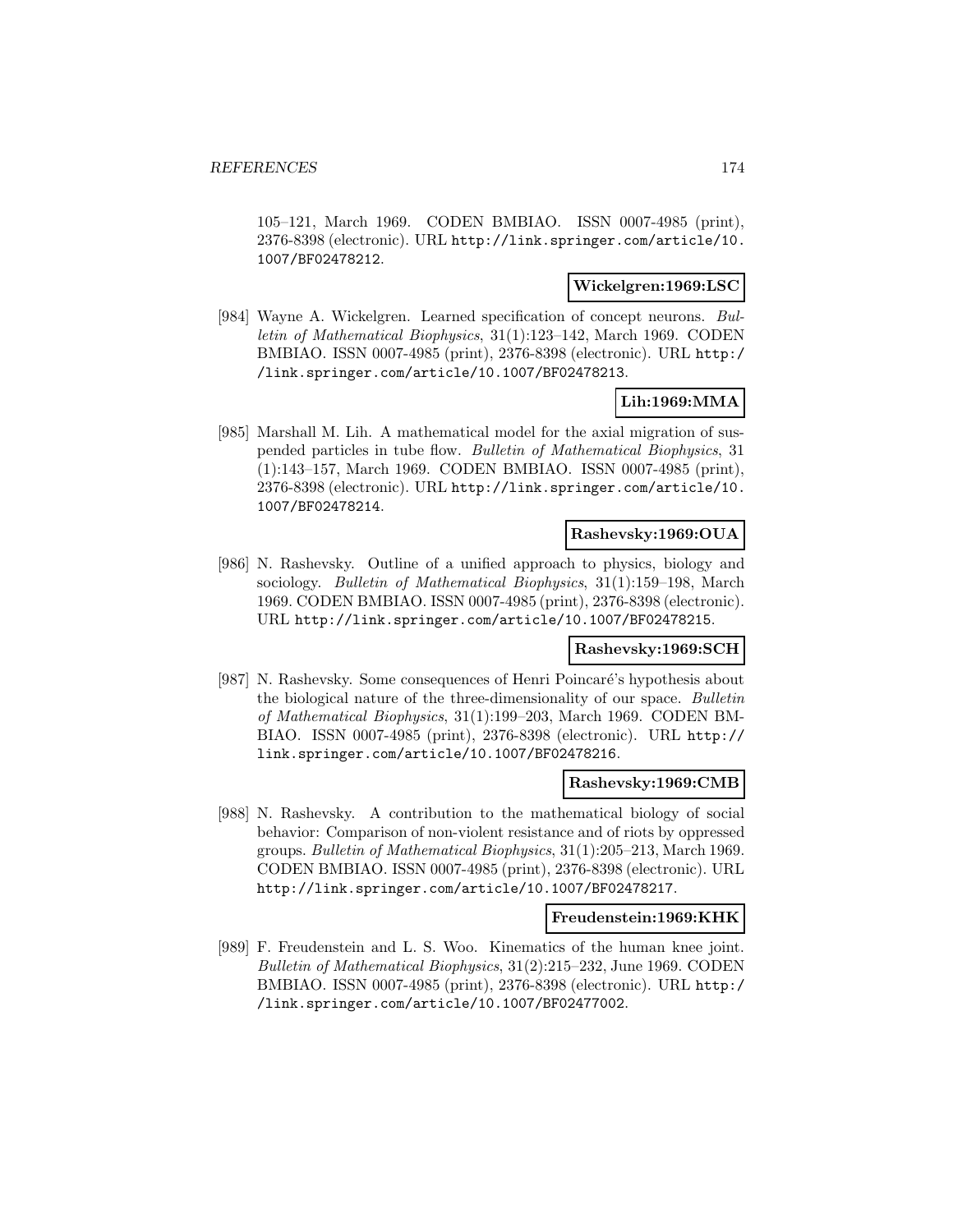#### **Distefano:1969:HRF**

[990] Joseph J. Distefano III, Ph.D. Hypothalamic and rate feedback in the thyroid hormone regulation system: An hypothesis. Bulletin of Mathematical Biophysics, 31(2):233–246, June 1969. CODEN BMBIAO. ISSN 0007-4985 (print), 2376-8398 (electronic). URL http://link.springer. com/article/10.1007/BF02477003.

## **Findler:1969:CSS**

[991] Nicholas V. Findler and Wiley R. McKinzie. Computer simulation of a self-preserving and learning organism. Bulletin of Mathematical Biophysics, 31(2):247–253, June 1969. CODEN BMBIAO. ISSN 0007- 4985 (print), 2376-8398 (electronic). URL http://link.springer.com/ article/10.1007/BF02477004.

### **Marimont:1969:SCM**

[992] Rosalind B. Marimont. System connectivity and matrix properties. Bulletin of Mathematical Biophysics, 31(2):255–274, June 1969. CODEN BMBIAO. ISSN 0007-4985 (print), 2376-8398 (electronic). URL http:/ /link.springer.com/article/10.1007/BF02477005.

### **Houghton:1969:LGT**

[993] Gerald Houghton. A Lie group topology for normal and abnormal human behavior. Bulletin of Mathematical Biophysics, 31(2):275–293, June 1969. CODEN BMBIAO. ISSN 0007-4985 (print), 2376-8398 (electronic). URL http://link.springer.com/article/10.1007/BF02477006.

# **Lock:1969:EEL**

[994] G. S. H. Lock. Elastic expulsion from a long tube. Bulletin of Mathematical Biophysics, 31(2):295–306, June 1969. CODEN BMBIAO. ISSN 0007-4985 (print), 2376-8398 (electronic). URL http://link.springer. com/article/10.1007/BF02477007.

#### **Cooksey:1969:PSS**

[995] Jack C. Cooksey. The partial stream sampling assumption in intestinal perfusion studies. Bulletin of Mathematical Biophysics, 31(2): 307–317, June 1969. CODEN BMBIAO. ISSN 0007-4985 (print), 2376-8398 (electronic). URL http://link.springer.com/article/10. 1007/BF02477008.

#### **Capobianco:1969:TPD**

[996] Michael F. Capobianco. Tensor products of digraphs and the structure of groups of pairs. Bulletin of Mathematical Biophysics, 31(2):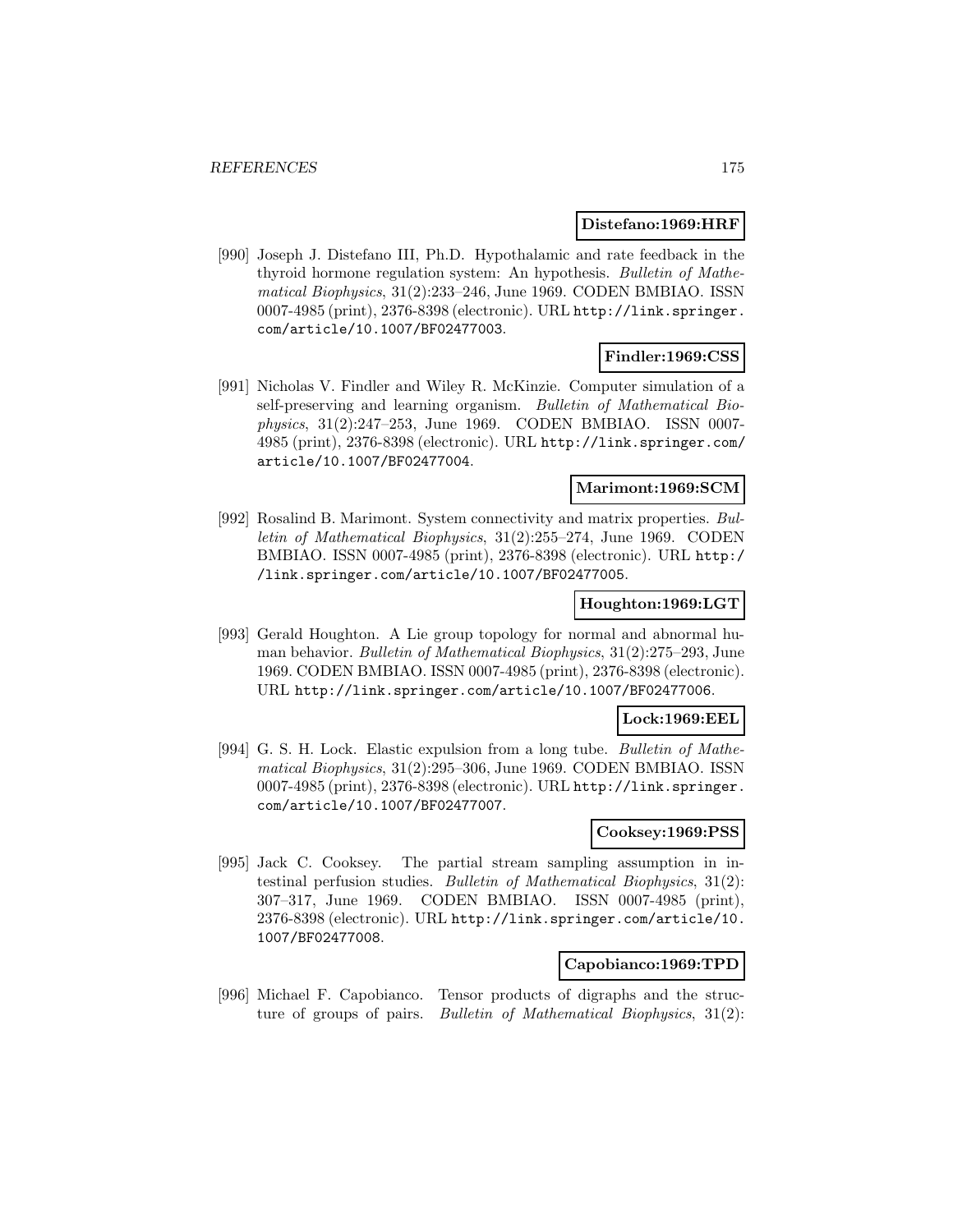319–326, June 1969. CODEN BMBIAO. ISSN 0007-4985 (print), 2376-8398 (electronic). URL http://link.springer.com/article/10. 1007/BF02477009.

#### **Massaro:1969:ODL**

[997] Thomas A. Massaro and Irving Fatt. Oxygen diffusion in large single-celled organisms. Bulletin of Mathematical Biophysics, 31(2): 327–340, June 1969. CODEN BMBIAO. ISSN 0007-4985 (print), 2376-8398 (electronic). URL http://link.springer.com/article/10. 1007/BF02477010.

## **Roy:1969:AED**

[998] Bhakta K. Roy and David R. Smith. Analysis of the exponential decay model of the neuron showing frequency threshold effects. Bulletin of Mathematical Biophysics, 31(2):341–357, June 1969. CODEN BM-BIAO. ISSN 0007-4985 (print), 2376-8398 (electronic). URL http:// link.springer.com/article/10.1007/BF02477011.

# **Offner:1969:IFM**

[999] Frankin F. Offner. Ionic forces and membrane phenomena. Bulletin of Mathematical Biophysics, 31(2):359–381, June 1969. CODEN BM-BIAO. ISSN 0007-4985 (print), 2376-8398 (electronic). URL http:// link.springer.com/article/10.1007/BF02477012.

## **Voukydis:1969:PSG**

[1000] Panagiotis C. Voukydis, M.D., D.M.Sc., Ph.D. Physiological significance of the geometrical shape of the left ventricle: Course and curvature of the individual myocardial fibers. Bulletin of Mathematical Biophysics, 31(2):383–393, June 1969. CODEN BMBIAO. ISSN 0007-4985 (print), 2376-8398 (electronic). URL http://link.springer.com/article/10. 1007/BF02477013. See comments [1041].

# **Wu:1969:MTS**

[1001] Tai Te Wu. A model for the tertiary structure of transfer ribonucleic acids. Bulletin of Mathematical Biophysics, 31(2):395–402, June 1969. CODEN BMBIAO. ISSN 0007-4985 (print), 2376-8398 (electronic). URL http://link.springer.com/article/10.1007/BF02477014.

### **Rashevsky:1969:NMT**

[1002] N. Rashevsky. A note on the mathematical theory of the effect of nervous stress on coronary thrombosis. Bulletin of Mathematical Biophysics, 31 (2):403–416, June 1969. CODEN BMBIAO. ISSN 0007-4985 (print),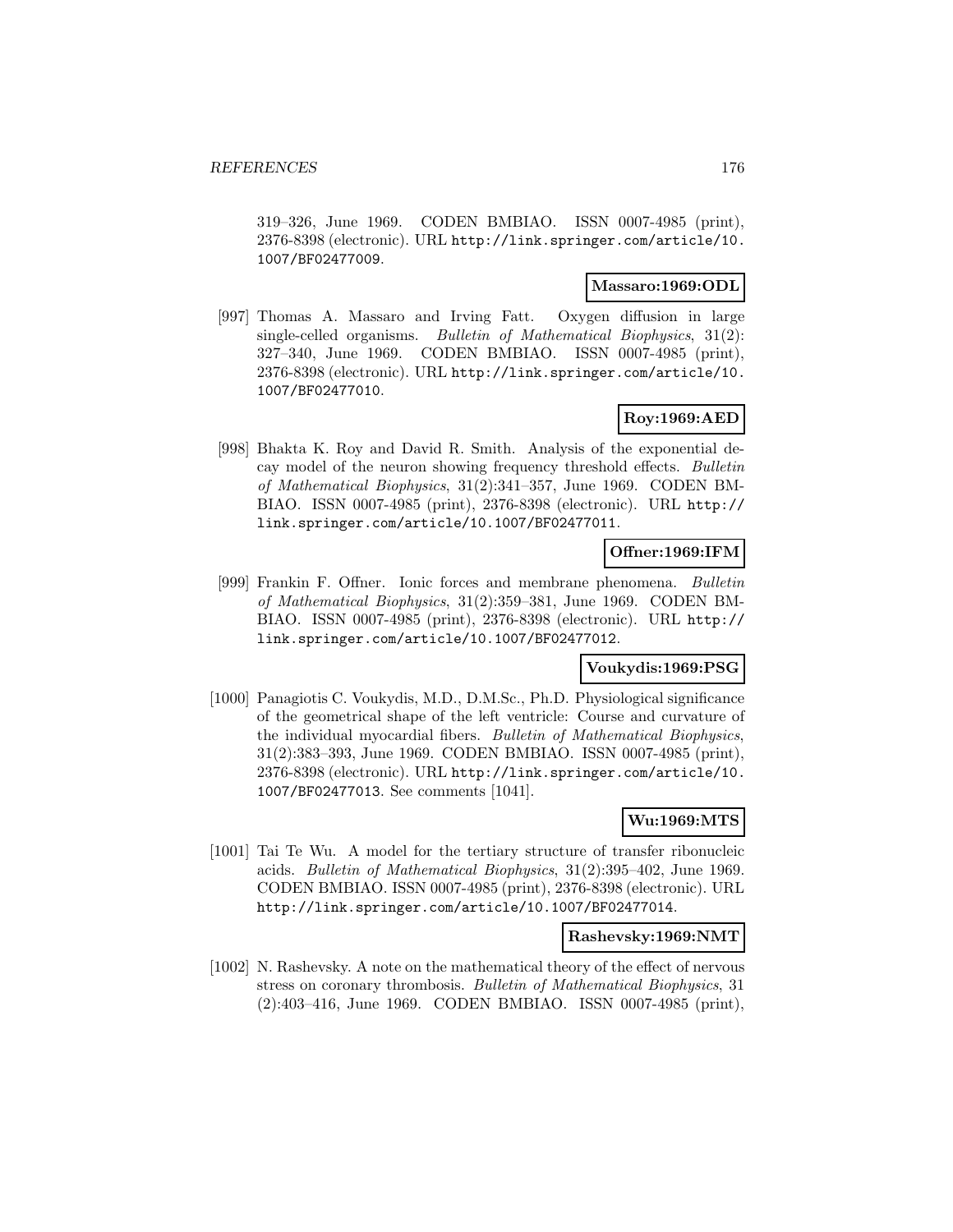2376-8398 (electronic). URL http://link.springer.com/article/10. 1007/BF02477015.

#### **Rashevsky:1969:MRE**

[1003] N. Rashevsky. Multiple relational equilibria: Polymorphism, metamorphosis and other possibly similar phenomena. Bulletin of Mathematical Biophysics, 31(2):417–427, June 1969. CODEN BMBIAO. ISSN 0007- 4985 (print), 2376-8398 (electronic). URL http://link.springer.com/ article/10.1007/BF02477016.

### **Anonymous:1969:CCD**

[1004] Anonymous. Comments concerning Distefano and Stear's "Neuroendocrine control of thyroid secretion in living systems: A feedback control mechanism". Bulletin of Mathematical Biophysics, 31(2):429, June 1969. CODEN BMBIAO. ISSN 0007-4985 (print), 2376-8398 (electronic). URL http://link.springer.com/article/10.1007/BF02477017. See [916].

### **Florine:1969:ISD**

[1005] Dr. J. Florine. International symposium design and application of logical systems. Bulletin of Mathematical Biophysics, 31(2):431, June 1969. CODEN BMBIAO. ISSN 0007-4985 (print), 2376-8398 (electronic). URL http://link.springer.com/article/10.1007/BF02477018.

#### **Dieudonne:1969:LVC**

[1006] Jean-Marie Dieudonn´e. The left ventricle as confocal prolate spheroids. Bulletin of Mathematical Biophysics, 31(3):433–439, September 1969. CODEN BMBIAO. ISSN 0007-4985 (print), 2376-8398 (electronic). URL http://link.springer.com/article/10.1007/BF02476628.

#### **Gross:1969:ORO**

[1007] Benjamin Gross and Young G. Kim. Oscillating reactions in open systems. Bulletin of Mathematical Biophysics, 31(3):441–452, September 1969. CODEN BMBIAO. ISSN 0007-4985 (print), 2376-8398 (electronic). URL http://link.springer.com/article/10.1007/BF02476629.

## **D:1969:SEA**

[1008] Alvin Singer M. D. Systems engineering analysis of aortic root blood pressure. Bulletin of Mathematical Biophysics, 31(3):453–471, September 1969. CODEN BMBIAO. ISSN 0007-4985 (print), 2376-8398 (electronic). URL http://link.springer.com/article/10.1007/BF02476630.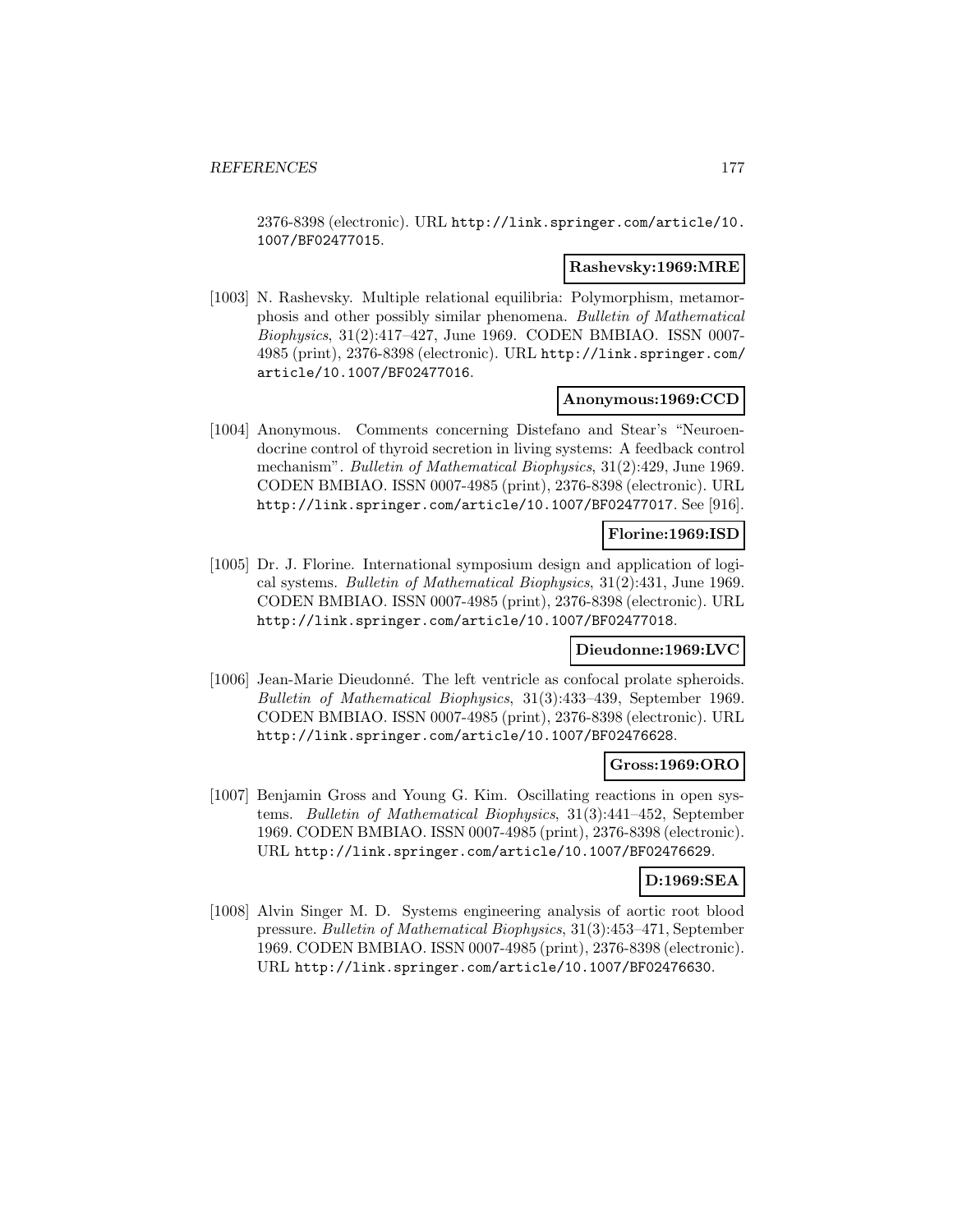### **Mann:1969:ITD**

[1009] Jonah Mann and Erlio Gurpide. Interpretation of tracer data: Some factors which reduce the number of terms in the specific activity functions in n-pool systems. Bulletin of Mathematical Biophysics, 31(3): 473–486, September 1969. CODEN BMBIAO. ISSN 0007-4985 (print), 2376-8398 (electronic). URL http://link.springer.com/article/10. 1007/BF02476631.

### **Carpenter:1969:BAD**

[1010] Major Donald G. Carpenter, Ph.D. Biological aging as a diffusion phenomenon. Bulletin of Mathematical Biophysics, 31(3):487– 504, September 1969. CODEN BMBIAO. ISSN 0007-4985 (print), 2376-8398 (electronic). URL http://link.springer.com/article/10. 1007/BF02476632.

#### **Aulenbrock:1969:CMN**

[1011] J. C. Aulenbrock. Cyclic modes in neural net models. Bulletin of Mathematical Biophysics, 31(3):505–517, September 1969. CODEN BMBIAO. ISSN 0007-4985 (print), 2376-8398 (electronic). URL http://link. springer.com/article/10.1007/BF02476633.

## **Cope:1969:TEE**

[1012] Freeman W. Cope. Theory of the effect of externally applied voltage on membrane oxidation kinetics. Bulletin of Mathematical Biophysics, 31(3):519–528, September 1969. CODEN BMBIAO. ISSN 0007- 4985 (print), 2376-8398 (electronic). URL http://link.springer.com/ article/10.1007/BF02476634.

## **Cope:1969:IWT**

[1013] Freeman W. Cope. Ion and water transport across multicellular membranes through extracellular space by chemiperistaltic waves. Bulletin of Mathematical Biophysics, 31(3):529–540, September 1969. CODEN BMBIAO. ISSN 0007-4985 (print), 2376-8398 (electronic). URL http:/ /link.springer.com/article/10.1007/BF02476635.

## **Hutchinson:1969:EPS**

[1014] George Hutchinson. Evaluation of polymer sequence fragment data using graph theory. Bulletin of Mathematical Biophysics, 31(3):541– 562, September 1969. CODEN BMBIAO. ISSN 0007-4985 (print), 2376-8398 (electronic). URL http://link.springer.com/article/10. 1007/BF02476636.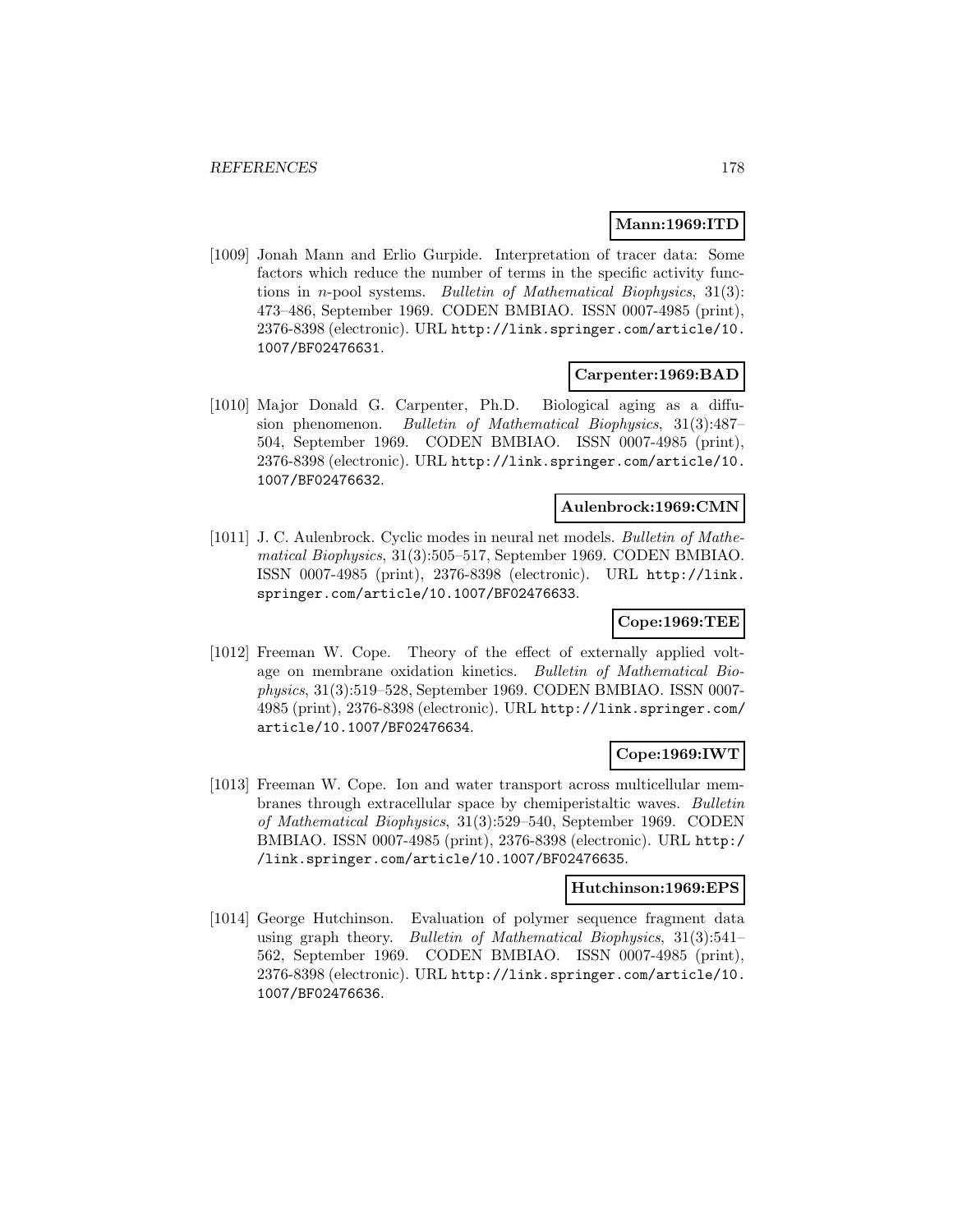## **Mills:1969:AME**

[1015] R. A. Mills. Application of mobilities in electromagnetic fields to the determination of kinetic parameters. Bulletin of Mathematical Biophysics, 31(3):563–568, September 1969. CODEN BMBIAO. ISSN 0007- 4985 (print), 2376-8398 (electronic). URL http://link.springer.com/ article/10.1007/BF02476637.

# **Bert:1969:ECF**

[1016] Joel L. Bert and Irving Fatt. Effect of convective flow on the oxygen tension profile in the cornea. Bulletin of Mathematical Biophysics, 31(3): 569–574, September 1969. CODEN BMBIAO. ISSN 0007-4985 (print), 2376-8398 (electronic). URL http://link.springer.com/article/10. 1007/BF02476638.

# **Mode:1969:AGM**

[1017] Charles J. Mode. Applications of generalized multi-type age-dependent branching processes in population genetics. Bulletin of Mathematical Biophysics, 31(3):575–589, September 1969. CODEN BMBIAO. ISSN 0007-4985 (print), 2376-8398 (electronic). URL http://link.springer. com/article/10.1007/BF02476639.

## **Rashevsky:1969:MTB**

[1018] N. Rashevsky. Mathematical theory of biological periodicities II. Effect of active transport. Bulletin of Mathematical Biophysics, 31(3): 591–603, September 1969. CODEN BMBIAO. ISSN 0007-4985 (print), 2376-8398 (electronic). URL http://link.springer.com/article/10. 1007/BF02476640.

### **Rashevsky:1969:SCR**

[1019] N. Rashevsky. Some considerations on relational equilibria. Bulletin of Mathematical Biophysics, 31(3):605–617, September 1969. CODEN BMBIAO. ISSN 0007-4985 (print), 2376-8398 (electronic). URL http:/ /link.springer.com/article/10.1007/BF02476641.

### **Rosen:1969:CPB**

[1020] Robert Rosen. Cybernetic problems in bionics. Bulletin of Mathematical Biophysics, 31(3):619–621, September 1969. CODEN BMBIAO. ISSN 0007-4985 (print), 2376-8398 (electronic). URL http://link.springer. com/article/10.1007/BF02476642.

## **Comorosan:1969:QTA**

[1021] S. Comorosan and P. Murgoci. A quantum-theoretic approach to enzyme specificity: Proposals for a new type of biochemical control mech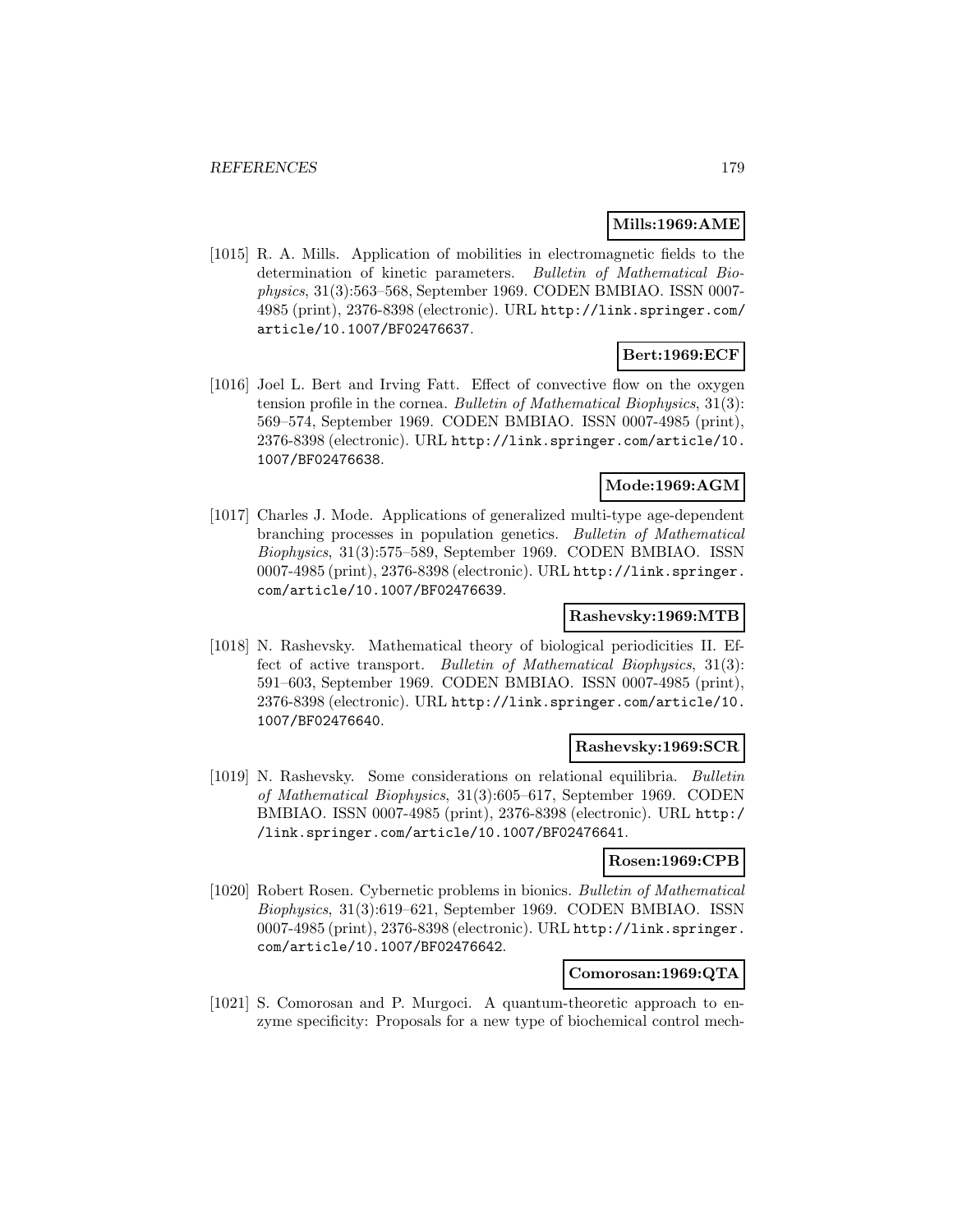anism. Bulletin of Mathematical Biophysics, 31(4):623–635, December 1969. CODEN BMBIAO. ISSN 0007-4985 (print), 2376-8398 (electronic). URL http://link.springer.com/article/10.1007/BF02477777.

### **Kuzma:1969:TCM**

[1022] Jan W. Kuzma, Ph.D., I. Valand, and Joseph Bateman, M.D. A tumor cell model for the determination of drug schedules and drug effect in tumor reduction. Bulletin of Mathematical Biophysics, 31(4): 637–650, December 1969. CODEN BMBIAO. ISSN 0007-4985 (print), 2376-8398 (electronic). URL http://link.springer.com/article/10. 1007/BF02477778.

## **Hildebrandt:1969:CMM**

[1023] J. Hildebrandt. Comparison of mathematical models for cat lung and viscoelastic balloon derived by Laplace transform methods from pressurevolume data. Bulletin of Mathematical Biophysics, 31(4):651– 667, December 1969. CODEN BMBIAO. ISSN 0007-4985 (print), 2376-8398 (electronic). URL http://link.springer.com/article/10. 1007/BF02477779.

### **Bryant:1969:MPF**

[1024] Edwin H. Bryant. A model of population fitness and the maintenance of genetic polymorphism when two ecological patches are available. Bulletin of Mathematical Biophysics, 31(4):669–680, December 1969. CODEN BMBIAO. ISSN 0007-4985 (print), 2376-8398 (electronic). URL http:/ /link.springer.com/article/10.1007/BF02477780.

### **Zien:1969:HBF**

[1025] Tse-Fou Zien. Hydrodynamics of bolus flow — an analytical approach to blood flow in capillaries. Bulletin of Mathematical Biophysics, 31(4): 681–694, December 1969. CODEN BMBIAO. ISSN 0007-4985 (print), 2376-8398 (electronic). URL http://link.springer.com/article/10. 1007/BF02477781.

### **Reilly:1969:MPR**

[1026] Kevin D. Reilly. Models for the pressing rate response of rats and pigeons on a certain class of variable interval schedules of behavior. Bulletin of Mathematical Biophysics, 31(4):695–712, December 1969. CODEN BMBIAO. ISSN 0007-4985 (print), 2376-8398 (electronic). URL http:/ /link.springer.com/article/10.1007/BF02477782.

# **Reilly:1969:MRE**

[1027] Kevin D. Reilly. Models for reserpine effects on normal and brainoperated animals on a continuous reinforcement bar pressing sched-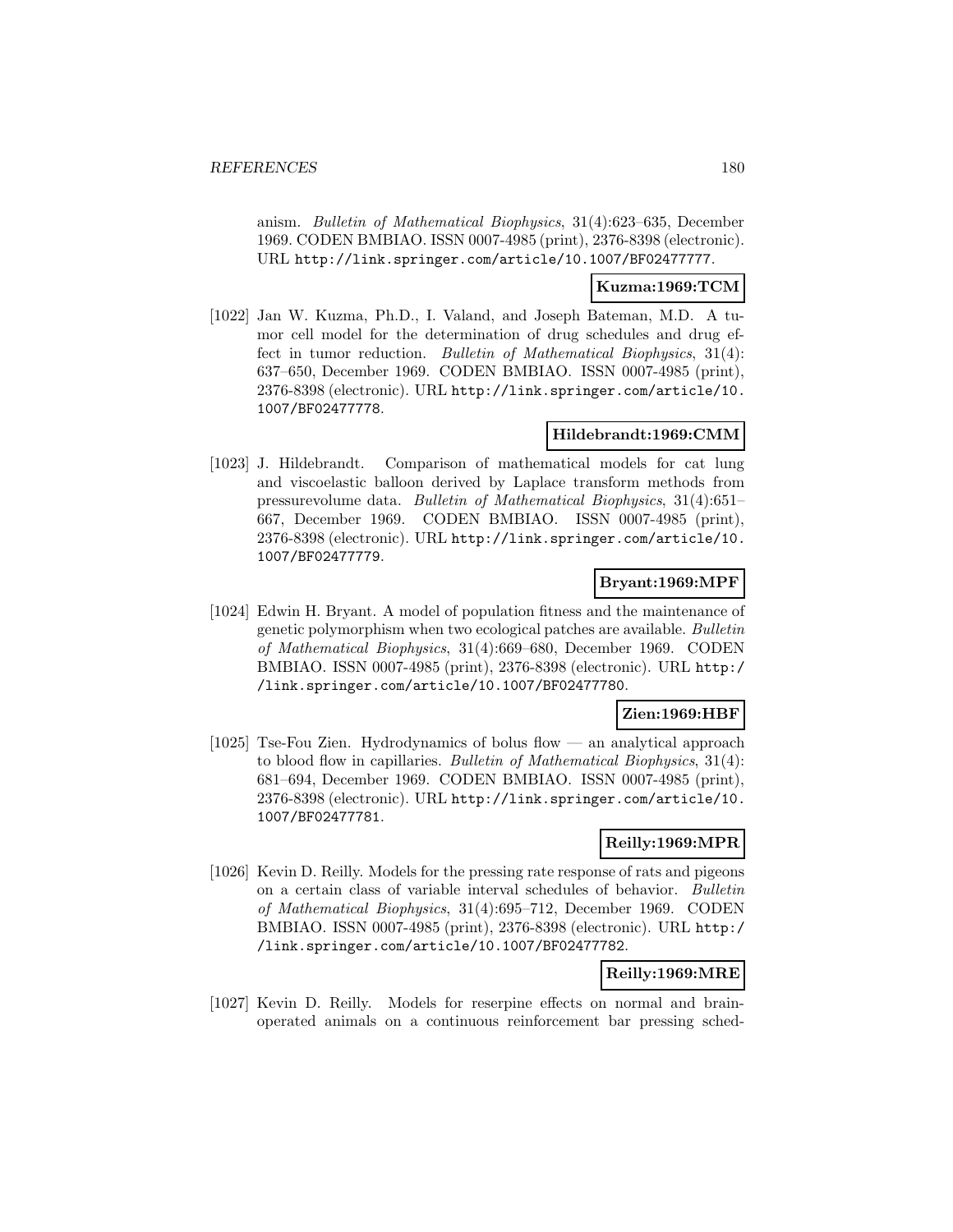ule. Bulletin of Mathematical Biophysics, 31(4):713–725, December 1969. CODEN BMBIAO. ISSN 0007-4985 (print), 2376-8398 (electronic). URL http://link.springer.com/article/10.1007/BF02477783.

### **Farrell:1969:TSO**

[1028] R. A. Farrell and R. W. Hart. On the theory of the spatial organization of macromolecules in connective tissue. Bulletin of Mathematical Biophysics, 31(4):727–760, December 1969. CODEN BMBIAO. ISSN 0007-4985 (print), 2376-8398 (electronic). URL http://link.springer. com/article/10.1007/BF02477784.

## **Cope:1969:CMS**

[1029] Freeman W. Cope and Karl David Straub. Calculation and measurement of semiconduction activation energy and electron mobility in cytochrome oxidase, with evidence that charge carriers are polarons, which may couple oxidation to phosphorylation. Bulletin of Mathematical Biophysics, 31(4):761–774, December 1969. CODEN BMBIAO. ISSN 0007- 4985 (print), 2376-8398 (electronic). URL http://link.springer.com/ article/10.1007/BF02477785.

#### **Landahl:1969:SCS**

[1030] H. D. Landahl. Some conditions for sustained oscillations in biochemical chains with feedback inhibition. Bulletin of Mathematical Biophysics, 31(4):775–787, December 1969. CODEN BMBIAO. ISSN 0007- 4985 (print), 2376-8398 (electronic). URL http://link.springer.com/ article/10.1007/BF02477786.

#### **Rashevsky:1969:SRM**

[1031] N. Rashevsky. Some remarks on the mathematical bio-sociology of the relativity of injustice. Bulletin of Mathematical Biophysics, 31(4): 789–795, December 1969. CODEN BMBIAO. ISSN 0007-4985 (print), 2376-8398 (electronic). URL http://link.springer.com/article/10. 1007/BF02477787.

## **McGavin:1969:SNA**

[1032] S. McGavin. The strandedness of nucleic acids. Bulletin of Mathematical Biophysics, 31(4):797–798, December 1969. CODEN BMBIAO. ISSN 0007-4985 (print), 2376-8398 (electronic). URL http://link.springer. com/article/10.1007/BF02477788.

### **Hart:1970:INM**

[1033] Robert W. Hart and Maurice E. Langham. The influence of noninstantaneous mixing on the measurement of fluxes of solute and water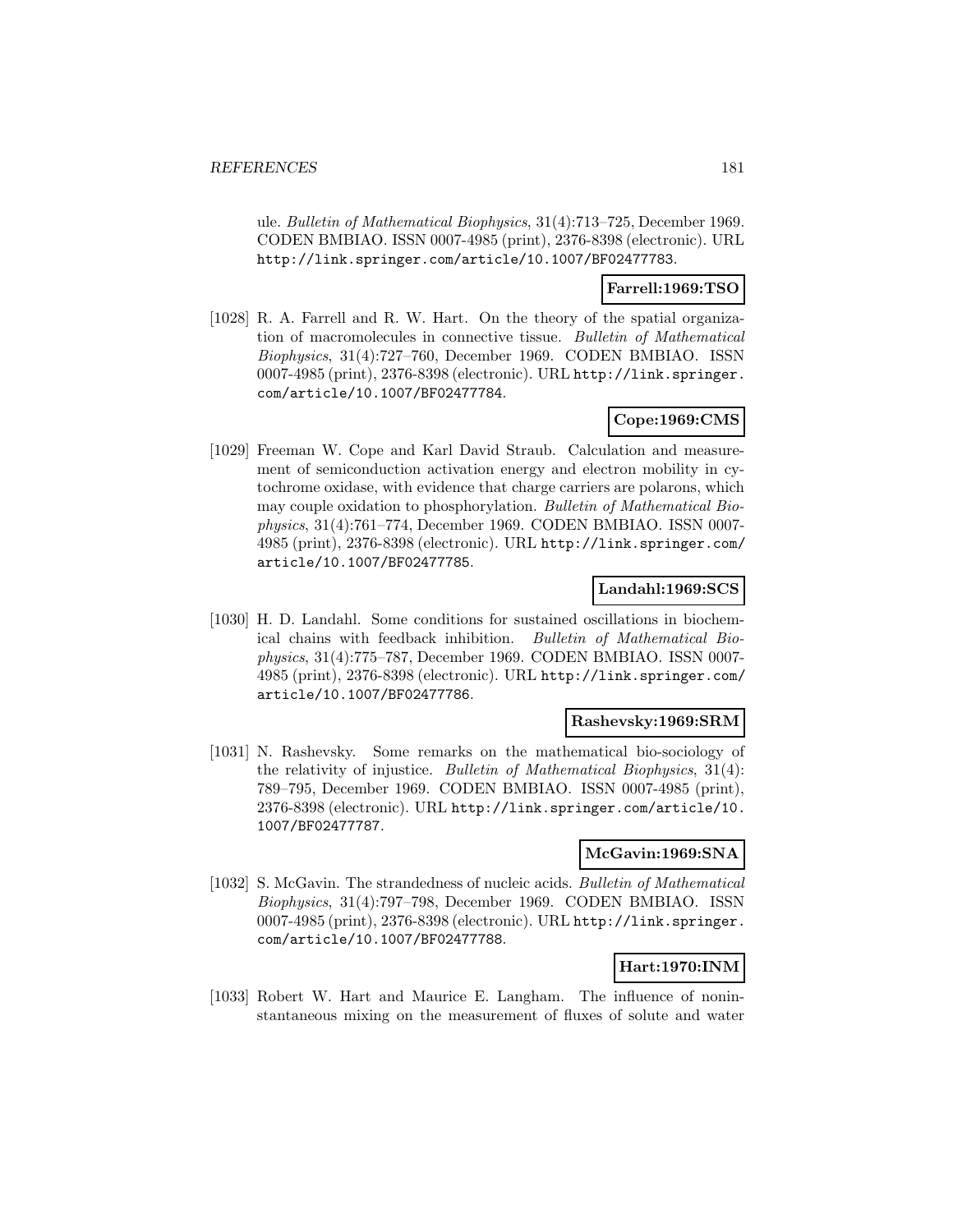across a biological membrane. Bulletin of Mathematical Biophysics, 32 (1):1–24, March 1970. CODEN BMBIAO. ISSN 0007-4985 (print), 2376-8398 (electronic). URL http://link.springer.com/article/10. 1007/BF02476789.

#### **Norwich:1970:DIC**

[1034] K. H. Norwich and S. Zelin. The dispersion of indicator in the cardio-pulmonary system. Bulletin of Mathematical Biophysics, 32(1): 25–43, March 1970. CODEN BMBIAO. ISSN 0007-4985 (print), 2376-8398 (electronic). URL http://link.springer.com/article/10. 1007/BF02476790.

# **Voukydis:1970:EDL**

[1035] Panagiotis C. Voukydis, M.D., D.M.Sc., Ph.D. The effect of distension of the left ventricle of the heart on the length of the individual myocardial fibers. Bulletin of Mathematical Biophysics, 32(1):45–58, March 1970. CODEN BMBIAO. ISSN 0007-4985 (print), 2376-8398 (electronic). URL http://link.springer.com/article/10.1007/BF02476791. See errata [1065].

## **Evans:1970:GWD**

[1036] John W. Evans. The gas washout determination under a symmetry assumption. Bulletin of Mathematical Biophysics, 32(1):59–63, March 1970. CODEN BMBIAO. ISSN 0007-4985 (print), 2376-8398 (electronic). URL http://link.springer.com/article/10.1007/BF02476792.

#### **Tallarida:1970:RMD**

[1037] Ronald J. Tallarida, Ph.D., Roger W. Sevy, Ph.D., M.D., and Concetta Harakal, Ph.D. Relaxation methods for the determination of drug receptor affinities. Bulletin of Mathematical Biophysics, 32(1):65–69, March 1970. CODEN BMBIAO. ISSN 0007-4985 (print), 2376-8398 (electronic). URL http://link.springer.com/article/10.1007/BF02476793.

#### **Rashevsky:1970:MBAa**

[1038] N. Rashevsky. Mathematical biology of automobile driving IV. Bulletin of Mathematical Biophysics, 32(1):71–78, March 1970. CODEN BMBIAO. ISSN 0007-4985 (print), 2376-8398 (electronic). URL http:/ /link.springer.com/article/10.1007/BF02476794.

#### **Rashevsky:1970:RCD**

[1039] N. Rashevsky. A remark on the course of development of organismic sets. Bulletin of Mathematical Biophysics, 32(1):79–81, March 1970. CODEN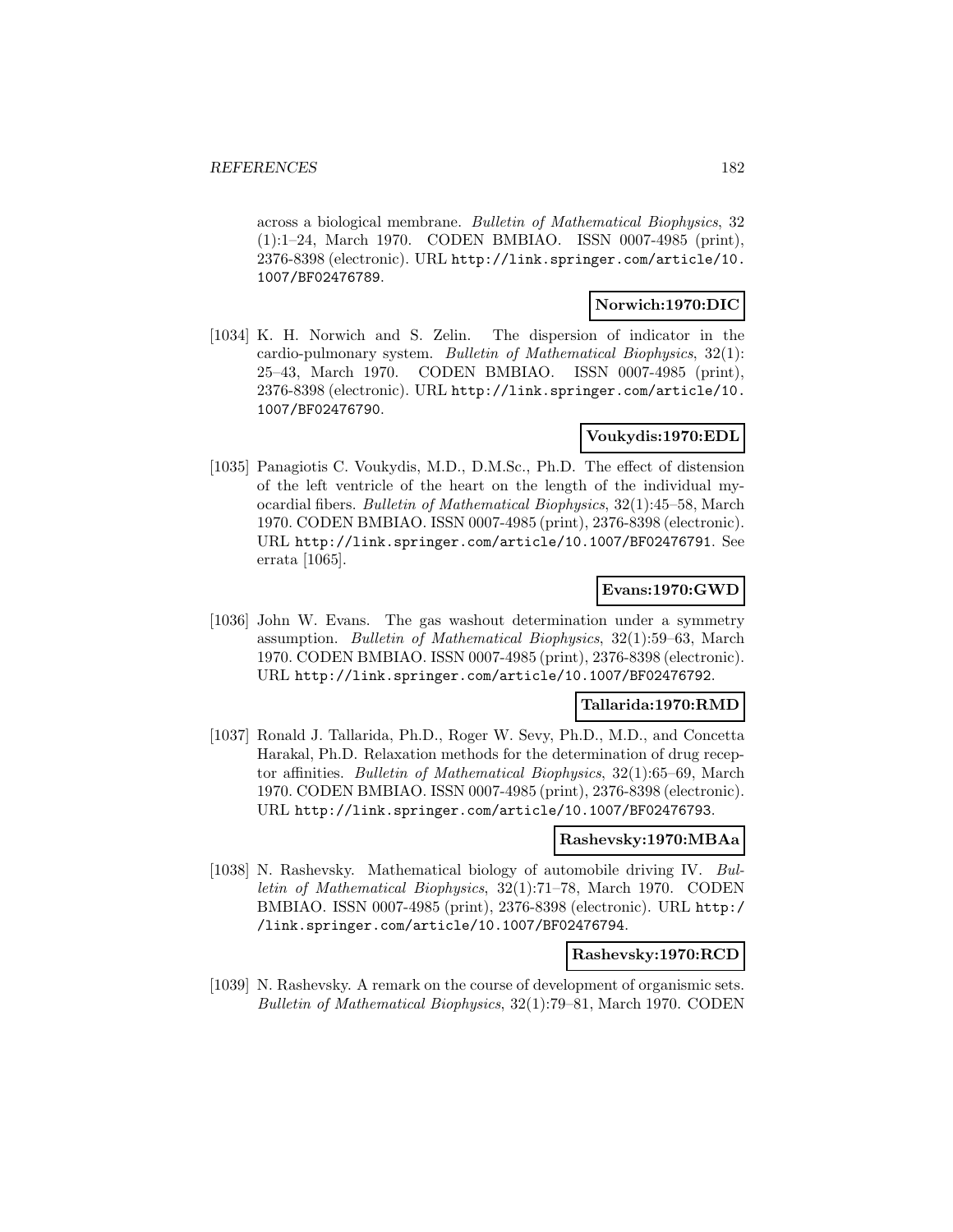BMBIAO. ISSN 0007-4985 (print), 2376-8398 (electronic). URL http:/ /link.springer.com/article/10.1007/BF02476795.

#### **Pontier:1970:TIC**

[1040] Jacques Pontier. Traitement des informations chez les êtres vivants: Systèmes à services par essais successifs. (French) [Treatment of information in living beings: Service systems by successive tests]. Bulletin of Mathematical Biophysics, 32(1):83–148, March 1970. CODEN BM-BIAO. ISSN 0007-4985 (print), 2376-8398 (electronic). URL http:// link.springer.com/article/10.1007/BF02476796.

#### **Anonymous:1970:CCP**

[1041] Anonymous. Comments concerning P. C. Voukydis' "Physiological significance of the geometrical shape of the left ventricle: Course and curvature of the individual myocardial fibers". Bulletin of Mathematical Biophysics, 32(1):149, March 1970. CODEN BMBIAO. ISSN 0007- 4985 (print), 2376-8398 (electronic). URL http://link.springer.com/ article/10.1007/BF02476797. See [1000].

#### **Margineanu:1970:ENI**

[1042] D. Mărgineanu and D. Moisescu. Energy of nerve impulse. *Bulletin* of Mathematical Biophysics, 32(1):151–153, March 1970. CODEN BM-BIAO. ISSN 0007-4985 (print), 2376-8398 (electronic). URL http:// link.springer.com/article/10.1007/BF02476798.

#### **Conroy:1970:VEN**

[1043] M. F. Conroy. In-vivo estimations of the nonlinear pressure-volume relationship of the aorta and instantaneous left ventricular volume. Bulletin of Mathematical Biophysics, 32(2):155–172, June 1970. CODEN BMBIAO. ISSN 0007-4985 (print), 2376-8398 (electronic). URL http:/ /link.springer.com/article/10.1007/BF02476882.

### **Rashevsky:1970:MBAb**

[1044] N. Rashevsky. Mathematical biology of automobile driving: V. Bulletin of Mathematical Biophysics, 32(2):173–178, June 1970. CODEN BMBIAO. ISSN 0007-4985 (print), 2376-8398 (electronic). URL http:/ /link.springer.com/article/10.1007/BF02476883.

#### **Pages:1970:DDE**

[1045] M. Pagès. Définition d'une distance entre deux mobiles se deplaçant de façon aléatoire sur une droite. (French) [Definition of distance between two mobiles moving randomly on a straight line]. Bulletin of Mathematical Biophysics, 32(2):179–195, June 1970. CODEN BMBIAO. ISSN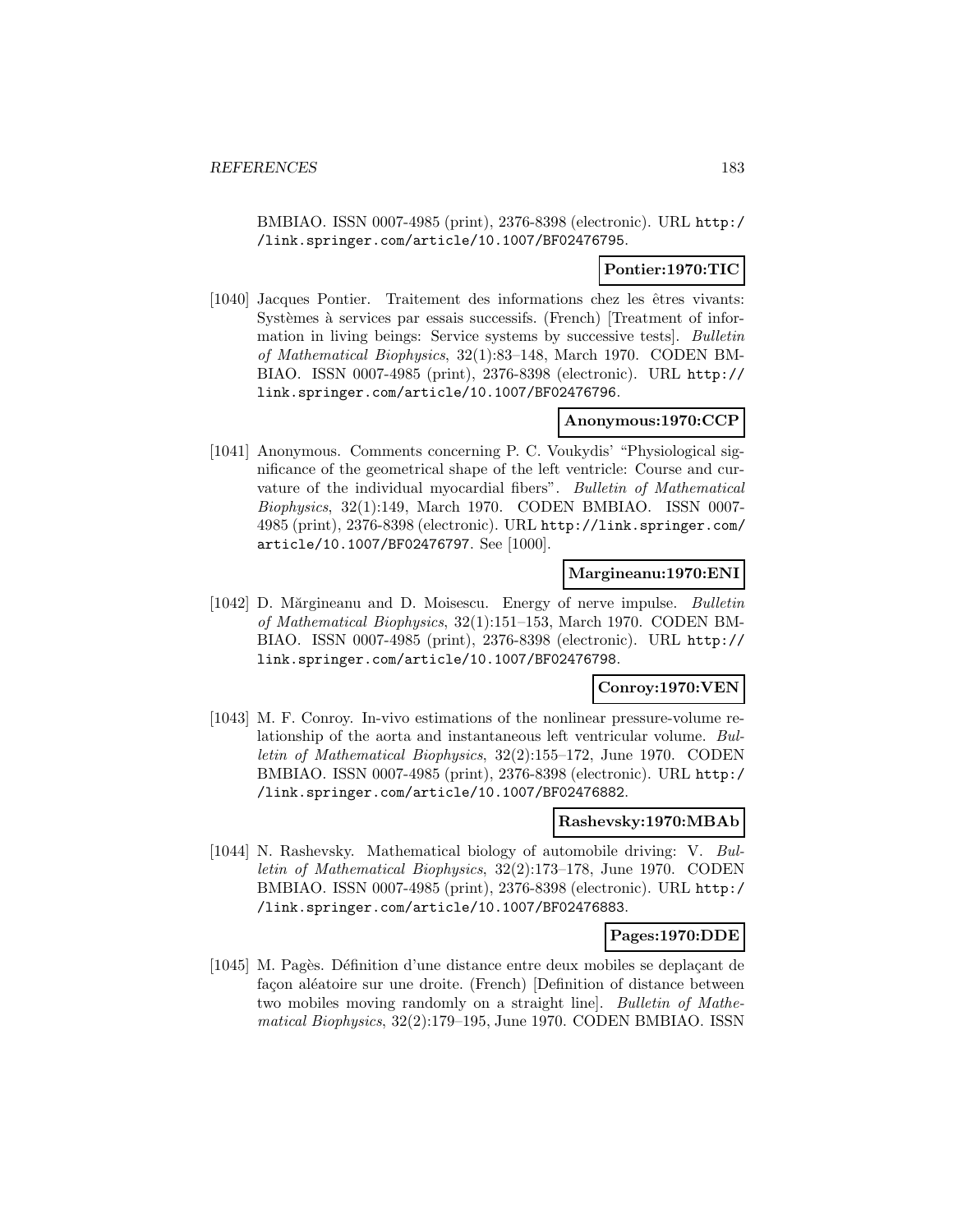0007-4985 (print), 2376-8398 (electronic). URL http://link.springer. com/article/10.1007/BF02476884.

### **Mirsky:1970:EAN**

[1046] I. Mirsky. Effects of anisotropy and nonhomogeneity on left ventricular stresses in the intact heart. Bulletin of Mathematical Biophysics, 32 (2):197–213, June 1970. CODEN BMBIAO. ISSN 0007-4985 (print), 2376-8398 (electronic). URL http://link.springer.com/article/10. 1007/BF02476885.

### **Cantor:1970:CED**

[1047] David G. Cantor and John W. Evans. A correction for the effect of the dead space in pulmonary gas washout tests. Bulletin of Mathematical Biophysics, 32(2):215–218, June 1970. CODEN BMBIAO. ISSN 0007- 4985 (print), 2376-8398 (electronic). URL http://link.springer.com/ article/10.1007/BF02476886.

# **Hills:1970:RTM**

[1048] B. A. Hills. Respiration of tissue as a medium of heterogeneous permeability. Bulletin of Mathematical Biophysics, 32(2):219–235, June 1970. CODEN BMBIAO. ISSN 0007-4985 (print), 2376-8398 (electronic). URL http://link.springer.com/article/10.1007/BF02476887.

#### **Richardson:1970:SRK**

[1049] I. W. Richardson. Some remarks on the Kedem–Katchalsky equations for non-electrolytes. Bulletin of Mathematical Biophysics, 32(2): 237–247, June 1970. CODEN BMBIAO. ISSN 0007-4985 (print), 2376-8398 (electronic). URL http://link.springer.com/article/10. 1007/BF02476888.

## **McGregor:1970:AME**

[1050] John L. McGregor. The application of the minimal energy hypothesis to a Casson fluid. Bulletin of Mathematical Biophysics, 32(2):249–262, June 1970. CODEN BMBIAO. ISSN 0007-4985 (print), 2376-8398 (electronic). URL http://link.springer.com/article/10.1007/BF02476889.

#### **Lawson:1970:ASS**

[1051] J. O. Lawson and H. R. Branson. Analytical solutions for the specific activities of a traced substance within the component parts of a simulated kidney-ureter system. Bulletin of Mathematical Biophysics, 32 (2):263–278, June 1970. CODEN BMBIAO. ISSN 0007-4985 (print), 2376-8398 (electronic). URL http://link.springer.com/article/10. 1007/BF02476890.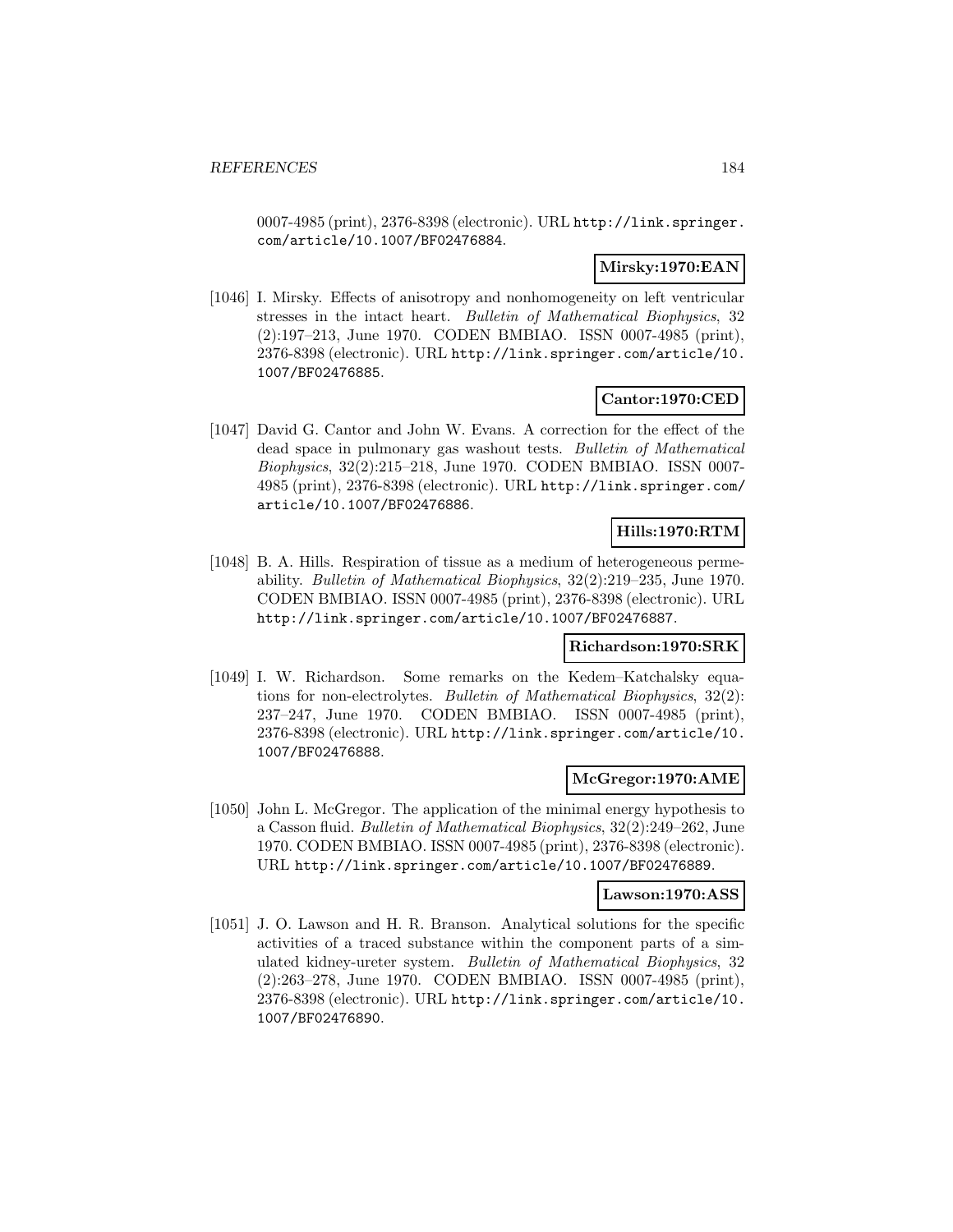#### **Vayo:1970:MLV**

[1052] H. Westcott Vayo. The motion of the left ventricle  $-$  III. Bulletin of Mathematical Biophysics, 32(2):279–291, June 1970. CODEN BM-BIAO. ISSN 0007-4985 (print), 2376-8398 (electronic). URL http:// link.springer.com/article/10.1007/BF02476891.

### **Rashevsky:1970:CTOa**

[1053] N. Rashevsky. Contributions to the theory of organismic sets: Why are there only two sexes. Bulletin of Mathematical Biophysics, 32 (2):293–301, June 1970. CODEN BMBIAO. ISSN 0007-4985 (print), 2376-8398 (electronic). URL http://link.springer.com/article/10. 1007/BF02476892.

### **Mainster:1970:TTB**

[1054] M. A. Mainster, T. J. White, J. H. Tips, and P. W. Wilson. Transient thermal behavior in biological systems. Bulletin of Mathematical Biophysics, 32(3):303–314, September 1970. CODEN BMBIAO. ISSN 0007-4985 (print), 2376-8398 (electronic). URL http://link.springer. com/article/10.1007/BF02476870.

## **White:1970:CTB**

[1055] T. J. White, M. A. Mainster, J. H. Tips, and P. W. Wilson. Chorioretinal thermal behavior. Bulletin of Mathematical Biophysics, 32(3): 315–322, September 1970. CODEN BMBIAO. ISSN 0007-4985 (print), 2376-8398 (electronic). URL http://link.springer.com/article/10. 1007/BF02476871.

## **Voukydis:1970:PIM**

[1056] Panagiotis C. Voukydis, M.D., D.M.Sc., Ph.D. The preload of individual myocardial fibers. Bulletin of Mathematical Biophysics, 32(3): 323–335, September 1970. CODEN BMBIAO. ISSN 0007-4985 (print), 2376-8398 (electronic). URL http://link.springer.com/article/10. 1007/BF02476872.

#### **Rescigno:1970:NMD**

[1057] A. Rescigno, R. B. Stein, R. L. Purple, and R. E. Poppele. A neuronal model for the discharge patterns produced by cyclic inputs. Bulletin of Mathematical Biophysics, 32(3):337–353, September 1970. CODEN BMBIAO. ISSN 0007-4985 (print), 2376-8398 (electronic). URL http:/ /link.springer.com/article/10.1007/BF02476873.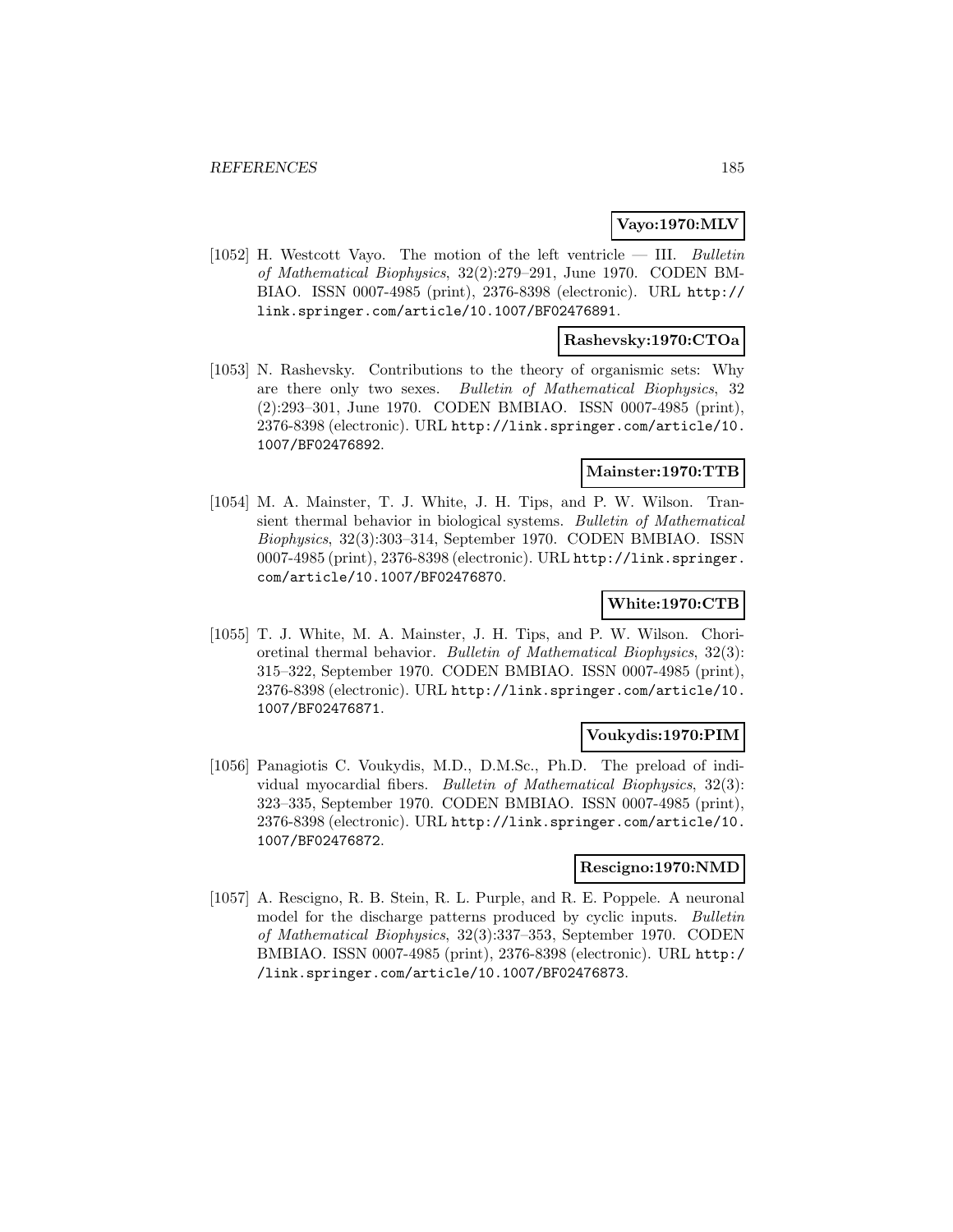# **Kim:1970:ITP**

[1058] Bang Mo Kim and Thomas R. Harris. The identification of transport parameters from truncated physiological tracer curves. Bulletin of Mathematical Biophysics, 32(3):355–375, September 1970. CODEN BMBIAO. ISSN 0007-4985 (print), 2376-8398 (electronic). URL http://link. springer.com/article/10.1007/BF02476874.

### **Hart:1970:CED**

[1059] Hiram E. Hart, David Sugerman, and David I. Shelupsky. Concentration equations for the diffusion of a reversibly reacting substance in gel-like media. Bulletin of Mathematical Biophysics, 32(3):377–390, September 1970. CODEN BMBIAO. ISSN 0007-4985 (print), 2376-8398 (electronic). URL http://link.springer.com/article/10.1007/BF02476875.

## **Rashevsky:1970:CTOb**

[1060] N. Rashevsky. Contributions to the theory of organismic sets: Leadership. Bulletin of Mathematical Biophysics, 32(3):391–401, September 1970. CODEN BMBIAO. ISSN 0007-4985 (print), 2376-8398 (electronic). URL http://link.springer.com/article/10.1007/BF02476876.

#### **Roulier:1970:CTI**

[1061] A. Roulier, Ph.D. Calculation of temperature increase in the eye produced by intense light. Bulletin of Mathematical Biophysics, 32(3): 403–427, September 1970. CODEN BMBIAO. ISSN 0007-4985 (print), 2376-8398 (electronic). URL http://link.springer.com/article/10. 1007/BF02476877.

#### **Brockwell:1970:MCS**

[1062] P. J. Brockwell, M. D. MacLaren, and E. Trucco. Monte Carlo simulation of PLM-curves and collection functions. Bulletin of Mathematical Biophysics, 32(3):429–443, September 1970. CODEN BMBIAO. ISSN 0007-4985 (print), 2376-8398 (electronic). URL http://link.springer. com/article/10.1007/BF02476878.

## **Deakin:1970:GCA**

[1063] Michael A. B. Deakin. Gompertz curves, allometry and embryogenesis. Bulletin of Mathematical Biophysics, 32(3):445–452, September 1970. CODEN BMBIAO. ISSN 0007-4985 (print), 2376-8398 (electronic). URL http://link.springer.com/article/10.1007/BF02476879.

## **Stark:1970:NUF**

[1064] Lawrence Stark. A new unit of frequency. Bulletin of Mathematical Biophysics, 32(3):453–454, September 1970. CODEN BMBIAO. ISSN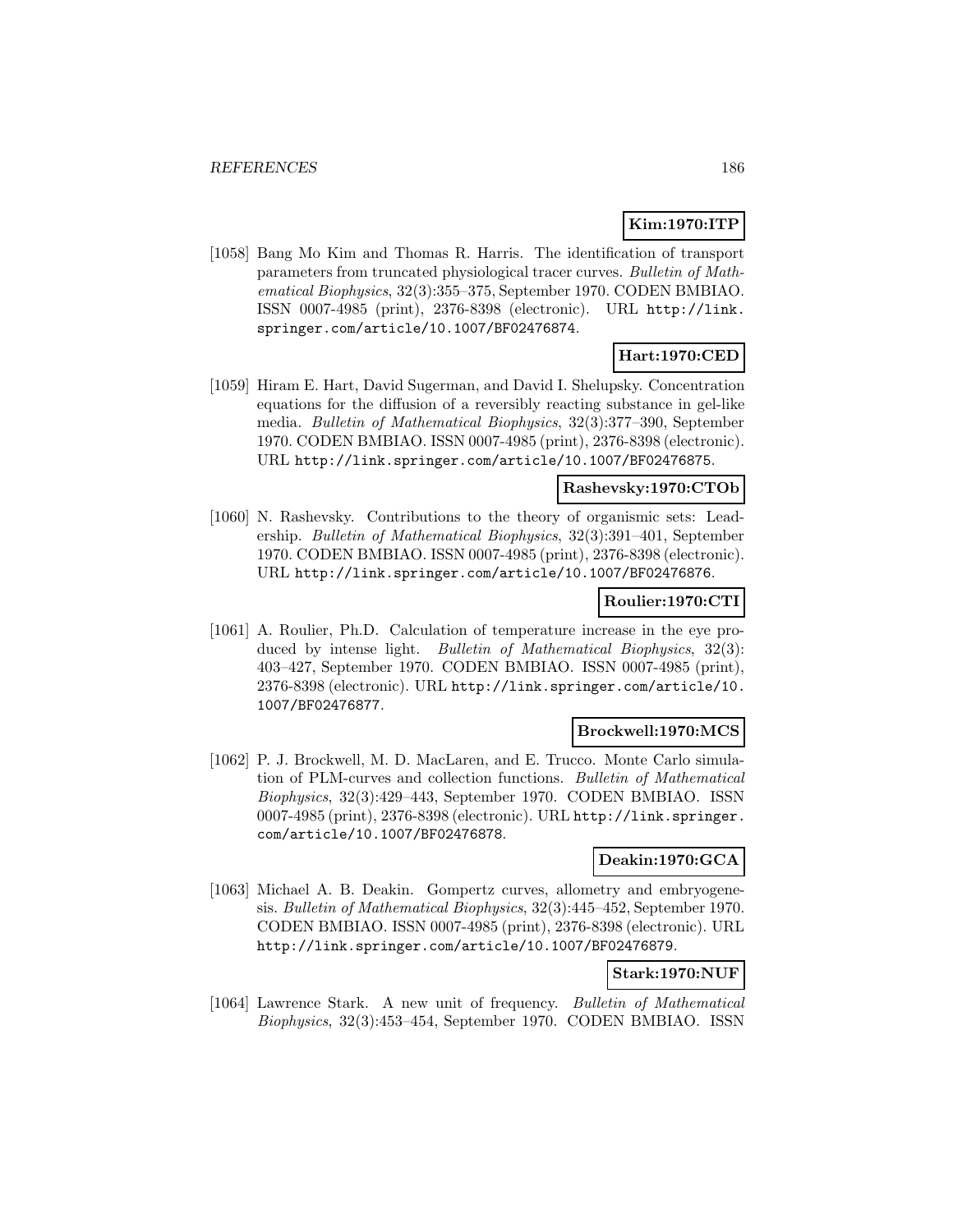0007-4985 (print), 2376-8398 (electronic). URL http://link.springer. com/article/10.1007/BF02476880.

#### **Voukydis:1970:EED**

[1065] P. C. Voukydis. Errata: The effect of distension of the left ventricle of the heart on the length of the individual myocardial fibers. Bulletin of Mathematical Biophysics, 32(3):455, September 1970. CO-DEN BMBIAO. ISSN 0007-4985 (print), 2376-8398 (electronic). URL http://link.springer.com/article/10.1007/BF02476881; https://link.springer.com/content/pdf/10.1007/BF02476881.pdf. See [1035].

### **Rashevsky:1970:ET**

[1066] N. Rashevsky. Ernesto trucco. Bulletin of Mathematical Biophysics, 32(4):i–ii, December 1970. CODEN BMBIAO. ISSN 0007-4985 (print), 2376-8398 (electronic). URL http://link.springer.com/article/10. 1007/BF02476775.

# **Trucco:1970:ACV**

[1067] E. Trucco. On the average cellular volume in synchronized cell populations. Bulletin of Mathematical Biophysics, 32(4):459–473, December 1970. CODEN BMBIAO. ISSN 0007-4985 (print), 2376-8398 (electronic). URL http://link.springer.com/article/10.1007/BF02476765.

#### **Trucco:1970:NDG**

[1068] E. Trucco and G. I. Bell. A note on the dispersionless growth law for single cells. Bulletin of Mathematical Biophysics, 32(4):475–483, December 1970. CODEN BMBIAO. ISSN 0007-4985 (print), 2376-8398 (electronic). URL http://link.springer.com/article/10.1007/BF02476766.

#### **Rashevsky:1970:AMR**

[1069] N. Rashevsky. The approximation method, relational biology and organismic sets. Bulletin of Mathematical Biophysics, 32(4):485– 498, December 1970. CODEN BMBIAO. ISSN 0007-4985 (print), 2376-8398 (electronic). URL http://link.springer.com/article/10. 1007/BF02476767.

# **Stempin:1970:DAF**

[1070] Carl W. Stempin and Dhanjoo N. Ghista. Dynamic analysis, with feedback characterization, of hybrid human musculoskeletal frameworks by the linegraph-flowgraph procedure. Bulletin of Mathematical Biophysics, 32(4):499–520, December 1970. CODEN BMBIAO. ISSN 0007- 4985 (print), 2376-8398 (electronic). URL http://link.springer.com/ article/10.1007/BF02476768.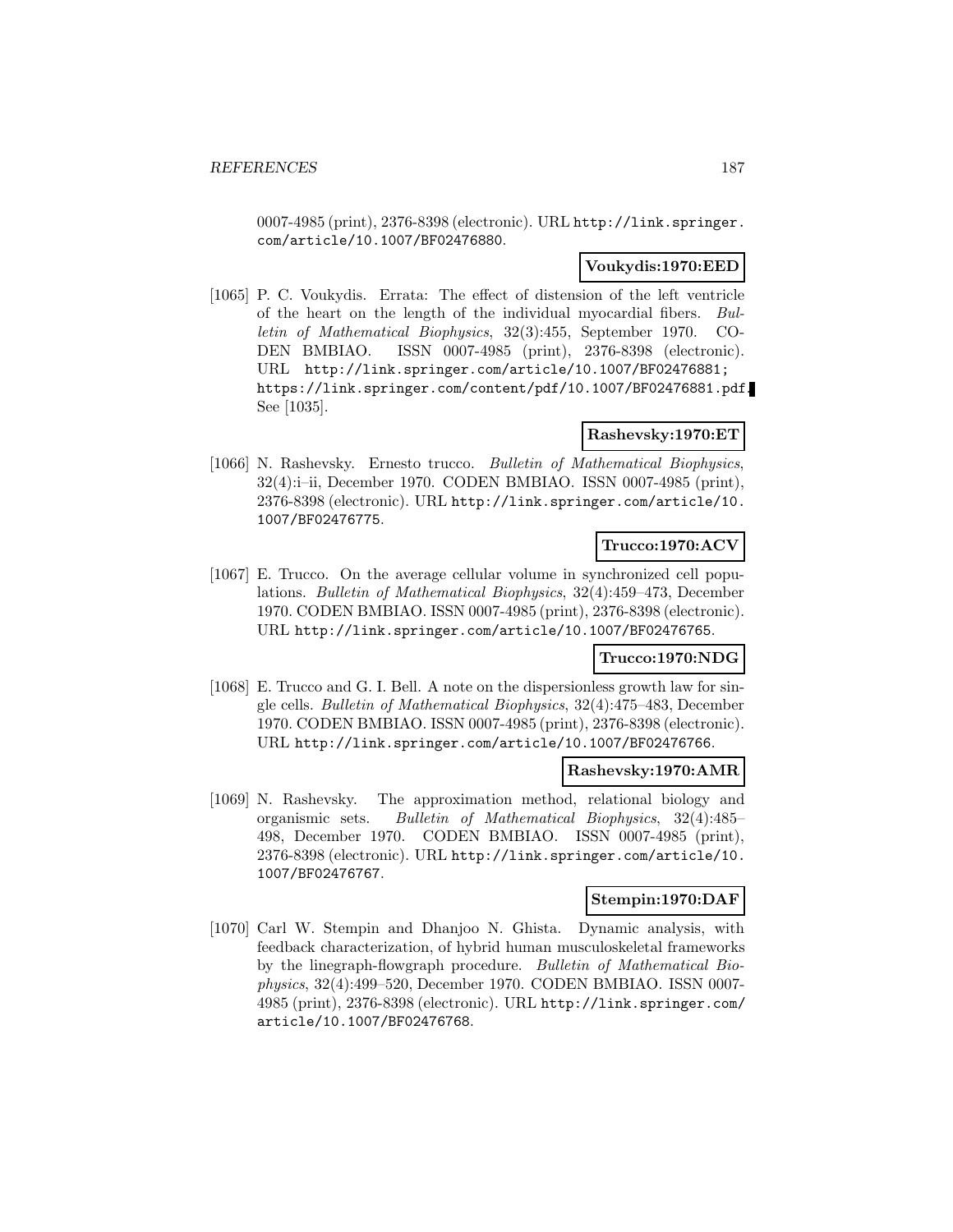#### **Subramanian:1970:MDM**

[1071] G. Subramanian, D. Ramkrishna, A. G. Fredrickson, and H. M. Tsuchiya. On the mass distribution model for microbial cell populations. Bulletin of Mathematical Biophysics, 32(4):521–537, December 1970. CODEN BMBIAO. ISSN 0007-4985 (print), 2376-8398 (electronic). URL http:/ /link.springer.com/article/10.1007/BF02476769.

# **Baianu:1970:OSI**

[1072] I. Băianu. Organismic supercategores: II. On multistable systems.  $Bul$ letin of Mathematical Biophysics, 32(4):539–561, December 1970. CO-DEN BMBIAO. ISSN 0007-4985 (print), 2376-8398 (electronic). URL http://link.springer.com/article/10.1007/BF02476770.

#### **Whitmore:1970:ASM**

[1073] G. A. Whitmore and A. H. Neufeldt. An application of statistical models in mental health research. Bulletin of Mathematical Biophysics, 32(4): 563–579, December 1970. CODEN BMBIAO. ISSN 0007-4985 (print), 2376-8398 (electronic). URL http://link.springer.com/article/10. 1007/BF02476771.

## **Wong:1970:CLM**

[1074] Alan Y. K. Wong, Ph.D. A concentric layer model for estimating the energy expenditure of the left ventricle. Bulletin of Mathematical Biophysics, 32(4):581–598, December 1970. CODEN BMBIAO. ISSN 0007- 4985 (print), 2376-8398 (electronic). URL http://link.springer.com/ article/10.1007/BF02476772.

#### **Voukydis:1970:PSG**

[1075] P. C. Voukydis. Physiological significance of the geometrical shape of the left ventricle: Course and curvature of the individual myocardial fibers. Bulletin of Mathematical Biophysics, 32(4):599–600, December 1970. CODEN BMBIAO. ISSN 0007-4985 (print), 2376-8398 (electronic). URL http://link.springer.com/article/10.1007/BF02476773.

#### **Rashevsky:1970:ISM**

[1076] N. Rashevsky. International symposium on mathematical biology. Bulletin of Mathematical Biophysics, 32(4):601, December 1970. CODEN BMBIAO. ISSN 0007-4985 (print), 2376-8398 (electronic). URL http:/ /link.springer.com/article/10.1007/BF02476774.

# **White:1971:CTI**

[1077] T. J. White, M. A. Mainster, P. W. Wilson, and J. H. Tips. Chorioretinal temperature increases from solar observation. Bulletin of Mathematical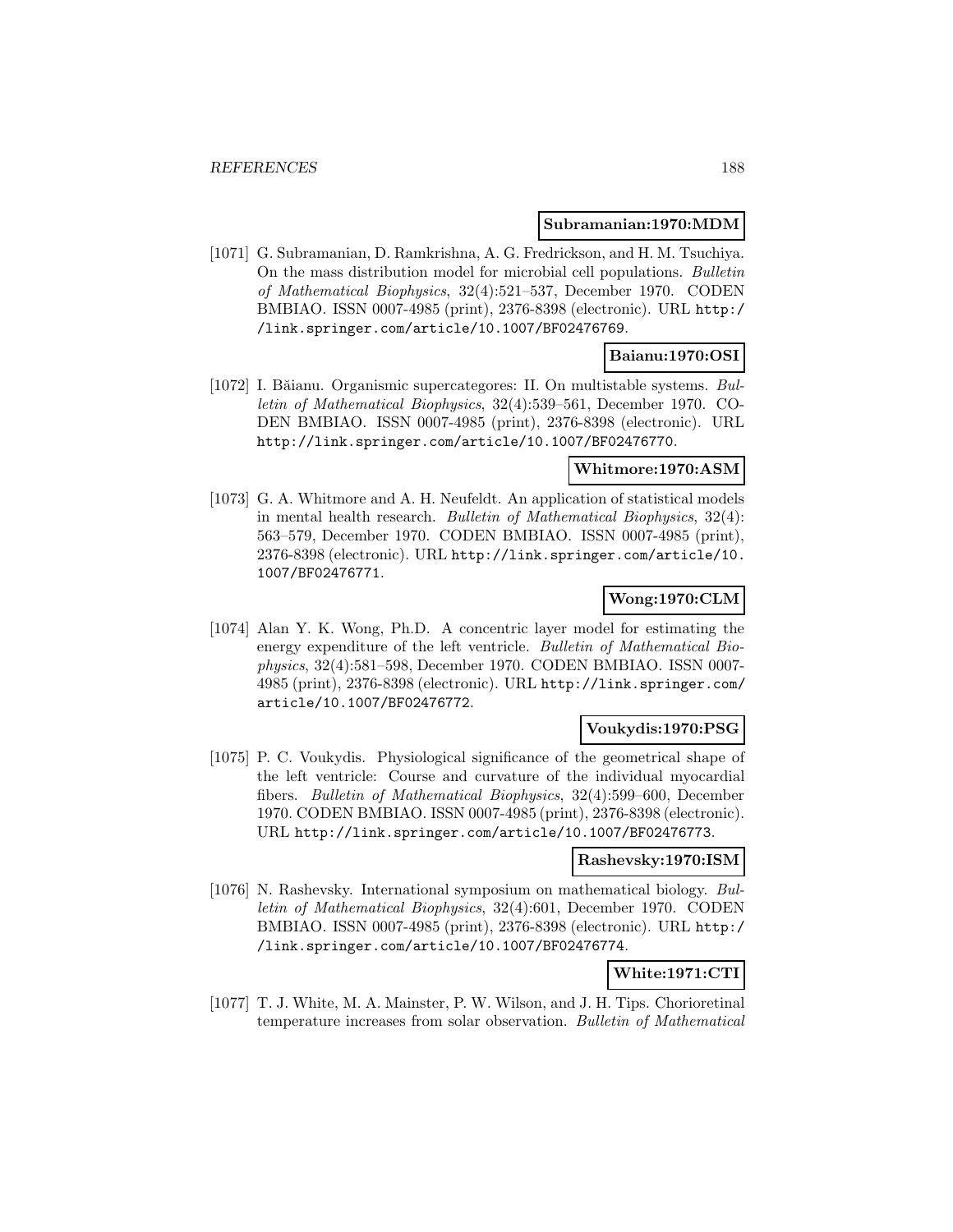Biophysics, 33(1):1–17, March 1971. CODEN BMBIAO. ISSN 0007- 4985 (print), 2376-8398 (electronic). URL http://link.springer.com/ article/10.1007/BF02476660.

# **Mild:1971:KDB**

[1078] Kjell Hansson Mild. The kinetics of diffusion between a spherical cell and a surrounding medium with different diffusion properties. Bulletin of Mathematical Biophysics, 33(1):19–26, March 1971. CODEN BM-BIAO. ISSN 0007-4985 (print), 2376-8398 (electronic). URL http:// link.springer.com/article/10.1007/BF02476661.

### **Landahl:1971:MMF**

[1079] H. D. Landahl and D. Griffeath. A mathematical model for first degree block and the Wenckebach phenomenon. Bulletin of Mathematical Biophysics, 33(1):27–38, March 1971. CODEN BMBIAO. ISSN 0007- 4985 (print), 2376-8398 (electronic). URL http://link.springer.com/ article/10.1007/BF02476662.

# **Cope:1971:TDE**

[1080] Freeman W. Cope. Temperature dependence of the Elovich equation derived from activated electron or ion transport across a biological interface, with an application to muscle spindle adaptation. Bulletin of Mathematical Biophysics, 33(1):39–47, March 1971. CODEN BMBIAO. ISSN 0007-4985 (print), 2376-8398 (electronic). URL http://link.springer. com/article/10.1007/BF02476663.

#### **Rashevsky:1971:CTOa**

[1081] N. Rashevsky. Contributions to the theory of organismic sets, II: Aggressiveness and submissiveness. Bulletin of Mathematical Biophysics, 33(1):49–54, March 1971. CODEN BMBIAO. ISSN 0007-4985 (print), 2376-8398 (electronic). URL http://link.springer.com/article/10. 1007/BF02476664.

#### **Rashevsky:1971:CTOb**

[1082] N. Rashevsky. Contribution to the theory of organismic sets, III. Bulletin of Mathematical Biophysics, 33(1):55–66, March 1971. CODEN BMBIAO. ISSN 0007-4985 (print), 2376-8398 (electronic). URL http:/ /link.springer.com/article/10.1007/BF02476665.

#### **Bartholomay:1971:SSB**

[1083] Anthony F. Bartholomay. "A stochastic solution of the 3-body problem in chemical kinetics. The termolecular stochastic process I". Bulletin of Mathematical Biophysics, 33(1):67–81, March 1971. CODEN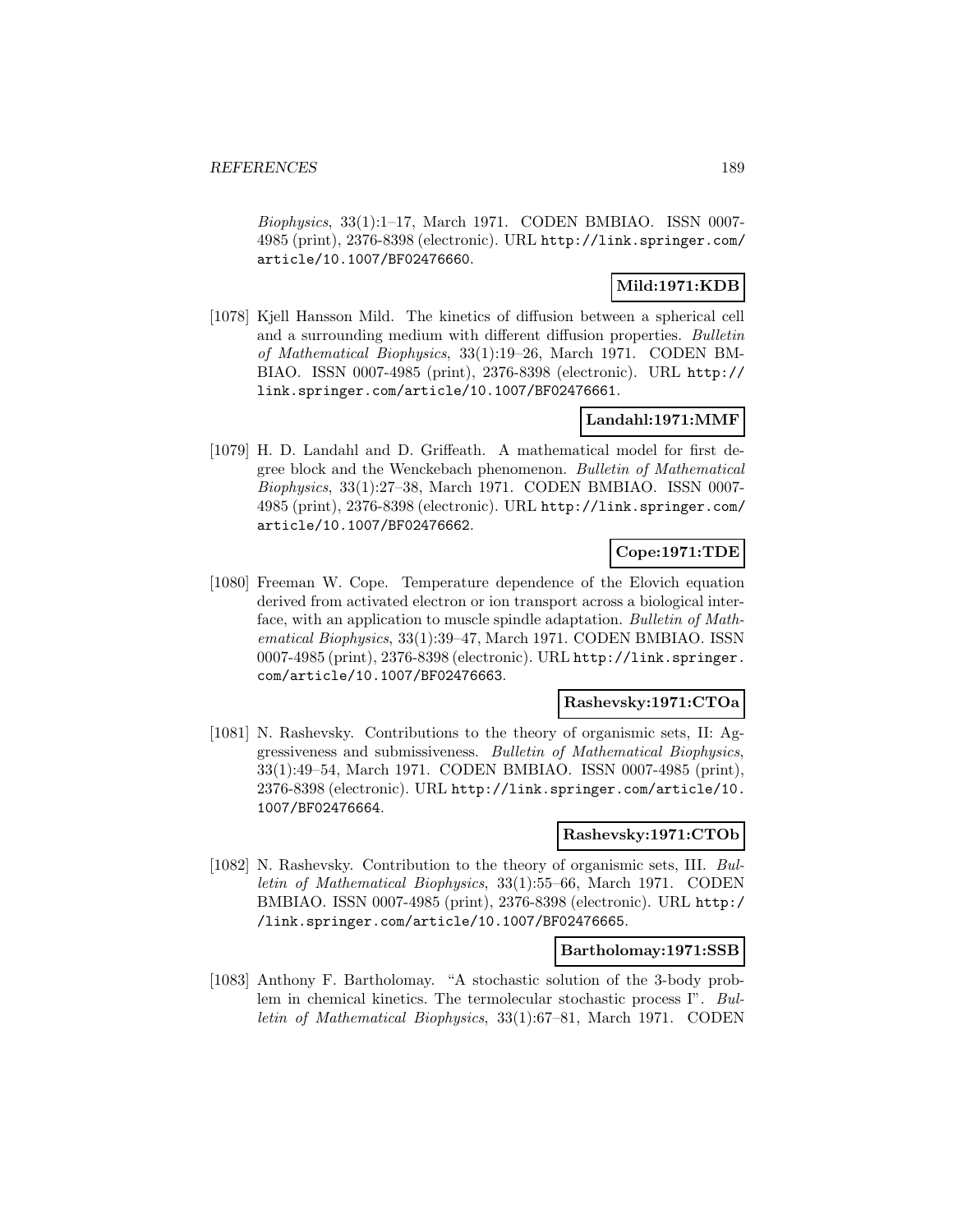BMBIAO. ISSN 0007-4985 (print), 2376-8398 (electronic). URL http:/ /link.springer.com/article/10.1007/BF02476666.

### **Mullooly:1971:MLE**

[1084] John P. Mullooly. Maximum likelihood estimation for stochastic first order reactions. Bulletin of Mathematical Biophysics, 33(1):83–96, March 1971. CODEN BMBIAO. ISSN 0007-4985 (print), 2376-8398 (electronic). URL http://link.springer.com/article/10.1007/BF02476667.

### **Smith:1971:SME**

[1085] Woollcott Smith. Stochastic models for an enzyme reaction in an open linear system. Bulletin of Mathematical Biophysics, 33(1):97–115, March 1971. CODEN BMBIAO. ISSN 0007-4985 (print), 2376-8398 (electronic). URL http://link.springer.com/article/10.1007/BF02476668.

### **Tsou:1971:IMA**

[1086] F. K. Tsou, P. C. Chou, S. N. Frankel, and A. W. Hahn. An integral method for the analysis of blood flow. Bulletin of Mathematical Biophysics, 33(1):117–128, March 1971. CODEN BMBIAO. ISSN 0007- 4985 (print), 2376-8398 (electronic). URL http://link.springer.com/ article/10.1007/BF02476669.

## **Pernier:1971:MOO**

[1087] J. Pernier and P. Gerin. Methode d'objectivation d'organisations temporelles privilégiées d'activités neuronales unitaires. (French) [Method of objectivation of privileged temporal organizations of unitary neural activities]. Bulletin of Mathematical Biophysics, 33(1):129–151, March 1971. CODEN BMBIAO. ISSN 0007-4985 (print), 2376-8398 (electronic). URL http://link.springer.com/article/10.1007/BF02476670.

#### **Lewis:1971:ICS**

[1088] Dr. P. A. W. Lewis. International conference on stochastic point processes. Bulletin of Mathematical Biophysics, 33(1):153, March 1971. CO-DEN BMBIAO. ISSN 0007-4985 (print), 2376-8398 (electronic). URL http://link.springer.com/article/10.1007/BF02476671.

#### **Anonymous:1971:ISM**

[1089] Anonymous. International symposium on mathematical biology. Bulletin of Mathematical Biophysics, 33(1):155–156, March 1971. CODEN BMBIAO. ISSN 0007-4985 (print), 2376-8398 (electronic). URL http:/ /link.springer.com/article/10.1007/BF02476672.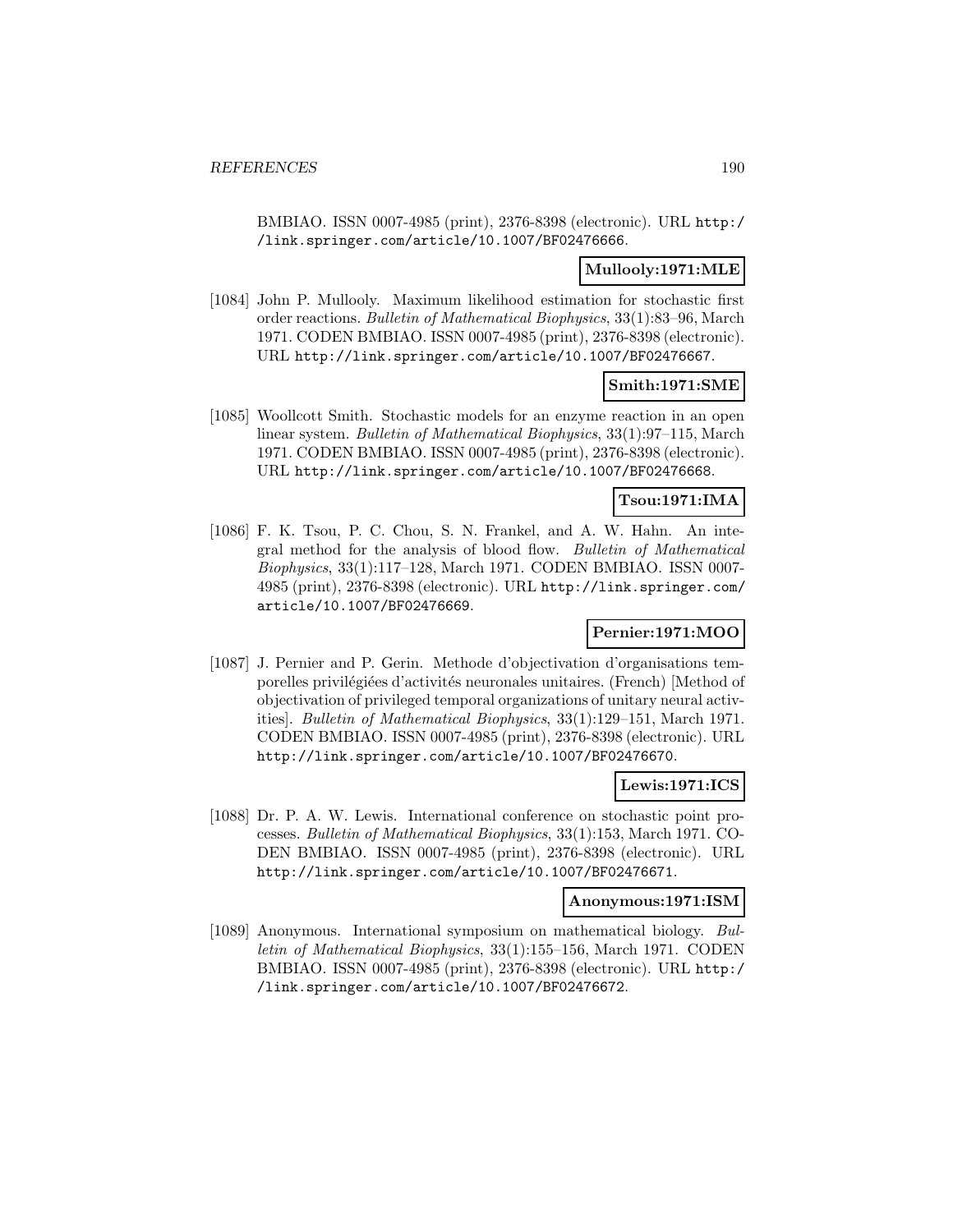#### **Rashevsky:1971:TDS**

[1090] N. Rashevsky. Two definitions of stability of equilibria. Bulletin of Mathematical Biophysics, 33(2):157–164, June 1971. CODEN BMBIAO. ISSN 0007-4985 (print), 2376-8398 (electronic). URL http://link.springer. com/article/10.1007/BF02579469.

# **Hart:1971:STS**

[1091] R. W. Hart and R. A. Farrell. Structural theory of the swelling pressure of corneal stroma in saline. Bulletin of Mathematical Biophysics, 33 (2):165–186, June 1971. CODEN BMBIAO. ISSN 0007-4985 (print), 2376-8398 (electronic). URL http://link.springer.com/article/10. 1007/BF02579470.

# **Wei:1971:QTN**

[1092] Ling Y. Wei. Quantum theory of nerve excitation. Bulletin of Mathematical Biophysics, 33(2):187–194, June 1971. CODEN BMBIAO. ISSN 0007-4985 (print), 2376-8398 (electronic). URL http://link.springer. com/article/10.1007/BF02579471.

### **Roston:1971:EOL**

[1093] Sidney Roston, M.D. The energy output of the left ventricle and the mechanism of congestive heart failure. Bulletin of Mathematical Biophysics, 33(2):195–201, June 1971. CODEN BMBIAO. ISSN 0007- 4985 (print), 2376-8398 (electronic). URL http://link.springer.com/ article/10.1007/BF02579472.

### **Wong:1971:RSL**

[1094] Alan Y. K. Wong, Ph.D. and Pentti M. Rautaharju. Relation of sarcomere lengths to filling pressures in normal and hypertrophied hearts. Bulletin of Mathematical Biophysics, 33(2):203–214, June 1971. CODEN BMBIAO. ISSN 0007-4985 (print), 2376-8398 (electronic). URL http:/ /link.springer.com/article/10.1007/BF02579473.

#### **Guiasu:1971:MCM**

[1095] Mircea Guiașu and Silviu Guiașu. On mathematical characterization of mutations. Bulletin of Mathematical Biophysics, 33(2):215–223, June 1971. CODEN BMBIAO. ISSN 0007-4985 (print), 2376-8398 (electronic). URL http://link.springer.com/article/10.1007/BF02579474.

## **Perl:1971:SRM**

[1096] W. Perl. Stimulus-response method for flows and volumes in slightly perturbed constant parameter systems. Bulletin of Mathematical Bio-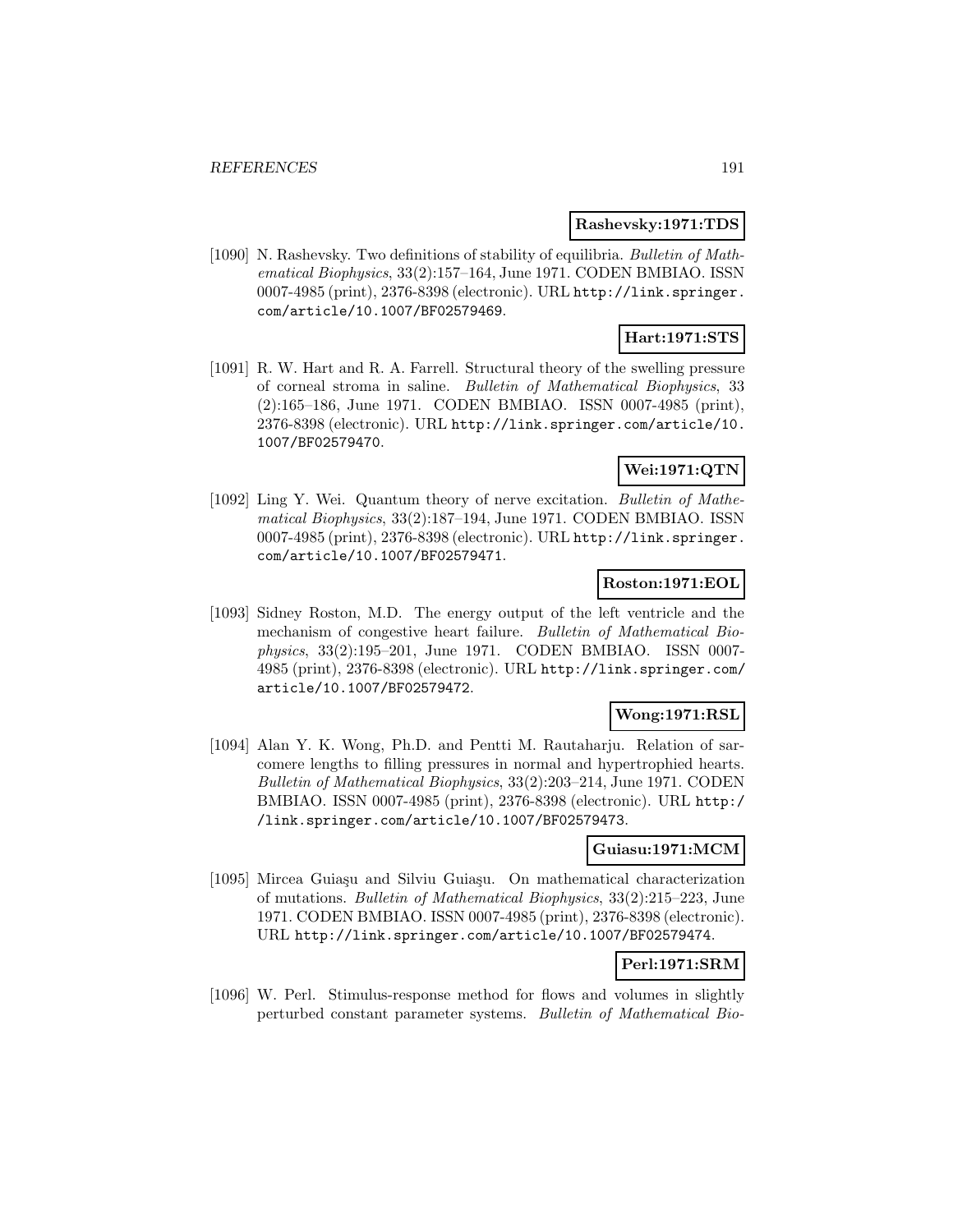physics, 33(2):225–233, June 1971. CODEN BMBIAO. ISSN 0007- 4985 (print), 2376-8398 (electronic). URL http://link.springer.com/ article/10.1007/BF02579475.

#### **Hennessy:1971:IGDa**

[1097] T. R. Hennessy. Inert gas diffusion in heterogeneous tissue. I: Without perfusion. Bulletin of Mathematical Biophysics, 33(2):235–248, June 1971. CODEN BMBIAO. ISSN 0007-4985 (print), 2376-8398 (electronic). URL http://link.springer.com/article/10.1007/BF02579476.

### **Hennessy:1971:IGDb**

[1098] T. R. Hennessy. Inert gas diffusion in heterogeneous tissue. II: With perfusion. Bulletin of Mathematical Biophysics, 33(2):249–257, June 1971. CODEN BMBIAO. ISSN 0007-4985 (print), 2376-8398 (electronic). URL http://link.springer.com/article/10.1007/BF02579477.

## **Hills:1971:ARC**

[1099] B. A. Hills. Analysis of relative contributions to the alveolar–arterial oxygen gradient. Bulletin of Mathematical Biophysics, 33(2):259–280, June 1971. CODEN BMBIAO. ISSN 0007-4985 (print), 2376-8398 (electronic). URL http://link.springer.com/article/10.1007/BF02579478.

#### **Rashevsky:1971:NNU**

[1100] N. Rashevsky. A note on nonperiodic undamped oscillations, with special reference to brain waves. Bulletin of Mathematical Biophysics, 33 (2):281–293, June 1971. CODEN BMBIAO. ISSN 0007-4985 (print), 2376-8398 (electronic). URL http://link.springer.com/article/10. 1007/BF02579479.

## **Gold:1971:AED**

[1101] H. J. Gold and I. S. Longmuir. Application of experimental data to a new model of tissue oxygen transport. Bulletin of Mathematical Biophysics, 33(2):295–297, June 1971. CODEN BMBIAO. ISSN 0007-4985 (print), 2376-8398 (electronic). URL http://link.springer.com/article/10. 1007/BF02579480.

# **Rosen:1971:SRS**

[1102] Robert Rosen. Some realizations of  $(M, R)$ -systems and their interpretation. Bulletin of Mathematical Biophysics, 33(3):303–319, September 1971. CODEN BMBIAO. ISSN 0007-4985 (print), 2376-8398 (electronic). URL http://link.springer.com/article/10.1007/BF02476776.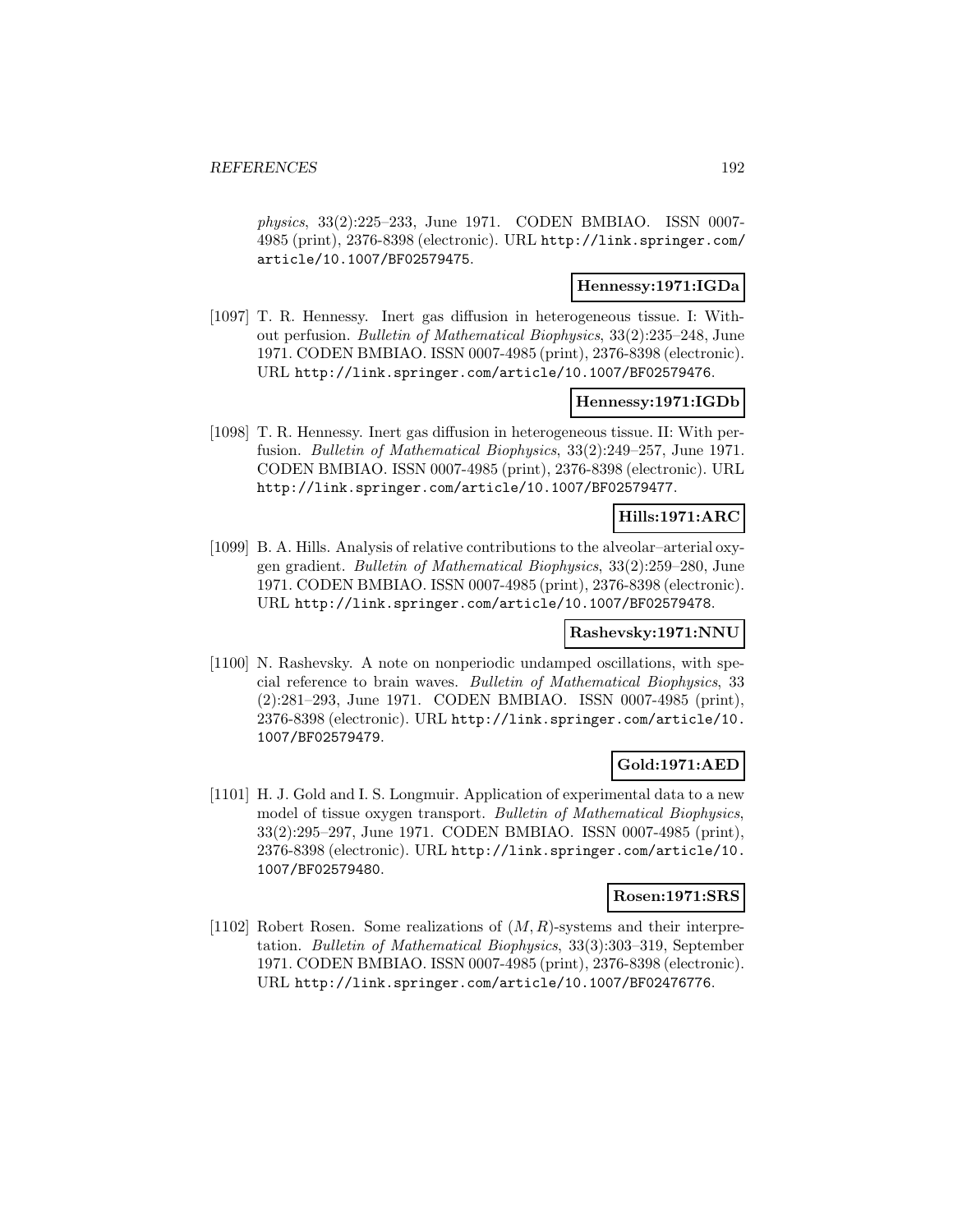#### **Rashevsky:1971:RFS**

[1103] N. Rashevsky. Relational forces and structures produced by them. Bulletin of Mathematical Biophysics, 33(3):321–338, September 1971. CO-DEN BMBIAO. ISSN 0007-4985 (print), 2376-8398 (electronic). URL http://link.springer.com/article/10.1007/BF02476777.

### **Baianu:1971:OSQ**

[1104] I. Băianu. Organismic supercategories and qualitative dynamics of systems. Bulletin of Mathematical Biophysics, 33(3):339–354, September 1971. CODEN BMBIAO. ISSN 0007-4985 (print), 2376-8398 (electronic). URL http://link.springer.com/article/10.1007/BF02476778.

#### **Bartholomay:1971:MST**

[1105] Anthony F. Bartholomay. Molecular set theory. III: The wide sense kinetics of molecular sets. Bulletin of Mathematical Biophysics, 33(3): 355–372, September 1971. CODEN BMBIAO. ISSN 0007-4985 (print), 2376-8398 (electronic). URL http://link.springer.com/article/10. 1007/BF02476779.

#### **Comorosan:1971:QMC**

[1106] S. Comorosan and P. Murgoci. A quantum model for controlled enzymic reactions. Bulletin of Mathematical Biophysics, 33(3):373– 386, September 1971. CODEN BMBIAO. ISSN 0007-4985 (print), 2376-8398 (electronic). URL http://link.springer.com/article/10. 1007/BF02476780.

## **Legay:1971:CEF**

 $[1107]$  J. M. Legay. Contribution à l'étude de la forme des plantes: discussion d'un modèle de ramification. (French) [Contribution to the study of the shape of plants: discussion of a model of branching]. Bulletin of Mathematical Biophysics, 33(3):387–401, September 1971. CODEN BMBIAO. ISSN 0007-4985 (print), 2376-8398 (electronic). URL http:/ /link.springer.com/article/10.1007/BF02476781.

### **Norwich:1971:BSM**

[1108] K. H. Norwich and G. Hetenyi, Jr. Basic studies on metabolic steady state. Incompletely mixed systems. Bulletin of Mathematical Biophysics, 33(3):403–412, September 1971. CODEN BMBIAO. ISSN 0007- 4985 (print), 2376-8398 (electronic). URL http://link.springer.com/ article/10.1007/BF02476782.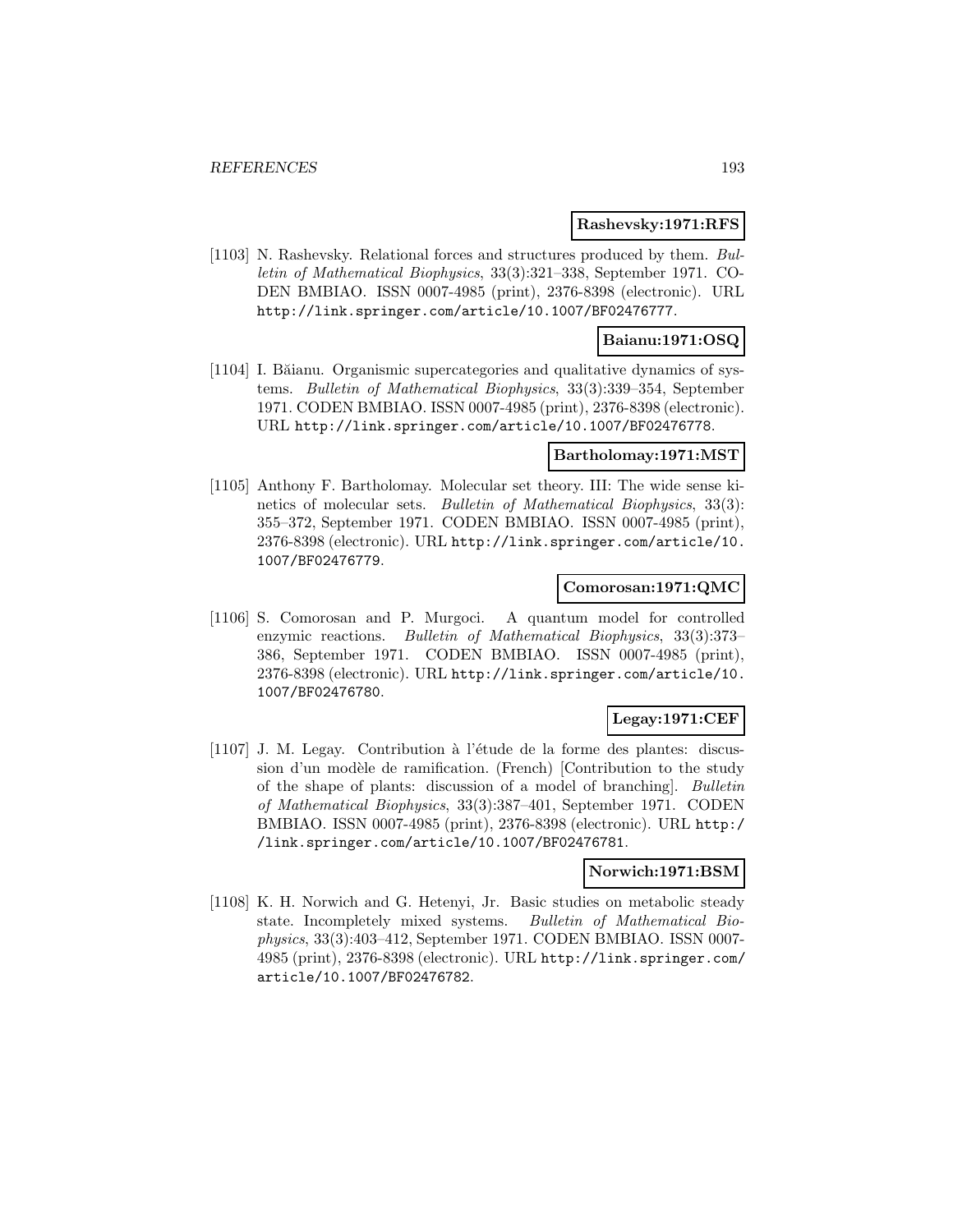#### **Bartholomay:1971:SMA**

[1109] Anthony F. Bartholomay. Some mathematical aspects of the medical diagnostic process. I: a general mathematical model. Bulletin of Mathematical Biophysics, 33(3):413–424, September 1971. CODEN BMBIAO. ISSN 0007-4985 (print), 2376-8398 (electronic). URL http://link. springer.com/article/10.1007/BF02476783.

### **Hirschfeld:1971:FCI**

[1110] William J. Hirschfeld. Forecasting and chronic illness. Bulletin of Mathematical Biophysics, 33(3):425–437, September 1971. CODEN BMBIAO. ISSN 0007-4985 (print), 2376-8398 (electronic). URL http://link. springer.com/article/10.1007/BF02476784.

## **Keeley:1971:PMR**

[1111] Stuart M. Keeley and Michael E. Doherty. Probabilistic and multiple regression modeling of the biologist's decision processes and its implications for medical diagnosis. Bulletin of Mathematical Biophysics, 33(3): 439–449, September 1971. CODEN BMBIAO. ISSN 0007-4985 (print), 2376-8398 (electronic). URL http://link.springer.com/article/10. 1007/BF02476785.

## **Chorbajian:1971:NSG**

[1112] Torcom Chorbajian, Bruce Coull, and James Coull. An in numero study of glucose–insulin interaction. Bulletin of Mathematical Biophysics, 33(3):451–462, September 1971. CODEN BMBIAO. ISSN 0007- 4985 (print), 2376-8398 (electronic). URL http://link.springer.com/ article/10.1007/BF02476786.

## **Vayo:1971:WPB**

[1113] H. Westcott Vayo and Dhanjoo N. Ghista. Wave propagation in bone media. Bulletin of Mathematical Biophysics, 33(3):463–479, September 1971. CODEN BMBIAO. ISSN 0007-4985 (print), 2376-8398 (electronic). URL http://link.springer.com/article/10.1007/BF02476787.

#### **Anonymous:1971:FIB**

[1114] Anonymous. Fourth international biophysics Congress. Bulletin of Mathematical Biophysics, 33(3):481, September 1971. CODEN BMBIAO. ISSN 0007-4985 (print), 2376-8398 (electronic). URL http://link. springer.com/article/10.1007/BF02476788.

### **Anonymous:1972:ONR**

[1115] Anonymous. Obituary of nicolas rashevsky. Bulletin of Mathematical  $Biophysics, 34(1):i–iv, March 1972. CODEN BMBIAO. ISSN 0007-$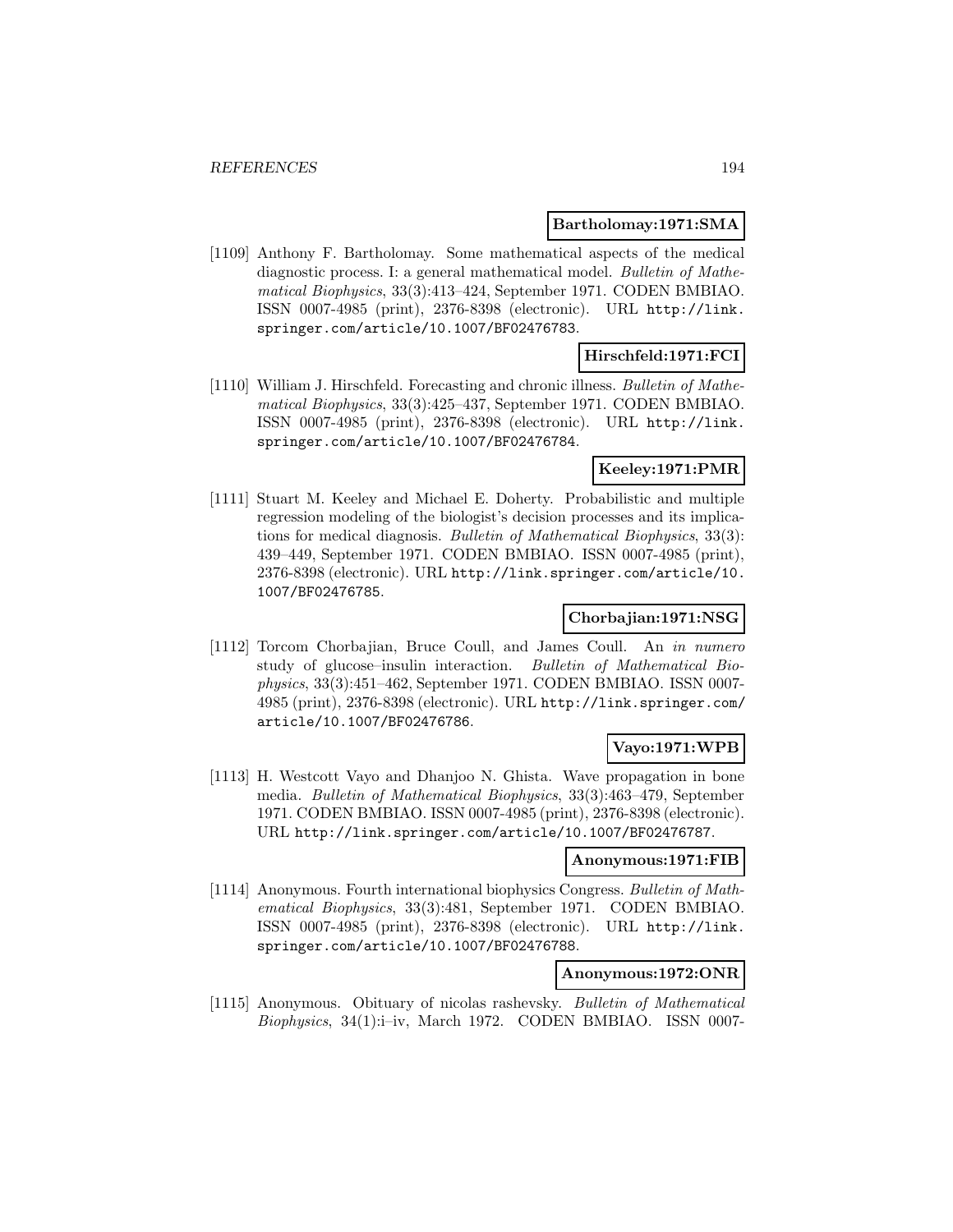4985 (print), 2376-8398 (electronic). URL http://link.springer.com/ article/10.1007/BF02477019.

### **Brockwell:1972:DCC**

[1116] P. J. Brockwell, E. Trucco, and R. J. M. Fry. The determination of cellcycle parameters from measurements of the fraction of labeled mitoses. Bulletin of Mathematical Biophysics, 34(1):1–12, March 1972. CODEN BMBIAO. ISSN 0007-4985 (print), 2376-8398 (electronic). URL http:/ /link.springer.com/article/10.1007/BF02477020.

#### **Mode:1972:BMB**

[1117] Charles J. Mode. A bisexual multitype branching process with applications in population genetics. Bulletin of Mathematical Biophysics, 34 (1):13–31, March 1972. CODEN BMBIAO. ISSN 0007-4985 (print), 2376-8398 (electronic). URL http://link.springer.com/article/10. 1007/BF02477021.

#### **Waterhouse:1972:TTA**

[1118] Christine Waterhouse and Julian Keilson. Transfer times across the human body. Bulletin of Mathematical Biophysics, 34(1):33–44, March 1972. CODEN BMBIAO. ISSN 0007-4985 (print), 2376-8398 (electronic). URL http://link.springer.com/article/10.1007/BF02477022.

#### **Arndt:1972:TIC**

[1119] Richard A. Arndt and L. David Roper. Theory of initial current density in membrane voltage-clamp experiments. Bulletin of Mathematical Biophysics, 34(1):45–52, March 1972. CODEN BMBIAO. ISSN 0007- 4985 (print), 2376-8398 (electronic). URL http://link.springer.com/ article/10.1007/BF02477023.

# **Thakur:1972:STC**

[1120] A. K. Thakur, A. Rescigno, and D. E. Schafer. On the stochastic theory of compartments: I. A single-compartment system. Bulletin of Mathematical Biophysics, 34(1):53–63, March 1972. CODEN BMBIAO. ISSN 0007-4985 (print), 2376-8398 (electronic). URL http://link.springer. com/article/10.1007/BF02477024.

#### **Rashevsky:1972:NSN**

[1121] N. Rashevsky. A note on sporadic nonperiodic oscillations in the activity of the endocrine system and on the endocrine — nervous system feedback. Bulletin of Mathematical Biophysics, 34(1):65–69, March 1972. CODEN BMBIAO. ISSN 0007-4985 (print), 2376-8398 (electronic). URL http:/ /link.springer.com/article/10.1007/BF02477025.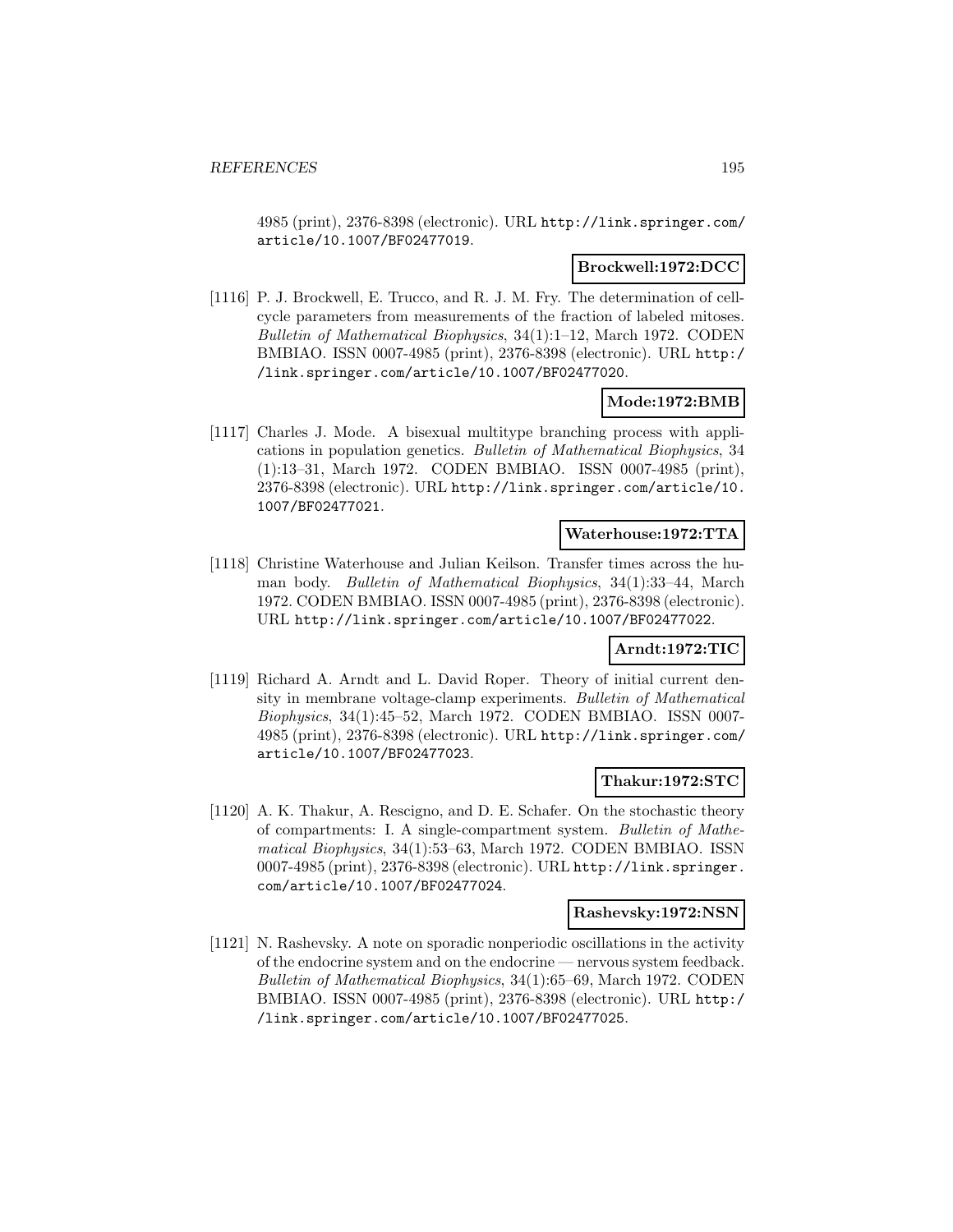#### **Rashevsky:1972:NCW**

[1122] N. Rashevsky. A neural circuit which exhibits some features of epileptic attacks. Bulletin of Mathematical Biophysics, 34(1):71–78, March 1972. CODEN BMBIAO. ISSN 0007-4985 (print), 2376-8398 (electronic). URL http://link.springer.com/article/10.1007/BF02477026.

#### **Jones:1972:WSP**

[1123] A. S. Jones. Wall shear in pulsatile flow. Bulletin of Mathematical Biophysics, 34(1):79–86, March 1972. CODEN BMBIAO. ISSN 0007- 4985 (print), 2376-8398 (electronic). URL http://link.springer.com/ article/10.1007/BF02477027.

### **Hart:1972:DRR**

[1124] H. E. Hart, U. Malik, and D. Sugerman. Determination of reaction rate constants in the mammillary system. Bulletin of Mathematical Biophysics, 34(1):87–92, March 1972. CODEN BMBIAO. ISSN 0007- 4985 (print), 2376-8398 (electronic). URL http://link.springer.com/ article/10.1007/BF02477028.

#### **Mild:1972:DEB**

[1125] Kjell Hansson Mild. Diffusion exchange between a membrane-bounded sphere and its surrounding. Bulletin of Mathematical Biophysics, 34 (1):93–102, March 1972. CODEN BMBIAO. ISSN 0007-4985 (print), 2376-8398 (electronic). URL http://link.springer.com/article/10. 1007/BF02477029.

## **Licko:1972:SBTa**

[1126] Vojtech Ličko. Some biochemical threshold mechanisms. Bulletin of Mathematical Biophysics, 34(1):103–112, March 1972. CODEN BM-BIAO. ISSN 0007-4985 (print), 2376-8398 (electronic). URL http:// link.springer.com/article/10.1007/BF02477030.

#### **Hart:1972:TNM**

[1127] Robert W. Hart. Theory of neural mediation of intraocular dynamics. Bulletin of Mathematical Biophysics, 34(1):113–148, March 1972. CO-DEN BMBIAO. ISSN 0007-4985 (print), 2376-8398 (electronic). URL http://link.springer.com/article/10.1007/BF02477031.

#### **Anonymous:1972:EIC**

[1128] Anonymous. Eighth international Congress of electroencephalography and clinical neurophysiology. Bulletin of Mathematical Biophysics, 34 (1):149–150, March 1972. CODEN BMBIAO. ISSN 0007-4985 (print),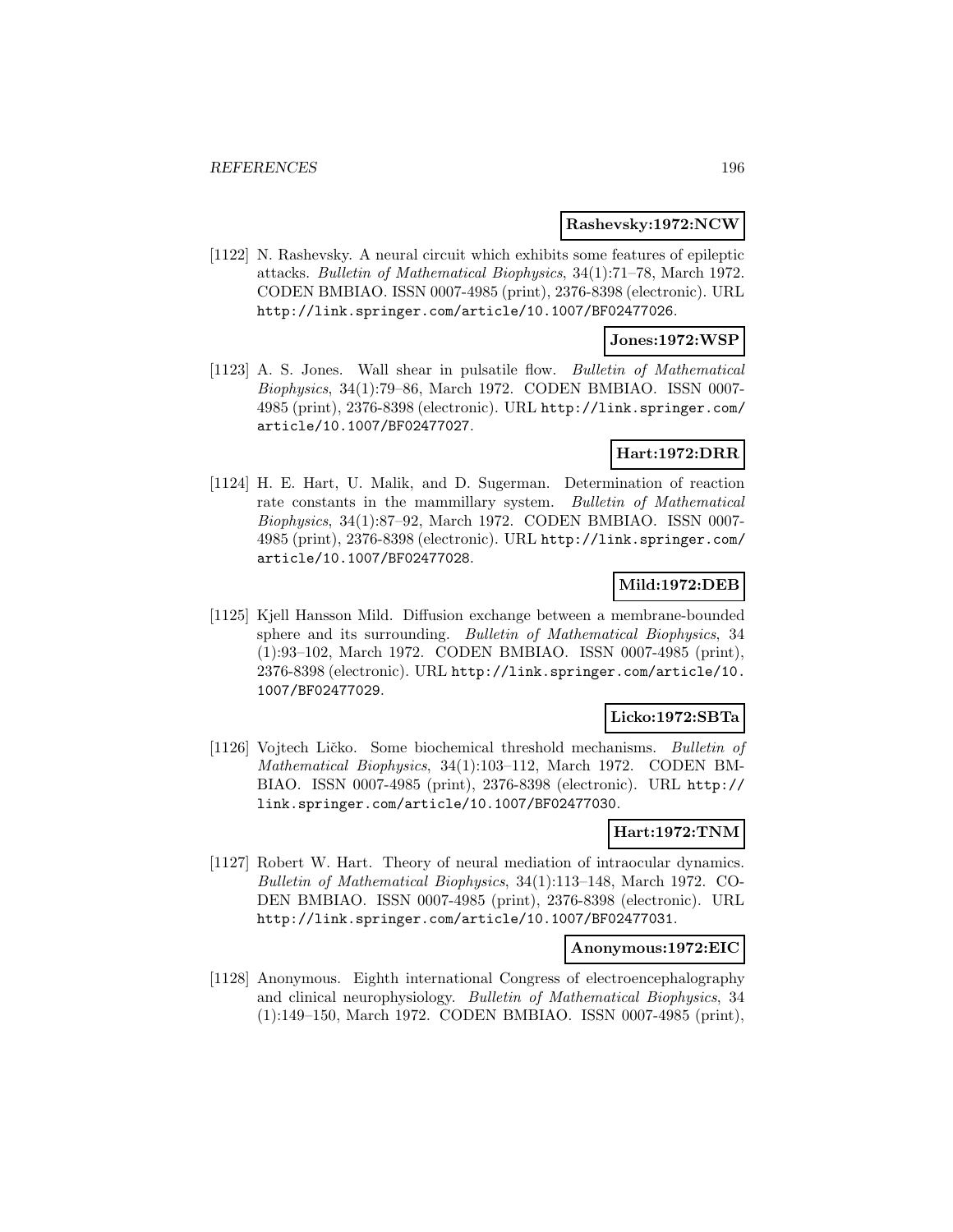2376-8398 (electronic). URL http://link.springer.com/article/10. 1007/BF02477032.

## **Arndt:1972:FNM**

[1129] Richard A. Arndt, James D. Bond, and L. David Roper. A fit to nerve membrane rectification curves with a double-dipole-layer membrane model. Bulletin of Mathematical Biophysics, 34(2):151–172, June 1972. CODEN BMBIAO. ISSN 0007-4985 (print), 2376-8398 (electronic). URL http://link.springer.com/article/10.1007/BF02476514.

### **Voukydis:1972:MCM**

[1130] P. C. Voukydis. The myocardium as a composite material: Analysis. Bulletin of Mathematical Biophysics, 34(2):173–204, June 1972. CODEN BMBIAO. ISSN 0007-4985 (print), 2376-8398 (electronic). URL http:/ /link.springer.com/article/10.1007/BF02476515.

### **Voukydis:1972:GPI**

[1131] P. C. Voukydis. Geometrical parameters of the individual myocardial fibers. Bulletin of Mathematical Biophysics, 34(2):205–211, June 1972. CODEN BMBIAO. ISSN 0007-4985 (print), 2376-8398 (electronic). URL http://link.springer.com/article/10.1007/BF02476516.

#### **Rashevsky:1972:NES**

[1132] N. Rashevsky. A note on epilepsies and similar disorders. Bulletin of Mathematical Biophysics, 34(2):213–222, June 1972. CODEN BM-BIAO. ISSN 0007-4985 (print), 2376-8398 (electronic). URL http:// link.springer.com/article/10.1007/BF02476517.

#### **Rashevsky:1972:SMM**

[1133] N. Rashevsky. Suggestions for a mathematical model of a pathological neuron with spontaneous repetitive discharges. Bulletin of Mathematical Biophysics, 34(2):223–230, June 1972. CODEN BMBIAO. ISSN 0007- 4985 (print), 2376-8398 (electronic). URL http://link.springer.com/ article/10.1007/BF02476518.

#### **Rashevsky:1972:SRC**

[1134] N. Rashevsky. Some remarks on the central nervous system. Bulletin of Mathematical Biophysics, 34(2):231–242, June 1972. CODEN BM-BIAO. ISSN 0007-4985 (print), 2376-8398 (electronic). URL http:// link.springer.com/article/10.1007/BF02476519.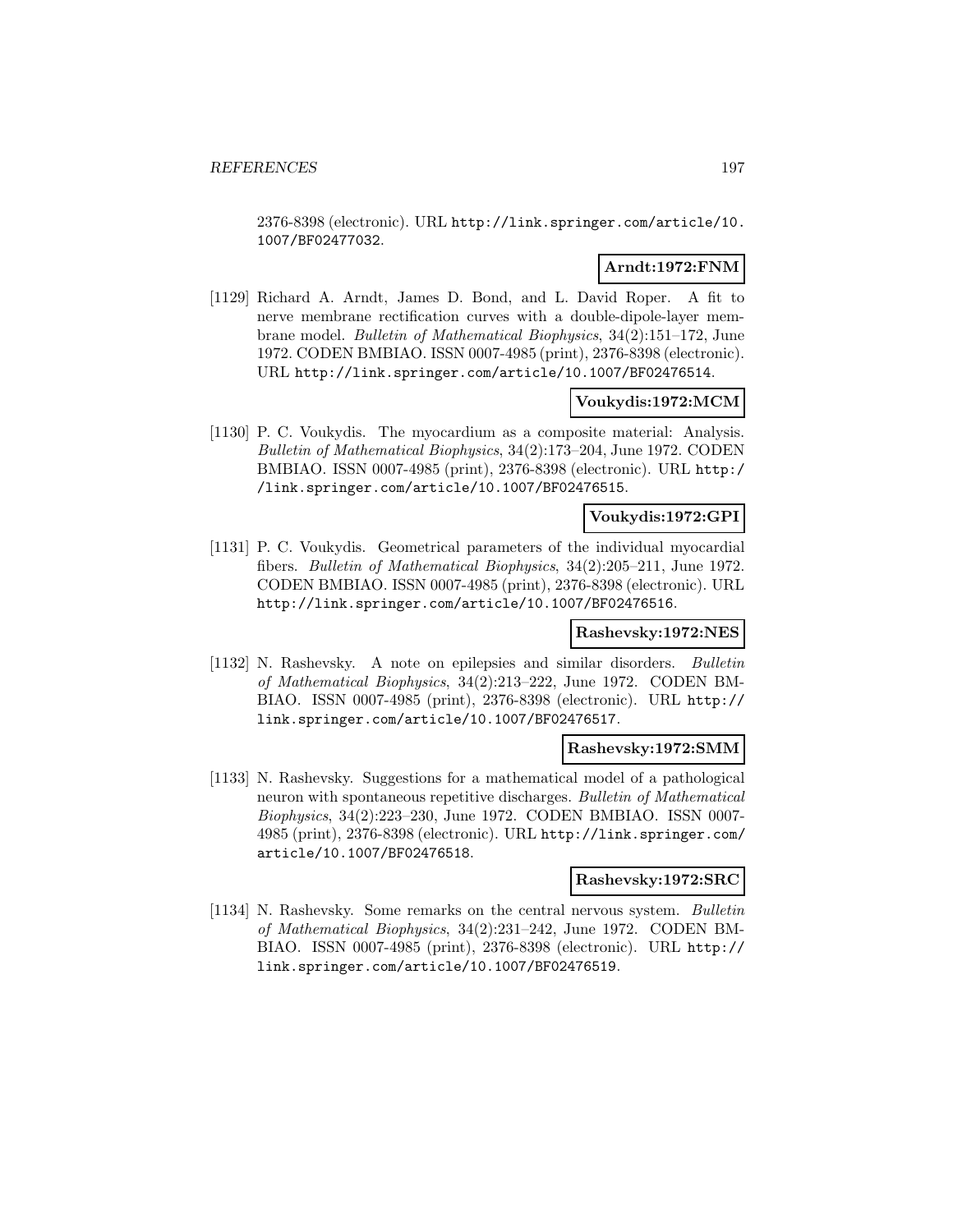### **Kerner:1972:DAC**

[1135] Edward H. Kerner. A dynamical approach to chemical kinetics: Massaction laws as generalized Riccati equations. Bulletin of Mathematical Biophysics, 34(2):243–275, June 1972. CODEN BMBIAO. ISSN 0007- 4985 (print), 2376-8398 (electronic). URL http://link.springer.com/ article/10.1007/BF02476520.

# **Thron:1972:SKB**

[1136] C. D. Thron. Structure and kinetic behavior of linear multicompartment systems. Bulletin of Mathematical Biophysics, 34(2):277–291, June 1972. CODEN BMBIAO. ISSN 0007-4985 (print), 2376-8398 (electronic). URL http://link.springer.com/article/10.1007/BF02476521.

## **Landahl:1972:NOC**

[1137] H. D. Landahl. Note on oscillations in a closed chain of compartments with linear, unidirectional transport. Bulletin of Mathematical Biophysics, 34(2):293–296, June 1972. CODEN BMBIAO. ISSN 0007- 4985 (print), 2376-8398 (electronic). URL http://link.springer.com/ article/10.1007/BF02476522.

## **Legay:1972:PDS**

[1138] J. M. Legay. Pourquoi deux sexes?. (French) [Why two sexes?]. Bulletin of Mathematical Biophysics, 34(2):297–304, June 1972. CODEN BMBIAO. ISSN 0007-4985 (print), 2376-8398 (electronic). URL http:/ /link.springer.com/article/10.1007/BF02476523.

## **Arndt:1972:QCD**

[1139] Richard A. Arndt and L. David Roper. Quantitative comparison of dipole models for steady-state currents in excitable membranes. Bulletin of Mathematical Biophysics, 34(3):305–324, September 1972. CO-DEN BMBIAO. ISSN 0007-4985 (print), 2376-8398 (electronic). URL http://link.springer.com/article/10.1007/BF02476444.

#### **Lardner:1972:CT**

[1140] T. J. Lardner and W. J. Shack. Cilia transport. Bulletin of Mathematical Biophysics, 34(3):325–335, September 1972. CODEN BMBIAO. ISSN 0007-4985 (print), 2376-8398 (electronic). URL http://link.springer. com/article/10.1007/BF02476445.

#### **Rosen:1972:DDS**

[1141] Robert Rosen. On the decomposition of a dynamical system into noninteracting subsystems. Bulletin of Mathematical Biophysics, 34(3):337– 341, September 1972. CODEN BMBIAO. ISSN 0007-4985 (print),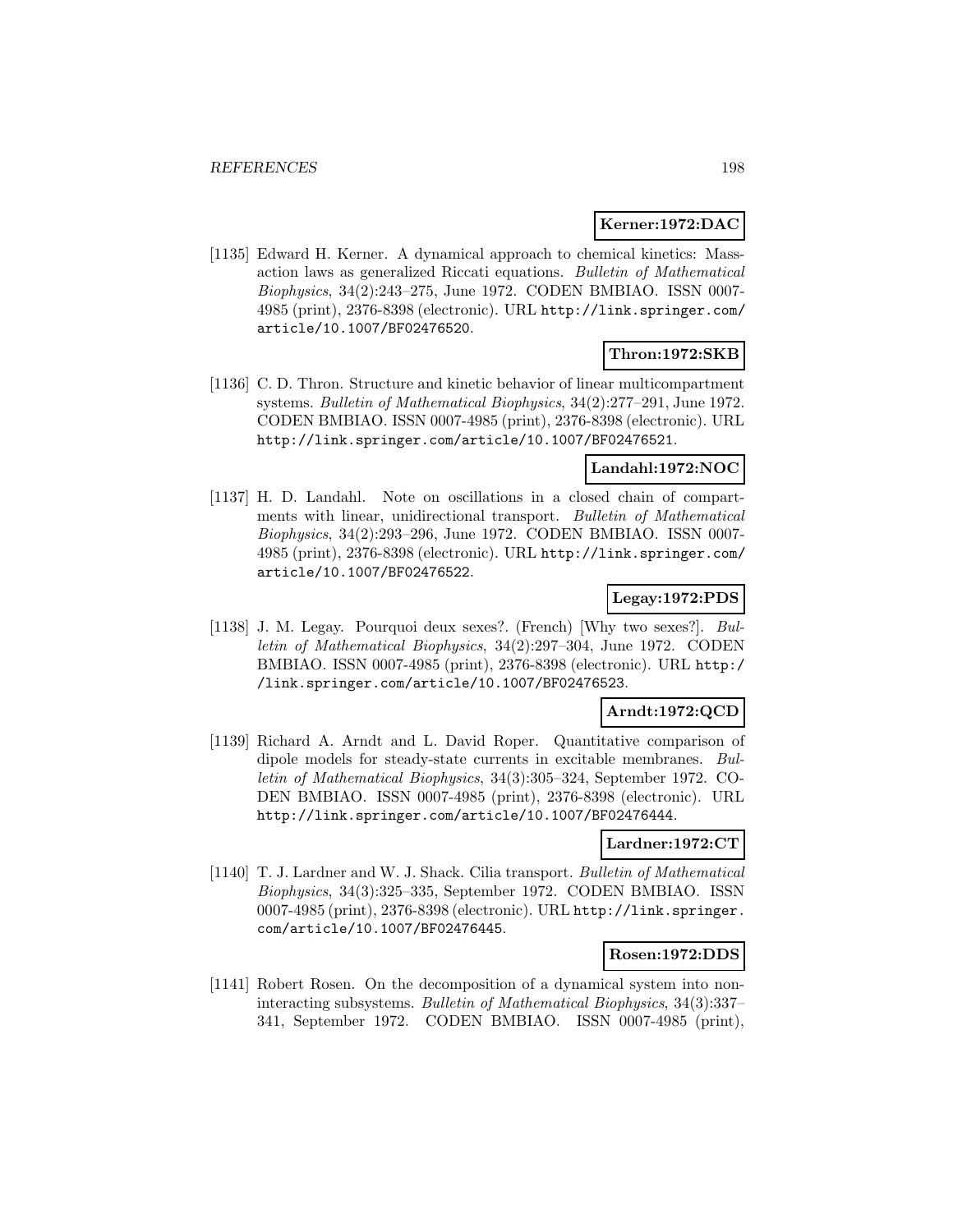2376-8398 (electronic). URL http://link.springer.com/article/10. 1007/BF02476446.

### **Rossler:1972:SRS**

[1142] Otto E. Rössler. Self-reproduction and serial message transfer: Two related problems. Bulletin of Mathematical Biophysics, 34(3):343– 353, September 1972. CODEN BMBIAO. ISSN 0007-4985 (print), 2376-8398 (electronic). URL http://link.springer.com/article/10. 1007/BF02476447.

## **Munk:1972:AMF**

[1143] L. Munk and E. P. George. Active muscle fiber as an equivalent cardiac current generator. Bulletin of Mathematical Biophysics, 34(3):355– 377, September 1972. CODEN BMBIAO. ISSN 0007-4985 (print), 2376-8398 (electronic). URL http://link.springer.com/article/10. 1007/BF02476448.

#### **Voukydis:1972:FSP**

[1144] P. C. Voukydis. Fiber stress profiles in the left ventricle of the heart during diastole: Effects of distension and hypertrophy. Bulletin of Mathematical Biophysics, 34(3):379–392, September 1972. CODEN BMBIAO. ISSN 0007-4985 (print), 2376-8398 (electronic). URL http://link. springer.com/article/10.1007/BF02476449.

### **Scherer:1972:SDC**

[1145] P. W. Scherer, L. H. Shendalman, and N. M. Greene. Simultaneous diffusion and convection in single breath lung washout. Bulletin of Mathematical Biophysics, 34(3):393–412, September 1972. CODEN BMBIAO. ISSN 0007-4985 (print), 2376-8398 (electronic). URL http://link.springer. com/article/10.1007/BF02476450.

## **Lin:1972:AST**

[1146] Sheng Hsiung Lin. Analytical solutions for transient thermal behavior in biological systems. Bulletin of Mathematical Biophysics, 34(3): 413–418, September 1972. CODEN BMBIAO. ISSN 0007-4985 (print), 2376-8398 (electronic). URL http://link.springer.com/article/10. 1007/BF02476451.

#### **Cope:1972:GRZ**

[1147] Freeman W. Cope. Generalizations of the Roginsky–Zeldovich (or Elovich) equation for charge transport across biological surfaces. Bulletin of Mathematical Biophysics, 34(3):419–427, September 1972. CO-DEN BMBIAO. ISSN 0007-4985 (print), 2376-8398 (electronic). URL http://link.springer.com/article/10.1007/BF02476452.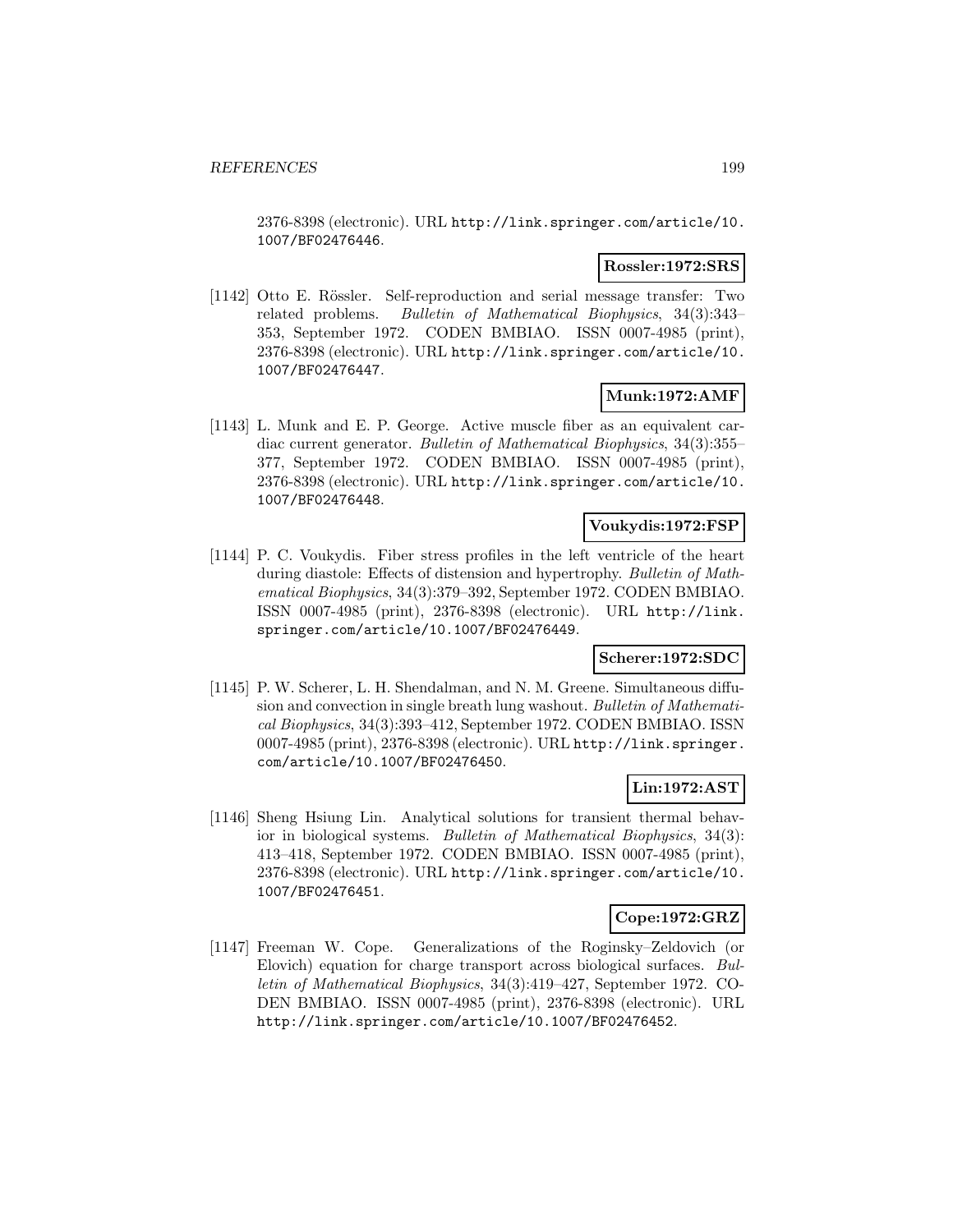#### **Anonymous:1972:Aa**

[1148] Anonymous. Announcement. Bulletin of Mathematical Biophysics, 34 (3):429, September 1972. CODEN BMBIAO. ISSN 0007-4985 (print), 2376-8398 (electronic). URL http://link.springer.com/article/10. 1007/BF02476453.

# **Kamiya:1972:OBS**

[1149] Akira Kamiya, M.D. and Tatsuo Togawa, Ph.D. Optimal branching structure of the vascular tree. Bulletin of Mathematical Biophysics, 34(4): 431–438, December 1972. CODEN BMBIAO. ISSN 0007-4985 (print), 2376-8398 (electronic). URL http://link.springer.com/article/10. 1007/BF02476705.

### **Rashevsky:1972:RSD**

[1150] N. Rashevsky. A remark on sensory deprivation from the point of view of organismic sets. Bulletin of Mathematical Biophysics, 34(4): 439–441, December 1972. CODEN BMBIAO. ISSN 0007-4985 (print), 2376-8398 (electronic). URL http://link.springer.com/article/10. 1007/BF02476706.

### **Paternot:1972:FOK**

[1151] J. A. E. Paternot, F. R. L. Cantraine, and C. A. F. Delcroix. First order kinetics in a distributed model. Bulletin of Mathematical Biophysics, 34(4):443–456, December 1972. CODEN BMBIAO. ISSN 0007- 4985 (print), 2376-8398 (electronic). URL http://link.springer.com/ article/10.1007/BF02476707.

## **Paiva:1972:SSG**

[1152] Manuel Paiva and Irina Paiva-Veretennicoff. Stochastic simulation of the gas diffusion in the air phase of the human lung. Bulletin of Mathematical Biophysics, 34(4):457–466, December 1972. CODEN BMBIAO. ISSN 0007-4985 (print), 2376-8398 (electronic). URL http://link.springer. com/article/10.1007/BF02476708.

## **Rubio:1972:NMM**

[1153] J. E. Rubio. A new mathematical model of the respiratory center. Bulletin of Mathematical Biophysics, 34(4):467–481, December 1972. CO-DEN BMBIAO. ISSN 0007-4985 (print), 2376-8398 (electronic). URL http://link.springer.com/article/10.1007/BF02476709.

## **Powell:1972:MMC**

[1154] T. Powell, Ph.D. A mathematical model for calcium homeostasis. Bulletin of Mathematical Biophysics, 34(4):483–502, December 1972. CO-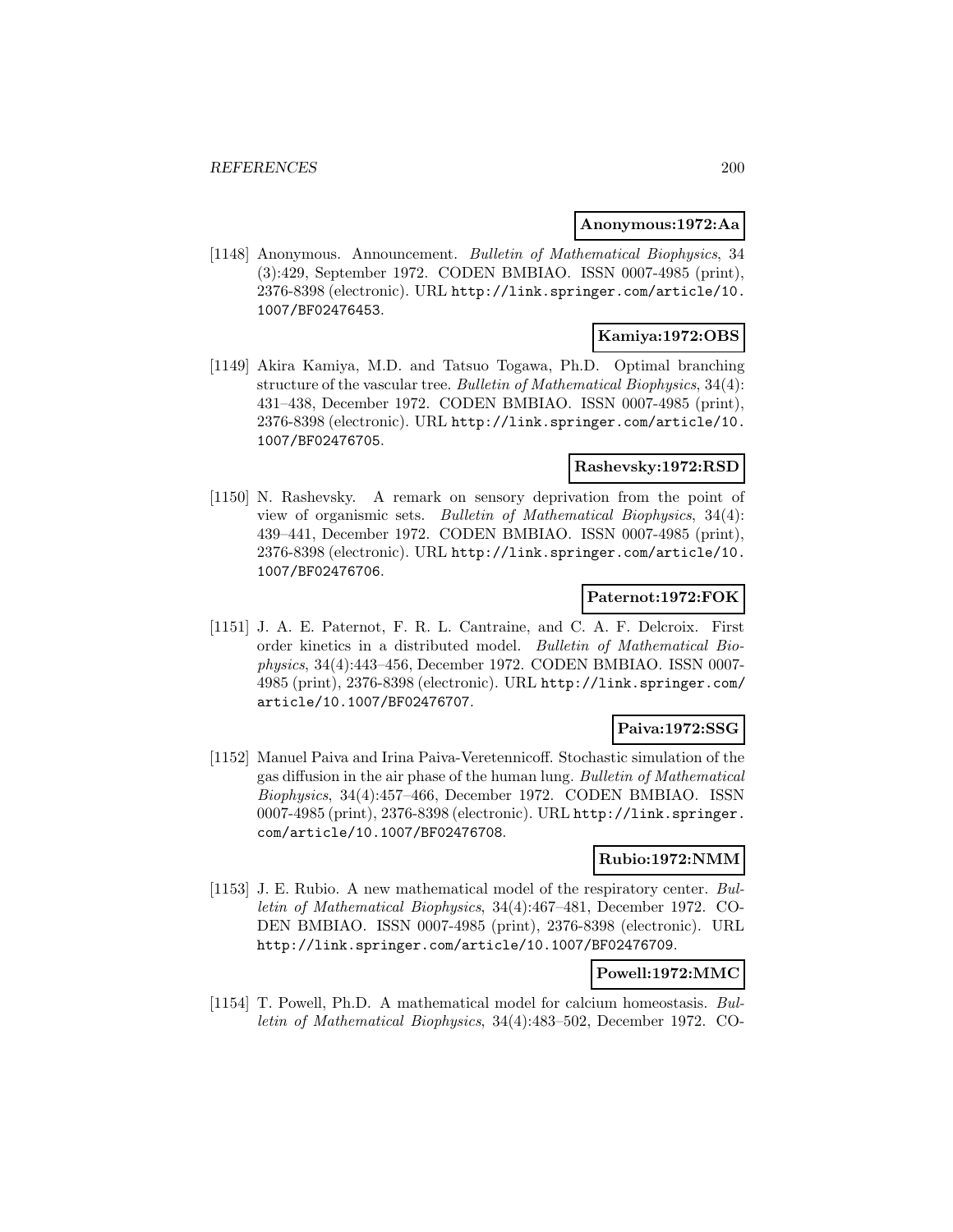DEN BMBIAO. ISSN 0007-4985 (print), 2376-8398 (electronic). URL http://link.springer.com/article/10.1007/BF02476710.

#### **Parker:1972:MME**

[1155] Howard G. Parker, M.D., Ph.D., Ernest L. Dobson, Ph.D., and J. Robert Hippensteele, Ph.D. Mathematical models for exchange of substances in regional vascular beds — measurement of the rates with in vivo counters. Bulletin of Mathematical Biophysics, 34(4):503–520, December 1972. CODEN BMBIAO. ISSN 0007-4985 (print), 2376-8398 (electronic). URL http://link.springer.com/article/10.1007/BF02476711.

#### **Rescigno:1972:SLI**

[1156] Aldo Rescigno and Karen Gay Jones. The struggle for life: III. A predator-prey chain. Bulletin of Mathematical Biophysics, 34(4):521– 532, December 1972. CODEN BMBIAO. ISSN 0007-4985 (print), 2376-8398 (electronic). URL http://link.springer.com/article/10. 1007/BF02476712.

### **Powell:1972:OCE**

[1157] T. Powell, L. E. Baker, L. A. Geddes, and H. E. Hoff. Observations on cardiac energetics: I. Theoretical introduction. Bulletin of Mathematical Biophysics, 34(4):533–546, December 1972. CODEN BMBIAO. ISSN 0007-4985 (print), 2376-8398 (electronic). URL http://link.springer. com/article/10.1007/BF02476713.

### **Cannon:1972:NED**

[1158] J. R. Cannon, Paul Duchateau, and D. L. Filmer. A numerical experiment on the determination of kinetic rate constants in the presence of diffusion. Bulletin of Mathematical Biophysics, 34(4):547–558, December 1972. CODEN BMBIAO. ISSN 0007-4985 (print), 2376-8398 (electronic). URL http://link.springer.com/article/10.1007/BF02476714.

#### **Rashevsky:1972:OSS**

[1159] N. Rashevsky. Organismic sets. Sex in animal and human societies. Bulletin of Mathematical Biophysics, 34(4):559–563, December 1972. CO-DEN BMBIAO. ISSN 0007-4985 (print), 2376-8398 (electronic). URL http://link.springer.com/article/10.1007/BF02476715.

#### **Licko:1972:SBTb**

[1160] Vojtech Ličko. Some biochemical threshold mechanisms. Bulletin of Mathematical Biophysics, 34(4):565, December 1972. CO-DEN BMBIAO. ISSN 0007-4985 (print), 2376-8398 (electronic).